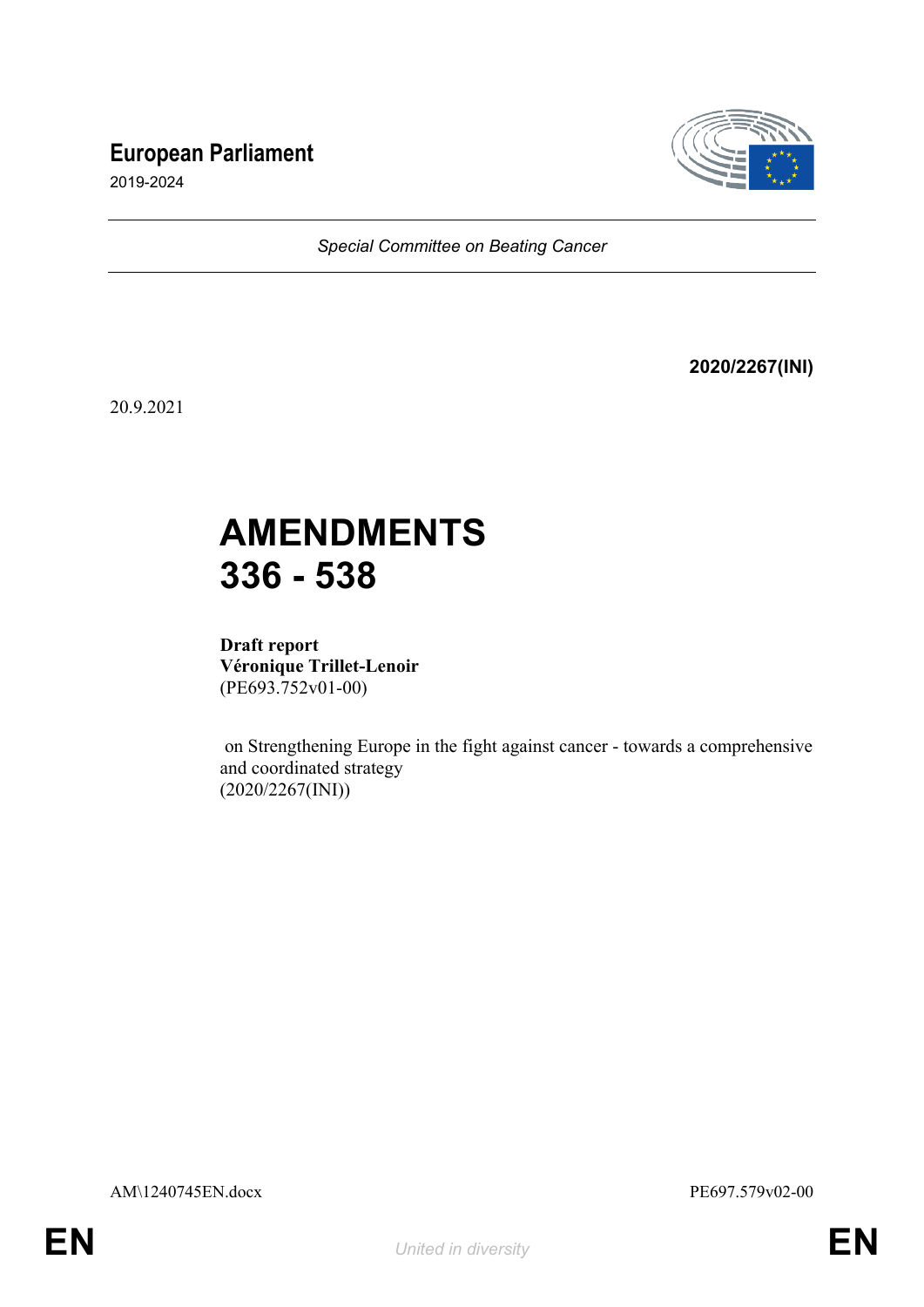AM\_Com\_NonLegReport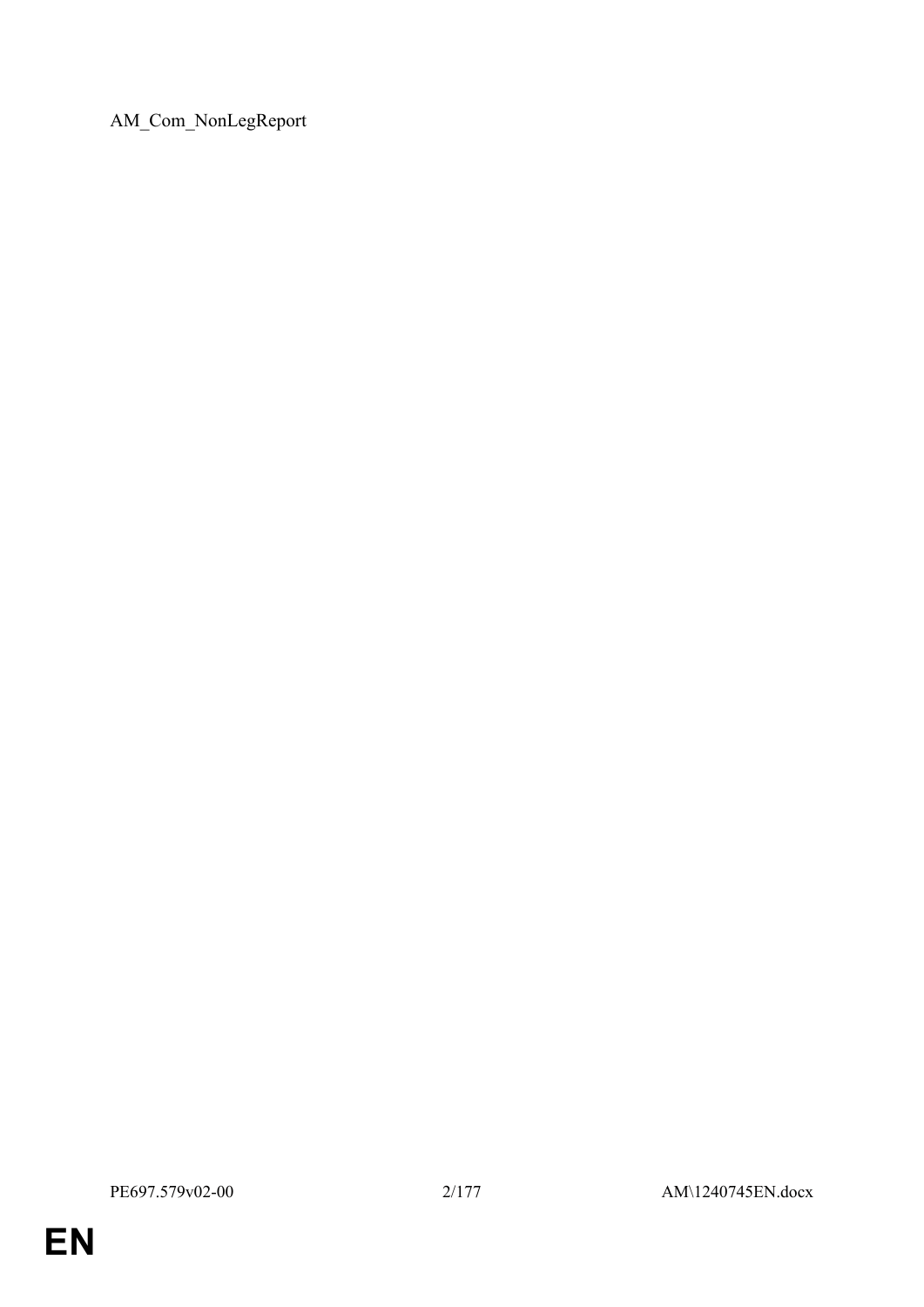### **Amendment 336 Veronika Vrecionová, Pietro Fiocchi, Alexandr Vondra**

### **Motion for a resolution Paragraph 12**

### *Motion for a resolution Amendment*

12. *Welcomes the Commission's* target *of achieving a* reduction of at least 10 % *in the harmful use of alcohol* by 2025; encourages the Commission and the Member States to promote actions to reduce and prevent *alcohol-related harm within the framework of a revised EU* alcohol *strategy*<sup>13</sup> ; supports the provision of better information to consumers by *improving the labelling of alcohol beverages to include prominent warning labels and* introducing the mandatory indication of the list of ingredients *and nutritional information*; *calls for the prohibition of alcohol advertising at sport events and for the prohibition of alcohol sponsorship of sport; considers it important to protect children from commercial communication on alcohol consumption, as well as product placement and sponsorship of alcohol brands, especially in the digital environment; calls for the strong monitoring of the implementation of the revised Audiovisual Media Service Directive<sup>14</sup> ; encourages the allocation of public funds for national and European awareness campaigns; supports the planned review of EU legislation on the taxation of alcohol and on cross-border purchases of alcohol by private individuals and a review of alcohol pricing policies, including increasing taxes on alcoholic beverages;*

12. *Instructs the Commission to target, in its actions, solely the excessive overconsumption of alcohol by certain individuals, which inter alia also leads to negative societal and hygienic consequences; considers that the* target *for the* reduction *of excessive overconsumption of alcohol shall be at the level* of at least 10 % *reduction* by 2025; encourages the Commission and the Member States to promote actions to reduce and prevent *the excessive overconsumption of* alcohol<sup>13</sup>; supports the provision of better information to consumers *solely* by introducing the mandatory indication of the list of *all* ingredients;

 $\mathcal{L}_\text{max}$  and  $\mathcal{L}_\text{max}$  and  $\mathcal{L}_\text{max}$  and  $\mathcal{L}_\text{max}$ 

<sup>13</sup> Commission communication of 24 October 2006 on a EU strategy to support Member States in reducing alcohol-related harm (COM(2006)0625).

<sup>13</sup> Commission communication of 24 October 2006 on a EU strategy to support Member States in reducing alcohol-related harm (COM(2006)0625).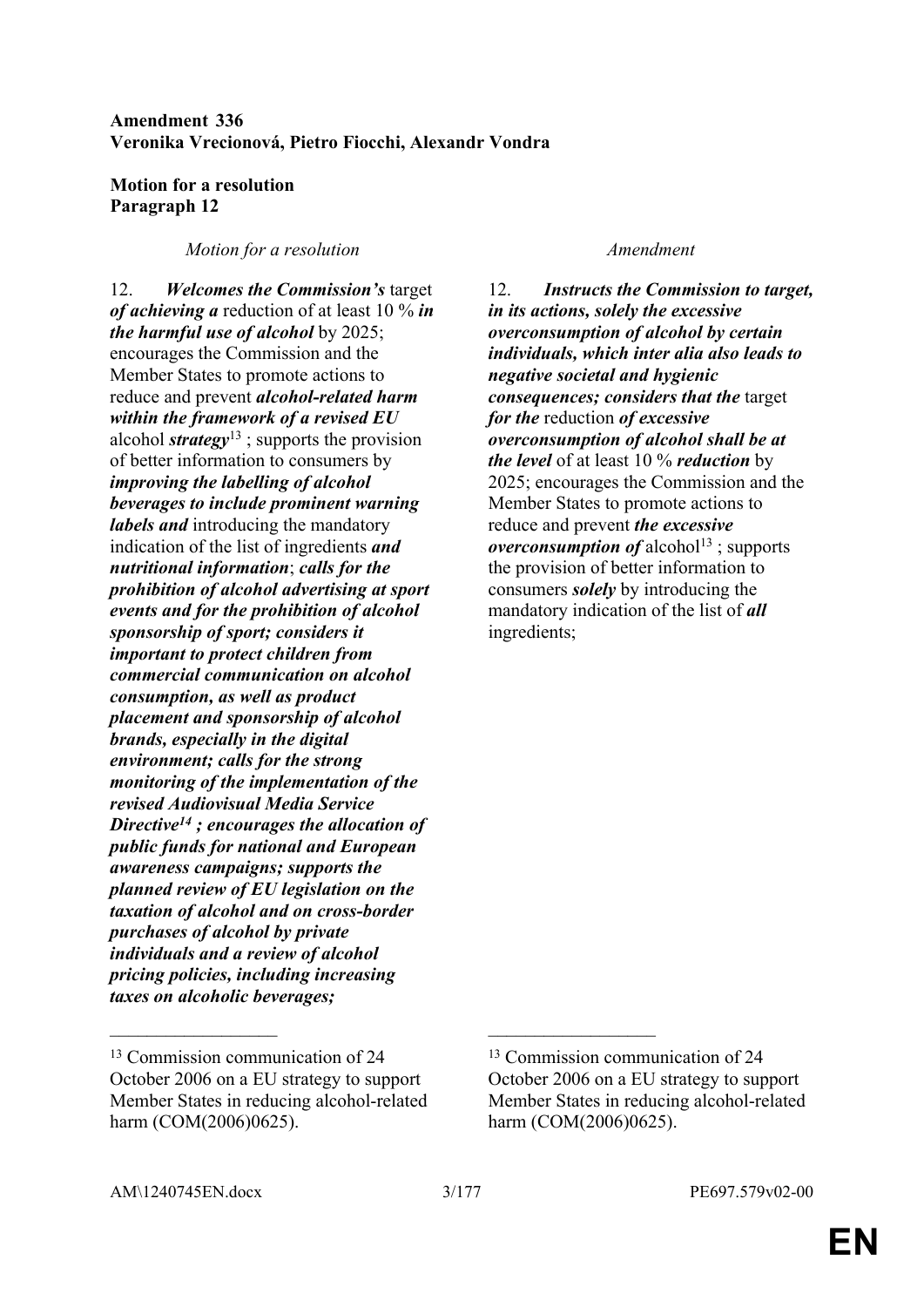<sup>14</sup> Directive (EU) 2018/1808 of the European Parliament and of the Council of 14 November 2018 amending Directive 2010/13/EU on the coordination of certain provisions laid down by law, regulation or administrative action in Member States concerning the provision of audiovisual media services (Audiovisual Media Services Directive) in view of changing market realities, OJ L 303, 28.11.2018, p. 69.

#### **Amendment 337 Veronika Vrecionová, Pietro Fiocchi, Alexandr Vondra**

#### **Motion for a resolution Paragraph 12**

#### *Motion for a resolution Amendment*

12. Welcomes the Commission's target of achieving a reduction of at least 10 % in the harmful use of alcohol by 2025; encourages the Commission and the Member States to promote actions to reduce and prevent alcohol-related harm within the framework of a revised EU alcohol strategy<sup>13</sup> ; supports the provision of better information to consumers by *improving the labelling of alcohol beverages to include prominent warning labels and introducing the mandatory* indication of the list of ingredients and nutritional information*; calls for the prohibition* of alcohol *advertising at sport events and for the prohibition of alcohol sponsorship of sport; considers it important* to protect children from commercial communication on alcohol consumption, as well as product placement and sponsorship of alcohol brands, especially in the digital environment; calls for the strong monitoring of the implementation of the revised Audiovisual Media Service Directive<sup>14</sup>; encourages the

12. Welcomes the Commission's target of achieving a reduction of at least 10 % in the harmful use of alcohol by 2025; encourages the Commission and the Member States to promote actions to reduce and prevent alcohol-related harm within the framework of a revised EU alcohol strategy<sup>13</sup> ; supports the provision of better information to consumers by *providing full product information, including* indication of the list of ingredients and nutritional information *online or on the label* of alcohol *beverages; supports the industry to continue developing self-regulatory or coregulatory proposals* to protect children from commercial communication on alcohol consumption, as well as product placement and sponsorship of alcohol brands, especially in the digital environment; calls for the strong monitoring of the implementation of the revised Audiovisual Media Service Directive<sup>14</sup>; encourages the allocation of public funds for national and European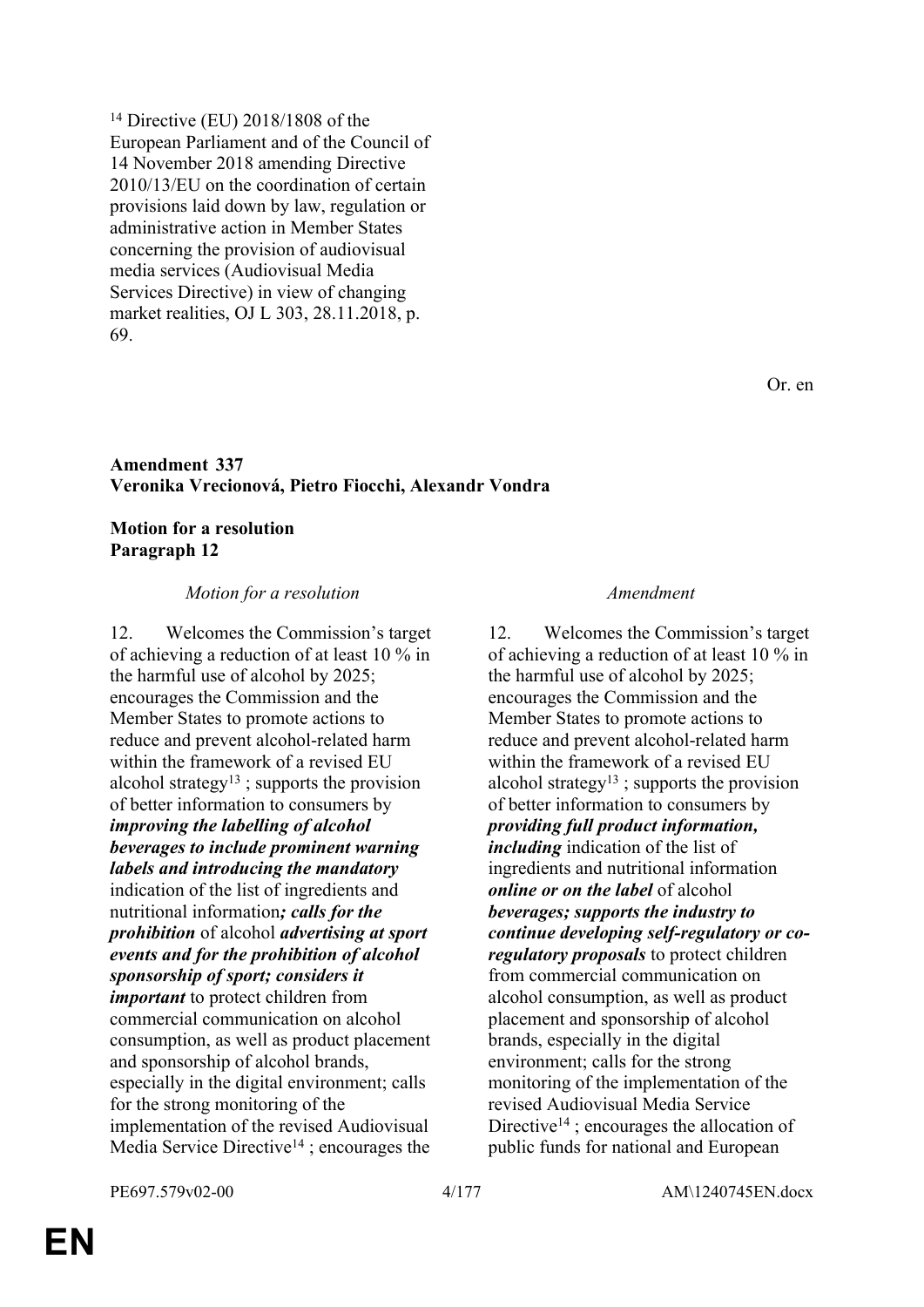allocation of public funds for national and European awareness campaigns; *supports the planned review of EU legislation on the taxation of alcohol and on crossborder purchases of alcohol by private individuals and a review of alcohol pricing policies, including increasing taxes on alcoholic beverages;*

<sup>13</sup> Commission communication of 24 October 2006 on a EU strategy to support Member States in reducing alcohol-related harm (COM(2006)0625).

 $\mathcal{L}_\mathcal{L}$  , and the contribution of the contribution of the contribution of the contribution of the contribution of the contribution of the contribution of the contribution of the contribution of the contribution of

<sup>14</sup> Directive (EU) 2018/1808 of the European Parliament and of the Council of 14 November 2018 amending Directive 2010/13/EU on the coordination of certain provisions laid down by law, regulation or administrative action in Member States concerning the provision of audiovisual media services (Audiovisual Media Services Directive) in view of changing market realities, OJ L 303, 28.11.2018, p. 69.

awareness campaigns;

<sup>13</sup> Commission communication of 24 October 2006 on a EU strategy to support Member States in reducing alcohol-related harm (COM(2006)0625).

<sup>14</sup> Directive (EU) 2018/1808 of the European Parliament and of the Council of 14 November 2018 amending Directive 2010/13/EU on the coordination of certain provisions laid down by law, regulation or administrative action in Member States concerning the provision of audiovisual media services (Audiovisual Media Services Directive) in view of changing market realities, OJ L 303, 28.11.2018, p. 69.

Or. en

**Amendment 338 Pietro Fiocchi**

### **Motion for a resolution Paragraph 12**

#### *Motion for a resolution Amendment*

12. Welcomes the Commission's target of achieving a reduction of at least 10 % in the harmful use of alcohol by 2025; encourages the Commission and the Member States to promote actions to reduce and prevent alcohol-related harm within the framework of a revised EU alcohol strategy*<sup>13</sup>* ; supports the provision of better information to consumers by improving the labelling of alcohol

12. Welcomes the Commission's target of achieving a reduction of at least 10 % in the harmful use of alcohol by 2025; encourages the Commission and the Member States to promote actions to reduce and prevent alcohol-related harm within the framework of a revised EU alcohol strategy; supports the provision of better information to consumers by improving the labelling of alcohol

AM\1240745EN.docx 5/177 PE697.579v02-00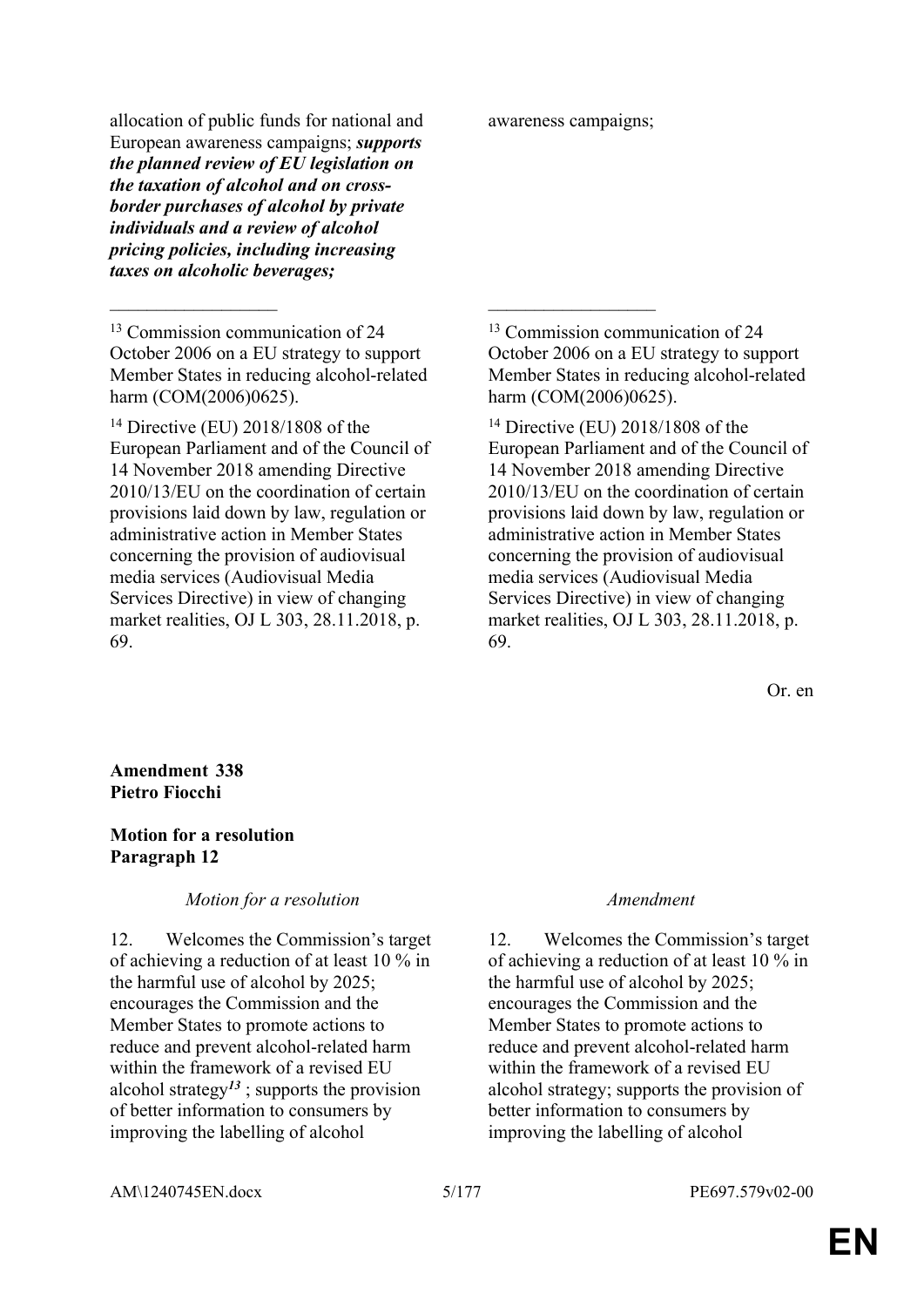beverages to include *prominent* warning *labels* and introducing the mandatory indication of the list of ingredients and nutritional information*; calls for the prohibition of* alcohol advertising at sport events and *for the prohibition of* alcohol sponsorship of sport*;* considers it important to protect children from commercial communication on alcohol consumption, as well as product placement and sponsorship of alcohol brands, *especially* in the digital environment; calls for the strong monitoring of the implementation of the revised Audiovisual Media Service Directive<sup>14</sup>; encourages the allocation of public funds for national and European awareness campaigns*; supports the planned review of EU legislation on the taxation of alcohol and on cross-border purchases of alcohol by private individuals and a review of alcohol pricing policies, including increasing taxes on alcoholic beverages;*

 $\mathcal{L}_\mathcal{L}$  , and the contribution of the contribution of the contribution of the contribution of the contribution of the contribution of the contribution of the contribution of the contribution of the contribution of

beverages to include warning *messages* and introducing the mandatory indication of the list of ingredients and nutritional information*, also through the use of digital labelling (e-labels); considers it important to protect children from* alcohol advertising at sport events and *from* alcohol sponsorship of sport *when those events are mainly attended by minors* considers it important to protect children from commercial communication on alcohol consumption, as well as product placement and sponsorship of alcohol brands, *including* in the digital environment*, as advertising shall not be aimed specifically at minors and shall not encourage immoderate consumption of such beverages*; calls for the strong monitoring of the implementation of the revised Audiovisual Media Service Directive<sup>14</sup>; encourages the allocation of public funds for national and European awareness *and education* campaigns*.*

Or. en

<sup>13</sup> Commission communication of 24 October 2006 on a EU strategy to support Member States in reducing alcohol-related harm (COM(2006)0625).

<sup>14</sup> Directive (EU) 2018/1808 of the European Parliament and of the Council of 14 November 2018 amending Directive 2010/13/EU on the coordination of certain provisions laid down by law, regulation or administrative action in Member States concerning the provision of audiovisual media services (Audiovisual Media Services Directive) in view of changing market realities, OJ L 303, 28.11.2018, p. 69.

<sup>13</sup> Commission communication of 24 October 2006 on a EU strategy to support Member States in reducing alcohol-related harm (COM(2006)0625).

<sup>14</sup> Directive (EU) 2018/1808 of the European Parliament and of the Council of 14 November 2018 amending Directive 2010/13/EU on the coordination of certain provisions laid down by law, regulation or administrative action in Member States concerning the provision of audiovisual media services (Audiovisual Media Services Directive) in view of changing market realities, OJ L 303, 28.11.2018, p. 69.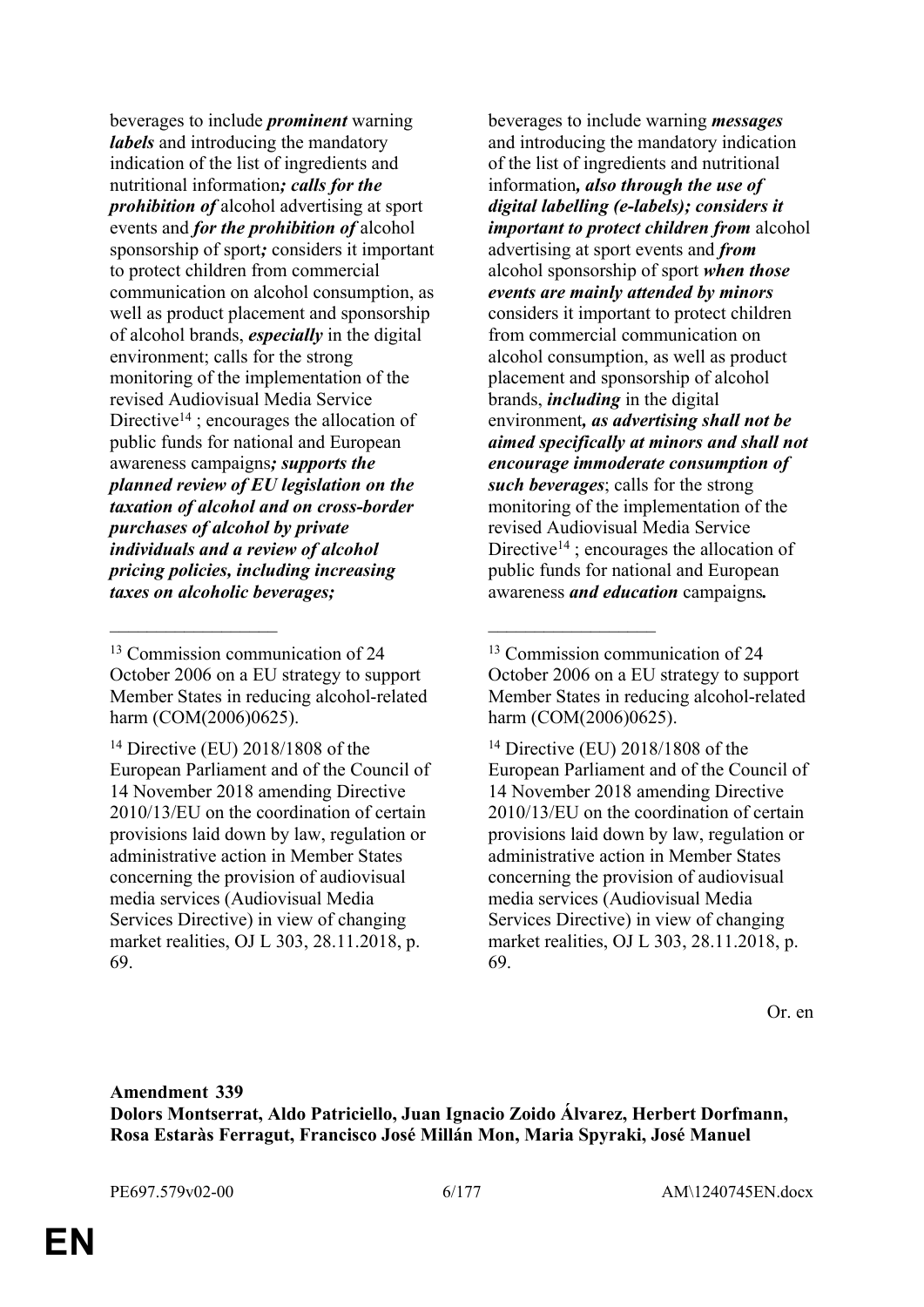**García-Margallo y Marfil, Gabriel Mato, Esteban González Pons, Lídia Pereira, Pilar del Castillo Vera, Antonio López-Istúriz White, Adrián Vázquez Lázara, Pablo Arias Echeverría, Javier Zarzalejos, Ewa Kopacz, Nathalie Colin-Oesterlé, Isabel Benjumea Benjumea**

### **Motion for a resolution Paragraph 12**

### *Motion for a resolution Amendment*

12. Welcomes the Commission's target of achieving a reduction of at least 10 % in the harmful use of alcohol by 2025*; encourages the Commission and the Member States to promote actions to reduce and prevent alcohol-related harm within the framework of a revised EU alcohol strategy<sup>13</sup>* ; supports the provision of better information to consumers by improving the labelling of alcohol beverages to include *prominent* warning *labels* and introducing the mandatory indication of the list of ingredients and nutritional information*; calls for the prohibition of* alcohol advertising at sport events and *for the prohibition of* alcohol sponsorship of sport; considers it important to protect children from commercial communication on alcohol consumption, as well as product placement and sponsorship of alcohol brands, *especially* in the digital environment; calls for the strong monitoring of the implementation of the revised Audiovisual Media Service Directive<sup>14</sup>; encourages the allocation of public funds for national and European awareness campaigns; supports the planned review of EU legislation on the taxation of alcohol and on cross-border purchases of alcohol by private individuals and a review of alcohol pricing policies, *including increasing taxes on alcoholic beverages*;

12. Welcomes the Commission's target of achieving a reduction of at least 10 % in the harmful use of alcohol by 2025; supports the provision of better information to consumers by improving the labelling of alcohol beverages to include warning *messages* and introducing the mandatory indication of the list of ingredients and nutritional information*, also through the use of digital labelling (e-labels); considers it important to protect children from* alcohol advertising at sport events and *from* alcohol sponsorship of sport *when those events are mainly attended by minors*; considers it important to protect children from commercial communication on alcohol consumption, as well as product placement and sponsorship of alcohol brands, *including* in the digital environment*, as advertising shall not be aimed specifically at minors and shall not encourage immoderate consumption of such beverages*; calls for the strong monitoring of the implementation of the revised Audiovisual Media Service Directive<sup>14</sup> ; *considers and promotes self or co-regulatory systems to market alcoholic beverages responsibly, including in audiovisual commercial communications, and ensuring that responsible drinking messages accompany audiovisual commercial communication for alcoholic beverages;* encourages the allocation of public funds for national and European awareness *and education* campaigns; supports the planned review of EU legislation on the taxation of alcohol and on cross-border purchases of alcohol by private individuals and a review of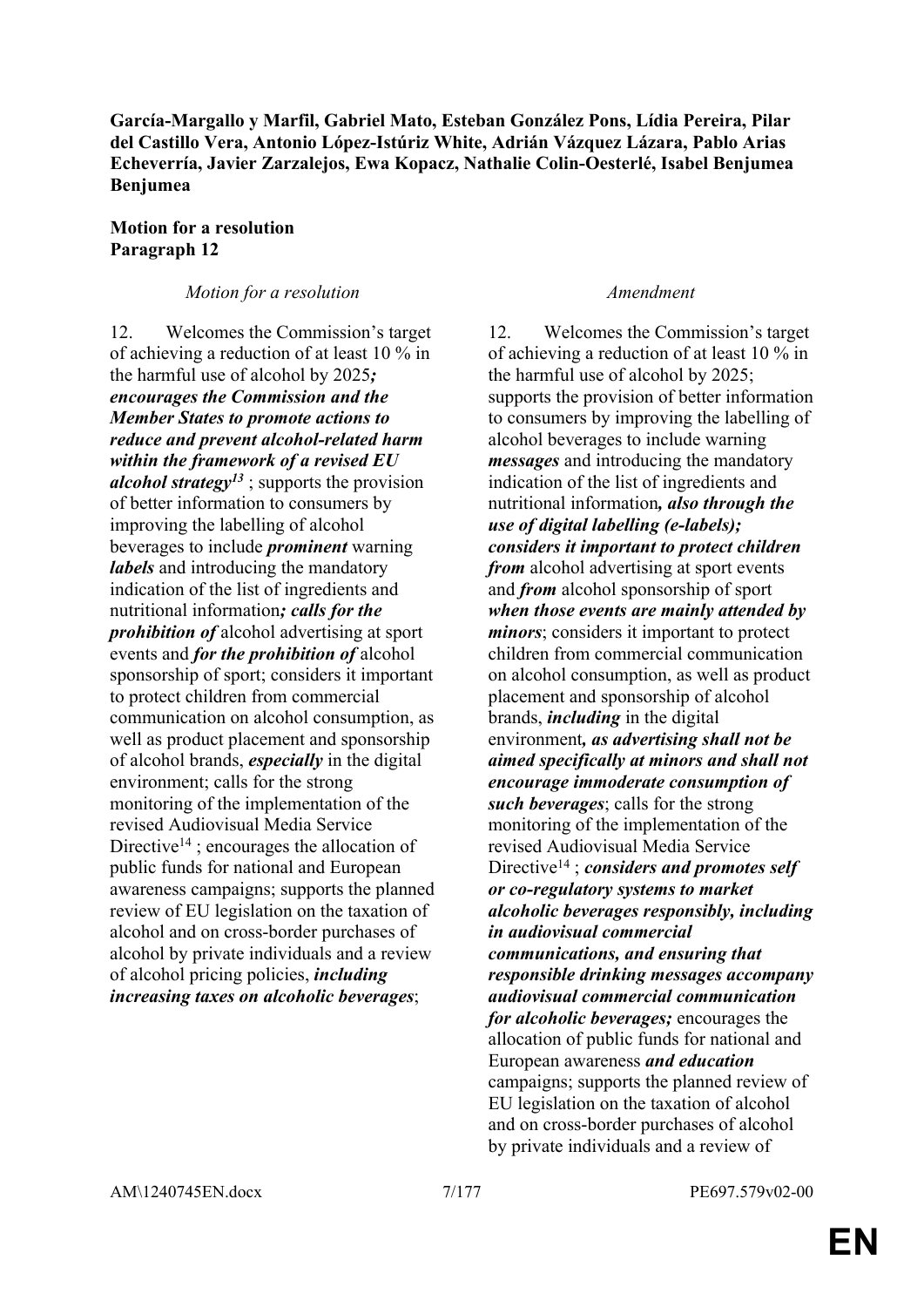alcohol pricing policies, *ensuring a fair taxation system that takes in account the bigger and paramount role played by wine production in maintaining activities and jobs in rural areas, and higher costs of production*;

<sup>13</sup> Commission communication of 24 October 2006 on a EU strategy to support Member States in reducing alcohol-related harm (COM(2006)0625).

 $\mathcal{L}_\mathcal{L}$  , and the contribution of the contribution of the contribution of the contribution of the contribution of the contribution of the contribution of the contribution of the contribution of the contribution of

<sup>14</sup> Directive (EU) 2018/1808 of the European Parliament and of the Council of 14 November 2018 amending Directive 2010/13/EU on the coordination of certain provisions laid down by law, regulation or administrative action in Member States concerning the provision of audiovisual media services (Audiovisual Media Services Directive) in view of changing market realities, OJ L 303, 28.11.2018, p. 69.

<sup>14</sup> Directive (EU) 2018/1808 of the European Parliament and of the Council of 14 November 2018 amending Directive 2010/13/EU on the coordination of certain provisions laid down by law, regulation or administrative action in Member States concerning the provision of audiovisual media services (Audiovisual Media Services Directive) in view of changing market realities, OJ L 303, 28.11.2018, p. 69.

Or. en

### **Amendment 340 Margarita de la Pisa Carrión**

### **Motion for a resolution Paragraph 12**

### *Motion for a resolution Amendment*

12. Welcomes the Commission's target of achieving a reduction of at least 10 % in the harmful use of alcohol by 2025; encourages the Commission and the Member States to promote actions to reduce and prevent alcohol-related harm within the framework of a revised EU alcohol strategy<sup>13</sup> ; supports the provision of better information to consumers by improving the labelling of alcohol beverages to include *prominent warning labels* and introducing the mandatory

12. Welcomes the Commission's target of achieving a reduction of at least 10 % in the harmful use of alcohol by 2025; encourages the Commission and the Member States to promote actions to reduce and prevent alcohol-related harm within the framework of a revised EU alcohol strategy<sup>13</sup>; supports the provision of better information to consumers by improving the labelling of alcohol beverages to include *messages incentivising a responsible consumption*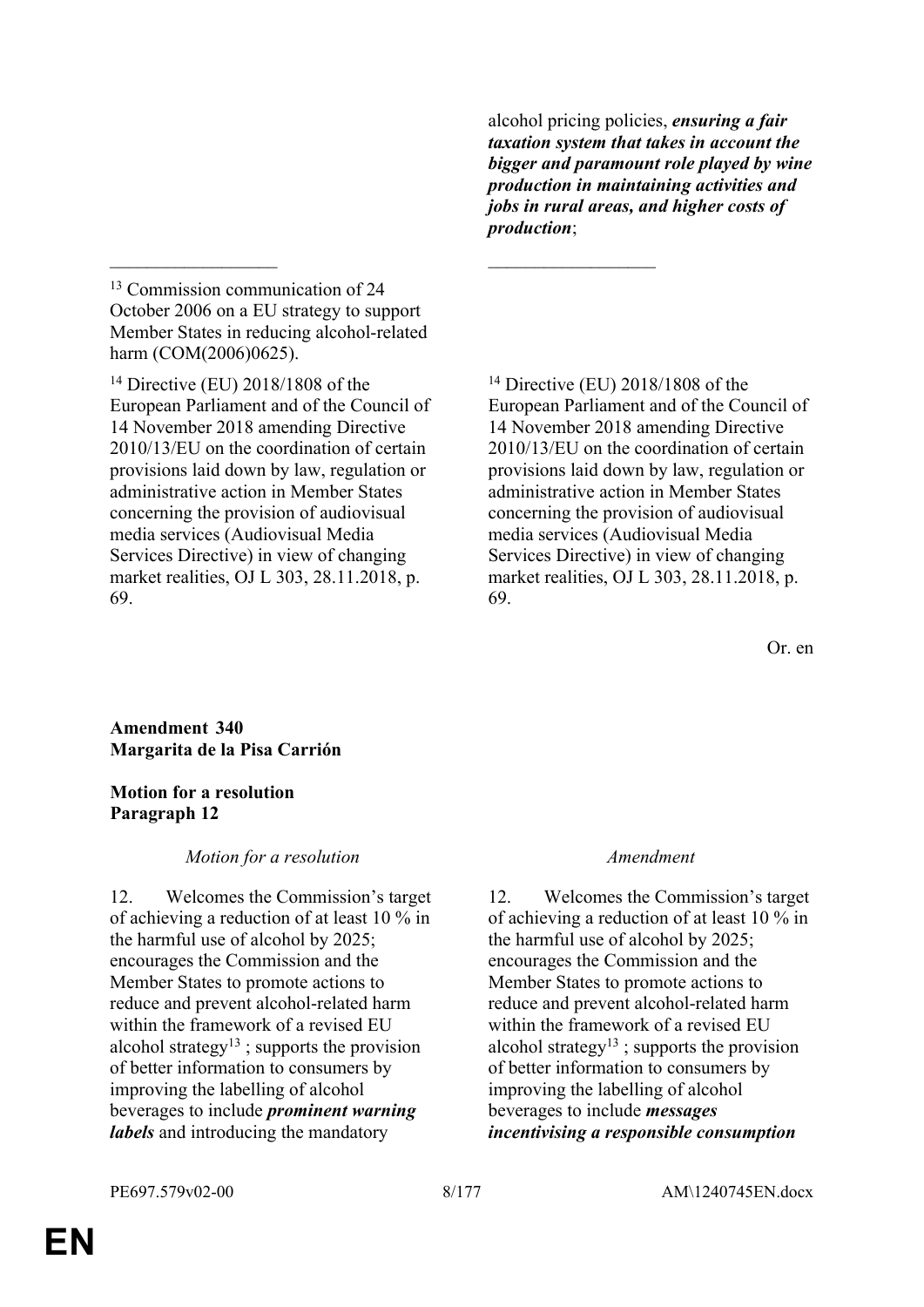indication of the list of ingredients and nutritional information; calls for the *prohibition* of alcohol advertising *at sport events and for the prohibition of* alcohol sponsorship *of* sport; considers it important to protect children from commercial communication on alcohol consumption, as well as product placement and sponsorship of alcohol brands, especially in the digital environment; calls for the strong monitoring of the implementation of the revised Audiovisual Media Service Directive<sup>14</sup>; encourages the allocation of public funds for national and European awareness campaigns; supports the planned review of EU legislation on the taxation of alcohol and on cross-border purchases of alcohol by private individuals and a review of alcohol pricing policies, *including increasing taxes on alcoholic beverages*;

 $\mathcal{L}_\mathcal{L}$  , and the contribution of the contribution of the contribution of the contribution of the contribution of the contribution of the contribution of the contribution of the contribution of the contribution of

and introducing the mandatory indication of the list of ingredients and nutritional information*, also through the use of digital labelling (e-labels)*; calls for the *limitation* of alcohol advertising *and* alcohol sponsorship *at* sport *events so that it is associated to responsible consumption*; considers it important to protect children from commercial communication on alcohol consumption, as well as product placement and sponsorship of alcohol brands, especially in the digital environment*, so that children events or events mainly attended by minors are free from such communication*; calls for the strong monitoring of the implementation of the revised Audiovisual Media Service Directive<sup>14</sup> ; *considers and promotes self or co-regulatory systems to market alcoholic beverages responsibly, including in audiovisual commercial communications and ensuring that responsible drinking messages accompany audiovisual commercial communication for alcoholic beverages;* encourages the allocation of public funds for national and European awareness *and education* campaigns *about the risks inherent to alcohol consumption* ; supports the planned review of EU legislation on the taxation of alcohol and on cross-border purchases of alcohol by private individuals and a review of alcohol pricing policies, *ensuring a fair taxation system that takes in account the respect of Member State's competences and the specific market models and production costs, which typically foster employment in rural areas*;

<sup>13</sup> Commission communication of 24 October 2006 on a EU strategy to support Member States in reducing alcohol-related harm (COM(2006)0625).

<sup>14</sup> Directive (EU) 2018/1808 of the European Parliament and of the Council of 14 November 2018 amending Directive 2010/13/EU on the coordination of certain

<sup>13</sup> Commission communication of 24 October 2006 on a EU strategy to support Member States in reducing alcohol-related harm (COM(2006)0625).

<sup>14</sup> Directive (EU) 2018/1808 of the European Parliament and of the Council of 14 November 2018 amending Directive 2010/13/EU on the coordination of certain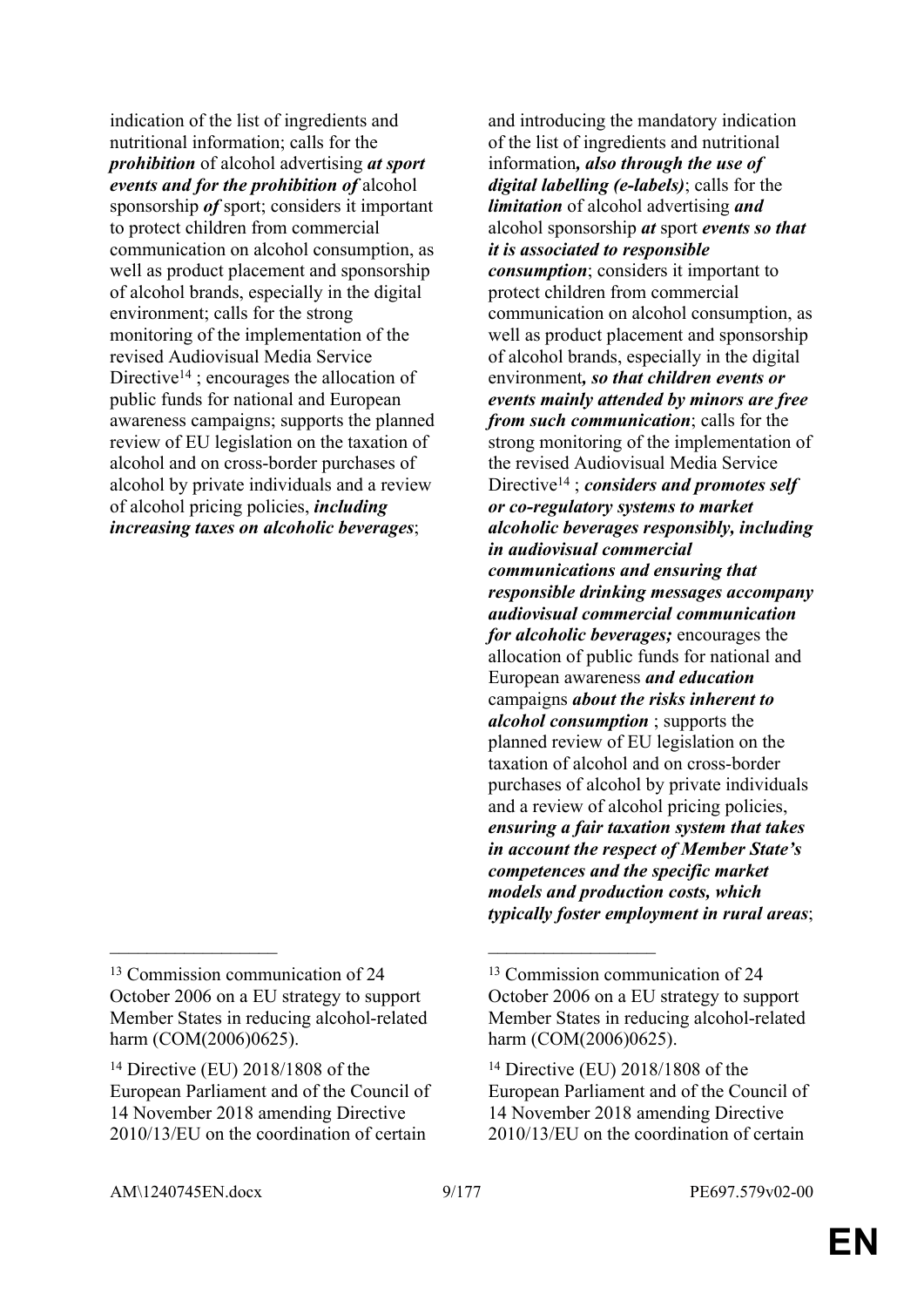provisions laid down by law, regulation or administrative action in Member States concerning the provision of audiovisual media services (Audiovisual Media Services Directive) in view of changing market realities, OJ L 303, 28.11.2018, p. 69.

provisions laid down by law, regulation or administrative action in Member States concerning the provision of audiovisual media services (Audiovisual Media Services Directive) in view of changing market realities, OJ L 303, 28.11.2018, p. 69.

Or. en

#### **Amendment 341 Stefania Zambelli, Angelo Ciocca**

#### **Motion for a resolution Paragraph 12**

#### *Motion for a resolution Amendment*

12. Welcomes the Commission's target of achieving a reduction of at least 10 % in the harmful use of alcohol by 2025; encourages the Commission and the Member States to promote actions to reduce and prevent alcohol-related harm within the framework of a revised EU alcohol strategy<sup>13</sup> ; supports the provision of better information to consumers by improving the labelling of alcohol beverages to include *prominent* warning *labels* and introducing the mandatory indication of the list of ingredients and nutritional information*; calls for the prohibition of* alcohol advertising at sport events and *for the prohibition of* alcohol sponsorship of sport; considers it important to protect children from commercial communication on alcohol consumption, as well as product placement and sponsorship of alcohol brands, *especially* in the digital environment; calls for the strong monitoring of the implementation of the revised Audiovisual Media Service Directive<sup>14</sup> ; encourages the allocation of public funds for national and European awareness campaigns; supports the planned review of EU legislation on the taxation of alcohol and on cross-border purchases of

12. Welcomes the Commission's target of achieving a reduction of at least 10 % in the harmful use of alcohol by 2025; encourages the Commission and the Member States to promote actions to reduce and prevent alcohol-related harm within the framework of a revised EU alcohol strategy<sup>13</sup>; supports the provision of better information to consumers by improving the labelling of alcohol beverages to include warning *messages* and introducing the mandatory indication of the list of ingredients and nutritional information*, also through the use of digital labelling (e-labels); considers it important to protect children from* alcohol advertising at sport events and *from* alcohol sponsorship of sport *when those events are mainly attended by minors*; considers it important to protect children from commercial communication on alcohol consumption, as well as product placement and sponsorship of alcohol brands, *including* in the digital environment*, as advertising shall not be aimed specifically at minors and shall not encourage immoderate consumption of such beverages*; calls for the strong monitoring of the implementation of the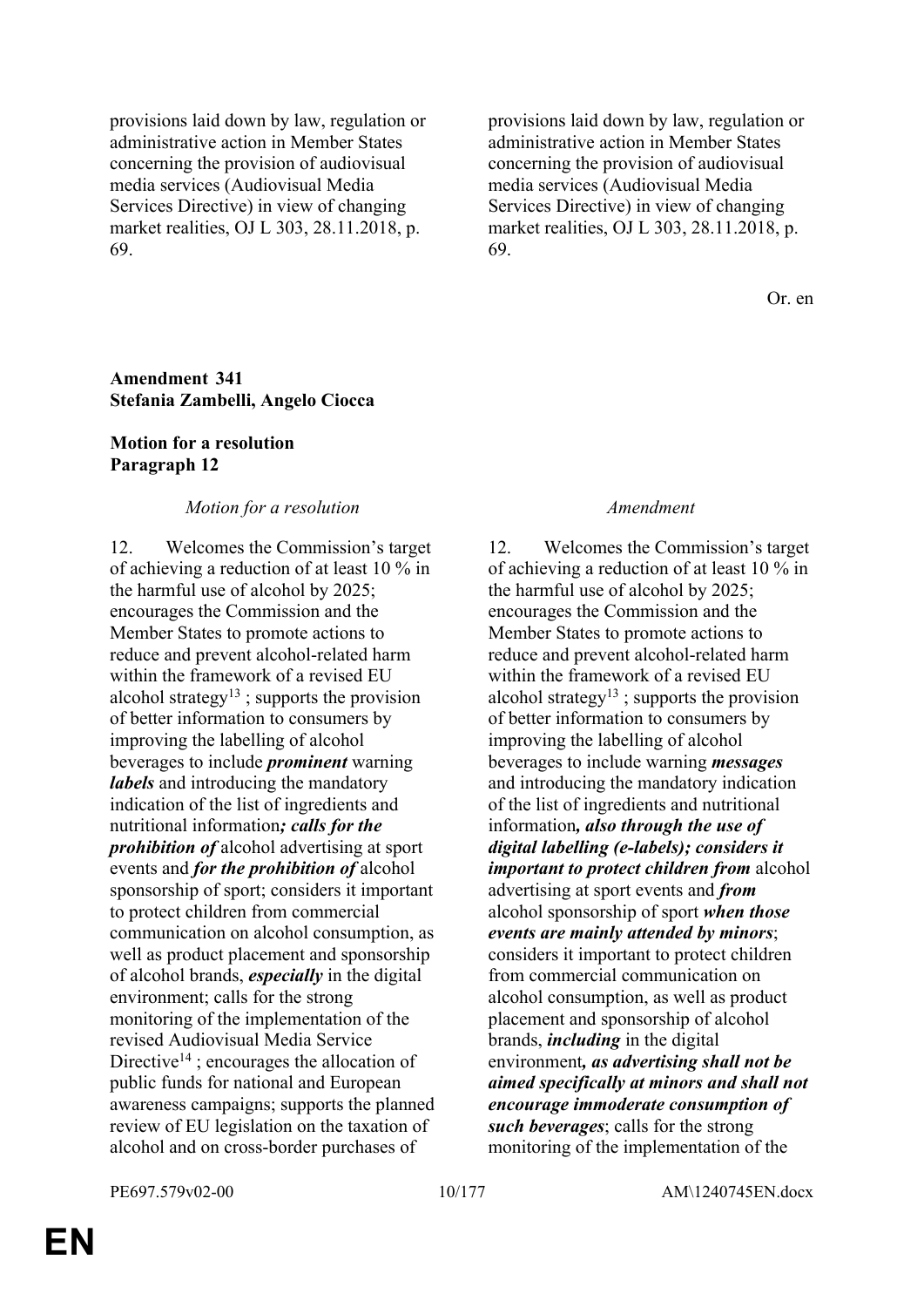alcohol by private individuals and a review of alcohol pricing policies, *including increasing taxes on alcoholic beverages*;

 $\mathcal{L}_\mathcal{L}$  , and the contribution of the contribution of the contribution of the contribution of the contribution of the contribution of the contribution of the contribution of the contribution of the contribution of

<sup>14</sup> Directive (EU) 2018/1808 of the European Parliament and of the Council of 14 November 2018 amending Directive 2010/13/EU on the coordination of certain provisions laid down by law, regulation or administrative action in Member States concerning the provision of audiovisual media services (Audiovisual Media Services Directive) in view of changing market realities, OJ L 303, 28.11.2018, p. 69.

revised Audiovisual Media Service Directive<sup>14</sup>; encourages the allocation of public funds for national and European awareness *and education* campaigns; supports the planned review of EU legislation on the taxation of alcohol and on cross-border purchases of alcohol by private individuals and a review of alcohol pricing policies, *ensuring a fair taxation system that takes in account the bigger and paramount role played by wine production in maintaining activities and jobs in rural areas, and higher costs of production*;

<sup>13</sup> Commission communication of 24 October 2006 on a EU strategy to support Member States in reducing alcohol-related harm (COM(2006)0625).

<sup>14</sup> Directive (EU) 2018/1808 of the European Parliament and of the Council of 14 November 2018 amending Directive 2010/13/EU on the coordination of certain provisions laid down by law, regulation or administrative action in Member States concerning the provision of audiovisual media services (Audiovisual Media Services Directive) in view of changing market realities, OJ L 303, 28.11.2018, p. 69.

Or. en

### **Amendment 342 Tudor Ciuhodaru**

### **Motion for a resolution Paragraph 12**

#### *Motion for a resolution Amendment*

12. Welcomes the Commission's target of achieving a reduction of at least 10 % in the harmful use of alcohol by 2025; encourages the Commission and the

12. Welcomes the Commission's target of achieving a reduction of at least 10 % in the harmful use of alcohol by 2025; encourages the Commission and the

AM\1240745EN.docx 11/177 PE697.579v02-00

<sup>&</sup>lt;sup>13</sup> Commission communication of 24 October 2006 on a EU strategy to support Member States in reducing alcohol-related harm (COM(2006)0625).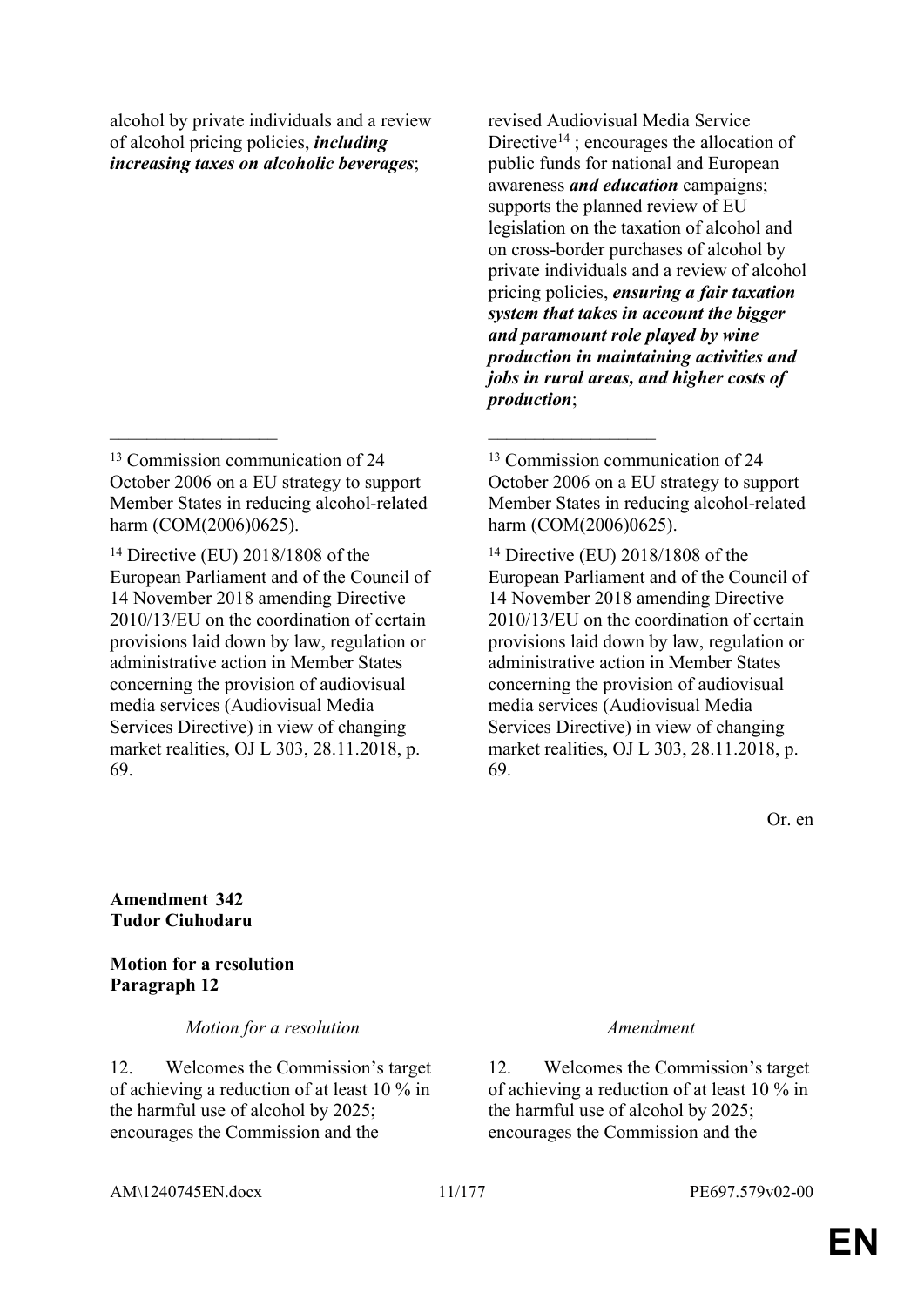Member States to promote actions to reduce and prevent alcohol-related harm within the framework of a revised EU alcohol strategy<sup>13</sup>; supports the provision of better information to consumers by improving the labelling of alcohol beverages to include *prominent* warning *labels* and introducing the mandatory indication of the list of ingredients and nutritional information; calls for *the prohibition of* alcohol advertising at sport events *and for the prohibition of alcohol sponsorship of sport*; considers it important to protect children from commercial communication on alcohol consumption, as well as product placement and sponsorship of alcohol brands, especially in the digital environment; calls for the strong monitoring of the implementation of the revised Audiovisual Media Service Directive<sup>14</sup>; encourages the allocation of public funds for national and European awareness campaigns; supports the planned review of EU legislation on the taxation of alcohol and on cross-border purchases of alcohol by private individuals and a review of alcohol pricing policies, *including increasing taxes on alcoholic beverages*;

 $\mathcal{L}_\mathcal{L}$  , and the contribution of the contribution of the contribution of the contribution of the contribution of the contribution of the contribution of the contribution of the contribution of the contribution of

Member States to promote actions to reduce and prevent alcohol-related harm within the framework of a revised EU alcohol strategy<sup>13</sup>; supports the provision of better information to consumers by improving the labelling of alcohol beverages to include warning *messages for responsible drinking* and introducing the mandatory indication of the list of ingredients and nutritional information*, including off-label by electronic means*; calls for *shielding minors from exposure to* alcohol advertising at sport events; considers it important to protect children from commercial communication on alcohol consumption, as well as product placement and sponsorship of alcohol brands, especially in the digital environment; calls for the strong monitoring of the implementation of the revised Audiovisual Media Service Directive<sup>14</sup> ; *acknowledges and encourages advertising self-regulation efforts that demonstrate social responsibility for the commercial communication of alcoholic beverages;* encourages the allocation of public funds for national and European awareness *and education* campaigns; supports the planned review of EU legislation on the taxation of alcohol and on cross-border purchases of alcohol by private individuals and a review of alcohol pricing policies, *that is fair, balanced and takes into consideration the important role of winegrowing and spirit production in the social and economic sustainability of many EU regions*;

<sup>&</sup>lt;sup>13</sup> Commission communication of 24 October 2006 on a EU strategy to support Member States in reducing alcohol-related harm (COM(2006)0625).

<sup>14</sup> Directive (EU) 2018/1808 of the European Parliament and of the Council of 14 November 2018 amending Directive 2010/13/EU on the coordination of certain provisions laid down by law, regulation or

<sup>13</sup> Commission communication of 24 October 2006 on a EU strategy to support Member States in reducing alcohol-related harm (COM(2006)0625).

<sup>14</sup> Directive (EU) 2018/1808 of the European Parliament and of the Council of 14 November 2018 amending Directive 2010/13/EU on the coordination of certain provisions laid down by law, regulation or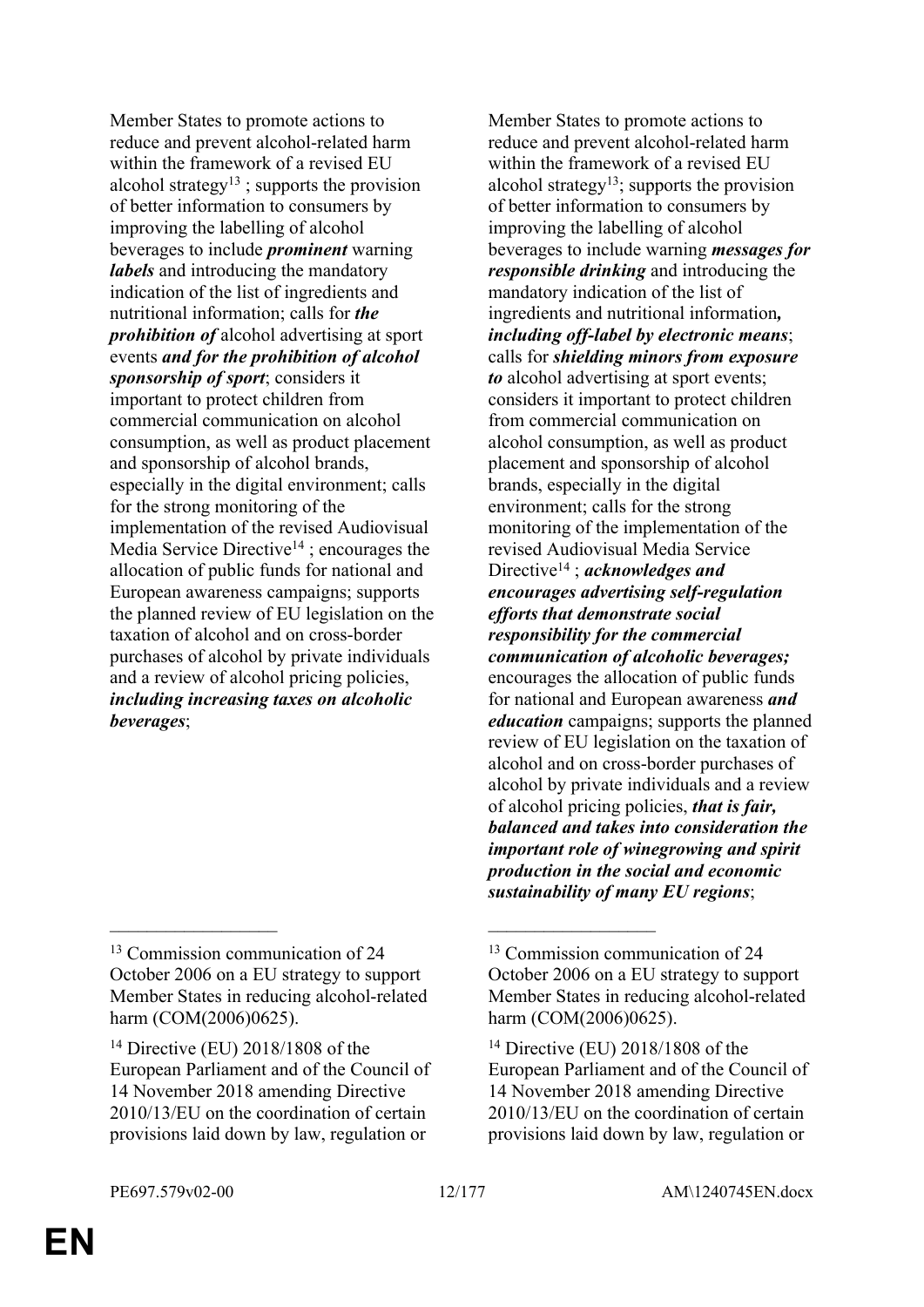administrative action in Member States concerning the provision of audiovisual media services (Audiovisual Media Services Directive) in view of changing market realities, OJ L 303, 28.11.2018, p. 69.

administrative action in Member States concerning the provision of audiovisual media services (Audiovisual Media Services Directive) in view of changing market realities, OJ L 303, 28.11.2018, p. 69.

Or. en

#### **Amendment 343 Jens Gieseke, Christine Schneider**

#### **Motion for a resolution Paragraph 12**

#### *Motion for a resolution Amendment*

12. Welcomes the Commission's target of achieving a reduction of at least 10 % in the harmful use of alcohol by 2025; encourages the Commission and the Member States to promote actions to reduce and prevent alcohol-related harm within the framework of a revised EU alcohol strategy<sup>13</sup>; supports the provision of better information to consumers by improving the labelling of alcohol beverages to include *prominent warning labels* and introducing the mandatory indication of the list of ingredients and nutritional information*; calls for the prohibition of* alcohol advertising at sport events and *for the prohibition of* alcohol sponsorship of sport; considers it important to protect children from commercial communication on alcohol consumption, as well as product placement and sponsorship of alcohol brands, *especially* in the digital environment; calls for the strong monitoring of the implementation of the revised Audiovisual Media Service Directive<sup>14</sup>; encourages the allocation of public funds for national and European awareness campaigns; *supports the planned review of EU legislation on the taxation of alcohol and on cross-border purchases of alcohol by private* 

12. Welcomes the Commission's target of achieving a reduction of at least 10 % in the harmful use of alcohol by 2025; encourages the Commission and the Member States to promote actions to reduce and prevent alcohol-related harm within the framework of a revised EU alcohol strategy<sup>13</sup>; supports the provision of better information to consumers by improving the labelling of alcohol beverages to include *responsible drinking messages* and introducing the mandatory indication of the list of ingredients and nutritional information*, also through the use of digital labelling (e-labels); considers it important to protect children from* alcohol advertising at sport events and *from* alcohol sponsorship of sport*, when those events are mainly attended by minors*; considers it important to protect children from commercial communication on alcohol consumption, as well as product placement and sponsorship of alcohol brands, *including* in the digital environment*, as advertising shall not be aimed specifically at minors and shall not encourage immoderate consumption of such beverages*; calls for the strong monitoring of the implementation of the revised Audiovisual Media Service

AM\1240745EN.docx 13/177 PE697.579v02-00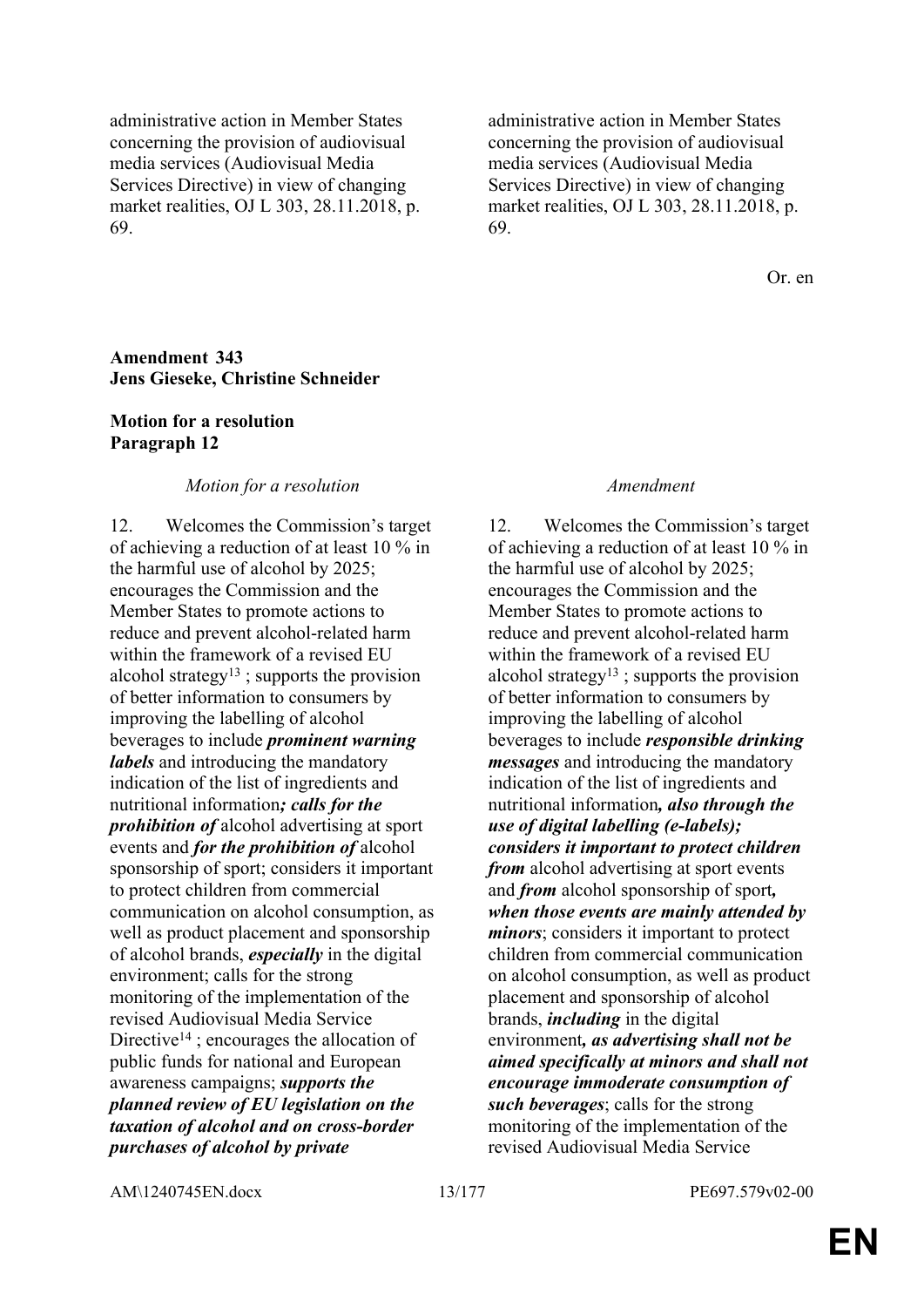*individuals and a review of alcohol pricing policies, including increasing taxes on alcoholic beverages;*

<sup>13</sup> Commission communication of 24 October 2006 on a EU strategy to support Member States in reducing alcohol-related harm (COM(2006)0625).

 $\mathcal{L}_\mathcal{L}$  , and the contribution of the contribution of the contribution of the contribution of the contribution of the contribution of the contribution of the contribution of the contribution of the contribution of

<sup>14</sup> Directive (EU) 2018/1808 of the European Parliament and of the Council of 14 November 2018 amending Directive 2010/13/EU on the coordination of certain provisions laid down by law, regulation or administrative action in Member States concerning the provision of audiovisual media services (Audiovisual Media Services Directive) in view of changing market realities, OJ L 303, 28.11.2018, p. 69.

Directive<sup>14</sup> ; *considers and promotes self or co-regulatory systems to market alcoholic beverages responsibly, including in audio-visual commercial communications, and ensuring that responsible drinking messages accompany audio-visual commercial communication for alcoholic beverages;* encourages the allocation of public funds for national and European awareness *and education* campaigns;

<sup>14</sup> Directive (EU) 2018/1808 of the European Parliament and of the Council of 14 November 2018 amending Directive 2010/13/EU on the coordination of certain provisions laid down by law, regulation or administrative action in Member States concerning the provision of audiovisual media services (Audiovisual Media Services Directive) in view of changing market realities, OJ L 303, 28.11.2018, p. 69.

Or. en

### **Amendment 344 Nicolás González Casares, Maria Arena, Romana Jerković, Sara Cerdas, Tudor Ciuhodaru, Johan Danielsson, Estrella Durá Ferrandis**

### **Motion for a resolution Paragraph 12**

*Motion for a resolution Amendment*

12. Welcomes the Commission's target of achieving a reduction of at least 10 % in the *harmful* use of alcohol by 2025; encourages the Commission and the Member States to promote actions to reduce and prevent alcohol-related harm

12. Welcomes the Commission's target of achieving a reduction of at least 10 % in the use of alcohol by 2025; encourages the Commission and the Member States to promote actions to reduce and prevent alcohol-related harm within the framework

<sup>13</sup> Commission communication of 24 October 2006 on a EU strategy to support Member States in reducing alcohol-related harm (COM(2006)0625).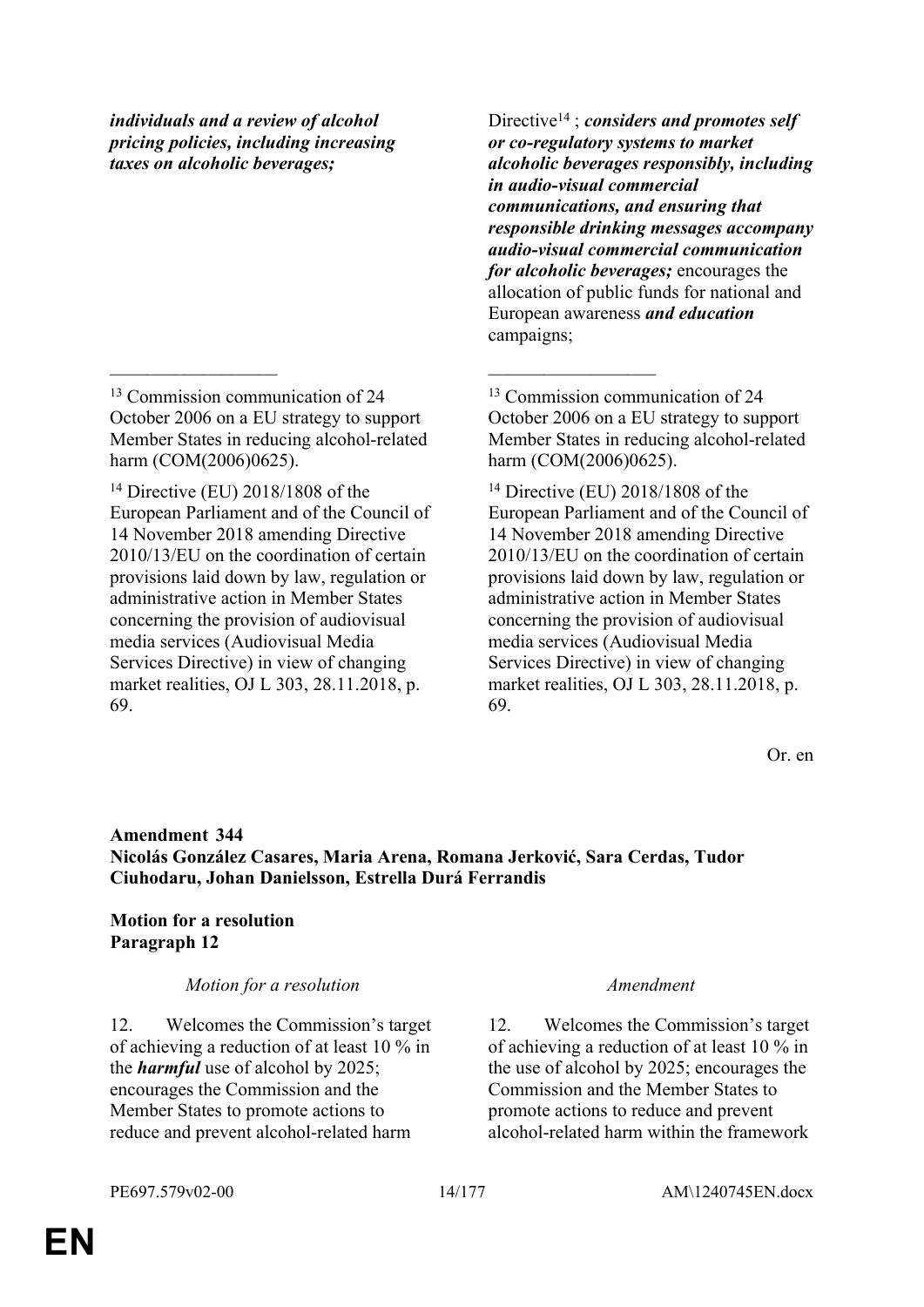within the framework of a revised EU alcohol strategy<sup>13</sup>; supports the provision of better information to consumers by improving the labelling of alcohol beverages to include prominent warning labels and introducing the mandatory indication of the list of ingredients and nutritional information; calls for the prohibition of alcohol advertising at sport events and for the prohibition of alcohol sponsorship of sport; considers it important to protect children from commercial communication on alcohol consumption, as well as product placement and sponsorship of alcohol brands, especially in the digital environment; calls for the strong monitoring of the implementation of the revised Audiovisual Media Service Directive<sup>14</sup>; encourages the allocation of public funds for national and European awareness campaigns; supports the planned review of EU legislation on the taxation of alcohol and on cross-border purchases of alcohol by private individuals and a review of alcohol pricing policies, including increasing taxes on alcoholic beverages;

 $\mathcal{L}_\text{max}$  and  $\mathcal{L}_\text{max}$  and  $\mathcal{L}_\text{max}$  and  $\mathcal{L}_\text{max}$ 

of a revised EU alcohol strategy<sup>13</sup>: supports the provision of better information to consumers by improving the labelling of alcohol beverages to include prominent warning labels and introducing the mandatory indication of the list of ingredients and nutritional information; calls for the prohibition of alcohol advertising at sport events and for the prohibition of alcohol sponsorship of sport; considers it important to protect *vulnerable populations, such as* children*,* from commercial communication on alcohol consumption, as well as product placement and sponsorship of alcohol brands, especially in the digital environment; calls for the strong monitoring of the implementation of the revised Audiovisual Media Service Directive<sup>14</sup> *; calls on the coming proposal for a Digital Services Act to strengthen the ability of Member States to uphold and enforce legislation seeking to protect children and other vulnerable populations from commercial communications for alcoholic beverages*; encourages the allocation of public funds for national and European awareness campaigns; supports the planned review of EU legislation on the taxation of alcohol and on cross-border purchases of alcohol by private individuals and a review of alcohol pricing policies, including increasing taxes on alcoholic beverages *and granting Member States the ability to tax all categories of alcoholic beverages on the basis of alcohol content*;

<sup>&</sup>lt;sup>13</sup> Commission communication of 24 October 2006 on a EU strategy to support Member States in reducing alcohol-related harm (COM(2006)0625).

<sup>14</sup> Directive (EU) 2018/1808 of the European Parliament and of the Council of 14 November 2018 amending Directive 2010/13/EU on the coordination of certain provisions laid down by law, regulation or administrative action in Member States

<sup>&</sup>lt;sup>13</sup> Commission communication of 24 October 2006 on a EU strategy to support Member States in reducing alcohol-related harm (COM(2006)0625).

<sup>14</sup> Directive (EU) 2018/1808 of the European Parliament and of the Council of 14 November 2018 amending Directive 2010/13/EU on the coordination of certain provisions laid down by law, regulation or administrative action in Member States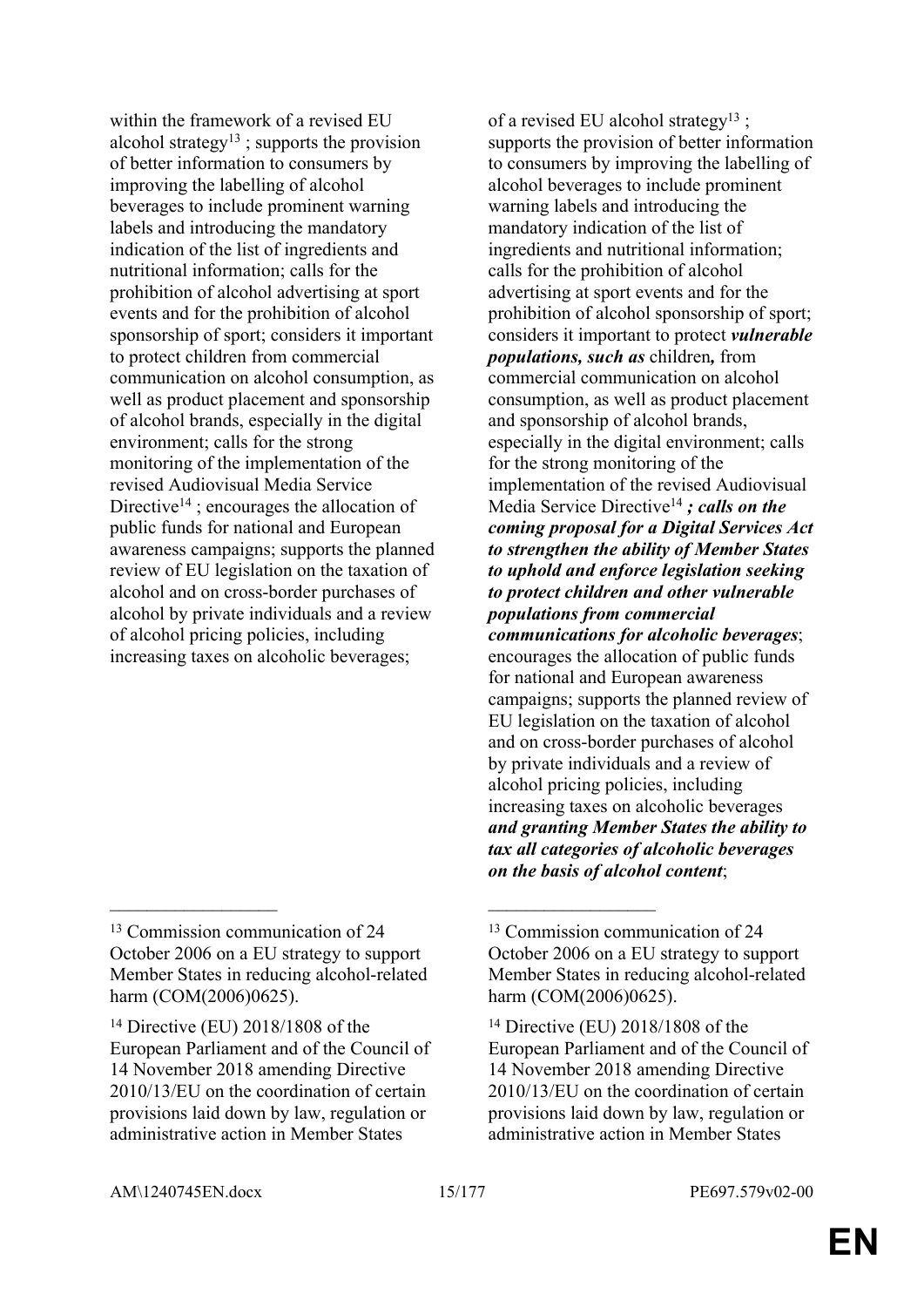concerning the provision of audiovisual media services (Audiovisual Media Services Directive) in view of changing market realities, OJ L 303, 28.11.2018, p. 69.

concerning the provision of audiovisual media services (Audiovisual Media Services Directive) in view of changing market realities, OJ L 303, 28.11.2018, p. 69.

Or. en

**Amendment 345 Peter Liese** on behalf of the EPP Group **Tomislav Sokol, Nathalie Colin-Oesterlé, Liudas Mažylis, Marian-Jean Marinescu, Maria Spyraki, Cindy Franssen, Adam Jarubas, Deirdre Clune, Sunčana Glavak, Bartosz Arłukowicz**

### **Motion for a resolution Paragraph 12**

#### *Motion for a resolution Amendment*

12. Welcomes the Commission's target of achieving a reduction of at least 10 % in the harmful use of alcohol by 2025; encourages the Commission and the Member States to promote actions to reduce and prevent alcohol-related harm within the framework of a revised EU alcohol strategy<sup>13</sup>; supports the provision of better information to consumers by improving the labelling of alcohol beverages to include *prominent* warning labels and introducing the mandatory indication of the list of ingredients and nutritional information; calls for the prohibition of alcohol advertising at sport events and for the prohibition of alcohol sponsorship of sport; considers it important to protect children from commercial communication on alcohol consumption, as well as product placement and sponsorship of alcohol brands, especially in the digital environment; calls for the strong monitoring of the implementation of the revised Audiovisual Media Service Directive<sup>14</sup>; encourages the allocation of public funds for national and European awareness campaigns; supports the planned

12. Welcomes the Commission's target of achieving a reduction of at least 10 % in the harmful use of alcohol by 2025; encourages the Commission and the Member States to promote actions to reduce and prevent alcohol-related harm within the framework of a revised EU alcohol strategy<sup>13</sup>*, including a European strategy of zero alcohol consumption for minors, accompanied, where appropriate, by legislative proposals, while respecting the principle of subsidiarity and existing national legislations on age limits on alcohol consumption*; supports the provision of better information to consumers by improving the labelling of alcohol beverages to include warning labels and introducing the mandatory indication of the list of ingredients and nutritional information; calls for the prohibition of alcohol advertising at sport events and for the prohibition of alcohol sponsorship of sport; considers it important to protect children from commercial communication on alcohol consumption, as well as product placement and sponsorship of alcohol brands, especially in the digital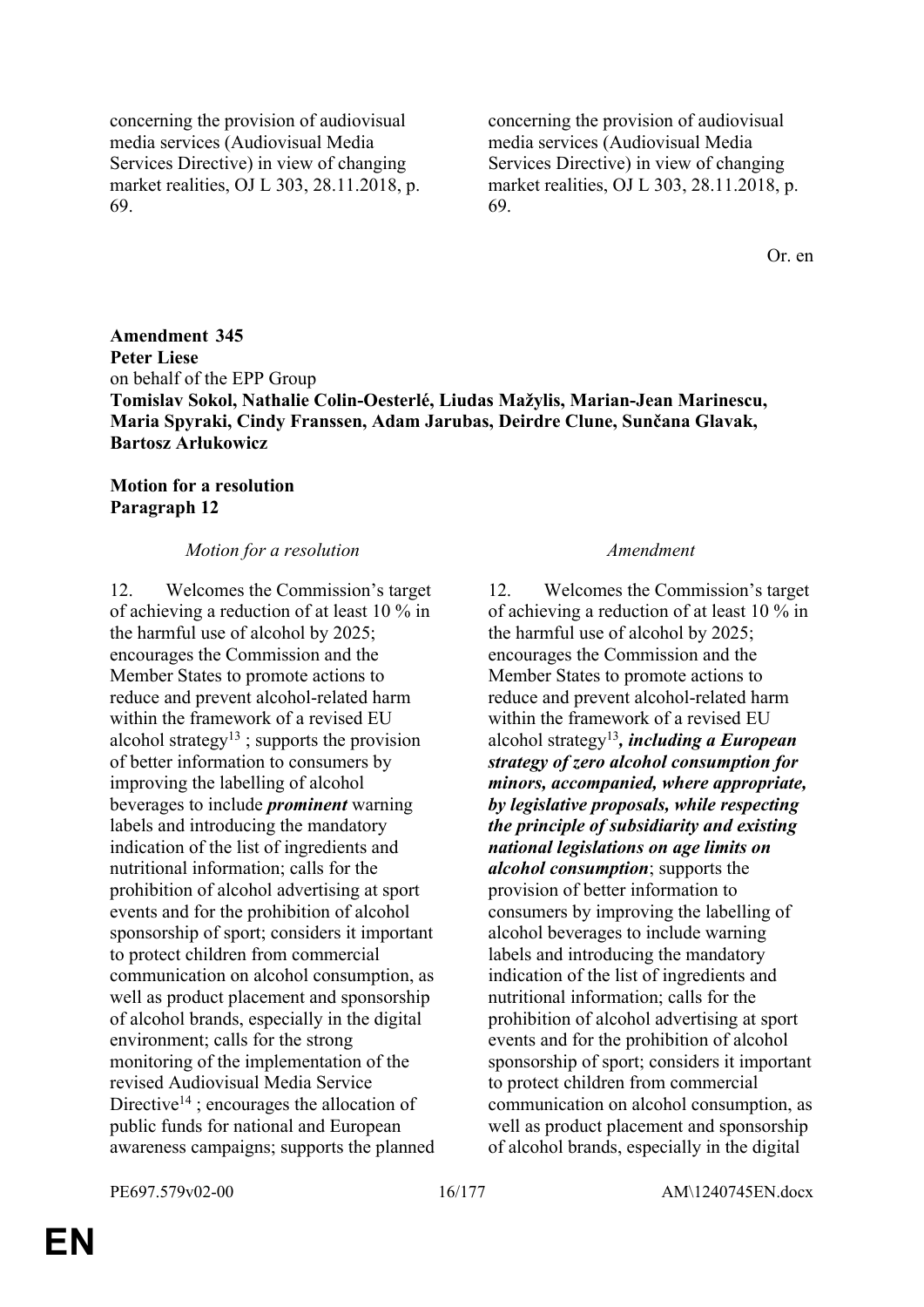review of EU legislation on the taxation of alcohol and on cross-border purchases of alcohol by private individuals and a review of alcohol pricing policies, including increasing taxes on alcoholic beverages;

<sup>13</sup> Commission communication of 24 October 2006 on a EU strategy to support Member States in reducing alcohol-related harm (COM(2006)0625).

 $\mathcal{L}_\mathcal{L}$  , and the contribution of the contribution of the contribution of the contribution of the contribution of the contribution of the contribution of the contribution of the contribution of the contribution of

<sup>14</sup> Directive (EU) 2018/1808 of the European Parliament and of the Council of 14 November 2018 amending Directive 2010/13/EU on the coordination of certain provisions laid down by law, regulation or administrative action in Member States concerning the provision of audiovisual media services (Audiovisual Media Services Directive) in view of changing market realities, OJ L 303, 28.11.2018, p. 69.

environment; calls for the strong monitoring of the implementation of the revised Audiovisual Media Service Directive<sup>14</sup>; encourages the allocation of public funds for national and European awareness campaigns; supports the planned review of EU legislation on the taxation of alcohol and on cross-border purchases of alcohol by private individuals and a review of alcohol pricing policies, including increasing taxes on alcoholic beverages;

Or. en

### **Amendment 346 Tomislav Sokol, Sunčana Glavak, Cindy Franssen**

### **Motion for a resolution Paragraph 12**

### *Motion for a resolution Amendment*

12. Welcomes the Commission's target of achieving a reduction of at least 10 % in the harmful use of alcohol by 2025; encourages the Commission and the Member States to promote actions to reduce and prevent alcohol-related harm within the framework of a revised EU

12. Welcomes the Commission's target of achieving a reduction of at least 10 % in the harmful use of alcohol by 2025; encourages the Commission and the Member States to promote actions to reduce and prevent alcohol-related harm within the framework of a revised EU

<sup>13</sup> Commission communication of 24 October 2006 on a EU strategy to support Member States in reducing alcohol-related harm (COM(2006)0625).

<sup>14</sup> Directive (EU) 2018/1808 of the European Parliament and of the Council of 14 November 2018 amending Directive 2010/13/EU on the coordination of certain provisions laid down by law, regulation or administrative action in Member States concerning the provision of audiovisual media services (Audiovisual Media Services Directive) in view of changing market realities, OJ L 303, 28.11.2018, p. 69.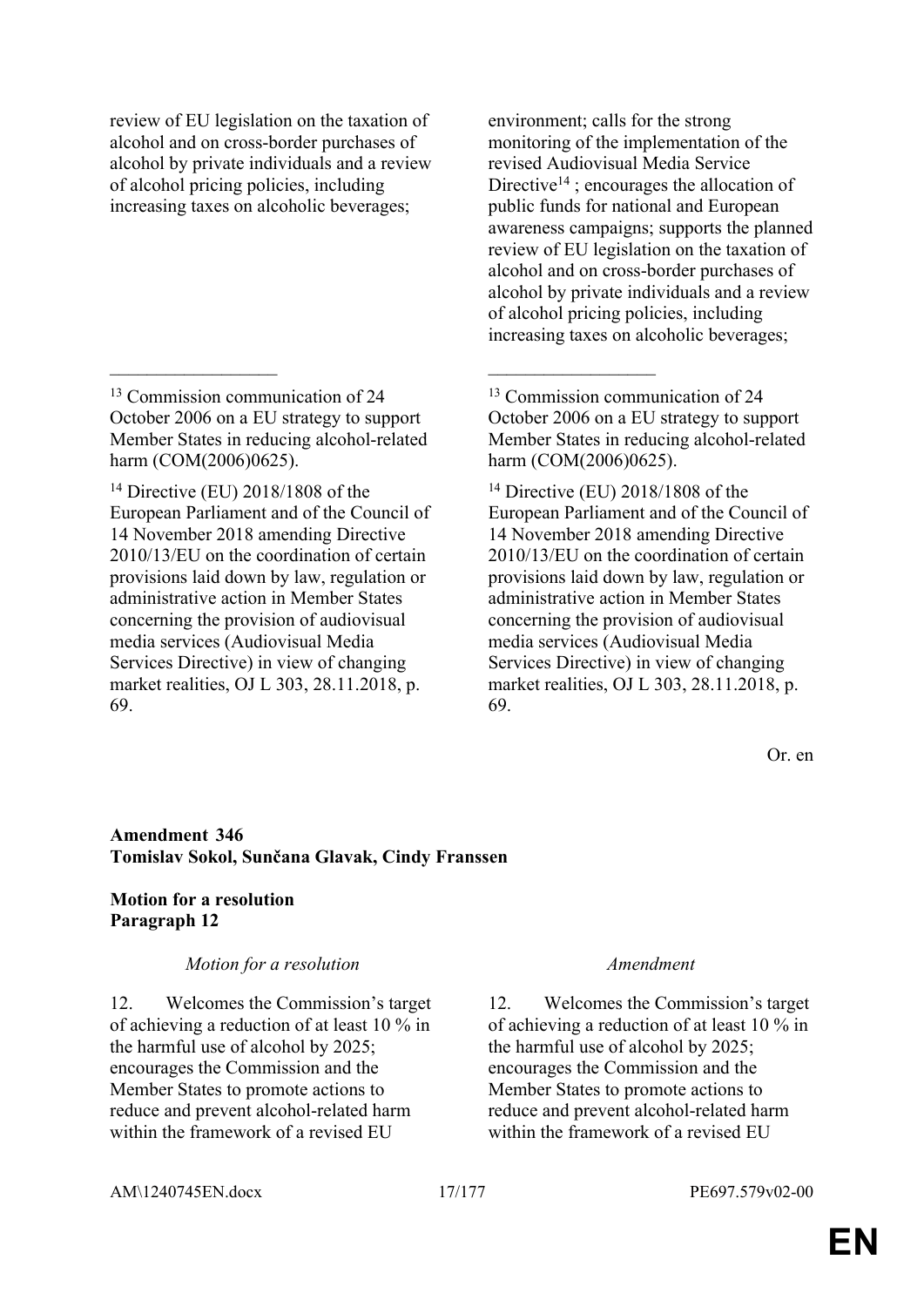alcohol strategy<sup>13</sup>; supports the provision of better information to consumers by improving the labelling of alcohol beverages to include prominent warning labels and introducing the mandatory indication of the list of ingredients and nutritional information; calls for the prohibition of alcohol advertising at sport events and for the prohibition of alcohol sponsorship of sport; considers it important to protect children from commercial communication on alcohol consumption, as well as product placement and sponsorship of alcohol brands, especially in the digital environment; calls for the strong monitoring of the implementation of the revised Audiovisual Media Service Directive<sup>14</sup>; encourages the allocation of public funds for national and European awareness campaigns; supports the planned review of EU legislation on the taxation of alcohol and on cross-border purchases of alcohol by private individuals and a review of alcohol pricing policies, including increasing taxes on alcoholic beverages;

 $\mathcal{L}_\mathcal{L}$  , and the contribution of the contribution of the contribution of the contribution of the contribution of the contribution of the contribution of the contribution of the contribution of the contribution of

alcohol strategy<sup>13</sup>*, including a European strategy of zero alcohol consumption for minors, accompanied, where appropriate, by legislative proposals while respecting the principle of subsidiarity and existing national legislations on age limits on alcohol consumption*; supports the provision of better information to consumers by improving the labelling of alcohol beverages to include prominent *health* warning labels and introducing the mandatory indication of the list of ingredients and nutritional information; calls for the prohibition of alcohol advertising at sport events and for the prohibition of alcohol sponsorship of sport; considers it important to protect children from commercial communication on alcohol consumption, as well as product placement and sponsorship of alcohol brands, especially in the digital environment; calls for the strong monitoring of the implementation of the revised Audiovisual Media Service Directive<sup>14</sup>; encourages the allocation of public funds for national and European awareness campaigns; supports the planned review of EU legislation on the taxation of alcohol and on cross-border purchases of alcohol by private individuals and a review of alcohol pricing policies, including increasing taxes on alcoholic beverages;

<sup>&</sup>lt;sup>13</sup> Commission communication of 24 October 2006 on a EU strategy to support Member States in reducing alcohol-related harm (COM(2006)0625).

<sup>14</sup> Directive (EU) 2018/1808 of the European Parliament and of the Council of 14 November 2018 amending Directive 2010/13/EU on the coordination of certain provisions laid down by law, regulation or administrative action in Member States concerning the provision of audiovisual media services (Audiovisual Media Services Directive) in view of changing market realities, OJ L 303, 28.11.2018, p.

<sup>13</sup> Commission communication of 24 October 2006 on a EU strategy to support Member States in reducing alcohol-related harm (COM(2006)0625).

<sup>14</sup> Directive (EU) 2018/1808 of the European Parliament and of the Council of 14 November 2018 amending Directive 2010/13/EU on the coordination of certain provisions laid down by law, regulation or administrative action in Member States concerning the provision of audiovisual media services (Audiovisual Media Services Directive) in view of changing market realities, OJ L 303, 28.11.2018, p.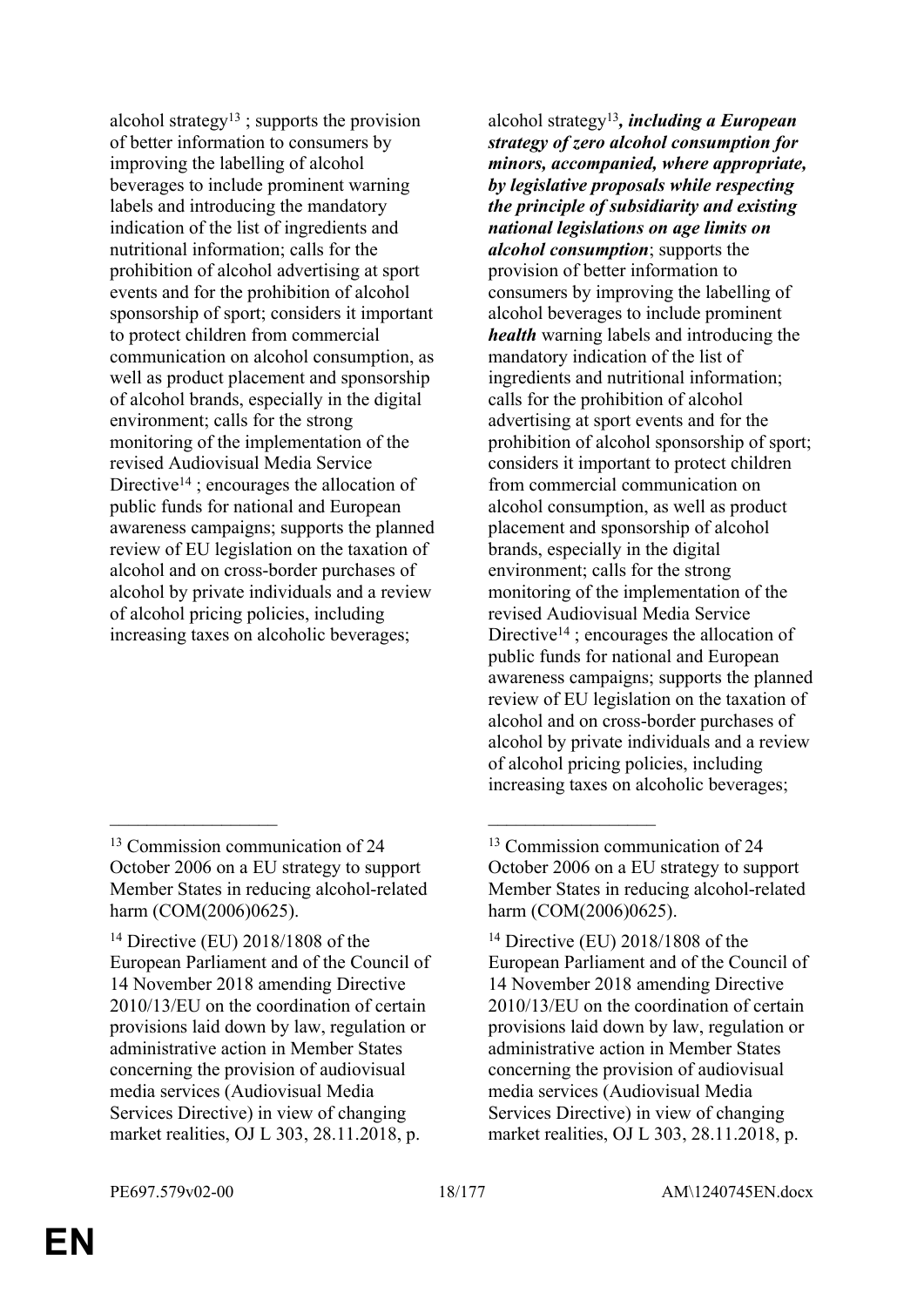### **Amendment 347 Sunčana Glavak**

#### **Motion for a resolution Paragraph 12**

*Motion for a resolution Amendment*

12. Welcomes the Commission's target of achieving a reduction of at least 10 % in the harmful use of alcohol by 2025; encourages the Commission and the Member States to promote actions to reduce and prevent alcohol-related harm within the framework of a revised EU alcohol strategy<sup>13</sup>; supports the provision of better information to consumers by improving the labelling of alcohol beverages to include prominent warning labels and introducing the mandatory indication of the list of ingredients and nutritional information; calls for the prohibition of alcohol advertising at sport events and for the prohibition of alcohol sponsorship of sport; considers it important to protect children from commercial communication on alcohol consumption, as well as product placement and sponsorship of alcohol brands, especially in the digital environment; calls for the strong monitoring of the implementation of the revised Audiovisual Media Service Directive<sup>14</sup>; encourages the allocation of public funds for national and European awareness campaigns; supports the planned review of EU legislation on the taxation of alcohol and on cross-border purchases of alcohol by private individuals and a review of alcohol pricing policies, including increasing taxes on alcoholic beverages;

12. Welcomes the Commission's target of achieving a reduction of at least 10 % in the harmful use of alcohol by 2025; encourages the Commission and the Member States to promote actions to reduce and prevent alcohol-related harm within the framework of a revised EU alcohol strategy<sup>13</sup>; supports the provision of better information to consumers by improving the labelling of alcohol beverages to include prominent warning labels and introducing the mandatory indication of the list of ingredients and nutritional information; calls for the prohibition of *certain* alcohol advertising at sport events and for the prohibition of *certain* alcohol sponsorship of sport*, based on the percentage of alcohol in the alcoholic beverage*; considers it important to protect children from commercial communication on alcohol consumption, as well as product placement and sponsorship of *certain* alcohol brands, especially in the digital environment*, based on the percentage of alcohol in the alcoholic beverage*; calls for the strong monitoring of the implementation of the revised Audiovisual Media Service Directive<sup>14</sup>; encourages the allocation of public funds for national and European awareness campaigns; supports the planned review of EU legislation on the taxation of *certain* alcohol and on cross-border purchases of alcohol by private individuals and a review of *certain* alcohol pricing policies,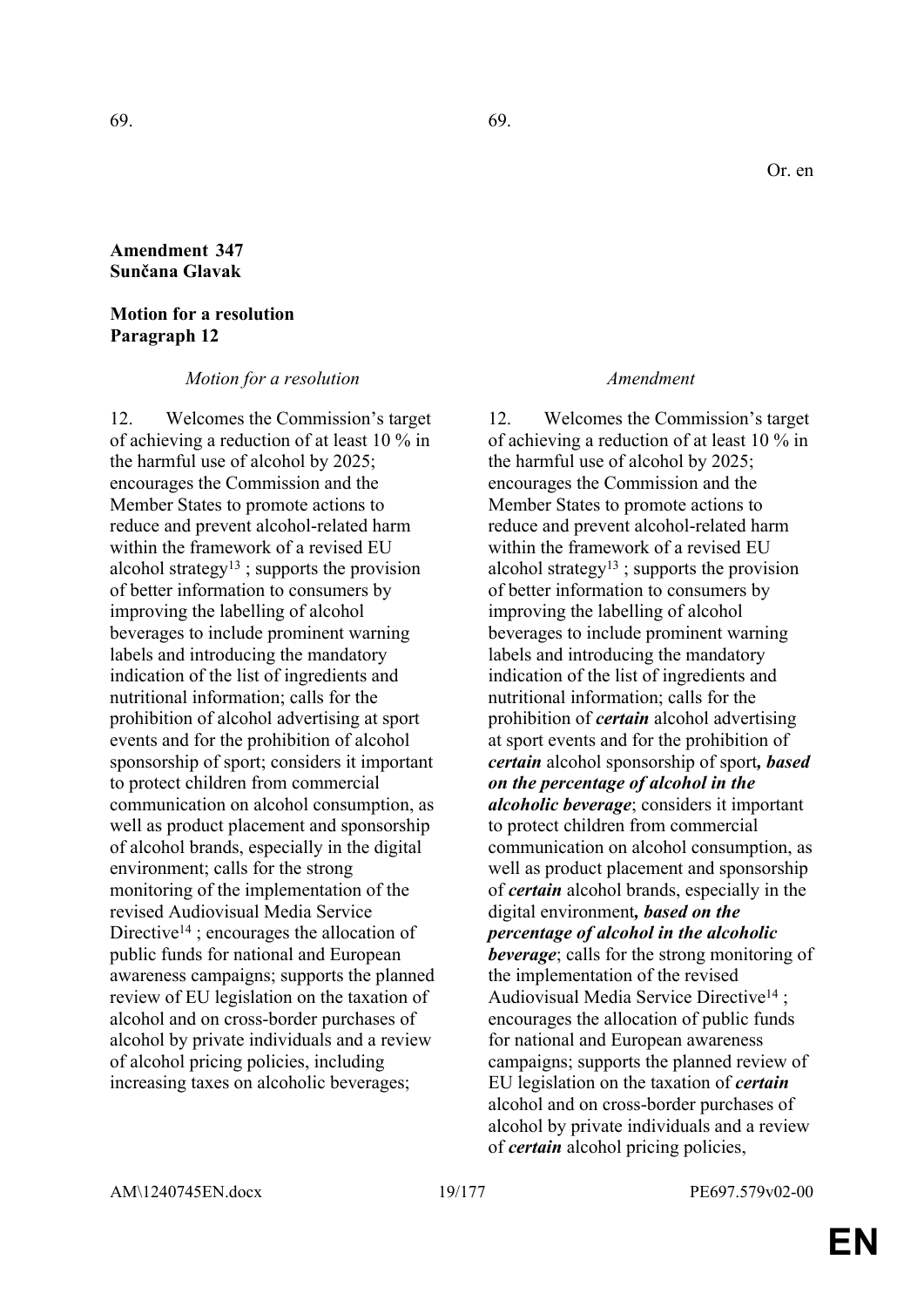<sup>13</sup> Commission communication of 24 October 2006 on a EU strategy to support Member States in reducing alcohol-related harm (COM(2006)0625).

 $\mathcal{L}_\mathcal{L}$  , and the contribution of the contribution of the contribution of the contribution of the contribution of the contribution of the contribution of the contribution of the contribution of the contribution of

<sup>14</sup> Directive (EU) 2018/1808 of the European Parliament and of the Council of 14 November 2018 amending Directive 2010/13/EU on the coordination of certain provisions laid down by law, regulation or administrative action in Member States concerning the provision of audiovisual media services (Audiovisual Media Services Directive) in view of changing market realities, OJ L 303, 28.11.2018, p. 69.

including increasing taxes on *certain* alcoholic beverages*, based on the percentage of alcohol in the alcoholic beverage*;

<sup>13</sup> Commission communication of 24 October 2006 on a EU strategy to support Member States in reducing alcohol-related harm (COM(2006)0625).

<sup>14</sup> Directive (EU) 2018/1808 of the European Parliament and of the Council of 14 November 2018 amending Directive 2010/13/EU on the coordination of certain provisions laid down by law, regulation or administrative action in Member States concerning the provision of audiovisual media services (Audiovisual Media Services Directive) in view of changing market realities, OJ L 303, 28.11.2018, p. 69.

Or. en

**Amendment 348 Pietro Fiocchi**

**Motion for a resolution Paragraph 12**

#### *Motion for a resolution Amendment*

12. Welcomes the Commission's target of achieving a reduction of at least 10 % in the harmful use of alcohol by 2025; encourages the Commission and the Member States to promote actions to reduce and prevent alcohol-related harm within the framework of a revised EU alcohol strategy<sup>13</sup>; supports the provision of better information to consumers by improving the labelling of alcohol beverages to include prominent warning labels and introducing the mandatory indication of the list of ingredients and nutritional information; *calls for the* 

12. Welcomes the Commission's target of achieving a reduction of at least 10 % in the harmful use of alcohol by 2025; encourages the Commission and the Member States to promote actions to reduce and prevent alcohol-related harm within the framework of a revised EU alcohol strategy<sup>13</sup>; supports the provision of better information to consumers by improving the labelling of alcohol beverages to include prominent warning labels and introducing the mandatory indication of the list of ingredients and nutritional information; *cautions against a*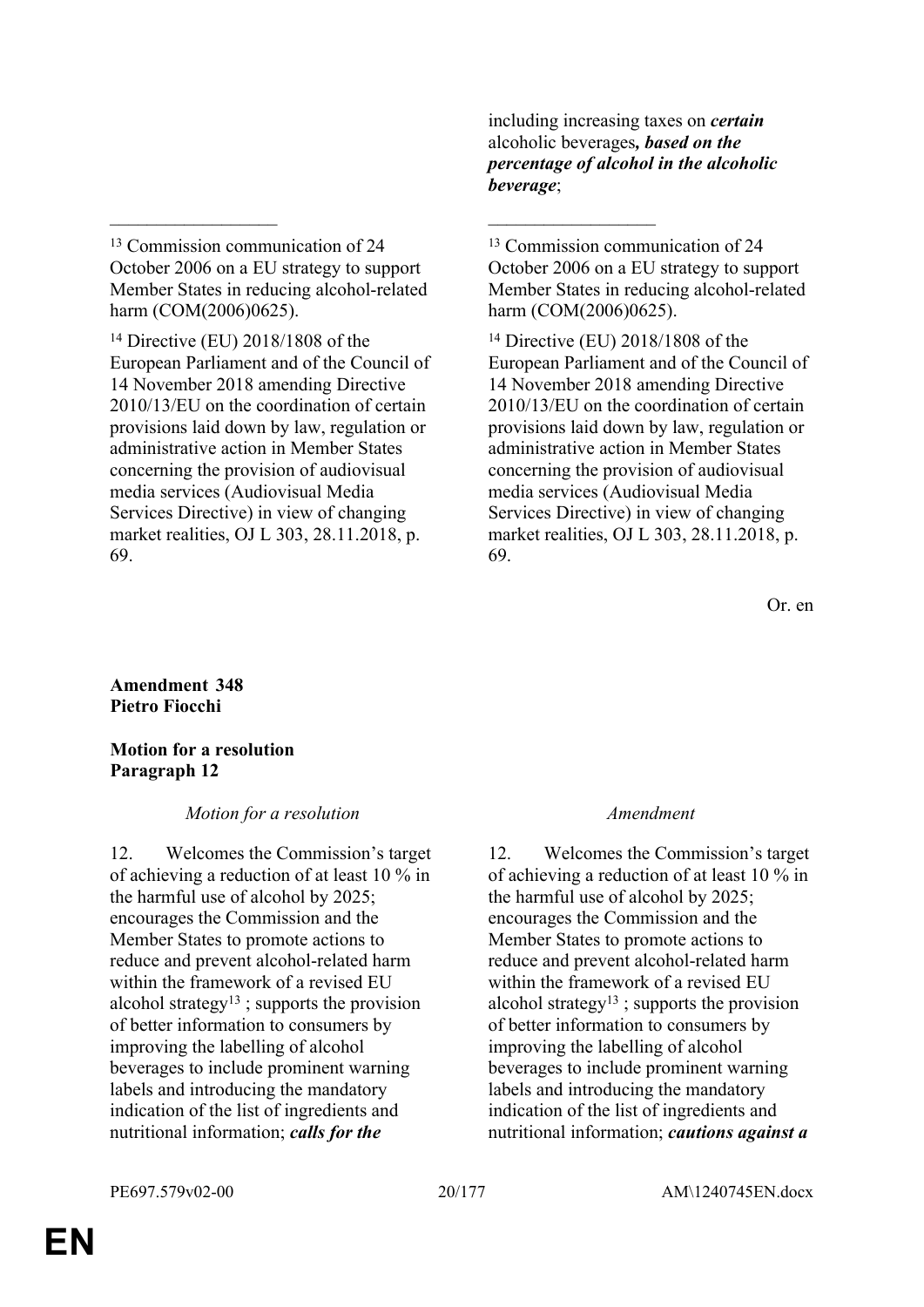*prohibition of alcohol advertising at sport events and for the prohibition of* alcohol sponsorship of sport; considers it important to protect children from commercial communication on alcohol consumption, as well as product placement and sponsorship of alcohol brands, especially in the digital environment; calls for the strong monitoring of the implementation of the revised Audiovisual Media Service Directive<sup>14</sup> ; encourages the allocation of public funds for national and European awareness campaigns; supports the planned review of EU legislation on the taxation of alcohol and on cross-border purchases of alcohol by private individuals and a review of alcohol pricing policies, including increasing taxes on alcoholic beverages;

 $\mathcal{L}_\mathcal{L}$  , and the contribution of the contribution of the contribution of the contribution of the contribution of the contribution of the contribution of the contribution of the contribution of the contribution of

*blanket restriction on* alcohol sponsorship of sport*, which could have serious financial consequences for many sporting sectors; calls, therefore, on the Commission to assess the likely effectiveness of such a measure; notes that previous research on tobacco sponsorship indicates that health-related marketing communications and the use of low-alcohol or non-alcoholic brands for sports sponsorship may be more effective than a total advertising ban*; considers it important to protect children from commercial communication on alcohol consumption, as well as product placement and sponsorship of alcohol brands, especially in the digital environment; calls for the strong monitoring of the implementation of the revised Audiovisual Media Service Directive<sup>14</sup>; encourages the allocation of public funds for national and European awareness campaigns; supports the planned review of EU legislation on the taxation of alcohol and on cross-border purchases of alcohol by private individuals and a review of alcohol pricing policies, including increasing taxes on alcoholic beverages;

<sup>13</sup> Commission communication of 24 October 2006 on a EU strategy to support Member States in reducing alcohol-related harm (COM(2006)0625).

<sup>14</sup> Directive (EU) 2018/1808 of the European Parliament and of the Council of 14 November 2018 amending Directive 2010/13/EU on the coordination of certain provisions laid down by law, regulation or administrative action in Member States concerning the provision of audiovisual media services (Audiovisual Media Services Directive) in view of changing market realities, OJ L 303, 28.11.2018, p. 69.

<sup>&</sup>lt;sup>13</sup> Commission communication of 24 October 2006 on a EU strategy to support Member States in reducing alcohol-related harm (COM(2006)0625).

<sup>14</sup> Directive (EU) 2018/1808 of the European Parliament and of the Council of 14 November 2018 amending Directive 2010/13/EU on the coordination of certain provisions laid down by law, regulation or administrative action in Member States concerning the provision of audiovisual media services (Audiovisual Media Services Directive) in view of changing market realities, OJ L 303, 28.11.2018, p. 69.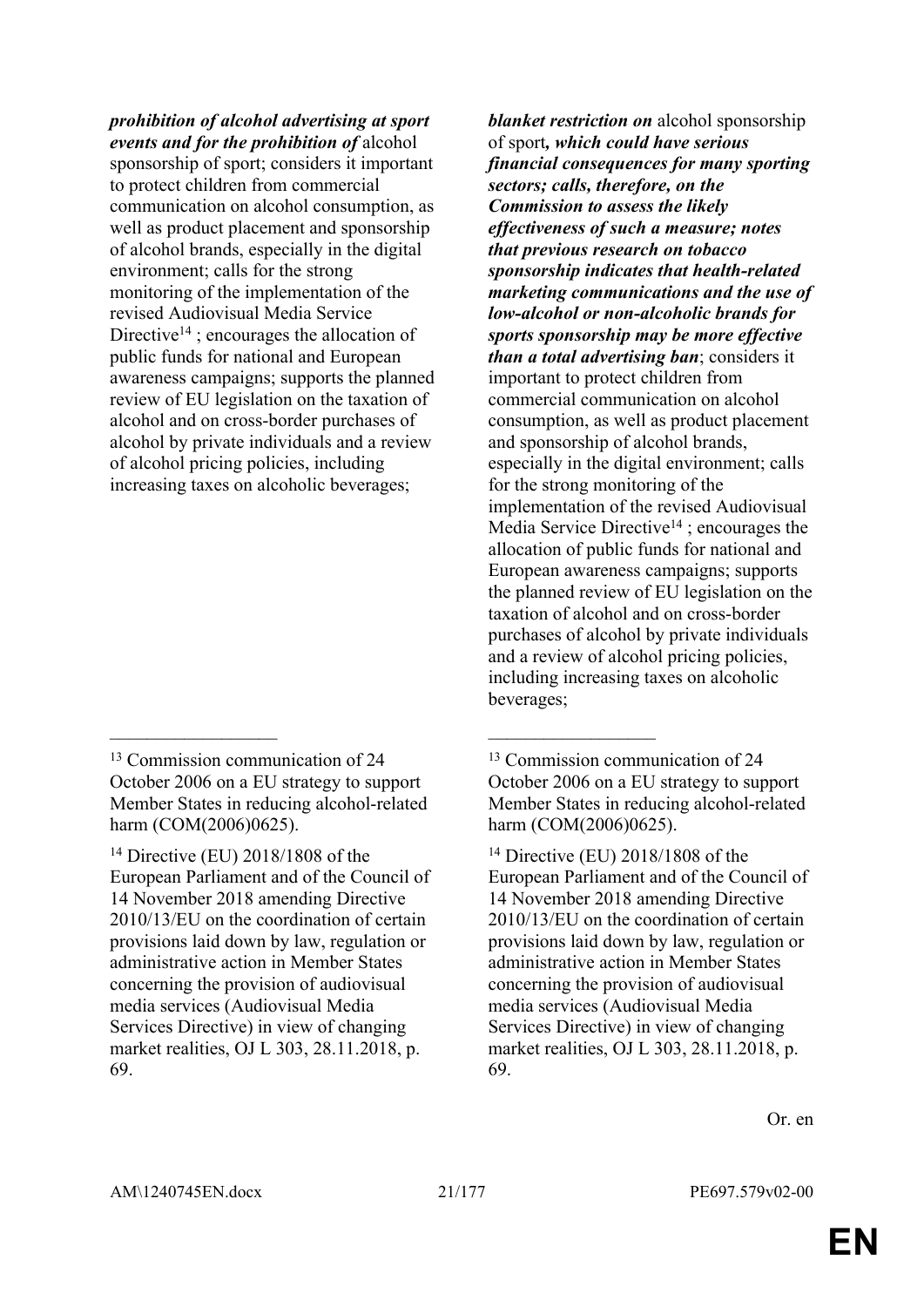**Amendment 349 Maria Arena**

#### **Motion for a resolution Paragraph 12**

### *Motion for a resolution Amendment*

12. Welcomes the Commission's target of achieving a reduction of at least 10 % in the harmful use of alcohol by 2025; encourages the Commission and the Member States to promote actions to reduce and prevent alcohol-related harm within the framework of a revised EU alcohol strategy<sup>13</sup>; supports the provision of better information to consumers by improving the labelling of alcohol beverages to include prominent warning labels and introducing the mandatory indication of the list of ingredients and nutritional information; calls for the prohibition of alcohol advertising at sport events and for the prohibition of alcohol sponsorship of sport; considers it important to protect children from commercial communication on alcohol consumption, as well as product placement and sponsorship of alcohol brands, especially in the digital environment; calls for the strong monitoring of the implementation of the revised Audiovisual Media Service Directive<sup>14</sup>; encourages the allocation of public funds for national and European awareness campaigns; supports the planned review of EU legislation on the taxation of alcohol and on cross-border purchases of alcohol by private individuals and a review of alcohol pricing policies, including increasing taxes on alcoholic beverages;

#### <sup>13</sup> Commission communication of 24 October 2006 on a EU strategy to support Member States in reducing alcohol-related

12. Welcomes the Commission's target of achieving a reduction of at least 10 % in the harmful use of alcohol by 2025; encourages the Commission and the Member States to promote actions to reduce and prevent alcohol-related harm within the framework of a revised EU alcohol strategy<sup>13</sup> *based on the WHO's 'best buys'*; supports the provision of better information to consumers by improving the labelling of alcohol beverages to include prominent warning labels and introducing the mandatory indication of the list of ingredients and nutritional information *onlabel*; calls for the prohibition of alcohol advertising at sport *and cultural* events and for the prohibition of alcohol sponsorship of sport *and culture*; considers it important to protect *all citizens, and especially* children*,* from commercial communication on alcohol consumption, as well as product placement and sponsorship of alcohol brands, especially in the digital environment; calls for the strong monitoring of the implementation of the revised Audiovisual Media Service Directive<sup>14</sup>; encourages the allocation of public funds for national and European awareness campaigns; supports the planned review of EU legislation on the taxation of alcohol and on cross-border purchases of alcohol by private individuals and a review of alcohol pricing policies, including increasing taxes on alcoholic beverages;

 $\mathcal{L}_\mathcal{L}$  , and the contribution of the contribution of the contribution of the contribution of the contribution of the contribution of the contribution of the contribution of the contribution of the contribution of

<sup>13</sup> Commission communication of 24 October 2006 on a EU strategy to support Member States in reducing alcohol-related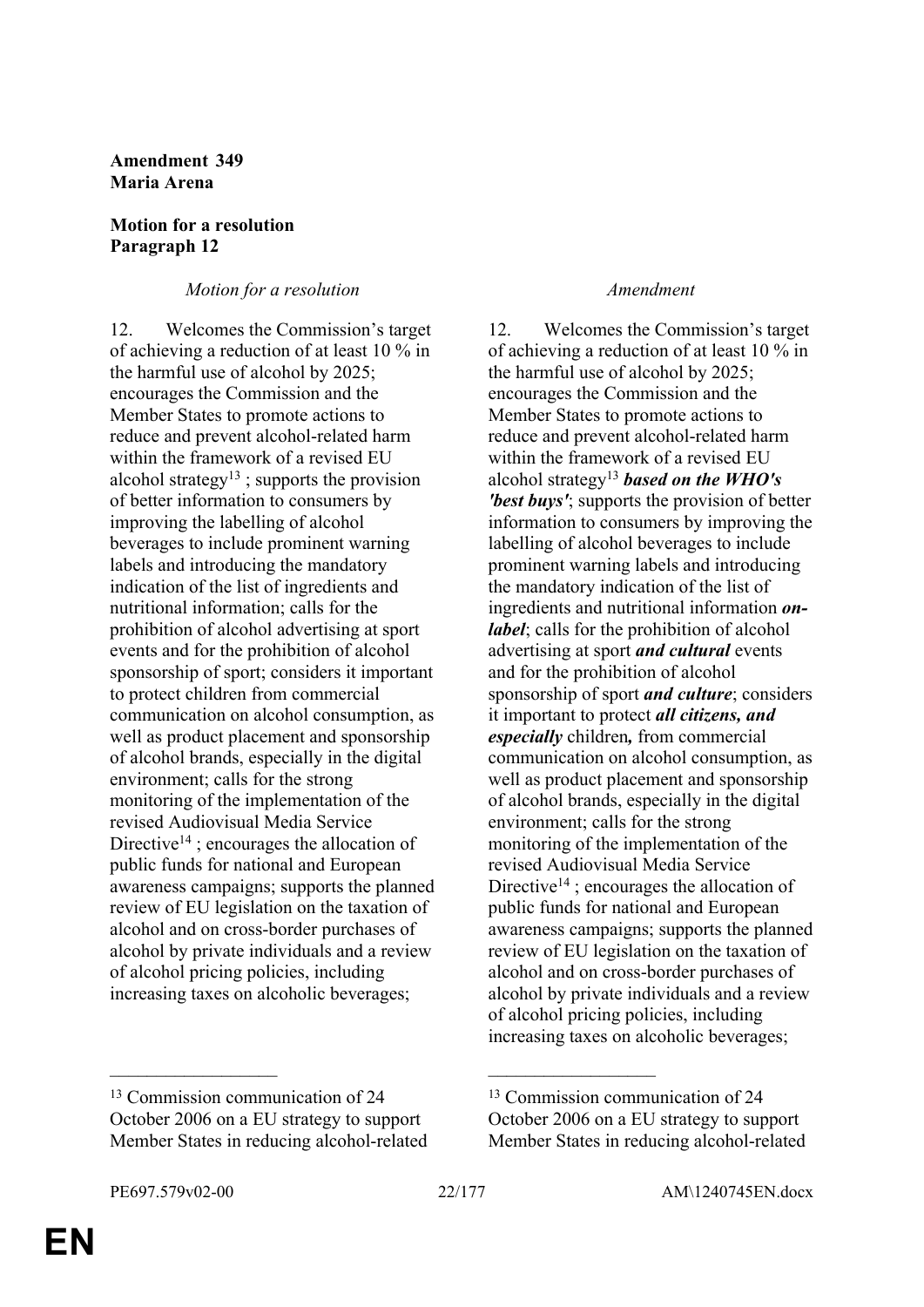#### harm (COM(2006)0625). harm (COM(2006)0625).

<sup>14</sup> Directive (EU) 2018/1808 of the European Parliament and of the Council of 14 November 2018 amending Directive 2010/13/EU on the coordination of certain provisions laid down by law, regulation or administrative action in Member States concerning the provision of audiovisual media services (Audiovisual Media Services Directive) in view of changing market realities, OJ L 303, 28.11.2018, p. 69.

<sup>14</sup> Directive (EU) 2018/1808 of the European Parliament and of the Council of 14 November 2018 amending Directive 2010/13/EU on the coordination of certain provisions laid down by law, regulation or administrative action in Member States concerning the provision of audiovisual media services (Audiovisual Media Services Directive) in view of changing market realities, OJ L 303, 28.11.2018, p. 69.

Or. en

#### **Amendment 350 Aldo Patriciello**

#### **Motion for a resolution Paragraph 12**

#### *Motion for a resolution Amendment*

12. Welcomes the Commission's target of achieving a reduction of at least 10 % in the harmful use of alcohol by 2025; encourages the Commission and the Member States to promote actions to reduce and prevent alcohol-related harm within the framework of a revised EU alcohol strategy<sup>13</sup>; supports the provision of better information to consumers by improving the labelling of alcohol beverages to include prominent warning labels and introducing the *mandatory*  indication of the list of ingredients and nutritional information; calls for the prohibition of alcohol advertising at sport events and for the prohibition of alcohol sponsorship of sport; considers it important to protect children from commercial communication on alcohol consumption, as well as product placement and sponsorship of alcohol brands, especially in the digital environment; calls for the strong monitoring of the implementation of the

12. Welcomes the Commission's target of achieving a reduction of at least 10 % in the harmful use of alcohol by 2025; encourages the Commission and the Member States to promote actions to reduce and prevent alcohol-related harm within the framework of a revised EU alcohol strategy<sup>13</sup>; supports the provision of better information to consumers by improving the labelling of alcohol beverages to include prominent warning labels and introducing the indication of the list of ingredients and nutritional information*, by using digital systems*; calls for the prohibition of alcohol advertising at sport events and for the prohibition of alcohol sponsorship of sport; considers it important to protect children from commercial communication on alcohol consumption, as well as product placement and sponsorship of alcohol brands, especially in the digital environment; calls for the strong monitoring of the

AM\1240745EN.docx 23/177 PE697.579v02-00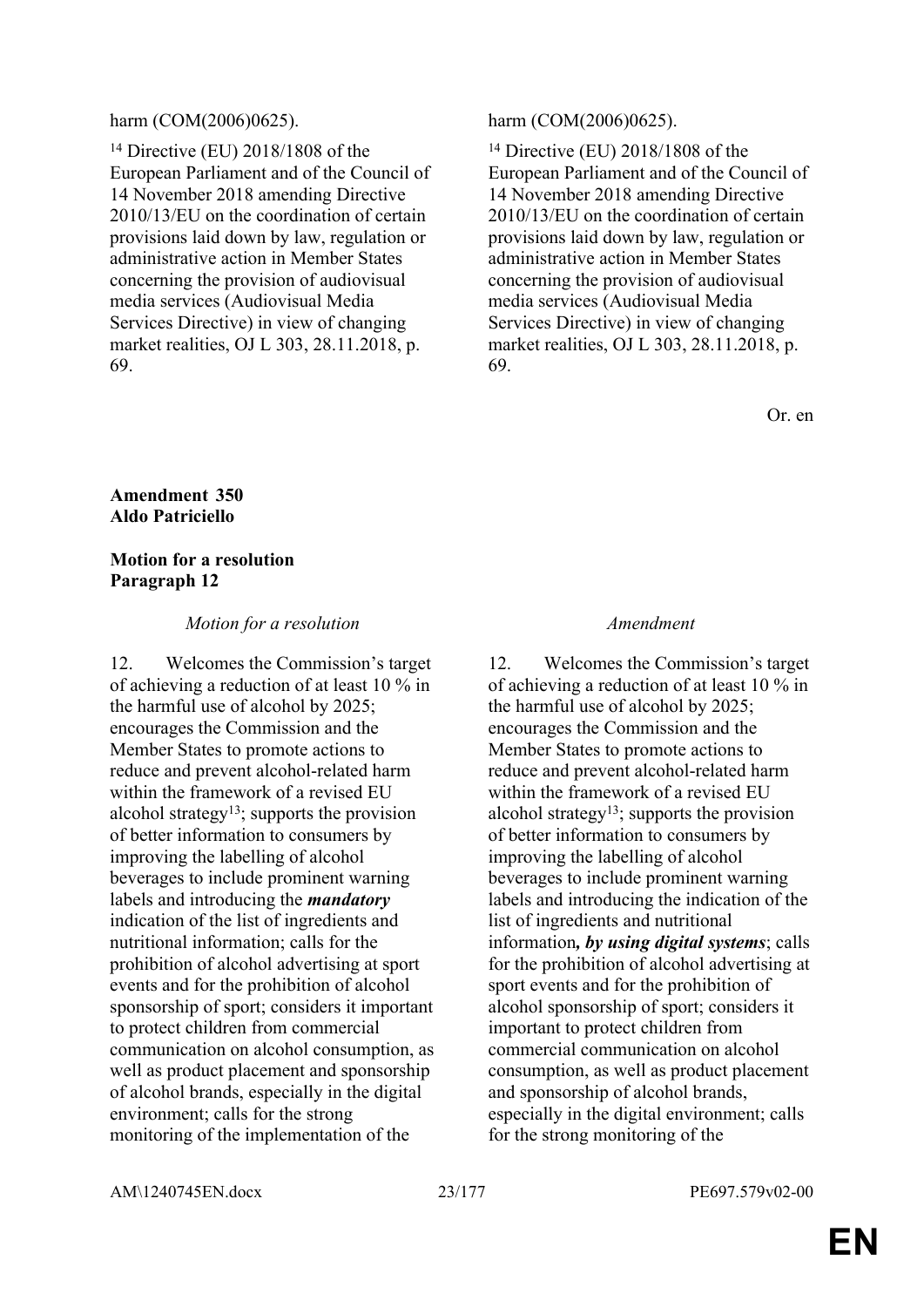revised Audiovisual Media Service Directive<sup>14</sup>; encourages the allocation of public funds for national and European awareness campaigns; *supports the planned review of EU legislation on the taxation of alcohol and on cross-border purchases of alcohol by private individuals and a review of alcohol pricing policies, including increasing taxes on alcoholic beverages;*

<sup>13</sup> Commission communication of 24 October 2006 on a EU strategy to support Member States in reducing alcohol-related harm (COM(2006)0625).

 $\mathcal{L}_\mathcal{L}$  , and the contribution of the contribution of the contribution of the contribution of the contribution of the contribution of the contribution of the contribution of the contribution of the contribution of

<sup>14</sup> Directive (EU) 2018/1808 of the European Parliament and of the Council of 14 November 2018 amending Directive 2010/13/EU on the coordination of certain provisions laid down by law, regulation or administrative action in Member States concerning the provision of audiovisual media services (Audiovisual Media Services Directive) in view of changing market realities, OJ L 303, 28.11.2018, p. 69.

implementation of the revised Audiovisual Media Service Directive<sup>14</sup>; encourages the allocation of public funds for national and European awareness campaigns;

<sup>13</sup> Commission communication of 24 October 2006 on a EU strategy to support Member States in reducing alcohol-related harm (COM(2006)0625).

<sup>14</sup> Directive (EU) 2018/1808 of the European Parliament and of the Council of 14 November 2018 amending Directive 2010/13/EU on the coordination of certain provisions laid down by law, regulation or administrative action in Member States concerning the provision of audiovisual media services (Audiovisual Media Services Directive) in view of changing market realities, OJ L 303, 28.11.2018, p. 69.

Or. it

### **Amendment 351 Alessandra Moretti**

### **Motion for a resolution Paragraph 12**

*Motion for a resolution Amendment*

12. Welcomes the Commission's target of achieving a reduction of at least 10 % in the harmful use of alcohol by 2025; encourages the Commission and the Member States to promote actions to reduce and prevent alcohol-related harm within the framework of a revised EU alcohol strategy<sup>13</sup> ; supports the provision

12. Welcomes the Commission's target of achieving a reduction of at least 10 % in the harmful use of alcohol by 2025; encourages the Commission and the Member States to promote actions to reduce and prevent alcohol-related harm within the framework of a revised EU alcohol strategy13 ; supports the provision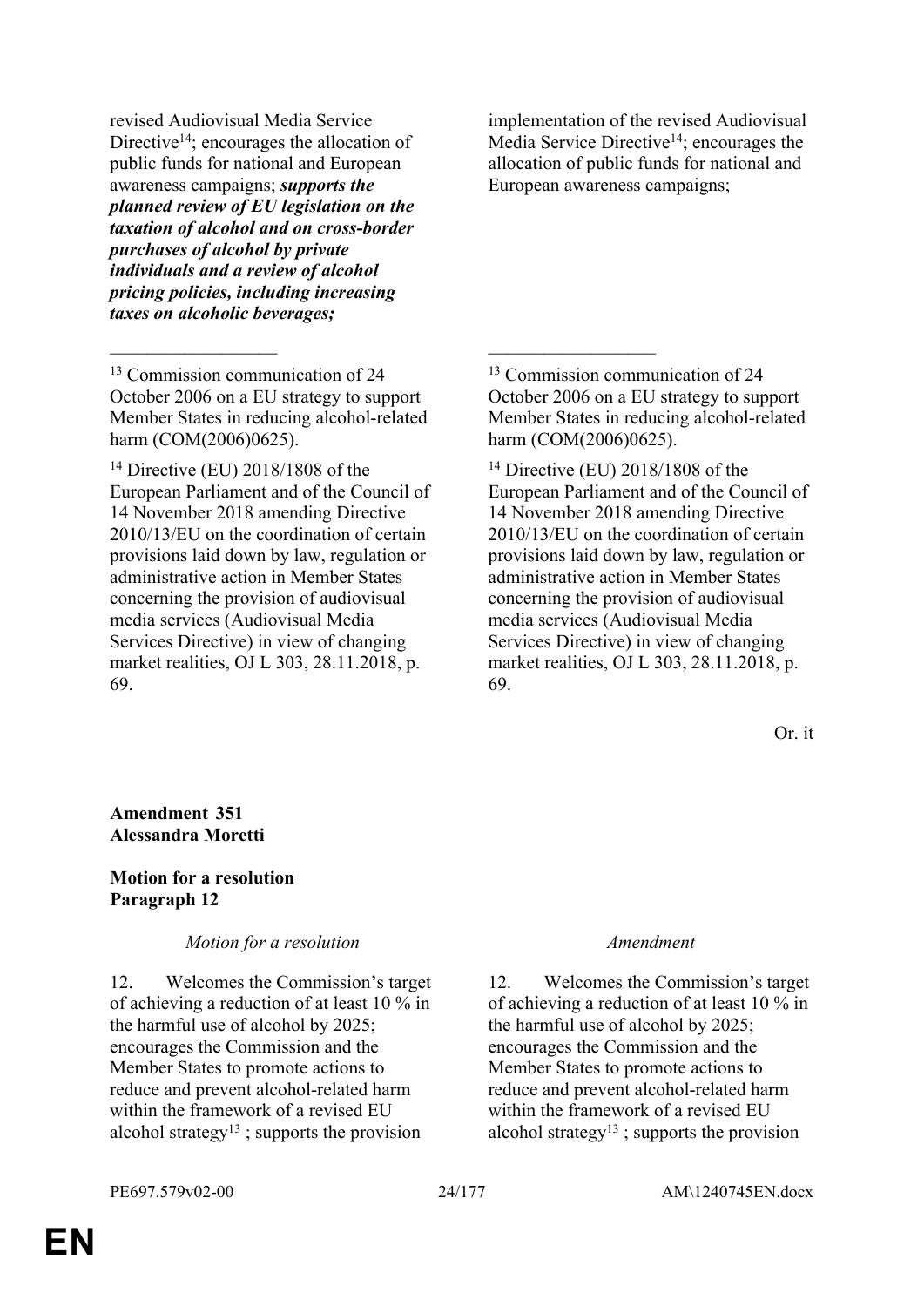of better information to consumers by improving the labelling of alcohol beverages to include prominent warning *labels* and introducing the mandatory indication of the list of ingredients and nutritional information; calls for the prohibition of alcohol advertising at sport events and for the prohibition of alcohol sponsorship of sport; considers it important to protect children from commercial communication on alcohol consumption, as well as product placement and sponsorship of alcohol brands, especially in the digital environment; calls for the strong monitoring of the implementation of the revised Audiovisual Media Service Directive<sup>14</sup>; encourages the allocation of public funds for national and European awareness campaigns; *supports the planned review of EU legislation on the taxation of alcohol and on cross-border purchases of alcohol by private individuals and a review of alcohol pricing policies, including increasing taxes on alcoholic beverages;*

 $\mathcal{L}_\mathcal{L}$  , and the contribution of the contribution of the contribution of the contribution of the contribution of the contribution of the contribution of the contribution of the contribution of the contribution of

of better information to consumers by improving the labelling of alcohol beverages to include prominent *health* warning *messages* and introducing the mandatory indication of the list of ingredients and nutritional information *also by introducing digital and electronic labelling*; calls for the prohibition of alcohol advertising at sport events and for the prohibition of alcohol sponsorship of sport; considers it important to protect children from commercial communication on alcohol consumption, as well as product placement and sponsorship of alcohol brands, especially in the digital environment; calls for the strong monitoring of the implementation of the revised Audiovisual Media Service Directive<sup>14</sup>; encourages the allocation of public funds for national and European awareness *and education* campaigns;

<sup>14</sup> Directive (EU) 2018/1808 of the European Parliament and of the Council of 14 November 2018 amending Directive 2010/13/EU on the coordination of certain provisions laid down by law, regulation or administrative action in Member States concerning the provision of audiovisual media services (Audiovisual Media Services Directive) in view of changing market realities, OJ L 303, 28.11.2018, p. 69.

<sup>&</sup>lt;sup>13</sup> Commission communication of 24 October 2006 on a EU strategy to support Member States in reducing alcohol-related harm (COM(2006)0625).

<sup>14</sup> Directive (EU) 2018/1808 of the European Parliament and of the Council of 14 November 2018 amending Directive 2010/13/EU on the coordination of certain provisions laid down by law, regulation or administrative action in Member States concerning the provision of audiovisual media services (Audiovisual Media Services Directive) in view of changing market realities, OJ L 303, 28.11.2018, p. 69.

<sup>&</sup>lt;sup>13</sup> Commission communication of 24 October 2006 on a EU strategy to support Member States in reducing alcohol-related harm (COM(2006)0625).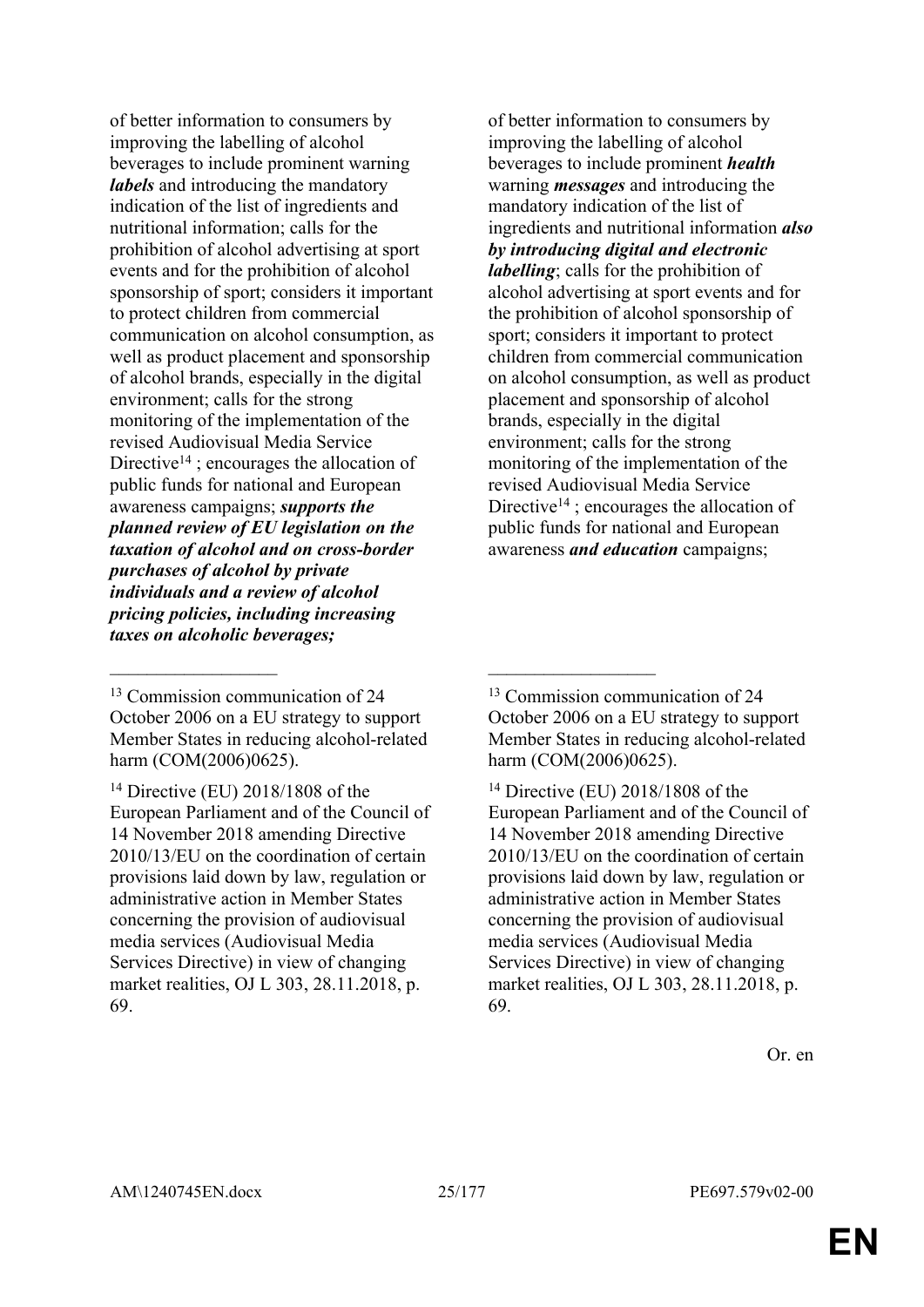### **Amendment 352 Joëlle Mélin, Stefania Zambelli**

### **Motion for a resolution Paragraph 12**

### *Motion for a resolution Amendment*

12. Welcomes the Commission's target of achieving a reduction of at least 10 % in the harmful use of alcohol by 2025; encourages the Commission and the Member States to promote actions to reduce and prevent alcohol-related harm within the framework of a revised EU alcohol strategy<sup>13</sup>; supports the provision of better information to consumers by improving the labelling of alcohol beverages to include prominent warning labels and introducing the mandatory indication of the list of ingredients and nutritional information; calls for the prohibition of alcohol advertising at sport events and for the prohibition of alcohol sponsorship of sport; considers it important to protect children from commercial communication on alcohol consumption, as well as product placement and sponsorship of alcohol brands, especially in the digital environment; calls for the strong monitoring of the implementation of the revised Audiovisual Media Service Directive<sup>14</sup>; encourages the allocation of public funds for national and European awareness campaigns; *supports the planned review* of *EU legislation on the taxation of alcohol and on cross-border purchases of alcohol by private individuals and a review of alcohol pricing policies, including increasing taxes on alcoholic beverages;*

12. Welcomes the Commission's target of achieving a reduction of at least 10 % in the harmful use of alcohol by 2025; encourages the Commission and the Member States to promote actions to reduce and prevent alcohol-related harm within the framework of a revised EU alcohol strategy<sup>13</sup>; supports the provision of better information to consumers by improving the labelling of alcohol beverages to include prominent warning labels and introducing the mandatory indication of the list of ingredients and nutritional information; calls for the prohibition of alcohol advertising at sport events and for the prohibition of alcohol sponsorship of sport; considers it important to protect children from commercial communication on alcohol consumption, as well as product placement and sponsorship of alcohol brands, especially in the digital environment; calls for the strong monitoring of the implementation of the revised Audiovisual Media Service Directive<sup>14</sup>; *recognises the role played by advertisements which call for moderation and remind consumers of their individual responsibility;* encourages the allocation of public funds for national and European awareness campaigns; *points out that wine-growing and spirits production play an important role in the social and economic life* of *many regions in the EU*;

 $\mathcal{L}_\mathcal{L}$  , and the contribution of the contribution of the contribution of the contribution of the contribution of the contribution of the contribution of the contribution of the contribution of the contribution of

<sup>&</sup>lt;sup>13</sup> Commission communication of 24 October 2006 on a EU strategy to support Member States in reducing alcohol-related harm (COM(2006)0625).

<sup>14</sup> Directive (EU) 2018/1808 of the European Parliament and of the Council of

<sup>13</sup> Commission communication of 24 October 2006 on a EU strategy to support Member States in reducing alcohol-related harm (COM(2006)0625).

<sup>14</sup> Directive (EU) 2018/1808 of the European Parliament and of the Council of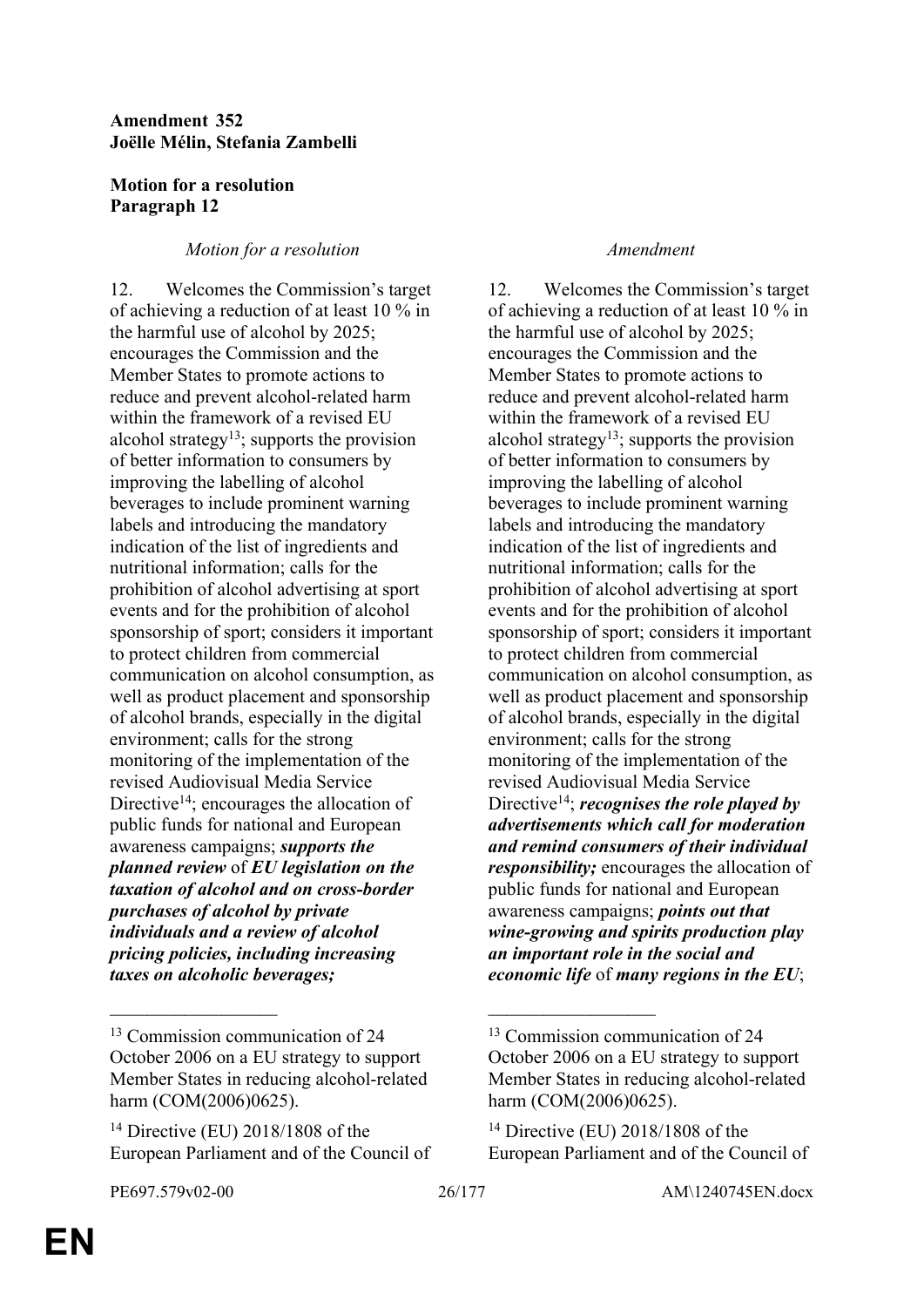14 November 2018 amending Directive 2010/13/EU on the coordination of certain provisions laid down by law, regulation or administrative action in Member States concerning the provision of audiovisual media services (Audiovisual Media Services Directive) in view of changing market realities, OJ L 303, 28.11.2018, p. 69.

#### **Amendment 353 Michèle Rivasi**

#### **Motion for a resolution Paragraph 12**

#### *Motion for a resolution Amendment*

12. Welcomes the Commission's target of achieving a reduction of at least 10 % in *the harmful use of* alcohol by 2025; encourages the Commission and the Member States to promote actions to reduce and prevent alcohol-related harm within the framework of a revised EU alcohol strategy<sup>13</sup>; supports the provision of better information to consumers by improving the labelling of alcohol beverages to include prominent warning labels and introducing the mandatory indication of the list of ingredients and nutritional information; calls for the prohibition of alcohol advertising at sport events and for the prohibition of alcohol sponsorship of sport; considers it important to protect children from commercial communication on alcohol consumption, as well as product placement and sponsorship of alcohol brands, especially in the digital environment; calls for the strong monitoring of the implementation of the revised Audiovisual Media Service Directive<sup>14</sup>; encourages the allocation of public funds for national and European awareness campaigns; supports the planned review of EU legislation on the taxation of alcohol and on cross-border purchases of

14 November 2018 amending Directive 2010/13/EU on the coordination of certain provisions laid down by law, regulation or administrative action in Member States concerning the provision of audiovisual media services (Audiovisual Media Services Directive) in view of changing market realities, OJ L 303, 28.11.2018, p. 69.

Or. fr

12. Welcomes the Commission's target of achieving a reduction of at least 10 % in alcohol *consumption* by 2025; encourages the Commission and the Member States to promote actions to reduce and prevent alcohol-related harm within the framework of a revised EU alcohol strategy<sup>13</sup> ; supports the provision of better information to consumers by improving the labelling of alcohol beverages to include prominent warning labels and*, in line with obligations for other food and drink products,* introducing the mandatory indication of the list of ingredients and nutritional information *on the label*; calls for the prohibition of alcohol advertising at sport events and for the prohibition of alcohol sponsorship of sport; considers it important to protect children from commercial communication on alcohol consumption, as well as product placement and sponsorship of alcohol brands, especially in the digital environment; calls for the strong monitoring of the implementation of the revised Audiovisual Media Service Directive<sup>14</sup>; encourages the allocation of public funds for national and European awareness campaigns; supports the planned review of EU legislation on the

AM\1240745EN.docx 27/177 PE697.579v02-00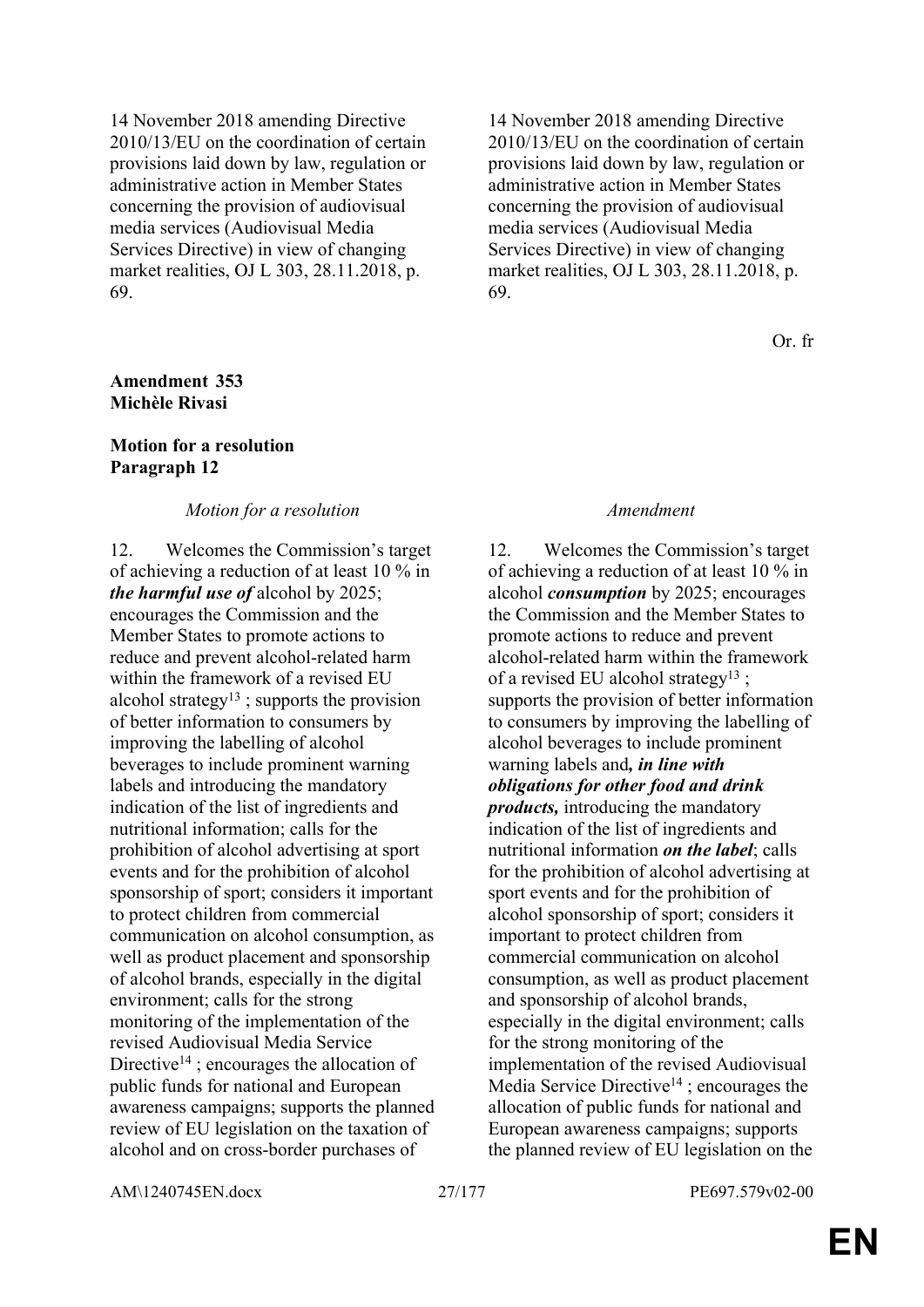alcohol by private individuals and a review of alcohol pricing policies, including increasing taxes on alcoholic beverages;

<sup>13</sup> Commission communication of 24 October 2006 on a EU strategy to support Member States in reducing alcohol-related harm (COM(2006)0625).

 $\mathcal{L}_\mathcal{L}$  , and the contribution of the contribution of the contribution of the contribution of the contribution of the contribution of the contribution of the contribution of the contribution of the contribution of

<sup>14</sup> Directive (EU) 2018/1808 of the European Parliament and of the Council of 14 November 2018 amending Directive 2010/13/EU on the coordination of certain provisions laid down by law, regulation or administrative action in Member States concerning the provision of audiovisual media services (Audiovisual Media Services Directive) in view of changing market realities, OJ L 303, 28.11.2018, p. 69.

taxation of alcohol and on cross-border purchases of alcohol by private individuals and a review of alcohol pricing policies, including increasing taxes on alcoholic beverages *and minimum unit pricing*;

<sup>13</sup> Commission communication of 24 October 2006 on a EU strategy to support Member States in reducing alcohol-related harm (COM(2006)0625).

<sup>14</sup> Directive (EU) 2018/1808 of the European Parliament and of the Council of 14 November 2018 amending Directive 2010/13/EU on the coordination of certain provisions laid down by law, regulation or administrative action in Member States concerning the provision of audiovisual media services (Audiovisual Media Services Directive) in view of changing market realities, OJ L 303, 28.11.2018, p. 69.

Or. en

### **Amendment 354 Bronis Ropė**

### **Motion for a resolution Paragraph 12**

### *Motion for a resolution Amendment*

12. Welcomes the Commission's target of achieving a reduction of at least 10 % in the *harmful* use of alcohol by 2025; encourages the Commission and the Member States to promote actions to reduce and prevent alcohol-related harm within the framework of a revised EU alcohol strategy<sup>13</sup>; supports the provision of better information to consumers by improving the labelling of alcohol beverages to include prominent warning labels and introducing the mandatory indication of the list of ingredients and

12. Welcomes the Commission's target of achieving a reduction of at least 10 % in the use of alcohol by 2025; encourages the Commission and the Member States to promote actions to reduce and prevent alcohol-related harm within the framework of a revised EU alcohol strategy<sup>13</sup>; supports the provision of better information to consumers by improving the labelling of alcohol beverages to include prominent warning labels *on the carcinogenic effects of alcohol* and introducing the mandatory indication of the list of ingredients and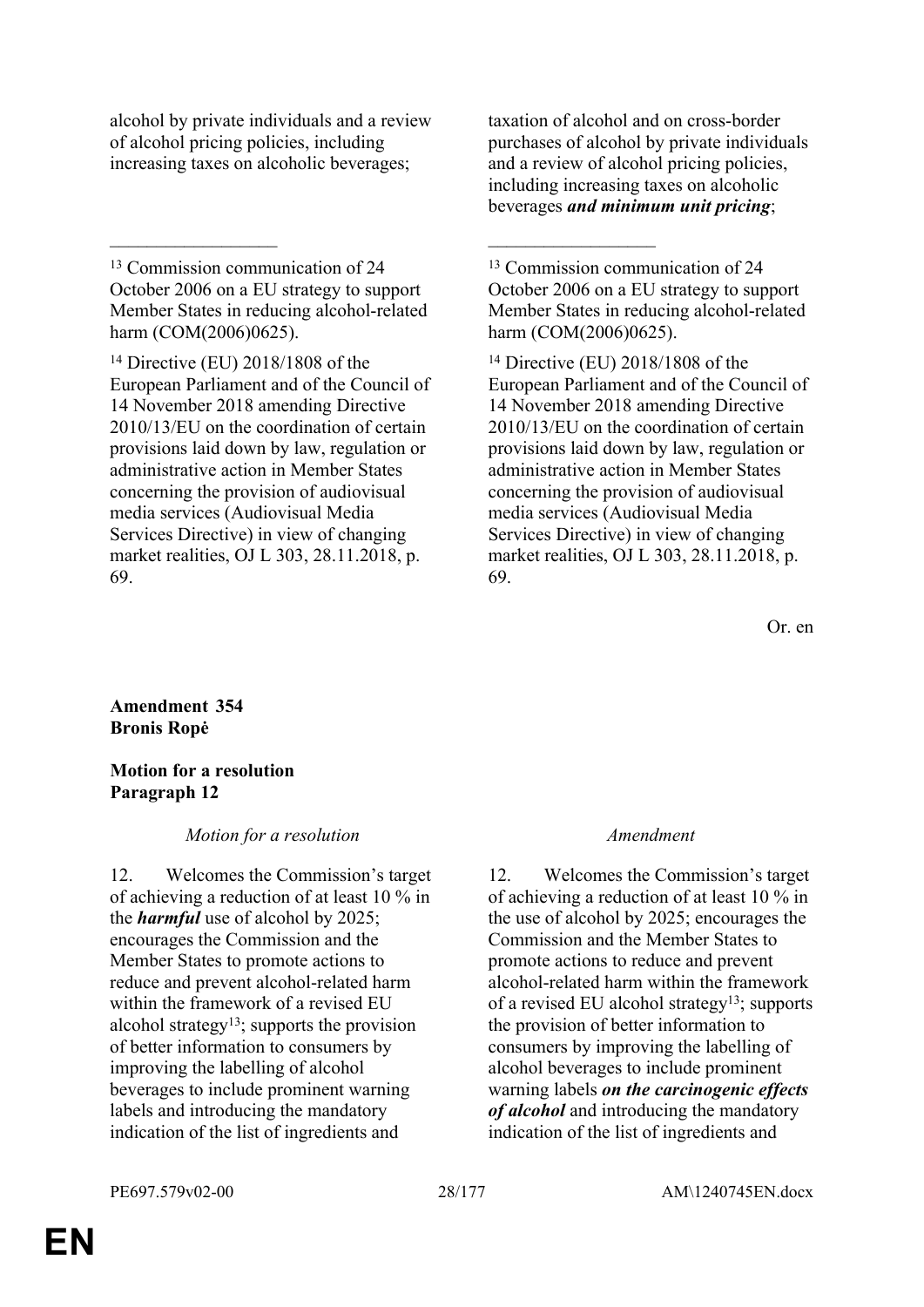nutritional information; calls for the prohibition of alcohol advertising at sport events and for the prohibition of alcohol sponsorship of sport; considers it important to protect children from commercial communication on alcohol consumption, as well as product placement and sponsorship of alcohol brands, especially in the digital environment; calls for the strong monitoring of the implementation of the revised Audiovisual Media Service Directive<sup>14</sup>; encourages the allocation of public funds for national and European awareness campaigns; supports the planned review of EU legislation on the taxation of alcohol and on cross-border purchases of alcohol by private individuals and a review of alcohol pricing policies, including increasing taxes on alcoholic beverages;

 $\mathcal{L}_\mathcal{L}$  , and the contribution of the contribution of the contribution of the contribution of the contribution of the contribution of the contribution of the contribution of the contribution of the contribution of

nutritional information; calls for the prohibition of alcohol advertising at sport events and for the prohibition of alcohol sponsorship of sport; considers it important to protect children from commercial communication on alcohol consumption, as well as product placement and sponsorship of alcohol *or alcohol-like non-alcoholic beverage* brands, especially in the digital environment; calls for the strong monitoring of the implementation of the revised Audiovisual Media Service Directive<sup>14</sup>; *calls for stricter controls on the timing of the sale of alcoholic beverages, with limited hours and/or days for the sale of alcoholic beverages, and* encourages the allocation of public funds for national and European awareness campaigns; supports the planned review of EU legislation on the taxation of alcohol and on cross-border purchases of alcohol by private individuals and a review of alcohol pricing policies, including increasing taxes on alcoholic beverages;

<sup>14</sup> Directive (EU) 2018/1808 of the European Parliament and of the Council of 14 November 2018 amending Directive 2010/13/EU on the coordination of certain provisions laid down by law, regulation or administrative action in Member States concerning the provision of audiovisual media services (Audiovisual Media Services Directive) in view of changing market realities, OJ L 303, 28.11.2018, p. 69.

**Amendment 355 Tudor Ciuhodaru**

<sup>&</sup>lt;sup>13</sup> Commission communication of 24 October 2006 on a EU strategy to support Member States in reducing alcohol-related harm (COM(2006)0625).

<sup>14</sup> Directive (EU) 2018/1808 of the European Parliament and of the Council of 14 November 2018 amending Directive 2010/13/EU on the coordination of certain provisions laid down by law, regulation or administrative action in Member States concerning the provision of audiovisual media services (Audiovisual Media Services Directive) in view of changing market realities, OJ L 303, 28.11.2018, p. 69.

<sup>&</sup>lt;sup>13</sup> Commission communication of 24 October 2006 on a EU strategy to support Member States in reducing alcohol-related harm (COM(2006)0625).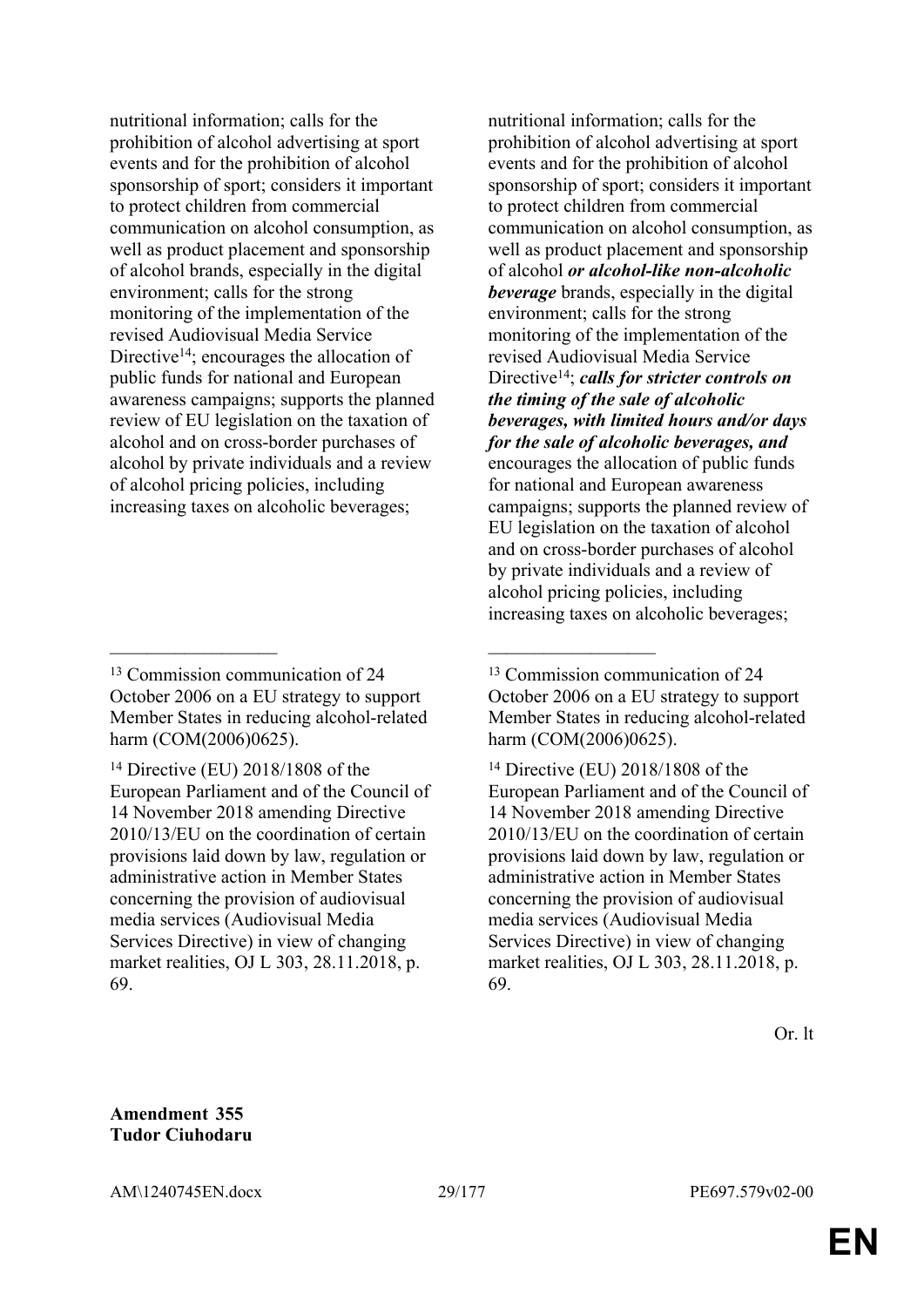### **Motion for a resolution Paragraph 12**

### *Motion for a resolution Amendment*

12. Welcomes the Commission's target of achieving a reduction of at least 10 % in the harmful use of alcohol by 2025; encourages the Commission and the Member States to promote actions to reduce and prevent alcohol-related harm within the framework of a revised EU alcohol strategy<sup>13</sup>; supports the provision of better information to consumers by improving the labelling of alcohol beverages to include prominent warning labels and introducing the mandatory indication of the list of ingredients and nutritional information; calls for the prohibition of alcohol advertising at sport events and for the prohibition of alcohol sponsorship of sport; considers it important to protect children from commercial communication on alcohol consumption, as well as product placement and sponsorship of alcohol brands, especially in the digital environment; calls for the strong monitoring of the implementation of the revised Audiovisual Media Service Directive<sup>14</sup>; encourages the allocation of public funds for national and European awareness campaigns; supports the planned review of EU legislation on the taxation of alcohol and on cross-border purchases of alcohol by private individuals and a review of alcohol pricing policies, including increasing taxes on alcoholic beverages;

12. Welcomes the Commission's target of achieving a reduction of at least 10% in the harmful use of alcohol by 2025; encourages the Commission and the Member States to promote actions to reduce and prevent alcohol-related harm within the framework of a revised EU alcohol strategy<sup>13</sup>; supports the provision of better information to consumers by improving the labelling of alcohol beverages to include prominent warning labels *on the danger of consuming alcohol in excess of certain limits* and introducing the mandatory indication of the list of ingredients and nutritional information; calls for the prohibition of alcohol advertising at sport events and for the prohibition of alcohol sponsorship of sport; considers it important to protect children from commercial communication on alcohol consumption, as well as product placement and sponsorship of alcohol brands, especially in the digital environment; calls for the strong monitoring of the implementation of the revised Audiovisual Media Service Directive<sup>14</sup>; encourages the allocation of public funds for national and European awareness-raising campaigns*, including at cross-border and regional level where regional products are being marketed*; supports the planned review of EU legislation on the taxation of alcohol and on cross-border purchases of alcohol by private individuals*, including in the case of the online trade in alcoholic beverages,* and a review of alcohol pricing policies, including increasing taxes on alcoholic beverages;

 $\mathcal{L}_\text{max}$  and  $\mathcal{L}_\text{max}$  and  $\mathcal{L}_\text{max}$  and  $\mathcal{L}_\text{max}$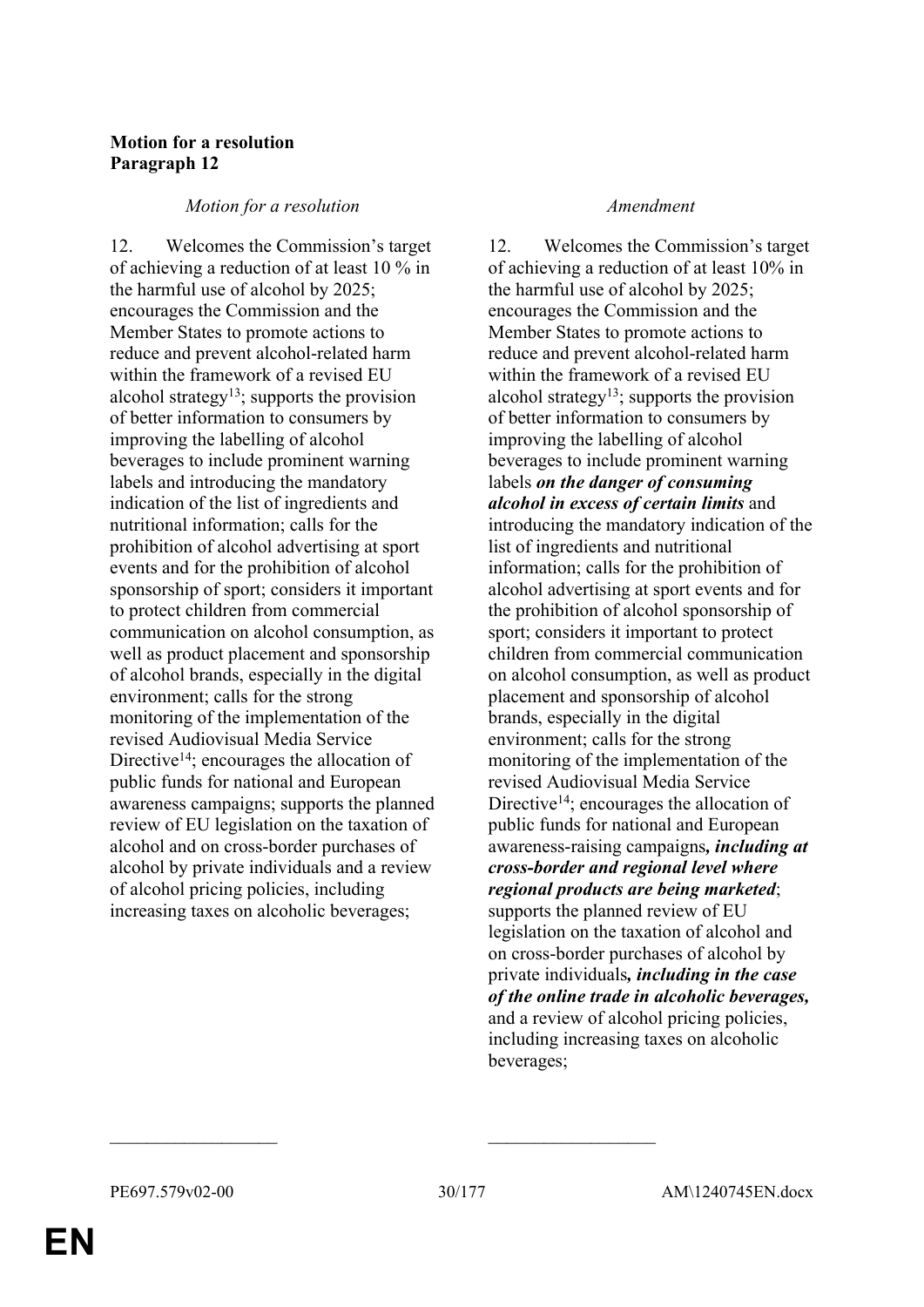<sup>13</sup> Commission communication of 24 October 2006 on a EU strategy to support Member States in reducing alcohol-related harm (COM(2006)0625).

<sup>14</sup> Directive (EU) 2018/1808 of the European Parliament and of the Council of 14 November 2018 amending Directive 2010/13/EU on the coordination of certain provisions laid down by law, regulation or administrative action in Member States concerning the provision of audiovisual media services (Audiovisual Media Services Directive) in view of changing market realities, OJ L 303, 28.11.2018, p. 69.

<sup>13</sup> Commission communication of 24 October 2006 on a EU strategy to support Member States in reducing alcohol-related harm (COM(2006)0625).

<sup>14</sup> Directive (EU) 2018/1808 of the European Parliament and of the Council of 14 November 2018 amending Directive 2010/13/EU on the coordination of certain provisions laid down by law, regulation or administrative action in Member States concerning the provision of audiovisual media services (Audiovisual Media Services Directive) in view of changing market realities, OJ L 303, 28.11.2018, p. 69.

Or. ro

### **Amendment 356 Alexis Georgoulis**

### **Motion for a resolution Paragraph 12**

#### *Motion for a resolution Amendment*

12. Welcomes the Commission's target of achieving a reduction of at least 10 % in the harmful use of alcohol by 2025; encourages the Commission and the Member States to promote actions to reduce and prevent alcohol-related harm within the framework of a revised EU alcohol strategy<sup>13</sup>; supports the provision of better information to consumers by improving the labelling of alcohol beverages to include prominent warning labels and introducing the mandatory indication of the list of ingredients and nutritional information; calls for the prohibition of alcohol advertising at sport events and for the prohibition of alcohol sponsorship of sport; considers it important to protect children from commercial communication on alcohol consumption, as well as product placement and sponsorship

12. Welcomes the Commission's target of achieving a reduction of at least 10 % in the harmful use of alcohol by 2025; encourages the Commission and the Member States to promote actions to reduce and prevent alcohol-related harm within the framework of a revised EU alcohol strategy<sup>13</sup>; supports the provision of better information to consumers by improving the labelling of alcohol beverages to include prominent *health* warning labels and introducing the mandatory indication of the list of ingredients and nutritional information; calls for the prohibition of alcohol advertising at sport events and for the prohibition of alcohol sponsorship of sport; considers it important to protect children from commercial communication on alcohol consumption, as well as product

AM\1240745EN.docx 31/177 PE697.579v02-00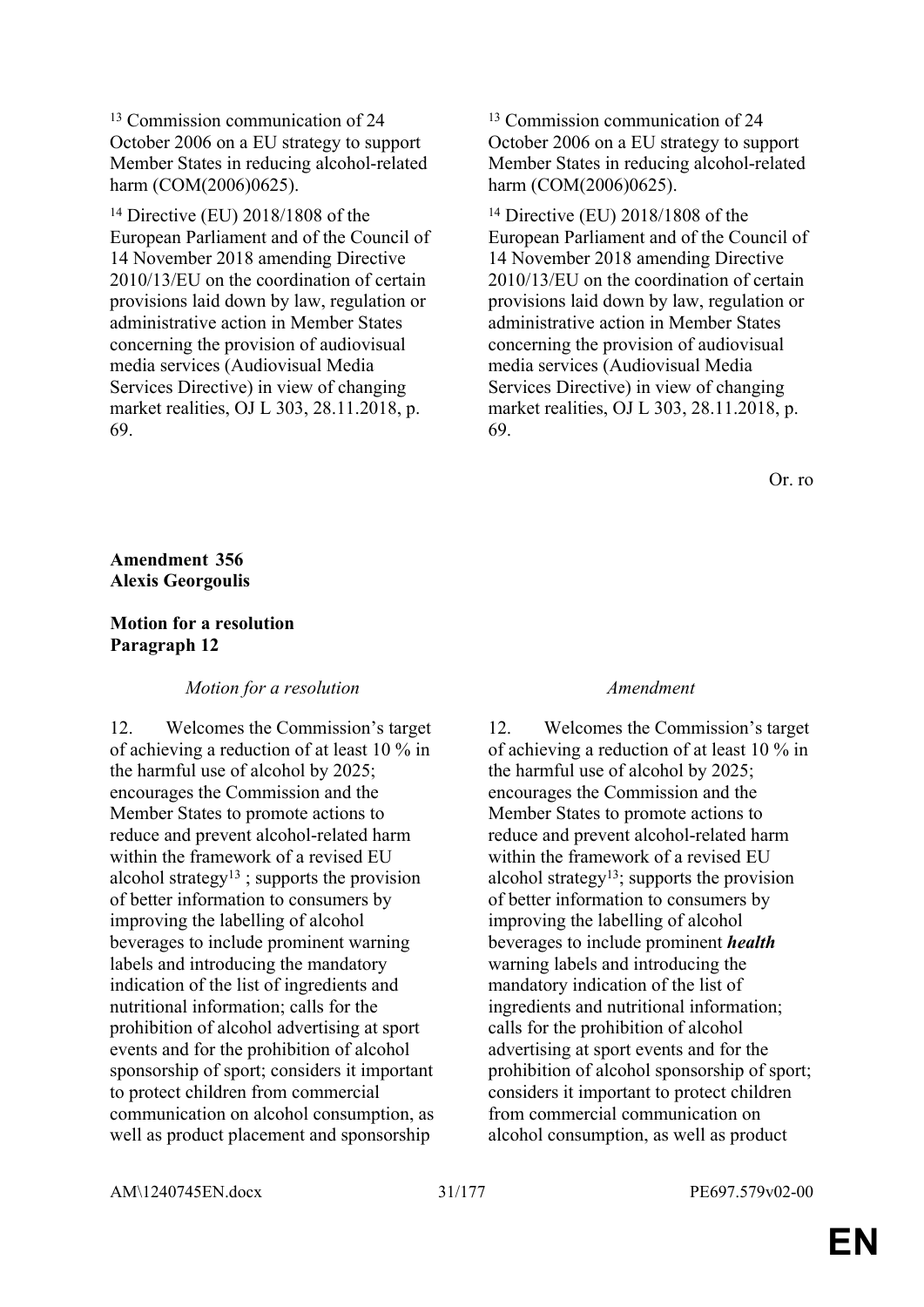of alcohol brands, especially in the digital environment; calls for the strong monitoring of the implementation of the revised Audiovisual Media Service Directive<sup>14</sup>; encourages the allocation of public funds for national and European awareness campaigns; supports the planned review of EU legislation on the taxation of alcohol and on cross-border purchases of alcohol by private individuals and a review of alcohol pricing policies, including increasing taxes on alcoholic beverages;

 $\mathcal{L}_\mathcal{L}$  , and the contribution of the contribution of the contribution of the contribution of the contribution of the contribution of the contribution of the contribution of the contribution of the contribution of

placement and sponsorship of alcohol brands, especially in the digital environment; calls for the strong monitoring of the implementation of the revised Audiovisual Media Service Directive<sup>14</sup> encourages the allocation of public funds for national and European awareness campaigns; supports the planned review of EU legislation on the taxation of alcohol and on cross-border purchases of alcohol by private individuals and a review of alcohol pricing policies, including increasing taxes on alcoholic beverages *such as minimum unit pricing, and improving the harmonisation of these rules across the Member States*;

<sup>13</sup> Commission communication of 24 October 2006 on a EU strategy to support Member States in reducing alcohol-related harm (COM(2006)0625).

<sup>14</sup> Directive (EU) 2018/1808 of the European Parliament and of the Council of 14 November 2018 amending Directive 2010/13/EU on the coordination of certain provisions laid down by law, regulation or administrative action in Member States concerning the provision of audiovisual media services (Audiovisual Media Services Directive) in view of changing market realities, OJ L 303, 28.11.2018, p. 69.

Or. en

**Amendment 357 Ondřej Knotek, Irena Joveva, Alin Mituța**

**Motion for a resolution Paragraph 12**

*Motion for a resolution Amendment*

12. Welcomes the Commission's target of achieving a reduction of at least 10 % in

12. Welcomes the Commission's target of achieving a reduction of at least 10 % in

<sup>&</sup>lt;sup>13</sup> Commission communication of 24 October 2006 on a EU strategy to support Member States in reducing alcohol-related harm (COM(2006)0625).

<sup>14</sup> Directive (EU) 2018/1808 of the European Parliament and of the Council of 14 November 2018 amending Directive 2010/13/EU on the coordination of certain provisions laid down by law, regulation or administrative action in Member States concerning the provision of audiovisual media services (Audiovisual Media Services Directive) in view of changing market realities, OJ L 303, 28.11.2018, p. 69.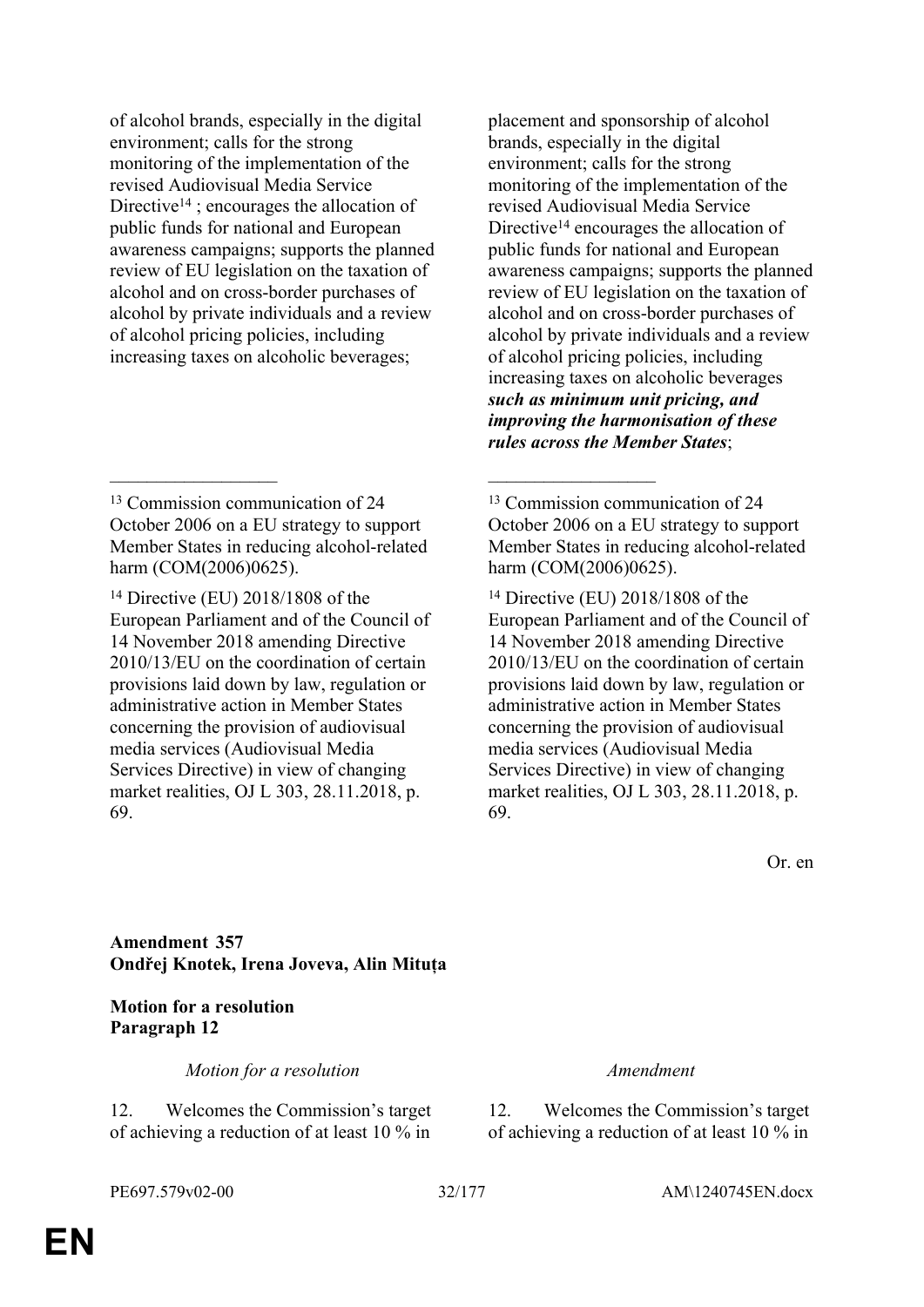the harmful use of alcohol by 2025; encourages the Commission and the Member States to promote actions to reduce and prevent *alcohol-related harm* within the framework of a revised EU alcohol strategy<sup>13</sup>; supports the provision of better information to consumers by improving the labelling of alcohol beverages to include *prominent* warning *labels* and introducing the mandatory indication of the list of ingredients and nutritional information*; calls for the prohibition of alcohol advertising at sport events and for the prohibition of alcohol sponsorship of sport*; considers it important to protect children from commercial communication on alcohol consumption, as well as product placement and sponsorship of alcohol brands, especially in the digital environment; calls for the strong monitoring of the implementation of the revised Audiovisual Media Service Directive<sup>14</sup>; encourages the allocation of public funds for national and European awareness campaigns; supports the planned review of EU legislation on the taxation of alcohol and on cross-border purchases of alcohol by private individuals and a review of alcohol pricing policies, including increasing taxes on alcoholic beverages;

the harmful use of alcohol by 2025; encourages the Commission and the Member States to promote actions to reduce and prevent *harmful use of alcohol* within the framework of a revised EU alcohol strategy<sup>13</sup>; supports the provision of better information to consumers by improving the labelling of alcohol beverages to include warning *messages* and introducing the mandatory indication of the list of ingredients and nutritional information *by using digital labelling*; considers it important to protect children from commercial communication on alcohol consumption, as well as product placement and sponsorship of alcohol brands, especially in the digital environment; calls for the strong monitoring of the implementation of the revised Audiovisual Media Service Directive<sup>14</sup>; encourages the allocation of public funds for national and European awareness campaigns *and education campaigns*; supports the planned review of EU legislation on the taxation of alcohol and on cross-border purchases of alcohol by private individuals and a review of alcohol pricing policies, including increasing taxes on alcoholic beverages;

 $\mathcal{L}_\mathcal{L}$  , and the contribution of the contribution of the contribution of the contribution of the contribution of the contribution of the contribution of the contribution of the contribution of the contribution of

<sup>13</sup> Commission communication of 24 October 2006 on a EU strategy to support Member States in reducing alcohol-related harm (COM(2006)0625).

<sup>14</sup> Directive (EU) 2018/1808 of the European Parliament and of the Council of 14 November 2018 amending Directive 2010/13/EU on the coordination of certain provisions laid down by law, regulation or administrative action in Member States concerning the provision of audiovisual media services (Audiovisual Media Services Directive) in view of changing market realities, OJ L 303, 28.11.2018, p. 69.

<sup>&</sup>lt;sup>13</sup> Commission communication of 24 October 2006 on a EU strategy to support Member States in reducing alcohol-related harm (COM(2006)0625).

<sup>14</sup> Directive (EU) 2018/1808 of the European Parliament and of the Council of 14 November 2018 amending Directive 2010/13/EU on the coordination of certain provisions laid down by law, regulation or administrative action in Member States concerning the provision of audiovisual media services (Audiovisual Media Services Directive) in view of changing market realities, OJ L 303, 28.11.2018, p. 69.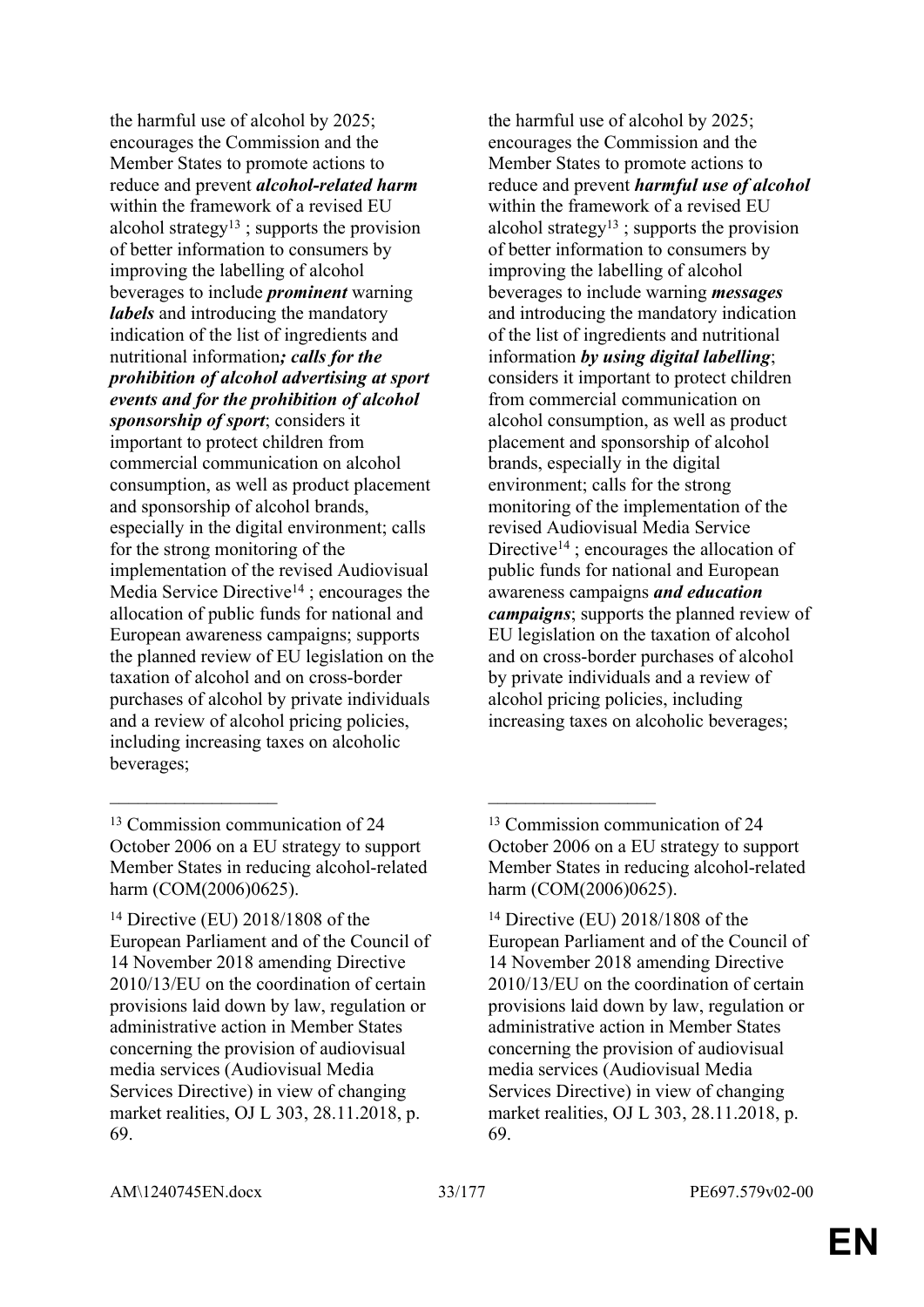#### **Amendment 358 Søren Gade**

#### **Motion for a resolution Paragraph 12**

*Motion for a resolution Amendment*

12. Welcomes the Commission's target of achieving a reduction of at least 10 % in the harmful use of alcohol by 2025; encourages the Commission and the Member States to promote actions to reduce and prevent alcohol-related harm within the framework of a revised EU alcohol strategy<sup>13</sup>; supports the provision of better information to consumers by improving the labelling of alcohol beverages to include prominent warning labels and introducing the mandatory indication of the list of ingredients and nutritional information; calls for the prohibition of alcohol advertising at sport events and for the prohibition of alcohol sponsorship of sport; considers it important to protect children from commercial communication on alcohol consumption, as well as product placement and sponsorship of alcohol brands, especially in the digital environment; calls for the strong monitoring of the implementation of the revised Audiovisual Media Service Directive<sup>14</sup>; encourages the allocation of public funds for national and European awareness campaigns; supports the planned review of EU legislation on the taxation of alcohol and on cross-border purchases of alcohol by private individuals and a review of alcohol pricing policies*, including increasing taxes on alcoholic beverages*;

12. Welcomes the Commission's target of achieving a reduction of at least 10 % in the harmful use of alcohol by 2025; encourages the Commission and the Member States to promote actions to reduce and prevent alcohol-related harm within the framework of a revised EU alcohol strategy<sup>13</sup>; supports the provision of better information to consumers by improving the labelling of alcohol beverages to include prominent warning labels and introducing the mandatory indication of the list of ingredients and nutritional information; calls for the prohibition of alcohol advertising at sport events and for the prohibition of alcohol sponsorship of sport; considers it important to protect children from commercial communication on alcohol consumption, as well as product placement and sponsorship of alcohol brands, especially in the digital environment; calls for the strong monitoring of the implementation of the revised Audiovisual Media Service Directive<sup>14</sup> ; encourages the allocation of public funds for national and European awareness campaigns; supports the planned review of EU legislation on the taxation of alcohol and on cross-border purchases of alcohol by private individuals and a review of alcohol pricing policies;

 $\mathcal{L}_\text{max}$  and  $\mathcal{L}_\text{max}$  and  $\mathcal{L}_\text{max}$  and  $\mathcal{L}_\text{max}$ 

<sup>13</sup> Commission communication of 24 October 2006 on a EU strategy to support Member States in reducing alcohol-related

<sup>13</sup> Commission communication of 24 October 2006 on a EU strategy to support Member States in reducing alcohol-related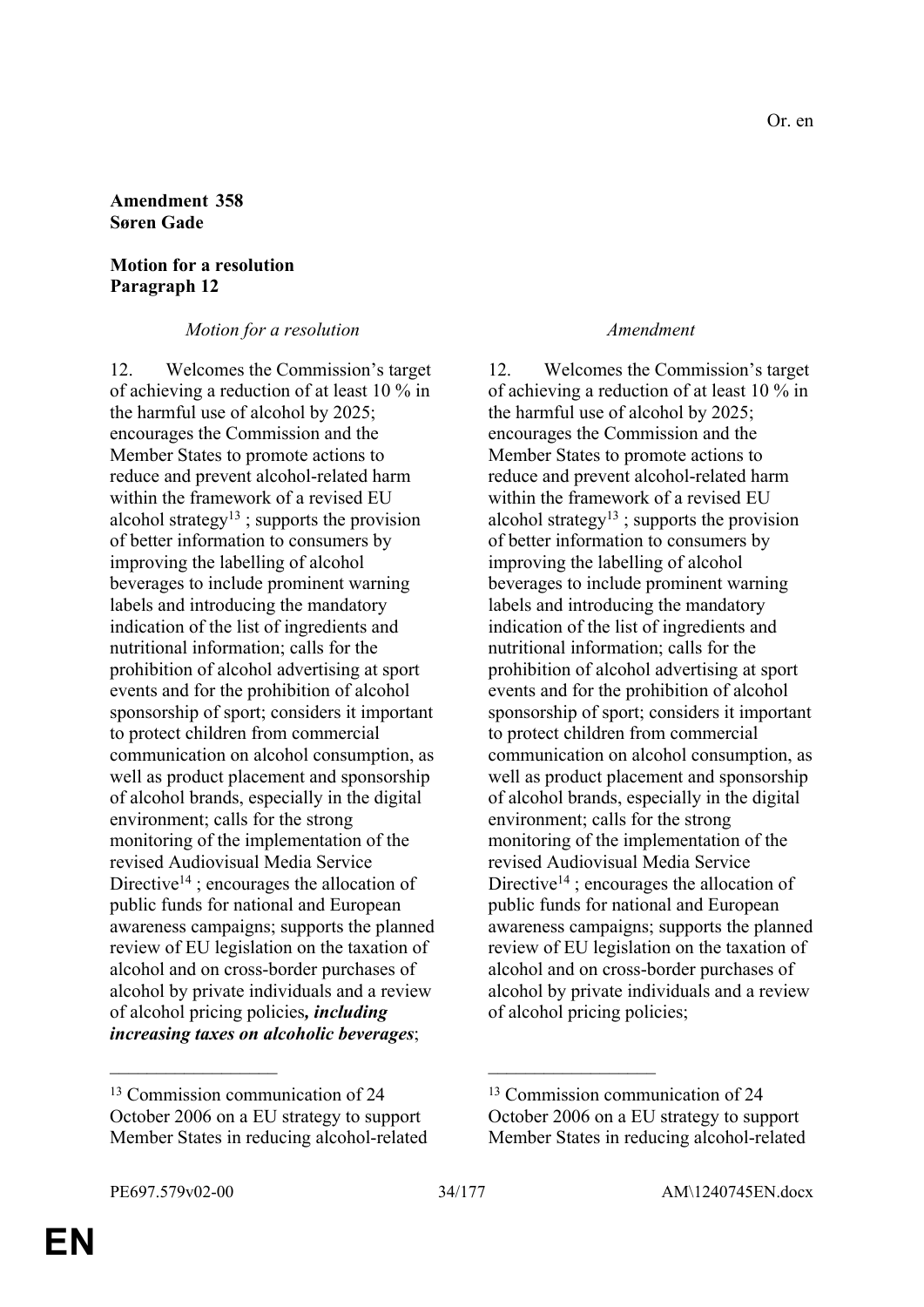#### harm (COM(2006)0625). harm (COM(2006)0625).

<sup>14</sup> Directive (EU) 2018/1808 of the European Parliament and of the Council of 14 November 2018 amending Directive 2010/13/EU on the coordination of certain provisions laid down by law, regulation or administrative action in Member States concerning the provision of audiovisual media services (Audiovisual Media Services Directive) in view of changing market realities, OJ L 303, 28.11.2018, p. 69.

<sup>14</sup> Directive (EU) 2018/1808 of the European Parliament and of the Council of 14 November 2018 amending Directive 2010/13/EU on the coordination of certain provisions laid down by law, regulation or administrative action in Member States concerning the provision of audiovisual media services (Audiovisual Media Services Directive) in view of changing market realities, OJ L 303, 28.11.2018, p. 69.

Or. en

#### **Amendment 359 Johan Danielsson, Jytte Guteland**

#### **Motion for a resolution Paragraph 12**

#### *Motion for a resolution Amendment*

12. Welcomes the Commission's target of achieving a reduction of at least 10 % in the harmful use of alcohol by 2025; encourages the Commission and the Member States to promote actions to reduce and prevent alcohol-related harm within the framework of a revised EU alcohol strategy<sup>13</sup>; supports the provision of better information to consumers by improving the labelling of alcohol beverages to include prominent warning labels and introducing the mandatory indication of the list of ingredients and nutritional information; calls for the prohibition of alcohol advertising at sport events and for the prohibition of alcohol sponsorship of sport; considers it important to protect children from commercial communication on alcohol consumption, as well as product placement and sponsorship of alcohol brands, especially in the digital environment; calls for the strong monitoring of the implementation of the

12. Welcomes the Commission's target of achieving a reduction of at least 10 % in the harmful use of alcohol by 2025; encourages the Commission and the Member States to promote actions to reduce and prevent alcohol-related harm within the framework of a revised EU alcohol strategy<sup>13</sup>; supports the provision of better information to consumers by improving the labelling of alcohol beverages to include prominent warning labels and introducing the mandatory indication of the list of ingredients and nutritional information *on-label*; calls for the prohibition of alcohol advertising at sport events and for the prohibition of alcohol sponsorship of sport; considers it important to protect children from commercial communication on alcohol consumption, as well as product placement and sponsorship of alcohol brands, especially in the digital environment; calls for the strong monitoring of the

AM\1240745EN.docx 35/177 PE697.579v02-00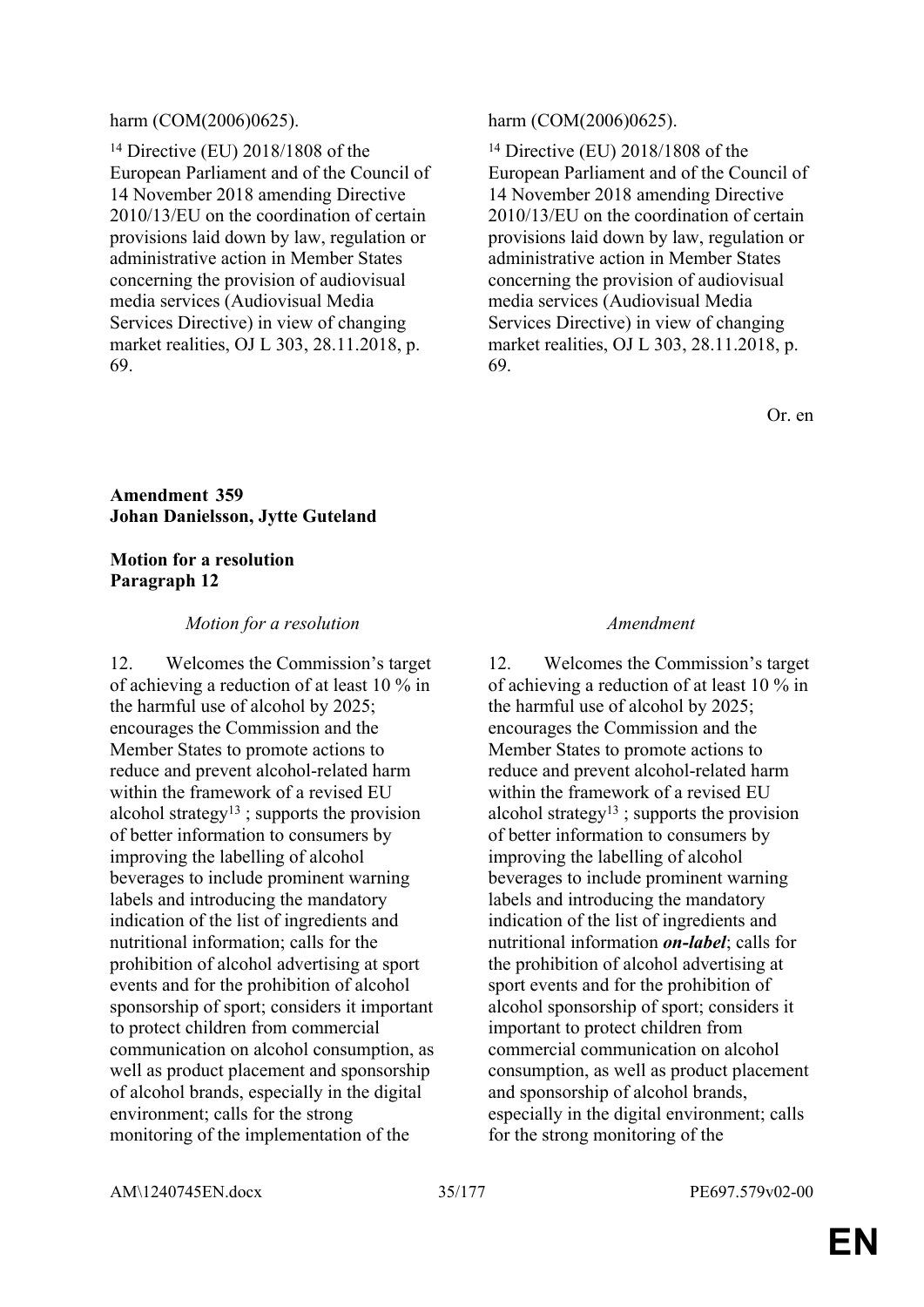revised Audiovisual Media Service Directive<sup>14</sup>; encourages the allocation of public funds for national and European awareness campaigns; supports the planned review of EU legislation on the taxation of alcohol and on cross-border purchases of alcohol by private individuals and a review of alcohol pricing policies, including increasing taxes on alcoholic beverages;

<sup>13</sup> Commission communication of 24 October 2006 on a EU strategy to support Member States in reducing alcohol-related harm (COM(2006)0625).

 $\mathcal{L}_\mathcal{L}$  , and the contribution of the contribution of the contribution of the contribution of the contribution of the contribution of the contribution of the contribution of the contribution of the contribution of

<sup>14</sup> Directive (EU) 2018/1808 of the European Parliament and of the Council of 14 November 2018 amending Directive 2010/13/EU on the coordination of certain provisions laid down by law, regulation or administrative action in Member States concerning the provision of audiovisual media services (Audiovisual Media Services Directive) in view of changing market realities, OJ L 303, 28.11.2018, p. 69.

implementation of the revised Audiovisual Media Service Directive<sup>14</sup>; encourages the allocation of public funds for national and European awareness campaigns; supports the planned review of EU legislation on the taxation of alcohol and on cross-border purchases of alcohol by private individuals and a review of alcohol pricing policies, including increasing taxes on alcoholic beverages;

<sup>13</sup> Commission communication of 24 October 2006 on a EU strategy to support Member States in reducing alcohol-related harm (COM(2006)0625).

<sup>14</sup> Directive (EU) 2018/1808 of the European Parliament and of the Council of 14 November 2018 amending Directive 2010/13/EU on the coordination of certain provisions laid down by law, regulation or administrative action in Member States concerning the provision of audiovisual media services (Audiovisual Media Services Directive) in view of changing market realities, OJ L 303, 28.11.2018, p. 69.

Or. en

**Amendment 360 Stefania Zambelli, Angelo Ciocca**

**Motion for a resolution Paragraph 12 a (new)**

*Motion for a resolution Amendment*

*12a. Considers that the dietary model as a whole must protect health, and a healthy diet must be varied and based on a balanced consumption of plant components (fruit, vegetables, whole grains and legumes, etc.) as well as meat, cheese and other products of animal origin in order to comply with all the*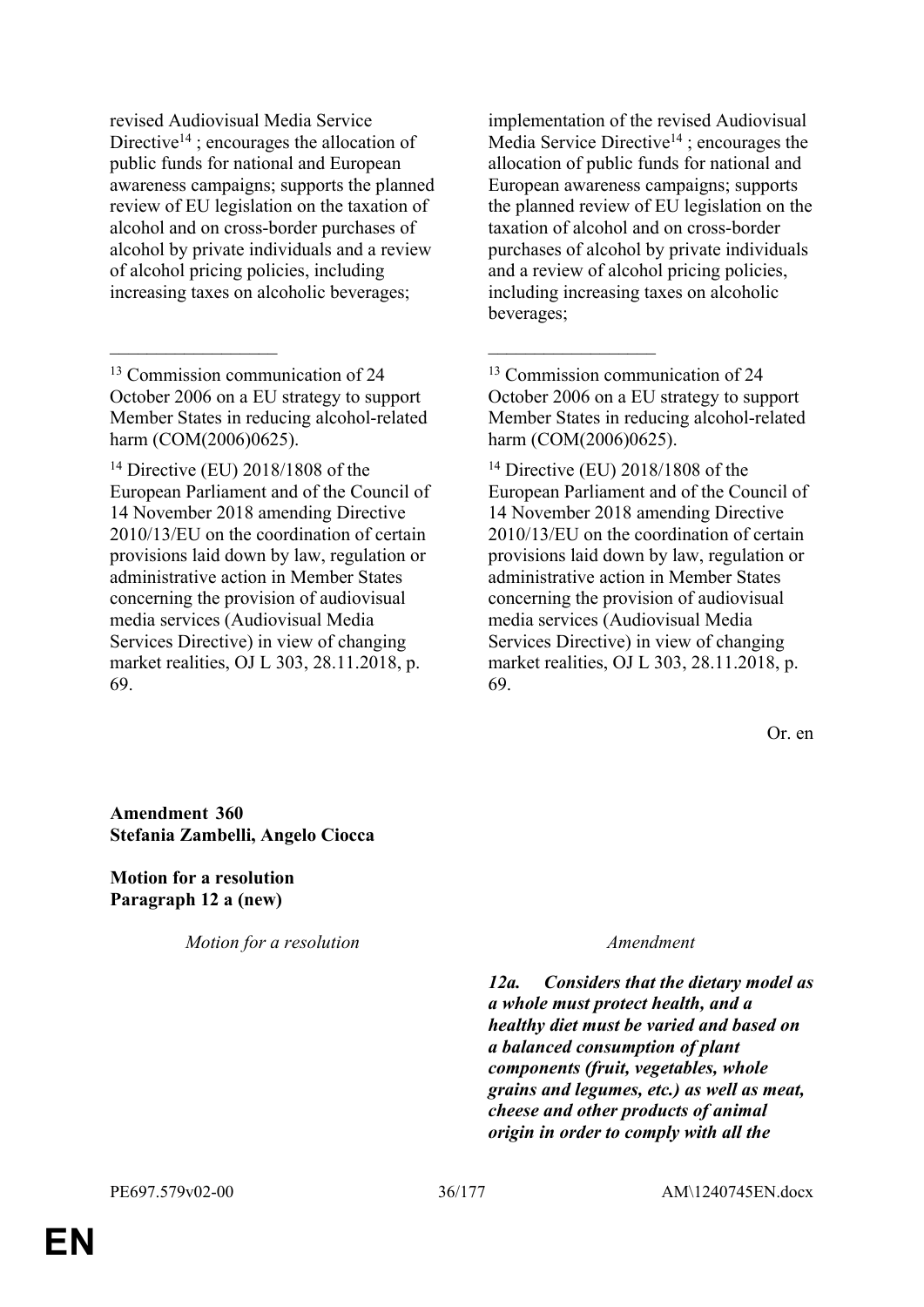*nutritional needs of individuals; underlines that since there is no nutritionally perfect food, no food, ingredient or nutrient should be discredited; recalls that science is unanimous in saying that it is not the product itself that is dangerous, and all foods can be introduced into a healthy diet as long as they are consumed in the right quantities and with the correct frequencies; emphasises that this fundamental principle is already plugged in current EU nutrition policies and fully supported by EFSA, therefore it must be preserved and it must guide all future EU policies, including the EU's policy on the promotion of agricultural products that is about to be reviewed;*

Or. en

**Amendment 361 Dolors Montserrat, Aldo Patriciello, Juan Ignacio Zoido Álvarez, Herbert Dorfmann, Rosa Estaràs Ferragut, Francisco José Millán Mon, Maria Spyraki, Tomislav Sokol, José Manuel García-Margallo y Marfil, Gabriel Mato, Esteban González Pons, Lídia Pereira, Pilar del Castillo Vera, Antonio López-Istúriz White, Pablo Arias Echeverría, Javier Zarzalejos, Ewa Kopacz, Isabel Benjumea Benjumea**

**Motion for a resolution Paragraph 12 b (new)**

| Motion for a resolution | Amendment                                                                                                                                                                                                                                                                                                   |
|-------------------------|-------------------------------------------------------------------------------------------------------------------------------------------------------------------------------------------------------------------------------------------------------------------------------------------------------------|
|                         | <b>Recalls that the World Health</b><br>12b.<br><b>Organisation considers the</b><br><b>Mediterranean Diet to be one of the</b><br>healthiest diets in the world, associated<br>with a lower rate of mortality due to its<br>effects on disease prevention, taking into<br>account also a moderate and non- |
|                         | continuous consumption of alcoholic<br>beverages, in particular wine, associated<br>with food; nevertheless, encourages the<br><b>Commission and the Member States to</b><br>promote actions to reduce and prevent<br>alcohol-related harm within the<br>framework of a revised EU alcohol                  |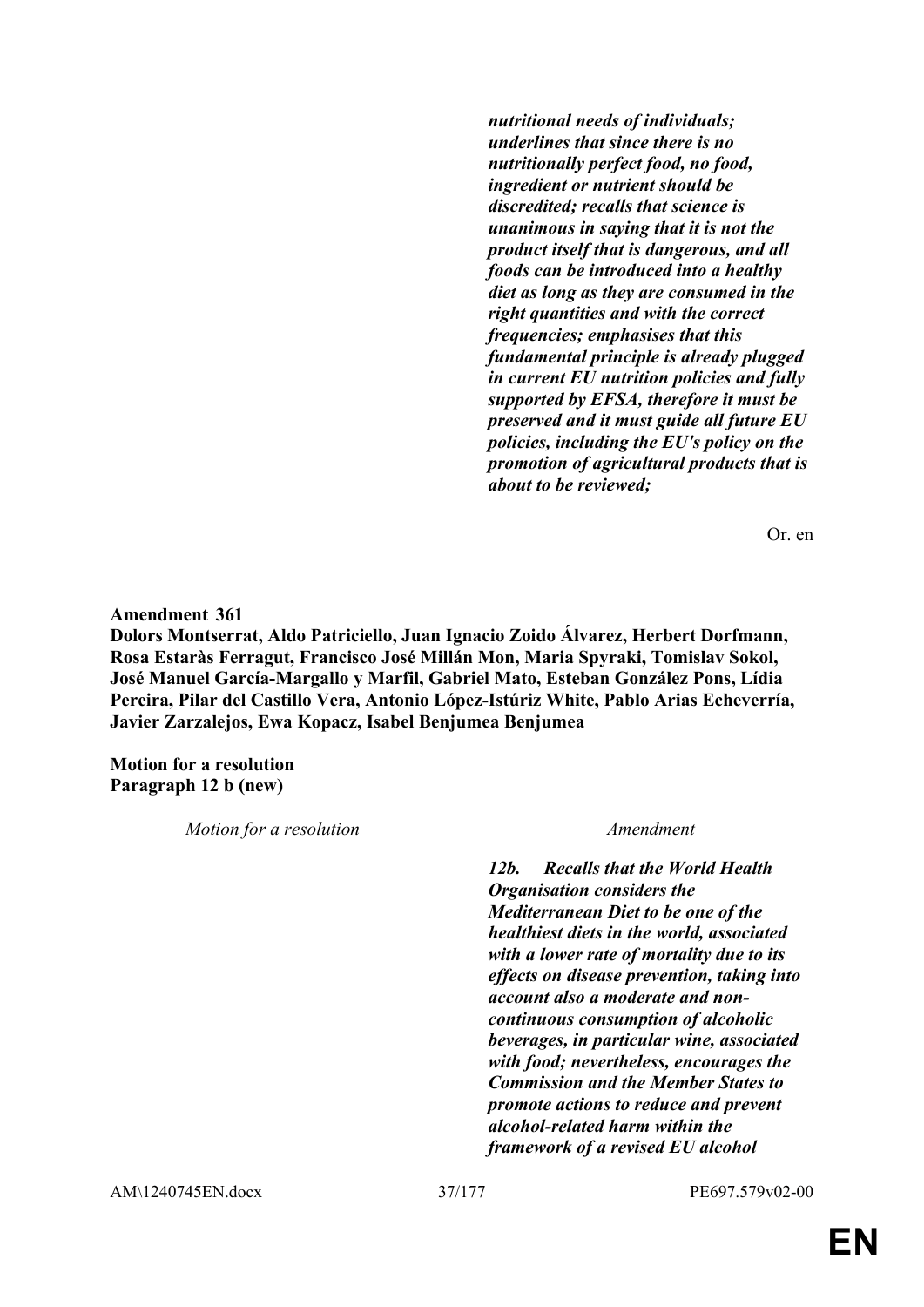*strategy1a;*

*\_\_\_\_\_\_\_\_\_\_\_\_\_\_\_\_\_\_*

*1a Commission communication of 24 October 2006 on a EU strategy to support Member States in reducing alcoholrelated harm (COM(2006)0625).*

Or. en

### **Amendment 362 Michèle Rivasi**

**Motion for a resolution Paragraph 12 c (new)**

*Motion for a resolution Amendment*

*12c. Welcomes the recognition in the Farm to Fork Strategy that current consumption patterns in the EU are not sustainable from both health and environmental points of view and that moving towards a more plant-based diet with increased intakes of fruit and vegetables as well as less red and processed meats will provide benefits both for the health of consumers and reduced environmental impact of the food system; calls therefore on the Commission to come forward with EU-wide guidelines for healthy and sustainable diets;*

Or. en

**Amendment 363 Veronika Vrecionová, Pietro Fiocchi, Alexandr Vondra**

**Motion for a resolution Paragraph 12 d (new)**

*Motion for a resolution Amendment*

*12d. Reiterates that low and moderate consumption of beer, wine or spirit is a* 

PE697.579v02-00 38/177 AM\1240745EN.docx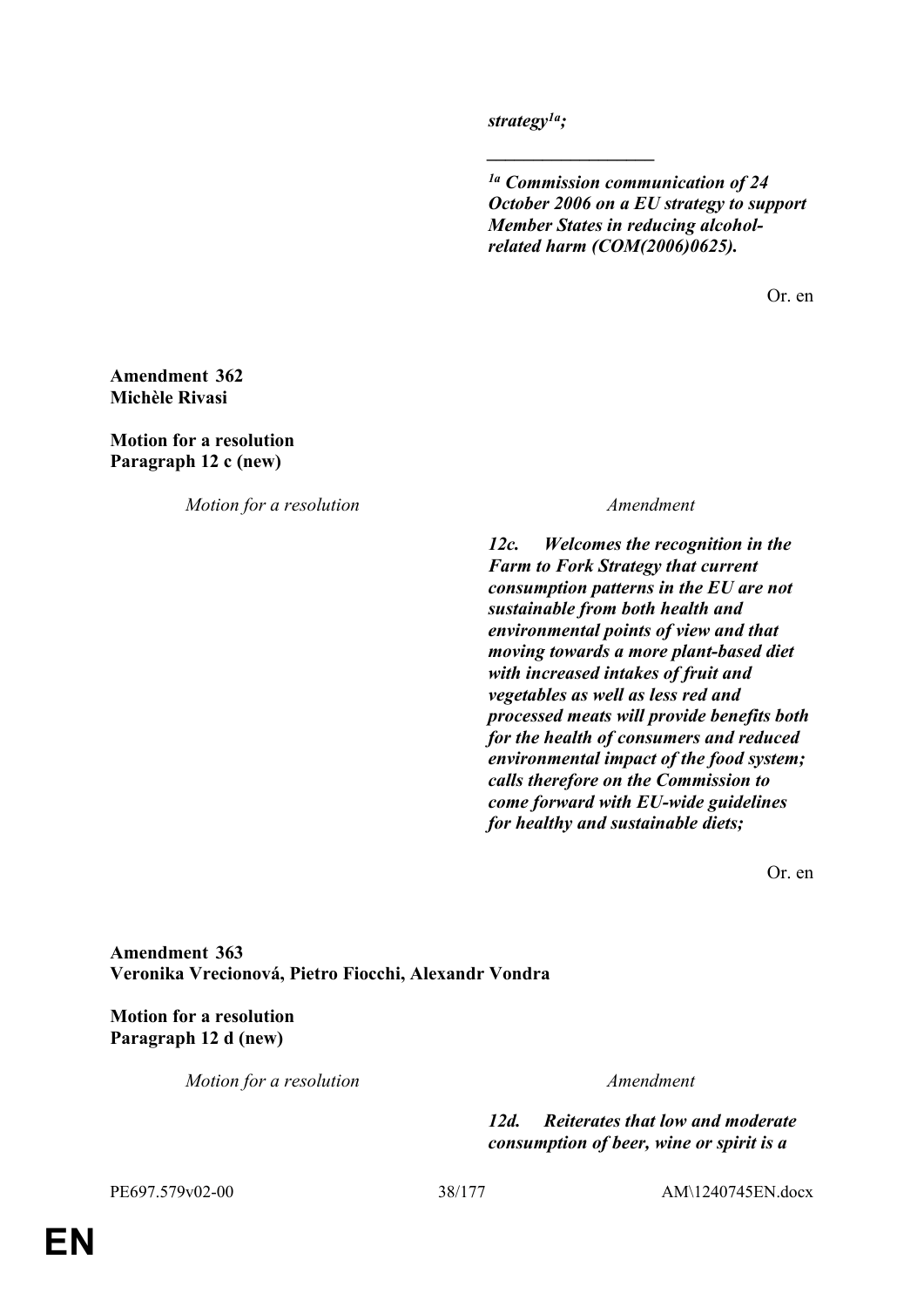*cultural heritage of many European regions, which positively contributes to, inter alia, regional economies, employment, social coherence and, under certain conditions, also to health of the local population; therefore, warns against any EU-wide approach which cannot factor in such differences across the Member States and the regions;*

Or. en

**Amendment 364 Joëlle Mélin**

**Motion for a resolution Paragraph 12 e (new)**

*Motion for a resolution Amendment*

*12e. Urges addiction training to be given to all caregivers, as well as to family members of addicts, in view of the behavioural traits of intemperate individuals;*

Or. fr

**Amendment 365 Nicolás González Casares, Romana Jerković, Sara Cerdas, Patrizia Toia, Tudor Ciuhodaru, Marc Angel, Estrella Durá Ferrandis**

**Motion for a resolution Paragraph 12 f (new)**

*Motion for a resolution Amendment*

*12f. Recalls that plans for reduction in alcohol use should take into account different consumption habits in every country; notes that products with high alcohol content are particularly harmful;*

Or. en

AM\1240745EN.docx 39/177 PE697.579v02-00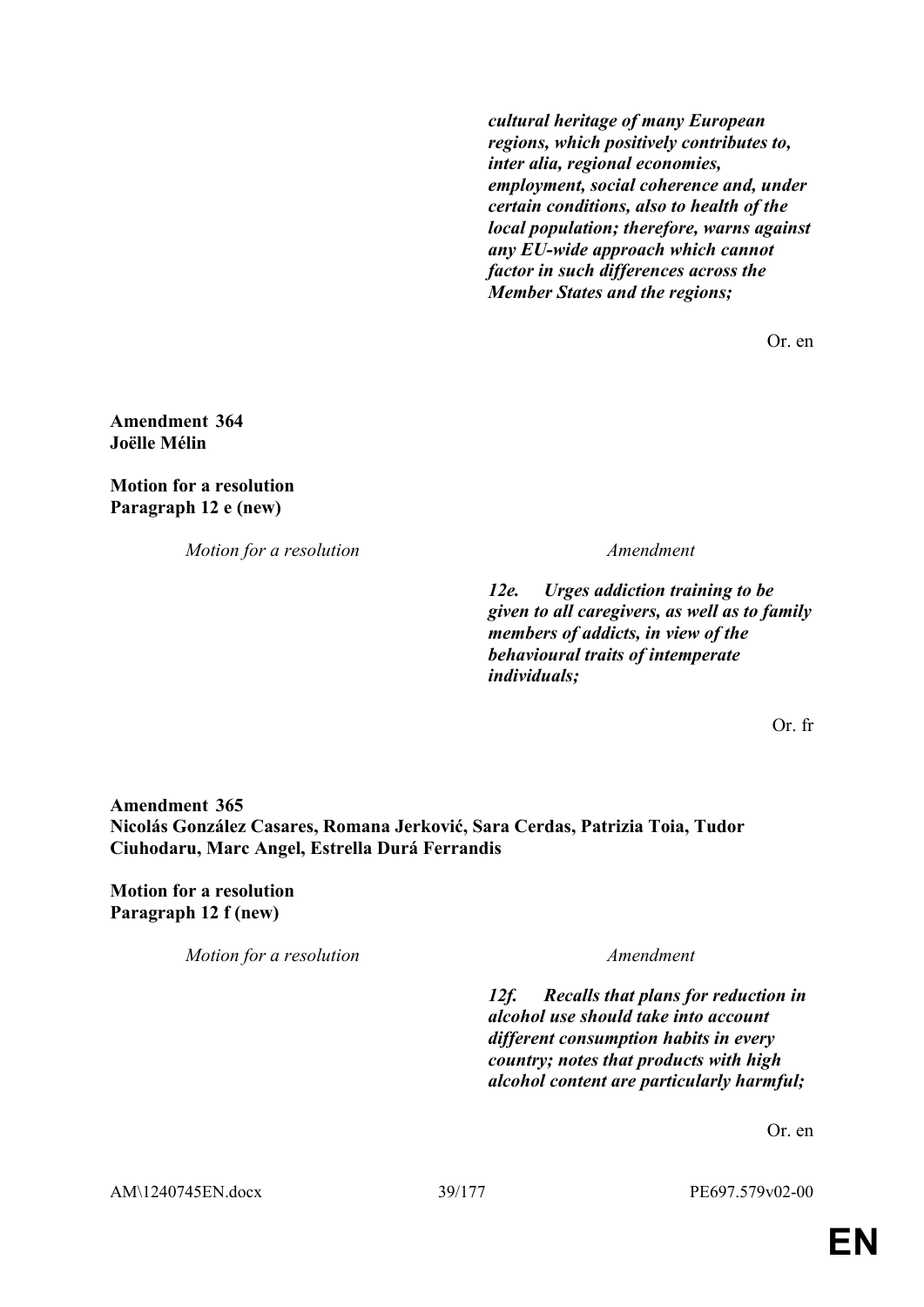## **Amendment 366 Nicolás González Casares, Maria Arena, Romana Jerković, Sara Cerdas, Tudor Ciuhodaru, Marc Angel, Estrella Durá Ferrandis**

## **Motion for a resolution Paragraph 12 g (new)**

*Motion for a resolution Amendment*

*12g. Considers that preventing highrisk lifestyles needs to start at an early age; underlines that research on the factors influencing alcohol and tobacco consumption, effective anti-alcohol and anti-tobacco campaigns and evidence on harm reduction strategies, among others, should be promoted and funded;*

Or. en

## **Amendment 367 Michèle Rivasi**

## **Motion for a resolution Paragraph 13**

*Motion for a resolution Amendment*

13. Emphasises the role of a healthy diet in cancer prevention and that individual cancer risks can be reduced by an *appropriate* intake of fruits and vegetables, and therefore welcomes the upcoming revision of the 'EU school fruit, vegetables and milk scheme'; asks the Commission and the Member States to help consumers to make informed, healthy and sustainable choices about food products via the adoption of harmonised, mandatory front-of-pack nutrition labelling, such as the Nutri-Score; welcomes the focus on healthy nutrition in the EU Child Guarantee<sup>15</sup> and calls for a new EU Action Plan on Childhood Obesity; supports fiscal measures to make

13. Emphasises the role of a healthy diet in cancer prevention and that individual cancer risks can be reduced by an *increased* intake of fruits and vegetables*, pulses, legumes and wholegrains and a reduced consumption of red and processed meat and other foods linked to cancer risks*, and therefore welcomes the upcoming revision of the 'EU school fruit, vegetables and milk scheme' *and the EU's policy on the promotion of agricultural products*; asks the Commission and the Member States to help consumers to make informed, healthy and sustainable choices about food products via the adoption of harmonised, mandatory front-of-pack nutrition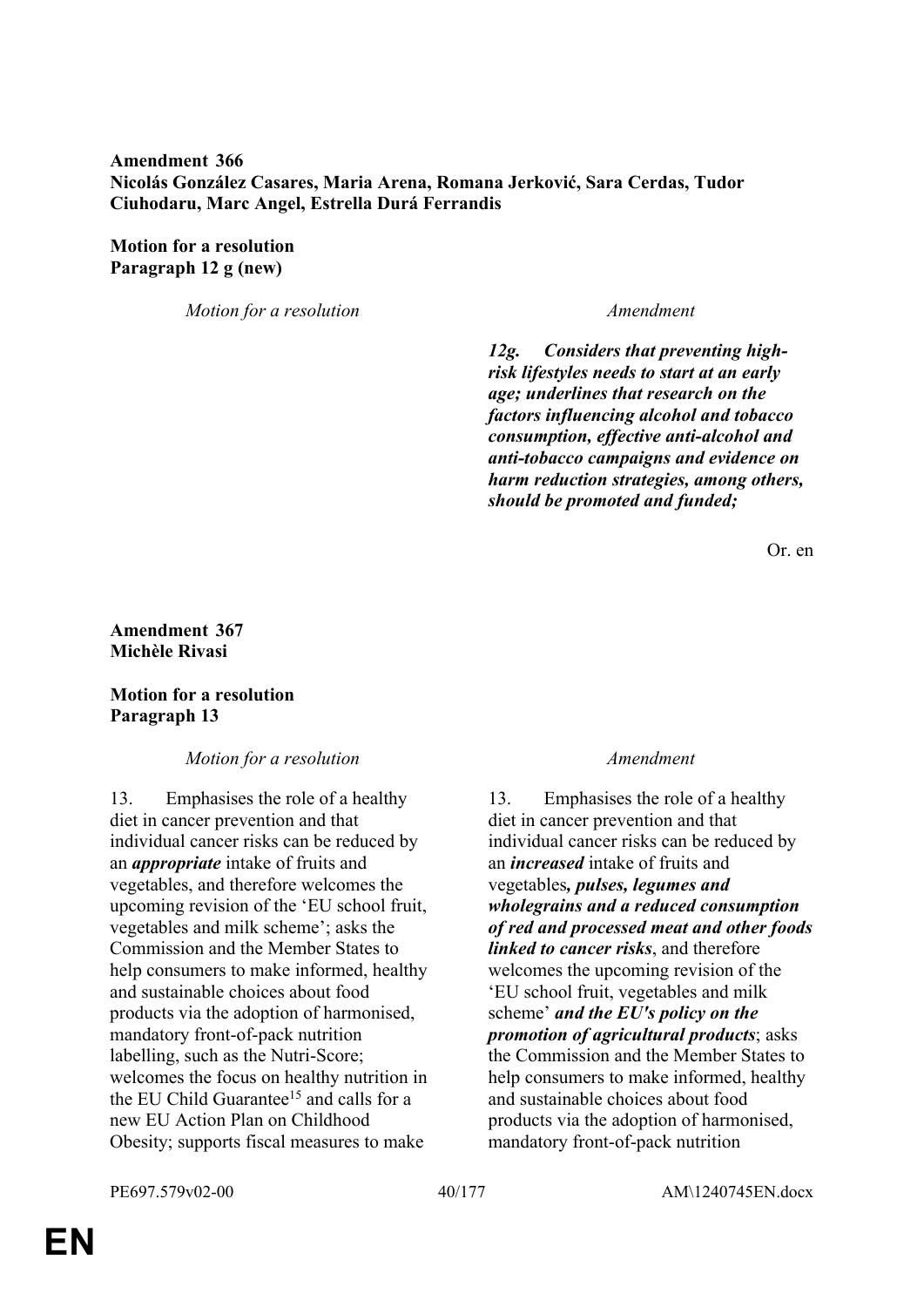labelling, such as the Nutri-Score *and information about the use of pesticides*; welcomes the focus on healthy nutrition in the EU Child Guarantee<sup>15</sup> and calls for *the critical evaluation of the EU Action Plan on Childhood Obesity 2014-2020 and an inclusive and evidence-based process to define* a new EU Action Plan on Childhood Obesity; supports fiscal measures to make fresh foods (such as pulses, grains and vegetables) more affordable and accessible at national level, especially for people with low incomes; *recalls that the WHO has classified processed meats, including ham, bacon, salami, sausages and frankfurters, as a Group 1 carcinogen, and red meat, such as beef, lamb and pork, a Group 2A carcinogen; calls on* Member States to use pricing policies, such as value added tax differentiation, and marketing controls to influence demand for, access to and the affordability of food and drink low in saturated fats, trans-fats, salt and sugar; supports Member States in restricting the advertising of *processed* food products *high in fats, salt and sugar,* and sugary and sweetened beverages, including on social media; *calls on the Commission to come forward with a proposal for a comprehensive EU-wide regulation to prohibit such advertising to children;*

Or. en

# **Amendment 368 Nicolás González Casares, Maria Arena, Romana Jerković, Cyrus Engerer, Sara Cerdas, Patrizia Toia, Tudor Ciuhodaru, Marc Angel, Estrella Durá Ferrandis**

 $\mathcal{L}_\mathcal{L}$  , and the contribution of the contribution of the contribution of the contribution of the contribution of the contribution of the contribution of the contribution of the contribution of the contribution of

**Motion for a resolution Paragraph 13**

AM\1240745EN.docx 41/177 PE697.579v02-00

<sup>15</sup> Commission proposal of 24 March 2021 for a Council recommendation establishing a European Child Guarantee (COM(2021)0137).

<sup>15</sup> Commission proposal of 24 March 2021 for a Council recommendation establishing a European Child Guarantee (COM(2021)0137).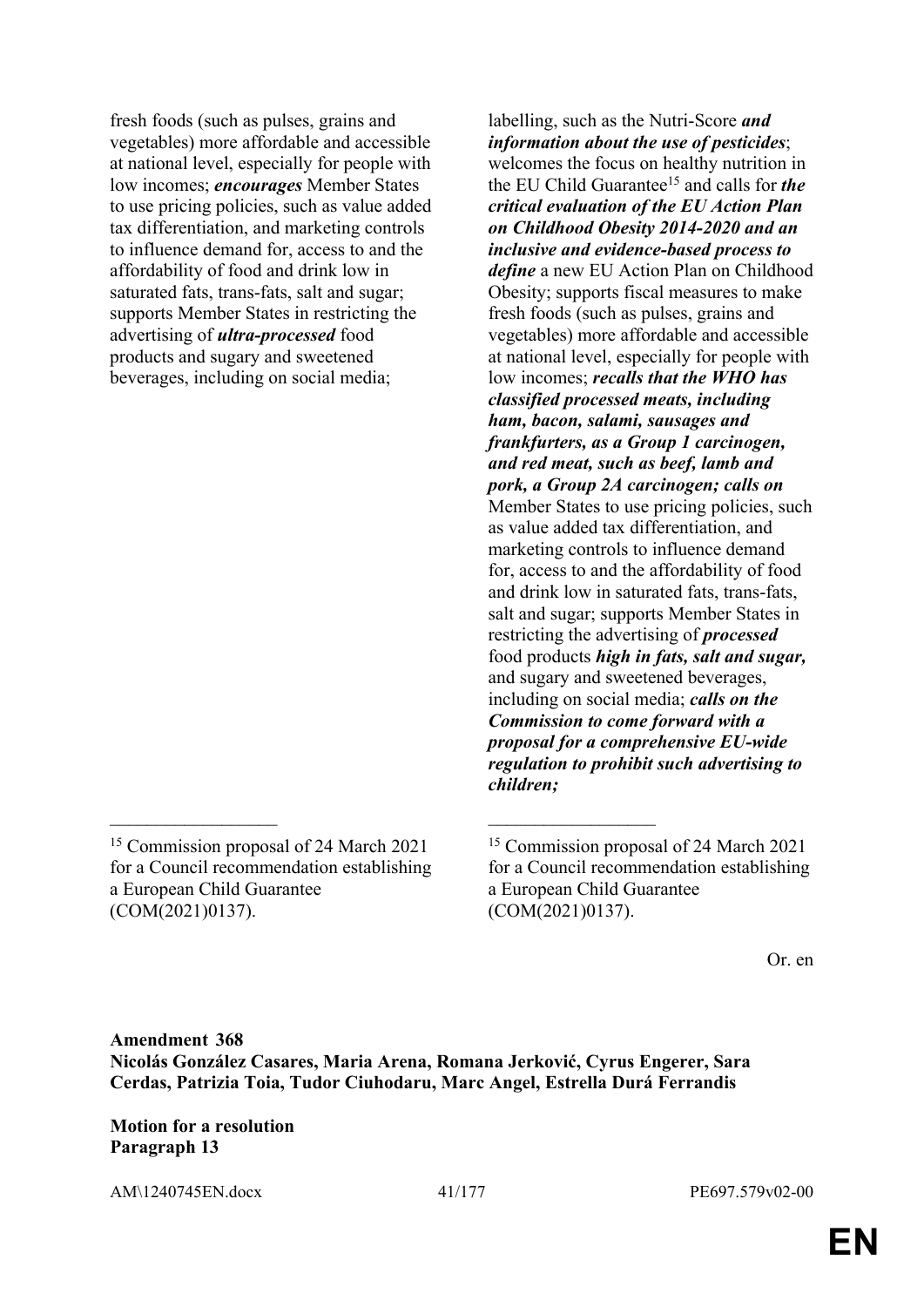### *Motion for a resolution Amendment*

13. Emphasises the role of a healthy diet in cancer prevention and that individual cancer risks can be reduced by an appropriate intake of fruits *and vegetables, and therefore welcomes the upcoming revision of the 'EU school fruit*, vegetables and *milk scheme'*; asks the Commission and the Member States to help consumers to make informed, healthy and sustainable choices about food products *via the adoption of harmonised, mandatory front-of-pack nutrition labelling*, such as *the Nutri-Score; welcomes the focus on* healthy *nutrition in the EU Child Guarantee<sup>15</sup> and calls for a new EU Action Plan on Childhood Obesity*; supports fiscal measures to make fresh foods (such as pulses, grains and vegetables) more affordable and accessible at national level, especially for people with low incomes; encourages Member States to use pricing policies, such as value added tax differentiation, and marketing controls to influence demand for, access to and the affordability of food and drink low in *saturated fats,* trans-fats, salt and sugar; supports Member States in restricting the advertising of ultra-processed food products and sugary and sweetened beverages, including on social media;

13. *Acknowledges that scientific studies indicate that up to 30% of all cancer cases are linked to poor dietary habits;* emphasises the role of a healthy diet in cancer prevention and that individual cancer risks can be reduced by an appropriate intake of fruits, vegetables and *other beneficial foods, in line with the WHO's recommendations*; asks the Commission and the Member States to help *and encourage* consumers to make informed, healthy and sustainable choices about food products *and organise educative campaigns and initiatives aimed at all segments of the population; highlights that the information given to the citizens should be complete, covering food-processing methods, unhealthy additives, and sugar content, that can make the difference between foods of the same category; recalls that healthbeneficial claims in unhealthy food, that may generate confusion, must be totally prohibited*, such as *added vitamin content in highly sugary foods; encourages the Commission and the Member States to proactively fight misinformation related to dietary choices, such as about risky diets that are claimed to be* healthy *without scientific evidence, certain types of dietary supplements or confusing marketing campaigns*; supports fiscal measures to make fresh foods (such as pulses, grains and vegetables) more affordable and accessible at national level, especially for people with low incomes; encourages Member States to use pricing policies, such as value added tax differentiation, and marketing controls to influence demand for, access to and the affordability of food and drink low in trans-fats, salt and sugar; supports Member States in restricting the advertising*, in particular the marketing strategies aimed at children,* of ultraprocessed food products and sugary and sweetened *foods and* beverages, including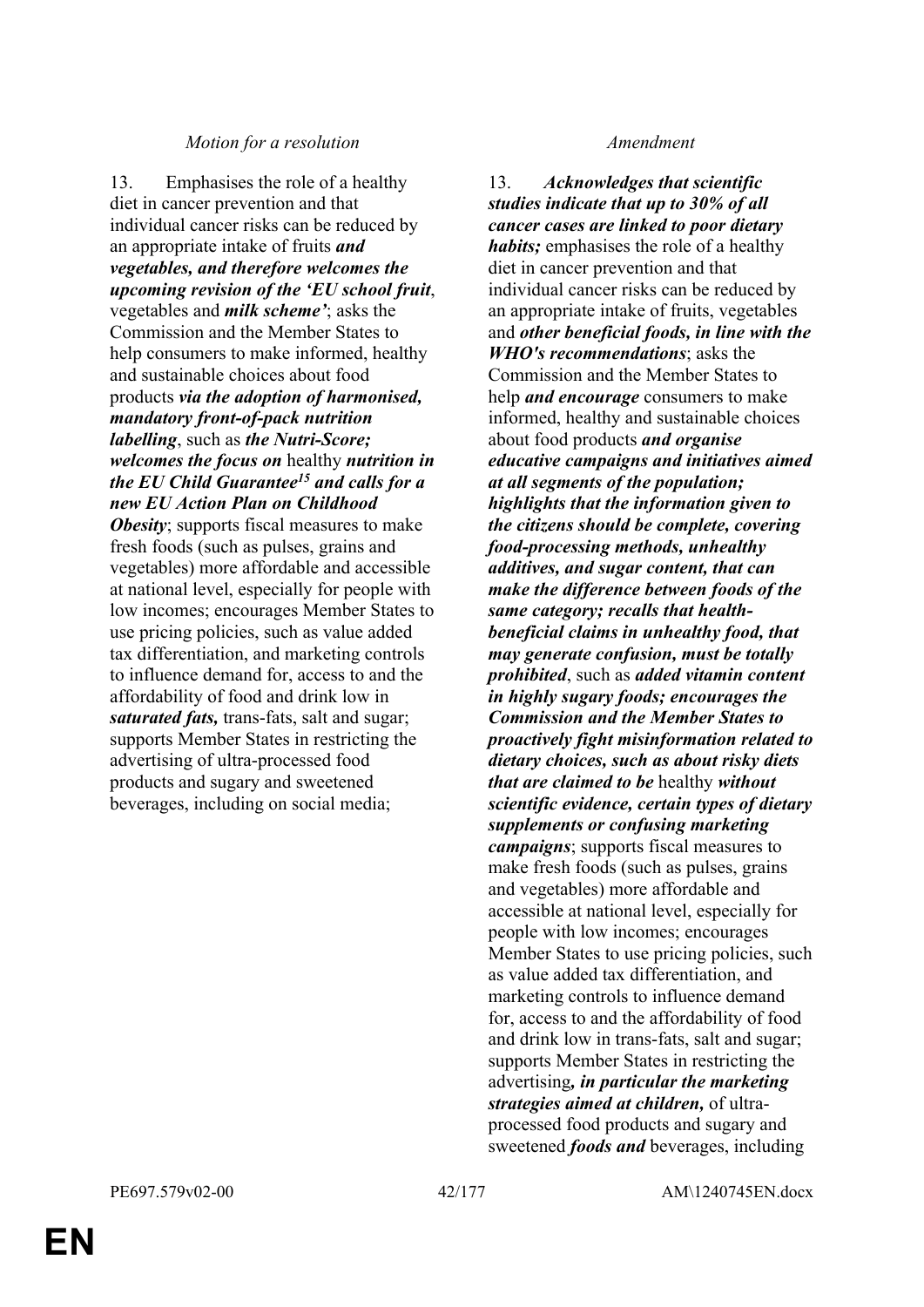on social media; *welcomes the focus on healthy nutrition in the EU Child Guarantee<sup>15</sup> and calls for a new EU Action Plan on Childhood Obesity; welcomes the upcoming revision of the 'EU school fruit, vegetables and milk scheme';*

<sup>15</sup> Commission proposal of 24 March 2021 for a Council recommendation establishing a European Child Guarantee (COM(2021)0137).

\_\_\_\_\_\_\_\_\_\_\_\_\_\_\_\_\_\_ \_\_\_\_\_\_\_\_\_\_\_\_\_\_\_\_\_\_

<sup>15</sup> Commission proposal of 24 March 2021 for a Council recommendation establishing a European Child Guarantee (COM(2021)0137).

Or. en

### **Amendment 369**

**Dolors Montserrat, Aldo Patriciello, Juan Ignacio Zoido Álvarez, Herbert Dorfmann, Rosa Estaràs Ferragut, Francisco José Millán Mon, Maria Spyraki, José Manuel García-Margallo y Marfil, Gabriel Mato, Esteban González Pons, Lídia Pereira, Pilar del Castillo Vera, Antonio López-Istúriz White, Adrián Vázquez Lázara, Pablo Arias Echeverría, Javier Zarzalejos, Ewa Kopacz, Isabel Benjumea Benjumea**

### **Motion for a resolution Paragraph 13**

### *Motion for a resolution Amendment*

13. Emphasises the role of a healthy diet in cancer prevention and that individual cancer risks can be reduced by an appropriate intake of *fruits and vegetables*, and therefore welcomes the upcoming revision of the 'EU school fruit, vegetables and milk scheme'; asks the Commission and the Member States to help consumers to make informed, healthy and sustainable choices about food products via the adoption of harmonised, mandatory front-of-pack nutrition labelling, *such as the Nutri-Score*; welcomes the focus on healthy nutrition in the EU Child Guarantee<sup>15</sup> and calls for a new EU Action Plan on Childhood Obesity; supports *fiscal* measures to make fresh foods (such as pulses, grains and vegetables) more affordable and accessible

13. Emphasises the role of a healthy diet in cancer prevention and that individual cancer risks can be reduced by an appropriate *balanced* intake of *diverse animal or vegetal protein, dietary fibres, healthy carbohydrates and healthy fats, as stated in the Mediterranean Diet*, and therefore welcomes the upcoming revision of the 'EU school fruit, vegetables and milk scheme'; asks the Commission and the Member States to help consumers to make informed, healthy and sustainable choices about food products via the adoption of harmonised, mandatory frontof-pack nutrition labelling, *determined and published by the EFSA or other independent public body of the EU*; welcomes the focus on healthy nutrition in the EU Child Guarantee<sup>15</sup> and calls for a

AM\1240745EN.docx 43/177 PE697.579v02-00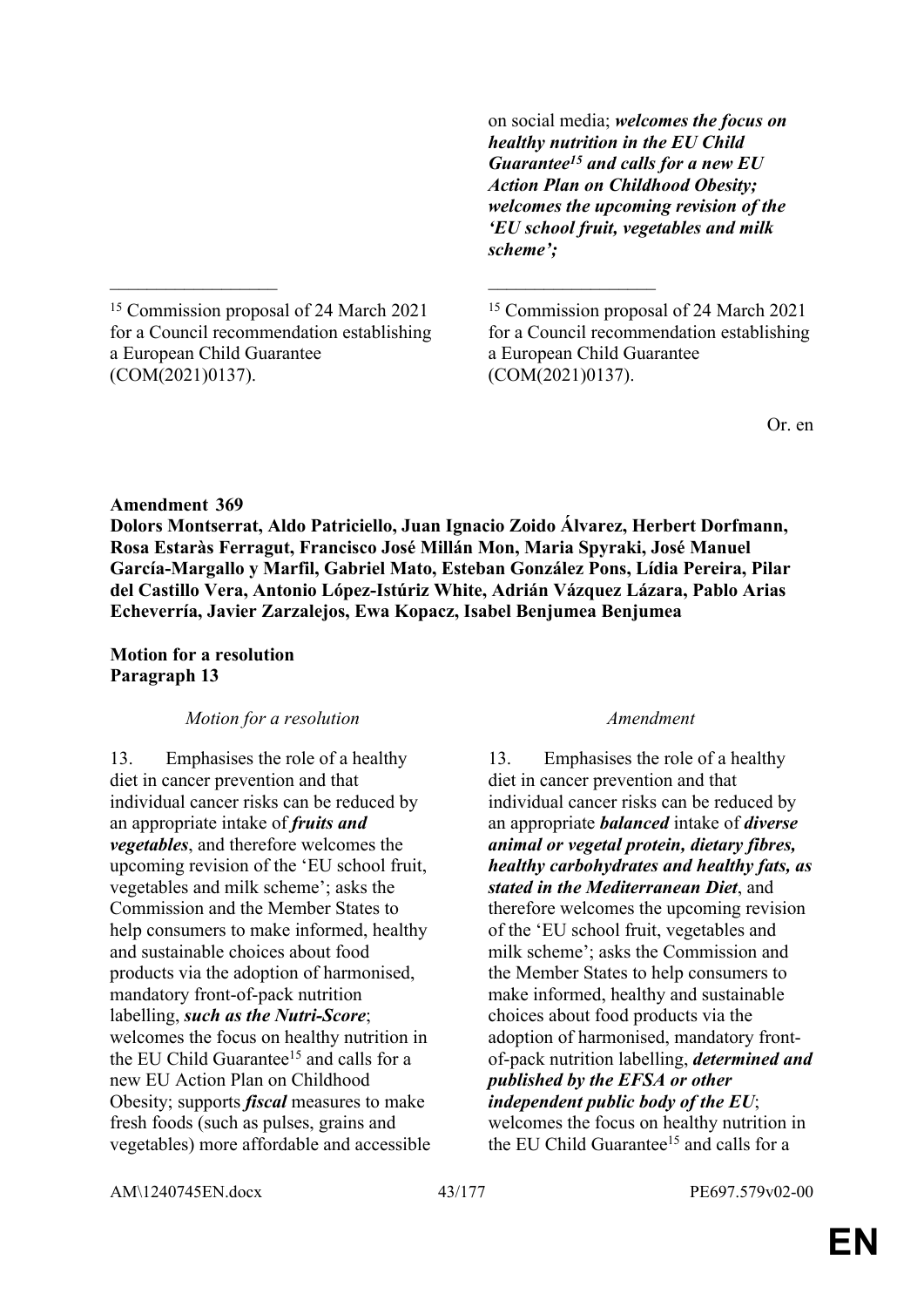at national level, especially for people with low incomes; encourages Member States to use pricing policies, such as value added tax differentiation, and marketing *controls* to influence demand for, access to and the affordability of food and drink low in saturated fats, trans-fats, salt and sugar; supports Member States in *restricting the* advertising of ultra-processed food products and sugary and sweetened beverages, including on social media;

new EU Action Plan on Childhood Obesity; supports *policy* measures to make fresh foods (such as pulses, grains and vegetables) more affordable and accessible at national level, especially for people with low incomes; encourages Member States to use pricing policies, such as value added tax differentiation, and marketing *measures* to influence demand for, access to and the affordability of food and drink low in saturated fats, trans-fats, salt and sugar; supports Member States in *revising the regulation on* advertising of ultraprocessed food products and sugary and sweetened beverages, including on social media;

Or. en

## **Amendment 370 João Pimenta Lopes, Giorgos Georgiou, Alexis Georgoulis**

 $\mathcal{L}_\mathcal{L}$  , and the contribution of the contribution of the contribution of the contribution of the contribution of the contribution of the contribution of the contribution of the contribution of the contribution of

## **Motion for a resolution Paragraph 13**

## *Motion for a resolution Amendment*

13. Emphasises the role of a healthy diet in cancer prevention and that individual cancer risks can be reduced by an appropriate intake of fruits and vegetables, and therefore welcomes the upcoming revision of the 'EU school fruit, vegetables and milk scheme'; asks the Commission and the Member States to help consumers to make informed, healthy and sustainable choices about food products via the adoption of harmonised, mandatory front-of-pack nutrition labelling, such as the Nutri-Score; welcomes the focus on healthy nutrition in

13. Emphasises the role of a healthy diet in cancer prevention*, in particular the Mediterranean diet,* and that individual cancer risks can be reduced by an appropriate intake of fruits and vegetables, and therefore welcomes the upcoming revision of the 'EU school fruit, vegetables and milk scheme'; asks the Commission and the Member States to help consumers to make informed, healthy and sustainable choices about food products via the adoption of harmonised, mandatory frontof-pack nutrition labelling, such as the Nutri-Score; welcomes the focus on

<sup>15</sup> Commission proposal of 24 March 2021 for a Council recommendation establishing a European Child Guarantee (COM(2021)0137).

<sup>15</sup> Commission proposal of 24 March 2021 for a Council recommendation establishing a European Child Guarantee (COM(2021)0137).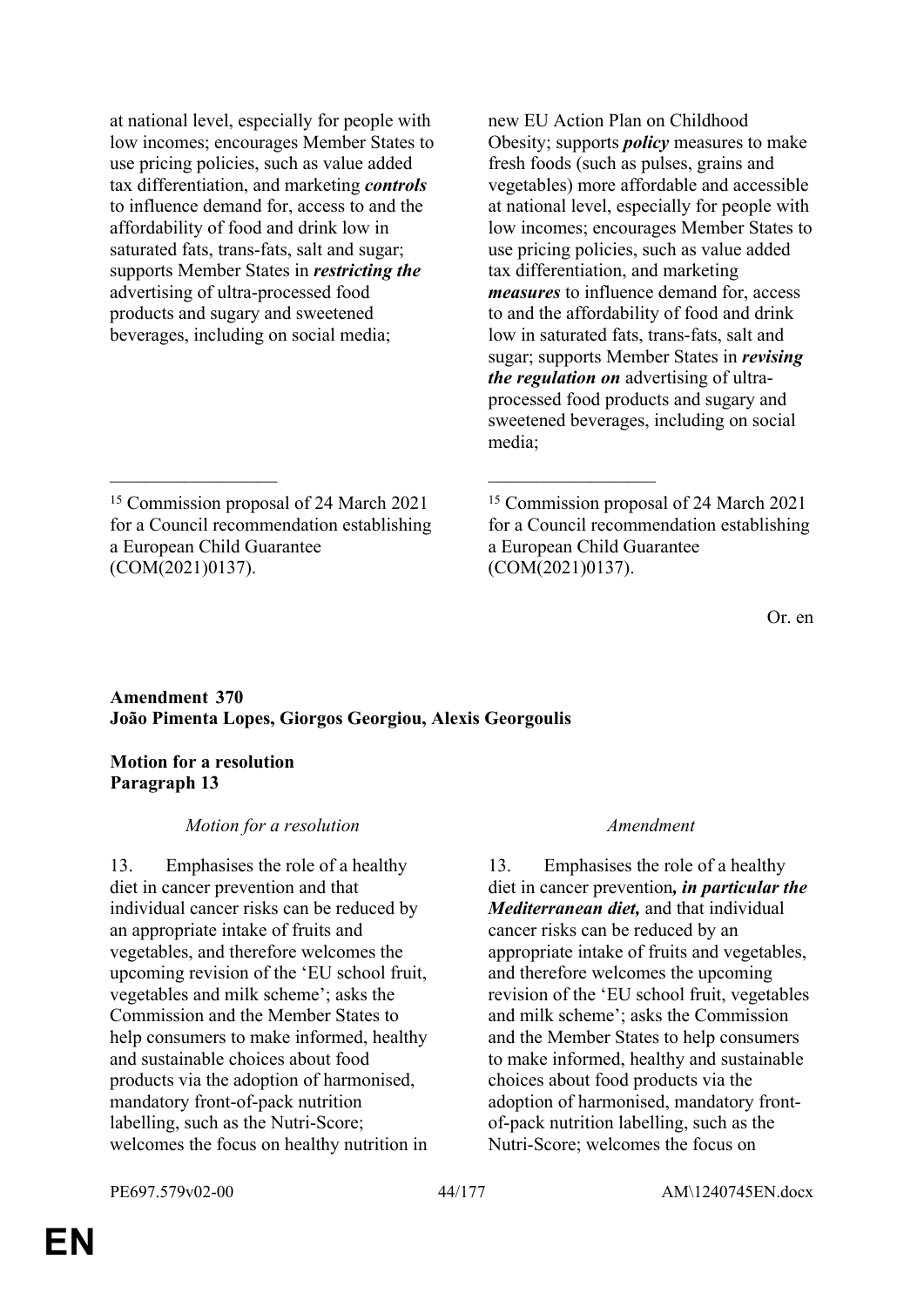<sup>15</sup> Commission proposal of 24 March 2021 for a Council recommendation establishing a European Child Guarantee (COM(2021)0137).

 $\mathcal{L}_\mathcal{L}$  , and the contribution of the contribution of the contribution of the contribution of the contribution of the contribution of the contribution of the contribution of the contribution of the contribution of

healthy nutrition in the EU Child Guarantee<sup>15</sup> and calls for a new EU Action Plan on Childhood Obesity; supports fiscal measures to make fresh foods (such as pulses, grains and vegetables) more affordable and accessible at national level, especially for people with low incomes; *takes the view that access to higherquality food products is facilitated by short marketing channels, which should provide real support for small and medium-sized agricultural producers, who follow more sustainable practices, ensuring fair prices for production, a stable and decent income for farmers and food sovereignty for every state;* encourages Member States to use pricing policies, such as value added tax differentiation, and marketing controls to influence demand for, access to and the affordability of food and drink low in saturated fats, trans-fats, salt and sugar; supports Member States in restricting the advertising of ultra-processed food products and sugary and sweetened beverages, including on social media;

<sup>15</sup> Commission proposal of 24 March 2021 for a Council recommendation establishing a European Child Guarantee (COM(2021)0137).

Or. pt

**Amendment 371 Pietro Fiocchi**

**Motion for a resolution Paragraph 13**

*Motion for a resolution Amendment*

13. Emphasises the role of a healthy diet in cancer prevention and that individual cancer *risks* can be reduced by *an* appropriate *intake of fruits* and

13. Emphasises the role of a healthy diet in cancer prevention and that individual cancer *risk* can be reduced by *consuming* appropriate *amounts of fruit*

AM\1240745EN.docx 45/177 PE697.579v02-00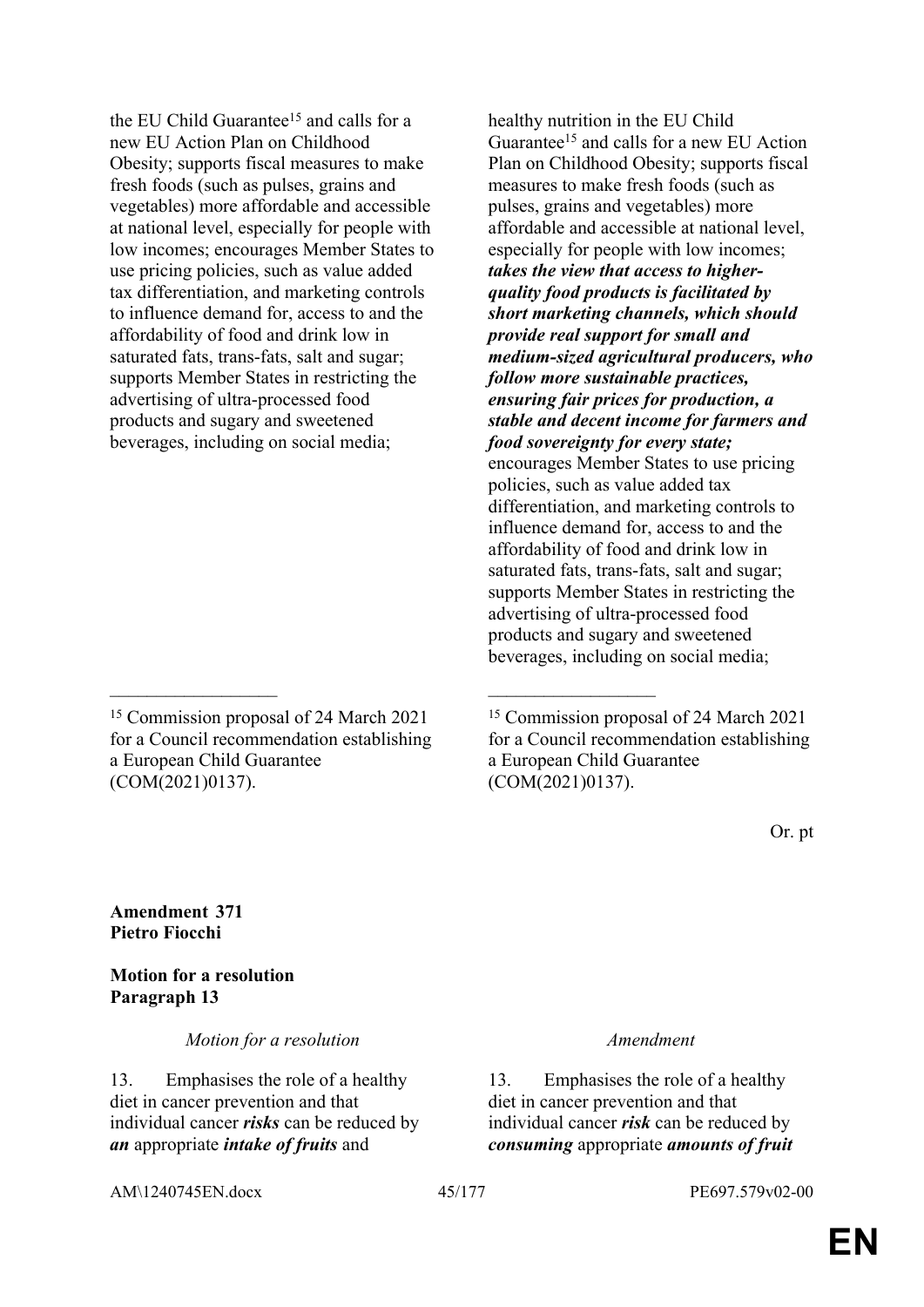vegetables*,* and therefore welcomes the *upcoming* revision of the '*EU* school fruit, vegetables and milk scheme'; *asks* the Commission and the Member States to help consumers *to* make informed, healthy and sustainable *choices* about food *products via the adoption of* harmonised*, mandatory* front-of-pack *nutrition* labelling*, such as the Nutri-Score*; welcomes the focus on healthy *nutrition in the EU Child* Guarantee<sup>15</sup> and calls for a new EU Action Plan *on* Childhood Obesity; supports *fiscal* measures to make fresh foods (such as pulses, *grains* and vegetables) *more affordable and* accessible at national level, especially for people *with* low incomes; encourages Member States to use pricing policies, such as *value added tax* differentiation, and marketing controls to *influence* demand for, access to *and the affordability of food and drink* low in saturated *fats, trans-fats, salt* and sugar; supports Member States in *restricting the* advertising of ultraprocessed *food products and sugary and* sweetened beverages, including on social media*;*

 $\mathcal{L}_\mathcal{L}$  , and the contribution of the contribution of the contribution of the contribution of the contribution of the contribution of the contribution of the contribution of the contribution of the contribution of

and vegetables and therefore welcomes the *planned* revision of the 'school fruit, vegetables and milk scheme'*; calls on* the Commission and the Member States to help consumers make informed, healthy and sustainable *decisions* about food *by adopting* harmonised front-of-pack labelling *schemes*; welcomes the focus on healthy *eating under the European Childhood* Guarantee<sup>15</sup> and calls for a new EU Action Plan *to combat* childhood obesity*, supports the choice of the Mediterranean diet as a healthy diet for cancer prevention*; supports *tax* measures to make fresh foods (such as pulses, *cereals* and vegetables) *cheaper and more* accessible at national level, especially for people *on* low incomes; encourages Member States to use pricing policies, such as *VAT rate* differentiation, and marketing controls to *promote* demand for, access to*, and affordable availability of foods and beverages* low in saturated *fat, trans fat, salt,* and sugar; supports Member States in *limiting* advertising of ultra-processed *foods and high-sugar,* sweetened beverages, including on social media*.*

Or. en

**Amendment 372 Alexis Georgoulis**

## **Motion for a resolution Paragraph 13**

*Motion for a resolution Amendment*

13. Emphasises the role of a healthy diet in cancer prevention and that individual cancer risks can be reduced by

13. Emphasises the role of a healthy diet in cancer prevention and that individual cancer risks can be reduced by

<sup>15</sup> Commission proposal of 24 March 2021 for a Council recommendation establishing a European Child Guarantee (COM(2021)0137).

<sup>15</sup> Commission proposal of 24 March 2021 for a Council recommendation establishing a European Child Guarantee (COM(2021)0137).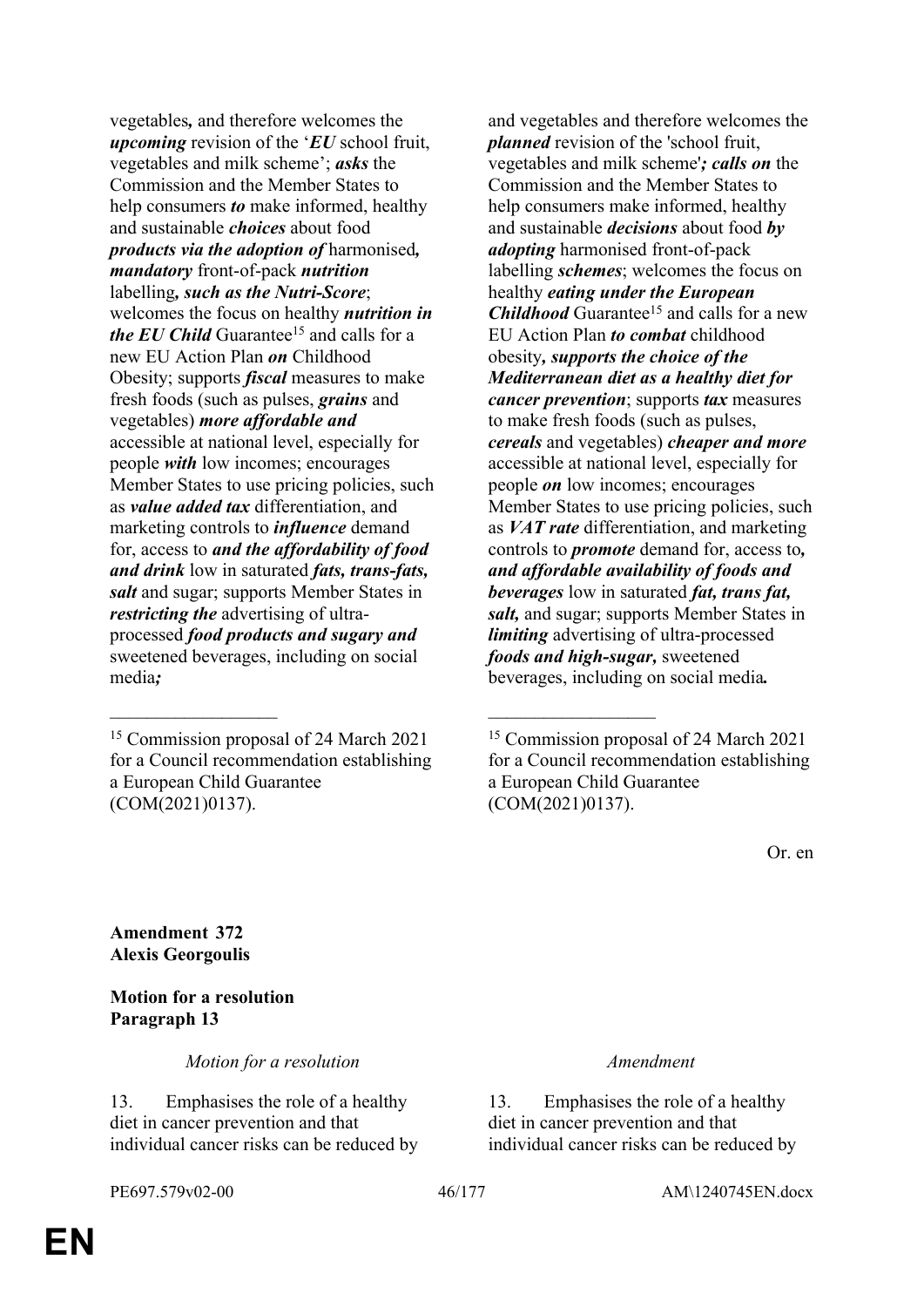an appropriate intake of fruits and vegetables, and therefore welcomes the upcoming revision of the 'EU school fruit, vegetables and milk scheme'; asks the Commission and the Member States to help consumers to make informed, healthy and sustainable choices about food products via the adoption of harmonised, mandatory front-of-pack nutrition labelling, such as the Nutri-Score; welcomes the focus on healthy nutrition in the EU Child Guarantee<sup>15</sup> and calls for a new EU Action Plan on Childhood Obesity; supports fiscal measures to make fresh foods (such as pulses, grains and vegetables) more affordable and accessible at national level, especially for people with low incomes; encourages Member States to use pricing policies, such as value added tax differentiation, and marketing controls to influence demand for, access to and the affordability of food and drink low in saturated fats, *trans-fats*, salt and sugar; supports Member States in restricting the advertising of ultra-processed food products and sugary and sweetened beverages, including on social media;

an appropriate intake of fruits and vegetables, and therefore welcomes the upcoming revision of the 'EU school fruit, vegetables and milk scheme'; asks the Commission and the Member States to help consumers to make informed, healthy and sustainable choices about food products via the adoption of *EU-wide* harmonised, mandatory front-of-pack nutrition labelling *that is interpretative and uniform*, such as the Nutri-Score*, that rules out exemptions to specific products including regionally produced products*; welcomes the focus on healthy nutrition in the EU Child Guarantee<sup>15</sup> and calls for a new EU Action Plan on Childhood Obesity; supports fiscal measures to make fresh foods (such as pulses, grains and vegetables) more affordable and accessible at national level, especially for people with low incomes; encourages Member States to use pricing policies, such as value added tax differentiation, and marketing controls to influence demand for, access to and the affordability of food and drink low in saturated fats, *transfats*, salt and sugar; supports Member States in restricting the advertising of ultra-processed food products and sugary and sweetened beverages, including on social media; *calls on the Commission to enforce new measures to stimulate food product reformulation, notably for products and drinks high in fat, salt and sugar (HFSS) and for foods for infants and young children;*

 $\mathcal{L}_\text{max}$  and  $\mathcal{L}_\text{max}$  and  $\mathcal{L}_\text{max}$  and  $\mathcal{L}_\text{max}$ 

Or. en

## **Amendment 373 Stefania Zambelli, Angelo Ciocca, Joëlle Mélin**

AM\1240745EN.docx 47/177 PE697.579v02-00

<sup>15</sup> Commission proposal of 24 March 2021 for a Council recommendation establishing a European Child Guarantee (COM(2021)0137).

<sup>15</sup> Commission proposal of 24 March 2021 for a Council recommendation establishing a European Child Guarantee (COM(2021)0137).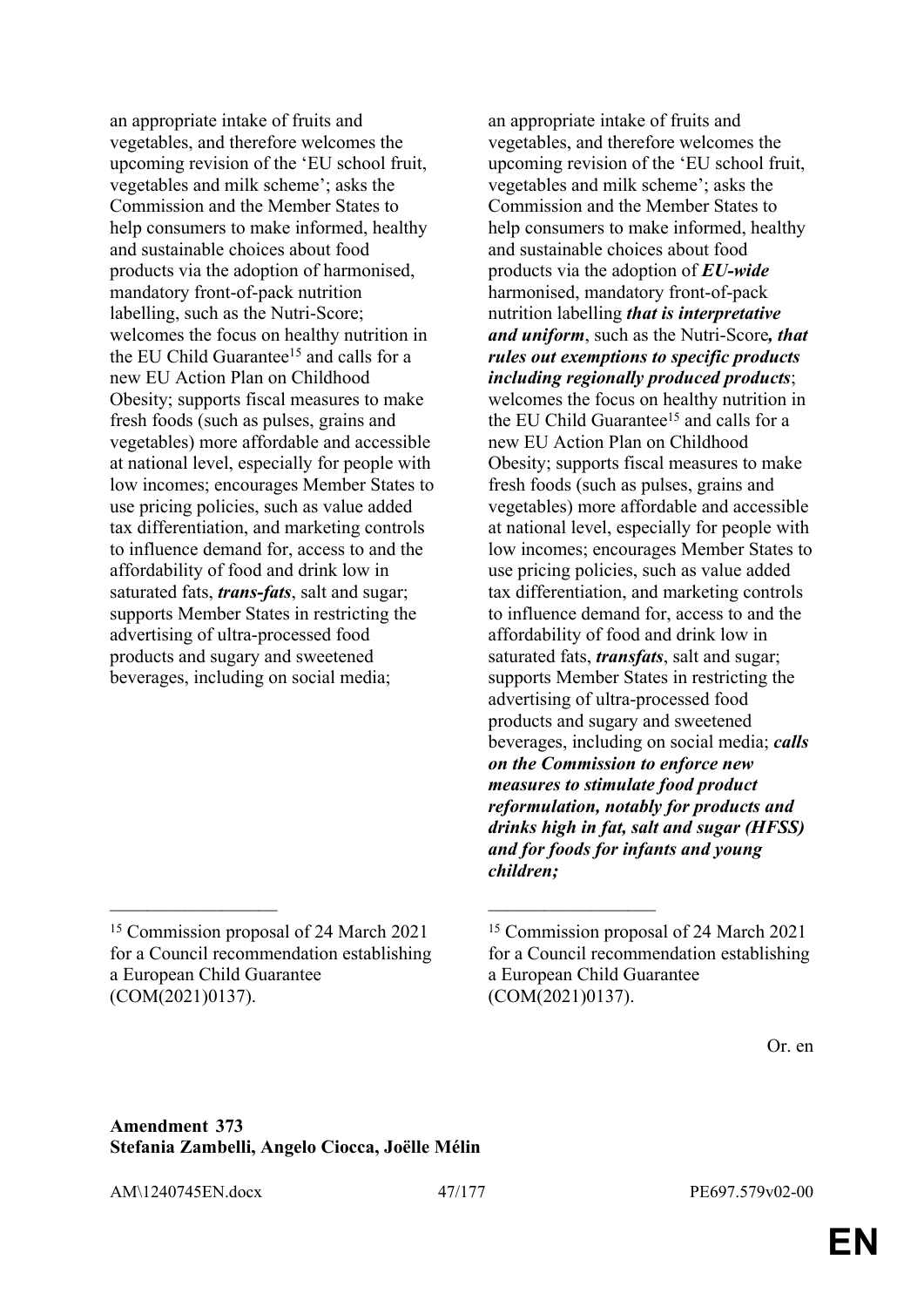# **Motion for a resolution Paragraph 13**

*Motion for a resolution Amendment*

13. Emphasises the role of a healthy diet in cancer prevention *and that individual cancer risks can be reduced by* an appropriate intake of *fruits and vegetables*, and therefore welcomes the upcoming revision of the 'EU school fruit, vegetables and milk scheme'; asks the Commission and the Member States to help consumers to make informed, healthy and sustainable choices about food products *via the adoption of harmonised, mandatory front-of-pack nutrition labelling, such as the Nutri-Score*; welcomes the focus on healthy nutrition in the EU Child Guarantee<sup>15</sup> and calls for a new EU Action Plan on Childhood Obesity; supports fiscal measures to make fresh foods (such as pulses, grains and vegetables) more affordable and accessible at national level, especially for people with low incomes; *encourages Member States to use pricing policies, such as value added tax differentiation, and marketing controls to influence demand for, access to and the affordability of food and drink low in saturated fats, trans-fats, salt and sugar; supports Member States in restricting the advertising of ultraprocessed food products and sugary and sweetened beverages, including on social media;*

 $\mathcal{L}_\text{max}$  and  $\mathcal{L}_\text{max}$  and  $\mathcal{L}_\text{max}$  and  $\mathcal{L}_\text{max}$ 

13. Emphasises the role of a healthy diet in cancer prevention *- such as the Mediterranean Diet - which should include* an appropriate *and balanced* intake of *food*, and therefore welcomes the upcoming revision of the 'EU school fruit, vegetables and milk scheme'; asks the Commission and the Member States to help consumers to make informed, healthy and sustainable choices about food products*, empowering consumers to follow healthy, varied and balanced diets*; welcomes the focus on healthy nutrition in the EU Child Guarantee<sup>15</sup> and calls for a new EU Action Plan on Childhood Obesity; supports fiscal measures to make fresh foods (such as pulses, grains and vegetables) more affordable and accessible at national level, especially for people with low incomes;

<sup>15</sup> Commission proposal of 24 March 2021 for a Council recommendation establishing a European Child Guarantee (COM(2021)0137).

<sup>15</sup> Commission proposal of 24 March 2021 for a Council recommendation establishing a European Child Guarantee (COM(2021)0137).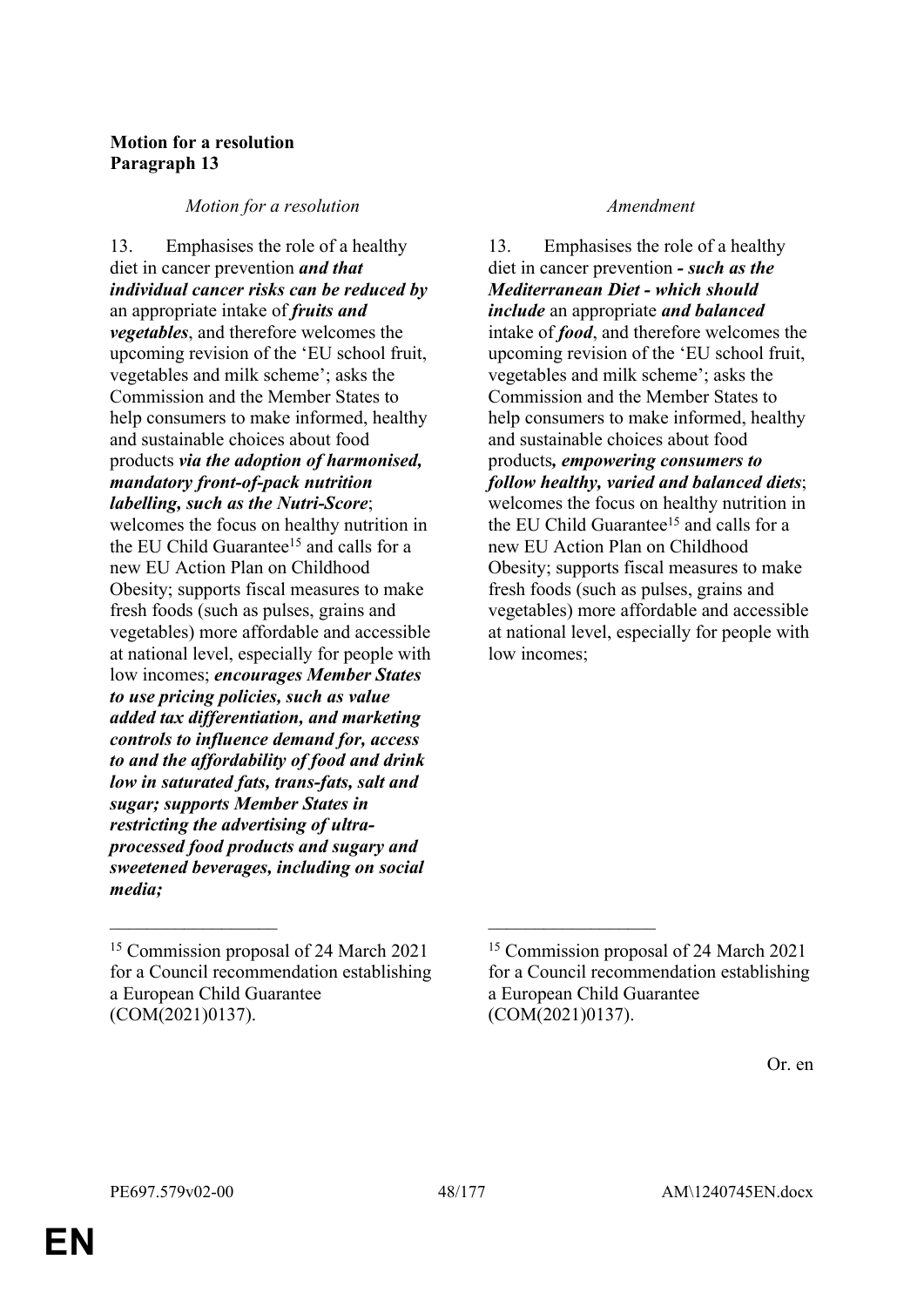## **Amendment 374 Veronika Vrecionová, Pietro Fiocchi, Alexandr Vondra**

## **Motion for a resolution Paragraph 13**

## *Motion for a resolution Amendment*

13. Emphasises the role of a healthy diet in cancer prevention and that individual *cancer* risks can be reduced by an *appropriate intake of fruits and vegetables, and therefore welcomes the upcoming revision of the 'EU school fruit,* vegetables and *milk scheme'*; *asks the Commission and the Member States to help consumers to make informed, healthy and sustainable choices about food products via the adoption of harmonised, mandatory front-of-pack nutrition labelling, such as the Nutri-Score; welcomes the focus on healthy nutrition in the EU Child Guarantee<sup>15</sup> and calls for a new EU Action Plan on Childhood Obesity*; supports fiscal measures to make fresh foods (such as pulses, grains and vegetables) more affordable and accessible *at national level, especially for people with low incomes*; encourages Member States to use pricing policies, such as *value added tax differentiation*, and marketing controls to influence demand for, access to and the affordability of food and drink low in saturated fats, trans-fats, salt and sugar; supports Member States in restricting the advertising of ultra-processed food products and sugary and sweetened beverages, including on social media;

13. Emphasises the role of a healthy diet in cancer *and other diseases* prevention and that individual *health* risks can be reduced by an *increased consumption of* vegetables and *fruits*; *and reiterates that this is an individual responsibility*; supports fiscal measures to make fresh foods (such as pulses, grains and vegetables) more affordable and accessible; encourages Member States to use pricing policies, such as *decreased taxation to promote food commodities that are deemed as healthy*, and marketing controls to influence demand for, access to and the affordability of food and drink low in saturated fats, trans-fats, salt and sugar; supports Member States in restricting the advertising of ultra-processed food products and sugary and sweetened beverages, including on social media;

Or. en

 $\overline{\phantom{a}}$  , where  $\overline{\phantom{a}}$ 

<sup>15</sup> Commission proposal of 24 March 2021 for a Council recommendation establishing a European Child Guarantee (COM(2021)0137).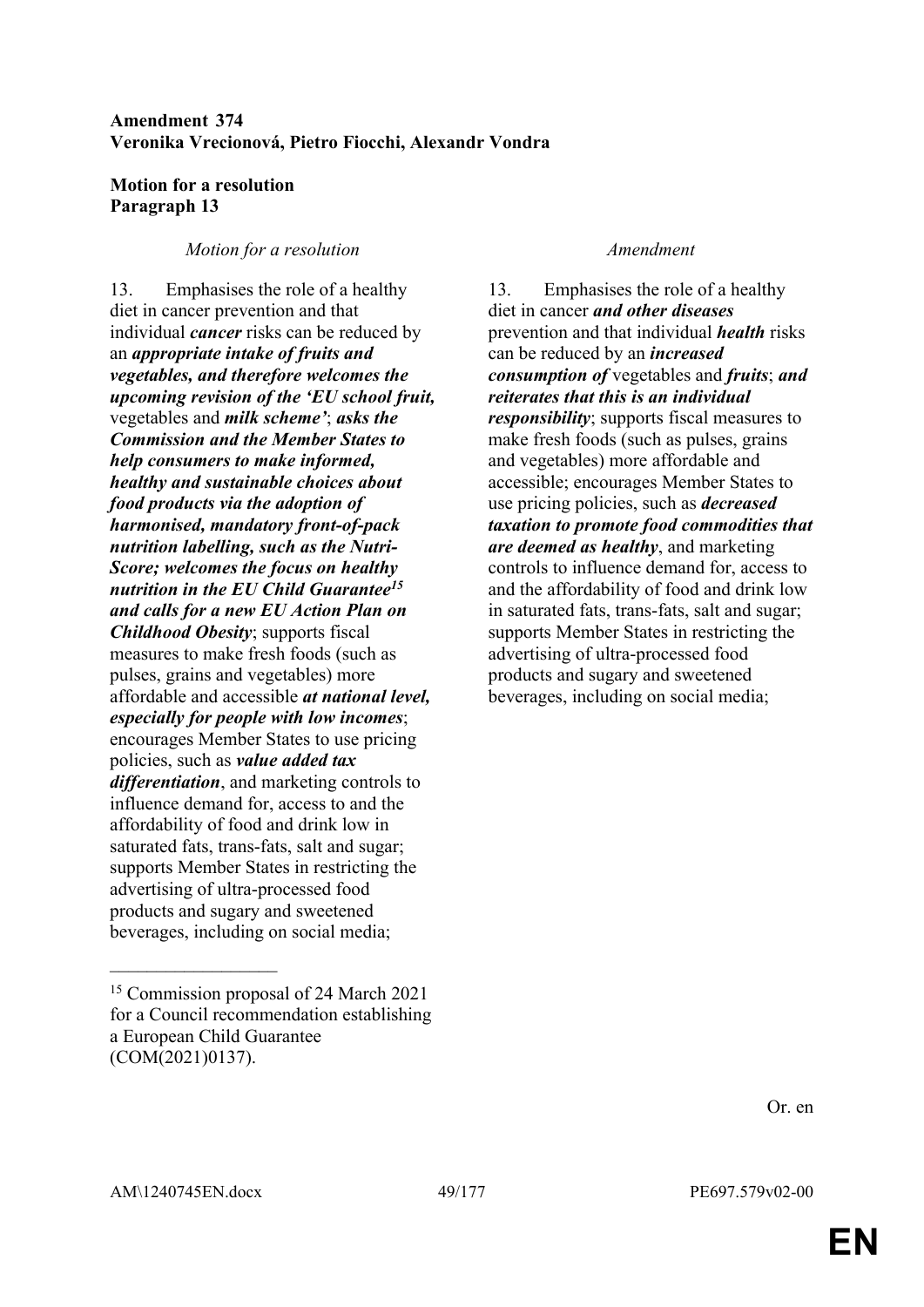## **Amendment 375 Joëlle Mélin, Stefania Zambelli**

## **Motion for a resolution Paragraph 13**

# *Motion for a resolution Amendment*

13. Emphasises the role of a healthy diet in cancer prevention and that individual cancer risks can be reduced by an appropriate intake of fruits and vegetables*, and* therefore welcomes the upcoming revision of the 'EU school fruit, vegetables and milk scheme'; asks the Commission and the Member States to help consumers to make informed, healthy and sustainable choices about food products via the adoption of harmonised, mandatory front-of-pack nutrition labelling, *such as the Nutri-Score*; welcomes the focus on healthy nutrition in the EU Child Guarantee<sup>15</sup> and calls for a new EU Action Plan on Childhood Obesity; supports fiscal measures to make fresh foods (such as pulses, grains and vegetables) more affordable and accessible at national level, especially for people with low incomes; encourages Member States to *use pricing policies, such as value added tax differentiation, and marketing controls to influence demand for, access to and the affordability of food and drink low in saturated fats, trans-fats, salt and sugar; supports Member States in restricting* the advertising of ultraprocessed food products and sugary and sweetened beverages, including on social media;

 $\mathcal{L}_\mathcal{L}$  , and the contribution of the contribution of the contribution of the contribution of the contribution of the contribution of the contribution of the contribution of the contribution of the contribution of

13. Emphasises the role of a healthy diet*, such as a Mediterranean diet,* in cancer prevention and that individual cancer risks can be reduced by an appropriate*, balanced* intake of fruits and vegetables *that suits the individual and their lifestyle;* therefore welcomes the upcoming revision of the 'EU school fruit, vegetables and milk scheme'; asks the Commission and the Member States to help consumers to make informed, healthy and sustainable choices about food products via the adoption of harmonised, mandatory front-of-pack nutrition labelling, *which is both qualitative and quantitative*; welcomes the focus on healthy nutrition in the EU Child Guarantee<sup>15</sup> and calls for a new EU Action Plan on Childhood Obesity; supports fiscal measures to make fresh foods (such as pulses, grains and vegetables) more affordable and accessible at national level, especially for people with low incomes; encourages Member States to *restrict* the advertising of ultra-processed food products and sugary and sweetened beverages, including on social media;

<sup>15</sup> Commission proposal of 24 March 2021 for a Council recommendation establishing a European Child Guarantee (COM(2021)0137).

<sup>15</sup> Commission proposal of 24 March 2021 for a Council recommendation establishing a European Child Guarantee (COM(2021)0137).

Or. fr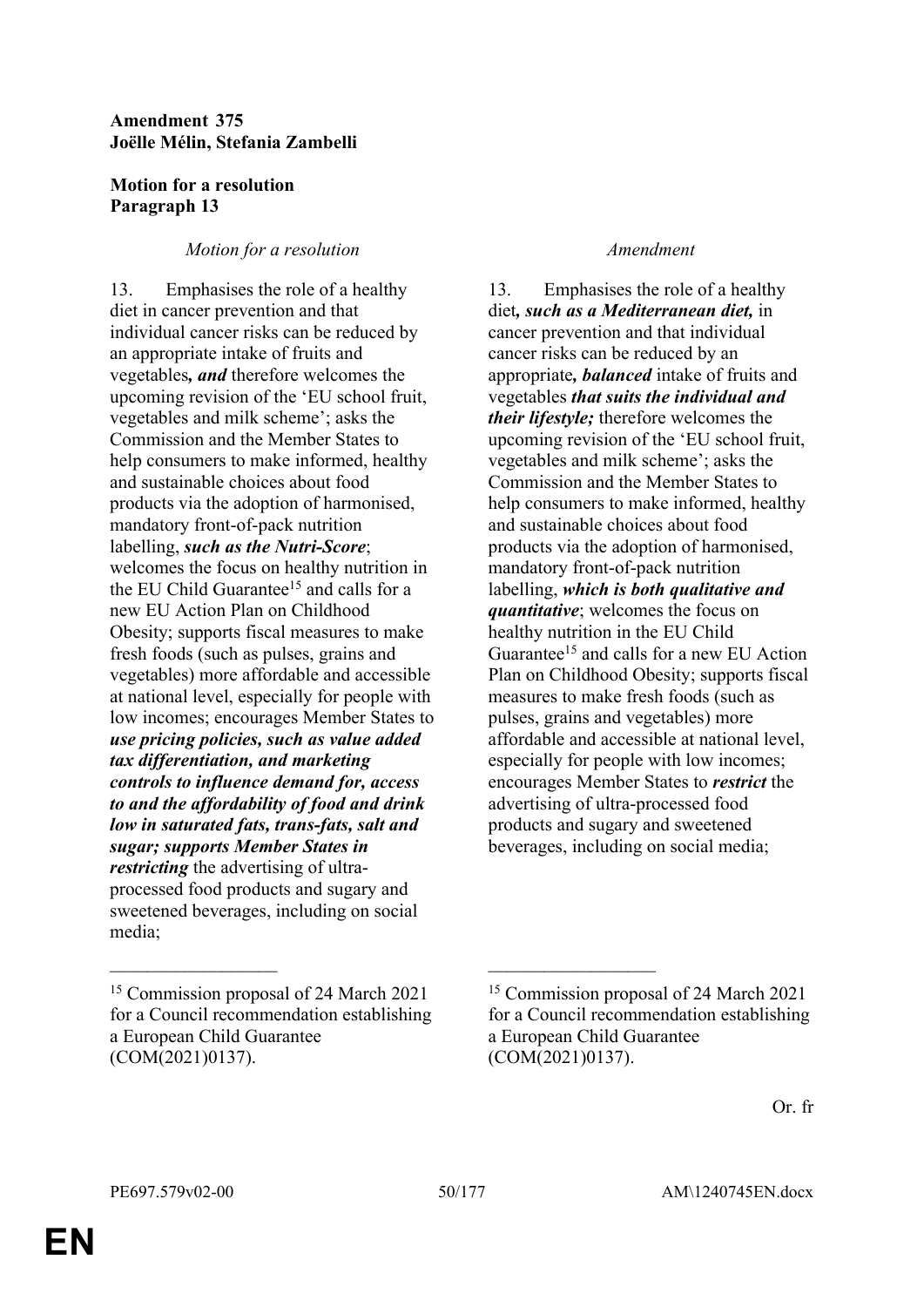## **Amendment 376 Margarita de la Pisa Carrión, Pietro Fiocchi**

## **Motion for a resolution Paragraph 13**

## *Motion for a resolution Amendment*

13. Emphasises the role of a healthy diet in cancer prevention and that individual cancer risks can be reduced by an appropriate intake of fruits and vegetables, and therefore welcomes the upcoming revision of the 'EU school fruit, vegetables and milk scheme'; asks the Commission and the Member States to help consumers to make informed, healthy and sustainable choices about food products *via the adoption of harmonised, mandatory front-of-pack nutrition labelling, such as the Nutri-Score*;

welcomes the focus on healthy nutrition in the EU Child Guarantee<sup>15</sup> and calls for a new EU Action Plan on Childhood Obesity; *supports fiscal measures to make fresh foods (such as pulses, grains and vegetables) more affordable and accessible at national level, especially for people with low incomes;* encourages Member States to use pricing policies, such as value added tax differentiation, *and marketing controls* to influence demand for, access to and the affordability of food and drink low in saturated fats, trans-fats, salt and sugar*; supports Member States in restricting the advertising of ultraprocessed food products and sugary and sweetened* beverages, *including on social media*;

 $\mathcal{L}_\mathcal{L}$  , and the contribution of the contribution of the contribution of the contribution of the contribution of the contribution of the contribution of the contribution of the contribution of the contribution of

13. Emphasises the role of a healthy diet in cancer prevention*, especially the Mediterranean Diet,* and that individual cancer risks can be reduced by an appropriate intake of fruits and vegetables, and therefore welcomes the upcoming revision of the 'EU school fruit, vegetables and milk scheme'; asks the Commission and the Member States to help consumers to make informed, healthy and sustainable choices about food products; welcomes the focus on healthy nutrition in the EU Child Guarantee<sup>15</sup> and calls for a new EU Action Plan on Childhood Obesity; encourages Member States to use pricing policies, such as value added tax differentiation, to influence demand for, access to and the affordability of food and drink low in saturated fats, trans-fats, salt and sugar*, promoting healthy food and* beverages, *while avoiding simplistic exaggerations which may create other harmful behaviours*;

<sup>15</sup> Commission proposal of 24 March 2021 for a Council recommendation establishing a European Child Guarantee (COM(2021)0137).

<sup>15</sup> Commission proposal of 24 March 2021 for a Council recommendation establishing a European Child Guarantee (COM(2021)0137).

Or. en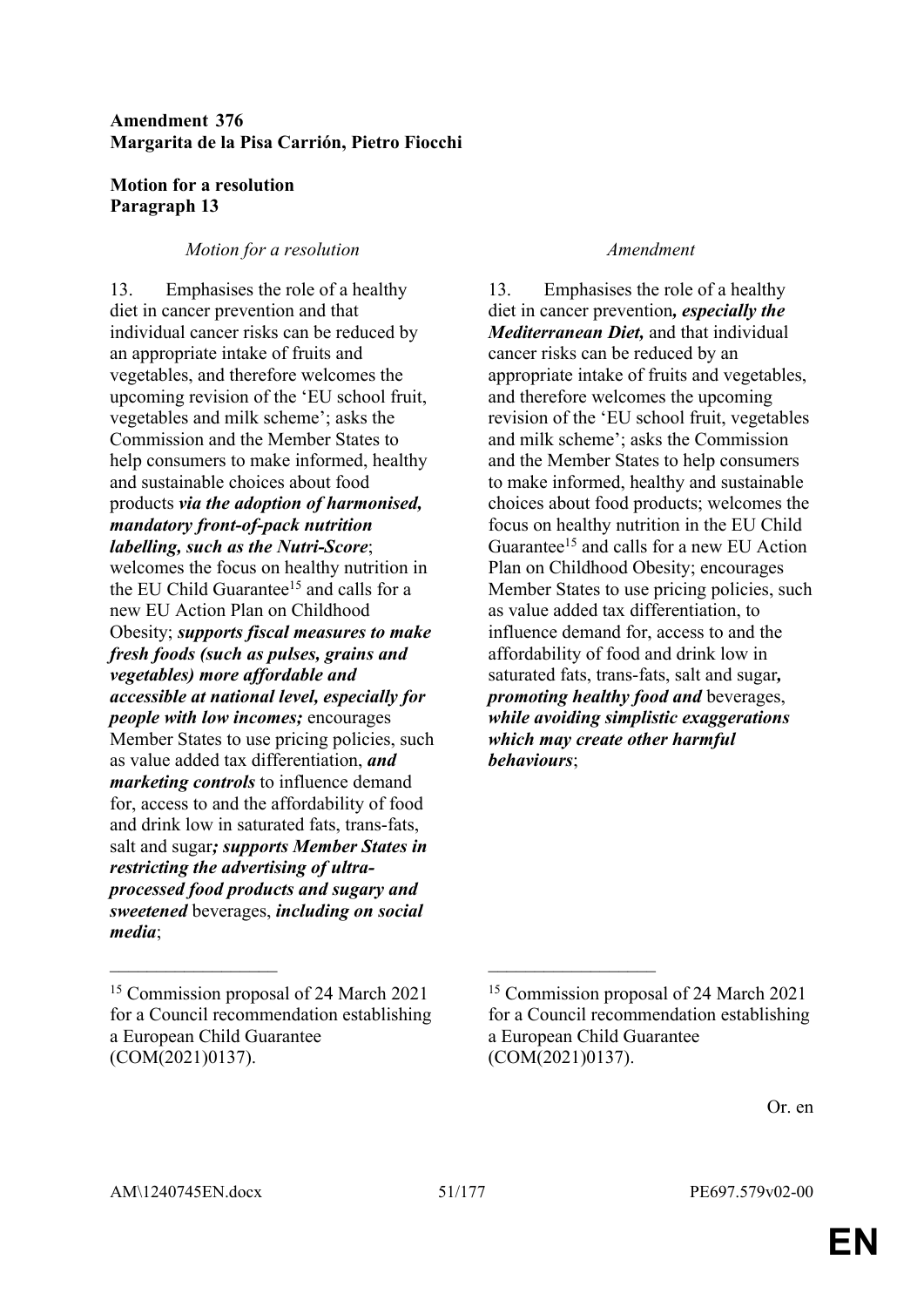## **Amendment 377 Pietro Fiocchi**

## **Motion for a resolution Paragraph 13**

## *Motion for a resolution Amendment*

13. Emphasises the role of a healthy diet in cancer prevention and that individual cancer risks can be reduced by an appropriate intake of fruits *and* vegetables, and therefore welcomes the upcoming revision of the 'EU school fruit, vegetables and milk scheme'; asks the Commission and the Member States to help consumers to make informed, healthy and sustainable choices about food products via the adoption of harmonised, mandatory front-of-pack nutrition labelling*, such as the Nutri-Score*; welcomes the focus on healthy nutrition in the EU Child Guarantee<sup>15</sup> and calls for a new EU Action Plan on Childhood Obesity; supports fiscal measures to make fresh foods (such as pulses, grains and vegetables) more affordable and accessible at national level, especially for people with low incomes; encourages Member States to use pricing policies, such as value added tax differentiation, and marketing controls to influence demand for, access to and the affordability of food and drink low in saturated fats, trans-fats, salt and sugar; supports Member States in restricting the advertising of ultra-processed food products and sugary and sweetened beverages, including on social media;

13. Emphasises the role of a healthy diet in cancer prevention and that individual cancer risks can be reduced by an appropriate intake of fruits*,* vegetables*, pulses (legumes) and wholegrains*, and therefore welcomes the upcoming revision of the 'EU school fruit, vegetables and milk scheme'; asks the Commission and the Member States to help consumers to make informed, healthy and sustainable choices about food products via the adoption of *a* harmonised, mandatory front-of-pack nutrition labelling *scheme*; welcomes the focus on healthy nutrition in the EU Child Guarantee<sup>15</sup> and calls for a new EU Action Plan on Childhood Obesity*; notes that the Mediterranean diet has a well-established beneficial role in health promotion due to its combination of foods rich mainly in antioxidants and anti-inflammatory nutrients; emphasises furthermore that studies have demonstrated a clear correlation between regimented adherence to a Mediterranean diet and cancer prevention*; supports fiscal measures to make fresh foods (such as pulses, grains and vegetables) more affordable and accessible at national level, especially for people with low incomes; encourages Member States to use pricing policies, such as value added tax differentiation, and marketing controls to influence demand for, access to and the affordability of food and drink low in saturated fats, trans-fats, salt and sugar; supports Member States in restricting the advertising of ultra-processed food products and sugary and sweetened beverages, including on social media;

 $\mathcal{L}_\text{max}$  and  $\mathcal{L}_\text{max}$  and  $\mathcal{L}_\text{max}$  and  $\mathcal{L}_\text{max}$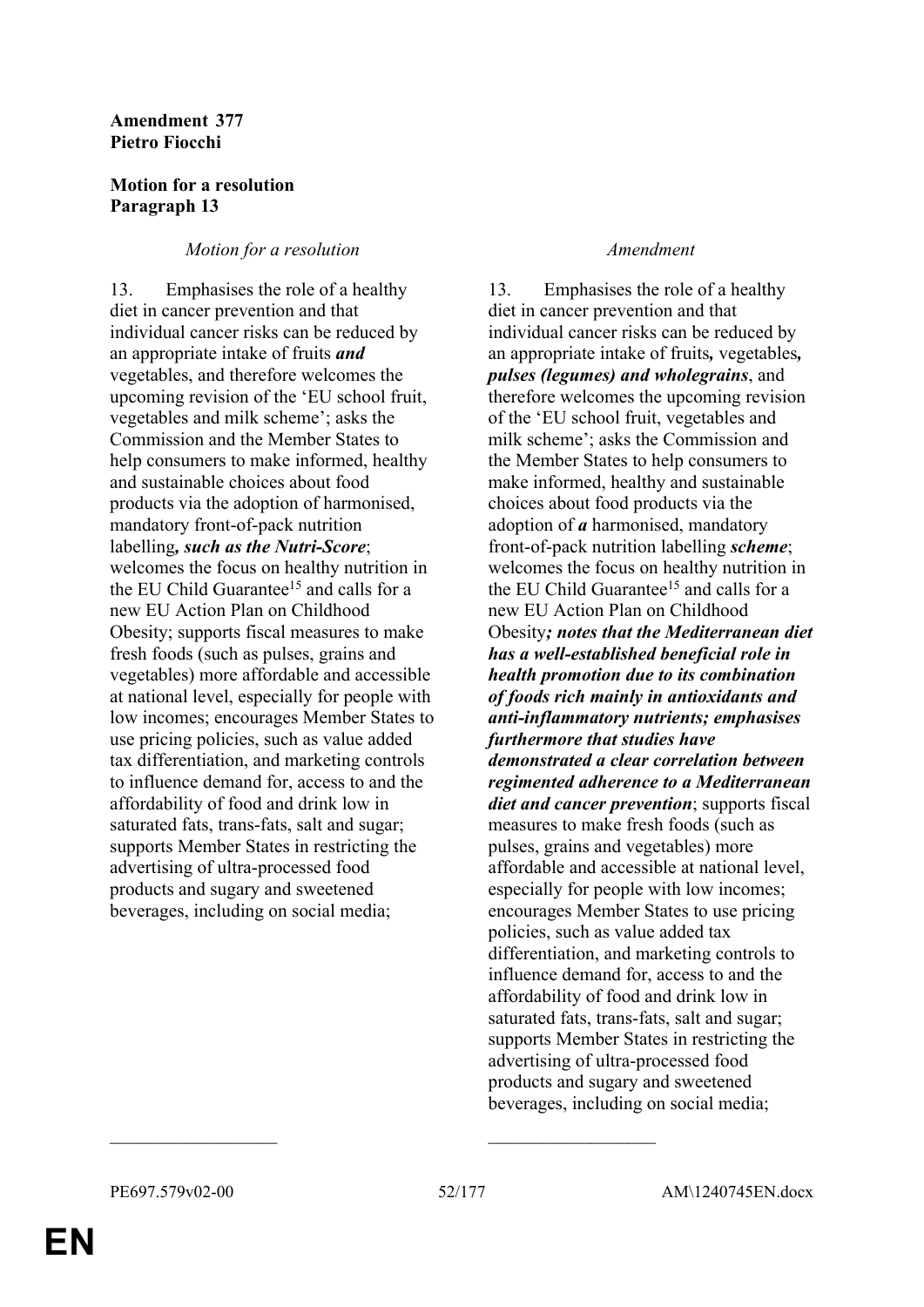<sup>15</sup> Commission proposal of 24 March 2021 for a Council recommendation establishing a European Child Guarantee (COM(2021)0137).

<sup>15</sup> Commission proposal of 24 March 2021 for a Council recommendation establishing a European Child Guarantee (COM(2021)0137).

Or. en

### **Amendment 378 Alessandra Moretti**

### **Motion for a resolution Paragraph 13**

### *Motion for a resolution Amendment*

13. Emphasises the role of a healthy diet in cancer prevention and that individual cancer risks can be reduced by an appropriate intake of fruits and vegetables, and therefore welcomes the upcoming revision of the 'EU school fruit, vegetables and milk scheme'; asks the Commission and the Member States to help consumers to make informed, healthy and sustainable choices about food products *via* the adoption of harmonised, mandatory front-of-pack nutrition labelling*, such as the Nutri-Score*; welcomes the focus on healthy nutrition in the EU Child Guarantee<sup>15</sup> and calls for a new EU Action Plan on Childhood Obesity; supports fiscal measures to make fresh foods (such as pulses, grains and vegetables) more affordable and accessible at national level, especially for people with low incomes; encourages Member States to *use* pricing policies, such as value added tax differentiation, and marketing controls to influence demand for, access to and the affordability of food and drink low in saturated fats, trans-fats, salt and sugar; supports Member States in restricting the advertising of ultra-processed food products and sugary and sweetened beverages, including on social media;

13. Emphasises the role of a healthy diet in cancer prevention*, as for example the Mediterranean Diet as UNESCO heritage,* and that individual cancer risks can be reduced by an appropriate intake of fruits and vegetables, and therefore welcomes the upcoming revision of the 'EU school fruit, vegetables and milk scheme'; asks the Commission and the Member States to help consumers to make informed, healthy and sustainable choices about food products*, empowering consumers to follow heathy, varied and balanced diets, also with* the adoption of harmonised, mandatory front-of-pack nutrition labelling; welcomes the focus on healthy nutrition in the EU Child Guarantee<sup>15</sup> and calls for a new EU Action Plan on Childhood Obesity; supports fiscal measures to make fresh foods (such as pulses, grains and vegetables) more affordable and accessible at national level, especially for people with low incomes; encourages Member States to *consider the option of* pricing policies, such as value added tax differentiation, and marketing controls to influence demand for, access to and the affordability of food and drink low in saturated fats, trans-fats, salt and sugar*, where appropriate*; supports Member States in restricting the advertising of ultraprocessed food products and sugary and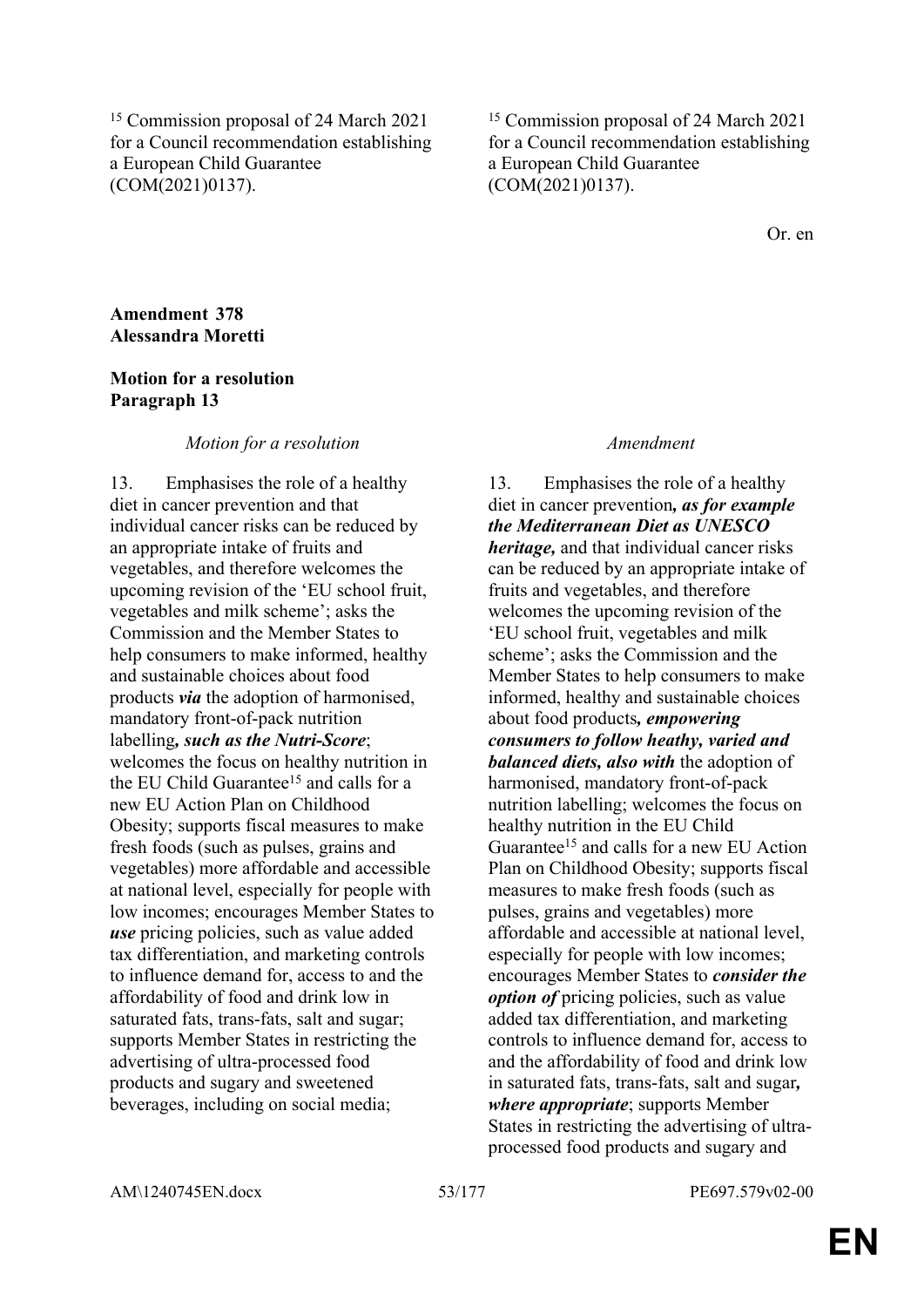sweetened beverages, including on social media;

<sup>15</sup> Commission proposal of 24 March 2021 for a Council recommendation establishing a European Child Guarantee (COM(2021)0137).

\_\_\_\_\_\_\_\_\_\_\_\_\_\_\_\_\_\_ \_\_\_\_\_\_\_\_\_\_\_\_\_\_\_\_\_\_

<sup>15</sup> Commission proposal of 24 March 2021 for a Council recommendation establishing a European Child Guarantee (COM(2021)0137).

Or. en

### **Amendment 379 Tomislav Sokol, Sunčana Glavak**

## **Motion for a resolution Paragraph 13**

## *Motion for a resolution Amendment*

13. Emphasises the role of a healthy diet in cancer *prevention* and that individual cancer risks can be reduced by an appropriate intake of fruits and vegetables, and therefore welcomes the upcoming revision of the 'EU school fruit, vegetables and milk scheme'; asks the Commission and the Member States to help consumers to make informed, healthy and sustainable choices about food products via the adoption of harmonised, mandatory front-of-pack nutrition labelling*, such as the Nutri-Score*; welcomes the focus on healthy nutrition in the EU Child Guarantee<sup>15</sup> and calls for a new EU Action Plan on Childhood Obesity; supports fiscal measures to make fresh foods (such as pulses, grains and vegetables) more affordable and accessible at national level, especially for people with low incomes; encourages Member States to use pricing policies, such as value added tax differentiation, and marketing controls to influence demand for, access to and the affordability of food and drink low in saturated fats, trans-fats, salt and sugar; supports Member States in restricting the advertising of ultra-processed food

13. Emphasises the role of a healthy diet in *limiting the incidence and the recurrence of* cancer and that individual cancer risks can be reduced by an appropriate intake of fruits and vegetables, and therefore welcomes the upcoming revision of the 'EU school fruit, vegetables and milk scheme'; asks the Commission and the Member States to help consumers to make informed, healthy and sustainable choices about food products via the adoption of *EU-wide* harmonised, mandatory front-of-pack nutrition labelling; welcomes the focus on healthy nutrition in the EU Child Guarantee<sup>15</sup> and calls for a new EU Action Plan on Childhood Obesity ; supports fiscal measures to make fresh foods (such as pulses, grains and vegetables) more affordable and accessible at national level, especially for people with low incomes; encourages Member States to use pricing policies, such as value added tax differentiation, and marketing controls to influence demand for, access to and the affordability of food and drink low in saturated fats, trans-fats, salt and sugar; supports Member States in restricting the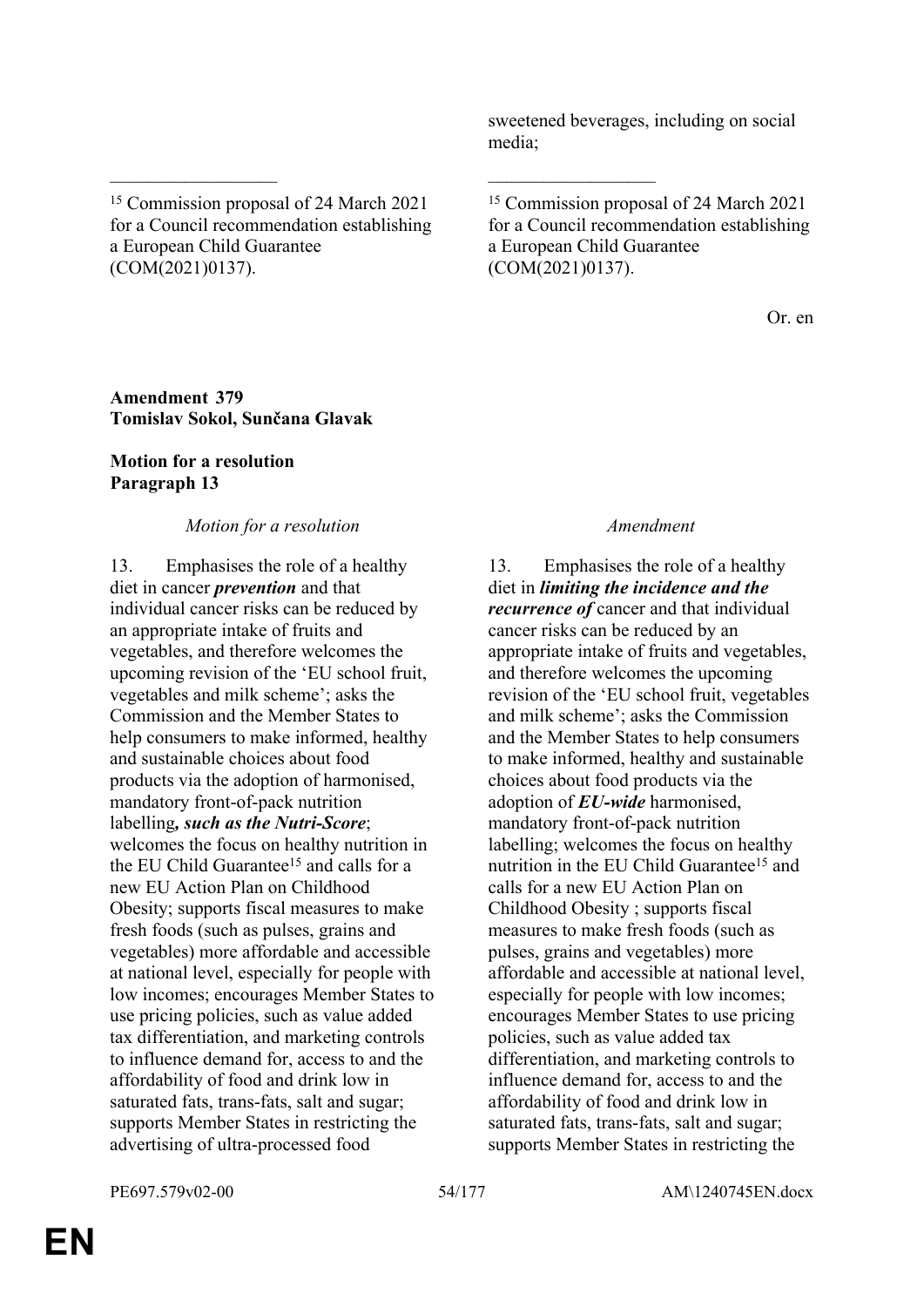products and sugary and sweetened beverages, including on social media; advertising of ultra-processed food products and sugary and sweetened beverages, including on social media; *calls on the Commission to enforce new measures to stimulate food product reformulation, notably for products and drinks high in fat, salt and sugar (HFSS).*

<sup>15</sup> Commission proposal of 24 March 2021 for a Council recommendation establishing a European Child Guarantee (COM(2021)0137).

\_\_\_\_\_\_\_\_\_\_\_\_\_\_\_\_\_\_ \_\_\_\_\_\_\_\_\_\_\_\_\_\_\_\_\_\_

<sup>15</sup> Commission proposal of 24 March 2021 for a Council recommendation establishing a European Child Guarantee (COM(2021)0137).

Or. en

### **Amendment 380 Jens Gieseke, Christine Schneider**

## **Motion for a resolution Paragraph 13**

## *Motion for a resolution Amendment*

13. Emphasises the role of a healthy diet in cancer prevention and that individual cancer risks can be reduced by an appropriate intake of fruits and vegetables, and therefore welcomes the upcoming revision of the 'EU school fruit, vegetables and milk scheme'; asks the Commission and the Member States to help consumers to make informed, healthy and sustainable choices about food products *via the adoption of harmonised, mandatory front-of-pack nutrition labelling, such as the Nutri-Score*;

welcomes the focus on healthy nutrition in the EU Child Guarantee<sup>15</sup> and calls for a new EU Action Plan on Childhood Obesity; supports fiscal measures to make fresh foods (such as pulses, grains and vegetables) more affordable and accessible at national level, especially for people with low incomes; encourages Member States to use *pricing* policies*, such as value added tax differentiation,* and marketing controls

13. Emphasises the role of a healthy diet in cancer prevention and that individual cancer risks can be reduced by an appropriate intake of fruits and vegetables, and therefore welcomes the upcoming revision of the 'EU school fruit, vegetables and milk scheme'; asks the Commission and the Member States to help consumers to make informed, healthy and sustainable choices about food products; welcomes the focus on healthy nutrition in the EU Child Guarantee<sup>15</sup> and calls for a new EU Action Plan on Childhood Obesity; supports fiscal measures to make fresh foods (such as pulses, grains and vegetables) more affordable and accessible at national level, especially for people with low incomes; encourages Member States to use policies and marketing controls to influence demand for, access to and the affordability of food and drink low in saturated fats, trans-fats, salt and sugar; supports Member

AM\1240745EN.docx 55/177 PE697.579v02-00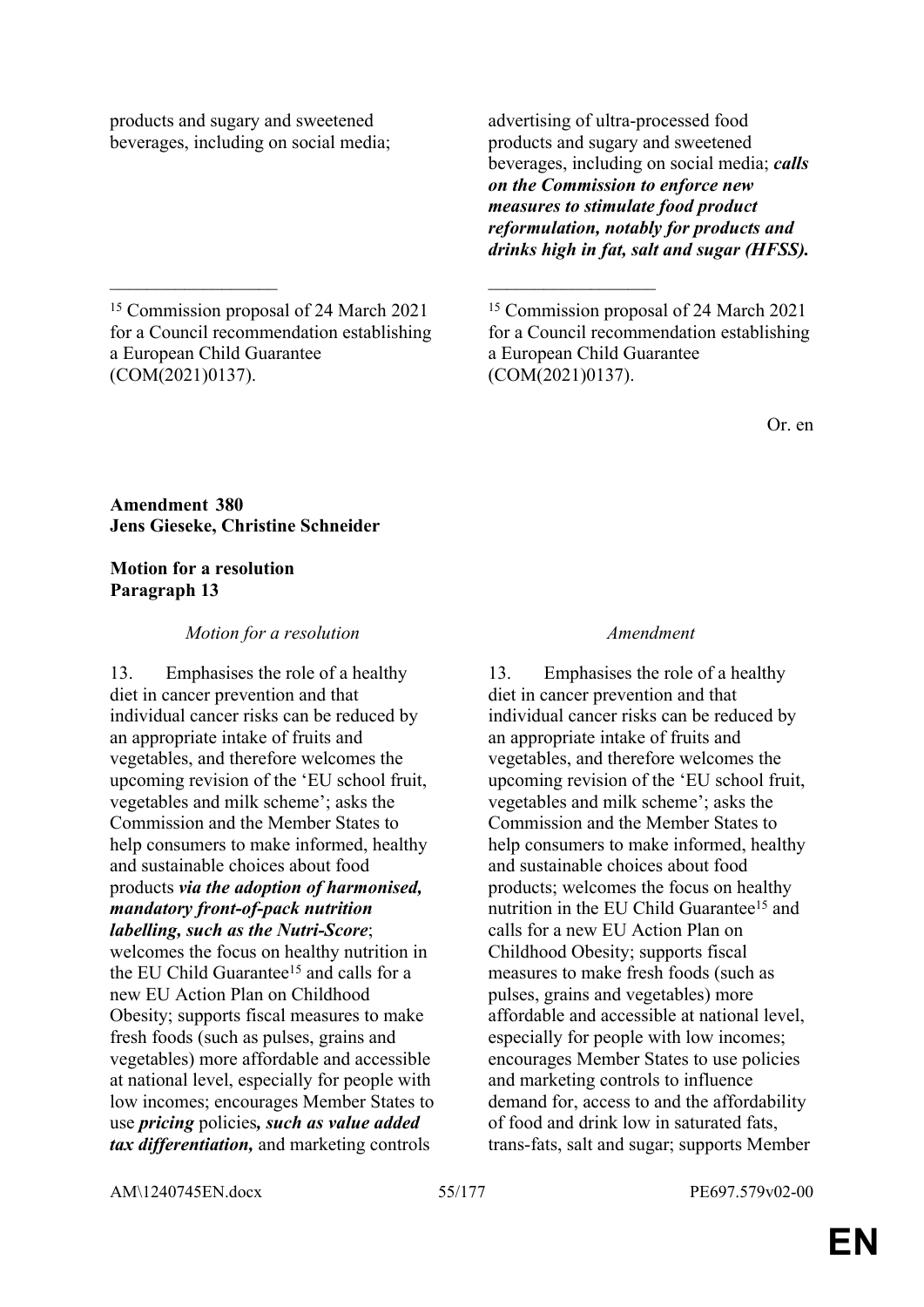to influence demand for, access to and the affordability of food and drink low in saturated fats, trans-fats, salt and sugar; supports Member States in restricting the advertising of ultra-processed food products and sugary and sweetened beverages, including on social media;

<sup>15</sup> Commission proposal of 24 March 2021 for a Council recommendation establishing a European Child Guarantee (COM(2021)0137).

\_\_\_\_\_\_\_\_\_\_\_\_\_\_\_\_\_\_ \_\_\_\_\_\_\_\_\_\_\_\_\_\_\_\_\_\_

States in restricting the advertising of ultraprocessed food products and sugary and sweetened beverages, including on social media;

<sup>15</sup> Commission proposal of 24 March 2021 for a Council recommendation establishing a European Child Guarantee (COM(2021)0137).

Or. en

### **Amendment 381 Tudor Ciuhodaru**

### **Motion for a resolution Paragraph 13**

## *Motion for a resolution Amendment*

13. Emphasises the role of a healthy diet in cancer prevention and that individual cancer risks can be reduced by *an appropriate intake of fruits and vegetables*, and therefore welcomes the upcoming revision of the 'EU school fruit, vegetables and milk scheme'; asks the Commission and the Member States to help consumers to make informed, healthy and sustainable choices about food products *via the adoption of harmonised, mandatory front-of-pack nutrition labelling, such as the Nutri-Score*; welcomes the focus on healthy nutrition in

the EU Child Guarantee<sup>15</sup> and calls for a new EU Action Plan on Childhood Obesity; supports fiscal measures to make fresh foods *(such as pulses, grains and vegetables)* more affordable and accessible at national level, especially for people with low incomes; encourages Member States to use pricing policies, such as value added tax differentiation, and marketing controls

13. Emphasises the role of a healthy diet in cancer prevention*, especially the Mediterranean Diet,* and that individual cancer risks can be reduced by *following a balanced diet*, and therefore welcomes the upcoming revision of the 'EU school fruit, vegetables and milk scheme'; asks the Commission and the Member States to help consumers to make informed, healthy and sustainable choices about food products; welcomes the focus on healthy nutrition in the EU Child Guarantee<sup>15</sup> and calls for a new EU Action Plan on Childhood Obesity; supports fiscal measures to make fresh foods more affordable and accessible at national level, especially for people with low incomes; encourages Member States to use pricing policies, such as value added tax differentiation, and marketing controls to influence demand for, access to and the affordability of *nutrient-rich foods* and drink low in saturated fats, *transfats*, salt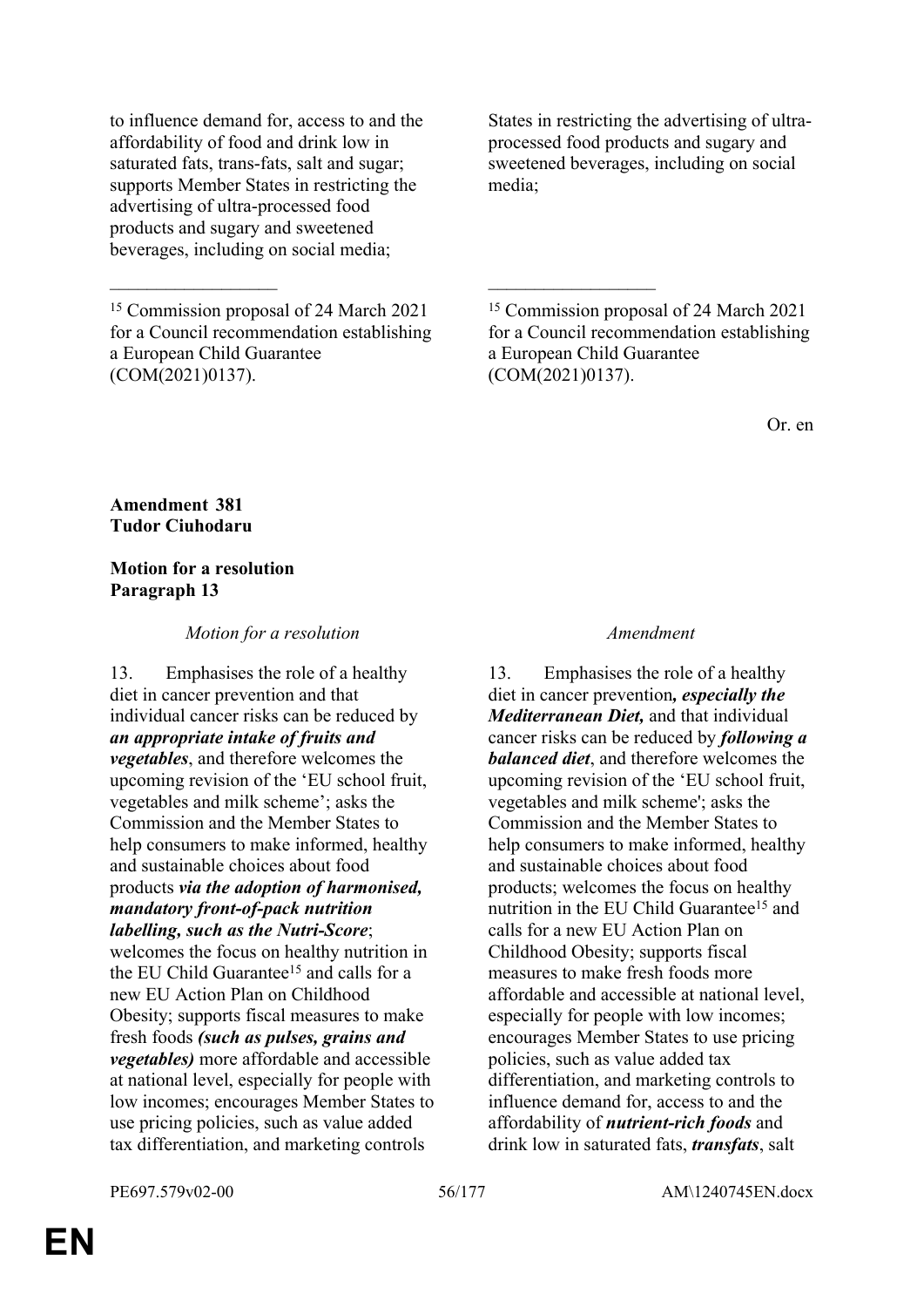to influence demand for, access to and the affordability of *food* and drink low in saturated fats, *trans-fats*, salt and sugar; supports Member States in restricting the advertising of *ultra-processed* food products and sugary and sweetened beverages, including on social media;

<sup>15</sup> Commission proposal of 24 March 2021 for a Council recommendation establishing a European Child Guarantee (COM(2021)0137).

and sugar; supports Member States in restricting the advertising of *ultraprocessed* food products and sugary and sweetened beverages, including on social media;

<sup>15</sup> Commission proposal of 24 March 2021 for a Council recommendation establishing a European Child Guarantee (COM(2021)0137).

Or. en

**Amendment 382 Peter Liese** on behalf of the EPP Group **Nathalie Colin-Oesterlé, Liudas Mažylis, Maria Spyraki, Cindy Franssen, Adam Jarubas, Deirdre Clune, Sunčana Glavak, Bartosz Arłukowicz**

\_\_\_\_\_\_\_\_\_\_\_\_\_\_\_\_\_\_ \_\_\_\_\_\_\_\_\_\_\_\_\_\_\_\_\_\_

### **Motion for a resolution Paragraph 13**

### *Motion for a resolution Amendment*

13. Emphasises the role of a healthy diet in cancer prevention and that individual cancer risks can be reduced by an appropriate intake of fruits and vegetables, and therefore welcomes the upcoming revision of the 'EU school fruit, vegetables and milk scheme'; asks the Commission and the Member States to help consumers to make informed, healthy and sustainable choices about food products via the adoption of harmonised, mandatory front-of-pack nutrition labelling, such as the Nutri-Score; welcomes the focus on healthy nutrition in the EU Child Guarantee<sup>15</sup> and calls for a new EU Action Plan on Childhood Obesity; supports fiscal measures to make fresh foods (such as pulses, grains and vegetables) more affordable and accessible at national level, especially for people with

13. Emphasises the role of a healthy diet in cancer prevention and that individual cancer risks can be reduced by an appropriate intake of fruits and vegetables, and therefore welcomes the upcoming revision of the 'EU school fruit, vegetables and milk scheme'; asks the Commission and the Member States to help consumers to make informed, healthy and sustainable choices about food products via the adoption of harmonised, mandatory front-of-pack nutrition labelling, such as the Nutri-Score *or a similar system, taking into account most recent scientific evidence*; welcomes the focus on healthy nutrition in the EU Child Guarantee<sup>15</sup> and calls for a new EU Action Plan on Childhood Obesity; supports fiscal measures to make fresh foods (such as pulses, grains and vegetables) more

AM\1240745EN.docx 57/177 PE697.579v02-00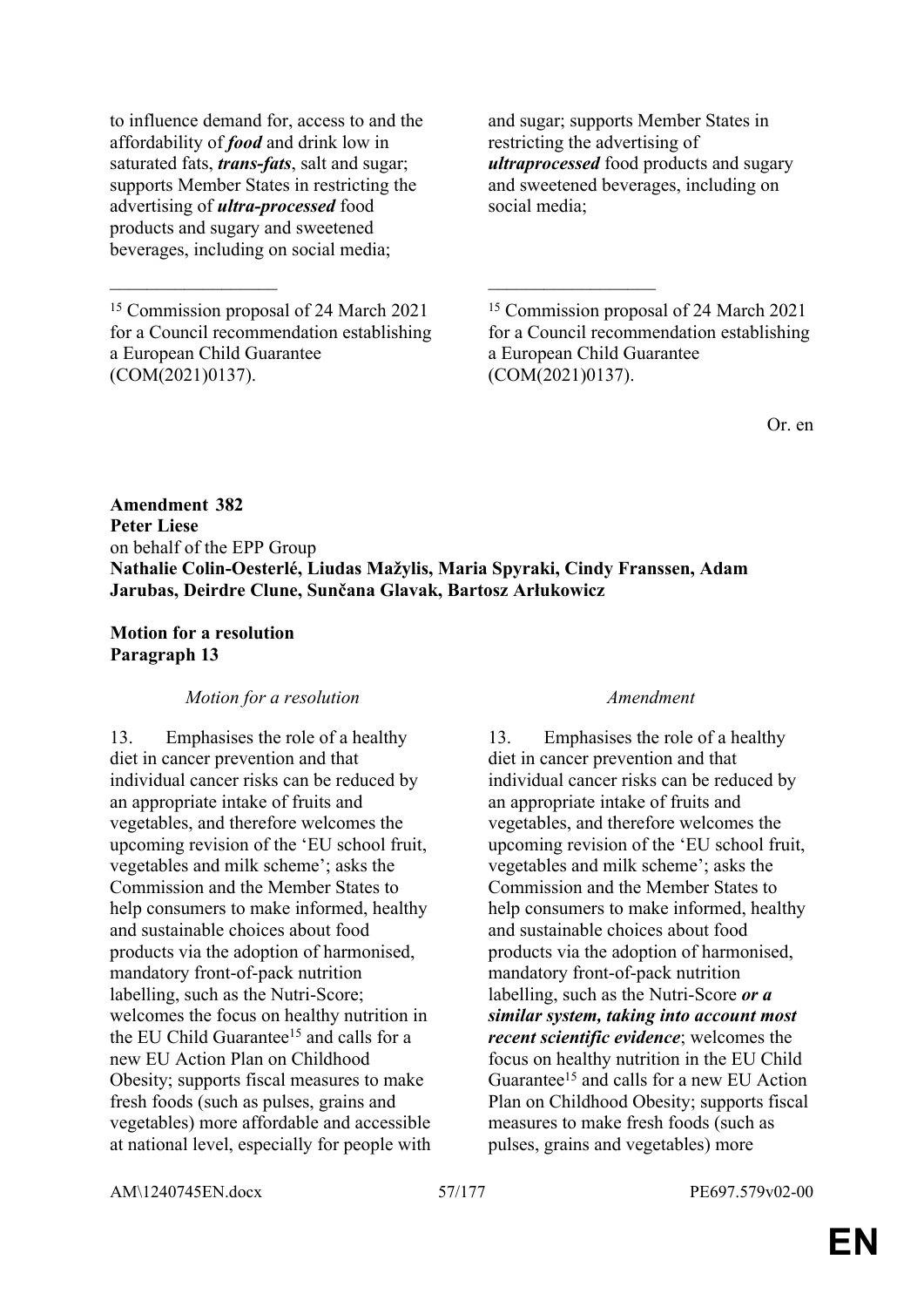low incomes; encourages Member States to use pricing policies, such as value added tax differentiation, and marketing controls to influence demand for, access to and the affordability of food and drink low in saturated fats, trans-fats, salt and sugar; supports Member States in restricting the advertising of ultra-processed food products and sugary and sweetened beverages, including on social media;

 $\mathcal{L}_\mathcal{L}$  , and the contribution of the contribution of the contribution of the contribution of the contribution of the contribution of the contribution of the contribution of the contribution of the contribution of

affordable and accessible at national level, especially for people with low incomes; encourages Member States to use pricing policies, such as value added tax differentiation, and marketing controls to influence demand for, access to and the affordability of food and drink low in saturated fats, trans-fats, salt and sugar; supports Member States in restricting the advertising of ultra-processed food products and sugary and sweetened beverages, including on social media;

Or. en

### **Amendment 383 Christian Sagartz**

### **Motion for a resolution Paragraph 13**

### *Motion for a resolution Amendment*

13. Emphasises the role of a healthy diet in cancer prevention and that individual cancer risks can be reduced by *an appropriate intake of fruits and vegetables*, and therefore welcomes the upcoming revision of the 'EU school fruit, vegetables and milk scheme'; asks the Commission and the Member States to help consumers to make informed, healthy and sustainable choices about food products *via the adoption of harmonised, mandatory front-of-pack nutrition labelling, such as the Nutri-Score; welcomes the* focus on healthy nutrition in *the EU Child Guarantee<sup>15</sup> and* calls for a new EU Action Plan on Childhood Obesity; supports fiscal measures to make fresh foods *(such as pulses, grains and* 

13. Emphasises the role of a healthy diet in cancer prevention and that individual cancer risks can be reduced by *following a balanced diet*, and therefore welcomes the upcoming revision of the 'EU school fruit, vegetables and milk scheme'; asks the Commission and the Member States to help consumers to make informed, healthy and sustainable choices about food products*; notes the importance of a* focus on healthy nutrition in *childhood and adolescence and therefore* calls for a new EU Action Plan on Childhood Obesity; supports fiscal measures to make fresh foods more affordable and accessible at national level, especially for people with low incomes; encourages Member States to use pricing

<sup>15</sup> Commission proposal of 24 March 2021 for a Council recommendation establishing a European Child Guarantee (COM(2021)0137).

<sup>15</sup> Commission proposal of 24 March 2021 for a Council recommendation establishing a European Child Guarantee (COM(2021)0137).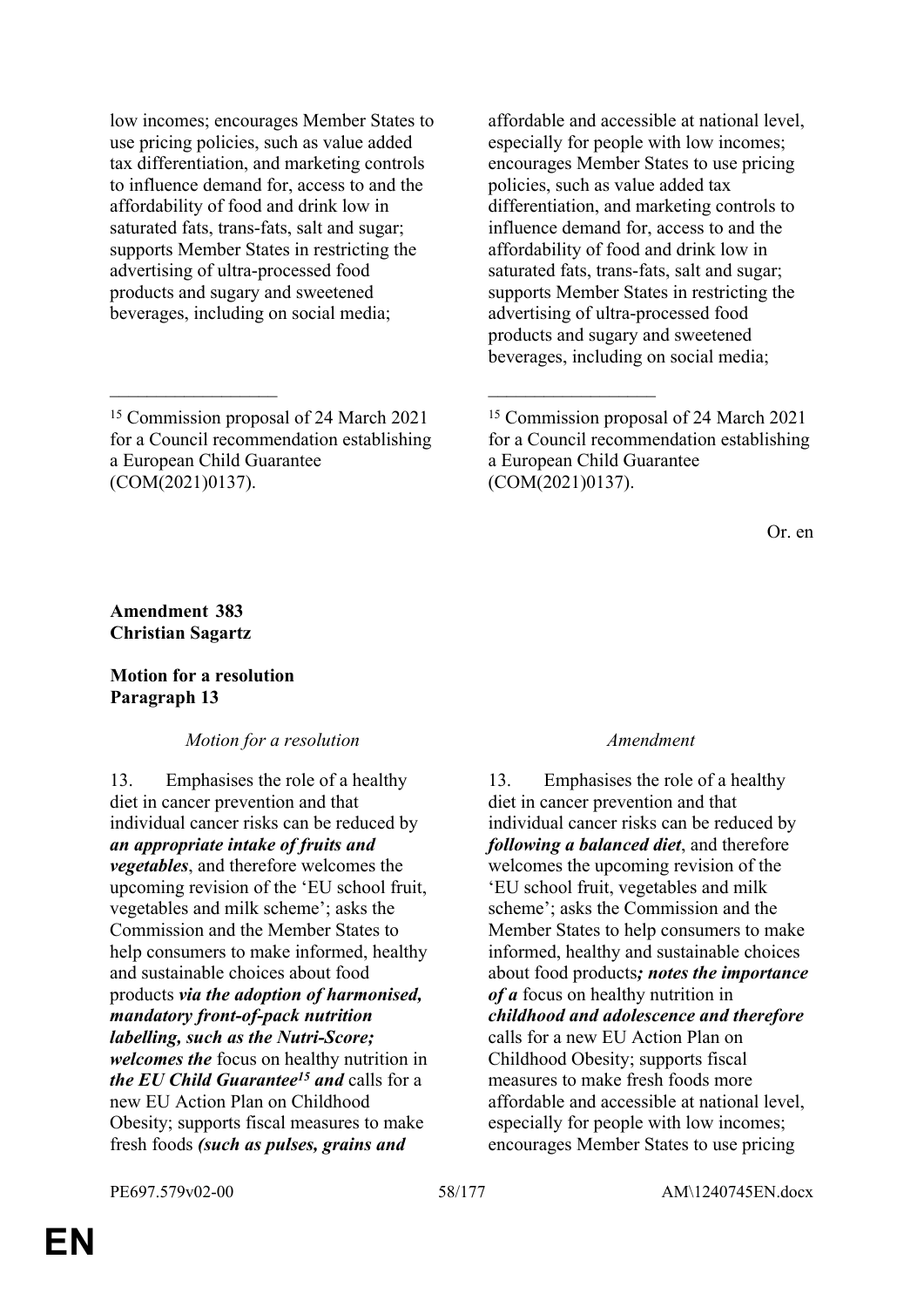*vegetables)* more affordable and accessible at national level, especially for people with low incomes; encourages Member States to use pricing policies, such as value added tax differentiation, and marketing controls to influence demand for, access to and the affordability of food and drink low in saturated fats, trans-fats, salt and sugar; supports Member States in restricting the advertising of ultra-processed food products and sugary and sweetened beverages, including on social media;

**Amendment 384 Maria Arena**

 $\overline{\phantom{a}}$  , where  $\overline{\phantom{a}}$ 

### **Motion for a resolution Paragraph 13**

### *Motion for a resolution Amendment*

13. Emphasises the role of a healthy diet in cancer prevention and that individual cancer risks can be reduced by an appropriate intake of fruits and vegetables, and therefore welcomes the upcoming revision of the 'EU school fruit, vegetables and milk scheme'; asks the Commission and the Member States to help consumers to make informed, healthy and sustainable choices about food products via the adoption of harmonised, mandatory front-of-pack nutrition labelling, such as the Nutri-Score; welcomes the focus on healthy nutrition in the EU Child Guarantee<sup>15</sup> and calls for a new EU Action Plan on Childhood Obesity; supports fiscal measures to make fresh foods (such as pulses, grains and

policies, such as value added tax differentiation, and marketing controls to influence demand for, access to and the affordability of food and drink low in saturated fats, trans-fats, salt and sugar; supports Member States in restricting the advertising of ultra-processed food products and sugary and sweetened beverages, including on social media;

Or. en

13. Emphasises the role of a healthy diet in cancer prevention and that individual cancer risks can be reduced by an appropriate intake of fruits and vegetables, and *by the reduction of red and processed meat consumption in line with WHO recommendations;* therefore welcomes the upcoming revision of the 'EU school fruit, vegetables and milk scheme'; asks the Commission and the Member States to help consumers to make informed, healthy and sustainable choices about food products via the adoption of harmonised, mandatory front-of-pack nutrition labelling, such as the Nutri-Score; welcomes the focus on healthy nutrition in the EU Child Guarantee<sup>15</sup> and calls for a new EU Action Plan on Childhood

AM\1240745EN.docx 59/177 PE697.579v02-00

<sup>15</sup> Commission proposal of 24 March 2021 for a Council recommendation establishing a European Child Guarantee (COM(2021)0137).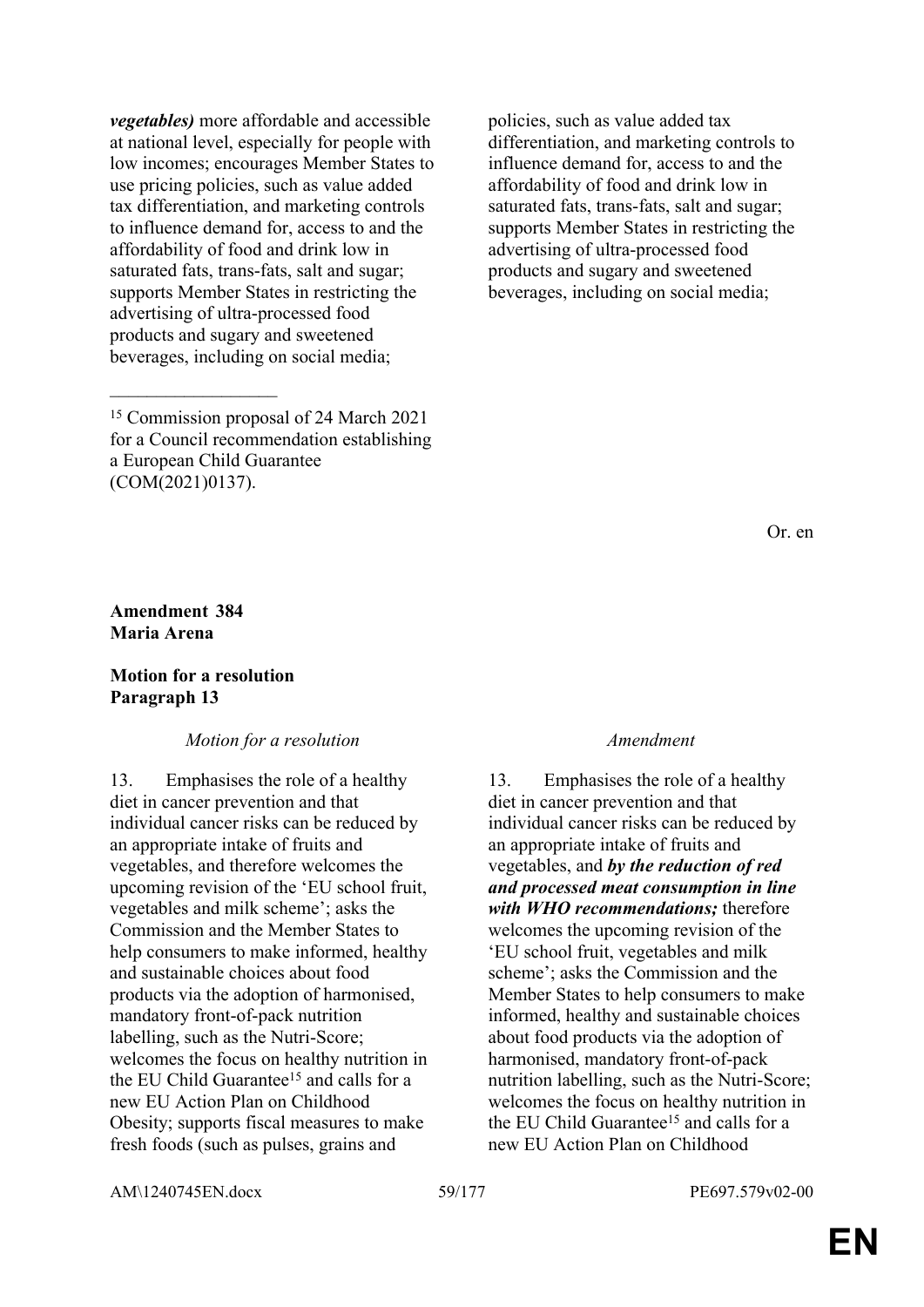vegetables) more affordable and accessible at national level, especially for people with low incomes; encourages Member States to use pricing policies, such as value added tax differentiation, and marketing controls to influence demand for, access to and the affordability of food and drink low in saturated fats, trans-fats, salt and sugar; supports Member States in *restricting the advertising of* ultra-processed food products and sugary and sweetened beverages, including on social media;

<sup>15</sup> Commission proposal of 24 March 2021 for a Council recommendation establishing a European Child Guarantee (COM(2021)0137).

 $\mathcal{L}_\mathcal{L}$  , and the contribution of the contribution of the contribution of the contribution of the contribution of the contribution of the contribution of the contribution of the contribution of the contribution of

Obesity; supports fiscal measures to make fresh foods (such as pulses, grains and vegetables) more affordable and accessible at national level, especially for people with low incomes; encourages Member States to use pricing policies, such as value added tax differentiation, and marketing controls to influence demand for, access to and the affordability of food and drink low in saturated fats, trans-fats, salt and sugar; supports Member States in *introducing taxes on* ultra-processed food products and sugary and sweetened beverages *and restricting the advertising of such products*, including on social media;

Or. en

### **Amendment 385 Aldo Patriciello**

**Motion for a resolution Paragraph 13**

## *Motion for a resolution Amendment*

13. Emphasises the role of a healthy diet in cancer prevention and that individual cancer risks can be reduced by an appropriate intake of fruits and vegetables, and therefore welcomes the upcoming revision of the 'EU school fruit, vegetables and milk scheme'; asks the Commission and the Member States to help consumers to make informed, healthy and sustainable choices about food products via the adoption of harmonised, *mandatory* front-of-pack nutrition labelling*, such as the Nutri-Score*; welcomes the focus on healthy nutrition in the EU Child Guarantee<sup>15</sup> and calls for a

13. Emphasises the role of a healthy diet in cancer prevention and that individual cancer risks can be reduced by an appropriate intake of fruits and vegetables, and therefore welcomes the upcoming revision of the 'EU school fruit, vegetables and milk scheme'; asks the Commission and the Member States to help consumers to make informed, healthy and sustainable choices about food products via the adoption of harmonised, front-of-pack nutrition labelling; welcomes the focus on healthy nutrition in the EU Child Guarantee<sup>15</sup> and calls for a new EU Action Plan on Childhood Obesity;

<sup>15</sup> Commission proposal of 24 March 2021 for a Council recommendation establishing a European Child Guarantee (COM(2021)0137).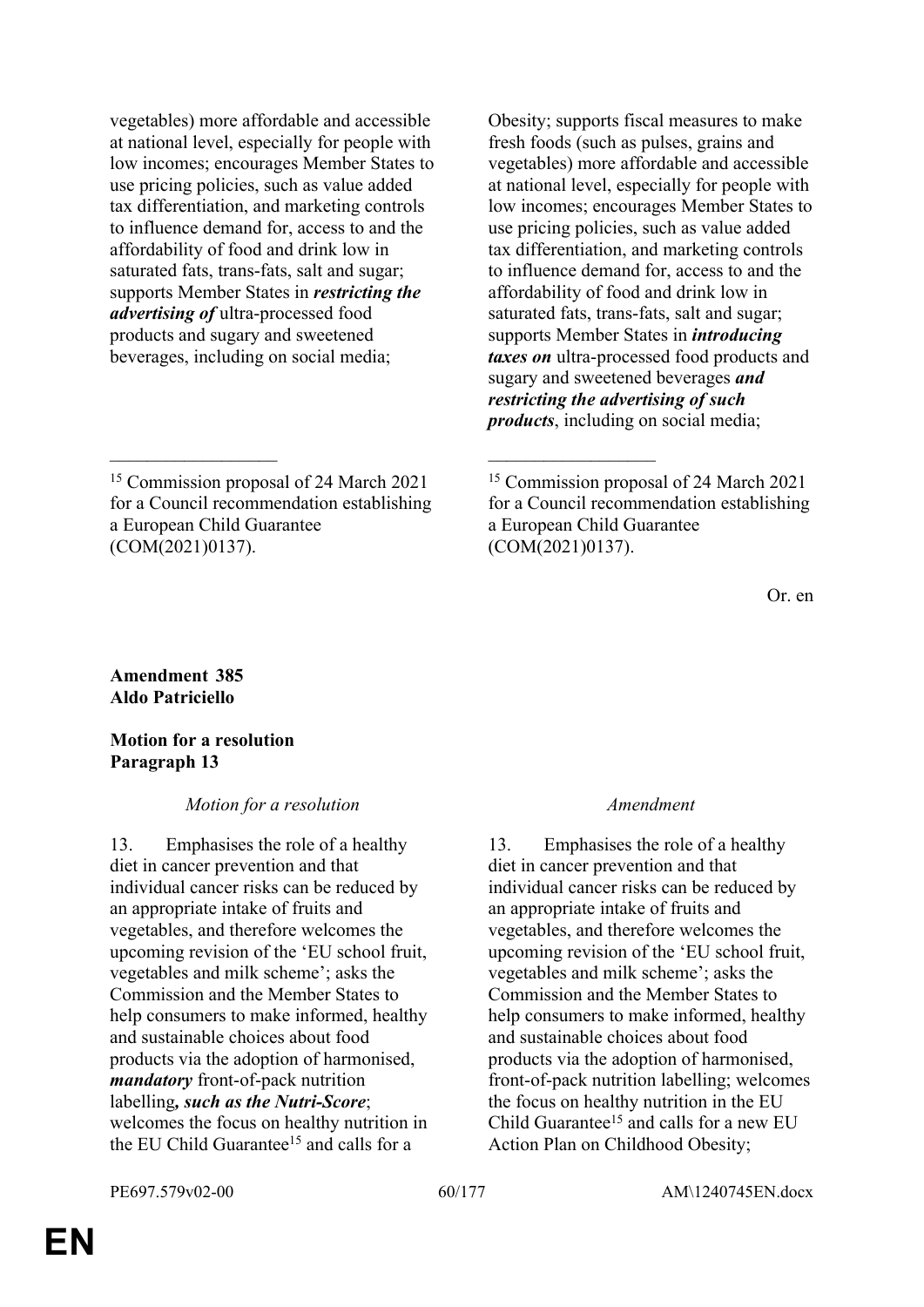$\mathcal{L}_\mathcal{L}$  , and the contribution of the contribution of the contribution of the contribution of the contribution of the contribution of the contribution of the contribution of the contribution of the contribution of

supports fiscal measures to make fresh foods (such as pulses, grains and vegetables) more affordable and accessible at national level, especially for people with low incomes; encourages Member States to use pricing policies, such as value added tax differentiation, and marketing controls to influence demand for, access to and the affordability of food and drink low in saturated fats, trans-fats, salt and sugar; supports Member States in restricting the advertising of ultra-processed food products and sugary and sweetened beverages, including on social media;

Or. it

**Amendment 386 Stefania Zambelli, Angelo Ciocca**

**Motion for a resolution Paragraph 13**

### *Motion for a resolution Amendment*

13. Emphasises the role of a healthy diet in cancer prevention and that individual cancer risks can be reduced by an appropriate intake of fruits and vegetables, and therefore welcomes the upcoming revision of the 'EU school fruit, vegetables and milk scheme'; asks the Commission and the Member States to help consumers to make informed, healthy and sustainable choices about food products via the adoption of harmonised, mandatory front-of-pack nutrition labelling*, such as the Nutri-Score*; welcomes the focus on healthy nutrition in the EU Child Guarantee<sup>15</sup> and calls for a

13. Emphasises the role of a healthy diet in cancer prevention and that individual cancer risks can be reduced by an appropriate intake of fruits and vegetables, and therefore welcomes the upcoming revision of the 'EU school fruit, vegetables and milk scheme'; asks the Commission and the Member States to help consumers to make informed, healthy and sustainable choices about food products via the adoption of harmonised, mandatory front-of-pack nutrition labelling; welcomes the focus on healthy nutrition in the EU Child Guarantee<sup>15</sup> and calls for a new EU Action Plan on

AM\1240745EN.docx 61/177 PE697.579v02-00

<sup>15</sup> Commission proposal of 24 March 2021 for a Council recommendation establishing a European Child Guarantee (COM(2021)0137).

<sup>15</sup> Commission proposal of 24 March 2021 for a Council recommendation establishing a European Child Guarantee (COM(2021)0137).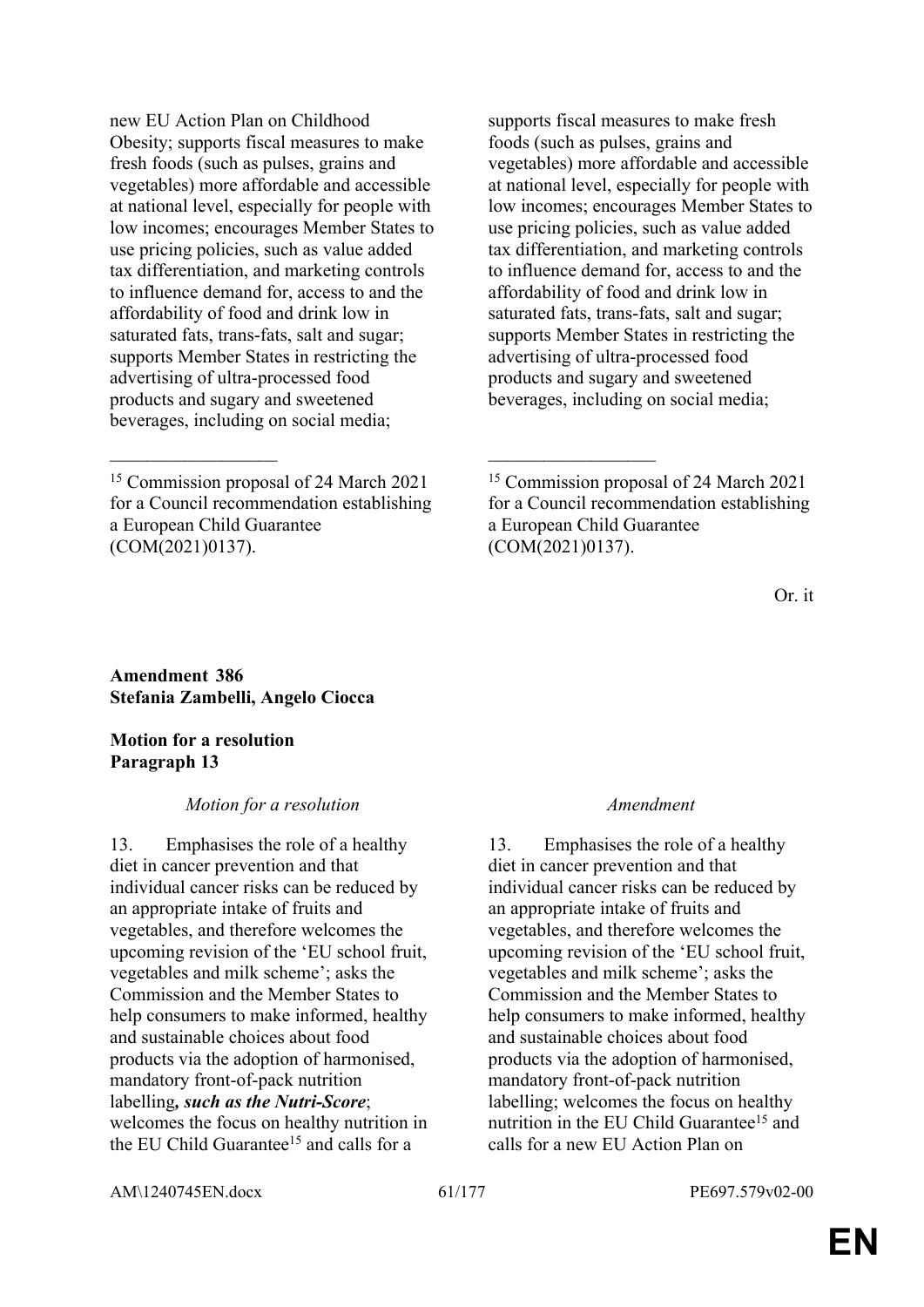$\mathcal{L}_\mathcal{L}$  , and the contribution of the contribution of the contribution of the contribution of the contribution of the contribution of the contribution of the contribution of the contribution of the contribution of

Childhood Obesity; supports fiscal measures to make fresh foods (such as pulses, grains and vegetables) more affordable and accessible at national level, especially for people with low incomes; encourages Member States to use pricing policies, such as value added tax differentiation, and marketing controls to influence demand for, access to and the affordability of food and drink low in saturated fats, trans-fats, salt and sugar; supports Member States in restricting the advertising of ultra-processed food products and sugary and sweetened beverages, including on social media;

Or. en

### **Amendment 387 Ondřej Knotek, Irena Joveva, Alin Mituța**

**Motion for a resolution Paragraph 13**

## *Motion for a resolution Amendment*

13. Emphasises the role of a healthy diet in cancer prevention and that individual cancer risks can be reduced by an appropriate intake of fruits and vegetables, and therefore welcomes the upcoming revision of the 'EU school fruit, vegetables and milk scheme'; asks the Commission and the Member States to help consumers to make informed, healthy and sustainable choices about food products via the adoption of harmonised, mandatory front-of-pack nutrition labelling*, such as the Nutri-Score*; welcomes the focus on healthy nutrition in the EU Child Guarantee<sup>15</sup> and calls for a

13. Emphasises the role of a healthy diet in cancer prevention and that individual cancer risks can be reduced by an appropriate intake of fruits and vegetables, and therefore welcomes the upcoming revision of the 'EU school fruit, vegetables and milk scheme'; asks the Commission and the Member States to help consumers to make informed, healthy and sustainable choices about food products via the adoption of harmonised, mandatory front-of-pack nutrition labelling; welcomes the focus on healthy nutrition in the EU Child Guarantee<sup>15</sup> and calls for a new EU Action Plan on

<sup>15</sup> Commission proposal of 24 March 2021 for a Council recommendation establishing a European Child Guarantee (COM(2021)0137).

<sup>15</sup> Commission proposal of 24 March 2021 for a Council recommendation establishing a European Child Guarantee (COM(2021)0137).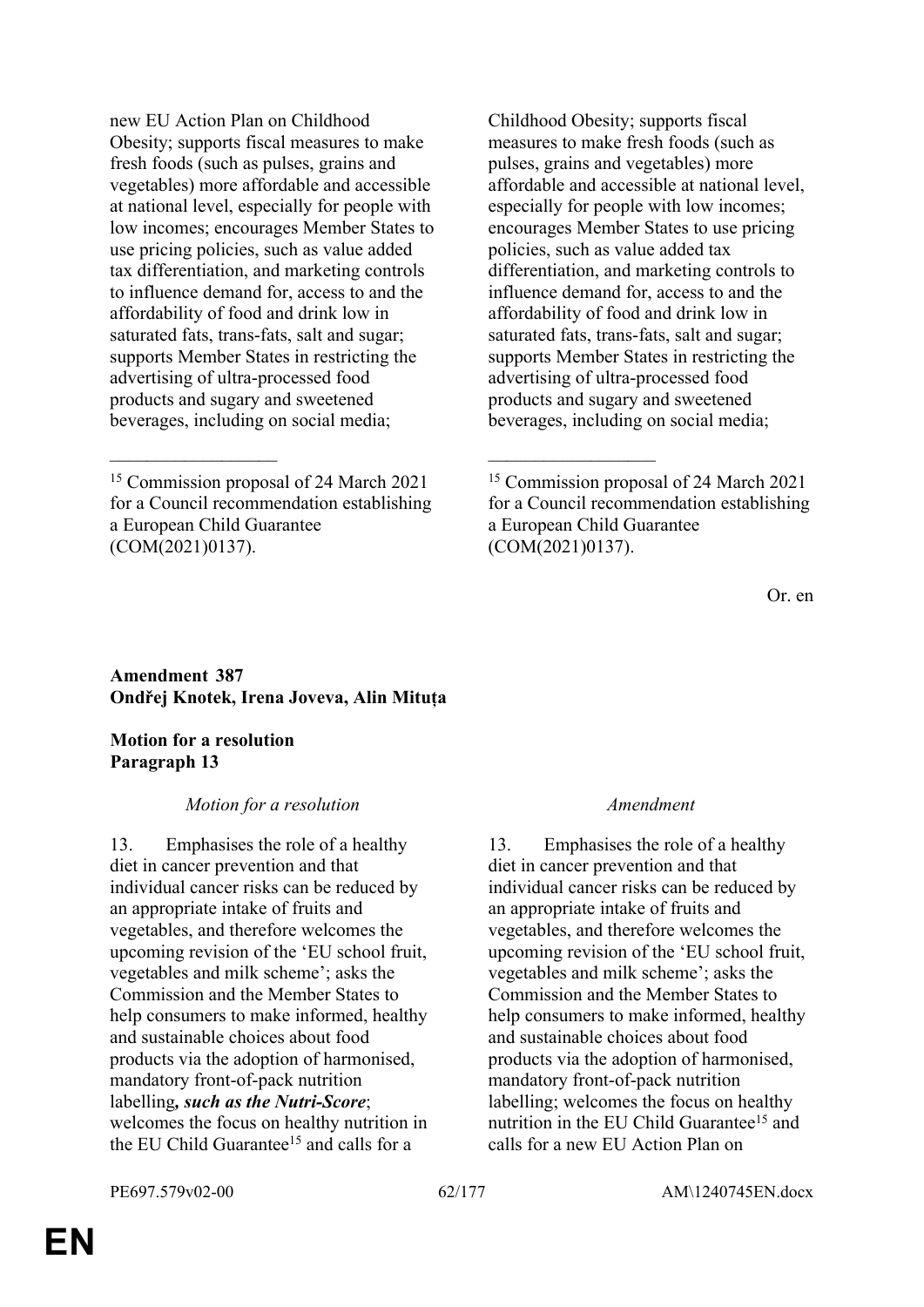$\mathcal{L}_\mathcal{L}$  , and the contribution of the contribution of the contribution of the contribution of the contribution of the contribution of the contribution of the contribution of the contribution of the contribution of

Childhood Obesity; supports fiscal measures to make fresh foods (such as pulses, grains and vegetables) more affordable and accessible at national level, especially for people with low incomes; encourages Member States to use pricing policies, such as value added tax differentiation, and marketing controls to influence demand for, access to and the affordability of food and drink low in saturated fats, trans-fats, salt and sugar; supports Member States in restricting the advertising of ultra-processed food products and sugary and sweetened beverages, including on social media;

Or. en

**Amendment 388 Stefania Zambelli, Angelo Ciocca**

**Motion for a resolution Paragraph 13**

### *Motion for a resolution Amendment*

13. Emphasises the role of a healthy diet in cancer prevention and that individual cancer risks can be reduced by an appropriate intake of fruits and vegetables, and therefore welcomes the upcoming revision of the 'EU school fruit, vegetables and milk scheme'; asks the Commission and the Member States to help consumers to make informed, healthy and sustainable choices about food products via the adoption of harmonised, *mandatory* front-of-pack nutrition labelling, such as the Nutri-Score; welcomes the focus on healthy nutrition in the EU Child Guarantee<sup>15</sup> and calls for a

13. Emphasises the role of a healthy diet in cancer prevention and that individual cancer risks can be reduced by an appropriate intake of fruits and vegetables, and therefore welcomes the upcoming revision of the 'EU school fruit, vegetables and milk scheme'; asks the Commission and the Member States to help consumers to make informed, healthy and sustainable choices about food products via the adoption of harmonised, front-of-pack nutrition labelling, such as the Nutri-Score; welcomes the focus on healthy nutrition in the EU Child Guarantee15 and calls for a new EU Action

AM\1240745EN.docx 63/177 PE697.579v02-00

<sup>15</sup> Commission proposal of 24 March 2021 for a Council recommendation establishing a European Child Guarantee (COM(2021)0137).

<sup>15</sup> Commission proposal of 24 March 2021 for a Council recommendation establishing a European Child Guarantee (COM(2021)0137).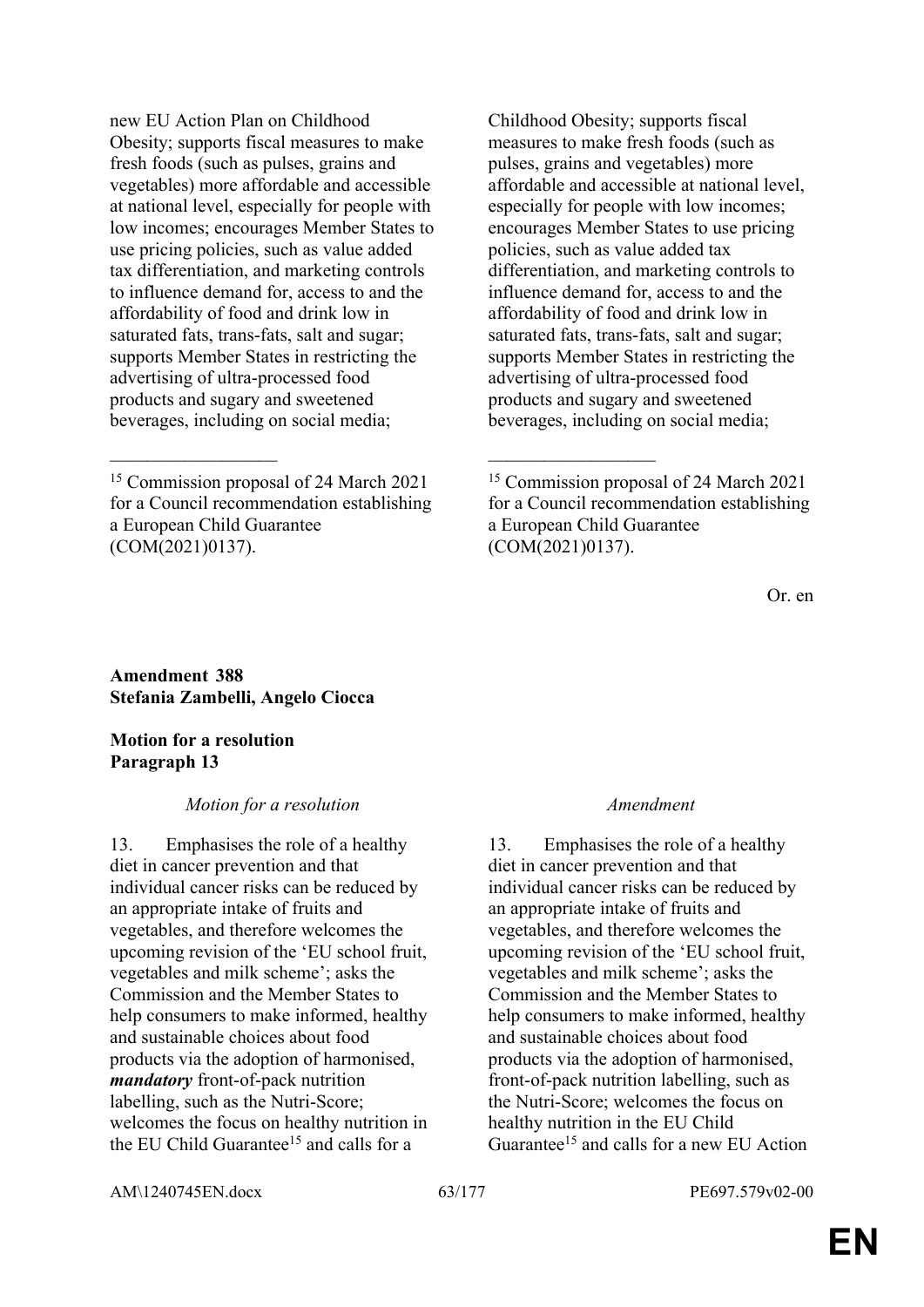$\mathcal{L}_\mathcal{L}$  , and the contribution of the contribution of the contribution of the contribution of the contribution of the contribution of the contribution of the contribution of the contribution of the contribution of

Plan on Childhood Obesity; supports fiscal measures to make fresh foods (such as pulses, grains and vegetables) more affordable and accessible at national level, especially for people with low incomes; encourages Member States to use pricing policies, such as value added tax differentiation, and marketing controls to influence demand for, access to and the affordability of food and drink low in saturated fats, trans-fats, salt and sugar; supports Member States in restricting the advertising of ultra-processed food products and sugary and sweetened beverages, including on social media;

Or. en

**Amendment 389 Michèle Rivasi**

**Motion for a resolution Paragraph 13 a (new)**

*Motion for a resolution Amendment*

*13a. Calls for including information on the food label on the environmental footprint of foods and drinks and the presence of pesticides, in order to empower customers to follow healthier and more sustainable diets;*

Or. en

**Amendment 390 Michèle Rivasi**

<sup>15</sup> Commission proposal of 24 March 2021 for a Council recommendation establishing a European Child Guarantee (COM(2021)0137).

<sup>15</sup> Commission proposal of 24 March 2021 for a Council recommendation establishing a European Child Guarantee (COM(2021)0137).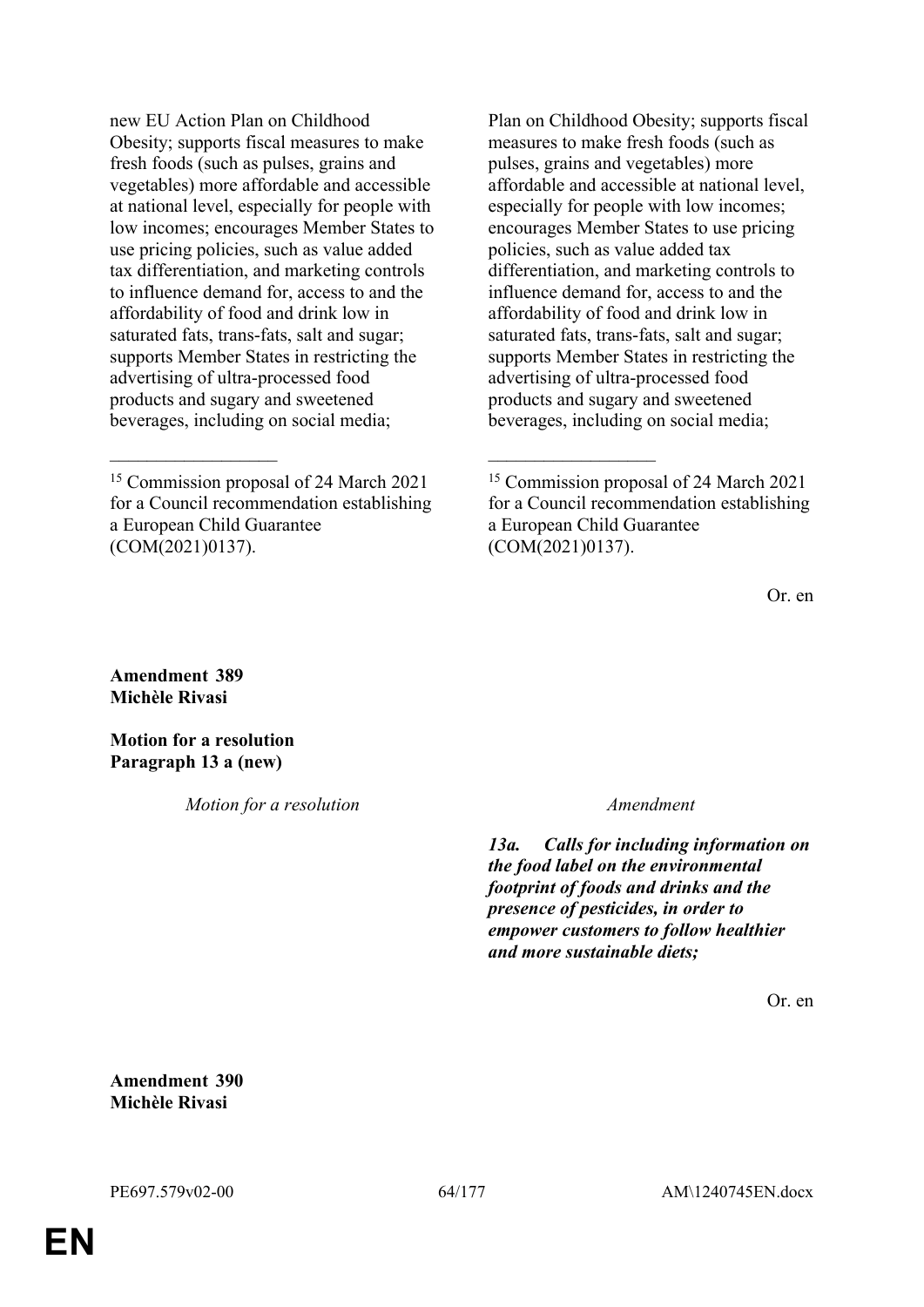*Motion for a resolution Amendment*

*13b. Welcomes the Commission's intention to tackle the presence of carcinogenic contaminants in food; recalls to the Commission the Parliament's resolution of 8 October 2020 (P9\_TA(2020)0256) calling for setting strict legal limits for the presence of acrylamide in food to adequately protect consumers, especially the most vulnerable ones such as infants and children; urges the Commission to swiftly come forward with regulatory proposals;*

Or. en

**Amendment 391 Michèle Rivasi**

**Motion for a resolution Paragraph 13 c (new)**

*Motion for a resolution Amendment*

*13c. Calls on the Commission to heed Parliament's various calls of 16 January 2019 (P8\_TA(2019)0023) to improve the Union's authorisation procedure for pesticides;*

Or. en

**Amendment 392**

**Nicolás González Casares, Alessandra Moretti, Maria Arena, Romana Jerković, Cyrus Engerer, Sara Cerdas, Patrizia Toia, Tudor Ciuhodaru, Marc Angel, Johan Danielsson, Estrella Durá Ferrandis**

**Motion for a resolution Paragraph 14**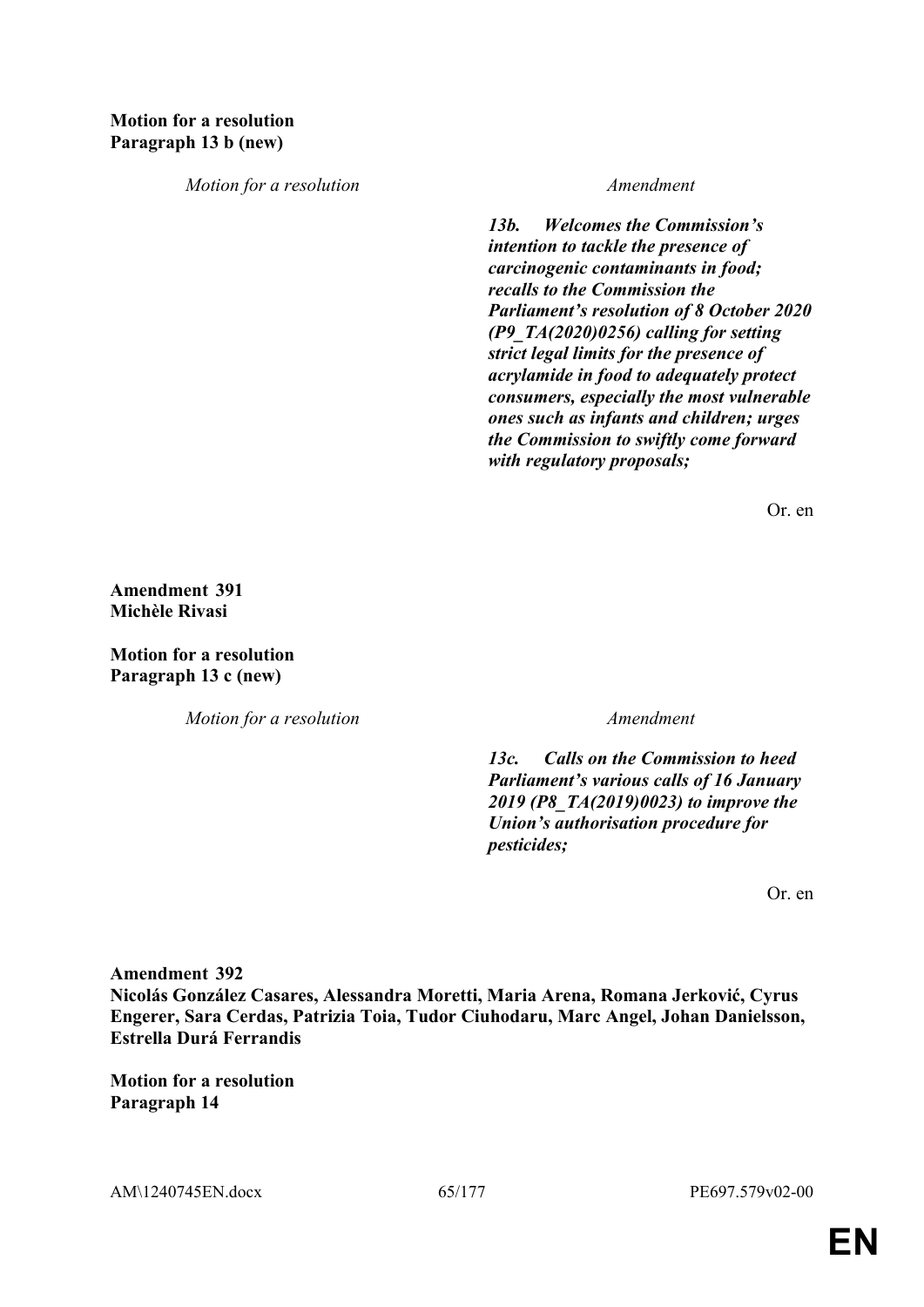## *Motion for a resolution Amendment*

14. Calls on Member States, regional and local governments, and civil society representatives to promote and facilitate the practice of sports activities, which is known to limit both the incidence and the recurrence of cancer, as well as mental health problems, and favour social inclusion;

14. Calls on Member States, regional and local governments, and civil society representatives to promote and facilitate the practice of sports activities, which is known to limit both the incidence and the recurrence of cancer, as well as mental health problems, and favour social inclusion; *calls for programs specially directed to children and young people, to encourage the practise of physical exercise from a young age; highlights the importance of making the practise of sports accessible and inclusive for all, in particular for vulnerable groups, via financing public infrastructures, equipment and programs;*

Or. en

## **Amendment 393 Alessandra Moretti**

## **Motion for a resolution Paragraph 14**

### *Motion for a resolution Amendment*

14. Calls on Member States, regional and local governments, and civil society representatives to promote and facilitate the practice of sports activities, which is known to limit both the incidence and the recurrence of cancer, as well as mental health problems, and favour social inclusion;

14. Calls on Member States, regional and local governments, and civil society representatives to promote and facilitate the practice of sports activities, *particularly in schools and for young people,* which is known to limit both the incidence and the recurrence of cancer, as well as mental health problems, and favour social inclusion; *recalls that a healthy and active life is key at any age, therefore encourages also the promotion of sport and healthy habits for the elderly;*

Or. en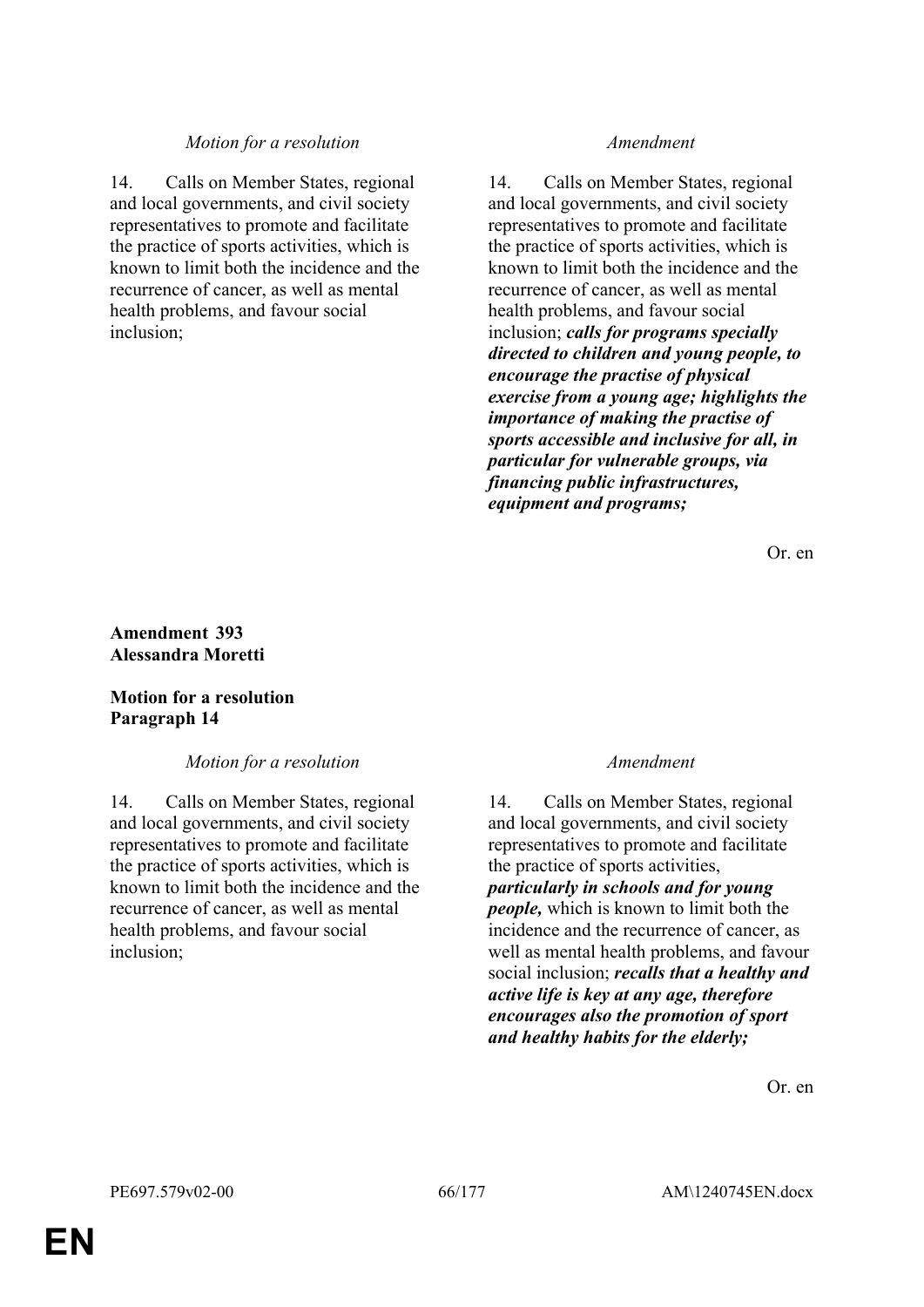## **Amendment 394 Tudor Ciuhodaru**

## **Motion for a resolution Paragraph 14**

## *Motion for a resolution Amendment*

14. Calls on Member States, regional and local governments, and civil society representatives to promote and facilitate the practice of sports activities, which is known to limit both the incidence and the recurrence of cancer, as well as mental health problems, and favour social inclusion;

14. Calls on Member States, regional and local governments, and civil society representatives to promote and facilitate the practice of sports activities, *both as part of schools programmes, and as part of extracurricular activities,* which is known to limit both the incidence and the recurrence of cancer, as well as mental health problems, and favour social inclusion;

Or. ro

## **Amendment 395 Peter Liese** on behalf of the EPP Group **Tomislav Sokol, Nathalie Colin-Oesterlé, Liudas Mažylis, Maria Spyraki, Dolors Montserrat, Cindy Franssen, Adam Jarubas, Deirdre Clune, Sunčana Glavak, Bartosz Arłukowicz, Christian Sagartz**

## **Motion for a resolution Paragraph 14**

# *Motion for a resolution Amendment*

14. Calls on Member States, regional and local governments, and civil society representatives to promote and facilitate the practice of sports activities, which *is* known to limit both the incidence and the recurrence of cancer, as well as mental health problems, and favour social inclusion;

14. Calls on Member States, regional and local governments, and civil society representatives *and employers* to promote and facilitate the practice of sports *and other physical* activities *in general*, which *are* known to limit both the incidence and the recurrence of cancer, as well as mental health problems, and favour social inclusion;

Or. en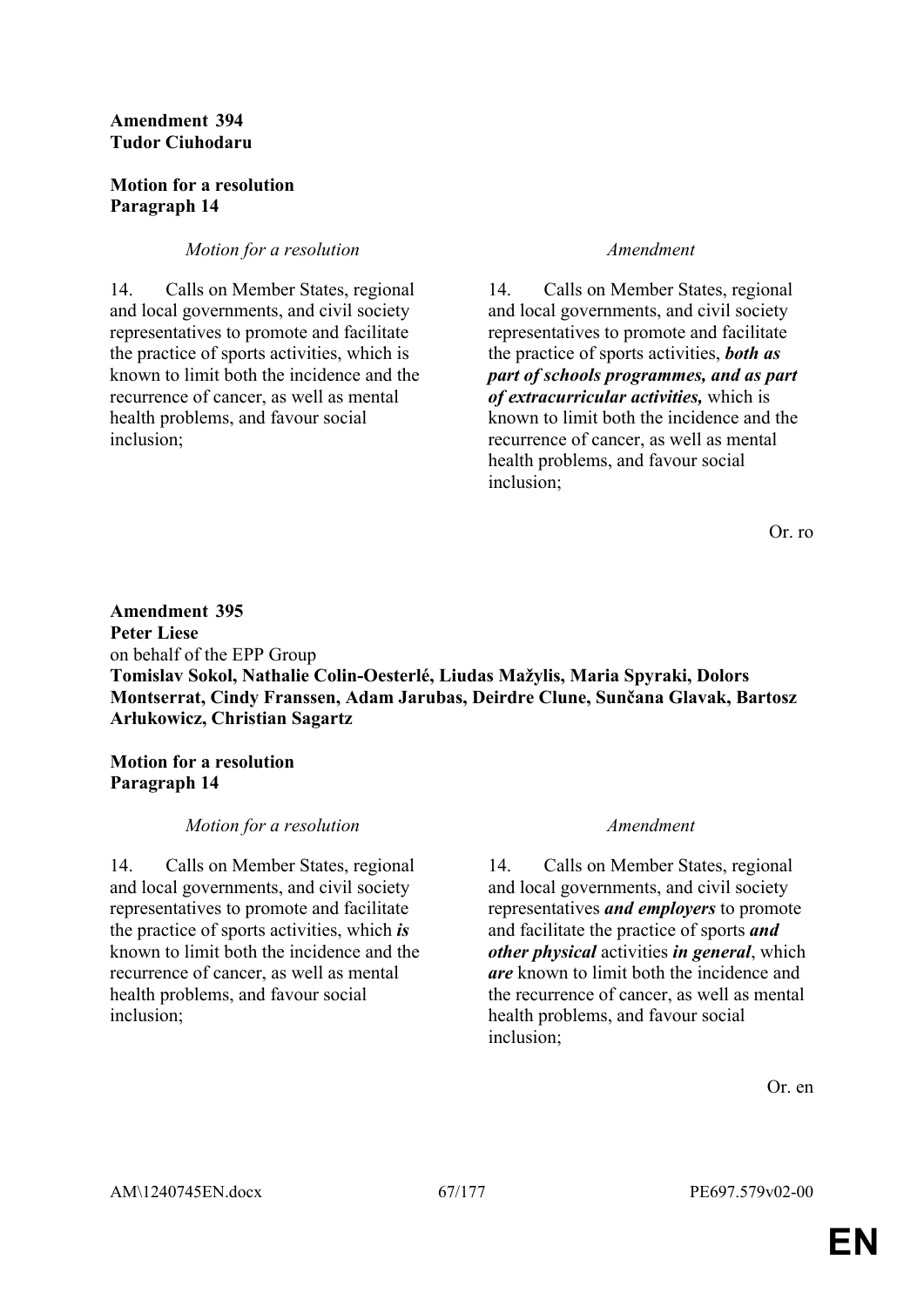## **Amendment 396 Bartosz Arłukowicz**

## **Motion for a resolution Paragraph 14**

## *Motion for a resolution Amendment*

14. Calls on Member States, regional and local governments, *and* civil society representatives to promote and facilitate the practice of sports activities, which is known to limit both the incidence and the recurrence of cancer, as well as mental health problems, and favour social inclusion;

14. Calls on Member States, regional and local governments, civil society representatives *and employers* to promote and facilitate the practice of sports activities, which is known to limit both the incidence and the recurrence of cancer, as well as mental health problems, and favour social inclusion;

Or. pl

**Amendment 397 Maria Arena**

## **Motion for a resolution Paragraph 14**

## *Motion for a resolution Amendment*

14. Calls on Member States, regional and local governments, and civil society representatives to promote and facilitate the practice of *sports* activities, which is known to limit both the incidence and the recurrence of cancer, as well as mental health problems, and favour social inclusion;

14. Calls on Member States, regional and local governments, and civil society representatives to promote and facilitate the practice of *physical* activities, which is known to limit both the incidence and the recurrence of cancer, as well as mental health problems, and favour social inclusion;

Or. en

**Amendment 398 Andrey Slabakov, Angel Dzhambazki, Pietro Fiocchi**

**Motion for a resolution Paragraph 14**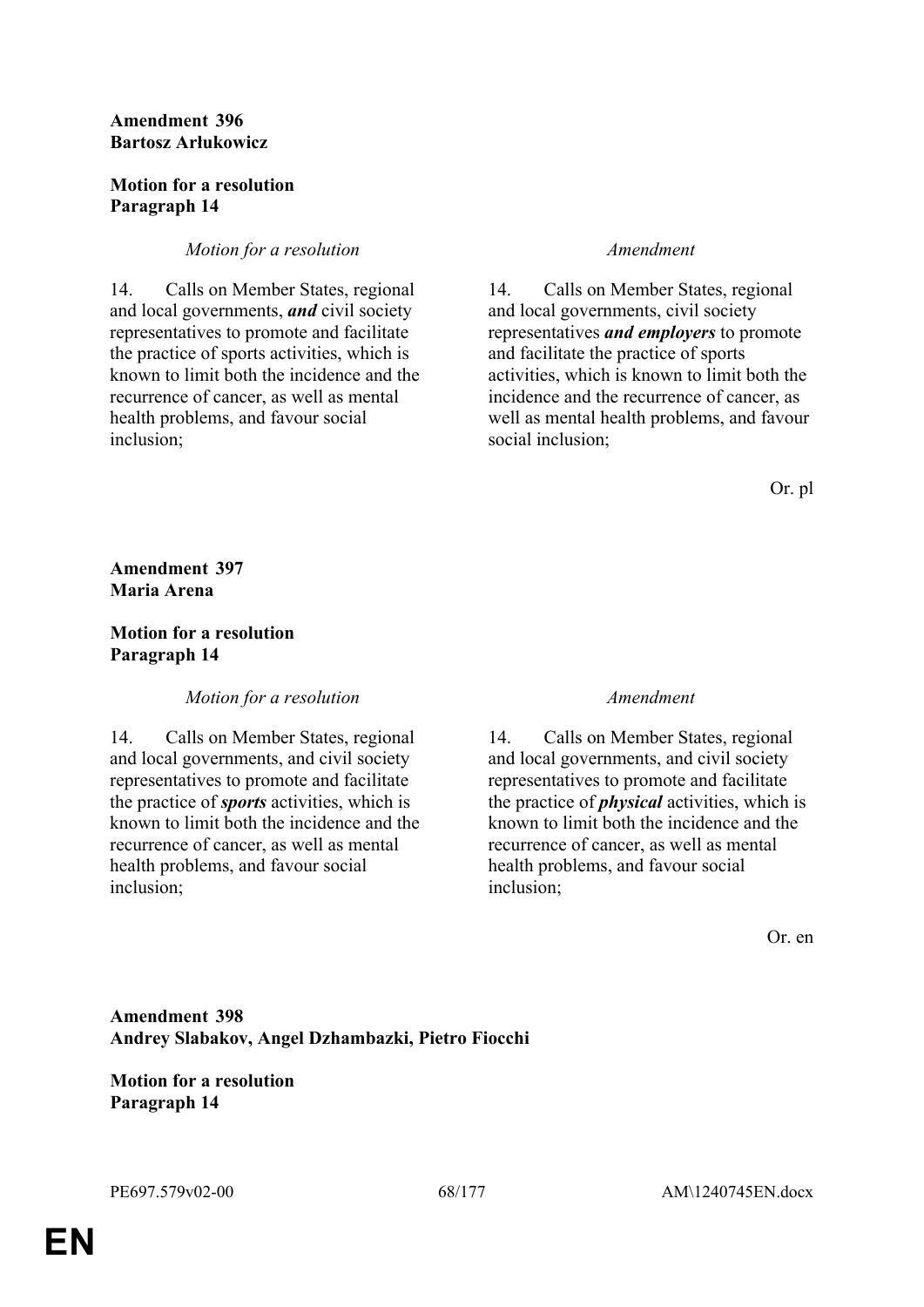### *Motion for a resolution Amendment*

14. Calls on Member States, regional and local governments, and civil society representatives to promote and facilitate the practice of sports activities, which is known to limit both the incidence and the recurrence of cancer, as well as mental health problems*, and favour social inclusion*;

14. Calls on Member States, regional and local governments, and civil society representatives to promote and facilitate the practice of sports activities, which is known to limit both the incidence and the recurrence of cancer, as well as mental health problems;

Or. en

### **Amendment 399**

**Nicolás González Casares, Alessandra Moretti, Maria Arena, Romana Jerković, Cyrus Engerer, Sara Cerdas, Patrizia Toia, Tudor Ciuhodaru, Marc Angel, Johan Danielsson, Estrella Durá Ferrandis**

**Motion for a resolution Paragraph 14 a (new)**

*Motion for a resolution Amendment*

*14a. Acknowledges that obesity is considered as a risk factor for many types of cancer, such as colorectal, kidney or breast cancers, among others; calls on the Member States to actively fight against obesity by making healthy dietary choices and the practise of sports available, and by educating and encouraging the citizens to make the rights choices, but also by including integral programs in primary health care that help patients suffering from obesity to lose weight in a healthy way; calls on the Commission and Member States to support research and innovation related to obesity to describe the influence of genetic factors, the human microbiota or psychological status, among others, on the body weight and to explore the most effective interventions;*

Or. en

AM\1240745EN.docx 69/177 PE697.579v02-00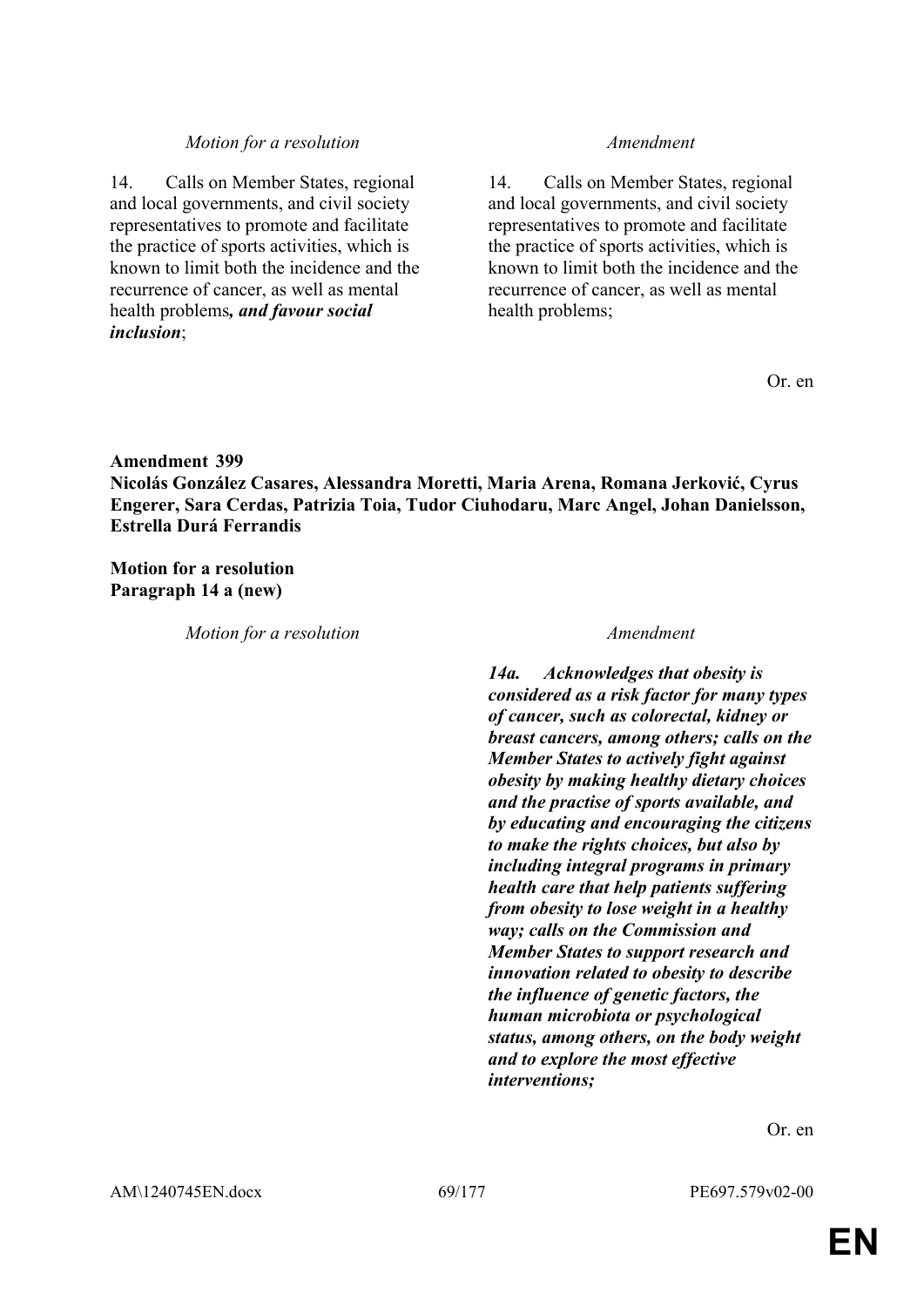# **Amendment 400 Alin Mituța, Nicolae Ştefănuță, Hilde Vautmans, Vlad Gheorghe**

## **Motion for a resolution Paragraph 15**

## *Motion for a resolution Amendment*

15. Welcomes the launch of the EU's 'HealthLifestyle4all' campaign involving the promotion of sports, physical activity and healthy diets, in addition to other key sectors;

15. Welcomes the launch of the EU's 'HealthLifestyle4all' campaign involving the promotion of sports, physical activity and healthy diets, in addition to other key sectors; *recommends for schools to have health education included in their curricula, to ensure that children and adolescents learn how to lead a healthy lifestyle;*

Or. en

## **Amendment 401 Loucas Fourlas**

## **Motion for a resolution Paragraph 15**

*Motion for a resolution Amendment*

15. Welcomes the launch of the EU's 'HealthLifestyle4all' campaign involving the promotion of *sports,* physical activity and healthy diets, in addition to other key sectors;

15. Welcomes the launch of the EU's 'HealthLifestyle4all' campaign involving the promotion of physical activity and healthy diets, in addition to other key sectors;

Or. en

**Amendment 402 Peter Liese** on behalf of the EPP Group **Tomislav Sokol, Nathalie Colin-Oesterlé, Liudas Mažylis, Maria Spyraki, Dolors Montserrat, Cindy Franssen, Adam Jarubas, Deirdre Clune, Sunčana Glavak, Bartosz Arłukowicz**

PE697.579v02-00 70/177 AM\1240745EN.docx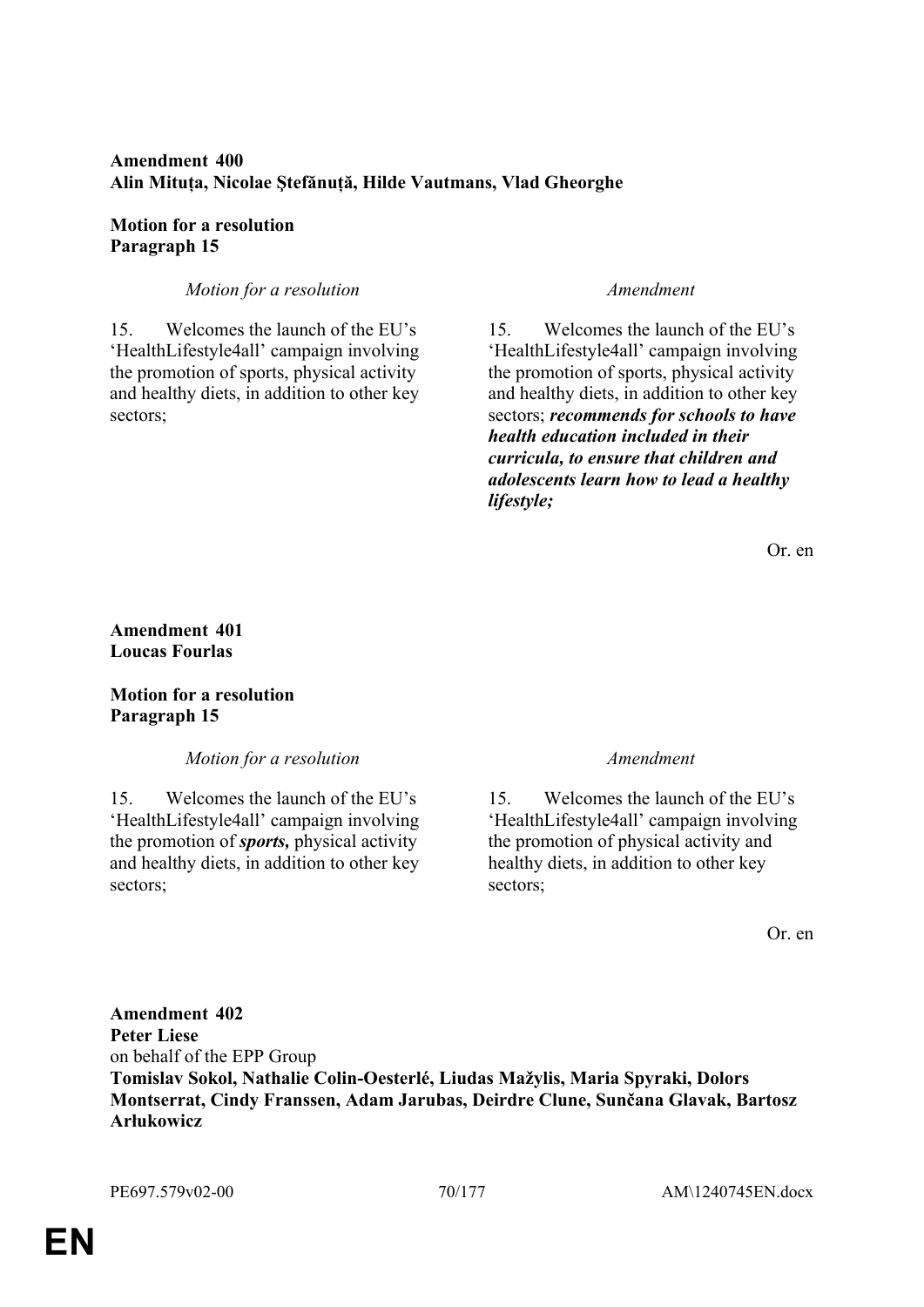*Motion for a resolution Amendment*

*15a. Underlines that food has a significant influence on the health of individuals, and that scientific evidence shows that the consumption of inappropriate food portions have negative impacts on health and may increase the risk of developing cancer; calls upon the development of comprehensive nutrition campaigns, aligned with the European Union's Farm to Fork Strategy;1a*

*1a*

*\_\_\_\_\_\_\_\_\_\_\_\_\_\_\_\_\_\_*

*https://ec.europa.eu/food/system/files/202 0-05/f2f\_action-plan\_2020\_strategyinfo\_en.pdf*

Or. en

**Amendment 403 Peter Liese** on behalf of the EPP Group **Tomislav Sokol, Nathalie Colin-Oesterlé, Liudas Mažylis, Maria Spyraki, Dolors Montserrat, Cindy Franssen, Adam Jarubas, Deirdre Clune, Sunčana Glavak, Bartosz Arłukowicz**

**Motion for a resolution Paragraph 15 b (new)**

*Motion for a resolution Amendment*

*15b. Encourages Member States to consider providing nutrition counselling available in primary healthcare;*

Or. en

**Amendment 404 Margarita de la Pisa Carrión**

AM\1240745EN.docx 71/177 PE697.579v02-00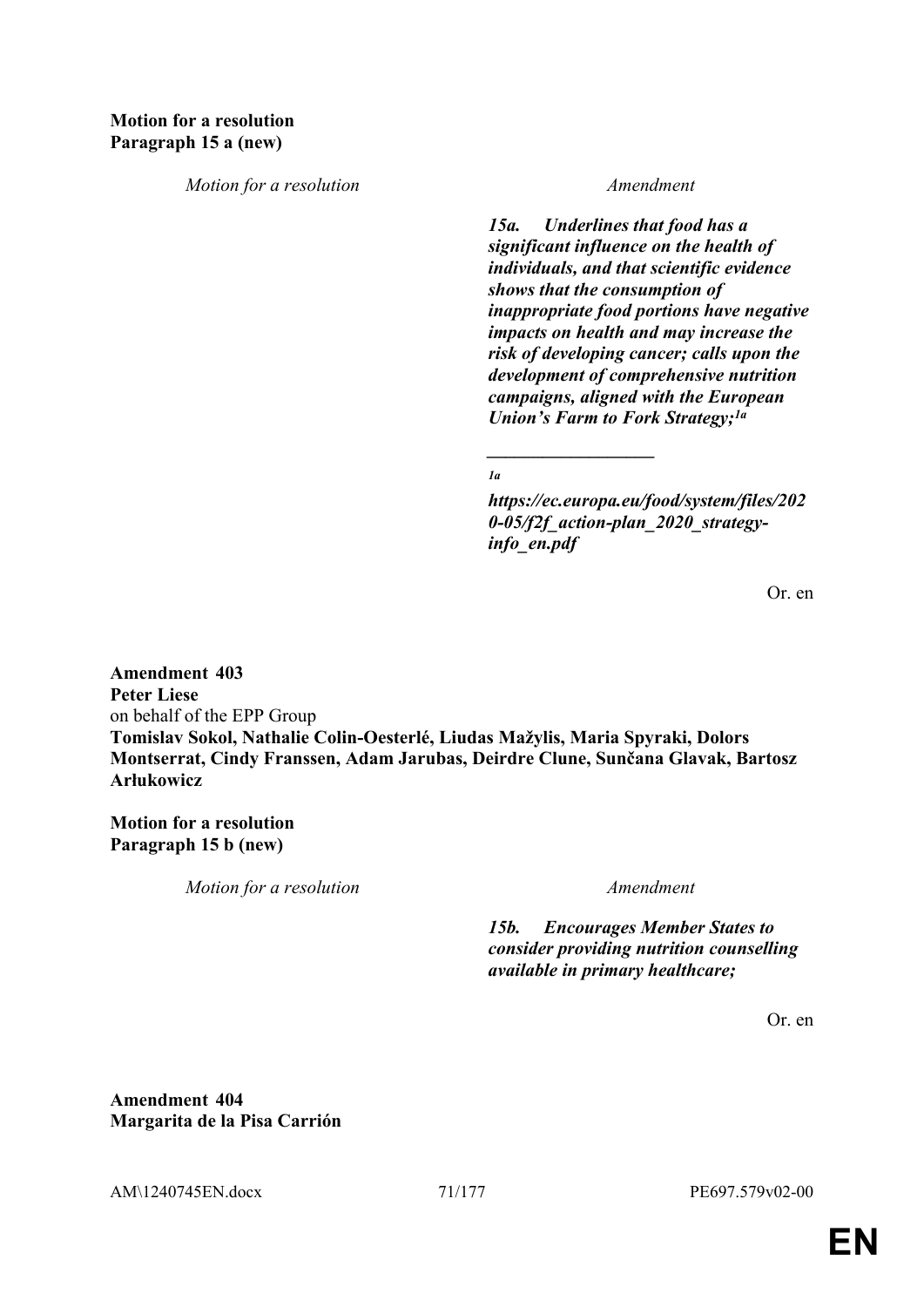*Motion for a resolution Amendment*

*15c. Calls on the Member States to facilitate the access to physical activity to hospitalized patients upon clinical recommendations;*

Or. en

**Amendment 405 Margarita de la Pisa Carrión**

**Motion for a resolution Paragraph 15 d (new)**

*Motion for a resolution Amendment*

*15d. Calls on Member States to promote social assistance educational policies that raise awareness in schools and in public and private organisations of the need to care for people's lives as a unique and irreplaceable asset that society needs to protect and support in its perfect development;*

Or. en

**Amendment 406 Nicolás González Casares, Maria Arena, Romana Jerković, Sara Cerdas, Patrizia Toia, Tudor Ciuhodaru, Marc Angel, Johan Danielsson, Estrella Durá Ferrandis**

**Motion for a resolution Paragraph 16**

*Motion for a resolution Amendment*

16. Points out that radiation from the sun contains invisible ultraviolet (UV) radiation which can lead to skin cancer; supports the strengthening of protection against exposure to UV radiation at EU

16. *Welcomes the Commission's commitment to explore measures on exposure to ultraviolet radiation, including from sunbeds; regrets that this commitment is not detailed further with*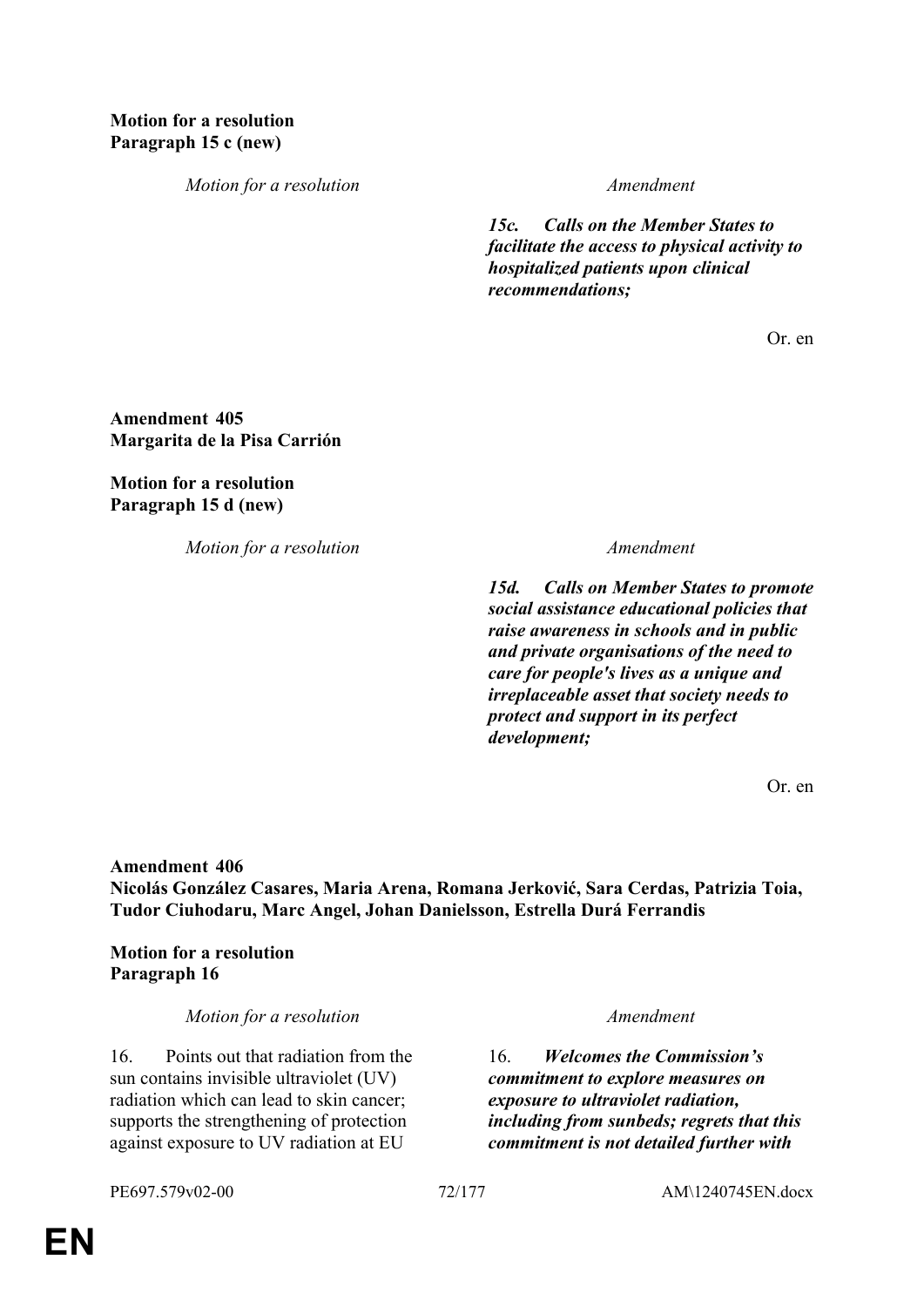level, especially in the framework of occupational health and safety legislation for outdoor workers; calls on the Member States to fully implement the rules on artificial tanning devices (sunbeds) $16$  and to work together towards the phasing out of sunbeds for cosmetic purposes;

 $\mathcal{L}_\mathcal{L}$  , and the contribution of the contribution of the contribution of the contribution of the contribution of the contribution of the contribution of the contribution of the contribution of the contribution of

*concrete actions in Europe's Beating Cancer Plan;* points out that radiation from the sun contains invisible ultraviolet (UV) radiation which can lead to skin cancer; supports the strengthening of protection against exposure to UV radiation at EU level, especially in the framework of occupational health and safety legislation for outdoor workers; calls *therefore on the Commission to revise Directive 2006/25/EC on the exposure of workers to risks from physical agents (artificial optical radiation) and to include solar radiation into the scope; calls on the Commission to regulate sunbeds as a public health concern, while transferring responsibility for this from DG GROW to DG SANTE; calls* on the Member States to fully implement the rules on artificial tanning devices (sunbeds)<sup>16</sup> and to work together towards the phasing out of sunbeds for cosmetic purposes; *points out the importance of informative campaigns to make people aware of the risks associated to excessive sun exposure and to teach them how to recognize possible warning signs; calls on the Member States to revise taxation of sunscreens to make sun protection accessible to all;*

**Amendment 407 Margarita de la Pisa Carrión**

## **Motion for a resolution Paragraph 16**

<sup>16</sup> Directive 2014/35/EU of the European Parliament and of the Council of 26 February 2014 on the harmonisation of the laws of the Member States relating to the making available on the market of electrical equipment designed for use within certain voltage limits, OJ L 96, 29.3.2014, p. 357.

<sup>16</sup> Directive 2014/35/EU of the European Parliament and of the Council of 26 February 2014 on the harmonisation of the laws of the Member States relating to the making available on the market of electrical equipment designed for use within certain voltage limits, OJ L 96, 29.3.2014, p. 357.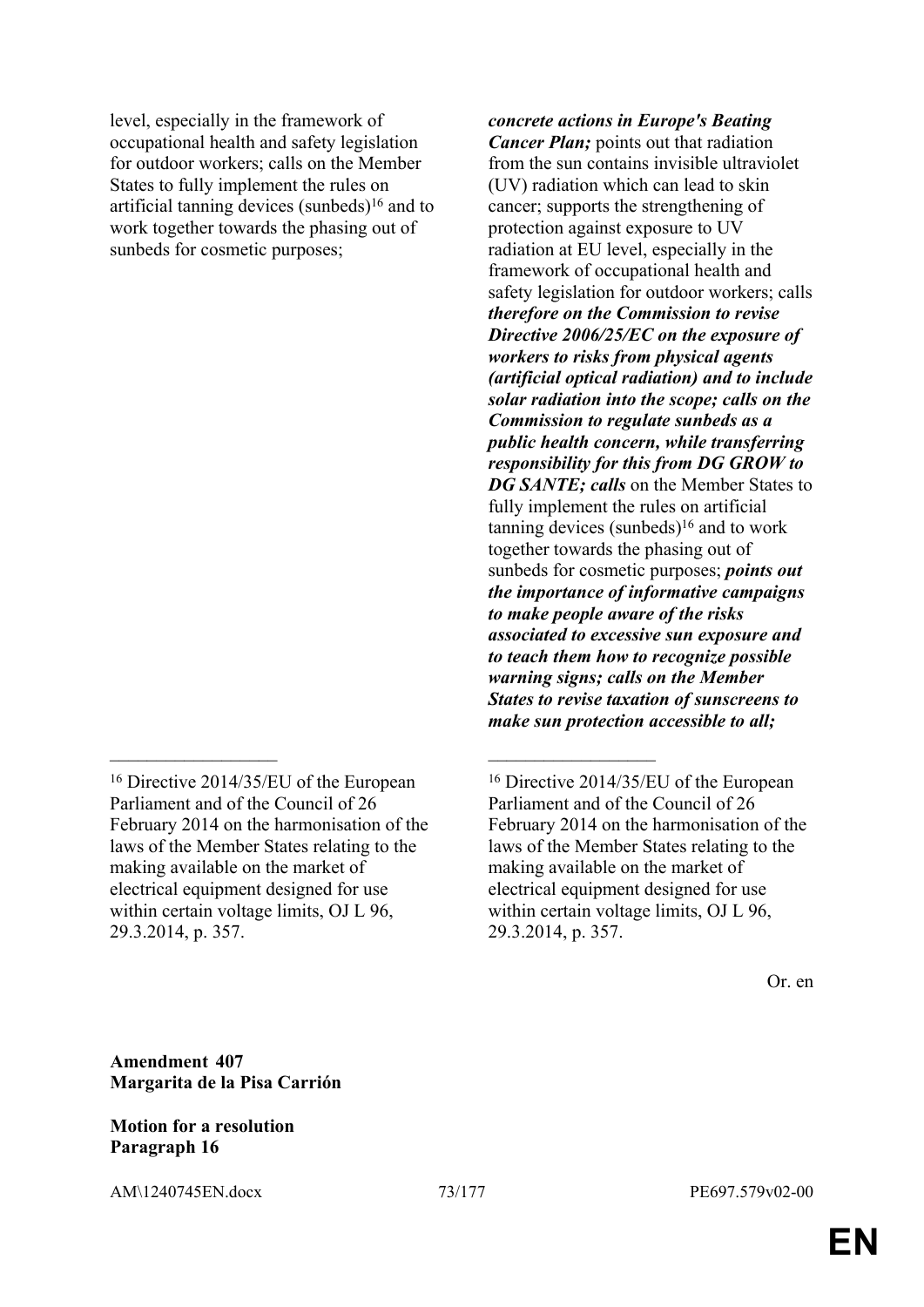## *Motion for a resolution Amendment*

16. Points out that radiation from the sun contains invisible ultraviolet (UV) radiation which can lead to skin cancer; supports the strengthening of protection against exposure to UV radiation at EU level*, especially* in the framework of occupational health and safety legislation for outdoor workers; calls on the Member States to fully implement the rules on artificial tanning devices (sunbeds) $16$  and to work together towards *the phasing out* of sunbeds for cosmetic purposes;

 $\mathcal{L}_\mathcal{L}$  , and the contribution of the contribution of the contribution of the contribution of the contribution of the contribution of the contribution of the contribution of the contribution of the contribution of

16. Points out that radiation from the sun contains invisible ultraviolet (UV) radiation which can lead to skin cancer; supports the *awareness and the* strengthening of protection *recommendations* against exposure to UV radiation at EU level*; supports the protection against exposure to UV radiation* in the framework of occupational health and safety legislation for outdoor workers; calls on the Member States to fully implement the rules on artificial tanning devices (sunbeds)<sup>16</sup> and to work together towards *a responsible use* of sunbeds for cosmetic purposes *based on health recommendations;*

<sup>16</sup> Directive 2014/35/EU of the European Parliament and of the Council of 26 February 2014 on the harmonisation of the laws of the Member States relating to the making available on the market of electrical equipment designed for use within certain voltage limits, OJ L 96, 29.3.2014, p. 357.

Or. en

**Amendment 408 Jens Gieseke, Peter Liese**

# **Motion for a resolution Paragraph 16**

*Motion for a resolution Amendment*

16. Points out that radiation from the sun contains invisible ultraviolet (UV) radiation which can lead to skin cancer; supports the strengthening of protection against exposure to UV radiation at EU level, especially in *the* framework of occupational health and safety legislation

16. Points out that radiation from the sun contains invisible ultraviolet (UV) radiation which can lead to skin cancer; supports the strengthening of protection against exposure to UV radiation at EU level *through establishing policy measures and public health* 

<sup>16</sup> Directive 2014/35/EU of the European Parliament and of the Council of 26 February 2014 on the harmonisation of the laws of the Member States relating to the making available on the market of electrical equipment designed for use within certain voltage limits, OJ L 96, 29.3.2014, p. 357.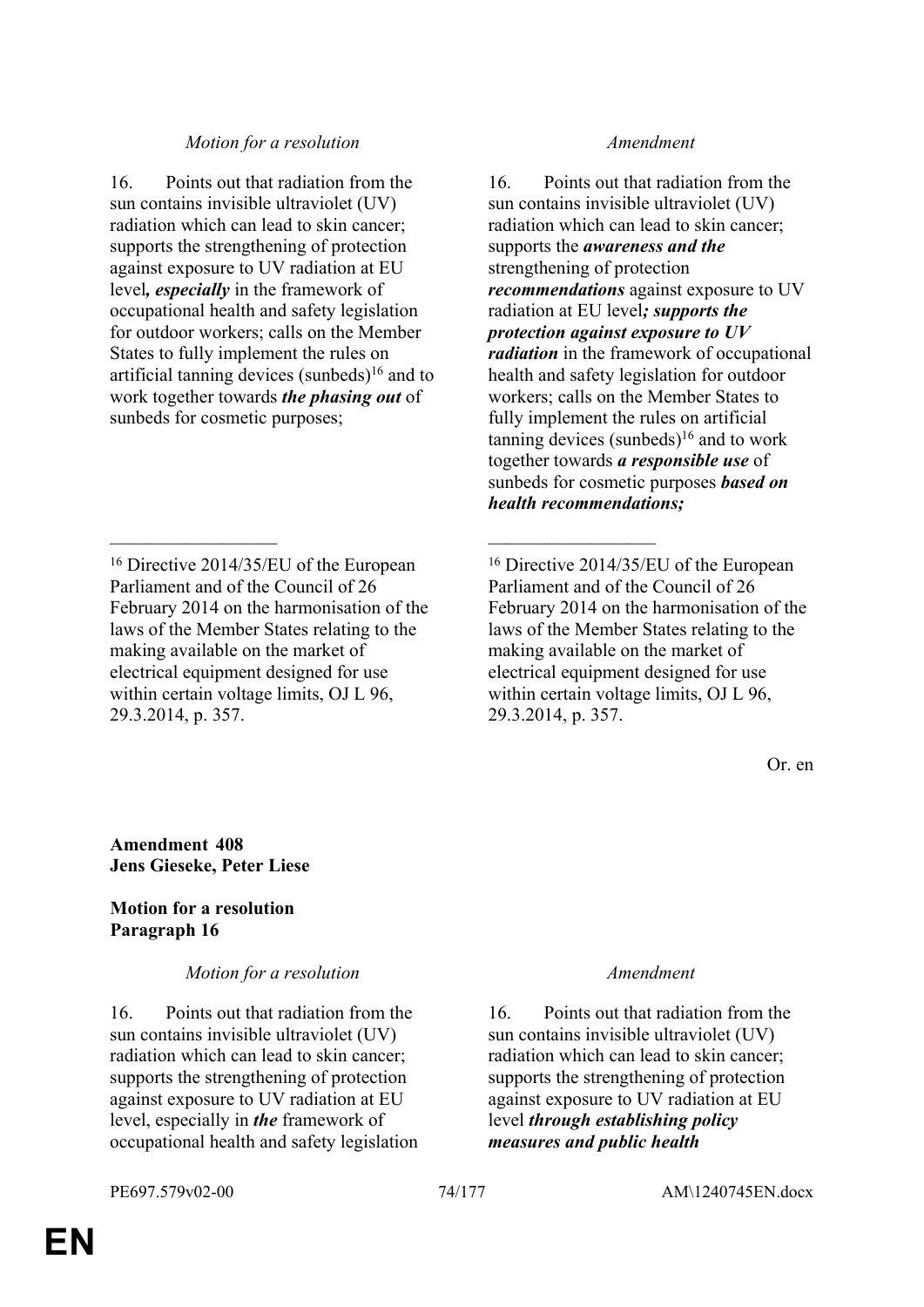for outdoor workers; calls on the Member States to fully implement the rules on artificial tanning devices (sunbeds) $16$  and to *work together towards the phasing out of sunbeds for cosmetic purposes*;

 $\mathcal{L}_\mathcal{L}$  , and the contribution of the contribution of the contribution of the contribution of the contribution of the contribution of the contribution of the contribution of the contribution of the contribution of

*recommendations*, especially in *high risk individuals such as children, teenagers and persons with outdoor occupational or leisure activities; emphasizes the need to set up a* framework of occupational health and safety legislation for outdoor workers; calls on the Member States to fully implement the rules on artificial tanning devices (sunbeds)<sup>16</sup> and to *introduce a minimum age for their use*; *calls on Member States to include reporting of melanoma and non-melanoma skin cancer in national cancer registries;*

<sup>16</sup> Directive 2014/35/EU of the European Parliament and of the Council of 26 February 2014 on the harmonisation of the laws of the Member States relating to the making available on the market of electrical equipment designed for use within certain voltage limits, OJ L 96, 29.3.2014, p. 357.

Or. en

## **Amendment 409 Hilde Vautmans, Irena Joveva, Alin Mituța**

## **Motion for a resolution Paragraph 16**

## *Motion for a resolution Amendment*

16. Points out that radiation from the sun contains invisible ultraviolet (UV) radiation which can lead to skin cancer; supports the strengthening of protection against exposure to UV radiation at EU level, especially in the framework of occupational health and safety legislation for outdoor workers; calls on the Member States to fully implement the rules on artificial tanning devices (sunbeds) $16$  and to work together towards the phasing out of sunbeds for cosmetic purposes;

16. Points out that radiation from the sun contains invisible ultraviolet (UV) radiation which can lead to skin cancer; supports the strengthening of protection against exposure to UV radiation at EU level, especially in the framework of occupational health and safety legislation for outdoor workers; calls on the Member States to fully implement the rules on artificial tanning devices (sunbeds) $16$  and to work together towards the phasing out of sunbeds for cosmetic purposes; *calls for a EU-wide minimum age for sunbeds, and* 

<sup>16</sup> Directive 2014/35/EU of the European Parliament and of the Council of 26 February 2014 on the harmonisation of the laws of the Member States relating to the making available on the market of electrical equipment designed for use within certain voltage limits, OJ L 96, 29.3.2014, p. 357.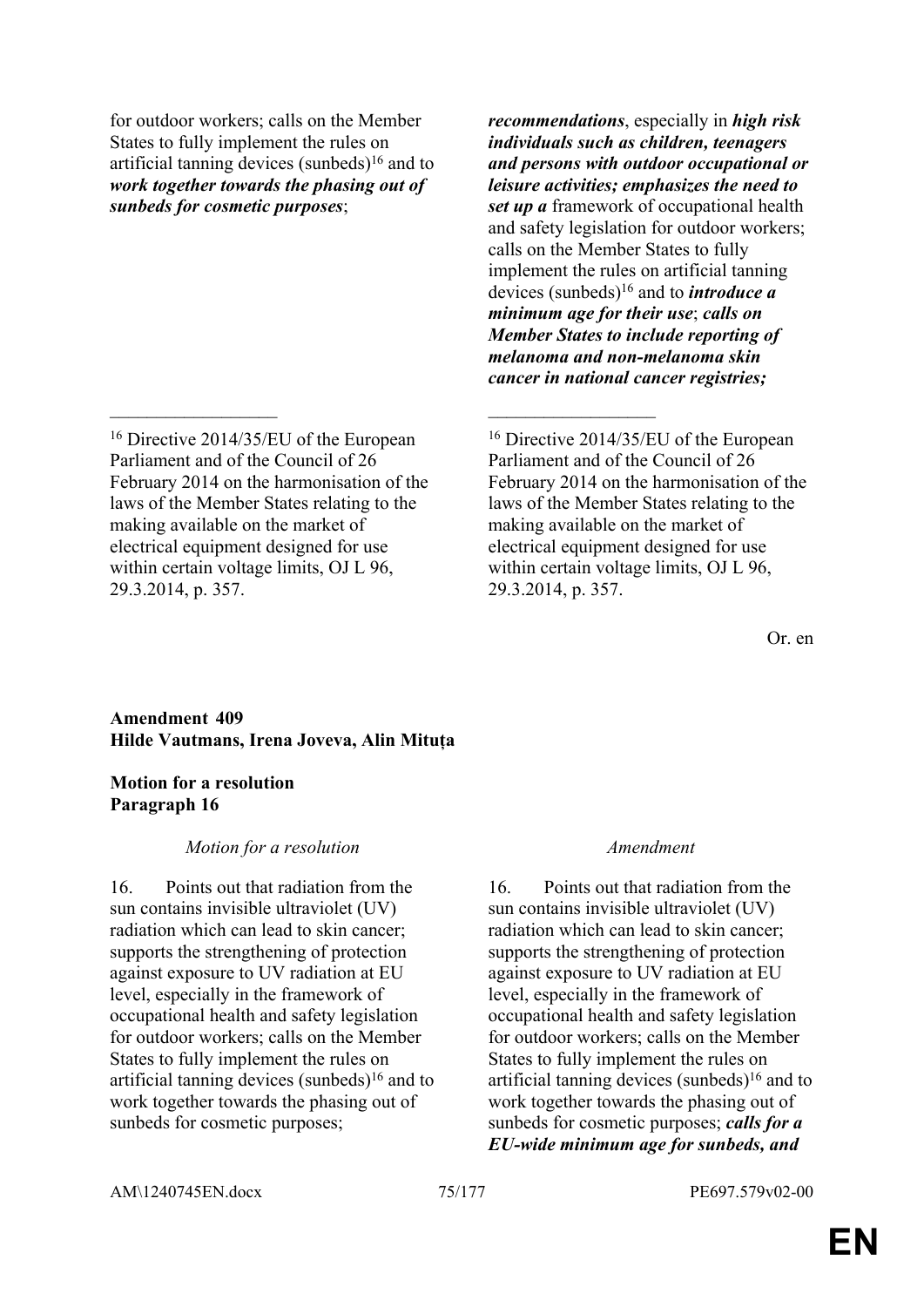*specific recommendations to reduce exposure to UV radiation by children and adolescents; calls on Member States to include reporting of melanoma and nonmelanoma skin cancer in national cancer registries;*

<sup>16</sup> Directive 2014/35/EU of the European Parliament and of the Council of 26 February 2014 on the harmonisation of the laws of the Member States relating to the making available on the market of electrical equipment designed for use within certain voltage limits, OJ L 96, 29.3.2014, p. 357.

<sup>16</sup> Directive 2014/35/EU of the European Parliament and of the Council of 26 February 2014 on the harmonisation of the laws of the Member States relating to the making available on the market of electrical equipment designed for use within certain voltage limits, OJ L 96, 29.3.2014, p. 357.

Or. en

## **Amendment 410 Veronika Vrecionová, Pietro Fiocchi, Alexandr Vondra**

 $\mathcal{L}_\mathcal{L}$  , and the contribution of the contribution of the contribution of the contribution of the contribution of the contribution of the contribution of the contribution of the contribution of the contribution of

## **Motion for a resolution Paragraph 16**

# *Motion for a resolution Amendment*

16. Points out that radiation from the sun contains invisible ultraviolet (UV) radiation which can lead to skin cancer; supports the strengthening of protection against exposure to UV radiation at EU level, especially in the framework of occupational health and safety legislation for outdoor workers; calls on the Member States to fully implement the rules on artificial tanning devices (sunbeds)<sup>16</sup> and to work together towards the phasing out of sunbeds for cosmetic purposes;

16. Points out that radiation from the sun contains invisible ultraviolet (UV) radiation which can lead to skin cancer *for populations exposed enormously to sun*; supports the strengthening of protection against exposure to UV radiation at EU level, especially in the framework of occupational health and safety legislation for outdoor workers; calls on the Member States to fully implement the rules on artificial tanning devices (sunbeds) $16$  and to work together towards the phasing out of sunbeds for cosmetic purposes; *reiterates that for population groups working indoor, limited access to the sun and, in general to nature, leads to adverse health consequences.*

 $\mathcal{L}_\text{max}$  and  $\mathcal{L}_\text{max}$  and  $\mathcal{L}_\text{max}$  and  $\mathcal{L}_\text{max}$ 

<sup>&</sup>lt;sup>16</sup> Directive 2014/35/EU of the European <sup>16</sup> Directive 2014/35/EU of the European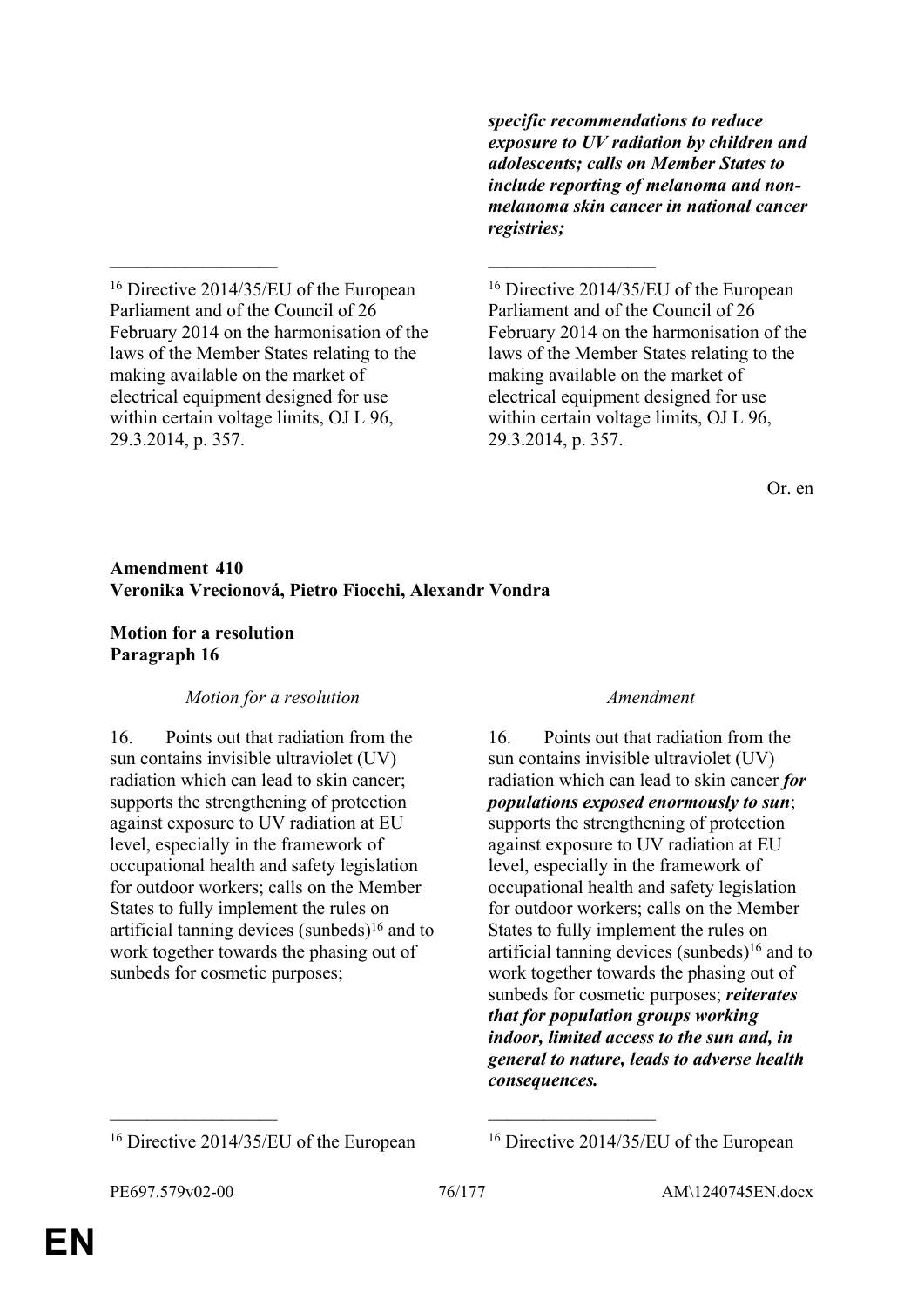Parliament and of the Council of 26 February 2014 on the harmonisation of the laws of the Member States relating to the making available on the market of electrical equipment designed for use within certain voltage limits, OJ L 96, 29.3.2014, p. 357.

Parliament and of the Council of 26 February 2014 on the harmonisation of the laws of the Member States relating to the making available on the market of electrical equipment designed for use within certain voltage limits, OJ L 96, 29.3.2014, p. 357.

Or. en

### **Amendment 411 Michèle Rivasi**

## **Motion for a resolution Paragraph 16**

## *Motion for a resolution Amendment*

16. Points out that radiation from the sun contains invisible ultraviolet (UV) radiation which can lead to skin cancer; supports the strengthening of protection against exposure to UV radiation at EU level, especially in the framework of occupational health and safety legislation for outdoor workers; calls on the Member States to fully implement the rules on artificial tanning devices (sunbeds) $16$  and to work together towards the *phasing out of sunbeds* for cosmetic purposes;

 $\mathcal{L}_\mathcal{L}$  , and the contribution of the contribution of the contribution of the contribution of the contribution of the contribution of the contribution of the contribution of the contribution of the contribution of

16. Points out that radiation from the sun contains invisible ultraviolet (UV) radiation which can lead to skin cancer; supports the strengthening of protection against exposure to UV radiation at EU level, especially in the framework of occupational health and safety legislation for outdoor workers; calls on the Member States to fully implement the rules on artificial tanning devices (sunbeds) $16$  and to work together towards the *outright ban of these devices classified as a Group 1 carcinogens, particularly* for cosmetic purposes;

Or. en

<sup>16</sup> Directive 2014/35/EU of the European Parliament and of the Council of 26 February 2014 on the harmonisation of the laws of the Member States relating to the making available on the market of electrical equipment designed for use within certain voltage limits, OJ L 96, 29.3.2014, p. 357.

<sup>16</sup> Directive 2014/35/EU of the European Parliament and of the Council of 26 February 2014 on the harmonisation of the laws of the Member States relating to the making available on the market of electrical equipment designed for use within certain voltage limits, OJ L 96, 29.3.2014, p. 357.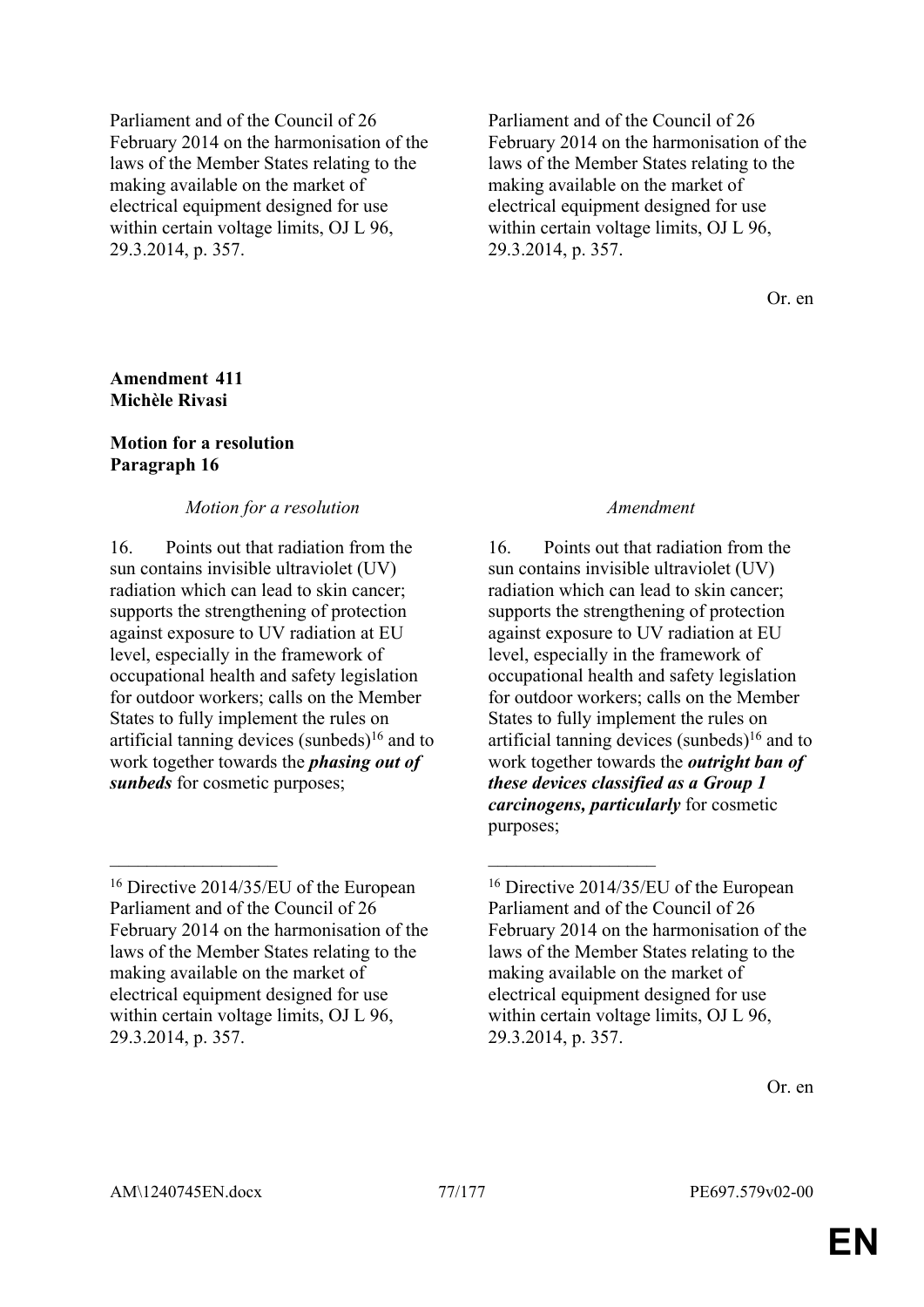# **Motion for a resolution Paragraph 16**

# *Motion for a resolution Amendment*

16. Points out that radiation from the sun contains invisible ultraviolet (UV) radiation which can lead to skin cancer; supports the strengthening of protection against exposure to UV radiation at EU level, especially in the framework of occupational health and safety legislation for outdoor workers; calls on the Member States to fully implement the rules on artificial tanning devices (sunbeds)<sup>16</sup> *and to work together towards the phasing out of sunbeds for cosmetic purposes;*

 $\mathcal{L}_\mathcal{L}$  , and the contribution of the contribution of the contribution of the contribution of the contribution of the contribution of the contribution of the contribution of the contribution of the contribution of

16. Points out that radiation from the sun contains invisible ultraviolet (UV) radiation which can lead to skin cancer; supports the strengthening of protection against exposure to UV radiation at EU level, especially in the framework of occupational health and safety legislation for outdoor workers; calls on the Member States to fully implement the rules on artificial tanning devices (sunbeds)*;* 16

Or. en

**Amendment 413 Pietro Fiocchi**

# **Motion for a resolution Paragraph 16**

*Motion for a resolution Amendment*

16. Points out that radiation from the sun contains invisible ultraviolet (UV) radiation which can lead to skin cancer;

16. Points out that radiation from the sun contains invisible ultraviolet (UV) radiation which can lead to skin cancer;

<sup>16</sup> Directive 2014/35/EU of the European Parliament and of the Council of 26 February 2014 on the harmonisation of the laws of the Member States relating to the making available on the market of electrical equipment designed for use within certain voltage limits, OJ L 96, 29.3.2014, p. 357.

<sup>16</sup> Directive 2014/35/EU of the European Parliament and of the Council of 26 February 2014 on the harmonisation of the laws of the Member States relating to the making available on the market of electrical equipment designed for use within certain voltage limits, OJ L 96, 29.3.2014, p. 357.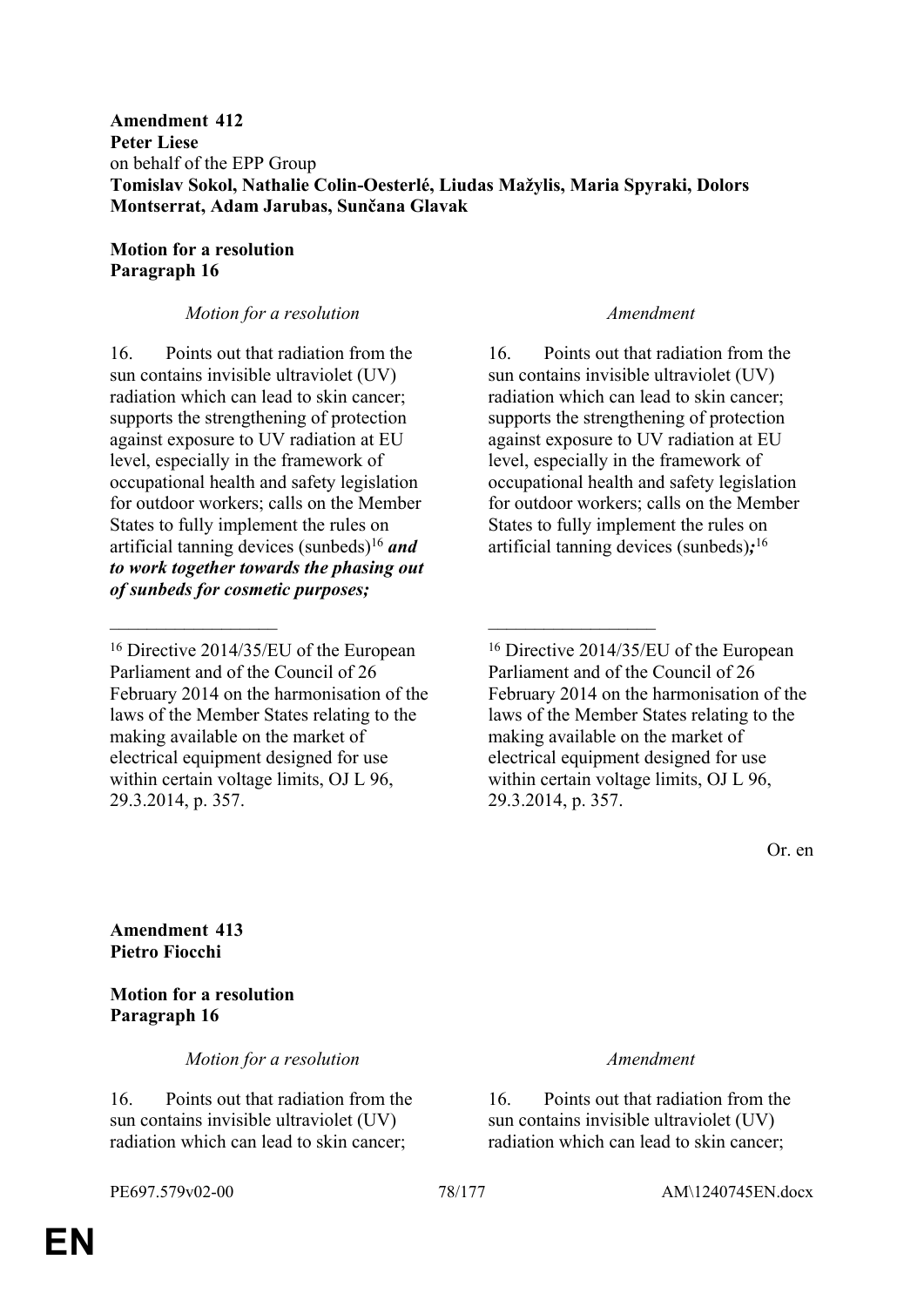supports the strengthening of protection against exposure to UV radiation at EU level, especially in the framework of occupational health and safety legislation for outdoor workers; calls on the Member States to fully implement the rules on artificial tanning devices (sunbeds)<sup>16</sup> *and to work together towards the phasing out of sunbeds for cosmetic purposes*;

supports the strengthening of protection against exposure to UV radiation at EU level, especially in the framework of occupational health and safety legislation for outdoor workers; calls on the Member States to fully implement the rules on artificial tanning devices (sunbeds) $16$ ;

<sup>16</sup> Directive 2014/35/EU of the European Parliament and of the Council of 26 February 2014 on the harmonisation of the laws of the Member States relating to the making available on the market of electrical equipment designed for use within certain voltage limits, OJ L 96, 29.3.2014, p. 357.

Or. en

# **Amendment 414 Nicolás González Casares, Maria Arena, Romana Jerković, Sara Cerdas, Tudor Ciuhodaru, Marc Angel, Johan Danielsson, Estrella Durá Ferrandis**

 $\mathcal{L}_\mathcal{L}$  , and the contribution of the contribution of the contribution of the contribution of the contribution of the contribution of the contribution of the contribution of the contribution of the contribution of

## **Motion for a resolution Paragraph 17**

# *Motion for a resolution Amendment*

17. Acknowledges that around 2 % of the European cancer burden can be attributed to ionizing radiation and that indoor exposure to radon and its decay products is the second leading cause of lung cancer in Europe; looks forward to the results of the Euratom Research and Training Programme<sup>17</sup> , which will improve knowledge on exposure to radon, and the proposed countermeasures to reduce its accumulation in dwellings; encourages Member States to regularly update their national plans to reduce exposure to radon, as requested in the Directive on Exposure to Radioactive Sources<sup>18</sup>; calls on the Commission to

17. Acknowledges that around 2 % of the European cancer burden can be attributed to ionizing radiation and that indoor exposure to radon and its decay products is the second leading cause of lung cancer in Europe; looks forward to the results of the Euratom Research and Training Programme<sup>17</sup> , which will improve knowledge on exposure to radon, and the proposed countermeasures to reduce its accumulation in dwellings; encourages Member States to regularly update their national plans to reduce exposure to radon, as requested in the Directive on Exposure to Radioactive Sources<sup>18</sup>; calls on the Commission to

AM\1240745EN.docx 79/177 PE697.579v02-00

<sup>16</sup> Directive 2014/35/EU of the European Parliament and of the Council of 26 February 2014 on the harmonisation of the laws of the Member States relating to the making available on the market of electrical equipment designed for use within certain voltage limits, OJ L 96, 29.3.2014, p. 357.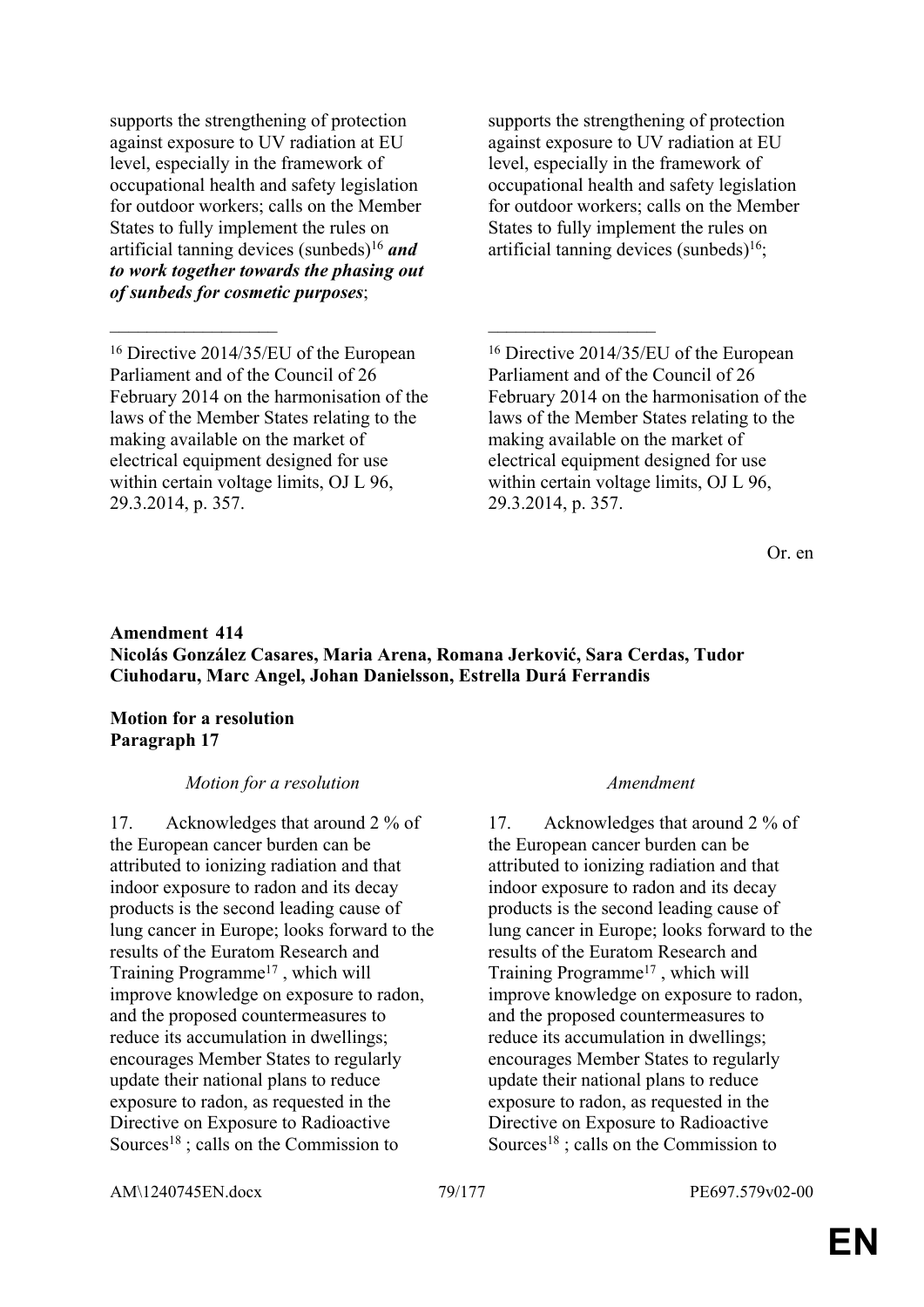*introduce* measures to protect workers exposed to ionising radiation such as airline crews, nuclear power plant workers and health professionals working in the radiology, radiotherapy or nuclear medicine sectors;

 $\mathcal{L}_\mathcal{L}$  , and the contribution of the contribution of the contribution of the contribution of the contribution of the contribution of the contribution of the contribution of the contribution of the contribution of

<sup>18</sup> Council Directive 2013/59/Euratom of 5 December 2013 laying down basic safety standards for protection against the dangers arising from exposure to ionising radiation, OJ L 13, 17.1.2014, p. 1.

*assess the implementation and effectiveness of current* measures to protect workers exposed to ionising radiation such as airline crews, nuclear power plant workers and health *and veterinarian* professionals working in the radiology, radiotherapy or nuclear medicine sectors *and review them where necessary, in order to set proportionate measures that understand the particularities of each sector*; *recalls that ionizing radiation could also be present in private households, encourages therefore the Commission and Member States to map existing and potential critical areas in order to effectively react to this threat and to promote information campaigns for the public in order to raise awareness on this matter;*

Or. en

**Amendment 415 Tomislav Sokol, Sunčana Glavak**

**Motion for a resolution Paragraph 17**

*Motion for a resolution Amendment*

PE697.579v02-00 80/177 AM\1240745EN.docx

17. Acknowledges that around 2 % of 17. Acknowledges that around 2 % of

<sup>17</sup> Council Regulation (Euratom) 2021/765 of 10 May 2021 establishing the Research and Training Programme of the European Atomic Energy Community for the period 2021-2025 complementing Horizon Europe – the Framework Programme for Research and Innovation, OJ L 167I, 12.5.2021, p. 81.

<sup>17</sup> Council Regulation (Euratom) 2021/765 of 10 May 2021 establishing the Research and Training Programme of the European Atomic Energy Community for the period 2021-2025 complementing Horizon Europe – the Framework Programme for Research and Innovation, OJ L 167I, 12.5.2021, p. 81.

<sup>18</sup> Council Directive 2013/59/Euratom of 5 December 2013 laying down basic safety standards for protection against the dangers arising from exposure to ionising radiation, OJ L 13, 17.1.2014, p. 1.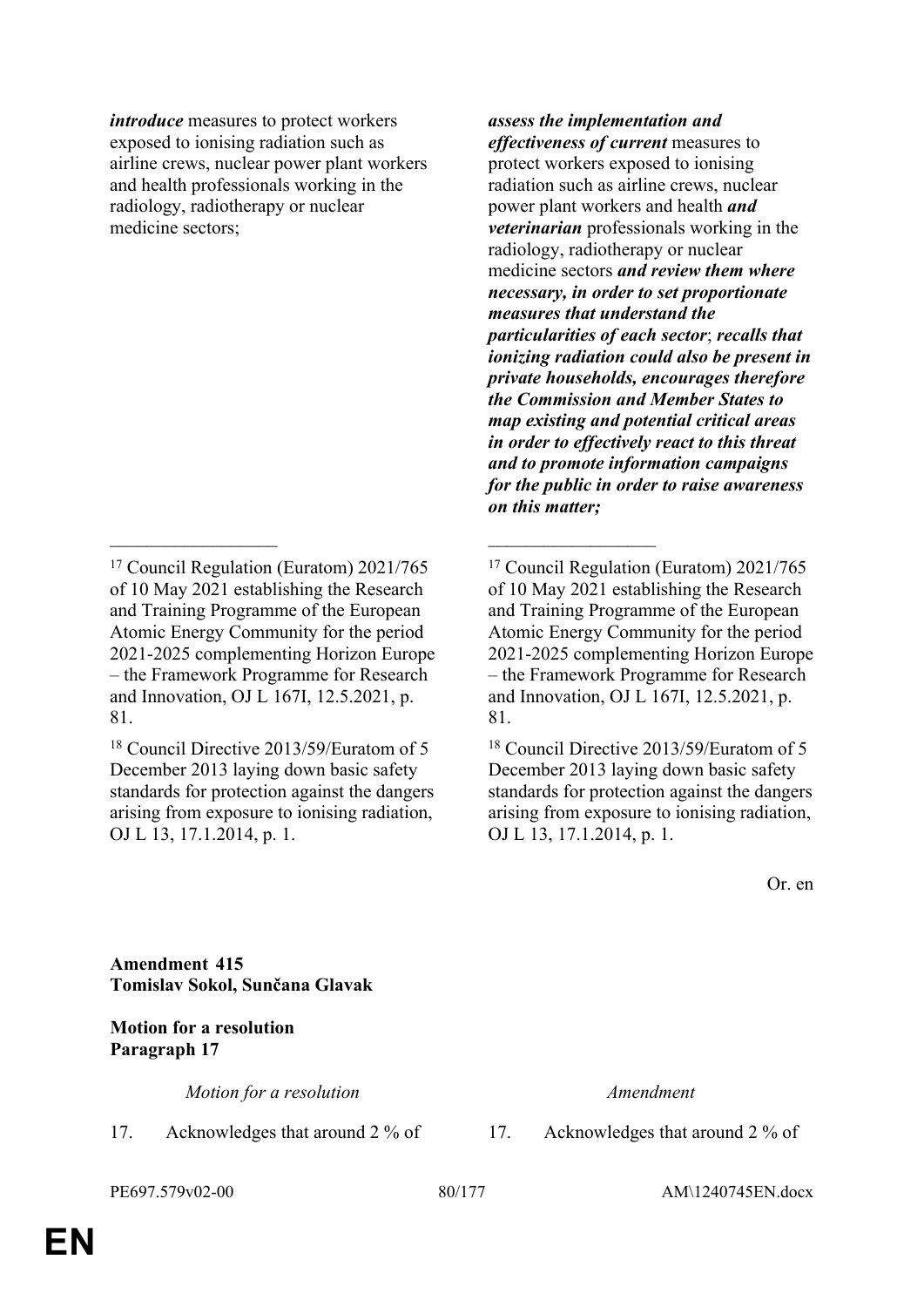the European cancer burden can be attributed to ionizing radiation and that indoor exposure to radon and its decay products is the second leading cause of lung cancer in Europe; looks forward to the results of the Euratom Research and Training Programme<sup>17</sup> , which will improve knowledge on exposure to radon, and the proposed countermeasures to reduce its accumulation in dwellings; encourages Member States to regularly update their national plans to reduce exposure to radon, as requested in the Directive on Exposure to Radioactive Sources<sup>18</sup>; calls on the Commission to introduce measures to protect workers exposed to ionising radiation such as airline crews, nuclear power plant workers and health professionals working in the radiology, radiotherapy or nuclear medicine sectors;

 $\mathcal{L}_\mathcal{L}$  , and the contribution of the contribution of the contribution of the contribution of the contribution of the contribution of the contribution of the contribution of the contribution of the contribution of

the European cancer burden can be attributed to ionizing radiation and that indoor exposure to radon and its decay products is the second leading cause of lung cancer in Europe; looks forward to the results of the Euratom Research and Training Programme<sup>17</sup> , which will improve knowledge on exposure to radon, and the proposed countermeasures to reduce its accumulation in dwellings; encourages Member States to regularly update their national plans to reduce exposure to radon, as requested in the Directive on Exposure to Radioactive Sources<sup>18</sup>*; calls on the Commission to assess the implementation and effectiveness of current measures to protect workers exposed to ionizing radiation, and review them where necessary; notes that such measures should be proportionate, embedding a risk-benefit approach, and should reflect the particularities of each sector, avoiding that rules that are necessary for one sector limit the development of another sector where such measures would be counterproductive*; calls on the Commission to introduce measures to protect workers exposed to ionising radiation such as airline crews, nuclear power plant workers*, workers in relevant industrial settings, researchers* and health professionals working in the radiology, radiotherapy or nuclear medicine sectors;

<sup>17</sup> Council Regulation (Euratom) 2021/765 of 10 May 2021 establishing the Research and Training Programme of the European Atomic Energy Community for the period 2021-2025 complementing Horizon Europe – the Framework Programme for Research and Innovation, OJ L 167I, 12.5.2021, p. 81.

<sup>18</sup> Council Directive 2013/59/Euratom of 5 December 2013 laying down basic safety standards for protection against the dangers arising from exposure to ionising radiation,

<sup>17</sup> Council Regulation (Euratom) 2021/765 of 10 May 2021 establishing the Research and Training Programme of the European Atomic Energy Community for the period 2021-2025 complementing Horizon Europe – the Framework Programme for Research and Innovation, OJ L 167I, 12.5.2021, p. 81.

<sup>18</sup> Council Directive 2013/59/Euratom of 5 December 2013 laying down basic safety standards for protection against the dangers arising from exposure to ionising radiation,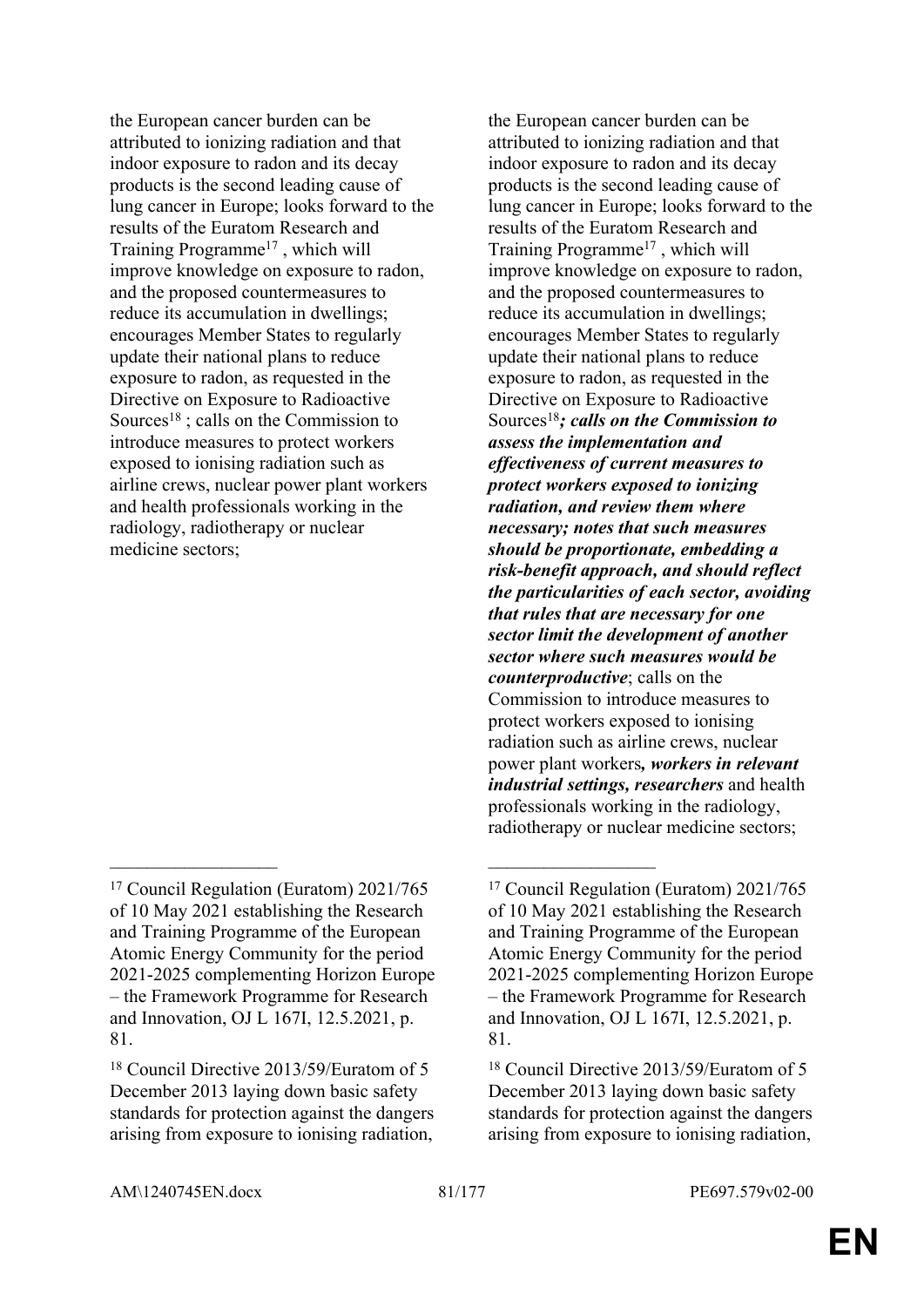# **Amendment 416 Joëlle Mélin, Stefania Zambelli**

### **Motion for a resolution Paragraph 17**

## *Motion for a resolution Amendment*

17. Acknowledges that around 2 % of the European cancer burden can be attributed to ionizing radiation and that indoor exposure to radon and its decay products is the second leading cause of lung cancer in Europe; looks forward to the results of the Euratom Research and Training Programme<sup>17</sup>, which will improve knowledge on exposure to radon, and the proposed countermeasures to reduce its accumulation in dwellings; encourages Member States to regularly update their national plans to reduce exposure to radon, as requested in the Directive on Exposure to Radioactive Sources<sup>18</sup>; calls on the Commission to *introduce* measures to protect workers exposed to ionising radiation *such as* airline crews, nuclear power plant workers *and* health professionals working in the radiology, radiotherapy or nuclear medicine sectors;

## <sup>17</sup> Council Regulation (Euratom) 2021/765 of 10 May 2021 establishing the Research and Training Programme of the European Atomic Energy Community for the period 2021-2025 complementing Horizon Europe

### Commission to *assess – and adapt if necessary – current* measures to protect workers exposed to ionising radiation*;*

17. Acknowledges that around 2 % of

the European cancer burden can be attributed to ionizing radiation and that indoor exposure to radon and its decay products is the second leading cause of lung cancer in Europe; looks forward to the

results of the Euratom Research and

Training Programme<sup>17</sup>, which will improve knowledge on exposure to radon, and the proposed countermeasures to reduce its accumulation in dwellings; encourages Member States to regularly update their national plans to reduce exposure to radon, as requested in the Directive on Exposure to Radioactive Sources<sup>18</sup>; calls on the

*points out that the profiles of exposed workers vary greatly depending on the sector, from* airline *crew members*, *through* nuclear power plant workers *to* health professionals working in the radiology, radiotherapy or nuclear medicine sectors*, and therefore asks that the measures take account of these particular characteristics so as to not be counter-productive*;

## <sup>17</sup> Council Regulation (Euratom) 2021/765 of 10 May 2021 establishing the Research and Training Programme of the European Atomic Energy Community for the period 2021-2025 complementing Horizon Europe

 $\mathcal{L}_\mathcal{L}$  , and the contribution of the contribution of the contribution of the contribution of the contribution of the contribution of the contribution of the contribution of the contribution of the contribution of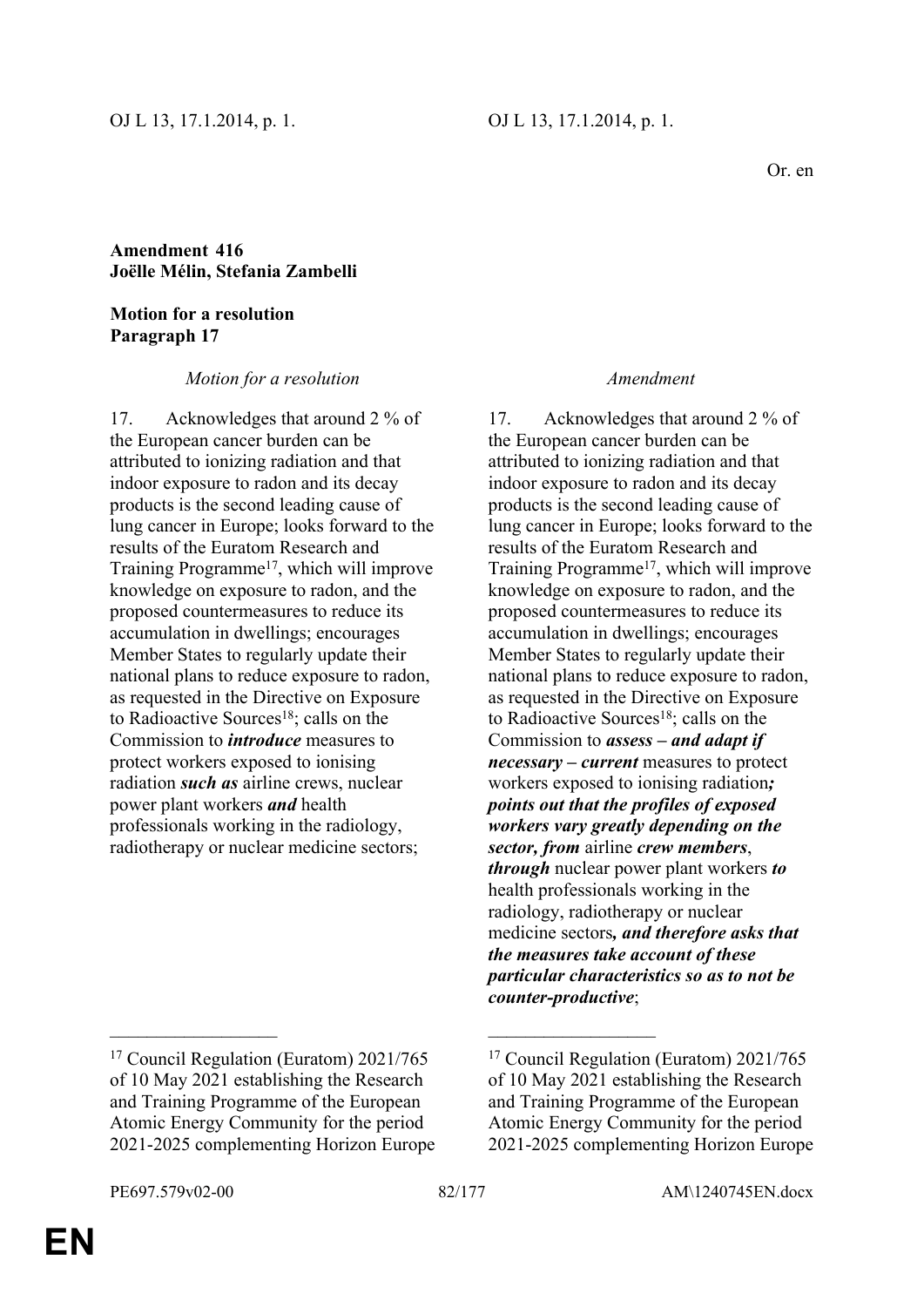– the Framework Programme for Research and Innovation, OJ L 167I, 12.5.2021, p. 81.

<sup>18</sup> Council Directive 2013/59/Euratom of 5 December 2013 laying down basic safety standards for protection against the dangers arising from exposure to ionising radiation, OJ L 13, 17.1.2014, p. 1.

– the Framework Programme for Research and Innovation, OJ L 167I, 12.5.2021, p. 81.

<sup>18</sup> Council Directive 2013/59/Euratom of 5 December 2013 laying down basic safety standards for protection against the dangers arising from exposure to ionising radiation, OJ L 13, 17.1.2014, p. 1.

Or. fr

## **Amendment 417 Tudor Ciuhodaru**

# **Motion for a resolution Paragraph 17**

## *Motion for a resolution Amendment*

17. Acknowledges that around 2 % of the European cancer burden can be attributed to ionizing radiation and that indoor exposure to radon and its decay products is the second leading cause of lung cancer in Europe; looks forward to the results of the Euratom Research and Training Programme<sup>17</sup> , which will improve knowledge on exposure to radon, and the proposed countermeasures to reduce its accumulation in dwellings; encourages Member States to regularly update their national plans to reduce exposure to radon, as requested in the Directive on Exposure to Radioactive Sources<sup>18</sup>; calls on the Commission to *introduce* measures to protect workers exposed to ionising radiation *such as airline crews, nuclear power plant workers and health professionals working in the radiology, radiotherapy or nuclear medicine sectors*;

17. Acknowledges that around 2 % of the European cancer burden can be attributed to ionizing radiation and that indoor exposure to radon and its decay products is the second leading cause of lung cancer in Europe; looks forward to the results of the Euratom Research and Training Programme<sup>17</sup>, which will improve knowledge on exposure to radon, and the proposed countermeasures to reduce its accumulation in dwellings; encourages Member States to regularly update their national plans to reduce exposure to radon, as requested in the Directive on Exposure to Radioactive Sources<sup>18</sup>; calls on the Commission to *assess the implementation and effectiveness of current* measures to protect workers exposed to ionising radiation*, and review them where necessary; emphasises that such measures should be proportionate, embedding a risk-benefit approach, and reflect the particularities of each sector, avoiding that rules that are necessary for one sector limit the development of another sector where such measures would be*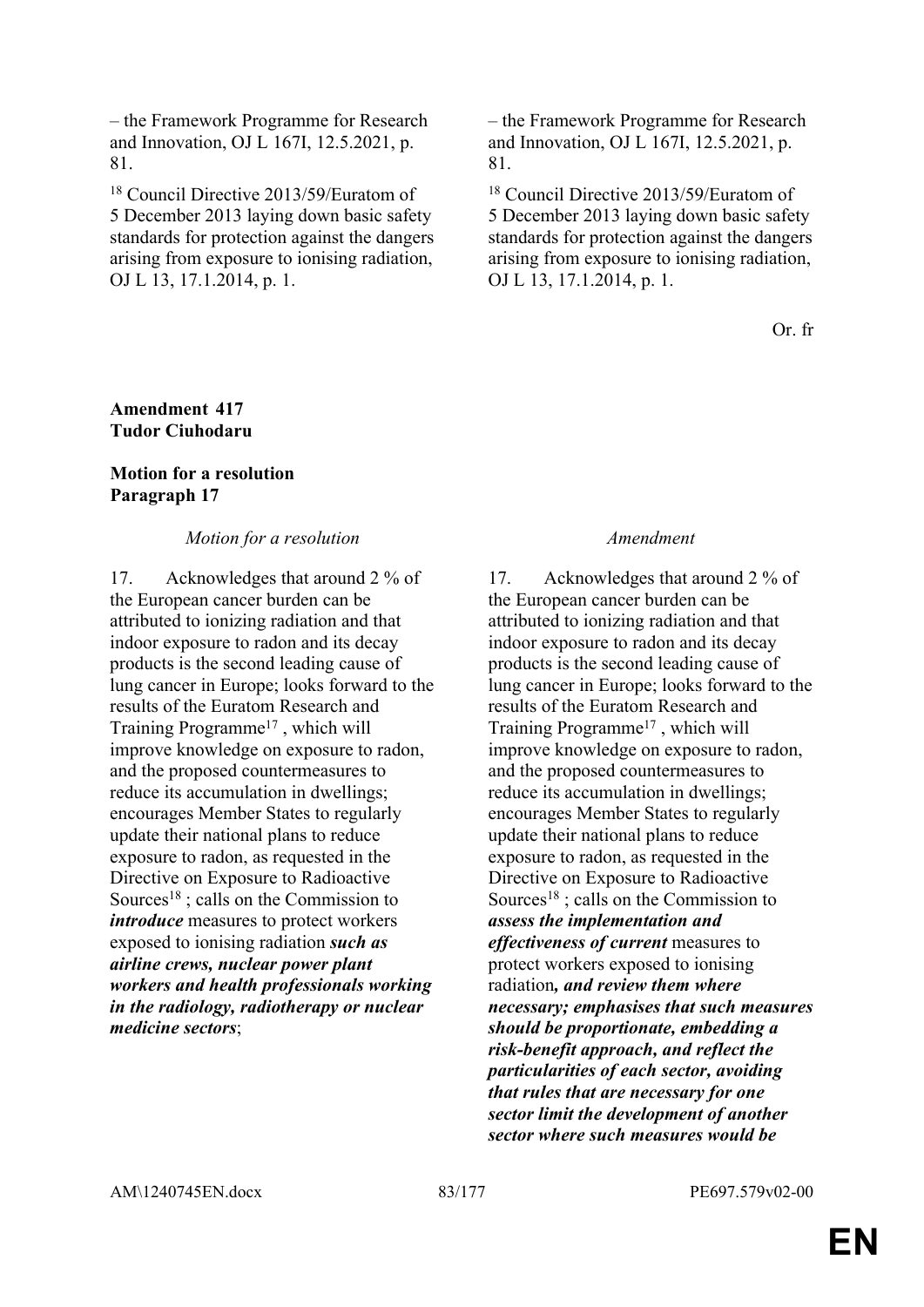$\mathcal{L}_\mathcal{L}$  , and the contribution of the contribution of the contribution of the contribution of the contribution of the contribution of the contribution of the contribution of the contribution of the contribution of

<sup>18</sup> Council Directive 2013/59/Euratom of 5 December 2013 laying down basic safety standards for protection against the dangers arising from exposure to ionising radiation, OJ L 13, 17.1.2014, p. 1.

### *counterproductive*;

<sup>17</sup> Council Regulation (Euratom) 2021/765 of 10 May 2021 establishing the Research and Training Programme of the European Atomic Energy Community for the period 2021-2025 complementing Horizon Europe – the Framework Programme for Research and Innovation, OJ L 167I, 12.5.2021, p. 81.

<sup>18</sup> Council Directive 2013/59/Euratom of 5 December 2013 laying down basic safety standards for protection against the dangers arising from exposure to ionising radiation, OJ L 13, 17.1.2014, p. 1.

Or. en

### **Amendment 418 Alessandra Moretti**

## **Motion for a resolution Paragraph 17**

## *Motion for a resolution Amendment*

17. Acknowledges that around 2 % of the European cancer burden can be attributed to ionizing radiation and that indoor exposure to radon and its decay products is the second leading cause of lung cancer in Europe; looks forward to the results of the Euratom Research and Training Programme<sup>17</sup> , which will improve knowledge on exposure to radon, and the proposed countermeasures to reduce its accumulation in dwellings; encourages Member States to regularly update their national plans to reduce exposure to radon, as requested in the Directive on Exposure to Radioactive Sources<sup>18</sup>; calls on the Commission to introduce measures to protect workers exposed to ionising radiation such as airline crews, nuclear power plant workers

17. Acknowledges that around 2 % of the European cancer burden can be attributed to ionizing radiation and that indoor exposure to radon and its decay products is the second leading cause of lung cancer in Europe; looks forward to the results of the Euratom Research and Training Programme<sup>17</sup> , which will improve knowledge on exposure to radon, and the proposed countermeasures to reduce its accumulation in dwellings; encourages Member States to regularly update their national plans to reduce exposure to radon, as requested in the Directive on Exposure to Radioactive Sources<sup>18</sup>; calls on the Commission to introduce measures to protect workers exposed to ionising radiation such as airline crews, nuclear power plant workers

<sup>17</sup> Council Regulation (Euratom) 2021/765 of 10 May 2021 establishing the Research and Training Programme of the European Atomic Energy Community for the period 2021-2025 complementing Horizon Europe – the Framework Programme for Research and Innovation, OJ L 167I, 12.5.2021, p. 81.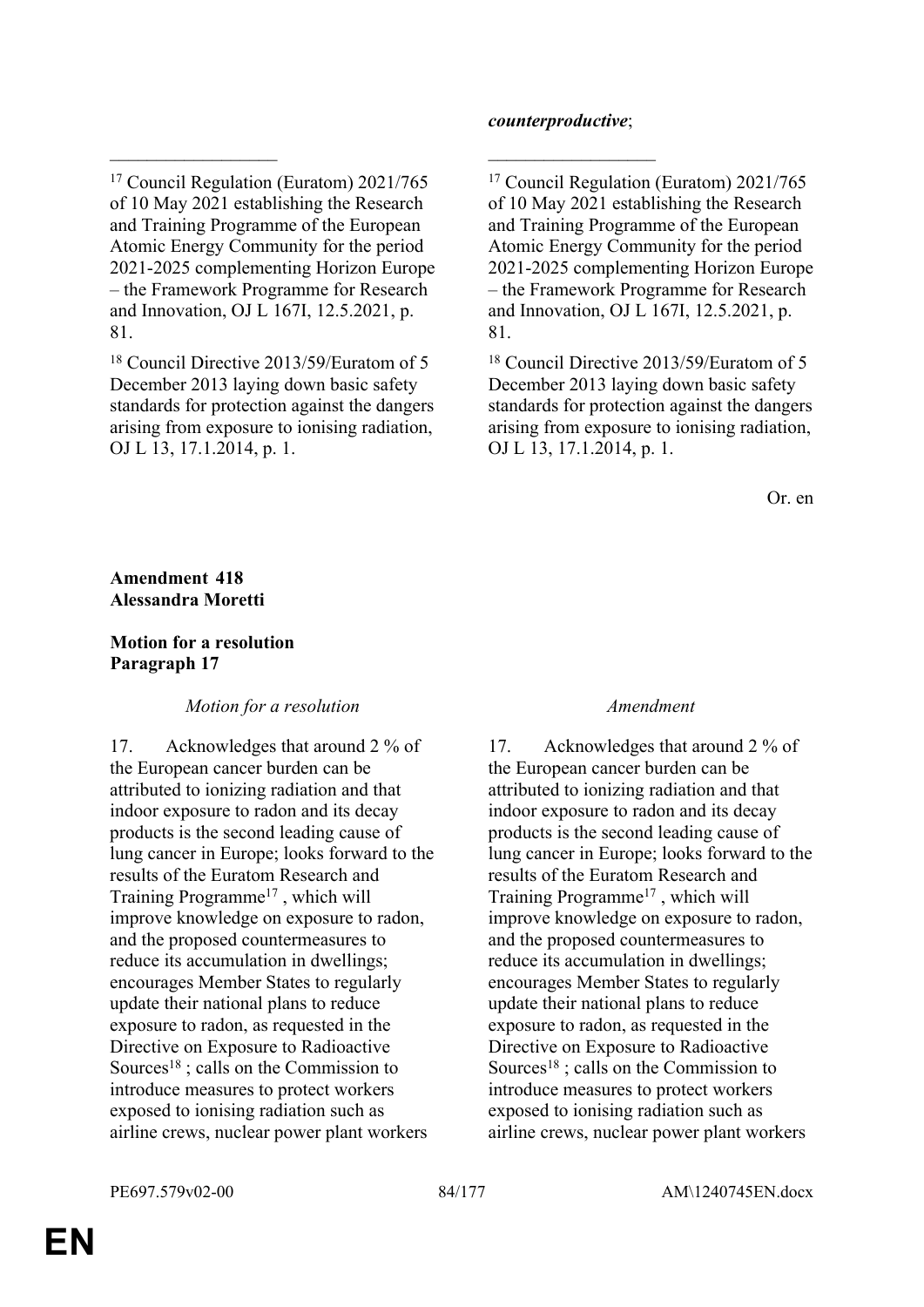and health professionals working in the radiology, radiotherapy or nuclear medicine sectors;

 $\mathcal{L}_\mathcal{L}$  , and the contribution of the contribution of the contribution of the contribution of the contribution of the contribution of the contribution of the contribution of the contribution of the contribution of

and health professionals working in the radiology, radiotherapy or nuclear medicine sectors; *recalls that ionizing radiation could also be present in private households, encourages therefore the Commission and Member States to map existing and potential critical areas in order to effectively react to this threat and to promote information campaigns for the public in order to raise the awareness on this matter;*

Or. en

# **Amendment 419 Margarita de la Pisa Carrión, Pietro Fiocchi**

## **Motion for a resolution Paragraph 17**

## *Motion for a resolution Amendment*

17. Acknowledges that around 2 % of the European cancer burden can be attributed to ionizing radiation and that indoor exposure to radon and its decay products is the second leading cause of lung cancer in Europe; looks forward to the results of the Euratom Research and Training Programme<sup>17</sup>, which will improve knowledge on exposure to radon,

17. Acknowledges that around 2 % of the European cancer burden can be attributed to ionizing radiation and that indoor exposure to radon and its decay products is the second leading cause of lung cancer in Europe; looks forward to the results of the Euratom Research and Training Programme<sup>17</sup> *; calls on the Commission to allocate funds to create a* 

<sup>17</sup> Council Regulation (Euratom) 2021/765 of 10 May 2021 establishing the Research and Training Programme of the European Atomic Energy Community for the period 2021-2025 complementing Horizon Europe – the Framework Programme for Research and Innovation, OJ L 167I, 12.5.2021, p. 81.

<sup>18</sup> Council Directive 2013/59/Euratom of 5 December 2013 laying down basic safety standards for protection against the dangers arising from exposure to ionising radiation, OJ L 13, 17.1.2014, p. 1.

<sup>17</sup> Council Regulation (Euratom) 2021/765 of 10 May 2021 establishing the Research and Training Programme of the European Atomic Energy Community for the period 2021-2025 complementing Horizon Europe – the Framework Programme for Research and Innovation, OJ L 167I, 12.5.2021, p. 81.

<sup>18</sup> Council Directive 2013/59/Euratom of 5 December 2013 laying down basic safety standards for protection against the dangers arising from exposure to ionising radiation, OJ L 13, 17.1.2014, p. 1.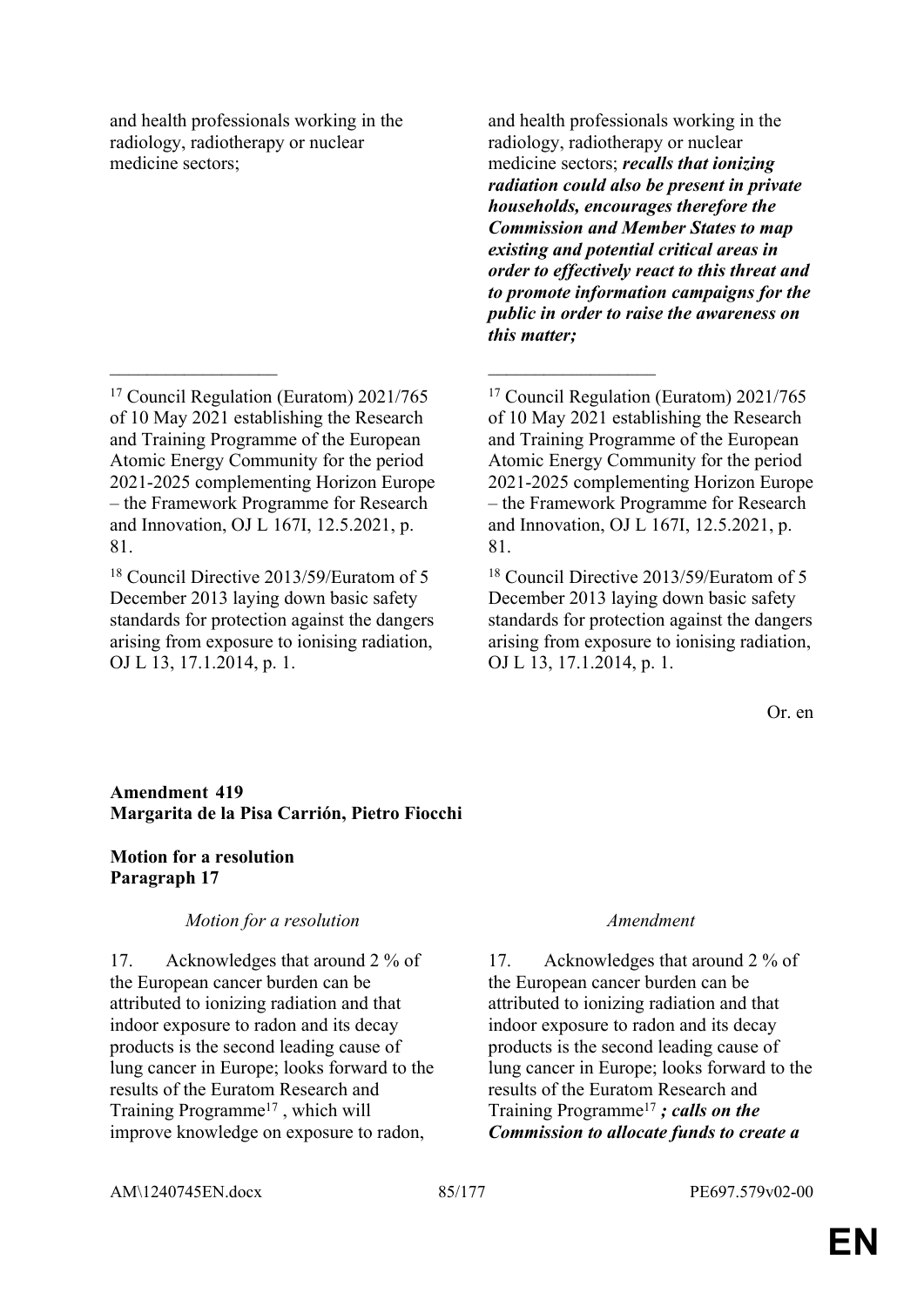and the proposed countermeasures to reduce its accumulation in dwellings; encourages Member States to regularly update their national plans to reduce exposure to radon, as requested in the Directive on Exposure to Radioactive Sources<sup>18</sup> : calls on the Commission to introduce measures to protect workers exposed to ionising radiation such as airline crews, nuclear power plant workers and health professionals working in the radiology, radiotherapy or nuclear medicine sectors;

<sup>17</sup> Council Regulation (Euratom) 2021/765 of 10 May 2021 establishing the Research and Training Programme of the European Atomic Energy Community for the period 2021-2025 complementing Horizon Europe – the Framework Programme for Research and Innovation, OJ L 167I, 12.5.2021, p. 81.

 $\mathcal{L}_\mathcal{L}$  , and the contribution of the contribution of the contribution of the contribution of the contribution of the contribution of the contribution of the contribution of the contribution of the contribution of

<sup>18</sup> Council Directive 2013/59/Euratom of 5 December 2013 laying down basic safety standards for protection against the dangers arising from exposure to ionising radiation, OJ L 13, 17.1.2014, p. 1.

*forecast map indicating the various degrees of potential radon exposure across the EU*, which will improve knowledge on exposure to radon, and the proposed countermeasures to reduce its accumulation in dwellings; encourages Member States to regularly update their national plans to reduce exposure to radon, as requested in the Directive on Exposure to Radioactive Sources<sup>18</sup>; calls on the Commission to introduce measures to protect workers exposed to ionising radiation such as airline crews, nuclear power plant workers and health professionals working in the radiology, radiotherapy or nuclear medicine sectors;

<sup>17</sup> Council Regulation (Euratom) 2021/765 of 10 May 2021 establishing the Research and Training Programme of the European Atomic Energy Community for the period 2021-2025 complementing Horizon Europe – the Framework Programme for Research and Innovation, OJ L 167I, 12.5.2021, p. 81.

<sup>18</sup> Council Directive 2013/59/Euratom of 5 December 2013 laying down basic safety standards for protection against the dangers arising from exposure to ionising radiation, OJ L 13, 17.1.2014, p. 1.

Or. en

**Amendment 420 Maria Arena**

**Motion for a resolution Paragraph 17**

*Motion for a resolution Amendment*

17. Acknowledges that around 2 % of the European cancer burden can be attributed to ionizing radiation and that indoor exposure to radon and its decay

17. Acknowledges that around 2 % of the European cancer burden can be attributed to ionizing radiation and that indoor exposure to radon and its decay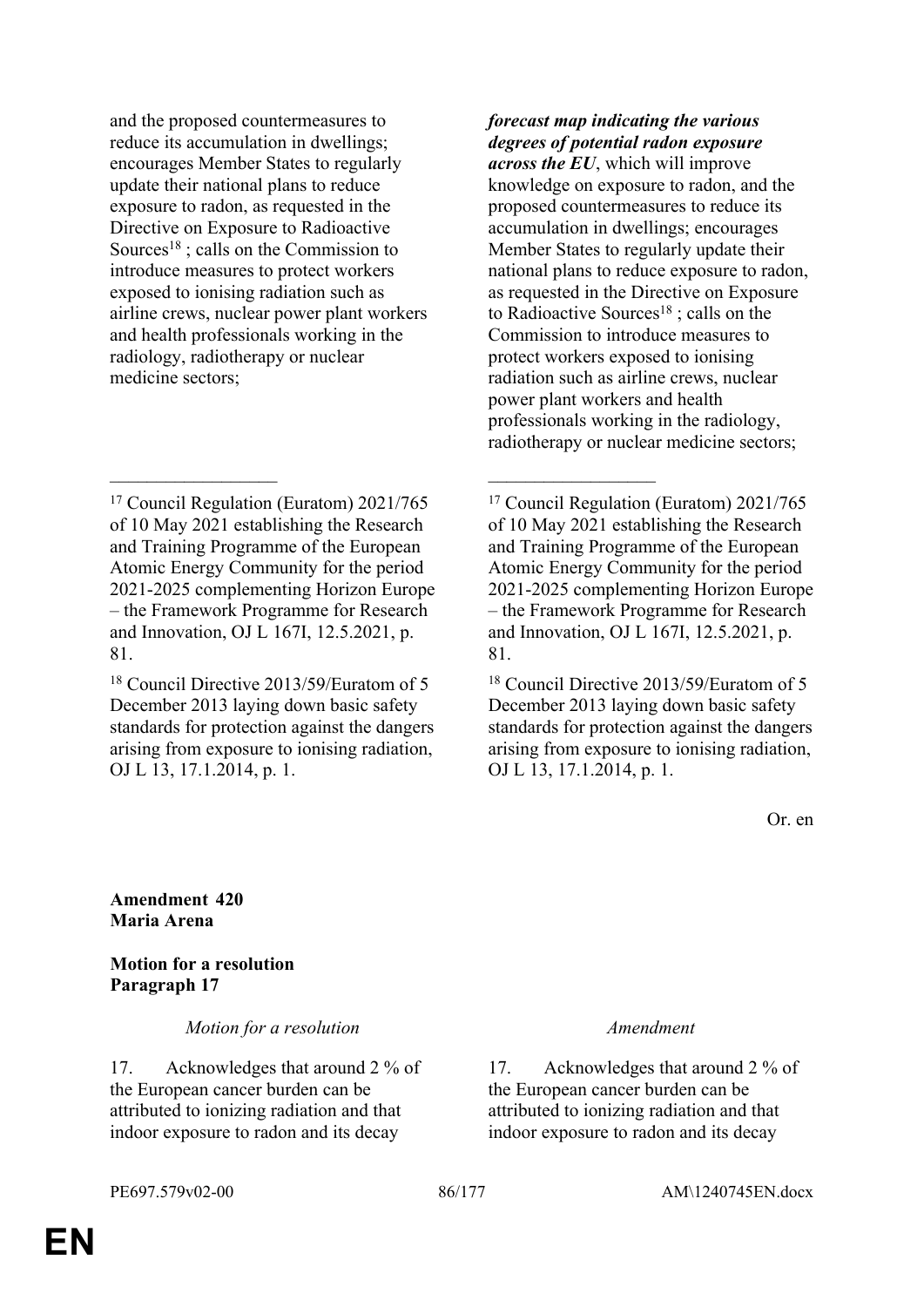products is the second leading cause of lung cancer in Europe; looks forward to the results of the Euratom Research and Training Programme<sup>17</sup> , which will improve knowledge on exposure to radon, and the proposed countermeasures to reduce its accumulation in dwellings; encourages Member States to regularly update their national plans to reduce exposure to radon, as requested in the Directive on Exposure to Radioactive Sources<sup>18</sup>; calls on the Commission to introduce measures to protect workers exposed to ionising radiation such as airline crews, nuclear power plant workers and health professionals working in the radiology, radiotherapy or nuclear medicine sectors;

 $\mathcal{L}_\mathcal{L}$  , and the contribution of the contribution of the contribution of the contribution of the contribution of the contribution of the contribution of the contribution of the contribution of the contribution of

<sup>18</sup> Council Directive 2013/59/Euratom of 5 December 2013 laying down basic safety standards for protection against the dangers arising from exposure to ionising radiation, OJ L 13, 17.1.2014, p. 1.

products is the second leading cause of lung cancer in Europe; looks forward to the results of the Euratom Research and Training Programme<sup>17</sup> , which will improve knowledge on exposure to radon, and the proposed countermeasures to reduce its accumulation in dwellings; encourages Member States to regularly update their national plans to reduce exposure to radon, as requested in the Directive on Exposure to Radioactive Sources<sup>18</sup> *and to enhance guidelines on radon mitigation for new constructions*; calls on the Commission to introduce measures to protect workers exposed to ionising radiation such as airline crews, nuclear power plant workers and health professionals working in the radiology, radiotherapy or nuclear medicine sectors;

<sup>18</sup> Council Directive 2013/59/Euratom of 5 December 2013 laying down basic safety standards for protection against the dangers arising from exposure to ionising radiation, OJ L 13, 17.1.2014, p. 1.

Or. en

**Amendment 421 Pietro Fiocchi**

**Motion for a resolution Paragraph 17**

*Motion for a resolution Amendment*

17. Acknowledges that around 2 % of 17. Acknowledges that around 2 % of

AM\1240745EN.docx 87/177 PE697.579v02-00

<sup>17</sup> Council Regulation (Euratom) 2021/765 of 10 May 2021 establishing the Research and Training Programme of the European Atomic Energy Community for the period 2021-2025 complementing Horizon Europe – the Framework Programme for Research and Innovation, OJ L 167I, 12.5.2021, p. 81.

<sup>17</sup> Council Regulation (Euratom) 2021/765 of 10 May 2021 establishing the Research and Training Programme of the European Atomic Energy Community for the period 2021-2025 complementing Horizon Europe – the Framework Programme for Research and Innovation, OJ L 167I, 12.5.2021, p. 81.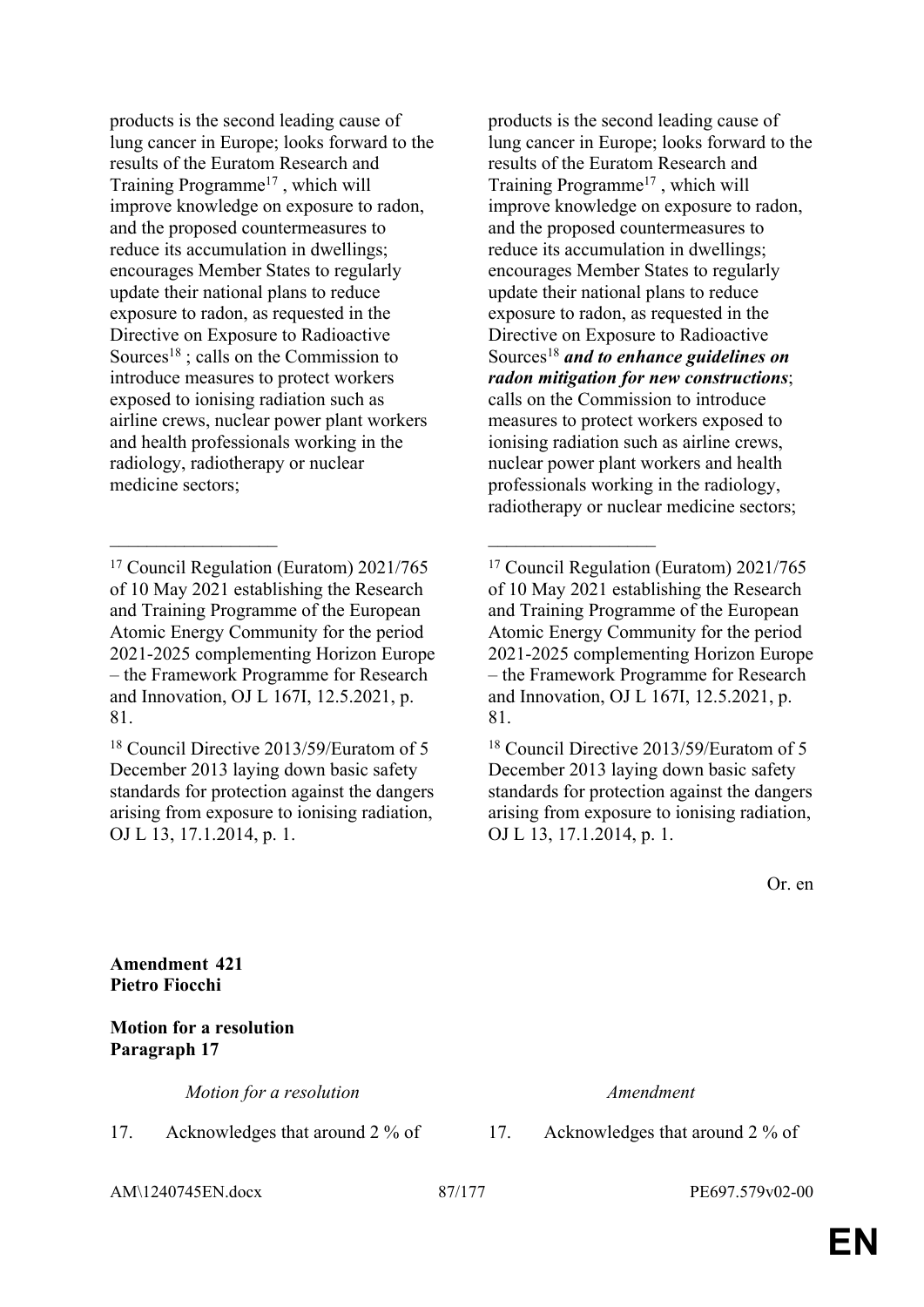the European cancer burden can be attributed to ionizing radiation and that indoor exposure to radon and its decay products is the second leading cause of lung cancer in Europe; looks forward to the results of the Euratom Research and Training Programme<sup>17</sup> , which will improve knowledge on exposure to radon, and the proposed countermeasures to reduce its accumulation in dwellings; encourages Member States to regularly update their national plans to reduce exposure to radon, as requested in the Directive on Exposure to Radioactive Sources<sup>18</sup>; calls on the Commission to introduce measures to protect workers exposed to ionising radiation such as airline crews, nuclear power plant workers and health professionals working in the radiology, radiotherapy or nuclear medicine sectors;

 $\mathcal{L}_\mathcal{L}$  , and the contribution of the contribution of the contribution of the contribution of the contribution of the contribution of the contribution of the contribution of the contribution of the contribution of

the European cancer burden can be attributed to ionizing radiation and that indoor exposure to radon and its decay products is the second leading cause of lung cancer in Europe*, responsible, on average, for 20,000 deaths each year*; looks forward to the results of the Euratom Research and Training Programme<sup>17</sup>, which will improve knowledge on exposure to radon, and the proposed countermeasures to reduce its accumulation in dwellings; encourages Member States to regularly update their national plans to reduce exposure to radon, as requested in the Directive on Exposure to Radioactive Sources<sup>18</sup>; calls on the Commission to introduce measures to protect workers exposed to ionising radiation such as airline crews, nuclear power plant workers and health professionals working in the radiology, radiotherapy or nuclear medicine sectors;

<sup>18</sup> Council Directive 2013/59/Euratom of 5 December 2013 laying down basic safety standards for protection against the dangers arising from exposure to ionising radiation, OJ L 13, 17.1.2014, p. 1.

Or. en

**Amendment 422 Peter Liese** on behalf of the EPP Group **Tomislav Sokol, Nathalie Colin-Oesterlé, Liudas Mažylis, Maria Spyraki, Dolors Montserrat, Cindy Franssen, Adam Jarubas, Deirdre Clune, Sunčana Glavak, Bartosz Arłukowicz, Christian Sagartz**

<sup>17</sup> Council Regulation (Euratom) 2021/765 of 10 May 2021 establishing the Research and Training Programme of the European Atomic Energy Community for the period 2021-2025 complementing Horizon Europe – the Framework Programme for Research and Innovation, OJ L 167I, 12.5.2021, p. 81.

<sup>18</sup> Council Directive 2013/59/Euratom of 5 December 2013 laying down basic safety standards for protection against the dangers arising from exposure to ionising radiation, OJ L 13, 17.1.2014, p. 1.

<sup>17</sup> Council Regulation (Euratom) 2021/765 of 10 May 2021 establishing the Research and Training Programme of the European Atomic Energy Community for the period 2021-2025 complementing Horizon Europe – the Framework Programme for Research and Innovation, OJ L 167I, 12.5.2021, p. 81.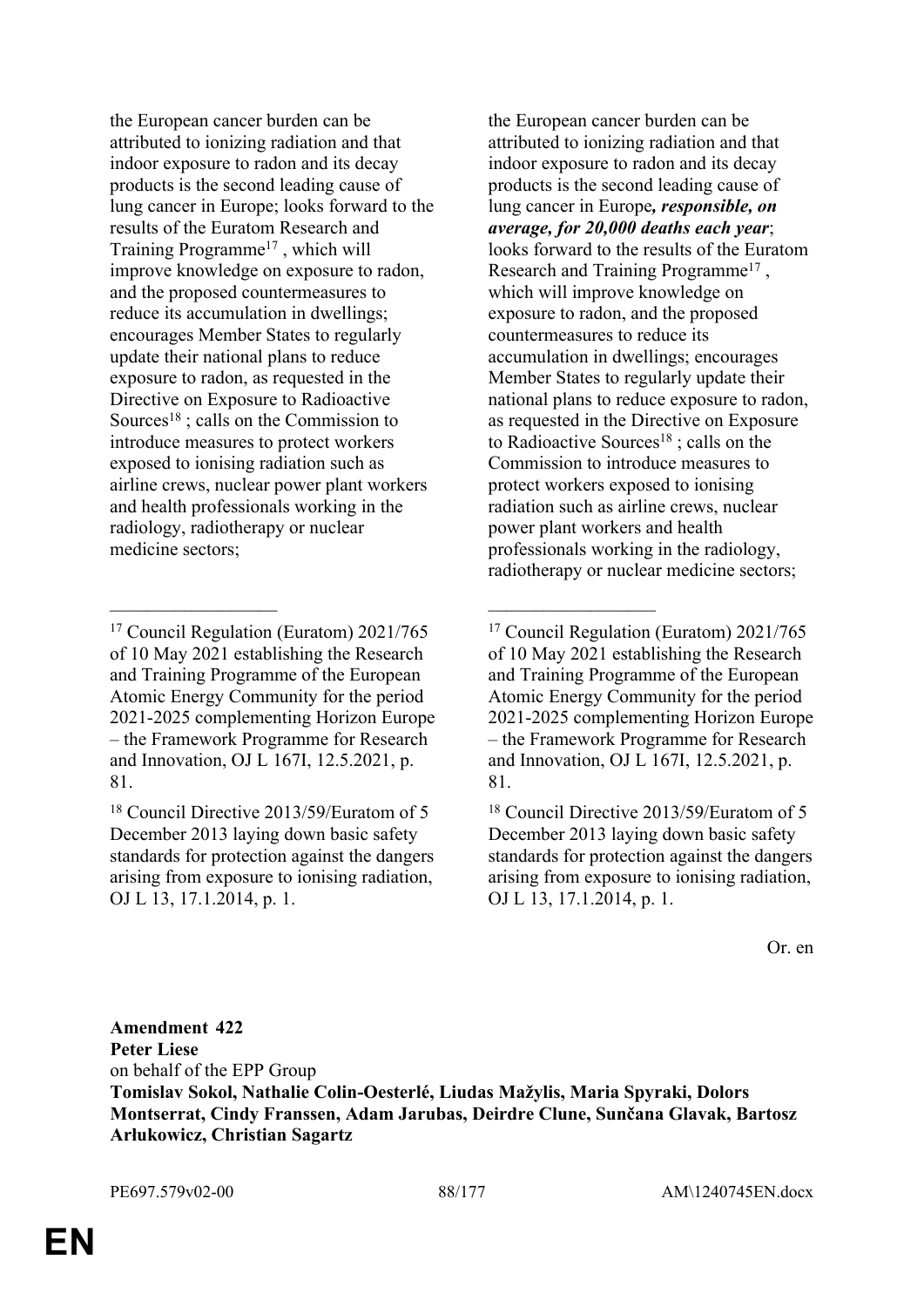# **Motion for a resolution Paragraph 17**

## *Motion for a resolution Amendment*

17. Acknowledges that around 2 % of the European cancer burden can be attributed to ionizing radiation and that indoor exposure to radon and its decay products is the second leading cause of lung cancer in Europe; looks forward to the results of the Euratom Research and Training Programme<sup>17</sup> , which will improve knowledge on exposure to radon, and the proposed countermeasures to reduce its accumulation in dwellings; encourages Member States to regularly update their national plans to reduce exposure to radon, as requested in the Directive on Exposure to Radioactive Sources<sup>18</sup>; calls on the Commission to introduce measures to protect workers exposed to ionising radiation such as airline crews, nuclear power plant workers and health professionals working in the radiology, radiotherapy or nuclear medicine sectors;

 $\mathcal{L}_\mathcal{L}$  , and the contribution of the contribution of the contribution of the contribution of the contribution of the contribution of the contribution of the contribution of the contribution of the contribution of

17. Acknowledges that around 2 % of the European cancer burden can be attributed to ionizing radiation and that indoor exposure to radon and its decay products is the second leading cause of lung cancer in Europe; looks forward to the results of the Euratom Research and Training Programme<sup>17</sup> , which will improve knowledge on exposure to radon, and the proposed countermeasures to reduce its accumulation in dwellings; encourages Member States to regularly update their national plans to reduce exposure to radon, as requested in the Directive on Exposure to Radioactive Sources<sup>18</sup>; calls on the Commission to introduce measures to protect workers exposed to ionising radiation such as airline crews, nuclear power plant workers*, workers in relevant industrial settings, researchers* and health professionals working in the radiology, radiotherapy or nuclear medicine sectors;

Or. en

<sup>17</sup> Council Regulation (Euratom) 2021/765 of 10 May 2021 establishing the Research and Training Programme of the European Atomic Energy Community for the period 2021-2025 complementing Horizon Europe – the Framework Programme for Research and Innovation, OJ L 167I, 12.5.2021, p. 81.

<sup>18</sup> Council Directive 2013/59/Euratom of 5 December 2013 laying down basic safety standards for protection against the dangers arising from exposure to ionising radiation, OJ L 13, 17.1.2014, p. 1.

<sup>17</sup> Council Regulation (Euratom) 2021/765 of 10 May 2021 establishing the Research and Training Programme of the European Atomic Energy Community for the period 2021-2025 complementing Horizon Europe – the Framework Programme for Research and Innovation, OJ L 167I, 12.5.2021, p. 81.

<sup>18</sup> Council Directive 2013/59/Euratom of 5 December 2013 laying down basic safety standards for protection against the dangers arising from exposure to ionising radiation, OJ L 13, 17.1.2014, p. 1.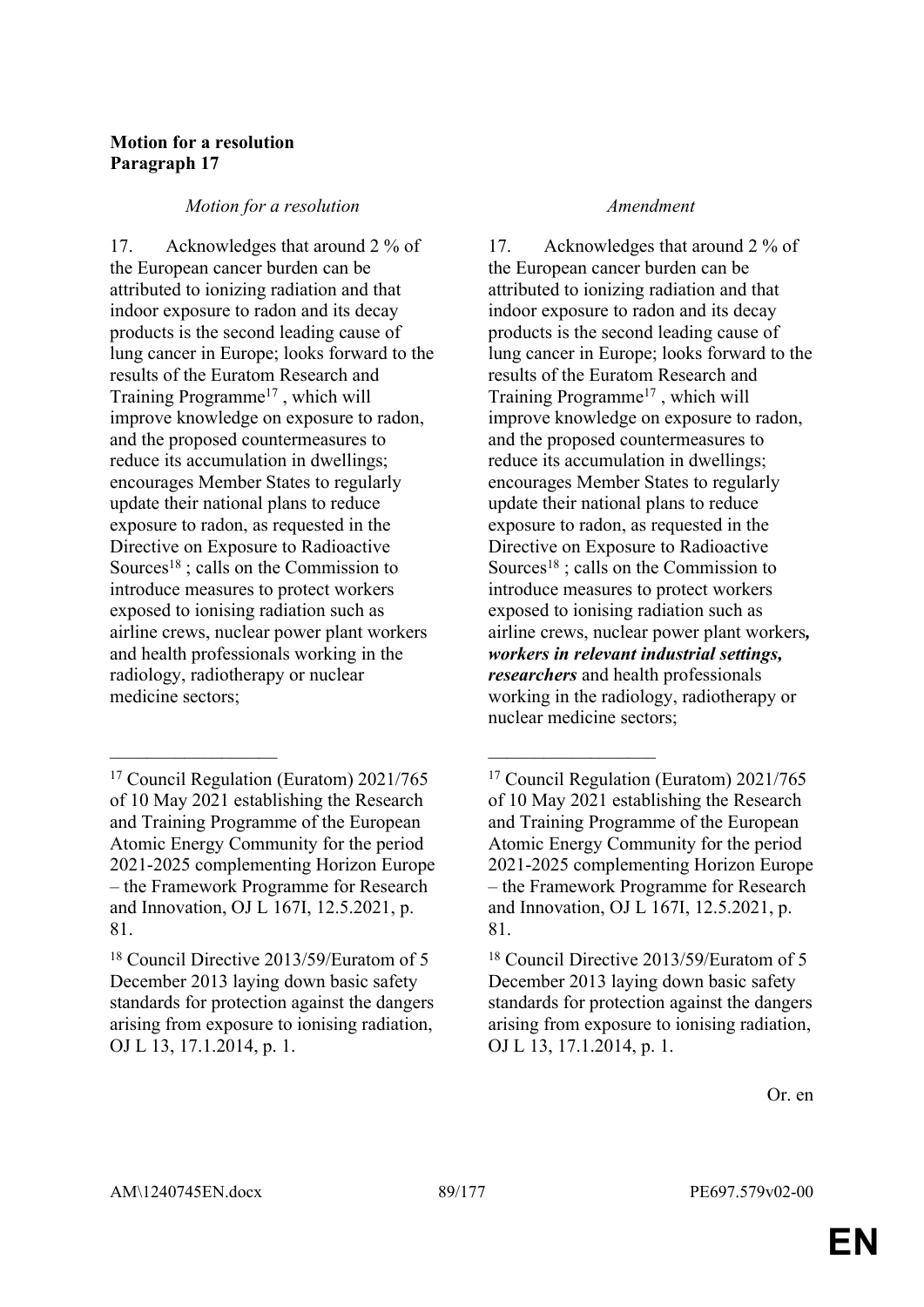**Amendment 423 Peter Liese** on behalf of the EPP Group **Tomislav Sokol, Nathalie Colin-Oesterlé, Liudas Mažylis, Dolors Montserrat, Cindy Franssen, Adam Jarubas, Deirdre Clune, Sunčana Glavak, Bartosz Arłukowicz**

**Motion for a resolution Paragraph 17 a (new)**

*Motion for a resolution Amendment*

*17a. Points out that in 2011, the WHO's International Agency for Research on Cancer classified radiofrequency electromagnetic fields as possibly carcinogenic to humans, based on an increased risk of glioma, associated with mobile phone use; recalls that there are studies, published in 2015 and 2018, showing a significant increase (more than doubling) in Glioblastoma tumours over twenty years (1995-2015) in all age groups, and others showing the increased risk of Glioblastoma associated with mobile and cordless phone use in people aged 18-80; there are not enough studies to establish these associated risks, therefore, calls on the Commission to promote publicly funded research that can clarify the possible health risks eventually associated with electromagnetic radiation, especially for vulnerable groups of the population, in particular children and pregnant women;*

Or. en

**Amendment 424 Michèle Rivasi**

**Motion for a resolution Paragraph 17 b (new)**

*Motion for a resolution Amendment*

*17b. Reiterates its recommendation to the Commission and the Member States to* 

PE697.579v02-00 90/177 AM\1240745EN.docx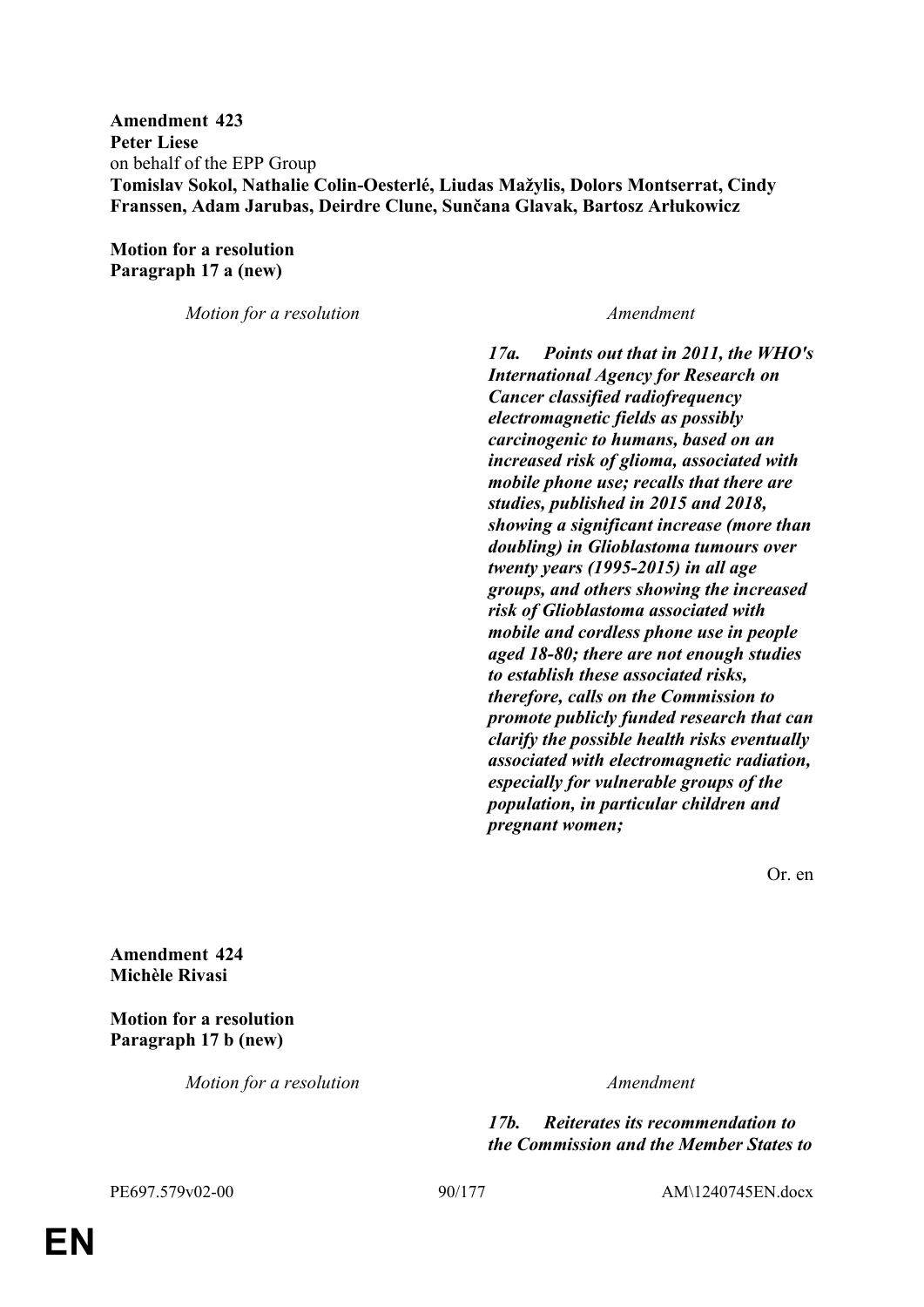*revise the residential and public exposure limits for the public and the environment in order to reduce radiofrequency exposures from cell towers, Small-Area Wireless Access Points (SAWAPs) and Near-Field Communication, i.e. to around 6 V/m globally, which is an exposure level at which no cancer effects in experimental animals have been observed; supports measures to incentivise the reduction of exposure to radiofrequency electromagnetic fields (including fiber-optic cables, Li-Fi, etc.);*

Or. en

**Amendment 425 Nicolás González Casares, Maria Arena, Romana Jerković, Sara Cerdas, Tudor Ciuhodaru, Marc Angel, Estrella Durá Ferrandis**

**Motion for a resolution Paragraph 17 c (new)**

*Motion for a resolution Amendment*

*17c. Calls on the Commission to promote research on the existence of links between electromagnetic fields and cancer in order to gather scientific evidence on the long-term effects of electromagnetic fields;*

Or. en

**Amendment 426 Michèle Rivasi**

**Motion for a resolution Paragraph 17 d (new)**

*Motion for a resolution Amendment*

*17d. Calls for the implementation of novel technology for mobile phones that enables radiofrequency exposures to be* 

AM\1240745EN.docx 91/177 PE697.579v02-00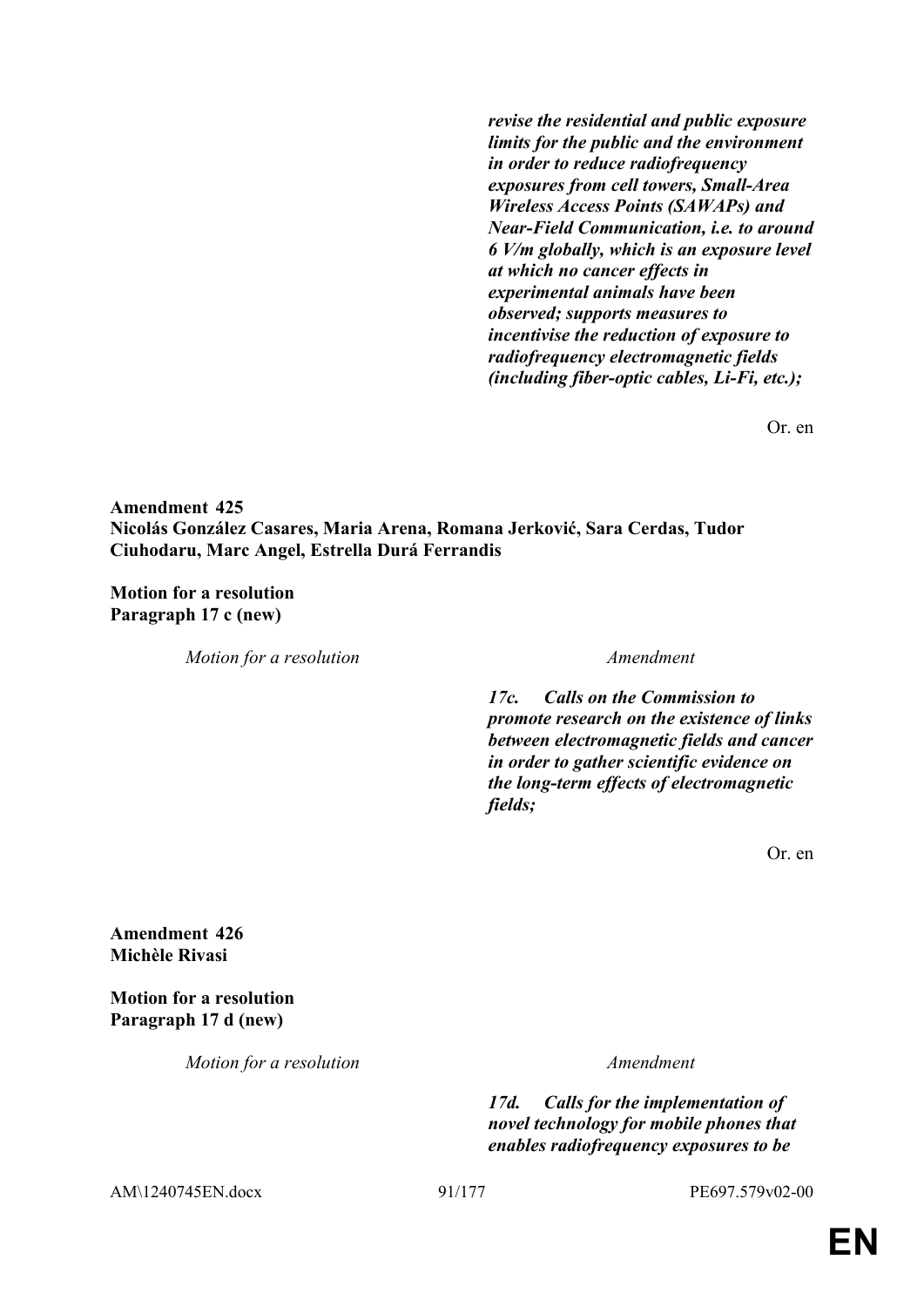*reduced in all frequency, from 1G to 5G and any future standards; calls for multidisciplinary scientific research to assess the long-term health effects of 5G and to find an adequate method of monitoring exposure to 5G; encourages the Commission and the Members States to carry out information campaigns, including at schools, to inform on potential health risks of mobile phone use and safety measures taken by the EU and Member States;*

Or. en

**Amendment 427 Margarita de la Pisa Carrión**

**Motion for a resolution Paragraph 17 e (new)**

*Motion for a resolution Amendment*

*17e. Points out that radon is a radioactive gas that has no colour or odour, and as radon decays in the air, it releases radiation that can damage the DNA of cells inside the body; points out that radon levels vary widely in different regions or even residential areas and can be present in both outdoor and indoor air;*

Or. en

**Amendment 428 Nicolás González Casares, Maria Arena, Romana Jerković, Sara Cerdas, Patrizia Toia, Tudor Ciuhodaru, Marc Angel, Johan Danielsson, Estrella Durá Ferrandis**

**Motion for a resolution Paragraph 18**

*Motion for a resolution Amendment*

18. Sees the European Green Deal as a *contributing factor in* cancer prevention in

18. Sees the European Green Deal as a *critical instrument to enhance* cancer

PE697.579v02-00 92/177 AM\1240745EN.docx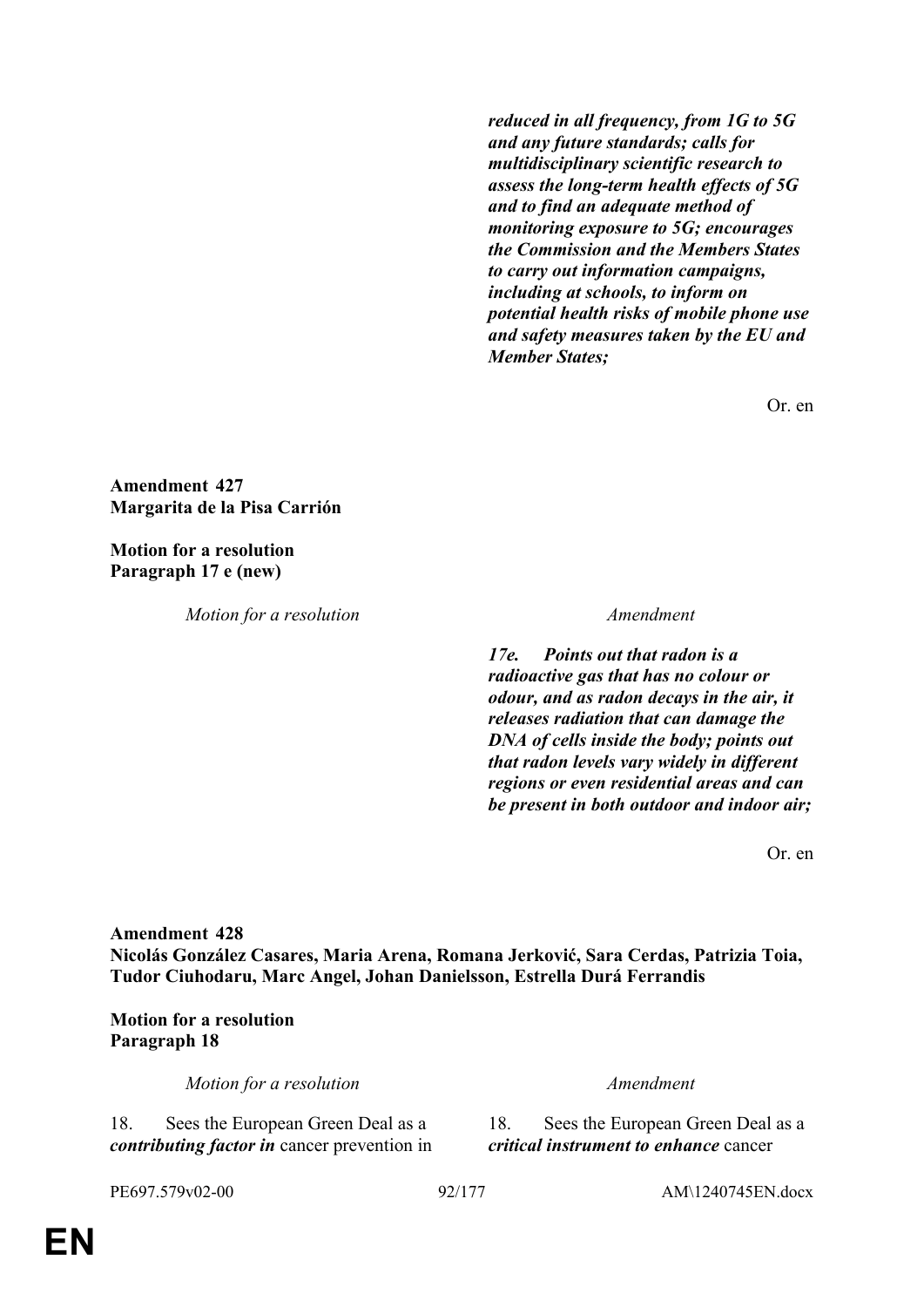Europe, via the reduction of air, food, water and soil pollution and of chemical exposure; calls for an evaluation of the impact of policies on cancer incidence to be integrated into the Farm to Fork Strategy and the Chemical, Zero Pollution and Non-Toxic Environment Strategies; welcomes the upcoming revision of the EU's air quality standards to align them with WHO guidelines; calls on the Commission to ensure that the common agricultural policy reduces the intake of pesticide residues; encourages the use and development of medicines that are safer for the environment;

prevention in Europe, via the reduction of air, food, water and soil pollution and of chemical exposure*; welcomes the efforts made in the Farm to Fork strategy to shift towards a more favourable food environment and encourage healthier diets*; calls for an evaluation of the impact of policies on cancer incidence to be integrated into the Farm to Fork Strategy and the Chemical, Zero Pollution and Non-Toxic Environment Strategies; welcomes the upcoming revision of the EU's air quality standards to align them with WHO guidelines *and recalls that WHO recommendations for air pollutants should be adopted as an acceptable minimum*; calls on the Commission to ensure that the common agricultural policy reduces the intake of pesticide residues; encourages the *research,* use and development of medicines that are safer for the environment*, also implementing efficient waste removal mechanisms, avoiding polluting the environment*;

Or. en

**Amendment 429 Antoni Comín i Oliveres**

## **Motion for a resolution Paragraph 18**

## *Motion for a resolution Amendment*

18. Sees the European Green Deal as a contributing factor in cancer prevention in Europe, via the reduction of air, food, water and soil pollution and of chemical exposure; calls for an evaluation of the impact of policies on cancer incidence to be integrated into the Farm to Fork Strategy and the Chemical, Zero Pollution and Non-Toxic Environment Strategies; welcomes the upcoming revision of the EU's air quality standards to align them with WHO guidelines; calls on the

18. Sees the European Green Deal as a *critical advancement as well as a* contributing factor in *advancing* cancer prevention in Europe, via the reduction of air, food, water and soil pollution and of chemical exposure*, including chemicalpharmaceutical residues and residues of chemical products used in agriculture*; calls for an evaluation of the impact of policies on cancer incidence to be integrated into the Farm to Fork Strategy and the Chemical, Zero Pollution and Non-

AM\1240745EN.docx 93/177 PE697.579v02-00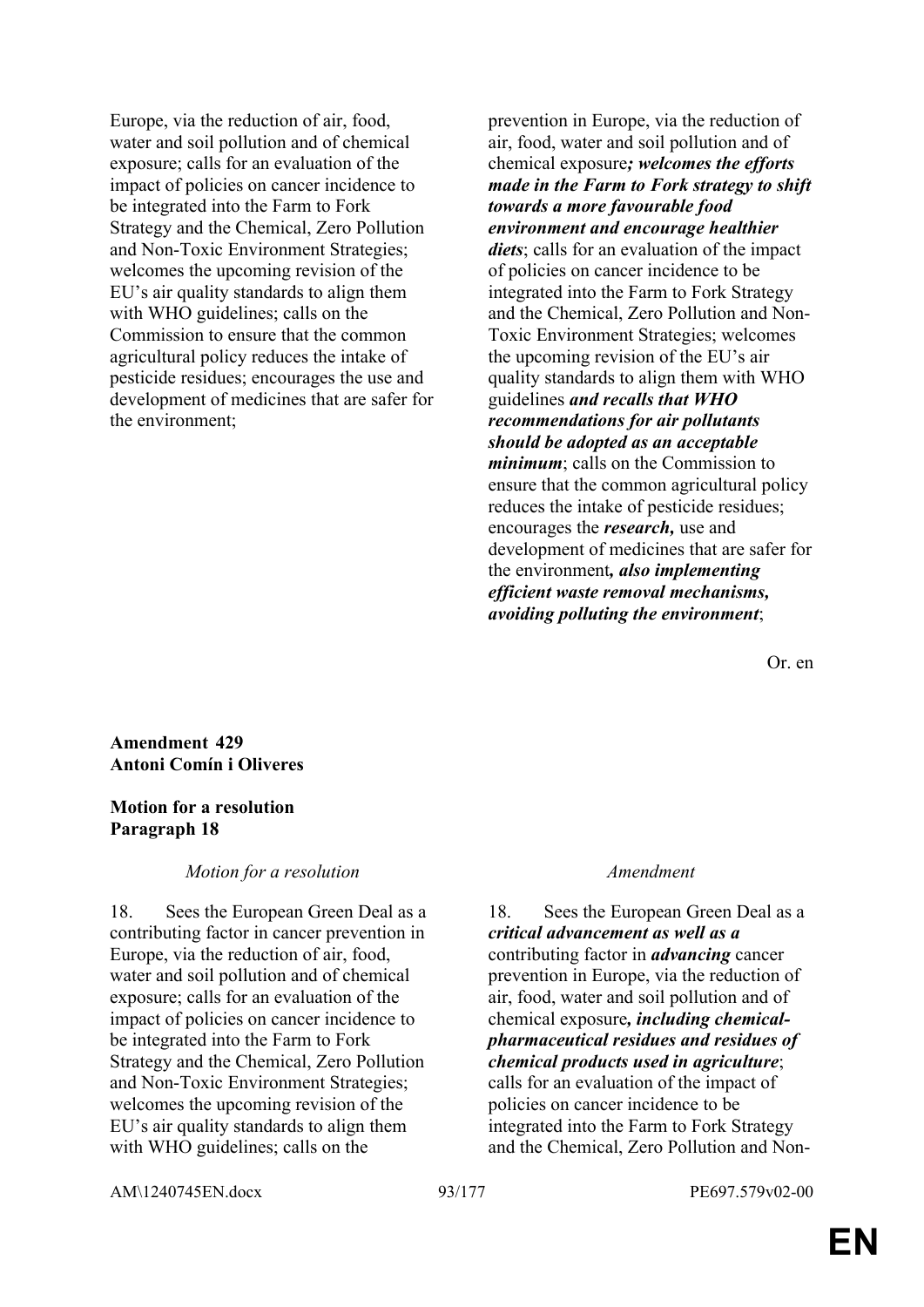Commission to ensure that the common agricultural policy reduces the intake of pesticide residues; encourages the use and development of medicines that are safer for the environment;

Toxic Environment Strategies; welcomes the upcoming revision of the EU's air quality standards to align them with WHO guidelines; calls on the Commission to ensure that the common agricultural policy reduces the *usage of, and exposure to, the* intake of pesticide residues; encourages the use and development of medicines that are safer for the environment;

Or. en

## **Amendment 430 Pietro Fiocchi**

# **Motion for a resolution Paragraph 18**

*Motion for a resolution Amendment*

18. *Sees* the European Green Deal *as a contributing factor in* cancer prevention in Europe*, via the reduction of* air, food, water and soil pollution and *of chemical* exposure; calls for an *evaluation of the* impact of *policies on* cancer incidence to be integrated into the *Farm to Fork Strategy* and the *Chemical*, Zero Pollution and *Non-Toxic* Environment Strategies; welcomes the *upcoming* revision of the *EU's* air quality standards to align them with WHO guidelines; calls on the Commission to ensure that the common agricultural policy reduces the intake of pesticide residues; encourages the use and development of medicines *that are safer* for the environment;

18. *Believes that* the European Green Deal *is a contributor to* cancer prevention in Europe *by reducing* air, food, water and soil pollution and exposure *to chemicals*; calls for an impact *assessment* of cancer incidence *policies* to be integrated into the *New Consumer Agenda (COM(2020)696)* and the *Chemicals*, Zero Pollution and **Toxic Free** Environment Strategies; welcomes the *planned* revision of *the EU* air quality standards to align them with WHO guidelines; calls on the Commission to ensure that the Common Agricultural Policy reduces the intake of pesticide residues*, basing any regulatory intervention on appropriate cumulative impact studies; calls on the Commission to report on the levels of plant protection products in imported products*; encourages the use and development of *safer* medicines for the environment;

Or. en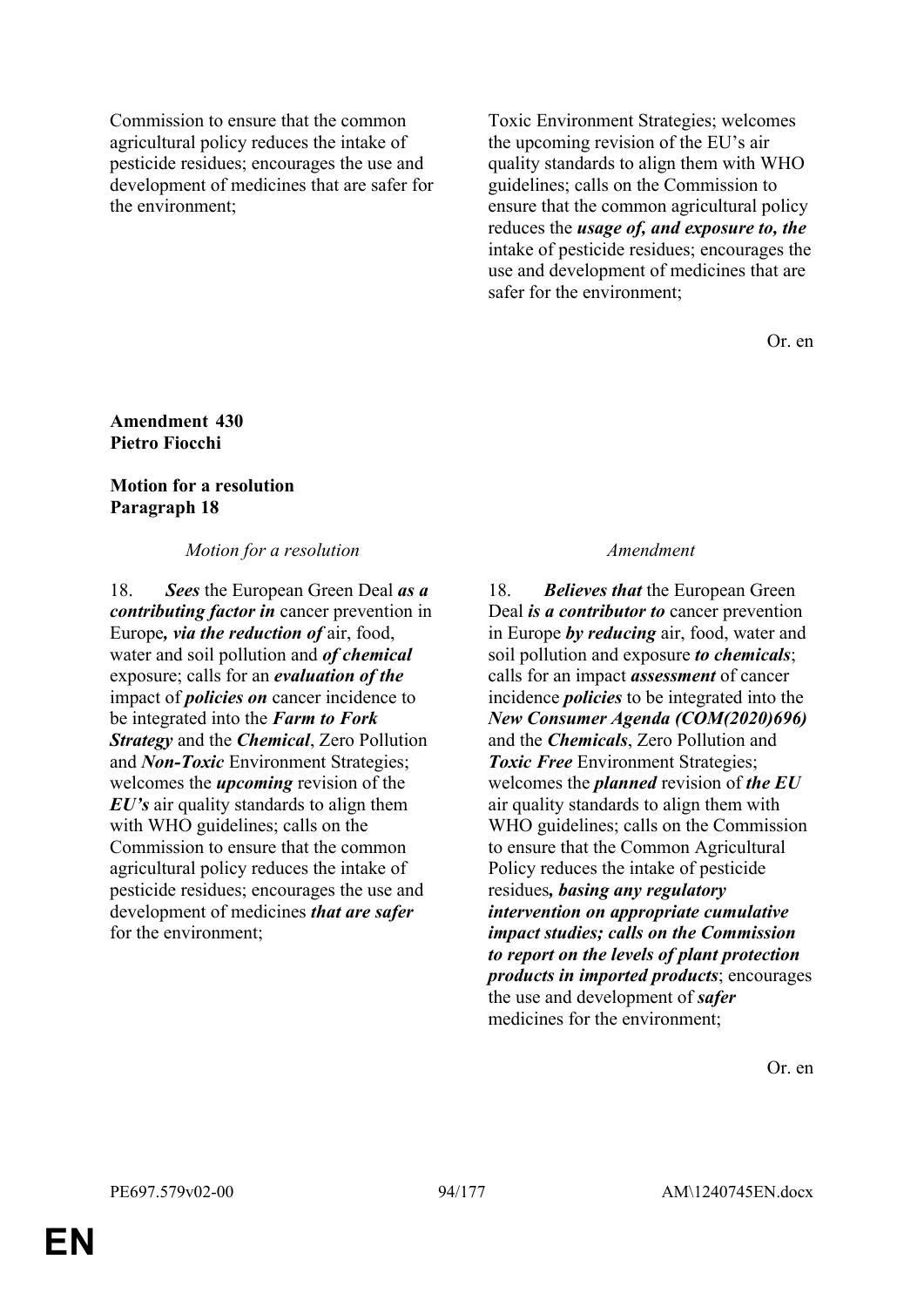## **Amendment 431 Maria Arena**

## **Motion for a resolution Paragraph 18**

## *Motion for a resolution Amendment*

18. Sees the European Green Deal as a contributing factor in cancer prevention in Europe, via the reduction of air, food, water and soil pollution and of chemical exposure; calls for an evaluation of the impact of policies on cancer incidence to be integrated into the Farm to Fork Strategy and the *Chemical*, Zero Pollution and Non-Toxic Environment Strategies*; welcomes the upcoming revision of the* EU's air quality standards *to align them* with WHO guidelines; calls on the Commission to ensure that the common agricultural policy reduces the intake of pesticide residues; encourages the use and development of medicines that are safer for the environment;

18. Sees the European Green Deal as a *significant* contributing factor in cancer prevention in Europe, via the reduction of air, food, water and soil pollution and of chemical exposure; calls for an evaluation of the impact of policies on cancer incidence to be integrated into the Farm to Fork Strategy and the *Chemicals Strategy for Sustainability*, *the* Zero Pollution and Non-Toxic Environment Strategies *and the Farm to Fork Strategy; regrets that the Zero Pollution Action Plan does not commit to strictly align EU's air quality standard with WHO recommendations; calls on the Commission to align* EU's air quality standards with *the latest* WHO guidelines *in the upcoming revision in 2022*; calls on the Commission to ensure that the common agricultural policy reduces the intake of pesticide residues *for workers handling these products as well as for consumers*; encourages the use and development of medicines that are safer for the environment *in line with the objectives of the Pharmaceutical strategy for Europe*;

Or. en

**Amendment 432 Tudor Ciuhodaru**

# **Motion for a resolution Paragraph 18**

*Motion for a resolution Amendment*

18. Sees the European Green Deal as a contributing factor in cancer prevention in

18. Sees the European Green Deal as a contributing factor in cancer prevention in

AM\1240745EN.docx 95/177 PE697.579v02-00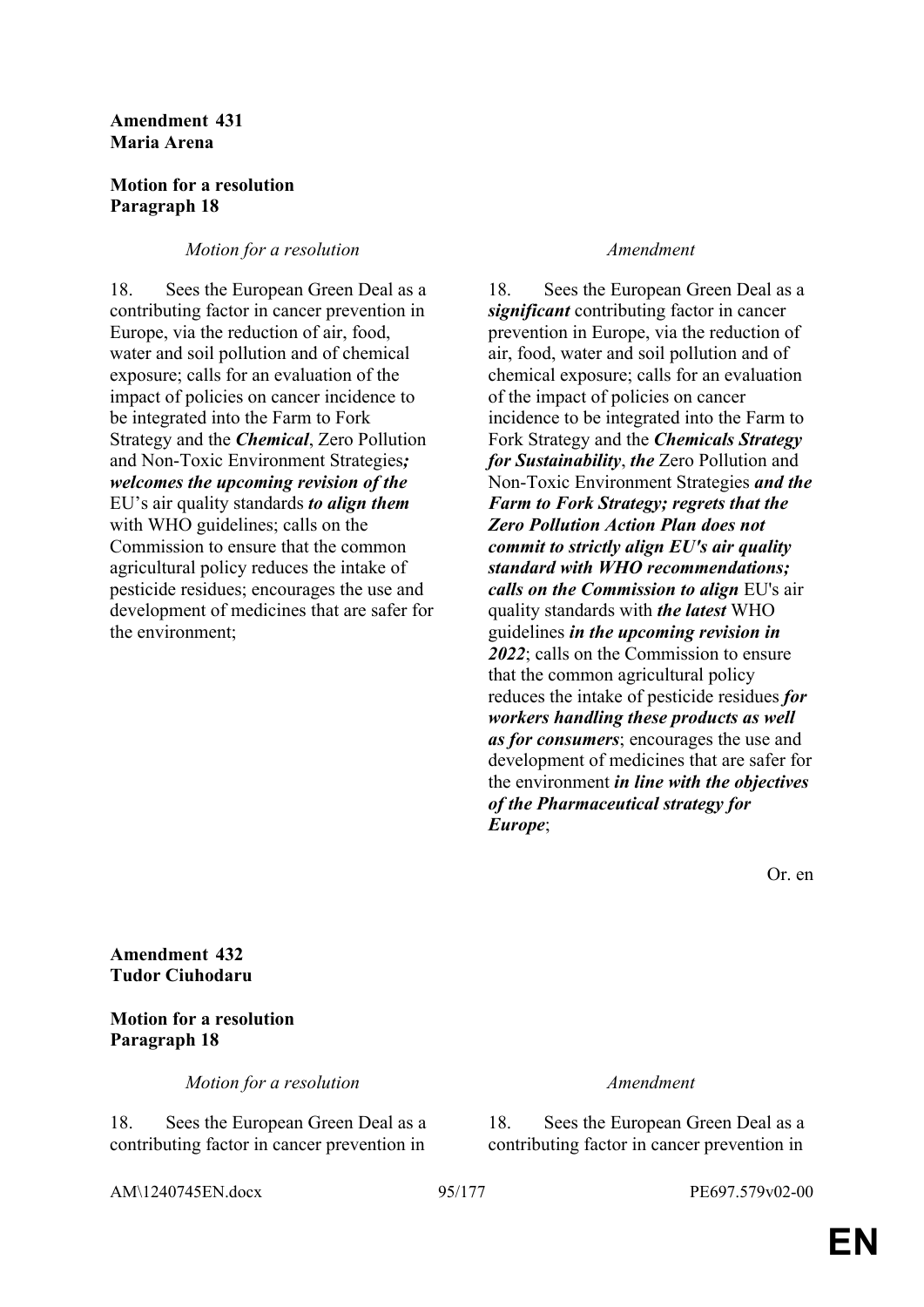Europe, via the reduction of air, food, water and soil pollution and of chemical exposure; calls for an evaluation of the impact of policies on cancer incidence to be integrated into *the Farm to Fork Strategy and the Chemical, Zero Pollution and Non-Toxic Environment* Strategies; welcomes the upcoming revision of the EU's air quality standards to align them with WHO guidelines; calls on the Commission to *ensure that the common agricultural policy reduces the intake of pesticide residues*; encourages the use and development of medicines that *are safer for the environment*;

Europe, via the reduction of air, food, water and soil pollution and of chemical exposure; calls for an evaluation of the impact of policies on cancer incidence to be integrated into *all Green Deal* Strategies; welcomes the upcoming revision of the EU's air quality standards to align them with WHO guidelines; calls on the Commission to *base every regulatory intervention on science-based, adequate cumulative impact assessments; calls on the Commission to present regular reports on the findings regarding exceedances of import tolerance levels for plant protection products in imported products*; encourages the use and development of medicines that *follow the One Health approach and help tackling the appearance of antimicrobial resistance*;

Or. en

## **Amendment 433 Christian Sagartz**

## **Motion for a resolution Paragraph 18**

## *Motion for a resolution Amendment*

18. Sees the European Green Deal as a contributing factor in cancer prevention in Europe, via the reduction of air, food, water and soil pollution and of chemical exposure; calls for an evaluation of the impact of policies on cancer incidence to be integrated into *the Farm to Fork Strategy and the Chemical, Zero Pollution and Non-Toxic Environment* Strategies; welcomes the upcoming revision of the EU's air quality standards to align them with WHO guidelines; calls on the Commission to *ensure that the common agricultural policy reduces the intake of pesticide residues*; encourages the use and development of medicines that *are safer* 

18. Sees the European Green Deal as a contributing factor in cancer prevention in Europe, via the reduction of air, food, water and soil pollution and of chemical exposure; calls for an evaluation of the impact of policies on cancer incidence to be integrated into *all Green Deal* Strategies; welcomes the upcoming revision of the EU's air quality standards to align them with WHO guidelines; calls on the Commission to *base every regulatory intervention on science-based, adequate cumulative impact assessments; calls on the Commission to present regular reports on the findings regarding exceedances of import tolerance levels for plant protection products in imported products*;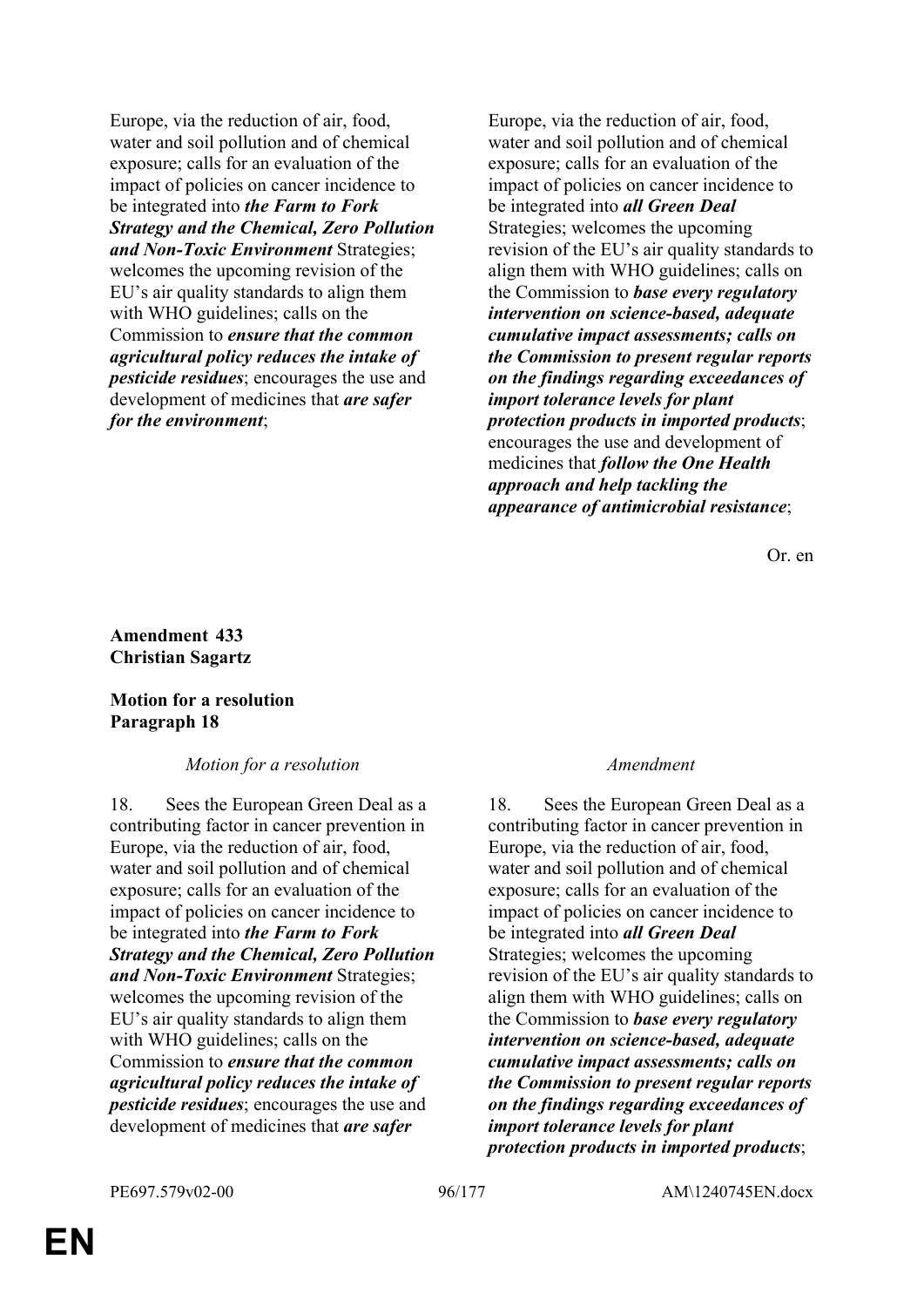*for the environment*; encourages the use and development of medicines that *follow the One Health approach and help tackling the appearance of antimicrobial resistance*;

Or. en

## **Amendment 434 Alexis Georgoulis**

## **Motion for a resolution Paragraph 18**

### *Motion for a resolution Amendment*

18. Sees the European Green Deal as a contributing factor in cancer prevention in Europe, via the reduction of air, food, water and soil pollution and of chemical exposure; calls for an evaluation of the impact of policies on cancer incidence to be integrated into the Farm to Fork Strategy and the Chemical, Zero Pollution and Non-Toxic Environment Strategies; welcomes the upcoming revision of the EU's air quality standards to align them with WHO guidelines; calls on the Commission to ensure that the common agricultural policy reduces the intake of pesticide residues; encourages the use and development of medicines that are safer for the environment;

18. Sees the European Green Deal as a contributing factor in cancer prevention in Europe, via the reduction of air, food, water and soil pollution and of chemical exposure*; calls on the Commission to encourage and support initiatives to prevent the importing of items containing carcinogenic chemicals; calls, furthermore, for EU measures to strengthen food monitoring for chemicals, including pesticides*; calls for an evaluation of the impact of policies on cancer incidence to be integrated into the Farm to Fork Strategy and the Chemical, Zero Pollution and Non-Toxic Environment Strategies; welcomes the upcoming revision of the EU's air quality standards to align them with WHO guidelines; calls on the Commission to ensure that the common agricultural policy reduces the intake of pesticide residues; encourages the use and development of medicines that are safer for the environment;

Or. en

## **Amendment 435 Andrey Slabakov, Angel Dzhambazki, Pietro Fiocchi**

AM\1240745EN.docx 97/177 PE697.579v02-00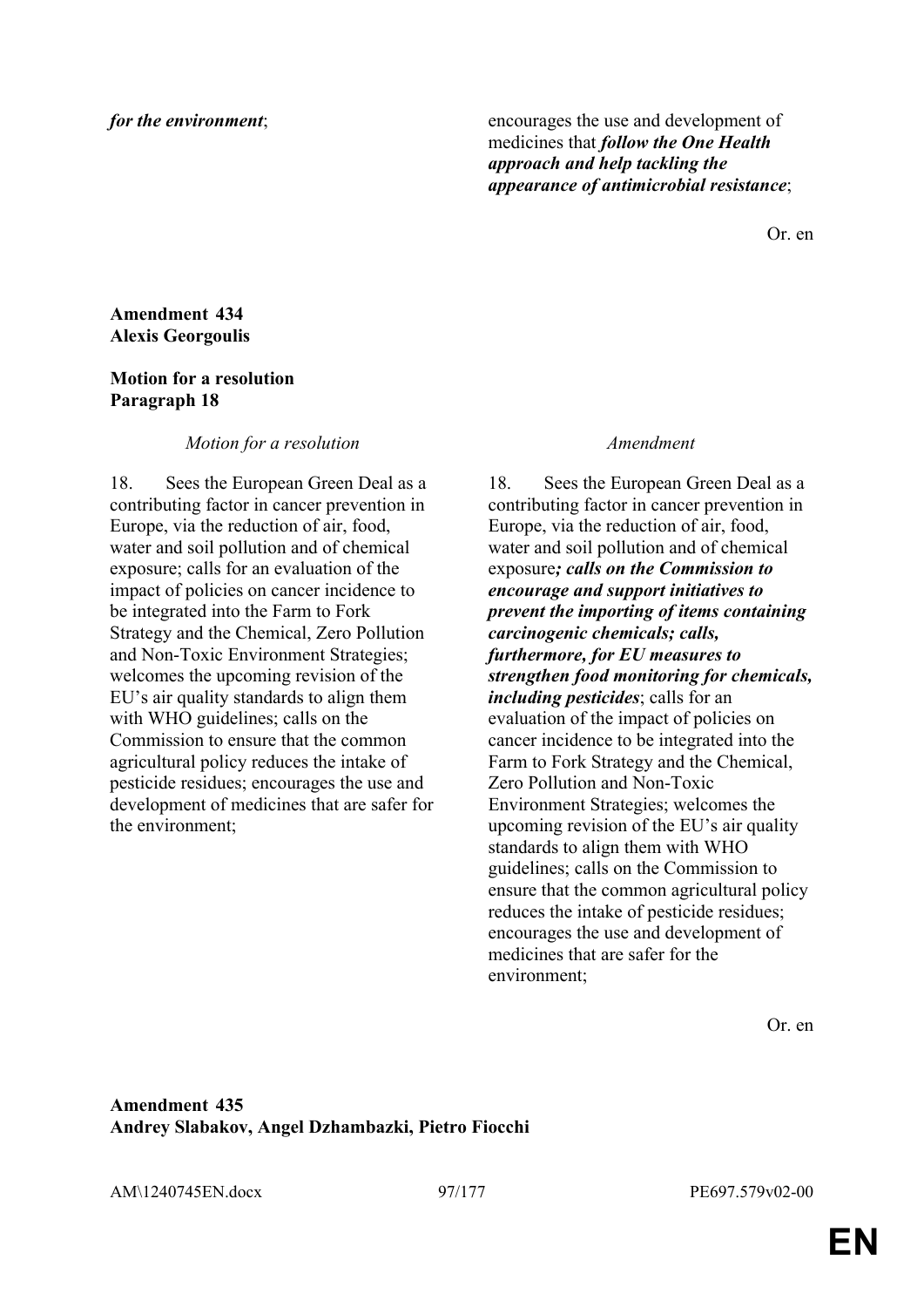## **Motion for a resolution Paragraph 18**

## *Motion for a resolution Amendment*

18. Sees the European Green Deal *as* a contributing factor in cancer prevention in Europe, via the reduction of air, food, water and soil pollution and of chemical exposure; calls for an evaluation of the impact of policies on cancer incidence to be integrated into the Farm to Fork Strategy and the Chemical, Zero Pollution and Non-Toxic Environment Strategies; welcomes the upcoming revision of the EU's air quality standards to align them with WHO guidelines; calls on the Commission to ensure that the common agricultural policy reduces the intake of pesticide residues; encourages the use and development of medicines that are safer for the environment;

18. Sees *that* the European Green Deal *could have* a contributing factor in cancer prevention in Europe, via the reduction of air, food, water and soil pollution and of chemical exposure; calls for an evaluation of the impact of policies on cancer incidence to be integrated into the Farm to Fork Strategy and the Chemical, Zero Pollution and Non-Toxic Environment Strategies; welcomes the upcoming revision of the EU's air quality standards to align them with WHO guidelines; calls on the Commission to ensure that the common agricultural policy reduces the intake of pesticide residues *and increases the uptake of safer organic and biological alternatives to known high-risk plant protection products that are still in use today because they lack authorized and approved substitutes*; encourages the use and development of medicines that are safer for the environment;

Or. en

**Amendment 436 Pietro Fiocchi**

## **Motion for a resolution Paragraph 18**

## *Motion for a resolution Amendment*

18. Sees the European Green Deal as a contributing factor in cancer prevention in Europe, via the reduction of air, food, water and soil pollution and of chemical exposure; calls for an evaluation of the impact of policies on cancer incidence to be integrated into the Farm to Fork Strategy and the Chemical, Zero Pollution and Non-Toxic Environment Strategies;

18. Sees the European Green Deal as a contributing factor in cancer prevention in Europe, via the reduction of air, food, water and soil pollution and of chemical exposure; calls for an evaluation of the impact of policies on cancer incidence to be integrated into the Farm to Fork Strategy and the Chemical, Zero Pollution and Non-Toxic Environment Strategies;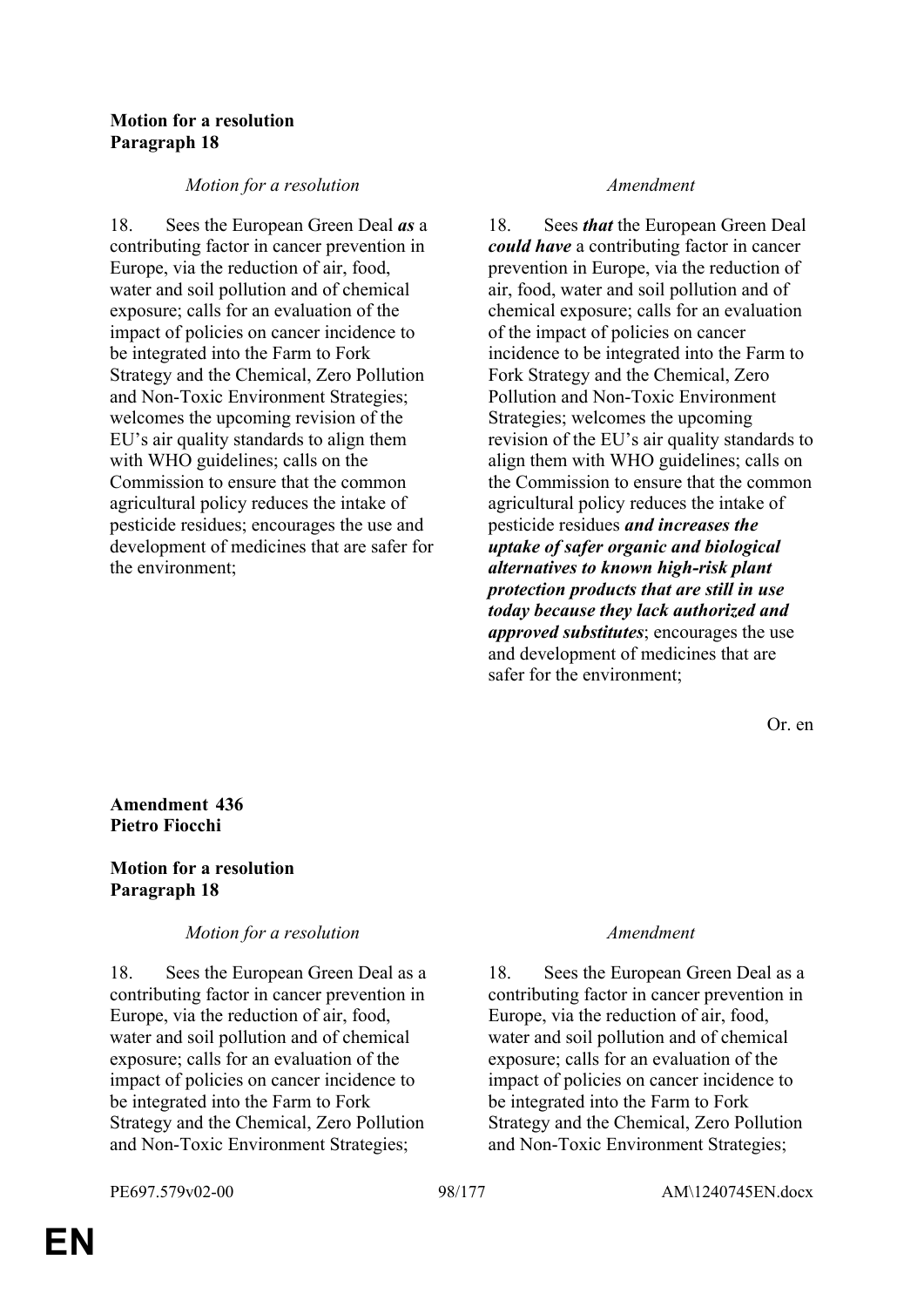welcomes the upcoming revision of the EU's air quality standards to align them with WHO guidelines; calls on the Commission to ensure that the common agricultural policy *reduces the intake of pesticide residues*; encourages the use and development of medicines that are safer for the environment;

welcomes the upcoming revision of the EU's air quality standards to align them with WHO guidelines; calls on the Commission to ensure that the common agricultural policy *facilitates the uptake of digital farming technologies to optimise input management, mitigate risks and further stimulate sustainable farming*; encourages the use and development of medicines that are safer for the environment;

Or. en

### **Amendment 437 Stefania Zambelli, Angelo Ciocca, Joëlle Mélin**

### **Motion for a resolution Paragraph 18**

### *Motion for a resolution Amendment*

18. *Sees* the European Green Deal *as a contributing factor in* cancer prevention in Europe*, via the reduction of air, food, water and soil pollution and of chemical exposure*; calls for an evaluation of the impact of policies on cancer incidence to be integrated into *the Farm to Fork Strategy and the Chemical, Zero Pollution and Non-Toxic Environment* Strategies; welcomes the upcoming revision of the EU's air quality standards to align them with WHO guidelines; calls on the Commission to ensure that the common agricultural policy reduces the intake of pesticide residues; encourages the use and development of medicines that are safer for the environment;

18. *Considers that the implementation of* the European Green Deal *could indirectly contribute to* cancer prevention in Europe; calls for an evaluation of the impact of policies on cancer incidence to be integrated into *all Green Deal* strategies; welcomes the upcoming revision of the EU's air quality standards to align them with WHO guidelines; calls on the Commission to ensure that the common agricultural policy reduces*, upon sciencebased evidences,* the intake of pesticide residues; encourages the use and development of medicines that are safer for the environment;

**Amendment 438 Michèle Rivasi**

AM\1240745EN.docx 99/177 PE697.579v02-00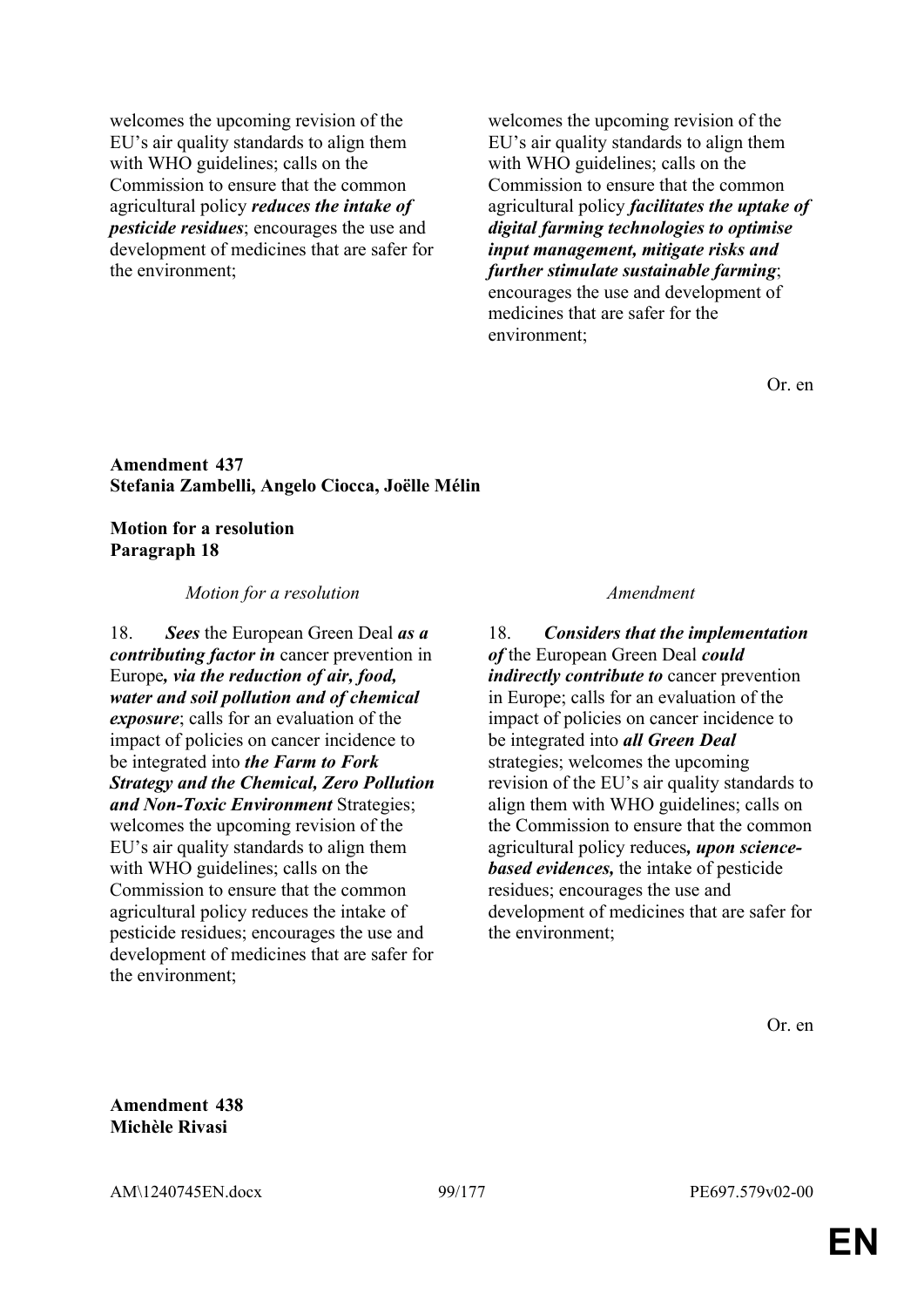## **Motion for a resolution Paragraph 18**

## *Motion for a resolution Amendment*

18. Sees the European Green Deal as a contributing factor in cancer prevention in Europe, via the reduction of air, food, water and soil pollution and of chemical exposure; calls for an evaluation of the impact of policies on cancer incidence *to be integrated into the Farm to Fork Strategy and the Chemical, Zero Pollution and Non-Toxic Environment Strategies*; welcomes the upcoming revision of the EU's air quality standards to align them with WHO guidelines; calls on the Commission to ensure that the common agricultural policy reduces the intake of pesticide residues; encourages the use and development of medicines that are safer for the environment;

18. Sees the European Green Deal as a *significant* contributing factor in cancer prevention in Europe, via the reduction of air, food, water and soil pollution and of chemical exposure; calls for *full and swift implementation of the Farm to Fork Strategy, the Chemical Strategy for Sustainability, the Zero Pollution Action Plan and* an evaluation of the impact of *those* policies on cancer incidence *every five years*; welcomes the upcoming revision of the EU's air quality standards to align them with WHO guidelines; calls on the Commission to ensure that the common agricultural policy reduces the intake of pesticide residues; encourages the use and development of medicines that are safer for the environment;

Or. en

**Amendment 439 Peter Liese** on behalf of the EPP Group **Tomislav Sokol, Nathalie Colin-Oesterlé, Liudas Mažylis, Maria Spyraki, Dolors Montserrat, Cindy Franssen, Adam Jarubas, Deirdre Clune, Sunčana Glavak, Bartosz Arłukowicz**

## **Motion for a resolution Paragraph 18**

# *Motion for a resolution Amendment*

18. Sees the European Green Deal as a contributing factor in cancer prevention in Europe, via the reduction of air, food, water and soil pollution and of chemical exposure; calls for an evaluation of the impact of policies on cancer incidence to be integrated into the Farm to Fork Strategy and the Chemical, Zero Pollution and Non-Toxic Environment Strategies;

18. Sees the European Green Deal as a contributing factor in cancer prevention in Europe, via the reduction of air, food, water and soil pollution and of chemical exposure *including exposure to endocrine disrupting chemicals*; calls for an evaluation of the impact of policies on cancer incidence to be integrated into the Farm to Fork Strategy and the Chemical,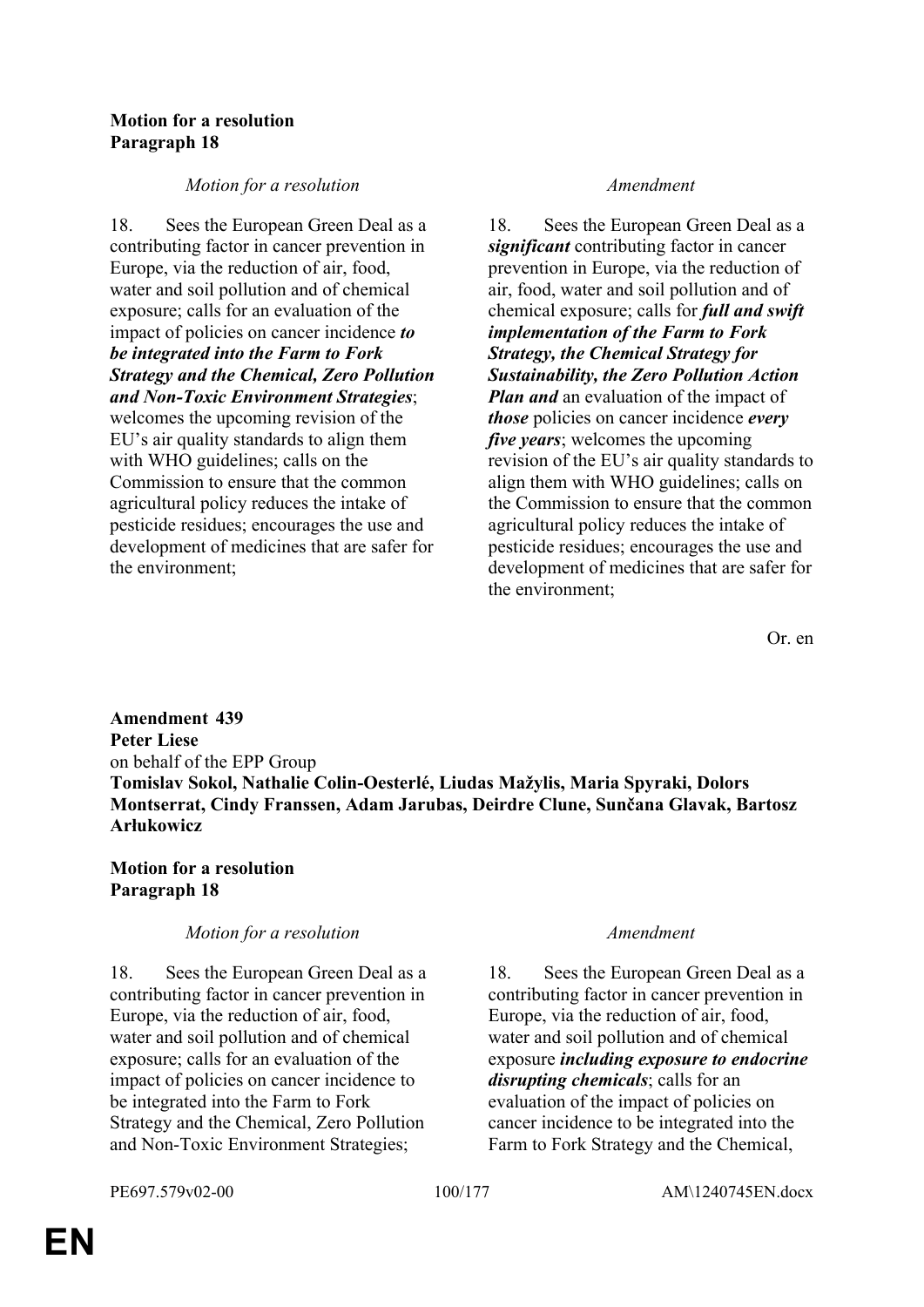welcomes the upcoming revision of the EU's air quality standards to align them with WHO guidelines; calls on the Commission to ensure that the common agricultural policy reduces the intake of pesticide residues; encourages the use and development of medicines that are safer for the environment;

Zero Pollution and Non-Toxic Environment Strategies; welcomes the upcoming revision of the EU's air quality standards to align them with WHO guidelines; calls on the Commission to ensure that the common agricultural policy reduces the intake of pesticide residues; encourages the use and development of medicines that are safer for the environment;

Or. en

## **Amendment 440 Alin Mituța, Nicolae Ştefănuță, Hilde Vautmans, Vlad Gheorghe**

## **Motion for a resolution Paragraph 18**

### *Motion for a resolution Amendment*

18. Sees the European Green Deal as a contributing factor in cancer prevention in Europe, via the reduction of air, food, water and soil pollution and of chemical exposure; calls for an evaluation of the impact of policies on cancer incidence to be integrated into the Farm to Fork Strategy and the Chemical, Zero Pollution and Non-Toxic Environment Strategies; welcomes the upcoming revision of the EU's air quality standards to align them with WHO guidelines; calls on the Commission to ensure that the common agricultural policy reduces the intake of pesticide residues; encourages the *use and* development of *medicines that are safer for the environment*;

18. Sees the European Green Deal as a contributing factor in cancer prevention in Europe, via the reduction of air, food, water and soil pollution and of chemical exposure; calls for an evaluation of the impact of policies on cancer incidence to be integrated into the Farm to Fork Strategy and the Chemical, Zero Pollution and Non-Toxic Environment Strategies; welcomes the upcoming revision of the EU's air quality standards to align them with WHO guidelines; calls on the Commission to ensure that the common agricultural policy reduces the intake of pesticide residues; encourages the development of *green areas inside and surrounding urban and highly populated areas and of green belts along highways*;

Or. en

**Amendment 441 Alessandra Moretti**

AM\1240745EN.docx 101/177 PE697.579v02-00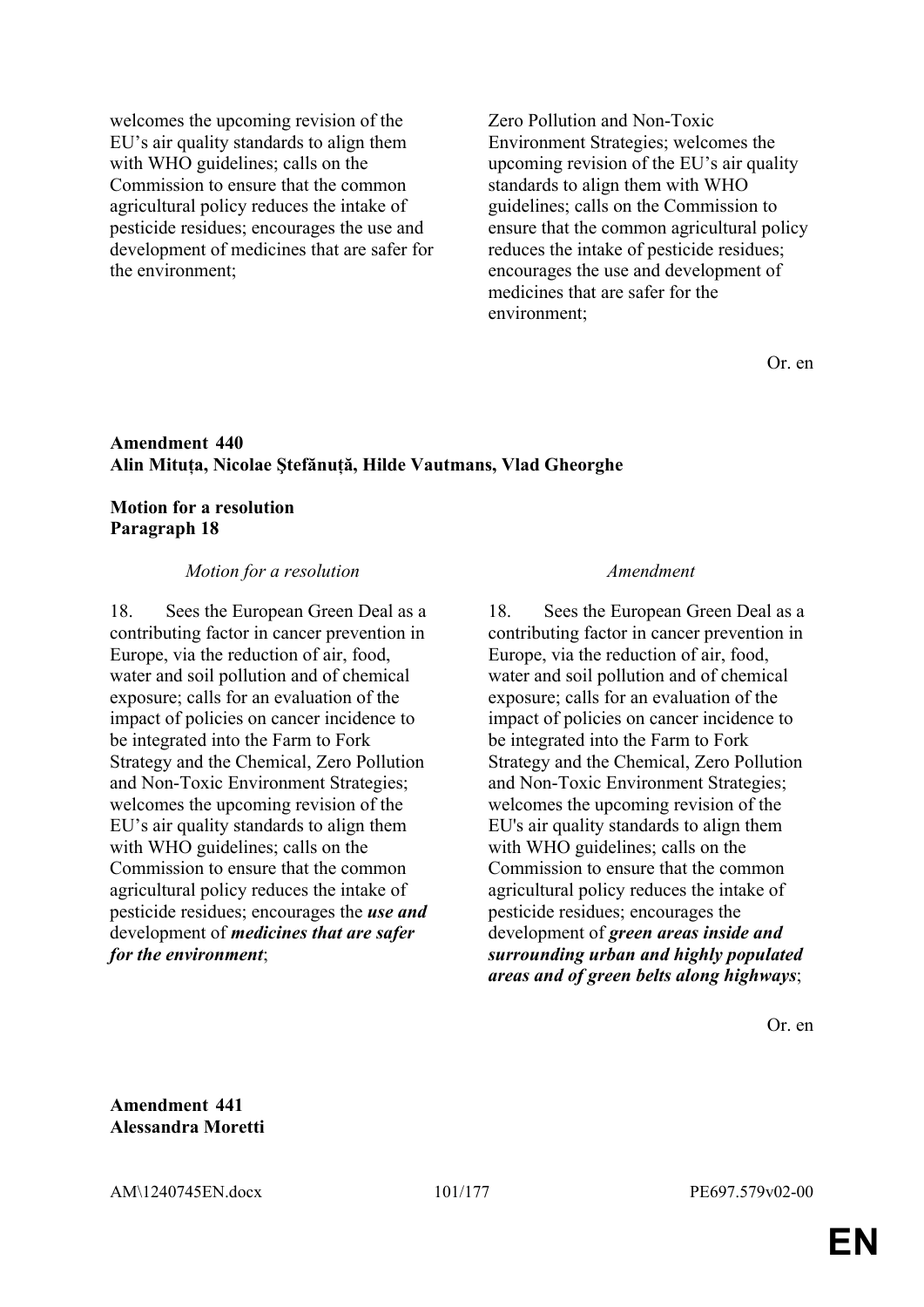## **Motion for a resolution Paragraph 18**

## *Motion for a resolution Amendment*

18. Sees the European Green Deal as a contributing factor in cancer prevention in Europe, via the reduction of air, food, water and soil pollution and of chemical exposure; calls for an evaluation of the impact of policies on cancer incidence to be integrated into the Farm to Fork Strategy and the Chemical, Zero Pollution and Non-Toxic Environment Strategies; welcomes the upcoming revision of the EU's air quality standards to align them with WHO guidelines; calls on the Commission to ensure that the common agricultural policy reduces the intake of pesticide residues; encourages the use and development of medicines that are safer for the environment;

18. Sees the European Green Deal as a contributing factor in cancer prevention in Europe, via the reduction of air, food, water and soil pollution and of chemical exposure; calls for an evaluation of the impact of policies on cancer incidence to be integrated into the Farm to Fork Strategy and the Chemical, Zero Pollution and Non-Toxic Environment Strategies; welcomes the upcoming revision of the EU's air quality standards to align them with WHO guidelines; calls on the Commission to ensure that the common agricultural policy reduces the intake of pesticide residues; encourages the use and development of medicines that are safer for the environment; *regrets that decontamination from asbestos in the EU is still not completed either in public or in private buildings, and urges the Commission and Member States to relaunch their efforts with appropriate measures and to set up an ambitious time goal for an asbestos-free Europe;*

Or. en

**Amendment 442 Nathalie Colin-Oesterlé**

# **Motion for a resolution Paragraph 18**

## *Motion for a resolution Amendment*

18. Sees the European Green Deal as a contributing factor in cancer prevention in Europe, via the reduction of air, food, water and soil pollution and of chemical exposure; calls for an evaluation of the impact of policies on cancer incidence to be integrated into the Farm to Fork

18. Sees the European Green Deal as a contributing factor in cancer prevention in Europe, via the reduction of air, food, water and soil pollution and of chemical exposure; calls for an evaluation of the impact of policies on cancer incidence to be integrated into the Farm to Fork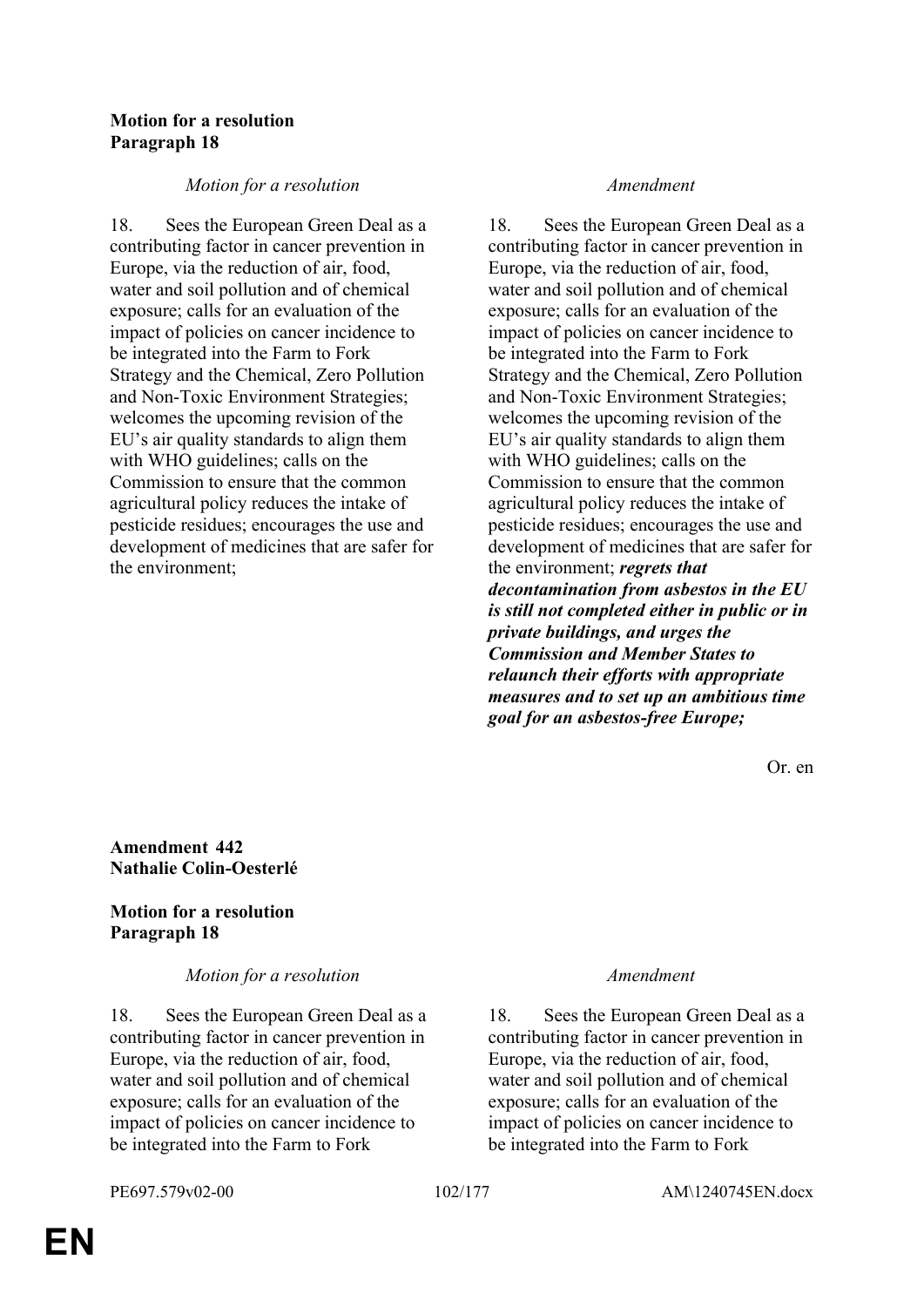Strategy and the Chemical, Zero Pollution and Non-Toxic Environment Strategies; welcomes the upcoming revision of the EU's air quality standards to align them with WHO guidelines; calls on the Commission to ensure that the common agricultural policy *reduces* the intake of pesticide residues; encourages the use and development of medicines that are safer for the environment;

Strategy and the Chemical, Zero Pollution and Non-Toxic Environment Strategies; welcomes the upcoming revision of the EU's air quality standards to align them with WHO guidelines; calls on the Commission to ensure that the common agricultural policy *accompanies farmers in the transition to reduce* the intake of pesticide residues; encourages the use and development of medicines that are safer for the environment;

Or. en

### **Amendment 443 Margarita de la Pisa Carrión**

### **Motion for a resolution Paragraph 18**

### *Motion for a resolution Amendment*

18. Sees the European Green Deal as a contributing factor in cancer prevention in Europe, via the reduction of air, food, water and soil pollution and of chemical exposure; calls for an evaluation of the impact of policies on cancer incidence to be integrated into the Farm to Fork Strategy and the Chemical, Zero Pollution and Non-Toxic Environment Strategies; welcomes the upcoming revision of the EU's air quality standards to align them with WHO guidelines; calls on the Commission to ensure that the common agricultural policy reduces the intake of pesticide residues; encourages the use and development of medicines that are safer for the environment;

18. Sees the European Green Deal as a *potentially* contributing factor in cancer prevention in Europe, via the reduction of air, food, water and soil pollution and of chemical exposure; calls for an evaluation of the impact of policies on cancer incidence to be integrated into the Farm to Fork Strategy and the Chemical, Zero Pollution and Non-Toxic Environment Strategies; welcomes the upcoming revision of the EU's air quality standards to align them with WHO guidelines; calls on the Commission to ensure that the common agricultural policy reduces the intake of pesticide residues; encourages the use and development of medicines that are safer for the environment;

Or. en

**Amendment 444 Joëlle Mélin**

AM\1240745EN.docx 103/177 PE697.579v02-00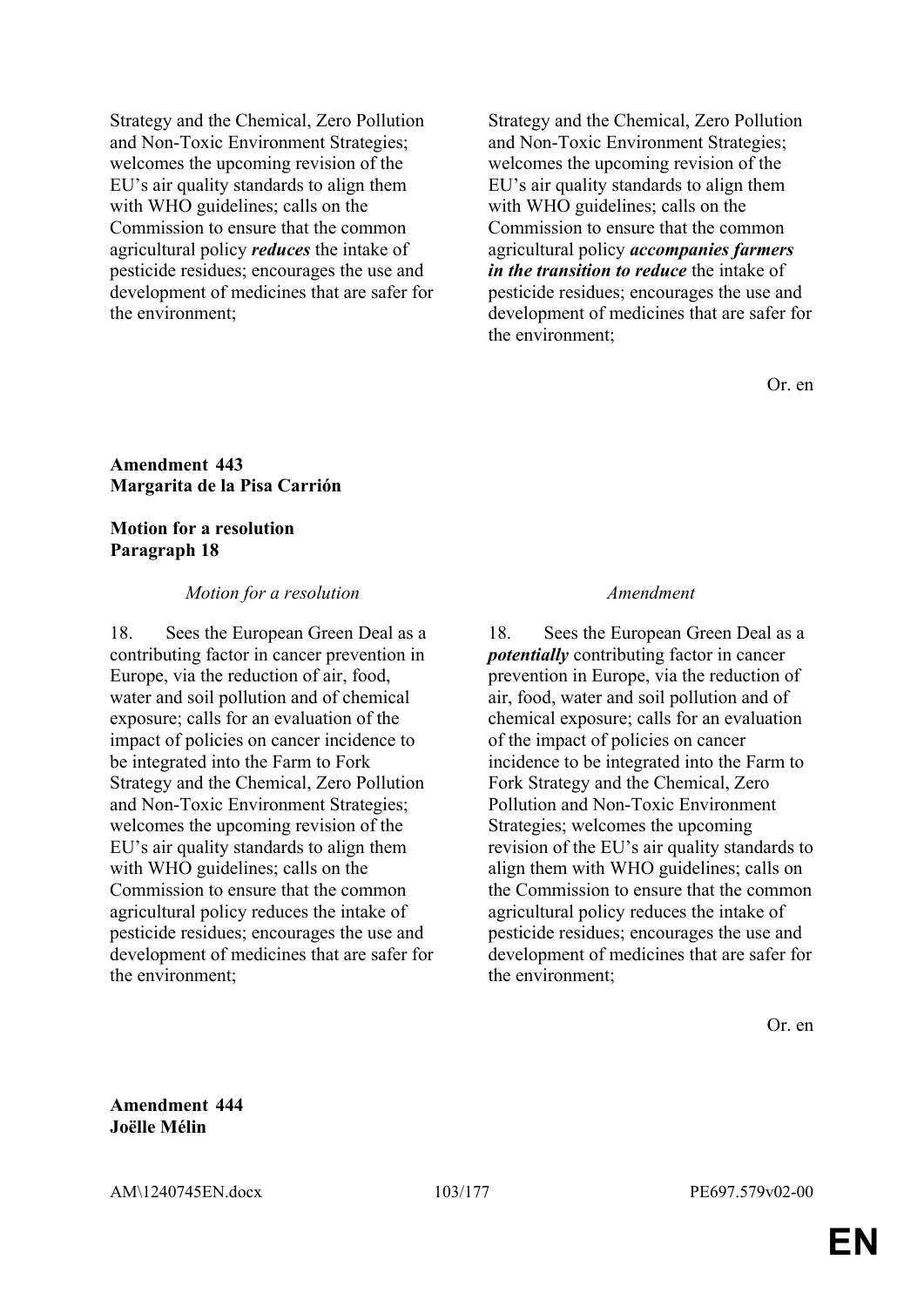## **Motion for a resolution Paragraph 18**

## *Motion for a resolution Amendment*

18. Sees the European Green Deal as a contributing factor in cancer prevention in Europe, via the reduction of air, food, water and soil pollution and of chemical exposure; calls for an evaluation of the impact of policies on cancer incidence to be integrated into *the Farm to Fork Strategy and* the Chemical, Zero Pollution and Non-Toxic Environment Strategies; welcomes the upcoming revision of the EU's air quality standards to align them with WHO guidelines; calls on the Commission to ensure that the common agricultural policy reduces the intake of pesticide residues; encourages the use and development of medicines that are safer for the environment;

18. Sees the European Green Deal as a *potential* contributing factor in cancer prevention in Europe, via the reduction of air, food, water and soil pollution and of chemical exposure; calls for an evaluation of the impact of policies on cancer incidence to be integrated into the Chemical, Zero Pollution and Non-Toxic Environment Strategies; welcomes the upcoming revision of the EU's air quality standards to align them with WHO guidelines; calls on the Commission to ensure that the common agricultural policy reduces the intake of pesticide residues; encourages the use and development of medicines that are safer for the environment;

Or. fr

# **Amendment 445 Jens Gieseke, Christine Schneider**

# **Motion for a resolution Paragraph 18**

# *Motion for a resolution Amendment*

18. Sees the European Green Deal as a contributing factor in cancer prevention in Europe, via the reduction of air, food, water and soil pollution and of chemical exposure; calls for an evaluation of the impact of policies on cancer incidence to be integrated into *the Farm to Fork Strategy and* the Chemical, Zero Pollution and Non-Toxic Environment Strategies; welcomes the upcoming revision of the EU's air quality standards to align them with WHO guidelines; calls on the Commission to ensure that the common agricultural policy reduces the intake of

18. Sees the European Green Deal as a contributing factor in cancer prevention in Europe, via the reduction of air, food, water and soil pollution and of chemical exposure; calls for an evaluation of the impact of policies on cancer incidence to be integrated into the Chemical, Zero Pollution and Non-Toxic Environment Strategies; welcomes the upcoming revision of the EU's air quality standards to align them with WHO guidelines; calls on the Commission to ensure that the common agricultural policy reduces the intake of pesticide residues; encourages the use and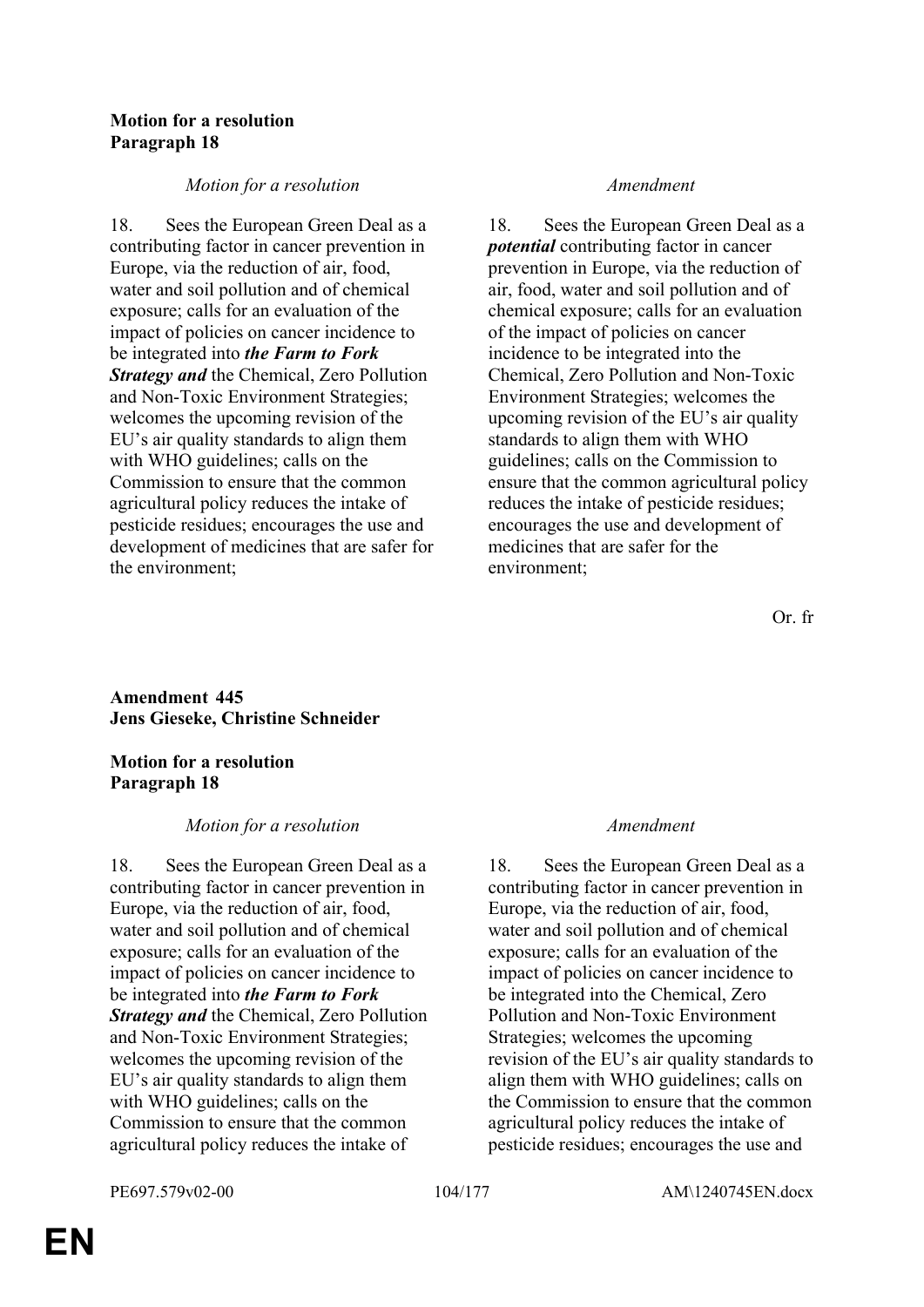pesticide residues; encourages the use and development of medicines that are safer for the environment;

development of medicines that are safer for the environment;

Or. en

**Amendment 446 Pietro Fiocchi**

**Motion for a resolution Paragraph 18 a (new)**

*Motion for a resolution Amendment*

*18a. Highlights the potential efficiency gains in plant protection that could be realised through the use of precision farming technologies in line with the Integrated Pest Management (IPM) principles of Directive 2009/128/EC on the sustainable use of pesticides, which would lead to a significant reduction in the risks and quantities used;*

Or. en

**Amendment 447 Peter Liese** on behalf of the EPP Group **Tomislav Sokol, Nathalie Colin-Oesterlé, Liudas Mažylis, Maria Spyraki, Dolors Montserrat, Cindy Franssen, Adam Jarubas, Deirdre Clune, Sunčana Glavak, Bartosz Arłukowicz**

# **Motion for a resolution Paragraph 19**

### *Motion for a resolution Amendment*

19. Looks forward to the implementation of the revised Drinking Water Directive<sup>19</sup> and the implementation and enforcement of the Water Framework Directive<sup>20</sup> , which will reduce the concentrations in surface and ground waters of certain pollutants that could

19. Looks forward to the implementation of the revised Drinking Water Directive<sup>19</sup> and the implementation and enforcement of the Water Framework Directive<sup>20</sup> , which will reduce the concentrations in surface and ground waters of certain pollutants*, including* 

AM\1240745EN.docx 105/177 PE697.579v02-00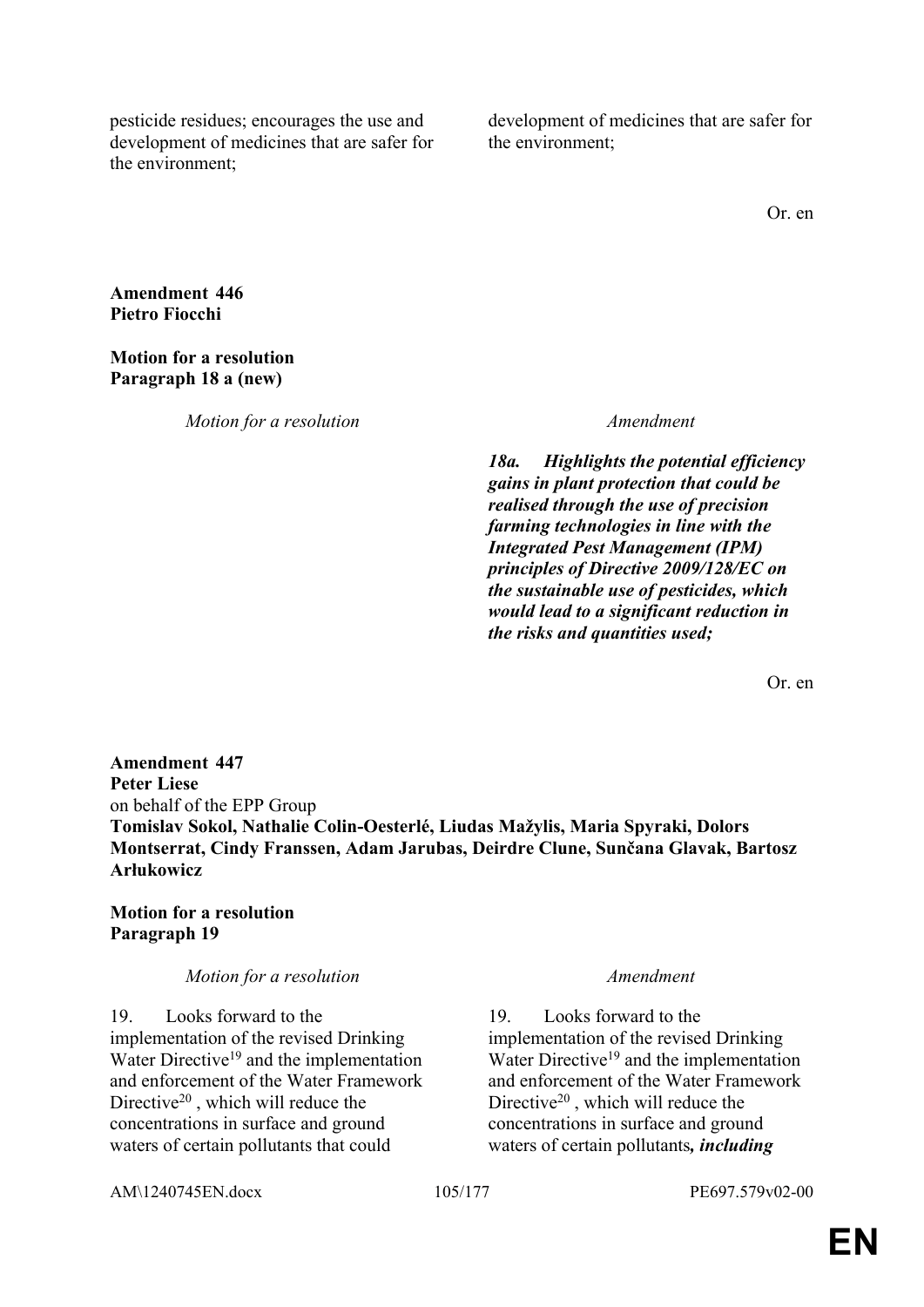<sup>19</sup> Directive (EU) 2020/2184 of the European Parliament and of the Council of 16 December 2020 on the quality of water intended for human consumption, OJ L 435, 23.12.2020, p. 1.

\_\_\_\_\_\_\_\_\_\_\_\_\_\_\_\_\_\_ \_\_\_\_\_\_\_\_\_\_\_\_\_\_\_\_\_\_

<sup>20</sup> Directive 2000/60/EC of the European Parliament and of the Council of 23 October 2000 establishing a framework for Community action in the field of water policy, OJ L 327, 22.12.2000, p. 1.

contribute to cancer incidence; *several endocrine disrupting chemicals,* that could contribute to cancer incidence;

<sup>20</sup> Directive 2000/60/EC of the European Parliament and of the Council of 23 October 2000 establishing a framework for Community action in the field of water policy, OJ L 327, 22.12.2000, p. 1.

Or. en

**Amendment 448 Stefania Zambelli, Angelo Ciocca, Joëlle Mélin**

# **Motion for a resolution Paragraph 19**

*Motion for a resolution Amendment*

19. Looks forward to the implementation of the revised Drinking Water Directive<sup>19</sup> and the implementation and enforcement of the Water Framework Directive<sup>20</sup>, which will reduce the concentrations in surface and ground waters of certain pollutants *that could contribute to cancer incidence*;

<sup>19</sup> Directive (EU) 2020/2184 of the European Parliament and of the Council of 16 December 2020 on the quality of water intended for human consumption, OJ L 435, 23.12.2020, p. 1.

 $\mathcal{L}_\text{max}$  and  $\mathcal{L}_\text{max}$  and  $\mathcal{L}_\text{max}$  and  $\mathcal{L}_\text{max}$ 

<sup>20</sup> Directive 2000/60/EC of the European Parliament and of the Council of 23 October 2000 establishing a framework for Community action in the field of water policy, OJ L 327, 22.12.2000, p. 1.

19. Looks forward to the implementation of the revised Drinking Water Directive<sup>19</sup> and the implementation and enforcement of the Water Framework Directive<sup>20</sup>, which will reduce the concentrations in surface and ground waters of certain pollutants *particularly harmful for the environment and human health*;

<sup>19</sup> Directive (EU) 2020/2184 of the European Parliament and of the Council of 16 December 2020 on the quality of water intended for human consumption, OJ L 435, 23.12.2020, p. 1.

<sup>19</sup> Directive (EU) 2020/2184 of the European Parliament and of the Council of 16 December 2020 on the quality of water intended for human consumption, OJ L 435, 23.12.2020, p. 1.

<sup>20</sup> Directive 2000/60/EC of the European Parliament and of the Council of 23 October 2000 establishing a framework for Community action in the field of water policy, OJ L 327, 22.12.2000, p. 1.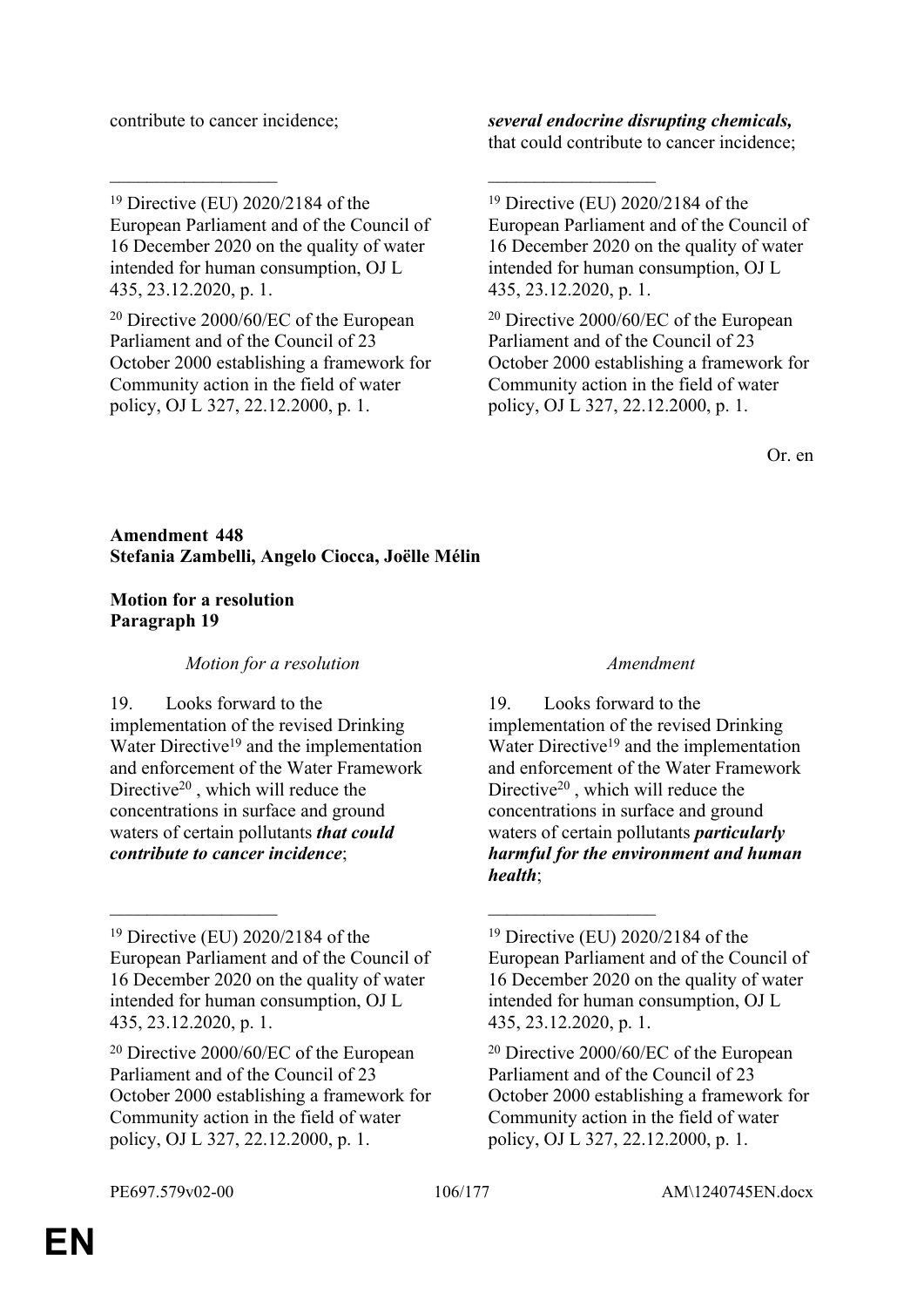### **Amendment 449 Michèle Rivasi**

## **Motion for a resolution Paragraph 19**

## *Motion for a resolution Amendment*

19. *Looks forward to the*

implementation of the revised Drinking Water Directive<sup>19</sup> and the implementation and enforcement of the Water Framework Directive<sup>20</sup> , which will reduce the concentrations in surface and ground waters of certain pollutants that could contribute to cancer incidence;

<sup>20</sup> Directive 2000/60/EC of the European Parliament and of the Council of 23 October 2000 establishing a framework for Community action in the field of water policy, OJ L 327, 22.12.2000, p. 1.

19. *Stresses the need for full* implementation of the revised Drinking Water Directive<sup>19</sup> and the implementation and enforcement of the Water Framework Directive<sup>20</sup> , which will reduce the concentrations in surface and ground waters of certain pollutants that could contribute to cancer incidence;

<sup>19</sup> Directive (EU) 2020/2184 of the European Parliament and of the Council of 16 December 2020 on the quality of water intended for human consumption, OJ L 435, 23.12.2020, p. 1.

<sup>20</sup> Directive 2000/60/EC of the European Parliament and of the Council of 23 October 2000 establishing a framework for Community action in the field of water policy, OJ L 327, 22.12.2000, p. 1.

Or. en

# **Amendment 450 João Pimenta Lopes, Giorgos Georgiou, Alexis Georgoulis**

 $\mathcal{L}_\mathcal{L}$  , and the contribution of the contribution of the contribution of the contribution of the contribution of the contribution of the contribution of the contribution of the contribution of the contribution of

# **Motion for a resolution Paragraph 19**

## *Motion for a resolution Amendment*

19. Looks forward to the implementation of the revised Drinking Water Directive<sup>19</sup> and the implementation and enforcement of the Water Framework

19. Looks forward to the implementation of the revised Drinking Water Directive<sup>19</sup> and the implementation and enforcement of the Water Framework

AM\1240745EN.docx 107/177 PE697.579v02-00

<sup>19</sup> Directive (EU) 2020/2184 of the European Parliament and of the Council of 16 December 2020 on the quality of water intended for human consumption, OJ L 435, 23.12.2020, p. 1.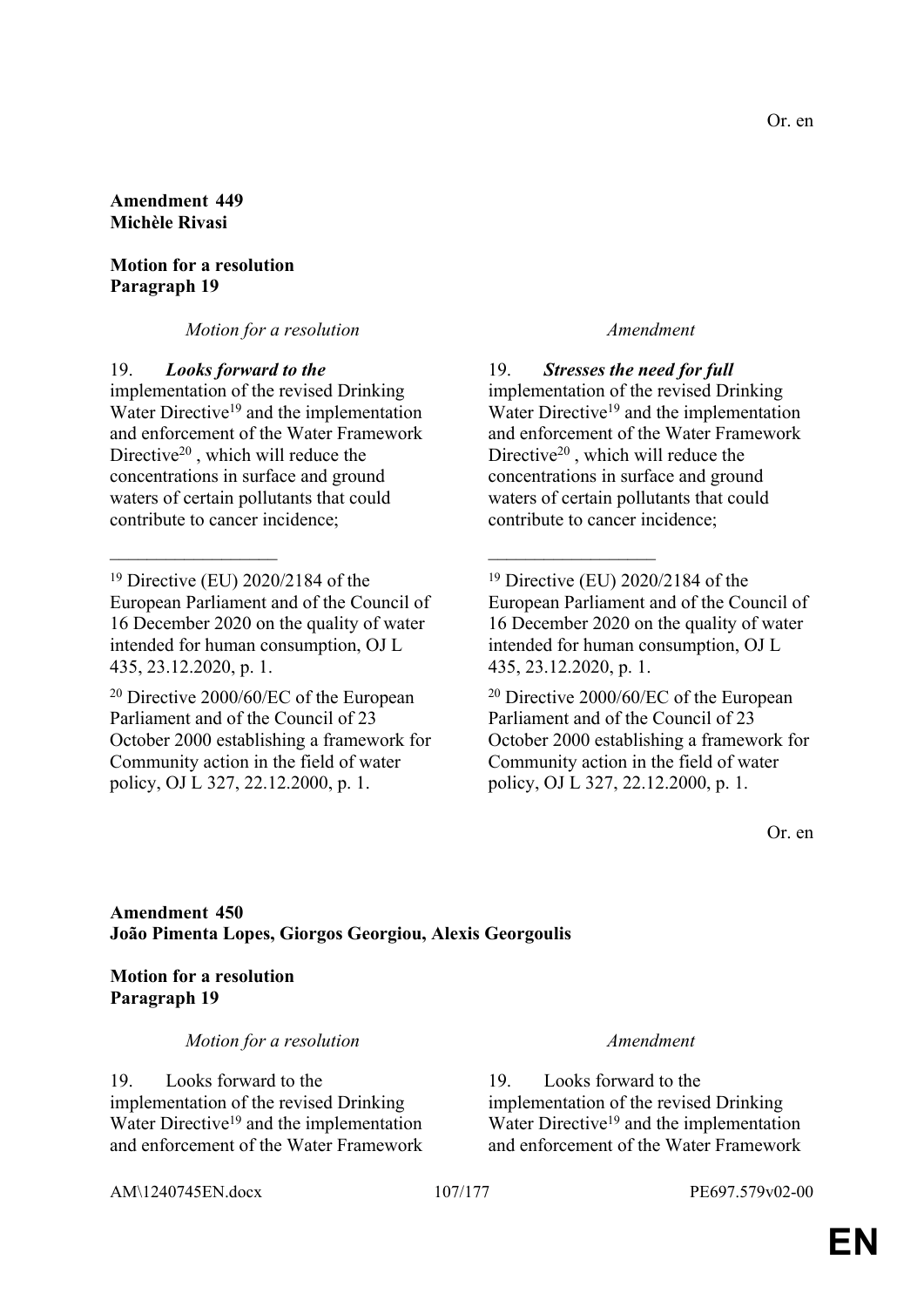Directive<sup>20</sup>, which will reduce the concentrations in surface and ground waters of certain pollutants that could contribute to cancer incidence;

Directive<sup>20</sup>, which will reduce the concentrations in surface and ground waters of certain pollutants that could contribute to cancer incidence; *takes the view that the right to water is a universal right and that if everyone is to be guaranteed that right and able to access water that is high quality, water (and sanitation) services must remain public;*

 $\mathcal{L}_\mathcal{L}$  , and the contribution of the contribution of the contribution of the contribution of the contribution of the contribution of the contribution of the contribution of the contribution of the contribution of

Or. pt

**Amendment 451 Joëlle Mélin**

**Motion for a resolution Paragraph 19 a (new)**

*Motion for a resolution Amendment*

*19a. Urges further research into pharmaceutical residues in reusable water and that the findings be made public;*

Or. fr

**Amendment 452 Maria Arena**

**Motion for a resolution Paragraph 20**

<sup>19</sup> Directive (EU) 2020/2184 of the European Parliament and of the Council of 16 December 2020 on the quality of water intended for human consumption, OJ L 435, 23.12.2020, p. 1.

<sup>20</sup> Directive 2000/60/EC of the European Parliament and of the Council of 23 October 2000 establishing a framework for Community action in the field of water policy, OJ L 327, 22.12.2000, p. 1.

<sup>19</sup> Directive (EU) 2020/2184 of the European Parliament and of the Council of 16 December 2020 on the quality of water intended for human consumption, OJ L 435, 23.12.2020, p. 1.

<sup>20</sup> Directive 2000/60/EC of the European Parliament and of the Council of 23 October 2000 establishing a framework for Community action in the field of water policy, OJ L 327, 22.12.2000, p. 1.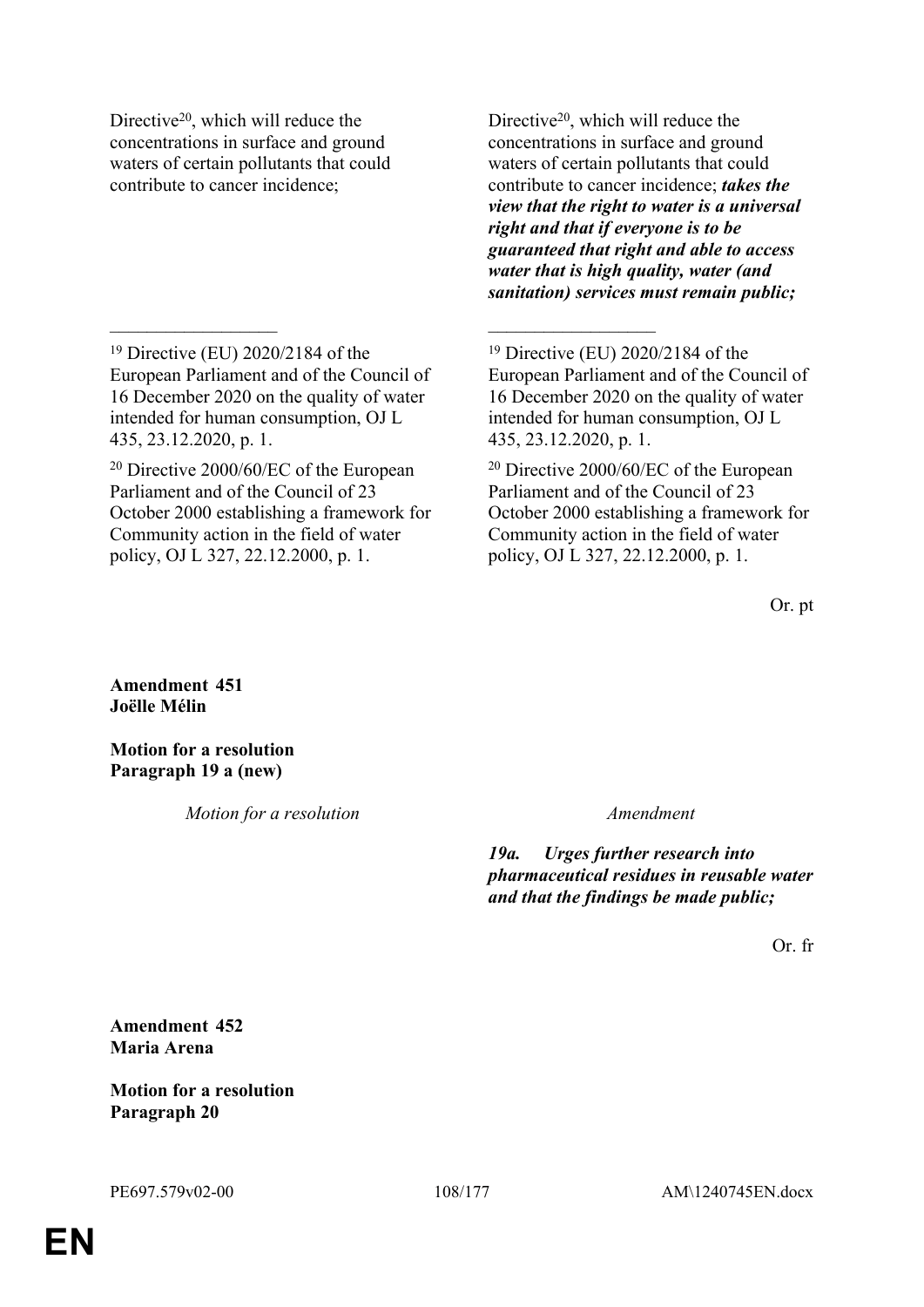### *Motion for a resolution Amendment*

20. Calls for the registration, evaluation, authorisation and restriction of chemicals under *the REACH Regulation<sup>21</sup>* to be conducted in association with the IARC assessments; calls on the Commission to *adopt effective guidance and legislation* to reduce citizens' exposure to carcinogenic substances;

 $\mathcal{L}_\mathcal{L}$  , and the contribution of the contribution of the contribution of the contribution of the contribution of the contribution of the contribution of the contribution of the contribution of the contribution of

20. Calls for the registration, evaluation, authorisation and restriction of chemicals under *all EU chemical legislation* to be conducted in association with the IARC assessments; *welcomes the commitment of the Chemicals Strategy for Sustainability to extend the generic approach to risk management to ensure that consumer products do not contain chemicals that cause cancers, gene mutations, affect the reproductive or the endocrine system, or are persistent and bioaccumulative;* calls on the Commission to *swiftly implement the measures planned in the Chemicals Strategy for Sustainability* to reduce citizens' exposure to carcinogenic *and endocrine disrupting* substances *through all exposure pathways*; *calls on the Commission to give particular attention to segments of the population that are particularly vulnerable to hazardous chemicals (such as pregnant women and unborn children, workers in the chemical and agriculture industry); calls on the Commission to better take into account those vulnerable populations in the risk assessments of chemicals; stresses that information to consumers on exposure pathways in their everyday life is key to strengthen prevention, welcomes in the regards the establishment of the 'Substances of Concern in Products' (SCIP) database;*

 $21$  Regulation (EC) No 1907/2006 of the European Parliament and of the Council of 18 December 2006 concerning the Registration, Evaluation, Authorisation and Restriction of Chemicals (REACH), establishing a European Chemicals Agency, OJ L 396, 30.12.2006, p. 1.

 $21$  Regulation (EC) No 1907/2006 of the European Parliament and of the Council of 18 December 2006 concerning the Registration, Evaluation, Authorisation and Restriction of Chemicals (REACH), establishing a European Chemicals Agency, OJ L 396, 30.12.2006, p. 1.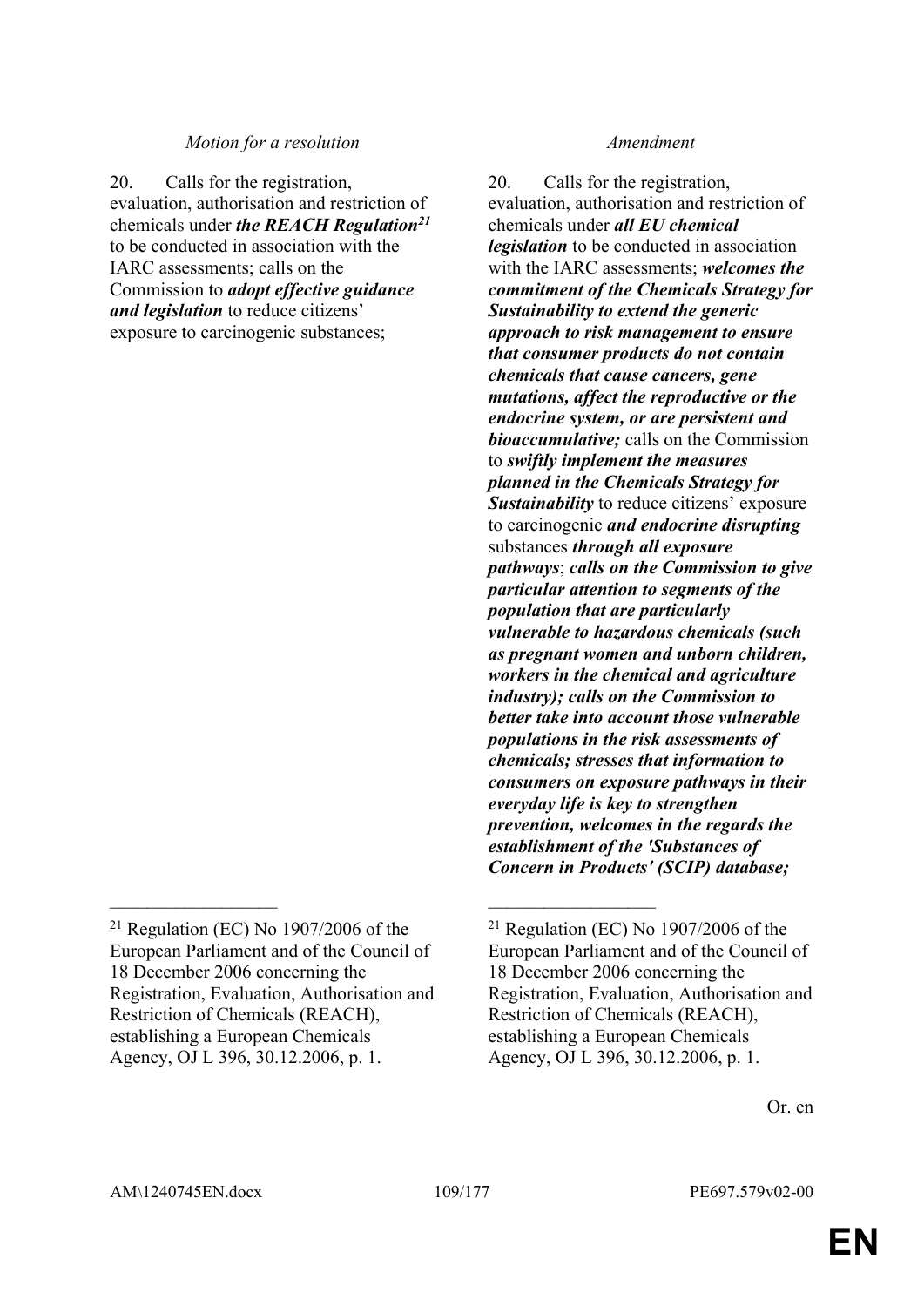### **Amendment 453 Pietro Fiocchi**

## **Motion for a resolution Paragraph 20**

*Motion for a resolution Amendment* 

20. *Calls for the registration, evaluation, authorisation and restriction of chemicals under* the REACH Regulation<sup>21</sup> *to be conducted in association with the IARC assessments*; calls on the Commission to adopt effective guidance and legislation to reduce citizens' exposure to carcinogenic substances;

20. *Recalls that the 2018 review of* the REACH Regulation<sup>21</sup>*concluded overall that REACH is addressing today's citizens' concerns about chemical safety, but has identified opportunities for further improvement and simplification1a*; calls on the Commission to adopt effective guidance and legislation to reduce citizens' exposure to carcinogenic substances; *highlights compatibility concerns with recommendations to associate, albeit indirectly, REACH and IARC assessments as although IARC monographs identify potential cancer hazards, the level of exposure required for cancer incidence is not accounted for in these studies, resulting in levels that may never occur in real-world conditions; stresses that monographs compiled in accordance with REACH are more thorough and appropriate for regulatory purposes as the potential risk is also assessed, taking into account the highest exposure levels that can occur under real-world conditions; notes furthermore that IARC assessments are based on markedly different criteria, using only publicly available data, whereas monographs prepared under REACH are contingent on all available public data as well as unpublished data produced to meet regulatory requirements;*

 $\mathcal{L}_\mathcal{L}$  , and the contribution of the contribution of the contribution of the contribution of the contribution of the contribution of the contribution of the contribution of the contribution of the contribution of

*<sup>1</sup>a Communication from the Commission to the European Parliament, the Council and the European Economic and Social Committee on Commission General Report on the operation of REACH and review of certain elements. Conclusions and Actions, Brussels, 5.3.2018*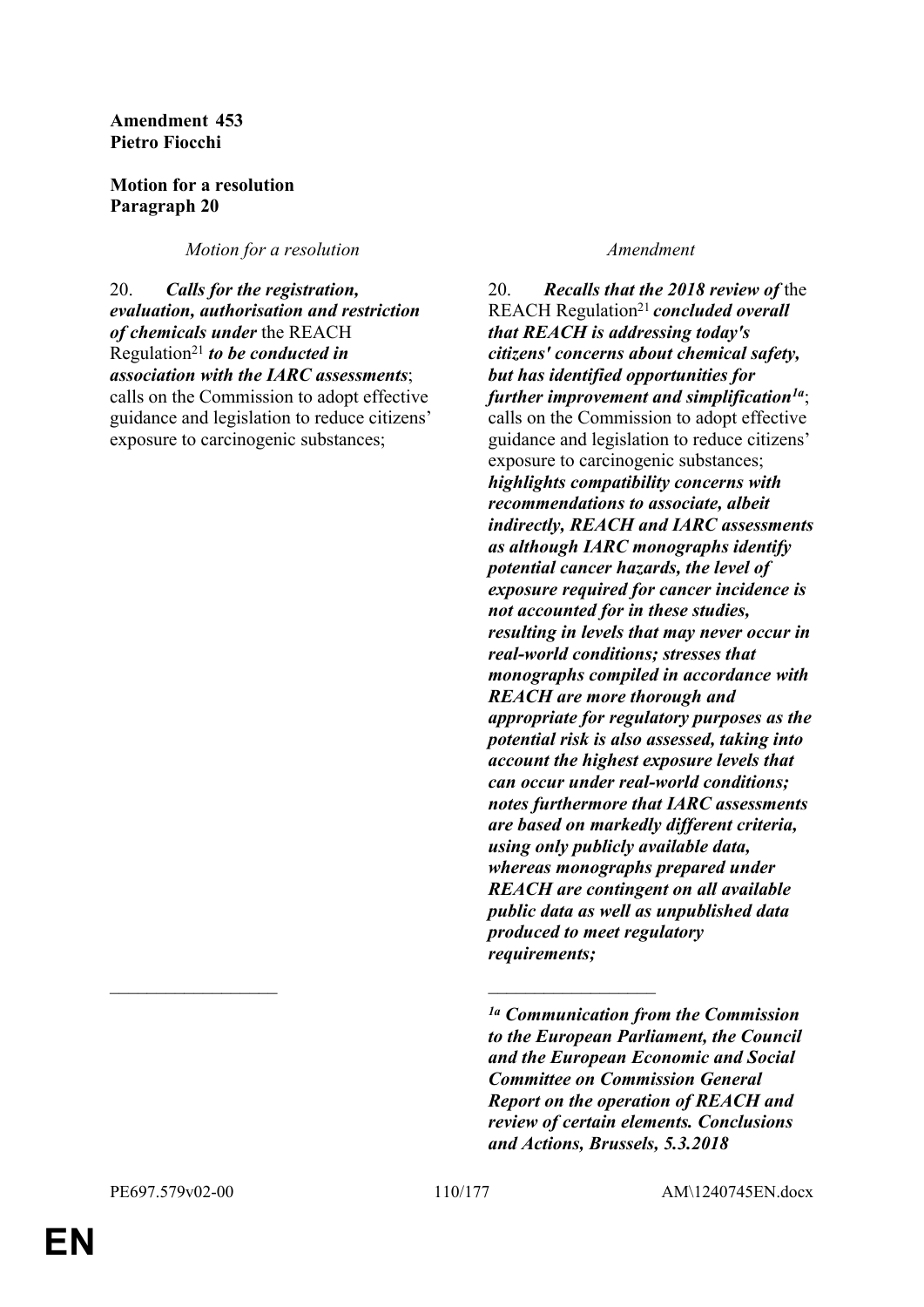$21$  Regulation (EC) No 1907/2006 of the European Parliament and of the Council of 18 December 2006 concerning the Registration, Evaluation, Authorisation and Restriction of Chemicals (REACH), establishing a European Chemicals Agency, OJ L 396, 30.12.2006, p. 1.

## *COM(2018) 116 final.*

 $21$  Regulation (EC) No 1907/2006 of the European Parliament and of the Council of 18 December 2006 concerning the Registration, Evaluation, Authorisation and Restriction of Chemicals (REACH), establishing a European Chemicals Agency, OJ L 396, 30.12.2006, p. 1.

Or. en

## **Amendment 454 Nicolás González Casares, Maria Arena, Romana Jerković, Sara Cerdas, Tudor Ciuhodaru, Marc Angel, Johan Danielsson, Estrella Durá Ferrandis**

### **Motion for a resolution Paragraph 20**

### *Motion for a resolution Amendment*

20. Calls for the registration, evaluation, authorisation and restriction of chemicals under the REACH Regulation<sup>21</sup> to be conducted in association with the IARC assessments; calls on the Commission to adopt effective guidance and legislation to reduce citizens' exposure to carcinogenic substances;

20. Calls for the registration, evaluation, authorisation and restriction of chemicals under the REACH Regulation<sup>21</sup> to be conducted in association with the IARC *and the WHO* assessments; calls on the Commission to adopt effective guidance and legislation to reduce citizens' exposure to carcinogenic substances; *considers that research should be performed in order to improve the evaluation of substances by the European Chemicals Agency, for example, discussing the level of evidence needed to trigger mutagenicity/carcinogenicity studies; considers that the next review of the European Code Against Cancer (ECAC) will have to take into account the latest knowledge on environmental carcinogens; recommends that the revised ECAC fully informs of the transmission risks for carcinogenic viruses, how to avoid exposure, the importance to get tested after exposure, and vaccination and treatment options;*

 $\mathcal{L}_\mathcal{L}$  , and the contribution of the contribution of the contribution of the contribution of the contribution of the contribution of the contribution of the contribution of the contribution of the contribution of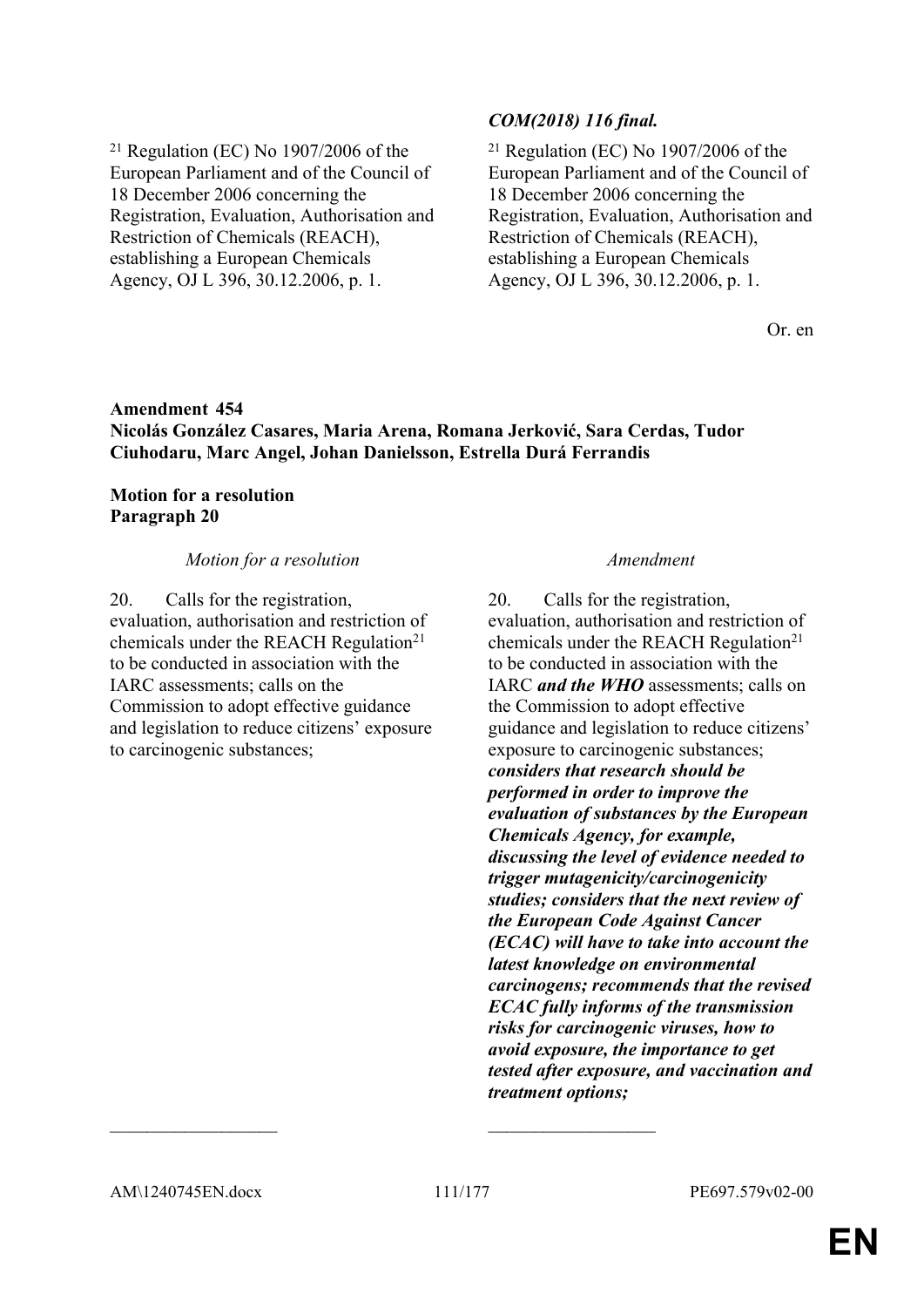$21$  Regulation (EC) No 1907/2006 of the European Parliament and of the Council of 18 December 2006 concerning the Registration, Evaluation, Authorisation and Restriction of Chemicals (REACH), establishing a European Chemicals Agency, OJ L 396, 30.12.2006, p. 1.

 $21$  Regulation (EC) No 1907/2006 of the European Parliament and of the Council of 18 December 2006 concerning the Registration, Evaluation, Authorisation and Restriction of Chemicals (REACH), establishing a European Chemicals Agency, OJ L 396, 30.12.2006, p. 1.

Or. en

### **Amendment 455 Michèle Rivasi**

### **Motion for a resolution Paragraph 20**

## *Motion for a resolution Amendment*

20. Calls for the registration, evaluation, authorisation and restriction of chemicals under the REACH Regulation<sup>21</sup> to be conducted in association with the IARC assessments; calls on the Commission to adopt effective *guidance and* legislation to reduce citizens' exposure to carcinogenic substances;

 $\mathcal{L}_\mathcal{L}$  , and the contribution of the contribution of the contribution of the contribution of the contribution of the contribution of the contribution of the contribution of the contribution of the contribution of

20. Calls *in particular for the strengthening of the information requirements on carcinogenicity under REACH to enable identification of all carcinogenic substances manufactured or imported, irrespective of the volume, in line with the Chemicals Strategy for Sustainability, and* for the registration, evaluation, authorisation and restriction of chemicals under the REACH Regulation<sup>21</sup> to be conducted in association with the IARC assessments; calls on the Commission to adopt effective legislation*, including on labelling requirements,* to reduce citizens' exposure to carcinogenic substances *and endocrine disruptors, in line with the Chemicals Strategy for Sustainability*;

 $21$  Regulation (EC) No 1907/2006 of the European Parliament and of the Council of 18 December 2006 concerning the Registration, Evaluation, Authorisation and Restriction of Chemicals (REACH), establishing a European Chemicals Agency, OJ L 396, 30.12.2006, p. 1.

 $21$  Regulation (EC) No 1907/2006 of the European Parliament and of the Council of 18 December 2006 concerning the Registration, Evaluation, Authorisation and Restriction of Chemicals (REACH), establishing a European Chemicals Agency, OJ L 396, 30.12.2006, p. 1.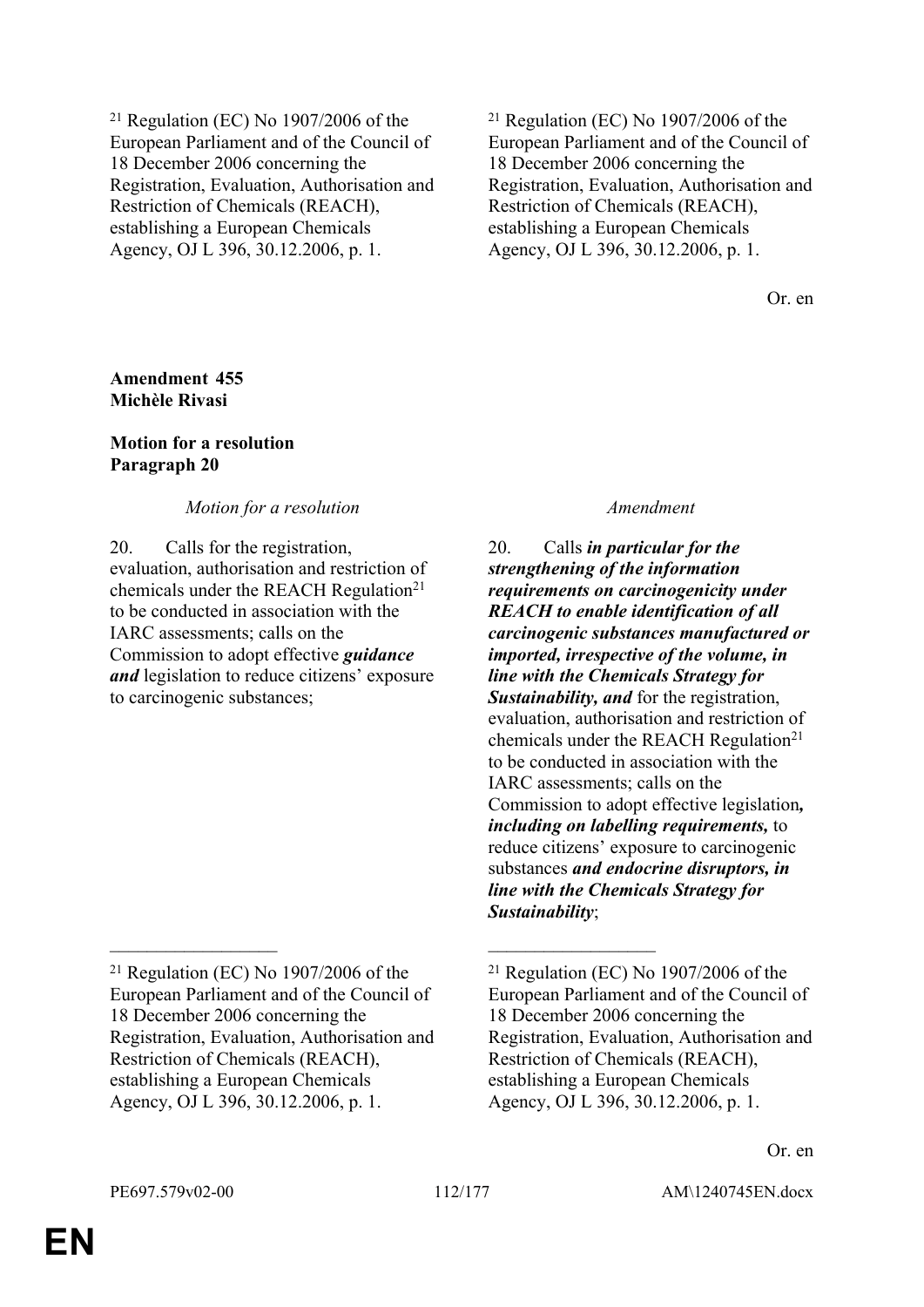**Amendment 456 Peter Liese** on behalf of the EPP Group **Tomislav Sokol, Nathalie Colin-Oesterlé, Liudas Mažylis, Maria Spyraki, Dolors Montserrat, Cindy Franssen, Adam Jarubas, Deirdre Clune, Sunčana Glavak, Bartosz Arłukowicz**

### **Motion for a resolution Paragraph 20**

### *Motion for a resolution Amendment*

20. Calls for the registration, evaluation, authorisation and restriction of chemicals under the REACH Regulation<sup>21</sup> to be conducted in association with the IARC assessments; calls on the Commission to adopt effective guidance and legislation to reduce citizens' exposure to carcinogenic substances;

 $\mathcal{L}_\mathcal{L}$  , and the contribution of the contribution of the contribution of the contribution of the contribution of the contribution of the contribution of the contribution of the contribution of the contribution of

20. Calls for the registration, evaluation, authorisation and restriction of *chemicals including endocrine disrupting* chemicals under the REACH Regulation<sup>21</sup> to be conducted in association with the IARC assessments; calls on the Commission to adopt effective guidance and legislation to reduce citizens' exposure to carcinogenic substances;

 $21$  Regulation (EC) No 1907/2006 of the European Parliament and of the Council of 18 December 2006 concerning the Registration, Evaluation, Authorisation and Restriction of Chemicals (REACH), establishing a European Chemicals Agency, OJ L 396, 30.12.2006, p. 1.

Or. en

**Amendment 457 Margarita de la Pisa Carrión**

**Motion for a resolution Paragraph 20**

*Motion for a resolution Amendment*

20. Calls for the registration, evaluation, authorisation and restriction of chemicals under the REACH Regulation<sup>21</sup> to be conducted in association with the

20. Calls for the registration, evaluation, authorisation and restriction of chemicals under the REACH Regulation<sup>21</sup> to be conducted in association with the

AM\1240745EN.docx 113/177 PE697.579v02-00

<sup>21</sup> Regulation (EC) No 1907/2006 of the European Parliament and of the Council of 18 December 2006 concerning the Registration, Evaluation, Authorisation and Restriction of Chemicals (REACH), establishing a European Chemicals Agency, OJ L 396, 30.12.2006, p. 1.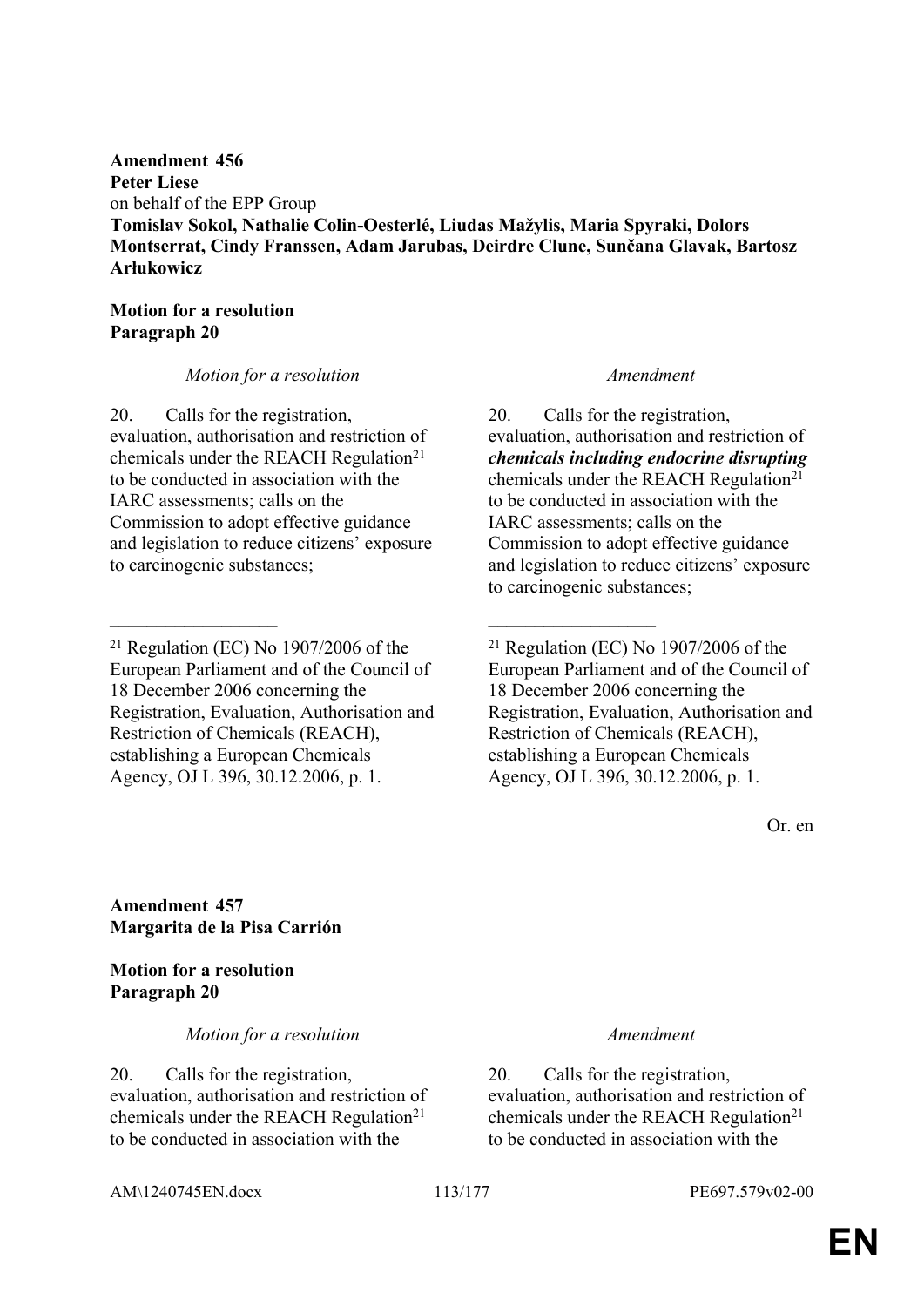IARC assessments; calls on the Commission to adopt effective guidance and legislation to reduce citizens' exposure to carcinogenic *substances*;

 $\mathcal{L}_\mathcal{L}$  , and the contribution of the contribution of the contribution of the contribution of the contribution of the contribution of the contribution of the contribution of the contribution of the contribution of

 $21$  Regulation (EC) No 1907/2006 of the European Parliament and of the Council of 18 December 2006 concerning the Registration, Evaluation, Authorisation and Restriction of Chemicals (REACH), establishing a European Chemicals Agency, OJ L 396, 30.12.2006, p. 1.

IARC assessments; calls on the Commission to adopt effective guidance and legislation to reduce citizens' exposure to carcinogenic *chemicals*;

 $21$  Regulation (EC) No 1907/2006 of the European Parliament and of the Council of 18 December 2006 concerning the Registration, Evaluation, Authorisation and Restriction of Chemicals (REACH), establishing a European Chemicals Agency, OJ L 396, 30.12.2006, p. 1.

Or. en

**Amendment 458 Maria Arena**

**Motion for a resolution Paragraph 20 a (new)**

*Motion for a resolution Amendment*

*20a. Calls on the Commission to acknowledge endocrine cancers, and include the endocrinology perspective into the implementation of Europe's Beating Cancer Plan and other cancer-related policies; stresses in this regard the need of making prevention a focus area and ensuring that European Reference Networks have a key role in improving early detection, diagnosis and treatment; welcomes the commitment of the Chemicals Strategy for Sustainability to adopt a horizontal definition and a harmonized classification for known, presumed, and suspected endocrinedisrupting chemicals (EDCs), to develop binding criteria for EDCs under REACH, to introduce criteria for chemicals that are safe and sustainable by design, to include EDCs as a category of Substances of Very High Concern under REACH and for a quicker and better identification and regulation of EDCs across all legislation;*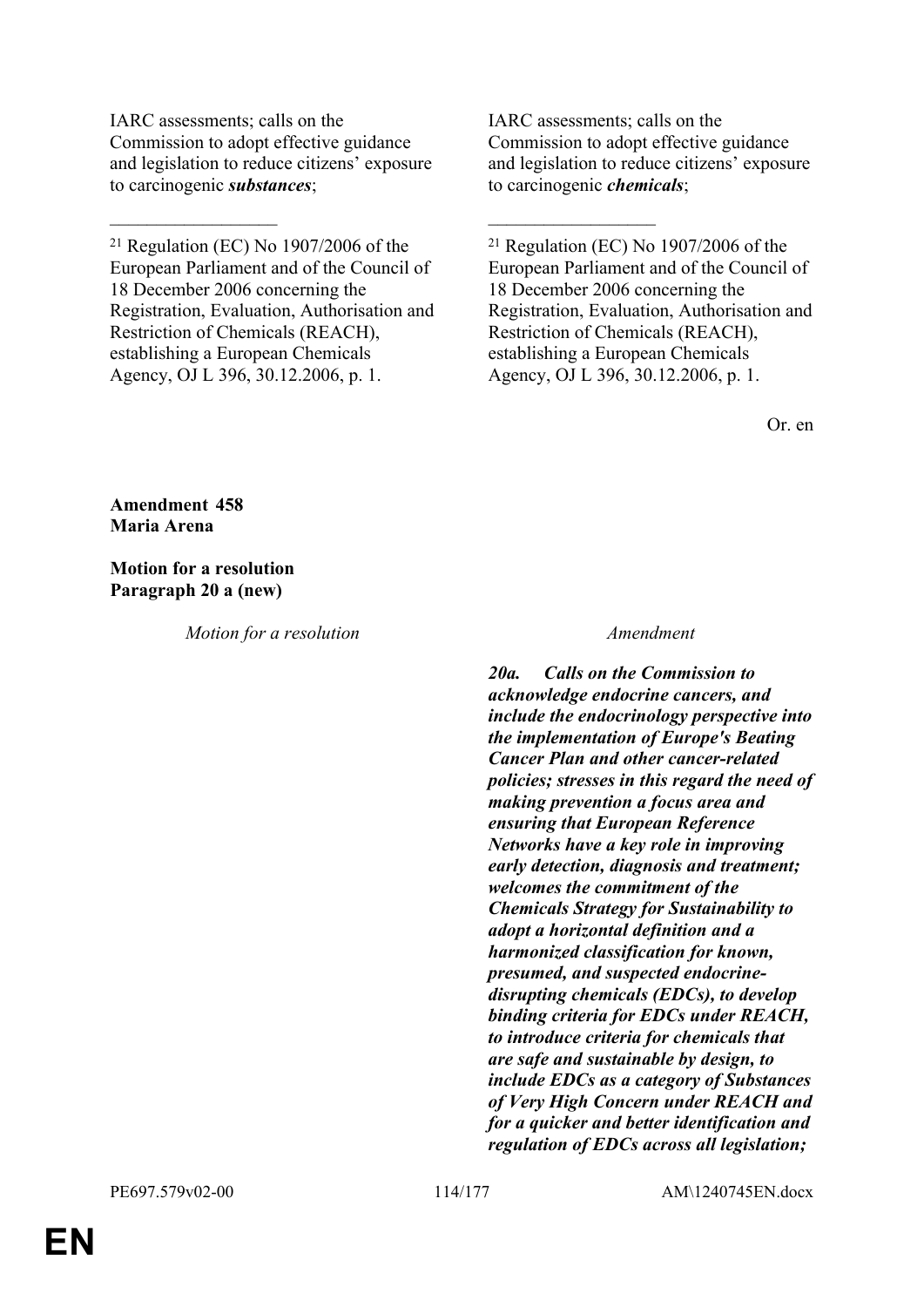*calls on the Commission to swiftly implement these measures in order to reduce exposure to EDCs through all exposure pathways and to phase out all non-essential uses of EDCs, especially in consumer products;*

Or. en

### **Amendment 459 Michèle Rivasi**

**Motion for a resolution Paragraph 20 b (new)**

*Motion for a resolution Amendment*

*20b. Calls on the European Environmental Agency to produce a report, together with the European Chemicals Agency, on chemicals in the environment in Europe; requests that the report assesses the systemic nature of carcinogenic and endocrine disrupting chemicals within Europe's production and consumption systems, their use in products, occurrence in Europe's environment, and the harm caused to human health, especially concerning cancer;*

Or. en

**Amendment 460 Maria Arena**

**Motion for a resolution Paragraph 20 c (new)**

*Motion for a resolution Amendment*

*20c. Calls on the Commission to explore ways and work with all relevant stakeholders to adapt carcinogenicity assessment of chemicals to offer adequate* 

AM\1240745EN.docx 115/177 PE697.579v02-00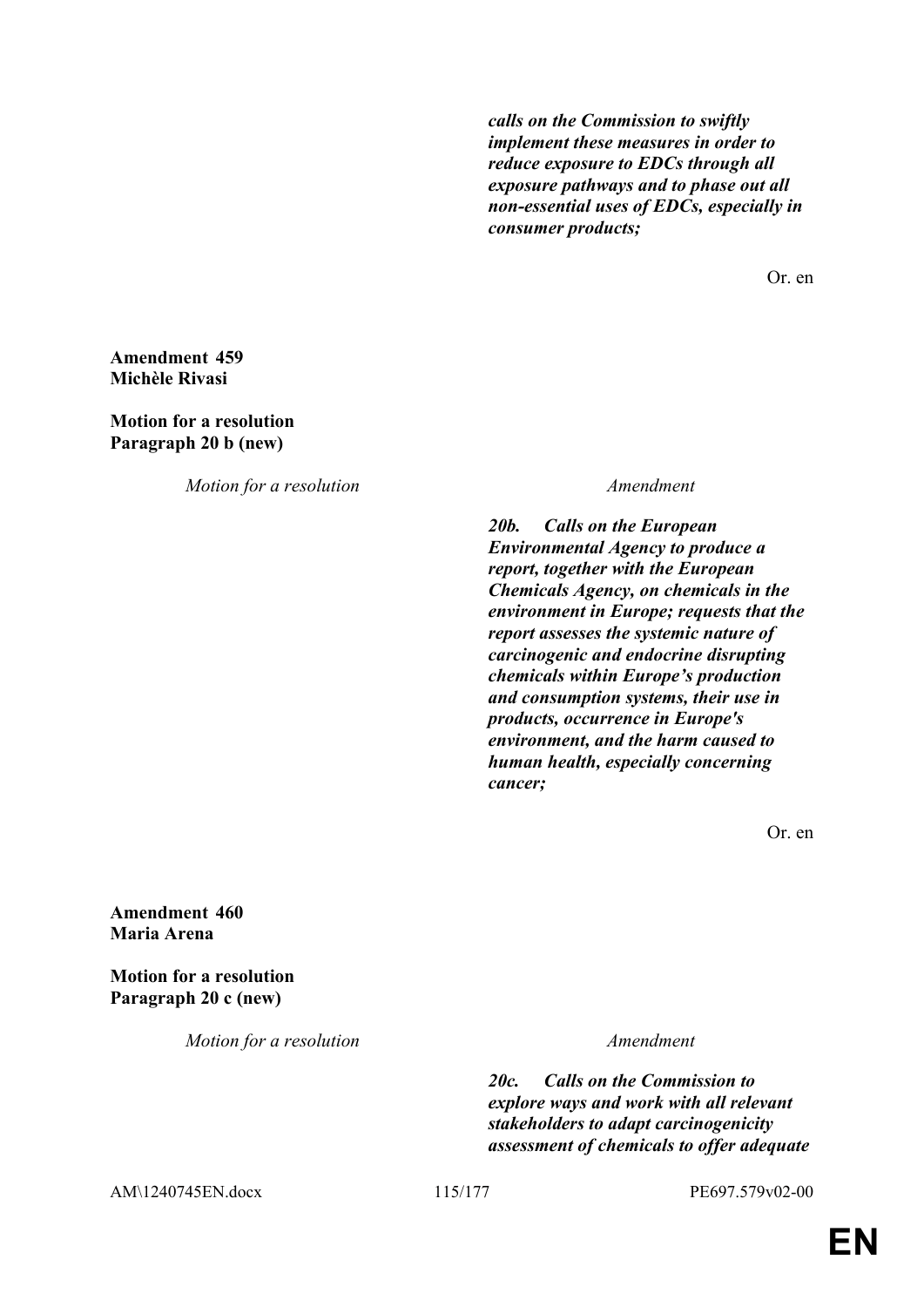*levels of protection to human health; calls on the Commission to prioritise the carcinogenicity assessment of chemicals for their potential to contribute specifically to the development of the four most prevalent cancers (breast, prostate, lungs, colorectal); calls on the Commission to make better use of, and support further studies on biomarkers of exposure and human biomonitoring studies, both in occupational and nonoccupational settings, in order to continuously track exposure levels in general population, identify more susceptible populations, identify biomarkers and provide input for the safe management of chemicals; calls on the Commission to consider lowering the level of requirements to trigger a carcinogenicity study, to focus on mutagenicity as it is a common preceding step that may lead to cancer, and to consider, when a proof of mutagenicity is established, requiring a carcinogenicity study also for substances in Annex VIII of REACH;*

Or. en

**Amendment 461 Margarita de la Pisa Carrión**

**Motion for a resolution Paragraph 20 d (new)**

*Motion for a resolution Amendment*

*20d. Stresses the importance of improving risk-related evaluations that ensure independent, transparent and timely risk assessment of chemicals or active substances, which are potentially mutagenic, carcinogenic or toxic for reproduction;*

Or. en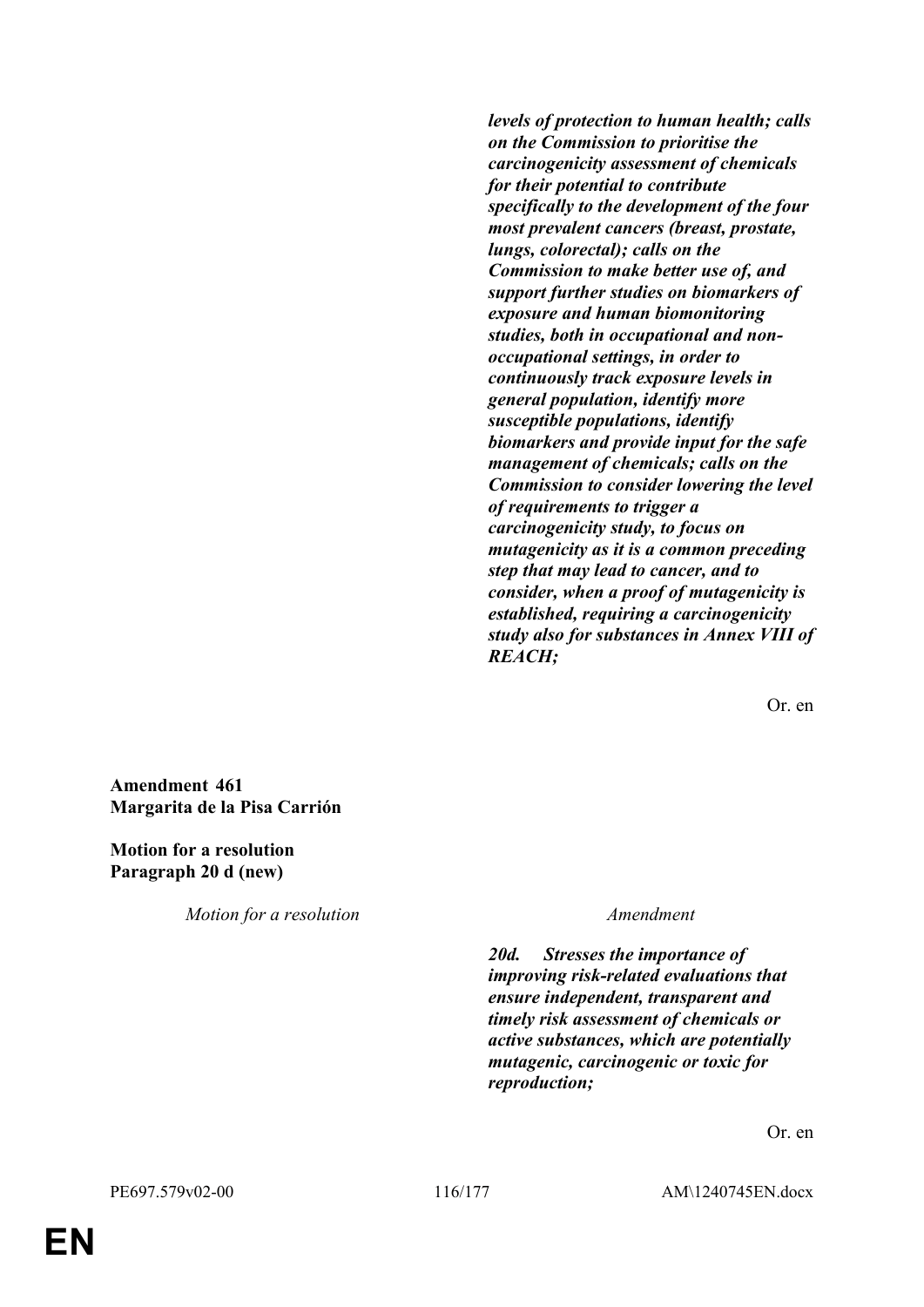**Amendment 462 Margarita de la Pisa Carrión**

**Motion for a resolution Paragraph 20 e (new)**

*Motion for a resolution Amendment*

*20e. Calls for a transparent and smooth integration of the scientific knowledge in the risk assessment of chemical substances in order to build consumer´s trust by solving the uncertain situation of substances systematically subject to exceptional authorization;*

Or. en

## **Amendment 463 Nicolás González Casares, Maria Arena, Romana Jerković, Sara Cerdas, Tudor Ciuhodaru, Marc Angel, Johan Danielsson, Estrella Durá Ferrandis**

**Motion for a resolution Paragraph 21**

*Motion for a resolution Amendment*

21. *Considers that the next review* of the *European Code Against Cancer (ECAC) will have to take into account the latest knowledge on environmental carcinogens*; calls for the regulation on food contact materials<sup>22</sup> to be reviewed in order to *reduce* exposure to carcinogens and endocrine disruptors;

21. *Underlines that endocrine disruptors (EDs) are present in food, food contact materials, cosmetics, consumer goods, toys, as well as drinking water and that exposure, even at low doses, can induce adverse effects in the short and long term, including cancer; highlights that given the widespread exposure* of the *EU population to many suspected and known EDs and the fact that combined exposure to several EDs acting on similar or different pathways can have cumulative effects, there is a need to minimize exposure to EDs and to make EU regulation more consistent across sectors, and that a logic similar to that already in use for pesticides ('no human exposure') appears justified in sectors*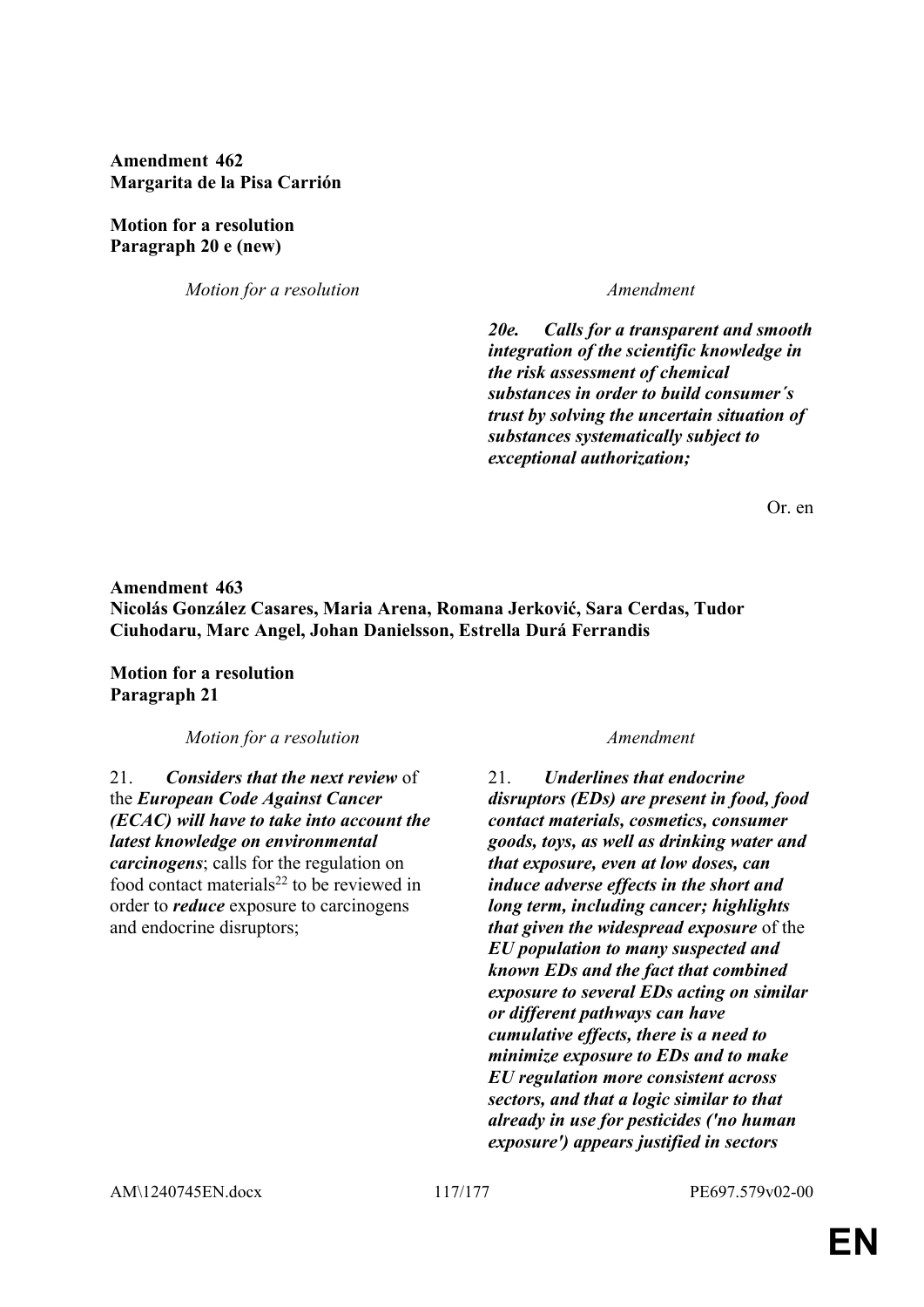*with likely human exposure; encourages further research in order to determine the capacity of suspected chemicals to act as endocrine disruptors*; calls for the regulation on food contact materials<sup>22</sup>, *regulation on cosmetic products1a and the directive on toy safety2a* to be reviewed in order to *minimise* exposure to carcinogens and endocrine disruptors;

*1a Regulation (EC) No 1223/2009 of the European Parliament and of the Council of 30 November 2009 on cosmetic products*

## *2a Directive 2009/48/EC of the European Parliament and of the Council of 18 June 2009 on the safety of toys*

 $22$  Regulation (EC) No 1935/2004 of the European Parliament and of the Council of 27 October 2004 on materials and articles intended to come into contact with food, OJ L 338, 13.11.2004, p. 4.

Or. en

**Amendment 464 Aldo Patriciello**

## **Motion for a resolution Paragraph 21**

OJ L 338, 13.11.2004, p. 4.

*Motion for a resolution Amendment*

<sup>22</sup> Regulation (EC) No 1935/2004 of the European Parliament and of the Council of 27 October 2004 on materials and articles intended to come into contact with food,

 $\mathcal{L}_\mathcal{L}$  , and the contribution of the contribution of the contribution of the contribution of the contribution of the contribution of the contribution of the contribution of the contribution of the contribution of

21. Considers that the next review of the European Code Against Cancer (ECAC) will have to take into account the latest knowledge on environmental carcinogens; calls for the regulation on food contact materials*<sup>22</sup>* to be reviewed in order to reduce exposure to carcinogens and endocrine disruptors;

21. Considers that the next review of the European Code Against Cancer (ECAC) will have to take into account the latest knowledge on environmental *and viral* carcinogens*; recommends that the revised ECAC fully informs of the transmission risks for carcinogenic viruses, how to avoid exposure, the importance to get tested after exposure, and vaccination and treatment options*; calls for the regulation on food contact materials to be reviewed in order to reduce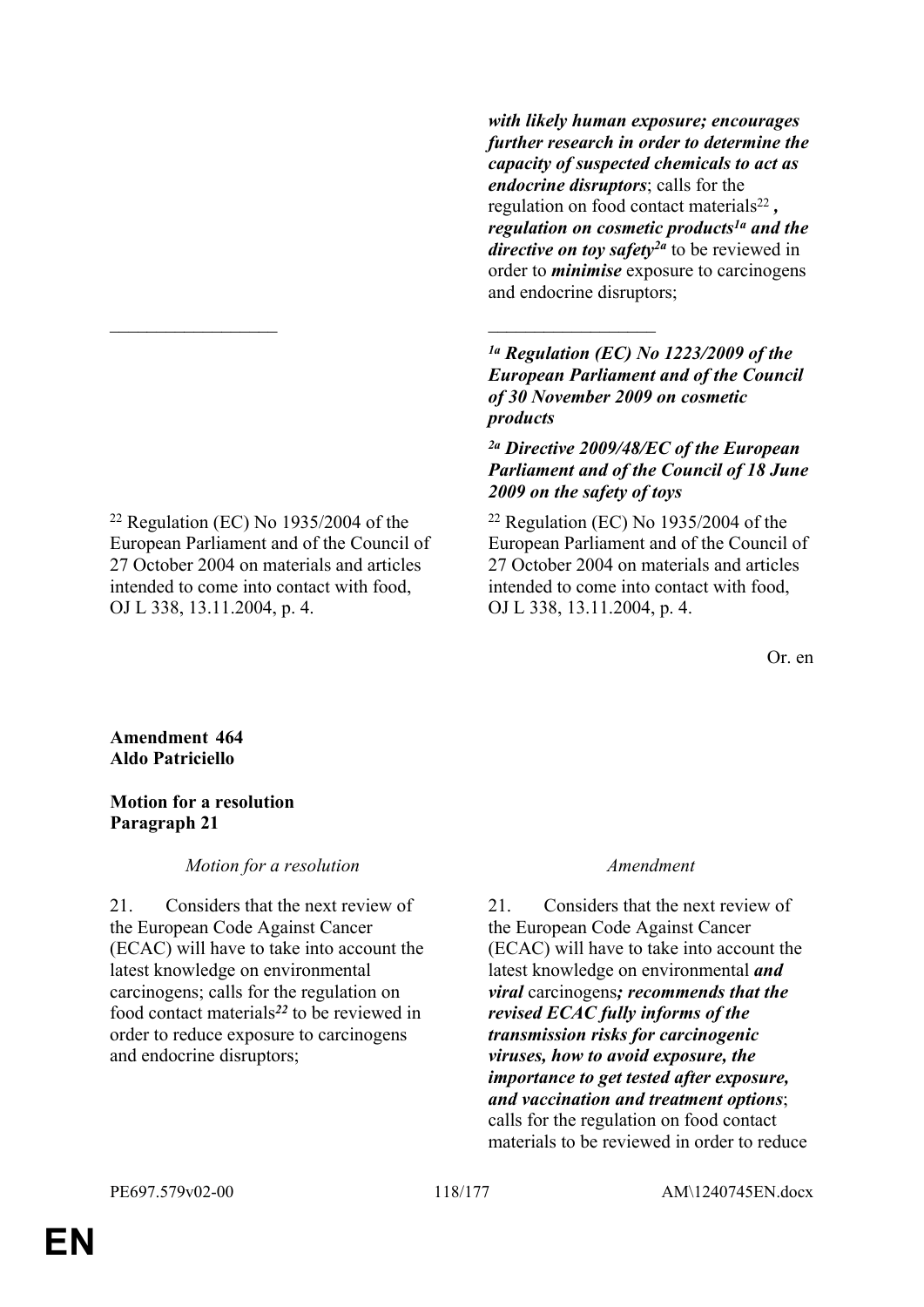exposure to carcinogens and endocrine disruptors;

\_\_\_\_\_\_\_\_\_\_\_\_\_\_\_\_\_\_ \_\_\_\_\_\_\_\_\_\_\_\_\_\_\_\_\_\_

Or. en

## **Amendment 465 Michèle Rivasi**

## **Motion for a resolution Paragraph 21**

*Motion for a resolution Amendment*

21. Considers that the next *review* of the European Code Against Cancer (ECAC) will have to take into account the latest knowledge on environmental carcinogens; calls *for* the regulation on food contact materials<sup>22</sup> *to be reviewed in order to reduce exposure to carcinogens and* endocrine *disruptors*;

21. Considers that the next *edition* of the European Code Against Cancer (ECAC) will have to take into account the latest knowledge on environmental carcinogens; calls *on the Commission to propose without delay a revision of REACH Article 68(2),* the regulation on food contact materials<sup>22</sup>*, the regulation on cosmetic products, the directive on toys safety and other relevant consumer product legislation to ensure that consumer products do not contain chemicals that cause cancer or affect the* endocrine *system in line with the Chemicals Strategy for Sustainability*;

<sup>22</sup> Regulation (EC) No 1935/2004 of the European Parliament and of the Council of 27 October 2004 on materials and articles intended to come into contact with food, OJ L 338, 13.11.2004, p. 4.

<sup>22</sup> Regulation (EC) No 1935/2004 of the European Parliament and of the Council of 27 October 2004 on materials and articles intended to come into contact with food, OJ L 338, 13.11.2004, p. 4.

 $\mathcal{L}_\mathcal{L}$  , and the contribution of the contribution of the contribution of the contribution of the contribution of the contribution of the contribution of the contribution of the contribution of the contribution of <sup>22</sup> Regulation (EC) No 1935/2004 of the European Parliament and of the Council of 27 October 2004 on materials and articles intended to come into contact with food, OJ L 338, 13.11.2004, p. 4.

 $22$  Regulation (EC) No 1935/2004 of the European Parliament and of the Council of 27 October 2004 on materials and articles intended to come into contact with food, OJ L 338, 13.11.2004, p. 4.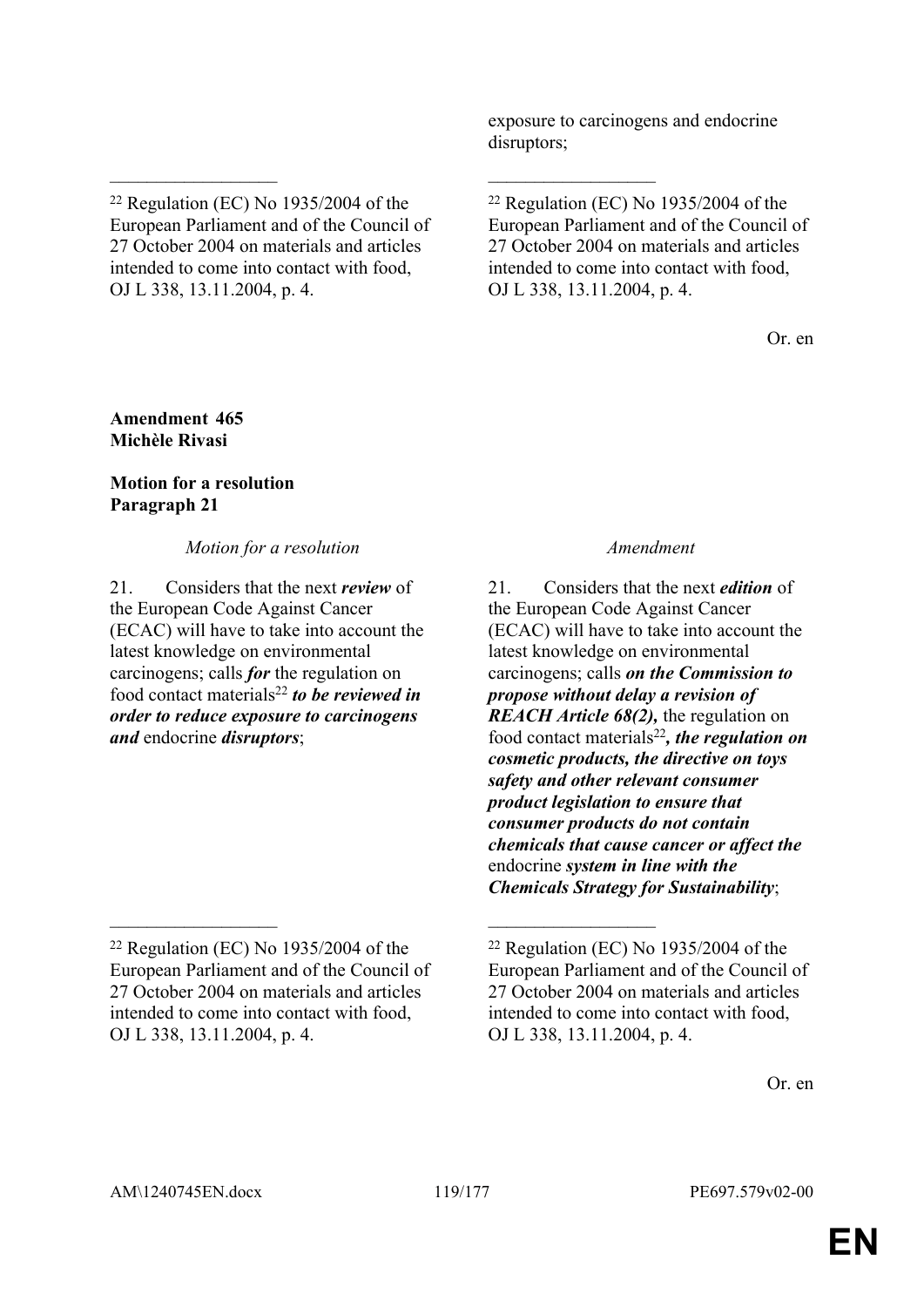## **Amendment 466 Tudor Ciuhodaru**

## **Motion for a resolution Paragraph 21**

# *Motion for a resolution Amendment*

21. Considers that the next review of the European Code Against Cancer (ECAC) will have to take into account the latest knowledge on environmental carcinogens; calls for the regulation on food contact materials to be reviewed<sup>22</sup> in order to reduce exposure to carcinogens and endocrine disruptors;

 $\mathcal{L}_\mathcal{L}$  , and the contribution of the contribution of the contribution of the contribution of the contribution of the contribution of the contribution of the contribution of the contribution of the contribution of

21. Considers that the next review of the European Code Against Cancer (ECAC) will have to take into account the latest knowledge on environmental carcinogens; calls for the regulation on food contact materials to be *regularly*  reviewed<sup>22</sup> in order to reduce exposure to carcinogens and endocrine disruptors*, so as to keep step with the development of new food packaging materials, trends and products*;

Or. ro

**Amendment 467 Peter Liese** on behalf of the EPP Group **Tomislav Sokol, Nathalie Colin-Oesterlé, Liudas Mažylis, Maria Spyraki, Dolors Montserrat, Cindy Franssen, Adam Jarubas, Deirdre Clune, Sunčana Glavak, Bartosz Arłukowicz**

# **Motion for a resolution Paragraph 21**

## *Motion for a resolution Amendment*

21. Considers that the next review of the European Code Against Cancer (ECAC) will have to take into account the latest knowledge on environmental carcinogens; calls for the regulation on food contact materials<sup>22</sup> to be reviewed in

21. Considers that the next review of the European Code Against Cancer (ECAC) will have to take into account the latest knowledge on environmental carcinogens; calls for the regulation on food contact materials<sup>22</sup> *and the regulation* 

 $22$  Regulation (EC) No 1935/2004 of the European Parliament and of the Council of 27 October 2004 on materials and articles intended to come into contact with food, OJ L 338, 13.11.2004, p. 4.

 $22$  Regulation (EC) No 1935/2004 of the European Parliament and of the Council of 27 October 2004 on materials and articles intended to come into contact with food, OJ L 338, 13.11.2004, p. 4.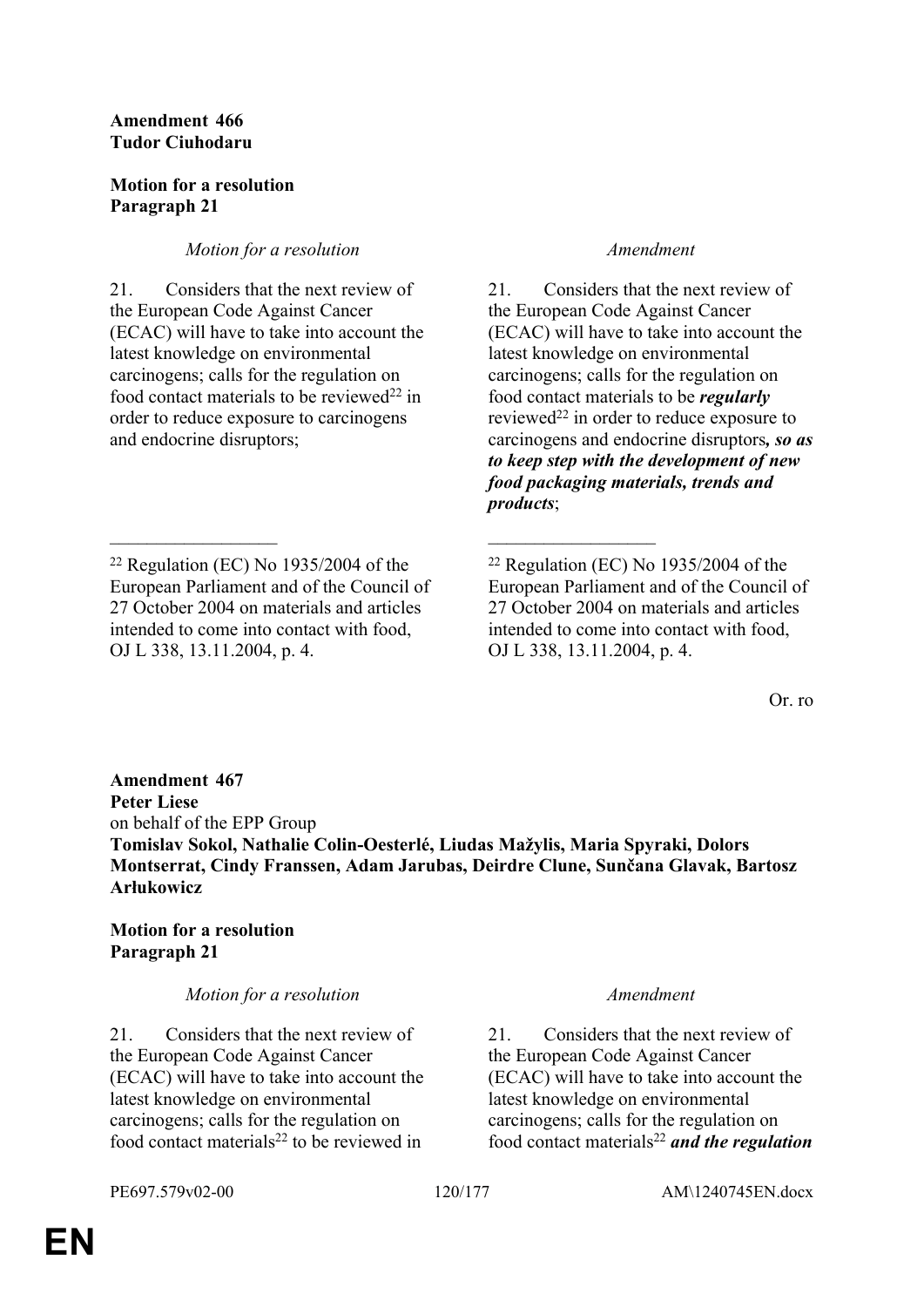order to reduce exposure to carcinogens and endocrine disruptors;

 $\mathcal{L}_\mathcal{L}$  , and the contribution of the contribution of the contribution of the contribution of the contribution of the contribution of the contribution of the contribution of the contribution of the contribution of

 $22$  Regulation (EC) No 1935/2004 of the European Parliament and of the Council of 27 October 2004 on materials and articles intended to come into contact with food, OJ L 338, 13.11.2004, p. 4.

*on cosmetic products1a* to be reviewed in order to reduce exposure to carcinogens and endocrine disruptors;

*1a Regulation (EC) No 1223/2009 of the European Parliament and of the Council of 30 November 2009 on cosmetic products, OJ L 342, 22.12.2009, p59-209.*

 $22$  Regulation (EC) No 1935/2004 of the European Parliament and of the Council of 27 October 2004 on materials and articles intended to come into contact with food, OJ L 338, 13.11.2004, p. 4.

Or. en

**Amendment 468 Pietro Fiocchi**

## **Motion for a resolution Paragraph 21**

*Motion for a resolution Amendment*

21. Considers that the next *review* of the European Code Against Cancer (ECAC) will have to take into account the latest knowledge on environmental carcinogens; calls for the regulation on food contact materials<sup>22</sup> to be *reviewed in order to reduce exposure to carcinogens and endocrine disruptors*;

 $22$  Regulation (EC) No 1935/2004 of the European Parliament and of the Council of 27 October 2004 on materials and articles intended to come into contact with food, OJ L 338, 13.11.2004, p. 4.

21. Considers that the next *update* of the European Code Against Cancer (ECAC) will have to take into account the latest knowledge on environmental carcinogens; calls for the regulation on food contact materials<sup>22</sup> *and cosmetic products1a* to be *considered under the systematic reviews used in the preparation of the next edition of ECAC*;

*1a Regulation (EC) No 1223/2009 of the European Parliament and of the Council of 30 November 2009 on cosmetic products*

 $22$  Regulation (EC) No 1935/2004 of the European Parliament and of the Council of 27 October 2004 on materials and articles intended to come into contact with food, OJ L 338, 13.11.2004, p. 4.

 $\mathcal{L}_\text{max}$  and  $\mathcal{L}_\text{max}$  and  $\mathcal{L}_\text{max}$  and  $\mathcal{L}_\text{max}$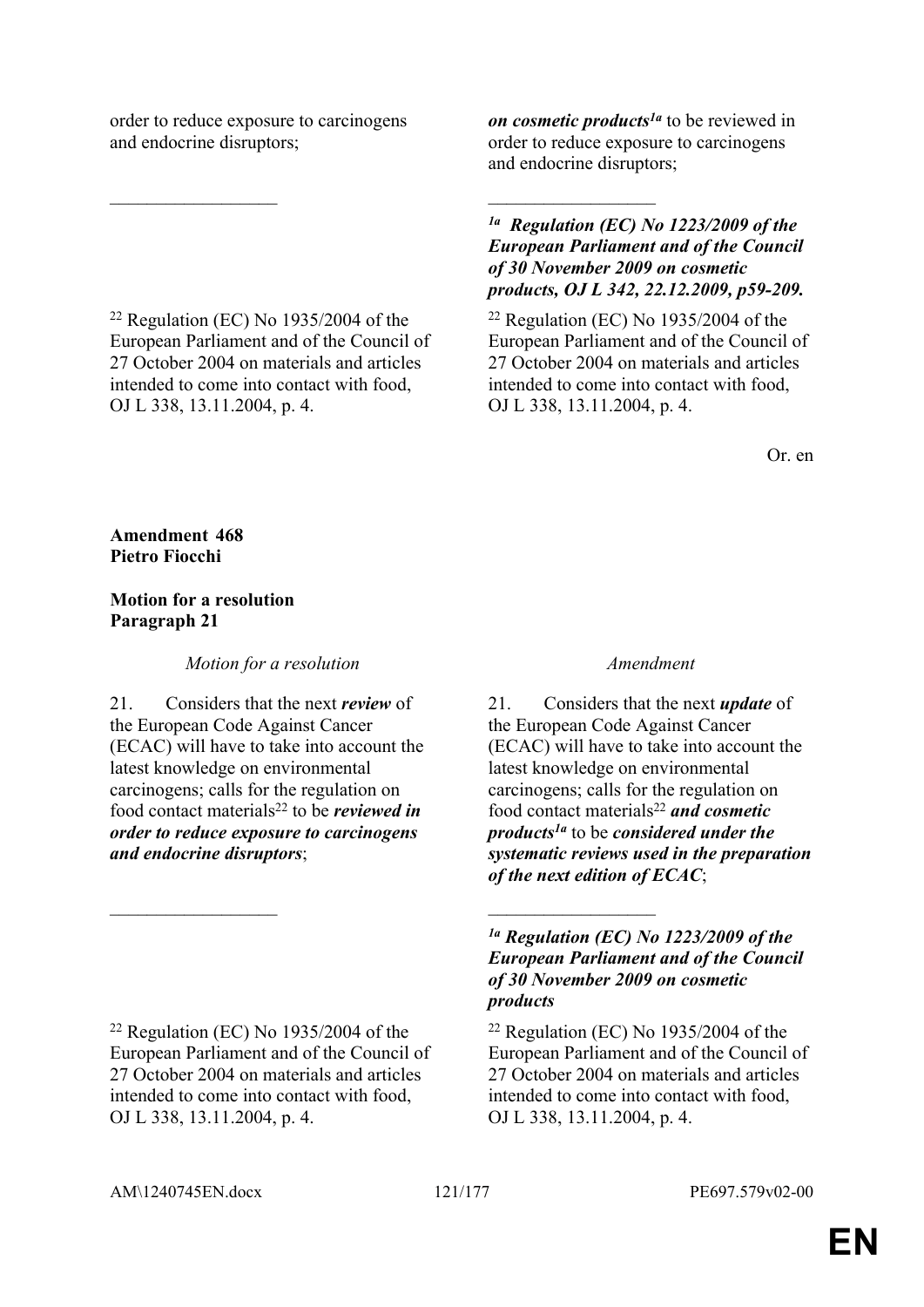### **Amendment 469 Maria Arena**

## **Motion for a resolution Paragraph 21**

*Motion for a resolution Amendment*

21. Considers that the next review of the European Code Against Cancer (ECAC) will have to take into account the latest knowledge on environmental carcinogens*; calls for the regulation on food contact materials<sup>22</sup> to be reviewed in order to reduce* exposure to carcinogens *and endocrine disruptors*;

21. Considers that the next review of the European Code Against Cancer (ECAC) will have to take into account the latest knowledge on *all* environmental carcinogens *and should aim to give citizens information on ways to limit* exposure to *environmental* carcinogens *at work and at home*;

Or. en

# **Amendment 470 Kateřina Konečná, Alexis Georgoulis, Giorgos Georgiou**

 $\mathcal{L}_\mathcal{L}$  , and the contribution of the contribution of the contribution of the contribution of the contribution of the contribution of the contribution of the contribution of the contribution of the contribution of

## **Motion for a resolution Paragraph 21**

## *Motion for a resolution Amendment*

21. Considers that the next review of the European Code Against Cancer (ECAC) will have to take into account the latest knowledge on environmental carcinogens; calls for the regulation on food contact materials<sup>22</sup> to be reviewed in order to reduce exposure to carcinogens and endocrine disruptors;

21. Considers that the next review of the European Code Against Cancer (ECAC) will have to take into account the latest knowledge on environmental carcinogens; calls for the regulation on food contact materials<sup>22</sup> to be reviewed in order to reduce exposure to carcinogens and endocrine disruptors; *the next review of ECAC should be coordinated by the* 

<sup>22</sup> Regulation (EC) No 1935/2004 of the European Parliament and of the Council of 27 October 2004 on materials and articles intended to come into contact with food, OJ L 338, 13.11.2004, p. 4.

 $22$  Regulation (EC) No 1935/2004 of the European Parliament and of the Council of 27 October 2004 on materials and articles intended to come into contact with food, OJ L 338, 13.11.2004, p. 4.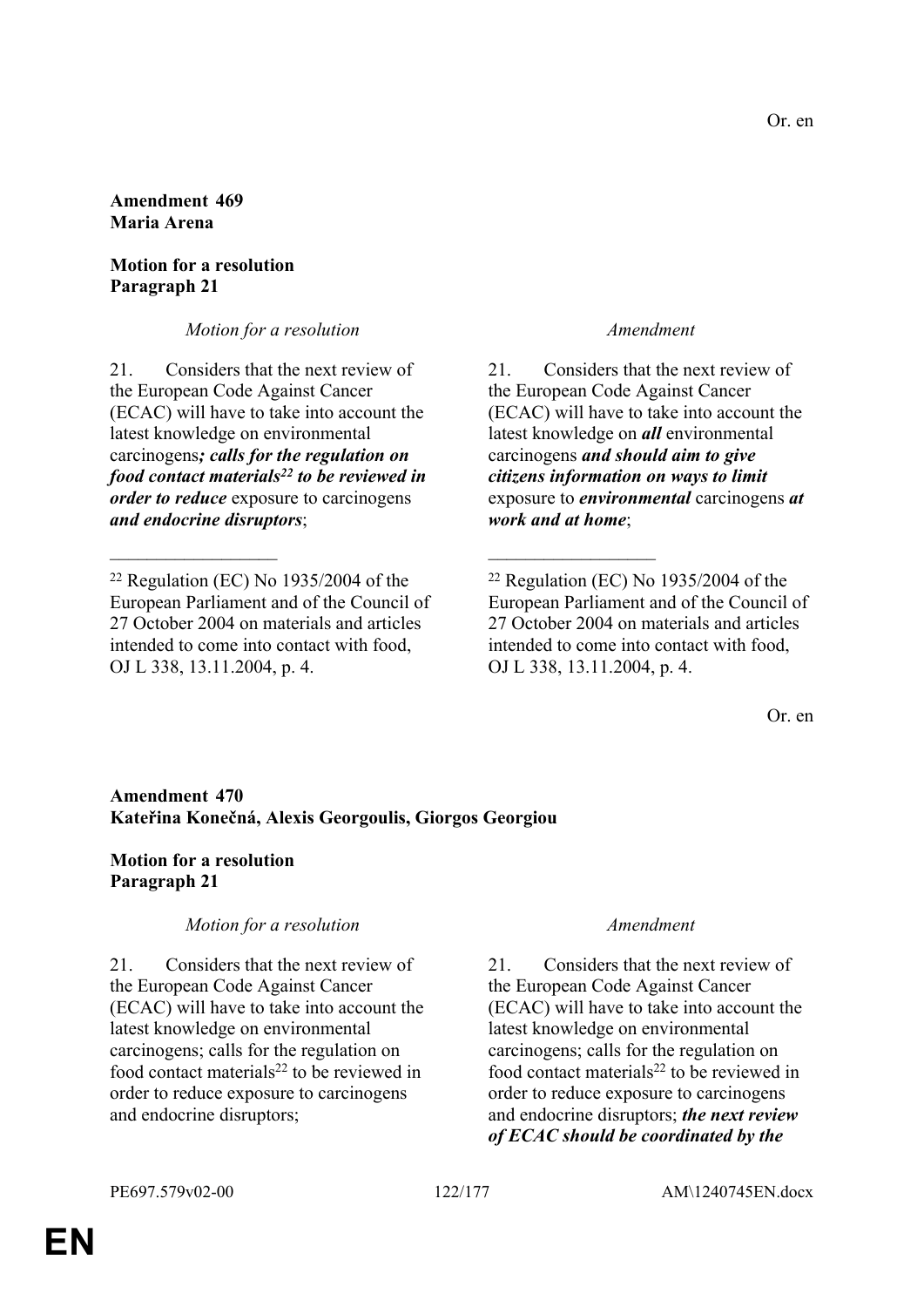*International Agency for Research on Cancer and it should support a systematic evaluation of the Code, including greater clarity as to how the ambition to achieve 80 % awareness of the ECAC's messages will be measured;*

 $22$  Regulation (EC) No 1935/2004 of the European Parliament and of the Council of 27 October 2004 on materials and articles intended to come into contact with food, OJ L 338, 13.11.2004, p. 4.

 $22$  Regulation (EC) No 1935/2004 of the European Parliament and of the Council of 27 October 2004 on materials and articles intended to come into contact with food, OJ L 338, 13.11.2004, p. 4.

Or. en

## **Amendment 471 Ivars Ijabs, Alin Mituța, Irena Joveva, Hilde Vautmans**

 $\mathcal{L}_\mathcal{L}$  , and the contribution of the contribution of the contribution of the contribution of the contribution of the contribution of the contribution of the contribution of the contribution of the contribution of

 $\mathcal{L}_\mathcal{L}$  , and the contribution of the contribution of the contribution of the contribution of the contribution of the contribution of the contribution of the contribution of the contribution of the contribution of

## **Motion for a resolution Paragraph 21**

*Motion for a resolution Amendment*

21. *Considers that the next review* of the European Code Against Cancer (ECAC) will have to take into account the latest knowledge on environmental carcinogens; calls for the regulation on food contact materials<sup>22</sup> to be reviewed in order to reduce exposure to carcinogens and endocrine disruptors;

21. *Calls for evaluation of the impact*  of the European Code Against Cancer (ECAC)*; considers that the next review of the ECAC* will have to take into account the latest knowledge on environmental carcinogens; calls for the regulation on food contact materials<sup>22</sup> to be reviewed in order to reduce exposure to carcinogens and endocrine disruptors;

Or. en

**Amendment 472 Loucas Fourlas**

AM\1240745EN.docx 123/177 PE697.579v02-00

 $22$  Regulation (EC) No 1935/2004 of the European Parliament and of the Council of 27 October 2004 on materials and articles intended to come into contact with food, OJ L 338, 13.11.2004, p. 4.

 $22$  Regulation (EC) No 1935/2004 of the European Parliament and of the Council of 27 October 2004 on materials and articles intended to come into contact with food, OJ L 338, 13.11.2004, p. 4.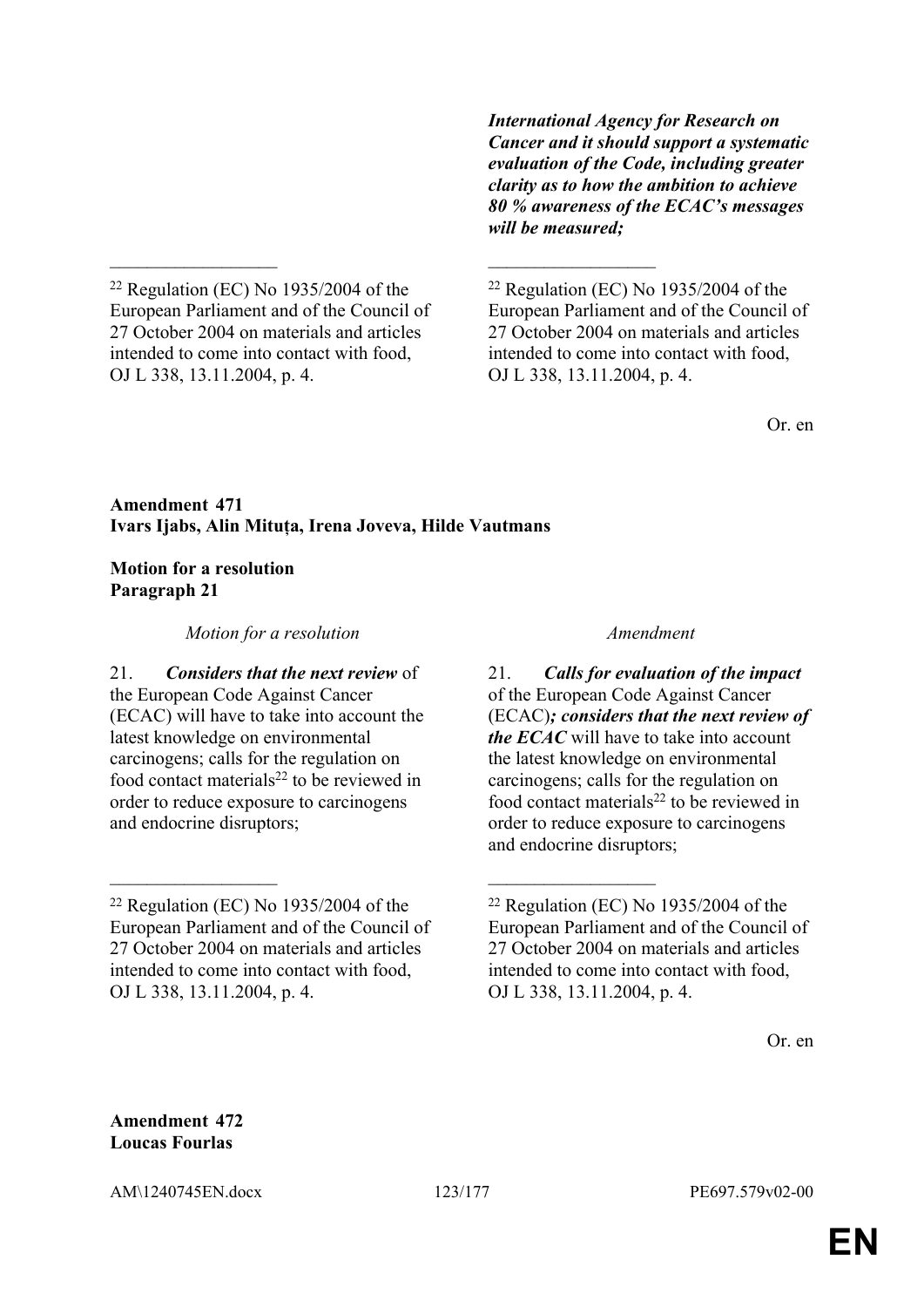# **Motion for a resolution Paragraph 21**

## *Motion for a resolution Amendment*

21. Considers that the next *review* of the European Code Against Cancer (ECAC) will have to take into account the latest knowledge on environmental carcinogens; calls for the regulation on food contact materials<sup>22</sup> to be reviewed in order to reduce exposure to carcinogens and endocrine disruptors;

 $\mathcal{L}_\mathcal{L}$  , and the contribution of the contribution of the contribution of the contribution of the contribution of the contribution of the contribution of the contribution of the contribution of the contribution of

21. Considers that the next *edition* of the European Code Against Cancer (ECAC) will have to take into account the latest knowledge on environmental carcinogens; calls for the regulation on food contact materials<sup>22</sup> to be reviewed in order to reduce exposure to carcinogens and endocrine disruptors;

Or. en

**Amendment 473 Michèle Rivasi**

**Motion for a resolution Paragraph 21 a (new)**

*Motion for a resolution Amendment*

*21a. Fully supports the Commission's commitment under the Chemicals Strategy for Sustainability to amend the regulation on the classification, labelling and packaging of chemicals (Regulation (EC) No 1272/2008 - CLP) to introduce new hazard classes on, inter alia, endocrine disruptors, including suspected endocrine disruptors, and to update the information requirements in all relevant legislation to allow their identification;*

Or. en

 $22$  Regulation (EC) No 1935/2004 of the European Parliament and of the Council of 27 October 2004 on materials and articles intended to come into contact with food, OJ L 338, 13.11.2004, p. 4.

 $22$  Regulation (EC) No 1935/2004 of the European Parliament and of the Council of 27 October 2004 on materials and articles intended to come into contact with food, OJ L 338, 13.11.2004, p. 4.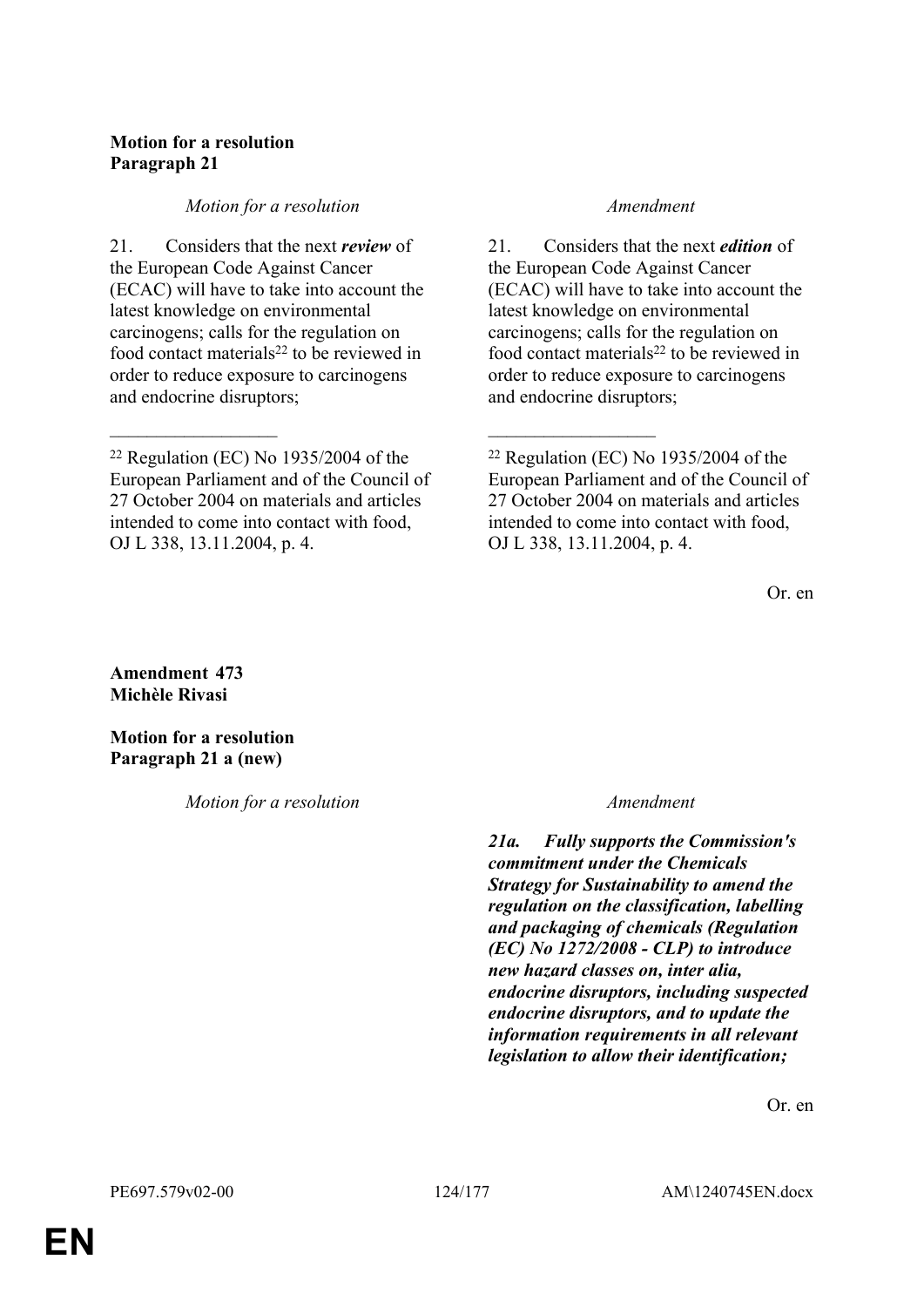### **Amendment 474 Michèle Rivasi**

### **Motion for a resolution Paragraph 21 b (new)**

*Motion for a resolution Amendment* 

*21b. Calls on the Commission to integrate the "benign by design" approach into the regulatory requirements related to the production of chemicals and pharmaceuticals, in order to take a true precautionary approach in mitigating risks for our health, society and the environment;*

Or. en

# **Amendment 475 Nicolás González Casares, Maria Arena, Romana Jerković, Cyrus Engerer, Sara Cerdas, Tudor Ciuhodaru, Marc Angel, Johan Danielsson, Estrella Durá Ferrandis**

**Motion for a resolution Paragraph 22**

### *Motion for a resolution Amendment*

22. Recalls that exposure at work is responsible for at least 120 000 deaths from cancer each year in the EU*; looks forward to the forthcoming* new EU Strategic Framework on Health and Safety at Work for the 2021-2027 period, *the regular* update of Directive 2004/37/EC of 29 April 2004 on the protection of workers from the risks related to exposure to carcinogens or mutagens at work<sup>23</sup> *, and the* addition of *further* binding occupational exposure limits within that directive; welcomes the Commission's commitment to presenting a legislative proposal to further reduce workers' exposure to asbestos in 2022; asks Member States to facilitate recognition of and compensation for proven work-related cancers; *stresses* the need *to ensure the* 

22. Recalls that exposure *to dangerous substances* at work is responsible for at least 120 000 deaths from cancer each year in the EU *and that it can be difficult to establish a causal relationship between cancer cases and exposure to a specific chemical agent due to a latency period between the exposure and the onset of the disease that can last up to 50 years; underlines that around 60 carcinogenic substances or occupations with increased cancer risk have been identified by IARC/WHO, and that the vast majority appears preventable if regulated accordingly; welcomes the* new EU Strategic Framework on Health and Safety at Work for the 2021-2027 period, *notably the 'Vision Zero' approach to workrelated deaths as well as the planned* 

AM\1240745EN.docx 125/177 PE697.579v02-00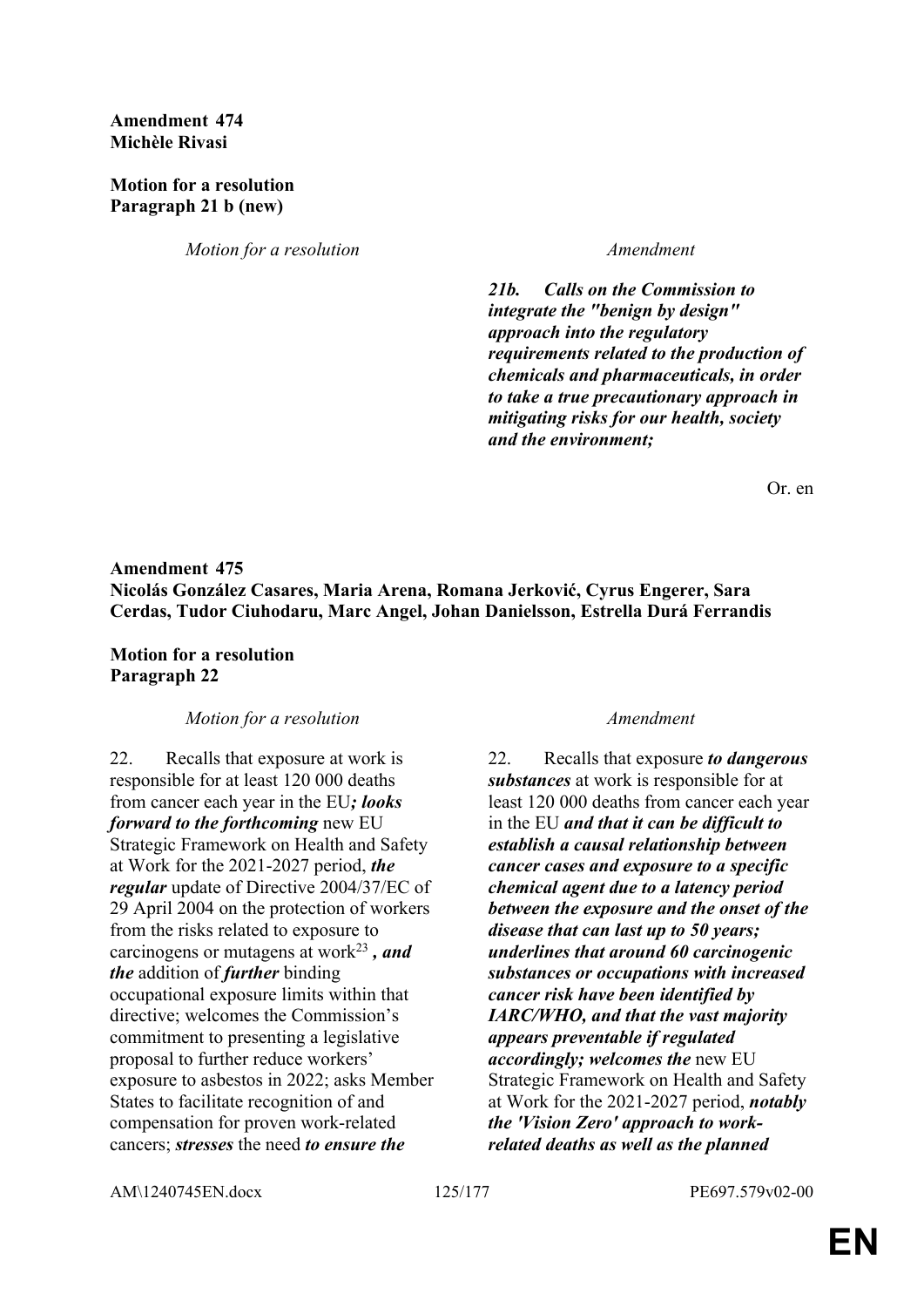*best possible general and individual protection measures for healthcare workers handling anti-cancer drugs*; *stocktaking occupational health and safety summit in 2023 to evaluate progress towards 'Vision Zero'; calls for an ambitious* update of Directive 2004/37/EC of 29 April 2004 on the protection of workers from the risks related to exposure to carcinogens or mutagens at work<sup>23</sup> *through a systematic and recurring revision of existing exposure limits and* addition of *new substances with* binding occupational exposure limits within that directive*; reiterates calls for the inclusion of reprotoxic substances and hazardous medicinal products within the scope of the Directive1b in order to ensure the best possible general and individual protection measures for workers and healthcare workers handling anti-cancer drugs; stresses the need for the Commission to increase the capacity for reviewing occupational exposure limits and adding new substances, including through increased staffing in relevant units and authorities; welcomes the commitment by the Commission1c to add endocrine disruptors as a category of substances of very high concern under Regulation (EC) No 1907/2006 (REACH regulation) as well as to classify them under Regulation (EC) No 1272/2008 (CLP Regulation); in this regard, calls for endocrine disruptors to also be included in the Directive 2004/37/EC on the protection of workers from the risks related to exposure to carcinogens or mutagens at work; stresses the need to take into account the role of multiple exposure in research and when designing policy including occupational exposure limit values (OELs) implementation; welcomes the workers survey prepared by the European Agency for Safety and Health at Work (EU-OSHA) on exposure to cancer risk factors; encourages the constant analyses and research on new substances under suspicion of being carcinogenic, mutagenic and/or reprotoxic (CMRs), the establishment of OELs for those chemical agents for which* 

PE697.579v02-00 126/177 AM\1240745EN.docx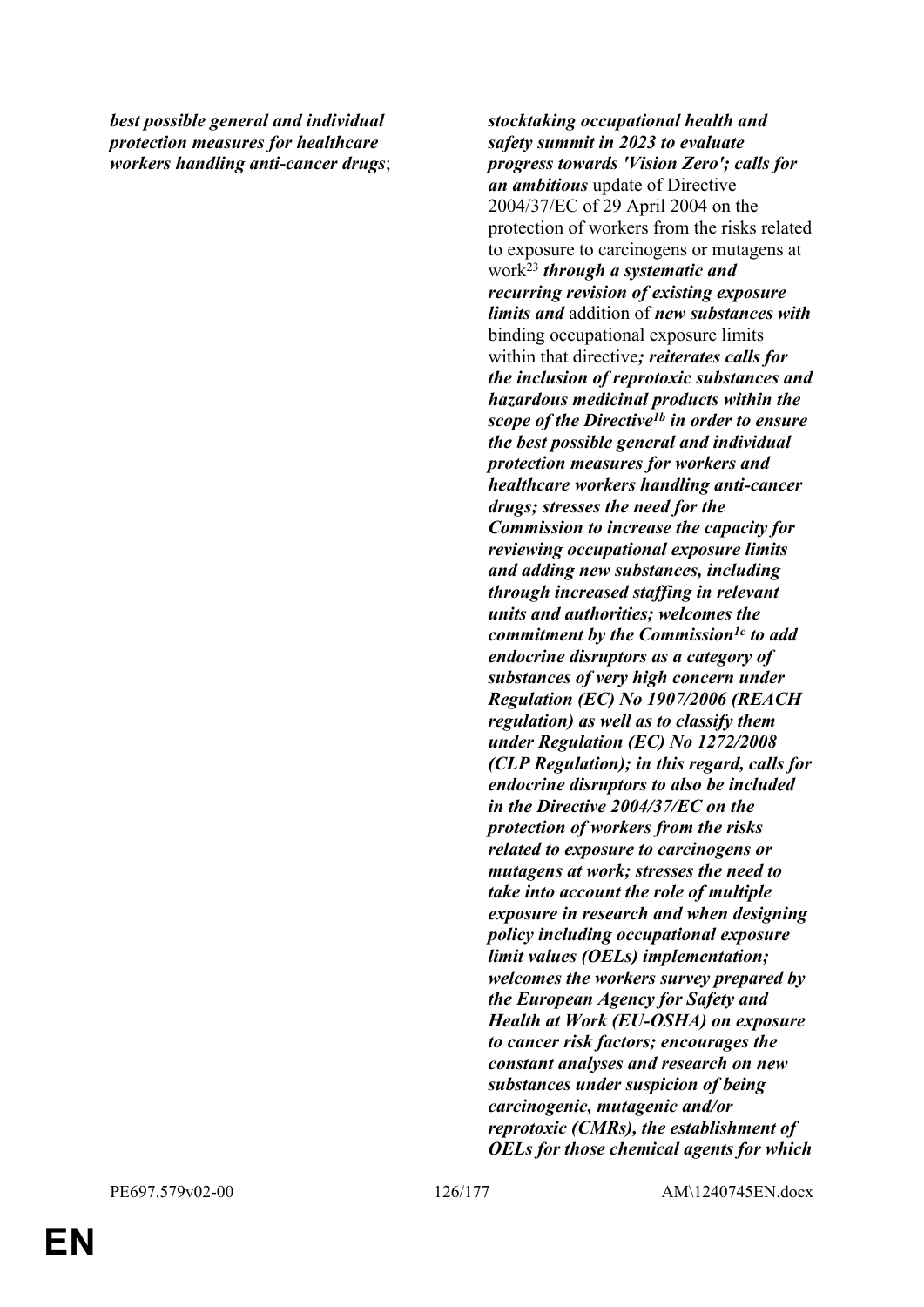*they do not yet exist, and periodic revisions whenever this becomes necessary in the light of more recent scientific data*; welcomes the Commission's commitment to presenting a legislative proposal to further reduce workers' exposure to asbestos in 2022 *which remains responsible for almost half of all occupational cancers in Europe; calls as a matter of priority on the Commission to update the exposure limit for asbestos to 0,001 fibres/cm<sup>3</sup> (1 000 fibres/m<sup>3</sup> ), taking into account the existing recommendations from different stakeholders and after consulting the Advisory Committee for Safety and Health at Work; stresses the need for a European framework directive for national asbestos removal strategies, including public asbestos registers*; asks Member States to facilitate recognition of and compensation for proven work-related cancers; *highlights* the need *for further action to prevent, detect and better recognise occupational cancers related to night shift work*;

<sup>23</sup> OJ L 158, 30.4.2004, p. 50. <sup>23</sup> OJ L 158, 30.4.2004, p. 50.

Or. en

**Amendment 476 Peter Liese** on behalf of the EPP Group **Tomislav Sokol, Nathalie Colin-Oesterlé, Liudas Mažylis, Marian-Jean Marinescu, Maria Spyraki, Dolors Montserrat, Cindy Franssen, Adam Jarubas, Deirdre Clune, Sunčana Glavak, Bartosz Arłukowicz**

 $\mathcal{L}_\mathcal{L}$  , and the contribution of the contribution of the contribution of the contribution of the contribution of the contribution of the contribution of the contribution of the contribution of the contribution of

**Motion for a resolution Paragraph 22**

*Motion for a resolution Amendment*

22. Recalls that exposure at work is responsible for at least 120 000 deaths from cancer each year in the EU; *looks* 

22. Recalls that exposure at work is responsible for at least 120 000 deaths from cancer each year in the EU; *welcomes* 

AM\1240745EN.docx 127/177 PE697.579v02-00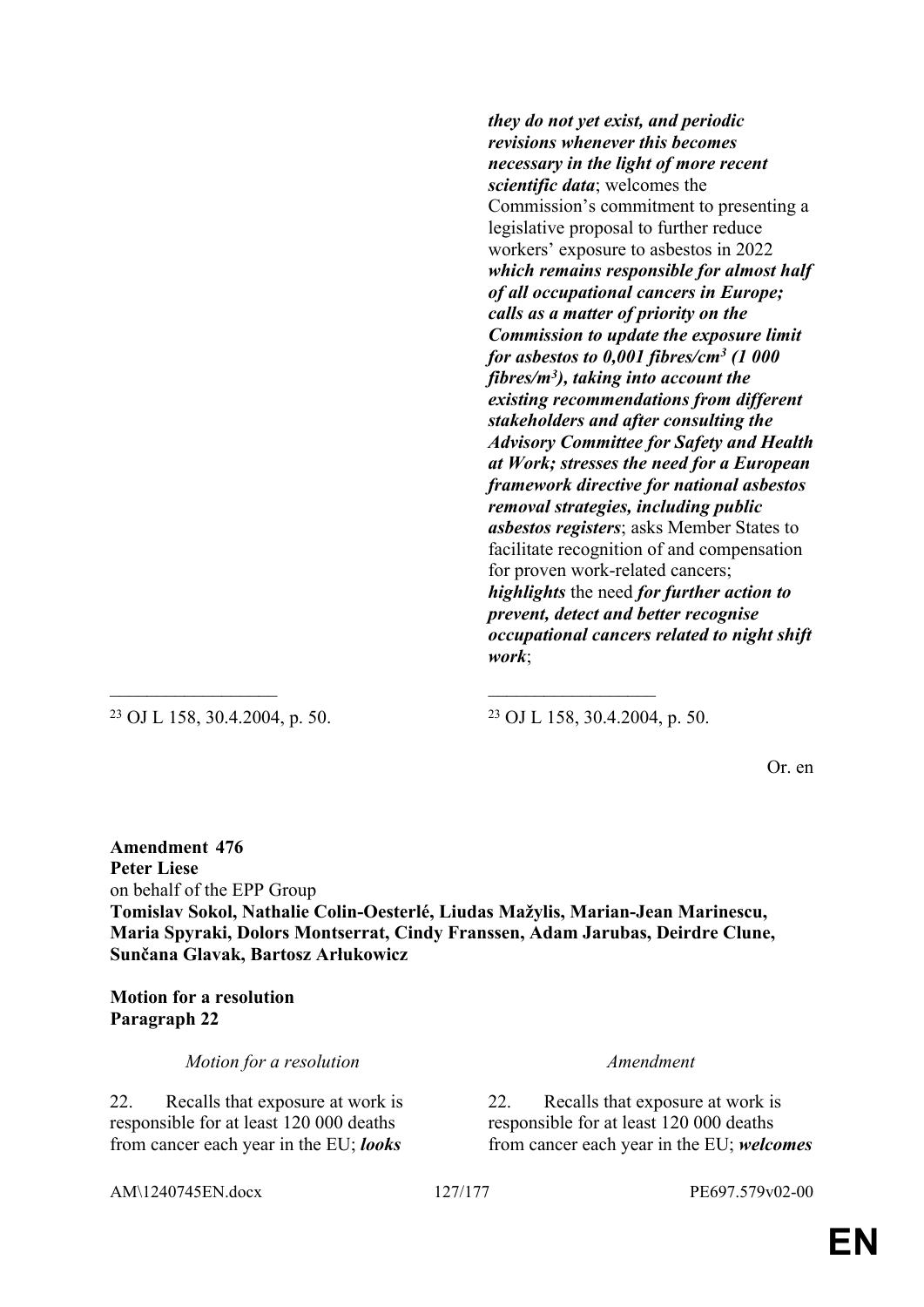*forward to the forthcoming* new EU Strategic Framework on Health and Safety at Work for the *2021-2027 period*, the regular update of Directive 2004/37/EC of 29 April 2004 on the protection of workers from the risks related to exposure to carcinogens or mutagens at work $23$ , and the addition of further binding occupational exposure limits within that directive; welcomes the Commission's commitment to presenting a legislative proposal to further reduce workers' exposure to asbestos in 2022; asks Member States to facilitate recognition of and compensation for proven work-related cancers; stresses the need to ensure the best possible general and individual protection measures for healthcare workers handling *anti-cancer drugs*;

*the publication of the* new EU Strategic Framework on Health and Safety at Work for the *period 2021-2027; regrets however the lack of ambition in this Strategy to reduce incidence of work-related cancers in the EU; calls on the Commission to increase this ambition as a matter of urgency, in that regard, emphasizes the importance of*, the regular update of Directive 2004/37/EC of 29 April 2004 on the protection of workers from the risks related to exposure to carcinogens or mutagens at work<sup>23</sup> , and *calls on the Commission to accelerate* the addition of further binding occupational exposure limits within that directive*; with a goal of including the 50 most dangerous hazardous substances by 2024*; welcomes the Commission's commitment to presenting a legislative proposal to further reduce workers' exposure to asbestos in 2022; asks Member States to facilitate recognition of and compensation for proven work-related cancers; *and to reinforce the control of work-related exposure by labour inspectorates;* stresses the need to ensure the best possible general and individual protection measures for healthcare workers handling *hazardous medicinal products (HMP) by including these products in Directive 2004/37/EC*;

 $\mathcal{L}_\mathcal{L}$  , and the contribution of the contribution of the contribution of the contribution of the contribution of the contribution of the contribution of the contribution of the contribution of the contribution of

<sup>23</sup> OJ L 158, 30.4.2004, p. 50. <sup>23</sup> OJ L 158, 30.4.2004, p. 50.

Or. en

**Amendment 477 Michèle Rivasi**

**Motion for a resolution Paragraph 22**

*Motion for a resolution Amendment*

22. Recalls that exposure at work is responsible for at least 120 000 deaths

22. Recalls that exposure at work is responsible for at least 120 000 deaths

PE697.579v02-00 128/177 AM\1240745EN.docx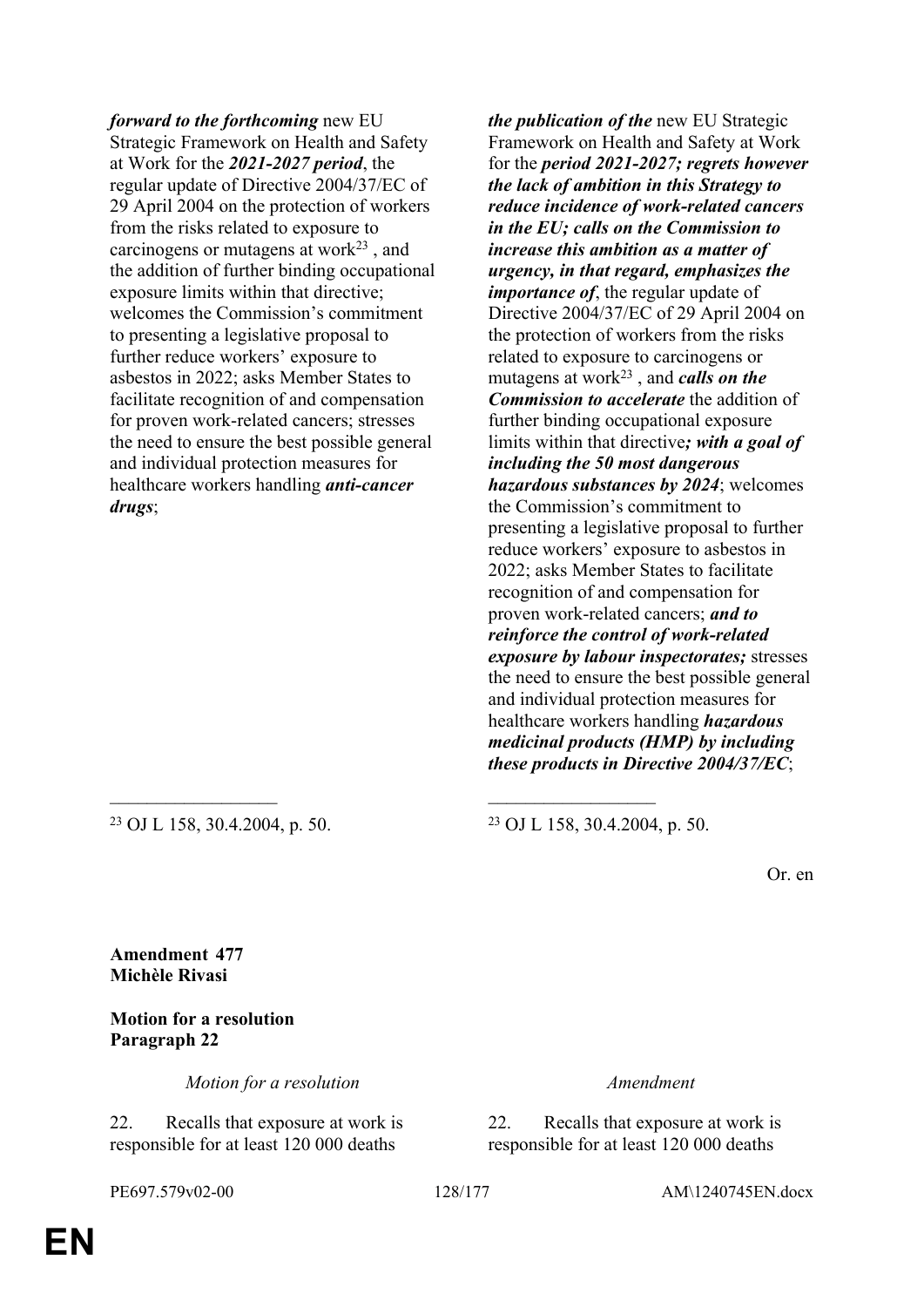from cancer each year in the EU; looks forward to the forthcoming new EU Strategic Framework on Health and Safety at Work for the 2021-2027 period, the regular update of Directive 2004/37/EC of 29 April 2004 on the protection of workers from the risks related to exposure to carcinogens or mutagens at work<sup>23</sup> , and the addition of further binding occupational exposure limits within that directive; welcomes the Commission's commitment to presenting a legislative proposal to further reduce workers' exposure to asbestos in 2022; asks Member States to facilitate recognition of and compensation for proven work-related cancers; stresses the need to ensure the best possible general and individual protection measures for healthcare workers handling anti-cancer drugs;

from cancer each year in the EU *and that 8% of all cancer cases are work-related, making up 12% of cancer cases among men and 7% of cancer cases among women*; looks forward to the forthcoming new EU Strategic Framework on Health and Safety at Work for the 2021-2027 period, the regular update of Directive 2004/37/EC of 29 April 2004 on the protection of workers from the risks related to exposure to carcinogens or mutagens at work $^{23}$ , and the addition of further binding occupational exposure limits within that directive*; stresses that 50 priority carcinogens have been identified and that workers are widely exposed to them in Europe, but that Binding Occupational Exposure Limit Values exist to date for only 27 of them; calls for the scope of the Carcinogens and Mutagens Directive to be extended to include substances toxic to reproduction and dangerous medicines and for a new coherent, transparent and risk-based system for setting exposure limits to be established*; welcomes the Commission's commitment to presenting a legislative proposal to further reduce workers' exposure to asbestos in 2022; asks Member States to facilitate recognition of and compensation for proven work-related cancers; stresses the need to ensure the best possible general and individual protection measures for healthcare workers handling anti-cancer drugs;

<sup>23</sup> OJ L 158, 30.4.2004, p. 50. <sup>23</sup> OJ L 158, 30.4.2004, p. 50.

Or. en

**Amendment 478 Giorgos Georgiou, Kateřina Konečná, Alexis Georgoulis, João Pimenta Lopes**

 $\mathcal{L}_\mathcal{L}$  , and the contribution of the contribution of the contribution of the contribution of the contribution of the contribution of the contribution of the contribution of the contribution of the contribution of

**Motion for a resolution Paragraph 22**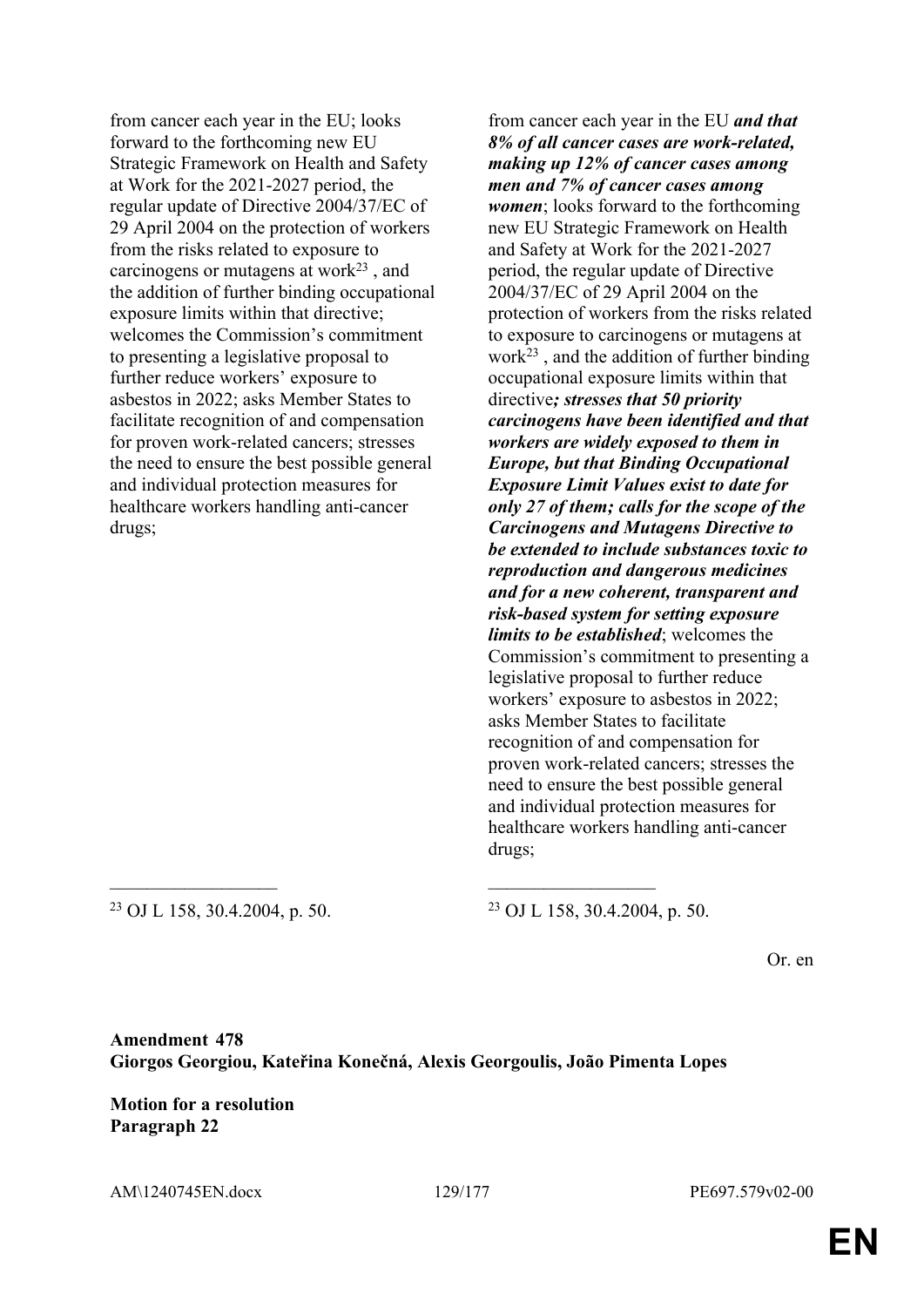### *Motion for a resolution Amendment*

22. Recalls that exposure at work is responsible for at least 120 000 deaths from cancer each year in the EU; looks forward to the forthcoming new EU Strategic Framework on Health and Safety at Work for the 2021-2027 period, the regular update of Directive 2004/37/EC of 29 April 2004 on the protection of workers from the risks related to exposure to carcinogens or mutagens at work $^{23}$ , and the addition of further binding occupational exposure limits within that directive; welcomes the Commission's commitment to presenting a legislative proposal to further reduce workers' exposure to asbestos in 2022; asks Member States to facilitate recognition of and compensation for proven work-related cancers; stresses the need to ensure the best possible general and individual protection measures for healthcare workers handling anti-cancer drugs;

<sup>23</sup> OJ L 158, 30.4.2004, p. 50. <sup>23</sup> OJ L 158, 30.4.2004, p. 50.

22. Recalls that exposure at work is responsible for at least 120 000 deaths from cancer each year in the EU *and that 8% of all cancer cases are work-related, making up 12% of cancer cases among men and 7% of cancer cases among women*; looks forward to the forthcoming new EU Strategic Framework on Health and Safety at Work for the 2021-2027 period, the regular update of Directive 2004/37/EC of 29 April 2004 on the protection of workers from the risks related to exposure to carcinogens or mutagens at  $work<sup>23</sup>$ , and the addition of further binding occupational exposure limits within that directive*; stresses that 50 priority carcinogens have been identified and that workers are widely exposed to them in Europe, but that Binding Occupational Exposure Limit Values exist to date for only 27 of them; calls for the scope of the Carcinogens and Mutagens Directive (Directive 2004/37/EC - CMD) to be extended to include substances toxic to reproduction and dangerous medicines and for a new coherent, transparent and risk-based system for setting exposure limits to be established*; welcomes the Commission's commitment to presenting a legislative proposal to further reduce workers' exposure to asbestos in 2022; asks Member States to facilitate recognition of and compensation for proven work-related cancers; stresses the need to ensure the best possible general and individual protection measures for healthcare workers handling anti-cancer drugs;

Or. en

 $\mathcal{L}_\mathcal{L}$  , and the contribution of the contribution of the contribution of the contribution of the contribution of the contribution of the contribution of the contribution of the contribution of the contribution of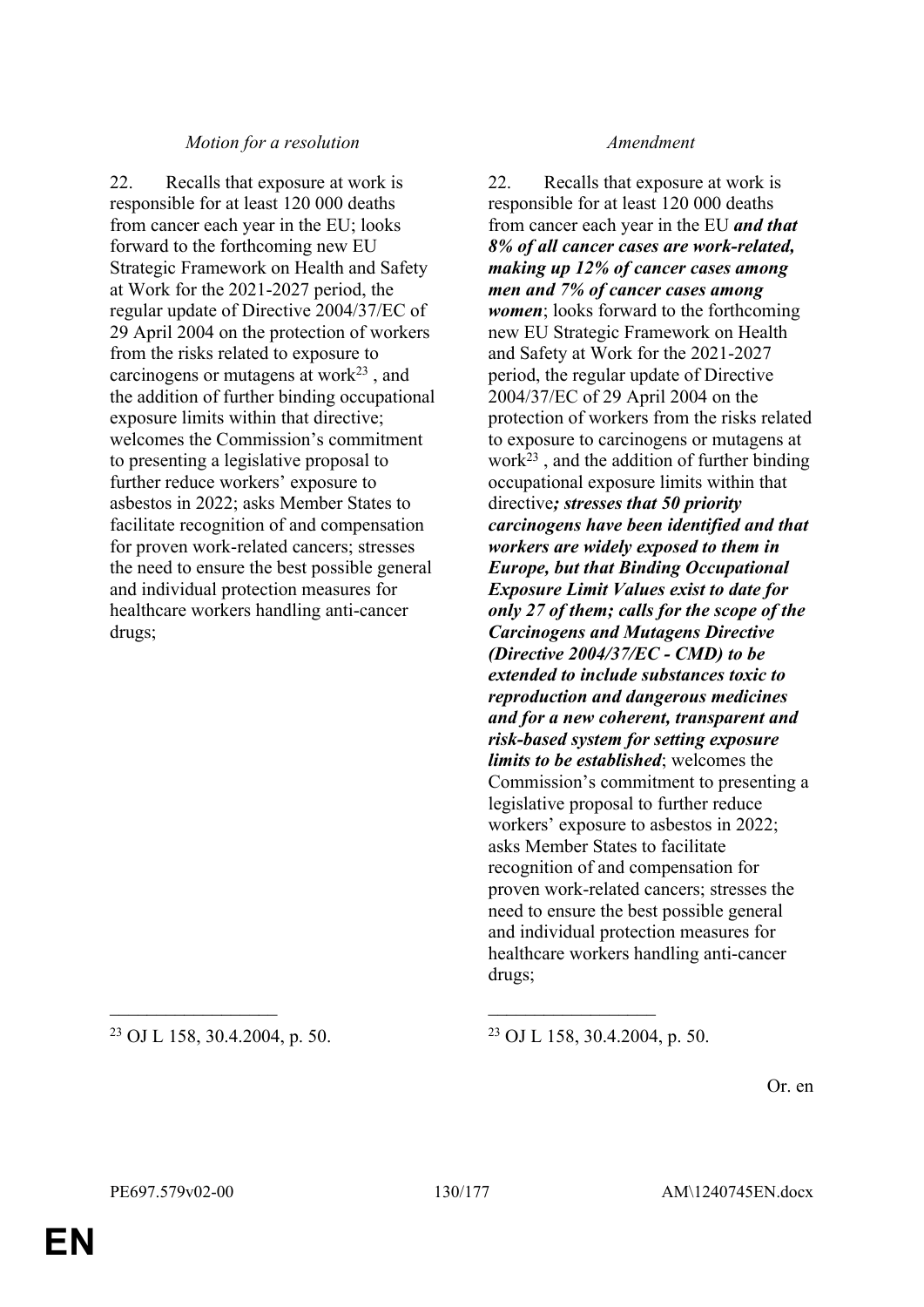## **Amendment 479 Hilde Vautmans, Irena Joveva, Alin Mituța**

## **Motion for a resolution Paragraph 22**

### *Motion for a resolution Amendment*

22. Recalls that exposure at work is responsible for at least 120 000 deaths from cancer each year in the EU; looks forward to the forthcoming new EU Strategic Framework on Health and Safety at Work for the 2021-2027 period, the regular update of Directive 2004/37/EC of 29 April 2004 on the protection of workers from the risks related to exposure to carcinogens or mutagens at work $^{23}$ , and the addition of further binding occupational exposure limits within that directive; welcomes the Commission's commitment to presenting a legislative proposal to further reduce workers' exposure to asbestos in 2022; asks Member States to facilitate recognition of and compensation for proven work-related cancers; stresses the need to ensure the best possible general and individual protection measures for healthcare workers handling anti-cancer drugs;

22. Recalls that exposure at work is responsible for at least 120 000 deaths from cancer each year in the EU; looks forward to the forthcoming new EU Strategic Framework on Health and Safety at Work for the 2021-2027 period*, and the close and regular involvement of stakeholders in this*, the regular update of Directive 2004/37/EC of 29 April 2004 on the protection of workers from the risks related to exposure to carcinogens or mutagens at work $23$ , and the addition of further binding occupational exposure limits within that directive*, including exposure to hazardous drugs (e.g. for health care professionals) and UV radiation (e.g. for outdoor workers)*; welcomes the Commission's commitment to presenting a legislative proposal to further reduce workers' exposure to asbestos in 2022; asks Member States to facilitate recognition of and compensation for proven work-related cancers; stresses the need to ensure the best possible general and individual protection measures for healthcare workers handling anti-cancer drugs;

<sup>23</sup> OJ L 158, 30.4.2004, p. 50. <sup>23</sup> OJ L 158, 30.4.2004, p. 50.

Or. en

**Amendment 480 Alexis Georgoulis, Giorgos Georgiou**

### **Motion for a resolution Paragraph 22**

 $\mathcal{L}_\mathcal{L}$  , and the contribution of the contribution of the contribution of the contribution of the contribution of the contribution of the contribution of the contribution of the contribution of the contribution of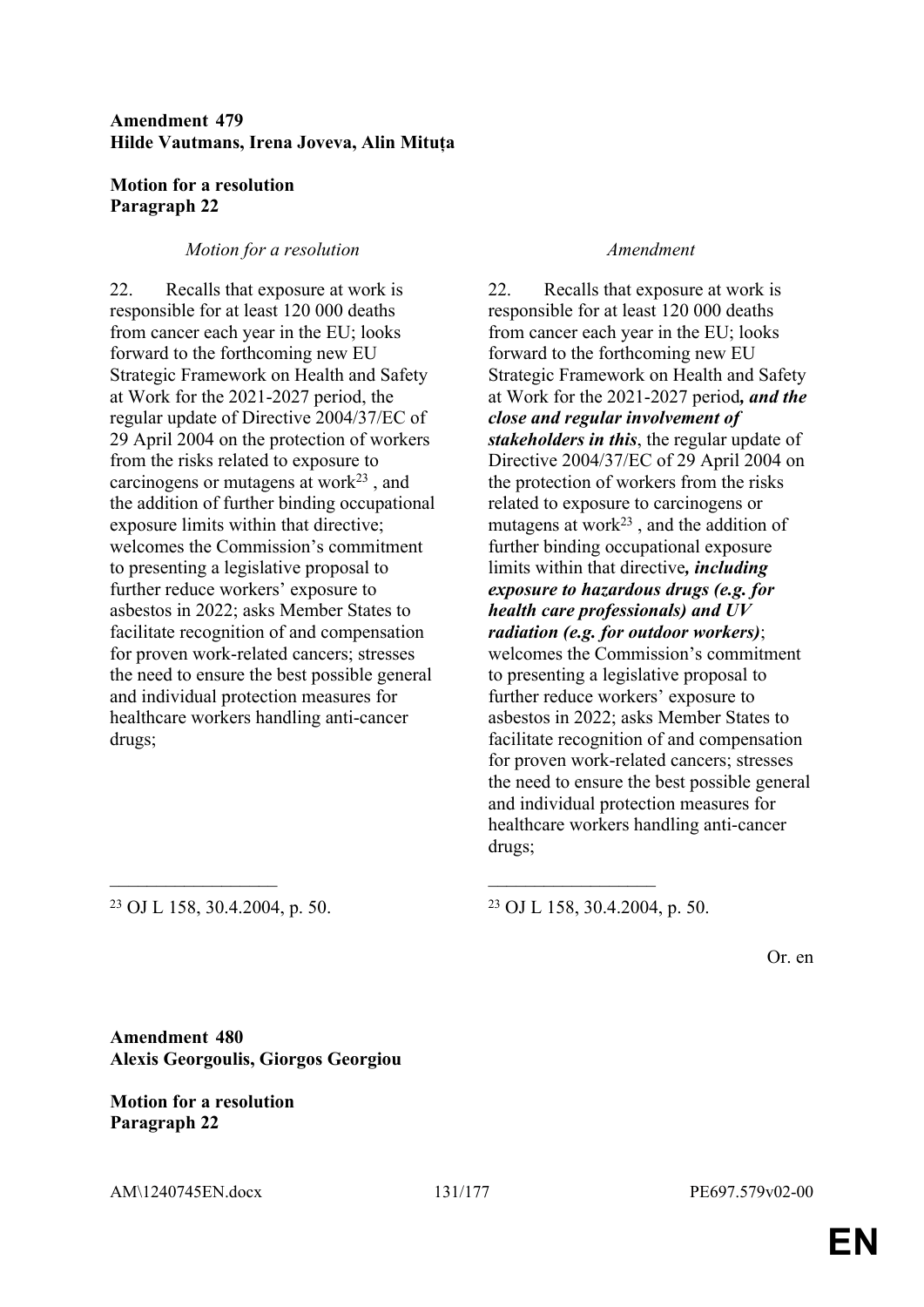### *Motion for a resolution Amendment*

22. Recalls that exposure at work is responsible for at least 120 000 deaths from cancer each year in the EU; looks forward to the forthcoming new EU Strategic Framework on Health and Safety at Work for the 2021-2027 period, the regular update of Directive 2004/37/EC of 29 April 2004 on the protection of workers from the risks related to exposure to carcinogens or mutagens at work*<sup>23</sup>* , and the addition of further binding occupational exposure limits within that directive; welcomes the Commission's commitment to presenting a legislative proposal to further reduce workers' exposure to asbestos in 2022; asks Member States to facilitate recognition of and compensation for proven work-related cancers; stresses the need to ensure the best possible general and individual protection measures for healthcare workers handling anti-cancer drugs;

22. Recalls that exposure at work is responsible for at least 120 000 deaths from cancer each year in the EU; looks forward to the forthcoming new EU Strategic Framework on Health and Safety at Work for the 2021-2027 period *and the close and regular involvement of stakeholders in this*, the regular update of Directive 2004/37/EC of 29 April 2004 on the protection of workers from the risks related to exposure to carcinogens or mutagens at work, and the addition of further binding occupational exposure limits within that directive*, including exposure to hazardous drugs (e.g. for healthcare professionals) and to UV radiation (e.g. for outdoor workers)*; welcomes the Commission's commitment to presenting a legislative proposal to further reduce workers' exposure to asbestos in 2022; asks Member States to facilitate recognition of and compensation for proven work-related cancers; stresses the need to ensure the best possible general and individual protection measures for healthcare workers handling anti-cancer drugs;

<sup>23</sup> OJ L 158, 30.4.2004, p. 50. <sup>23</sup> OJ L 158, 30.4.2004, p. 50.

Or. en

**Amendment 481 Maria Arena**

**Motion for a resolution Paragraph 22**

*Motion for a resolution Amendment*

22. Recalls that exposure at work is responsible for at least 120 000 deaths from cancer each year in the EU; looks

 $\mathcal{L}_\mathcal{L}$  , and the contribution of the contribution of the contribution of the contribution of the contribution of the contribution of the contribution of the contribution of the contribution of the contribution of

22. Recalls that exposure at work is responsible for at least 120 000 deaths from cancer each year in the EU; looks

PE697.579v02-00 132/177 AM\1240745EN.docx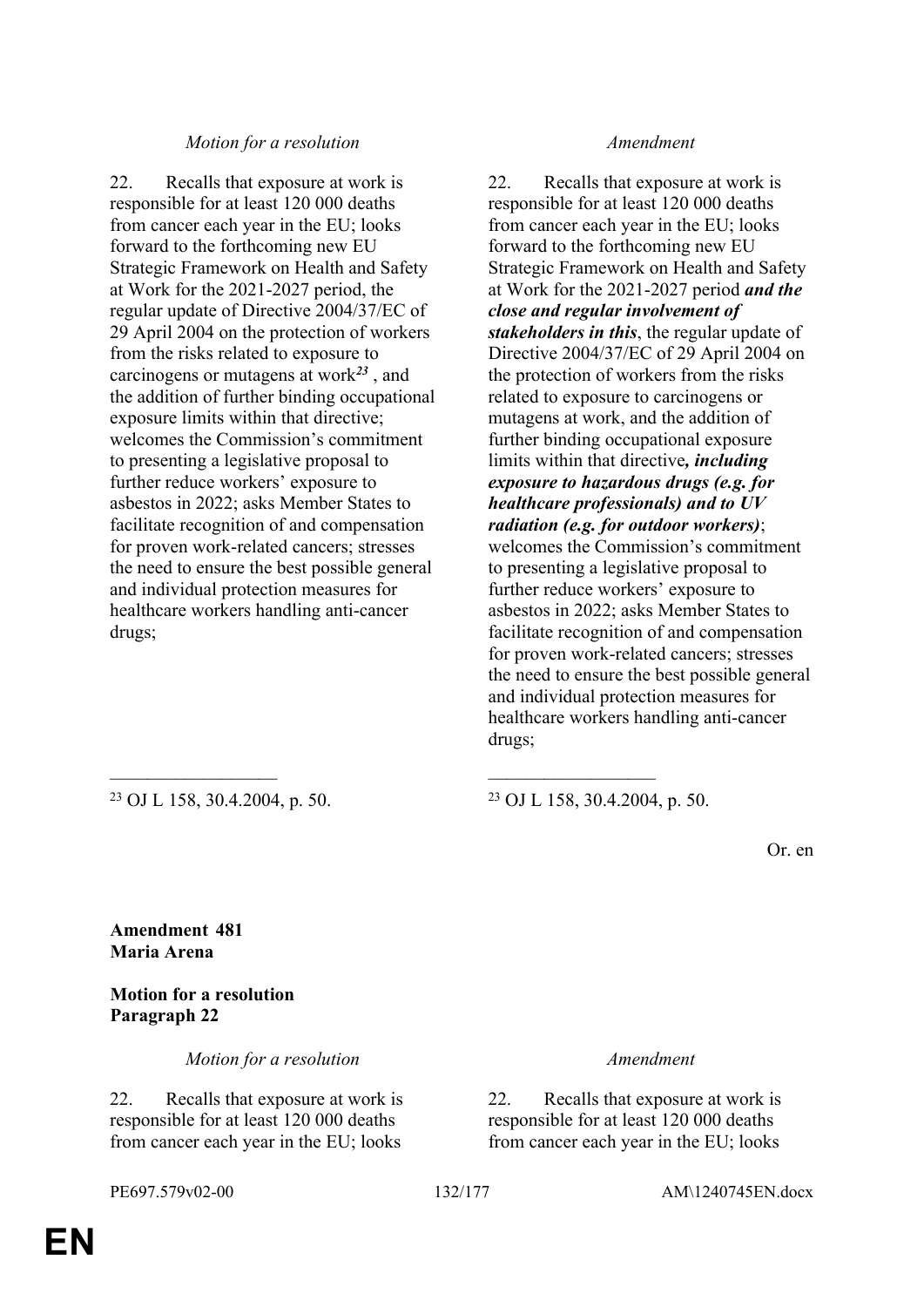forward to the forthcoming new EU Strategic Framework on Health and Safety at Work for the 2021-2027 period, the regular update of Directive 2004/37/EC of 29 April 2004 on the protection of workers from the risks related to exposure to carcinogens or mutagens at work $23$ , and the addition of further binding occupational exposure limits within that directive; welcomes the Commission's commitment to presenting a legislative proposal to further reduce workers' exposure to asbestos in 2022; asks Member States to facilitate recognition of and compensation for proven work-related cancers; *stresses the need to ensure the best possible general and individual protection measures for healthcare workers handling anti-cancer drugs;*

forward to the forthcoming new EU Strategic Framework on Health and Safety at Work for the 2021-2027 period, the regular update of Directive 2004/37/EC of 29 April 2004 on the protection of workers from the risks related to exposure to carcinogens or mutagens at work $2<sup>3</sup>$ , and the addition of further binding occupational exposure limits *(BOELs)* within that directive*; reiterates its demands formulated in the report of 25 March 2021 by its Committee on Employment and Social Affairs (A9-0114/2021)1a to go beyond the adoption of BOELs for additional substances in Directive 2004/37/EC, in particular by including reprotoxic substances in the scope of the directive, that the directive should apply to workers who are exposed to hazardous medicinal products in the healthcare sectors, and to better take into account workers' exposure to a combination of substances; calls on the Commission and Member States to encourage more systematic human biomonitoring programmes both in occupational settings and non-occupational settings as a relevant source of information on general chemical exposure effects and health impacts*; welcomes the Commission's commitment to presenting a legislative proposal to further reduce workers' exposure to asbestos in 2022; asks Member States to facilitate recognition of and compensation for proven work-related cancers;

*1a Protection of workers from the risks related to exposure to carcinogens or mutagens at work 2020/0262(COD)*

Or. en

<sup>23</sup> OJ L 158, 30.4.2004, p. 50. <sup>23</sup> OJ L 158, 30.4.2004, p. 50.

AM\1240745EN.docx 133/177 PE697.579v02-00

 $\mathcal{L}_\text{max}$  and  $\mathcal{L}_\text{max}$  and  $\mathcal{L}_\text{max}$  and  $\mathcal{L}_\text{max}$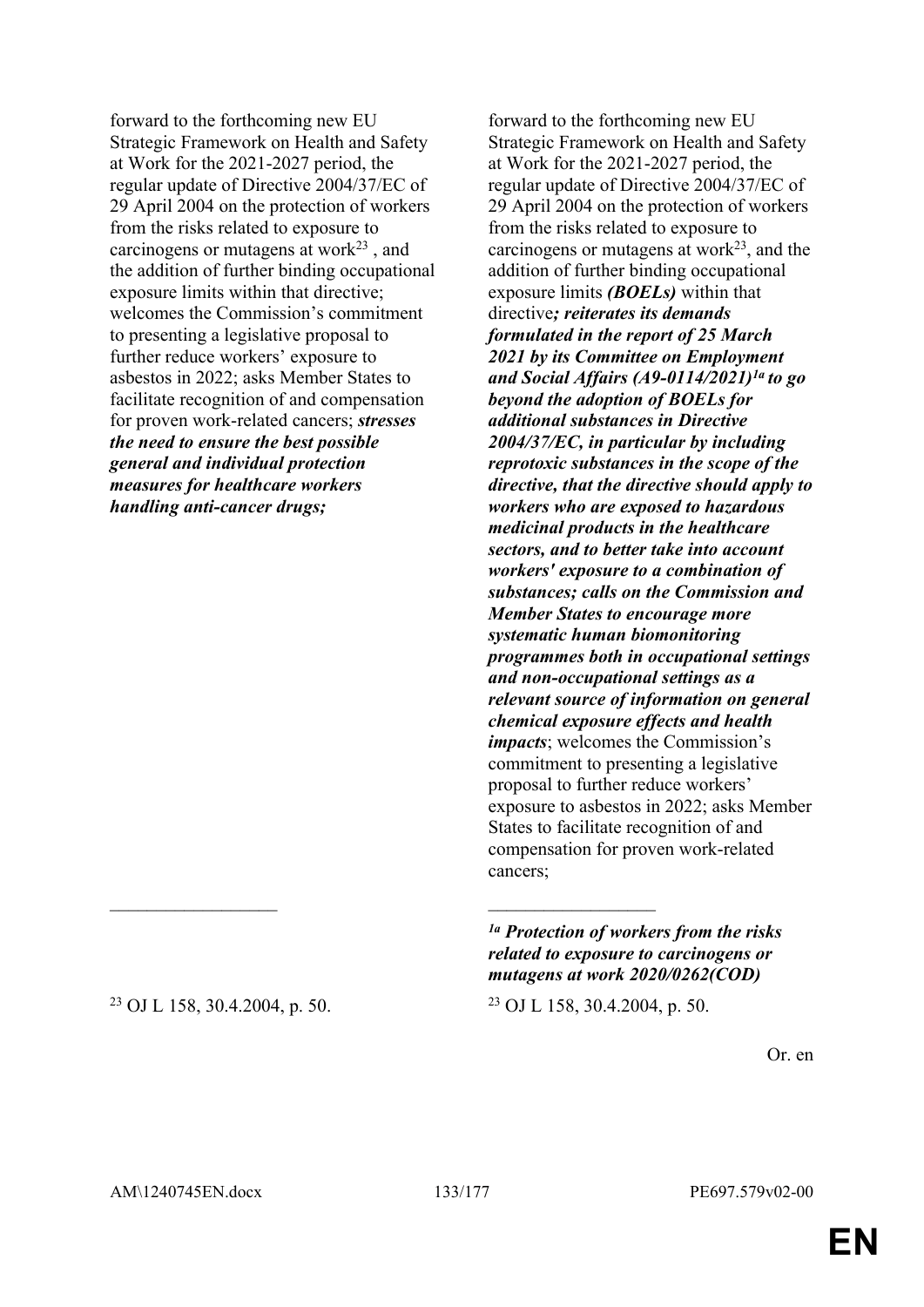### **Amendment 482 Bartosz Arłukowicz**

## **Motion for a resolution Paragraph 22**

## *Motion for a resolution Amendment*

22. Recalls that exposure at work is responsible for at least 120 000 deaths from cancer each year in the EU; looks forward to the forthcoming new EU Strategic Framework on Health and Safety at Work for the 2021-2027 period, the regular update of Directive 2004/37/EC of 29 April 2004 on the protection of workers from the risks related to exposure to carcinogens or mutagens at work $2<sup>3</sup>$ , and the addition of further binding occupational exposure limits within that directive; welcomes the Commission's commitment to presenting a legislative proposal to further reduce workers' exposure to asbestos in 2022; asks Member States to facilitate recognition of and compensation for proven work-related cancers; stresses the need to ensure the best possible general and individual protection measures for healthcare workers handling anti-cancer drugs;

22. Recalls that exposure at work is responsible for at least 120 000 deaths from cancer each year in the EU; looks forward to the forthcoming new EU Strategic Framework on Health and Safety at Work for the 2021-2027 period, the regular update of Directive 2004/37/EC of 29 April 2004 on the protection of workers from the risks related to exposure to carcinogens or mutagens at work $^{23}$ , and the addition of further binding occupational exposure limits within that directive; welcomes the Commission's commitment to presenting a legislative proposal to further reduce workers' exposure to asbestos in 2022; asks Member States to facilitate recognition of and compensation for proven work-related cancers; stresses the need to ensure the best possible general and individual protection measures for healthcare workers handling anti-cancer drugs; *points out that the automation and robotisation of certain activities can significantly reduce the risk of workers being exposed to carcinogens in workplaces;*

<sup>23</sup> OJ L 158, 30.4.2004, p. 50. <sup>23</sup> OJ L 158, 30.4.2004, p. 50.

Or. pl

**Amendment 483 Alessandra Moretti**

**Motion for a resolution Paragraph 22**

 $\mathcal{L}_\mathcal{L}$  , and the contribution of the contribution of the contribution of the contribution of the contribution of the contribution of the contribution of the contribution of the contribution of the contribution of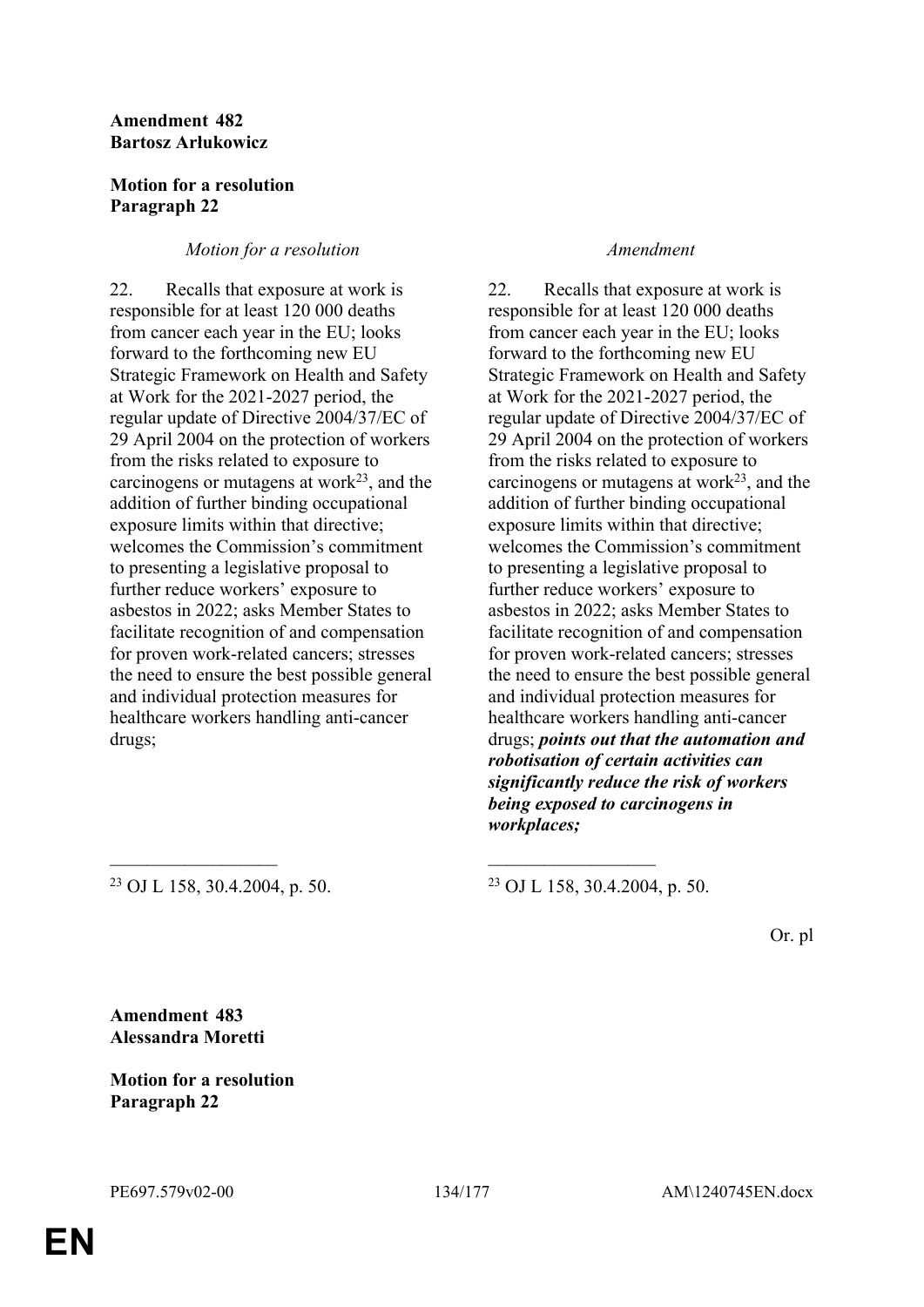### *Motion for a resolution Amendment*

22. Recalls that exposure at work is responsible for at least 120 000 deaths from cancer each year in the EU; looks forward to the forthcoming new EU Strategic Framework on Health and Safety at Work for the 2021-2027 period, the regular update of Directive 2004/37/EC of 29 April 2004 on the protection of workers from the risks related to exposure to carcinogens or mutagens at work $^{23}$ , and the addition of further binding occupational exposure limits within that directive; welcomes the Commission's commitment to presenting a legislative proposal to further reduce workers' exposure to asbestos in 2022; asks Member States to facilitate recognition of and compensation for proven work-related cancers; stresses the need to ensure the best possible general and individual protection measures for healthcare workers handling anti-cancer drugs;

### <sup>23</sup> OJ L 158, 30.4.2004, p. 50. <sup>23</sup> OJ L 158, 30.4.2004, p. 50.

22. Recalls that exposure at work is responsible for at least 120 000 deaths from cancer each year in the EU; looks forward to the forthcoming new EU Strategic Framework on Health and Safety at Work for the 2021-2027 period *and the close and regular involvement of social partners and relevant stakeholders in this*, the regular update of Directive 2004/37/EC of 29 April 2004 on the protection of workers from the risks related to exposure to carcinogens or mutagens at work $23$ , and the addition of further binding occupational exposure limits within that directive; welcomes the Commission's commitment to presenting a legislative proposal to further reduce workers' exposure to asbestos in 2022; asks Member States to facilitate recognition of and compensation for proven work-related cancers; stresses the need to ensure the best possible general and individual protection measures for healthcare workers handling anti-cancer drugs;

Or. en

**Amendment 484 Tudor Ciuhodaru**

**Motion for a resolution Paragraph 22 a (new)**

*Motion for a resolution Amendment*

 $\mathcal{L}_\mathcal{L}$  , and the contribution of the contribution of the contribution of the contribution of the contribution of the contribution of the contribution of the contribution of the contribution of the contribution of

*22a. Calls for better understanding, observation and monitoring of cancer arising from exposure to toxic carcinogens at work, and stresses the need to step up measures to prevent and reduce exposure to carcinogens at work and to* 

AM\1240745EN.docx 135/177 PE697.579v02-00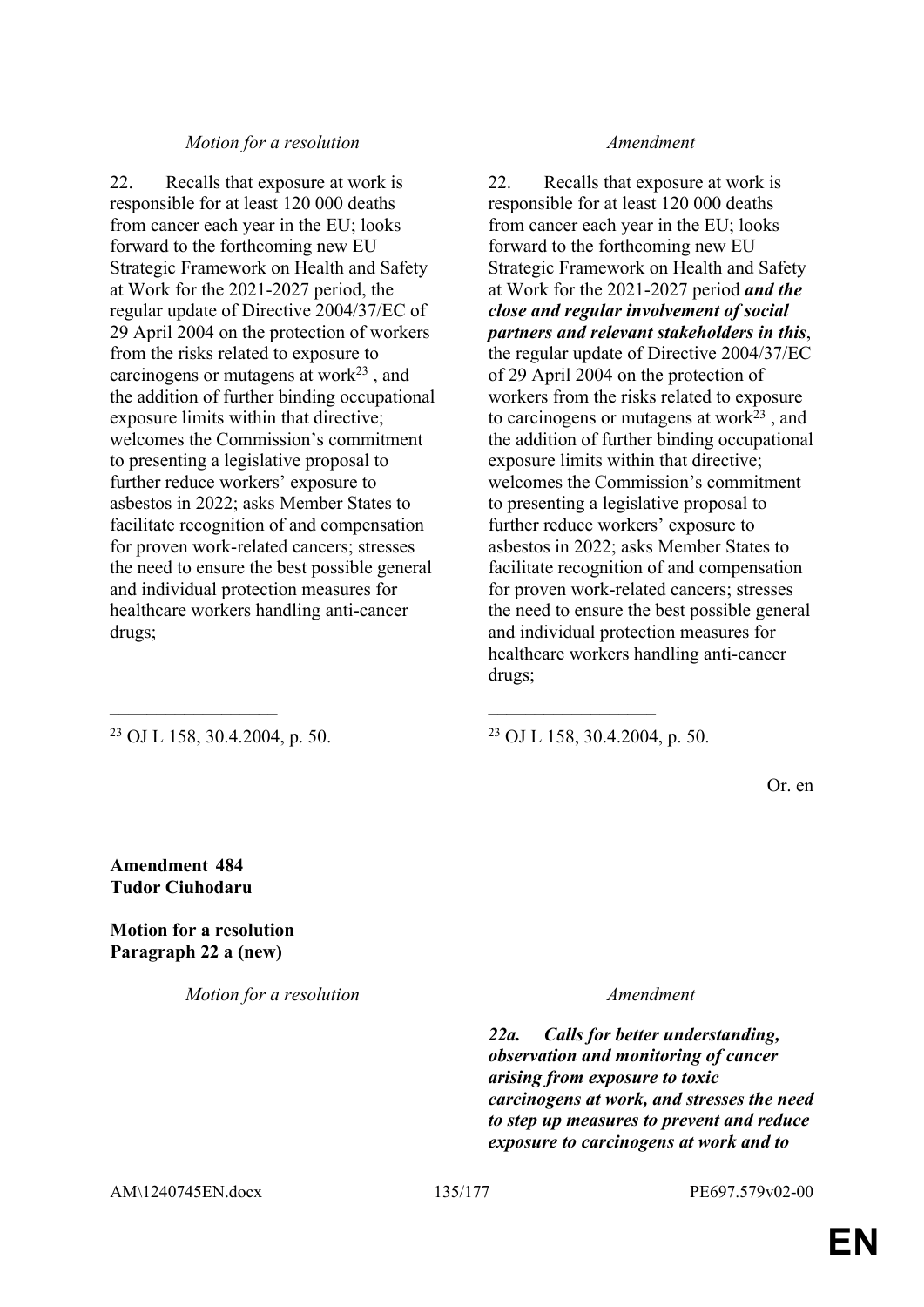*improve the traceability of exposure to such factors;*

Or. ro

**Amendment 485 Bronis Ropė**

### **Motion for a resolution Paragraph 22 b (new)**

*Motion for a resolution Amendment*

*22b. Stresses the need for these control mechanisms to be reflected in the National Cancer Control Programmes (NCCPs) and other relevant national action documents on fighting cancer, given the critical importance for cancer prevention of limiting harmful habits and developing healthy lifestyles from a young age; stresses that this is particularly relevant in Member States where, according to statistics, one-third of young people under the age of 15 consume alcohol and/or smoke, and as many as 60% of young people report that they do not follow a healthy diet on a daily basis; stresses that, in the context of preventive action against cancer, it is particularly important to limit harmful habits and foster healthy lifestyles among young people at an age when the first stages of malignancy (the onset of cancer) can occur; considers that indicators for monitoring cancer should include general population risk and, in particular, the risk for young people (under 15);*

Or. lt

**Amendment 486 Peter Liese** on behalf of the EPP Group **Tomislav Sokol, Nathalie Colin-Oesterlé, Liudas Mažylis, Maria Spyraki, Dolors** 

PE697.579v02-00 136/177 AM\1240745EN.docx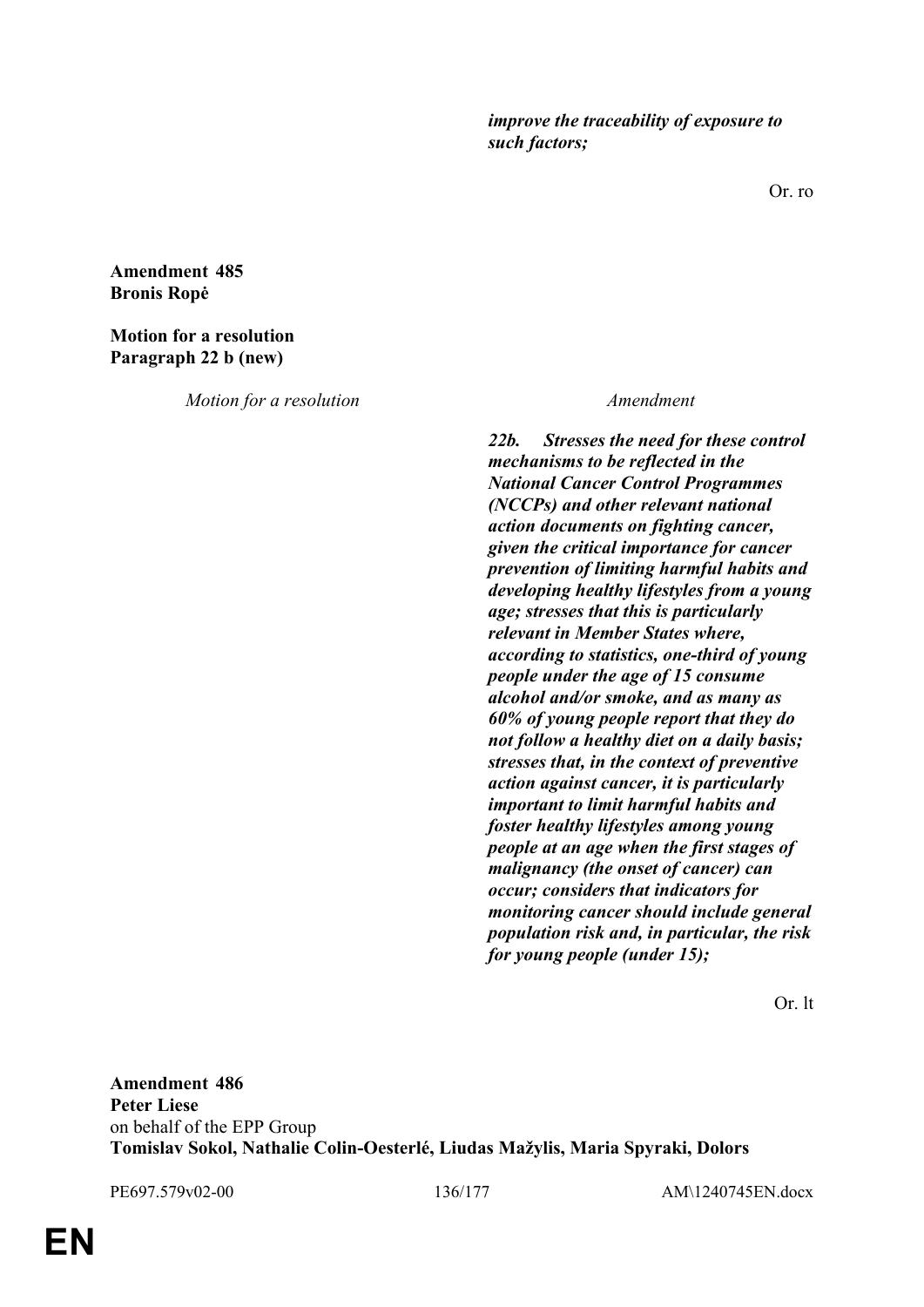### **Montserrat, Cindy Franssen, Adam Jarubas, Deirdre Clune, Sunčana Glavak, Bartosz Arłukowicz**

## **Motion for a resolution Paragraph 22 c (new)**

*Motion for a resolution Amendment*

*22c. Recalls that the International Agency for Research on Cancer recognised asbestos as a proven carcinogen (group 1); recalls the existence of different types of nonoccupational exposure to asbestos whether of para-occupational (including exposure to asbestos dust reported at home by workers), domestic (including the presence of household objects containing asbestos), or environmental (by materials existing in buildings and installations or of industrial origin); calls on the Commission to set out a European strategy for the complete elimination of asbestos in the EU;*

Or. en

**Amendment 487 Antoni Comín i Oliveres**

**Motion for a resolution Paragraph 22 d (new)**

*Motion for a resolution Amendment*

*22d. Considers that Europe's Beating Cancer Plan and Parliament's resolution based on the report by its Special Committee on Beating Cancer, are opportunities to include asbestos as one of the causes that significantly increase the risk of cancers in workers, children, or inhabitants of areas close to asbestos factories and mines;*

Or. en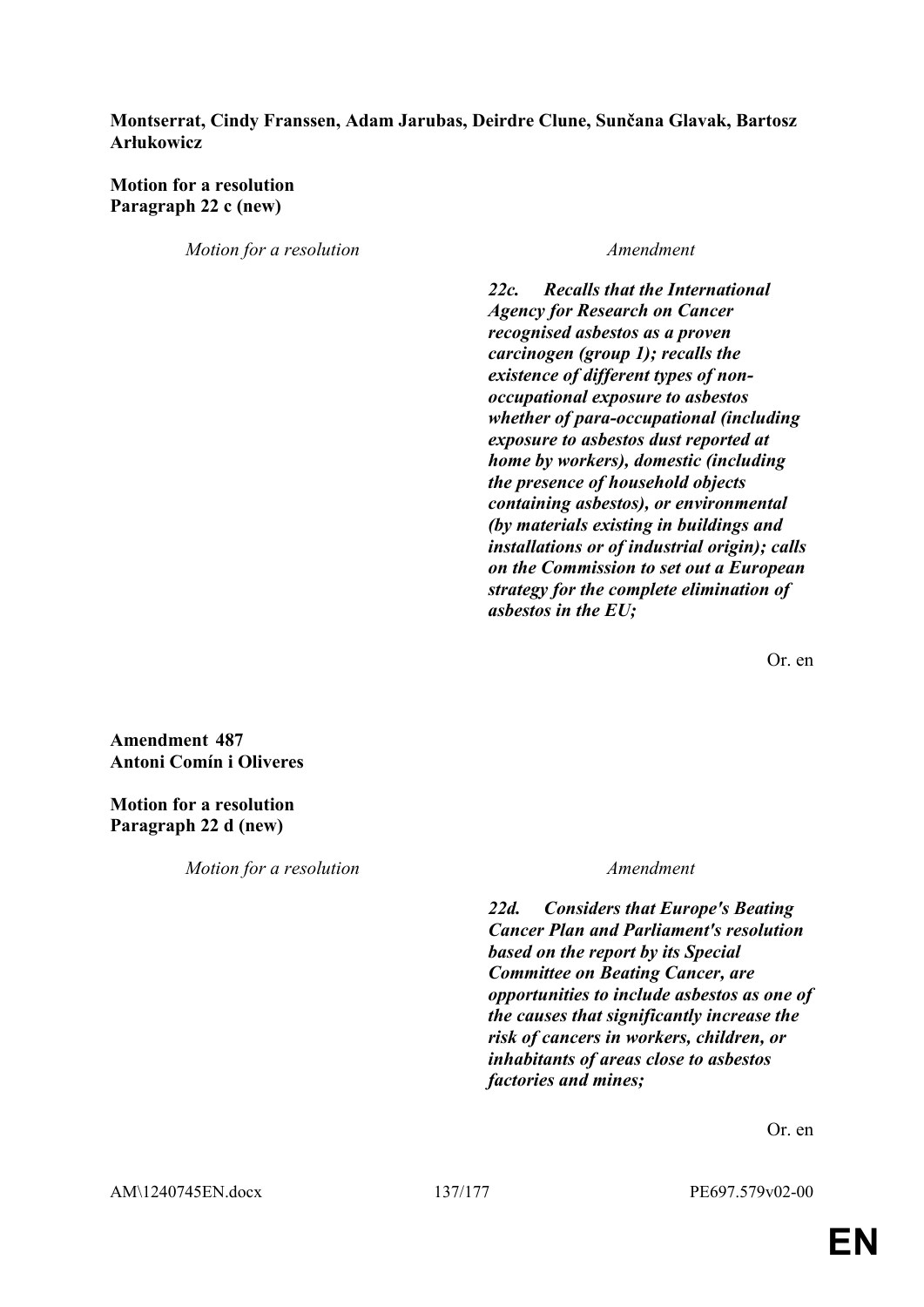**Amendment 488 Joëlle Mélin**

### **Motion for a resolution Paragraph 23**

## *Motion for a resolution Amendment*

23. Encourages the Commission and the Member States to promote the prevention of cancers related to infectious diseases; recalls that human papillomavirus (HPV) is a sexually transmitted infection associated with uterine, cervical and oropharyngeal cancers; *welcomes the vaccination programmes in the fight against HPV transmission; notes and regrets major discrepancies in vaccination coverage between Member States, ranging from less than 30 % to more than 70 % (with the required level of population immunity being at 70 %); insists that a gender-neutral HPV vaccination programme be implemented in the Member States to ensure the elimination of all HPV-related cancers; considers it important to draw up further recommendations to better implement these programmes; calls for more harmonisation* of HPV and hepatitis B *vaccination within Member States' national programmes, while ensuring the provision of information about and equal access to vaccination*; *supports further research into the most effective vaccination schedules against other carcinogenic viruses such as hepatitis C; calls for collaboration with Member States and international organisations* to *combat the impact* of *misinformation on vaccination and address vaccine hesitancy*;

23. Encourages the Commission and the Member States to promote the prevention of cancers related to infectious diseases*, in particular by furthering the research into viral carcinogenesis, including hepatitis C*; recalls that human papillomavirus (HPV) is a sexually transmitted infection associated with uterine, cervical and oropharyngeal cancers; *points out that the arbitrary rollout and poor assessment* of *the* HPV and hepatitis B *vaccines is behind much of the current vaccine hesitancy*; *calls, therefore, for a large holistic, multicentre and entirely independent study* to *enable better treatment to prevent the spread* of *these two diseases*;

Or. fr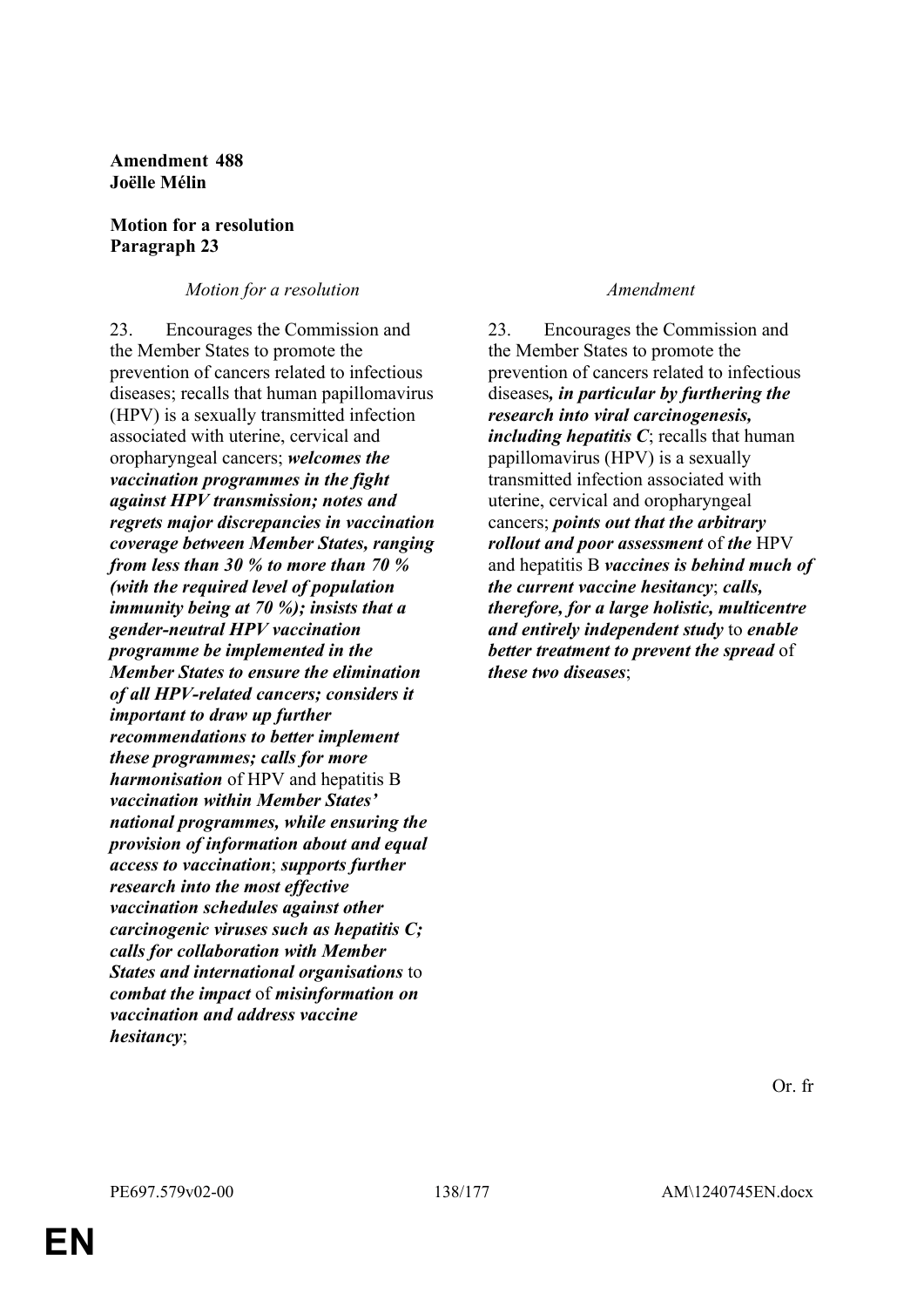## **Amendment 489 Margarita de la Pisa Carrión**

## **Motion for a resolution Paragraph 23**

## *Motion for a resolution Amendment*

23. Encourages the Commission and the Member States to promote the prevention of cancers related to infectious diseases; recalls that human papillomavirus (HPV) is a sexually transmitted infection associated with uterine, cervical and oropharyngeal cancers; welcomes the vaccination programmes in the fight against HPV transmission; notes *and regrets major discrepancies in* vaccination *coverage between* Member States*, ranging from less than 30 % to more than 70 % (with the required level of population immunity being at 70 %); insists that a gender-neutral HPV vaccination programme be implemented in the Member States to ensure the elimination of all HPV-related cancers; considers it important to draw up further recommendations to better implement these programmes; calls for more harmonisation of HPV and hepatitis B vaccination within Member States' national programmes, while ensuring the provision of information about and equal access to vaccination*; supports further research into the most effective vaccination schedules against other carcinogenic viruses such as hepatitis C; calls for collaboration with Member States *and* international organisations *to combat the impact of misinformation on vaccination and address* vaccine *hesitancy*;

23. Encourages the Commission and the Member States to promote the prevention of cancers related to infectious diseases; recalls that human papillomavirus (HPV) is a sexually transmitted infection associated with uterine, cervical and oropharyngeal cancers; welcomes the vaccination programmes in the fight against HPV transmission; notes *that, out of respect to fundamental rights,* vaccination *cannot be made mandatory; calls on the Commission to promote coordination of best practices amongst* Member States; supports further research into the most effective vaccination schedules against other carcinogenic viruses such as hepatitis C; calls for collaboration with Member States*,* international organisations *and* vaccine *producers to promote precise information about the vaccines and their safety*;

Or. en

**Amendment 490 Nicolás González Casares, Maria Arena, Romana Jerković, Cyrus Engerer, Sara Cerdas, Marc Angel, Estrella Durá Ferrandis**

AM\1240745EN.docx 139/177 PE697.579v02-00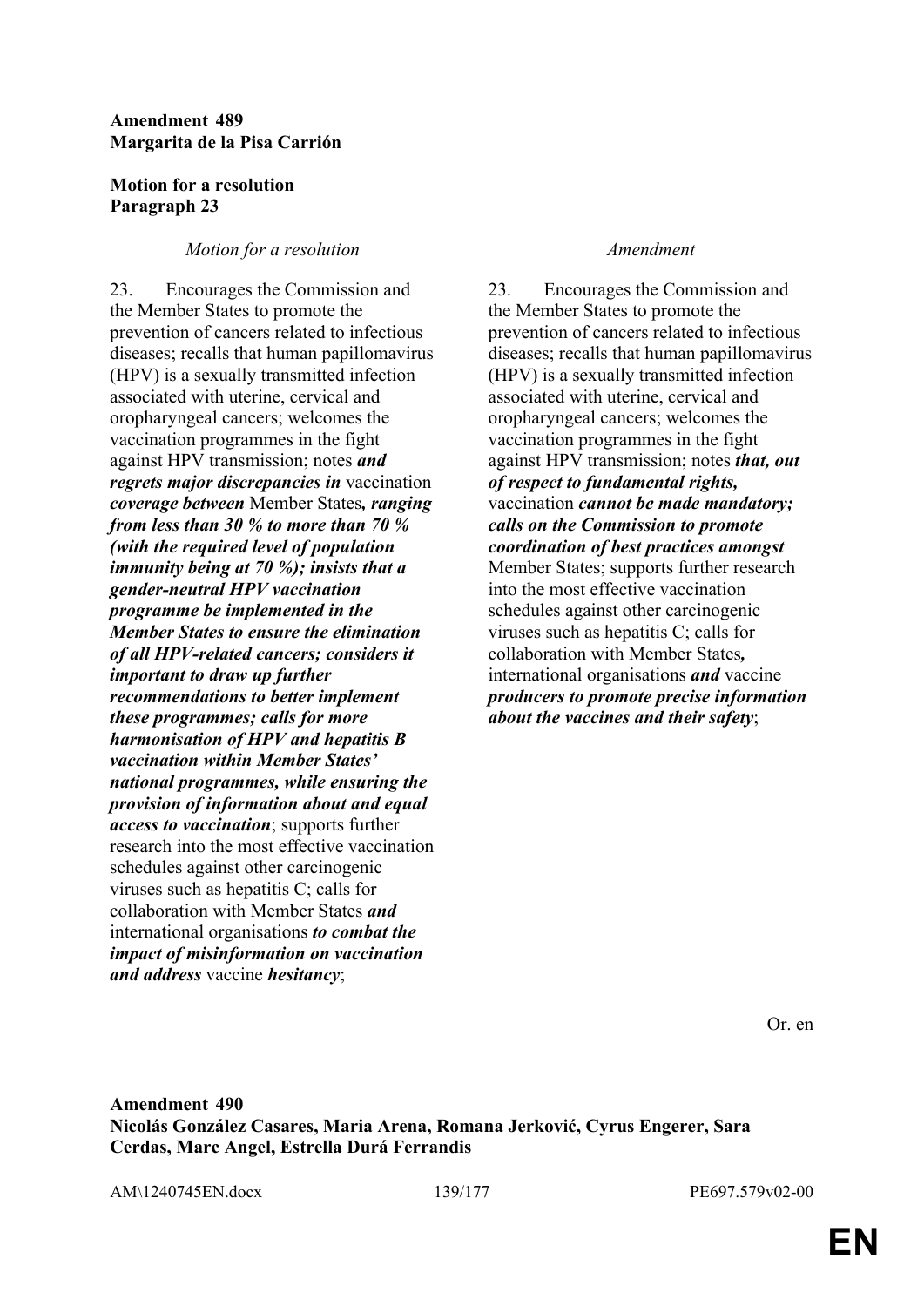# **Motion for a resolution Paragraph 23**

### *Motion for a resolution Amendment*

23. Encourages the Commission and the Member States to promote the prevention of cancers related to infectious diseases; recalls that human papillomavirus (HPV) is a sexually transmitted infection associated with *uterine,* cervical and oropharyngeal cancers; welcomes the vaccination programmes in the fight against HPV transmission; notes and regrets major discrepancies in vaccination coverage between Member States, ranging from less than 30 % to more than 70 % (with the required level of population immunity being at 70 %); insists that a gender-neutral HPV vaccination programme be implemented in the Member States to ensure the elimination of all HPVrelated cancers; *considers it important to draw up further recommendations to better implement these programmes*; calls for more harmonisation of *HPV and hepatitis B* vaccination within Member States' national programmes, while ensuring the provision of information about and equal access to vaccination; supports further research *into the most effective vaccination schedules* against other *carcinogenic* viruses such as *hepatitis C*; calls for collaboration with Member States and international organisations to combat the impact of misinformation on vaccination and address vaccine hesitancy;

23. Encourages the Commission and the Member States to promote the prevention of cancers related to infectious diseases*, representing approximately a 10% of all cancer cases worldwide and being largely preventable; recalls that Helicobacter Pylori is the most important infectious cause of cancer worldwide, mainly non-cardia gastric adenocarcinoma; calls for further research to define the most suitable and cost-effective treatment for Helicobacter Pylori infection, considering consequences of large-scale antibiotic use on human microbiome and increasing antibiotic resistance*; recalls that human papillomavirus (HPV) is a sexually transmitted infection associated with cervical and oropharyngeal cancers*, among others*; welcomes the vaccination programmes in the fight against HPV transmission; notes and regrets major discrepancies in vaccination coverage between Member States, ranging from less than 30 % to more than 70 % (with the required level of population immunity being at 70 %); insists that a gender-neutral *and financed* HPV vaccination programme be implemented in the Member States to ensure the elimination of all HPV-related cancers; *calls for improving the uptake of HPV vaccination in line with the WHO Global Strategy on the Elimination of Cervical Cancer encompassing vaccination but also screening, access to treatment, and rehabilitation; highlights that the HPV vaccination programme should include also older people, even with previous exposure to HPV, as the vaccine has demonstrated clear benefits for that population too; urges that progress towards the goals of Europe's Beating Cancer Plan on HPV vaccination*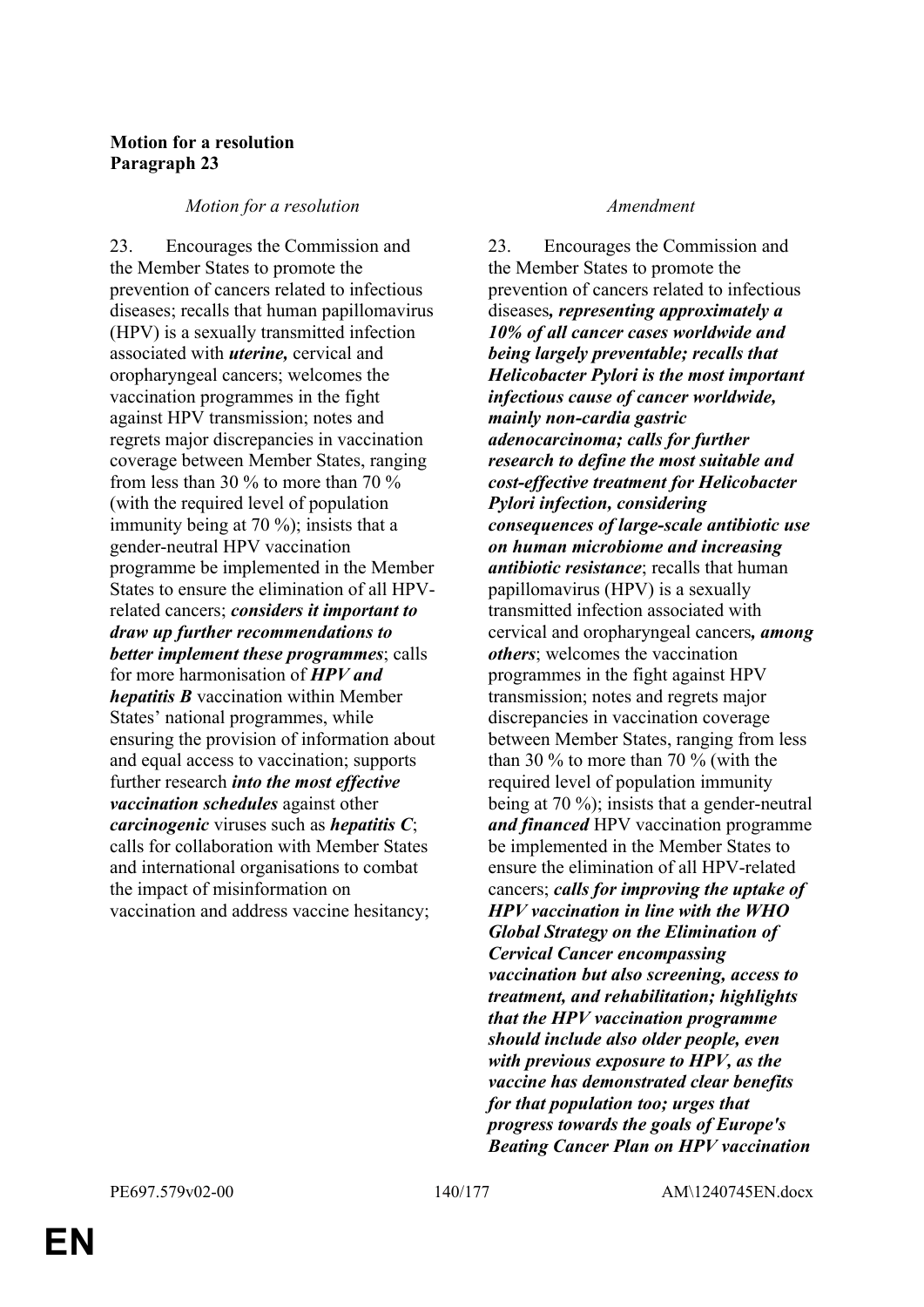*be reported within the Cancer Inequalities Registry; recalls that hepatitis B virus (HBV) and hepatitis C virus (HCV) also contribute notably to new cases of cancer, mainly hepatocellular carcinoma; acknowledges that some HIV patients are at higher risk of developing cancers related to viral infections, such as HPV and HBV/HCV, and also Kaposi's sarcoma and non-Hodgkin's lymphoma, among others*; calls for more harmonisation of *the* vaccination *against HPV and HBV* within Member States' national programmes, while ensuring the provision of information about and equal access to vaccination; supports further research *for vaccine development* against other viruses such as *HCV and HIV; considers it important to implement the Council recommendation of 7 December 2018 on strengthened cooperation against vaccine-preventable diseases (2018/C 466/01) to reduce immunization inequalities among vulnerable groups and improve childhood immunization; welcomes the Commission's intention to propose a Council recommendation on vaccine-preventable cancers*; calls for collaboration with Member States and international organisations to combat the impact of misinformation on vaccination and address vaccine hesitancy;

Or. en

**Amendment 491 Hilde Vautmans**

**Motion for a resolution Paragraph 23**

*Motion for a resolution Amendment*

23. *Encourages* the Commission and the Member States to promote the prevention of cancers related to infectious diseases; recalls that human papillomavirus

23. *Urges* the Commission and the Member States to promote the prevention of cancers related to infectious diseases; recalls that human papillomavirus (HPV) is

AM\1240745EN.docx 141/177 PE697.579v02-00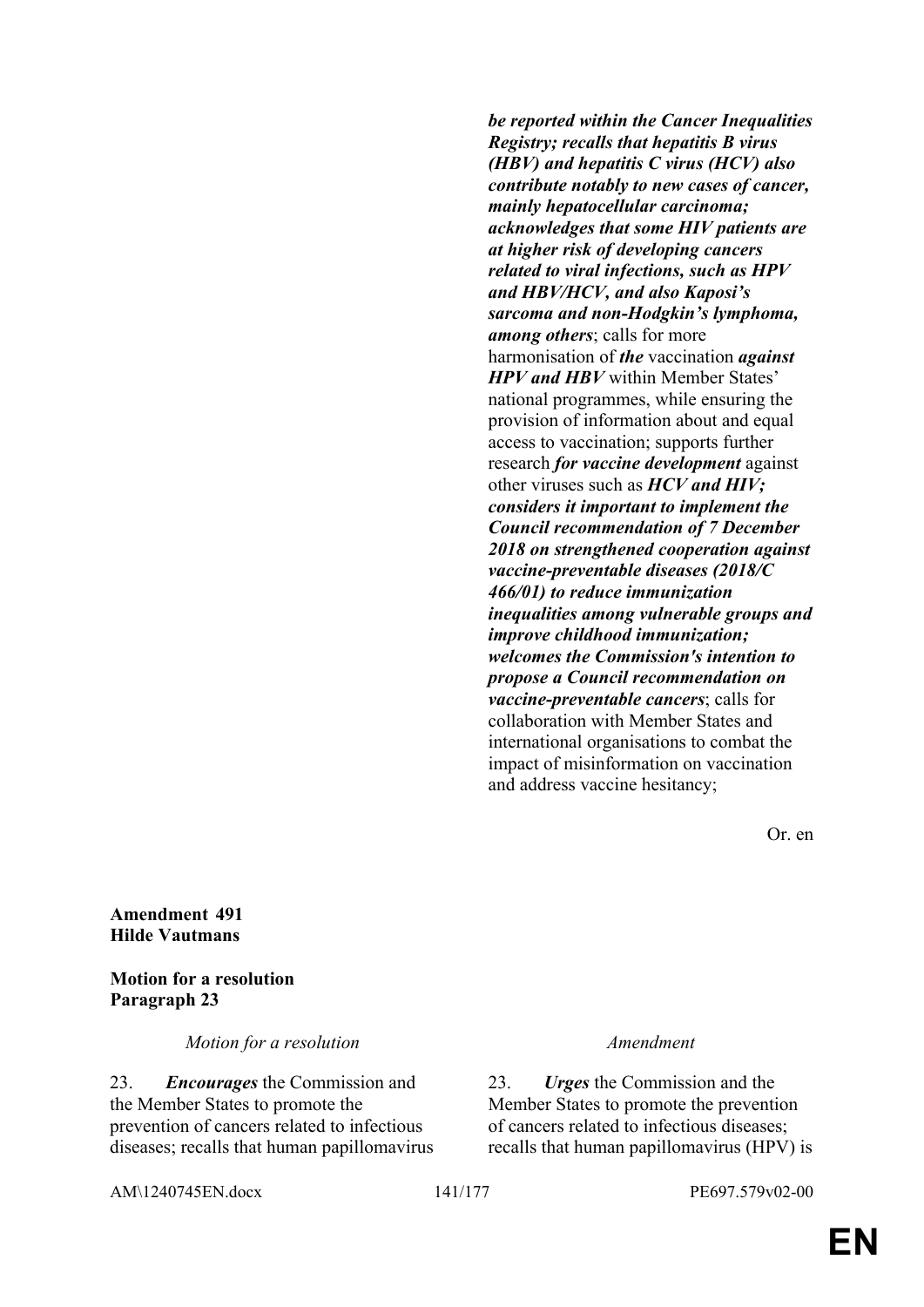(HPV) is a sexually transmitted infection associated *with uterine*, cervical and oropharyngeal cancers; welcomes the vaccination programmes in the fight against HPV transmission; notes and regrets major discrepancies in vaccination coverage between Member States, ranging from less than 30 % to more than 70 % (with the required level of population immunity being at 70 %); insists that a gender-neutral HPV vaccination programme be implemented in the Member States to ensure the elimination of all HPVrelated cancers; considers it important to draw up further recommendations to better implement these programmes; calls for more harmonisation of HPV and hepatitis B vaccination within Member States' national programmes, while ensuring the provision of information about and equal access to vaccination; supports further research into the most effective vaccination schedules against other carcinogenic viruses such as hepatitis C; calls for collaboration with Member States and international organisations to combat the impact of misinformation on vaccination and address vaccine hesitancy;

a sexually transmitted infection associated *to almost 5% of all cancers in women and men worldwide*, *including* cervical*, anal, penile, vaginal, vulval* and oropharyngeal cancers; welcomes the vaccination programmes in the fight against HPV transmission; notes and regrets major discrepancies in vaccination coverage between Member States, ranging from less than 30 % to more than 70 % (with the required level of population immunity being at 70 %); insists that a gender-neutral HPV vaccination programme be implemented in the Member States to ensure the elimination of all HPV-related cancers; *insists that the EU goal for HPV vaccination for girls and boys be understood as 90% in both cases;* considers it important to draw up further recommendations to better implement these programmes*; urges that progress towards the goals of Europe's Beating Cancer Plan on HPV vaccination be reported within the Cancer Inequalities Registry; recommends that the successful and applauded COVID-19 vaccine tracker developed by the European Centre for Disease Control and Prevention be replicated for HPV vaccination*; calls for more harmonisation of HPV and hepatitis B vaccination within Member States' national programmes, while ensuring the provision of information about and equal access to vaccination; supports further research into the most effective vaccination schedules against other carcinogenic viruses such as hepatitis C; calls for collaboration with Member States and international organisations to combat the impact of misinformation on vaccination and address vaccine hesitancy; *calls for the utilisation of EU4Health and other EU funding streams for this purpose, including for support to awarenessraising efforts with citizens, education providers and healthcare professional as well as for support to behavioural research under the Horizon Europe programme; recommends a strengthened*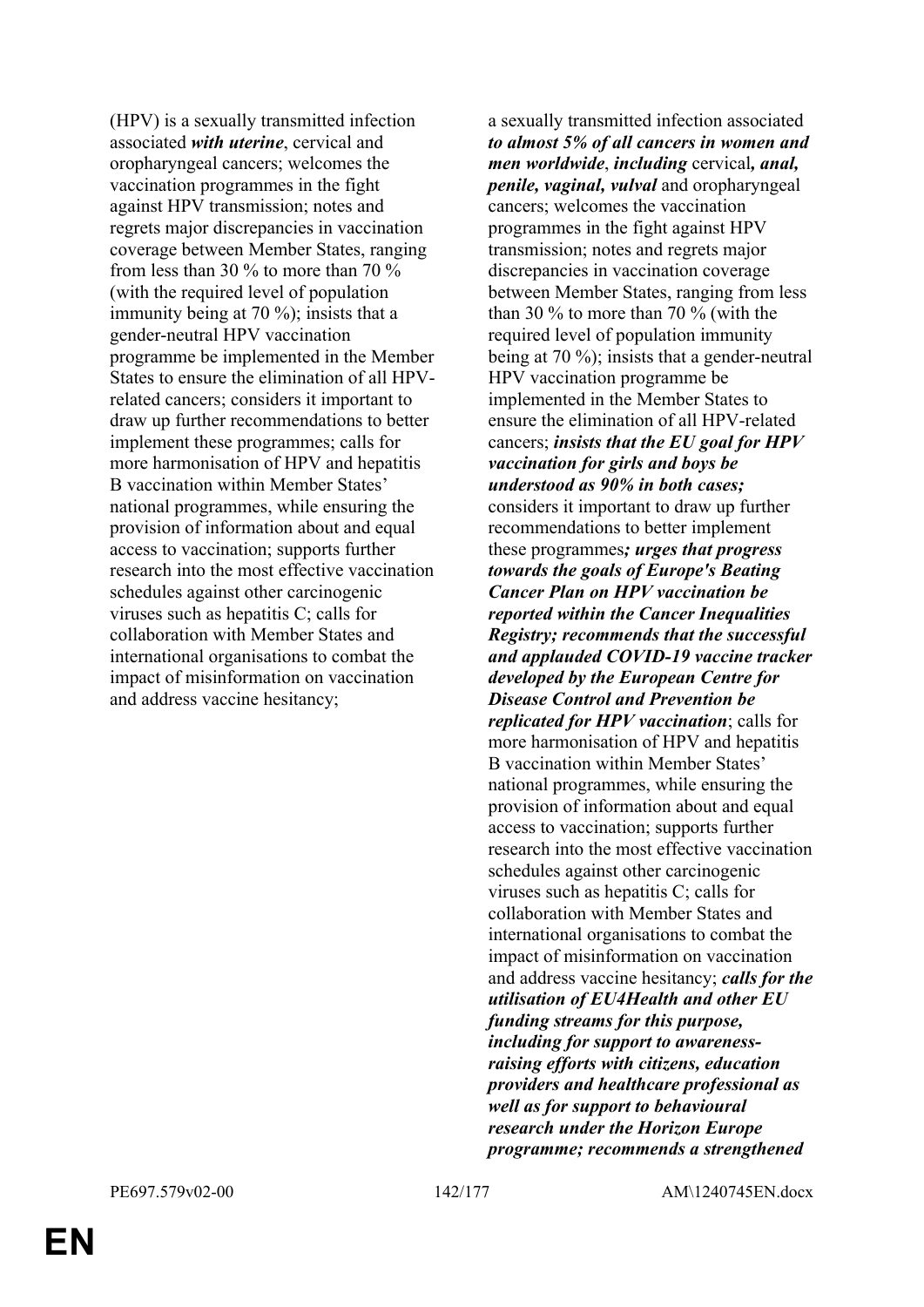Or. en

## **Amendment 492 Alexis Georgoulis**

# **Motion for a resolution Paragraph 23**

# *Motion for a resolution Amendment*

23. Encourages the Commission and the Member States to promote the prevention of cancers related to infectious diseases; recalls that human papillomavirus (HPV) is a sexually transmitted infection associated *with uterine*, cervical and oropharyngeal cancers; welcomes the vaccination programmes in the fight against HPV transmission; notes and regrets major discrepancies in vaccination coverage between Member States, ranging from less than 30 % to more than 70 % (with the required level of population immunity being at 70 %); insists that a gender-neutral HPV vaccination programme be implemented in the Member States to ensure the elimination of all HPVrelated cancers; considers it important to draw up further recommendations to better implement these programmes; calls for more harmonisation of HPV and hepatitis B vaccination within Member States' national programmes, while ensuring the provision of information about and equal access to vaccination; supports further research into the most effective vaccination schedules against other carcinogenic viruses such as hepatitis C; calls for collaboration with Member States and international organisations to combat the impact of misinformation on vaccination and address vaccine hesitancy;

23. Encourages the Commission and the Member States to promote the prevention of cancers related to infectious diseases; recalls that human papillomavirus (HPV) is a sexually transmitted infection associated *to almost 5% of all cancers in women and men worldwide*, *including* cervical*, anal, penile, vaginal, vulval* and oropharyngeal cancers; welcomes the vaccination programmes in the fight against HPV transmission; notes and regrets major discrepancies in vaccination coverage between Member States, ranging from less than 30 % to more than 70 % (with the required level of population immunity being at 70 %); insists that a gender-neutral HPV vaccination programme be implemented in the Member States to ensure the elimination of all HPVrelated cancers; *insists that the EU goal for HPV vaccination for girls and boys be understood as 90% in both cases;* considers it important to draw up further recommendations to better implement these programmes*; urges that progress towards the goals of Europe's Beating Cancer Plan on HPV vaccination be reported within the Cancer Inequalities Registry; recommends that the successful and applauded COVID-19 vaccine tracker developed by the European Centre for Disease Control and Prevention be replicated for HPV vaccination*; calls for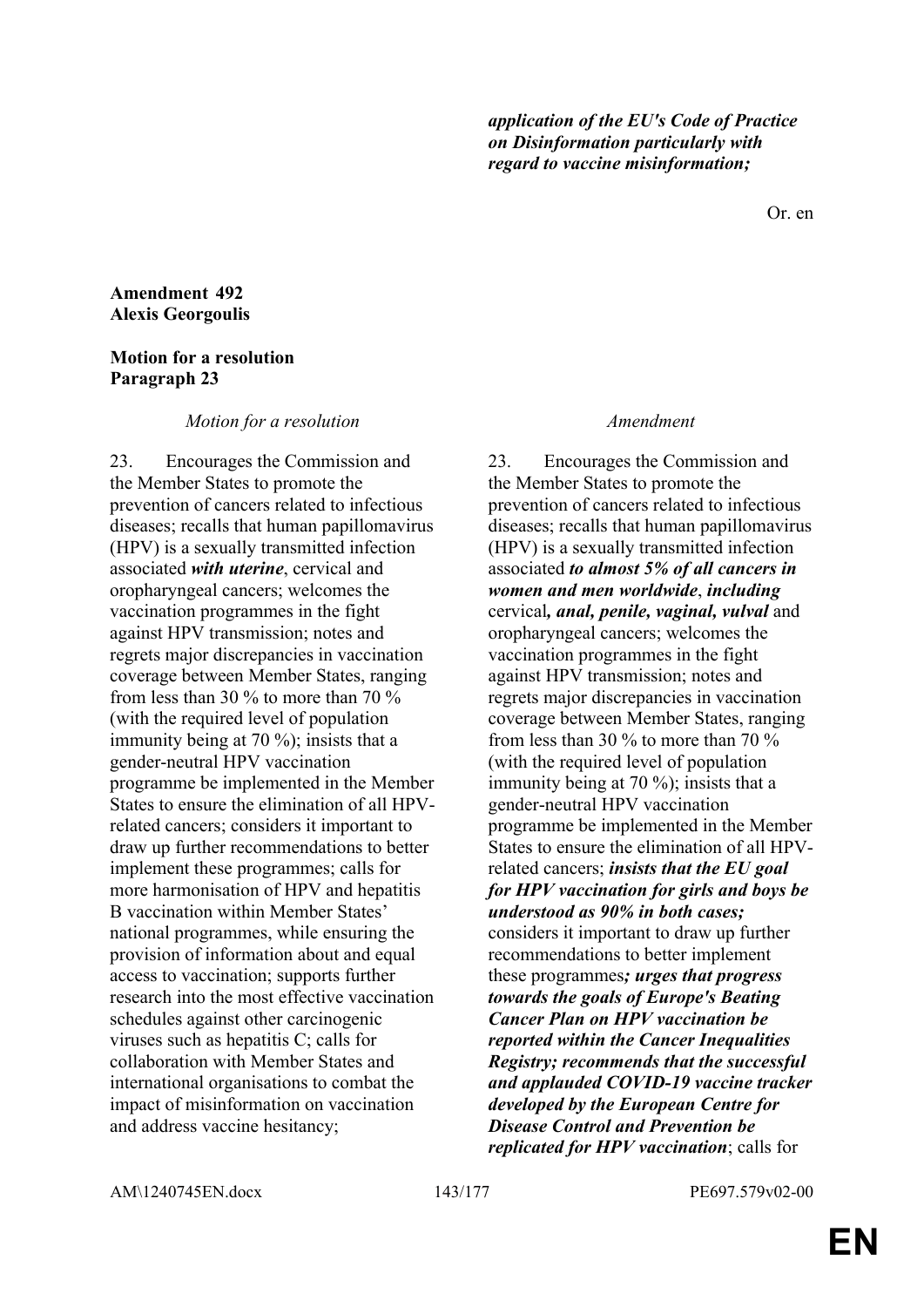more harmonisation of HPV and hepatitis B vaccination within Member States' national programmes, while ensuring the provision of information about and equal access to vaccination; supports further research into the most effective vaccination schedules against other carcinogenic viruses such as hepatitis C; calls for collaboration with Member States and international organisations to combat the impact of misinformation on vaccination and address vaccine hesitancy; *utilising EU4Health and other EU funding streams for this purpose, including for support to awareness-raising efforts with citizens, education providers and healthcare professional as well as for support to behavioural research under the Horizon Europe programme; ensuring strengthened application of the EU's Code of Practice on Disinformation particularly with regard to vaccine misinformation;*

Or. en

**Amendment 493 Alessandra Moretti**

### **Motion for a resolution Paragraph 23**

### *Motion for a resolution Amendment*

23. Encourages the Commission and the Member States to promote the prevention of cancers related to infectious diseases; recalls that human papillomavirus (HPV) is a sexually transmitted infection associated *with uterine*, cervical and oropharyngeal cancers; welcomes the vaccination programmes in the fight against HPV transmission; notes and regrets major discrepancies in vaccination coverage between Member States, ranging from less than 30 % to more than 70 % (with the required level of population immunity being at 70 %); insists that a

23. Encourages the Commission and the Member States to promote the prevention of cancers related to infectious diseases; recalls that human papillomavirus (HPV) is a sexually transmitted infection associated *to almost 5% of all cancers in women and men worldwide*, *these include* cervical*, anal, penile, vaginal, vulval* and oropharyngeal cancers; welcomes the vaccination programmes in the fight against HPV transmission; notes and regrets major discrepancies in vaccination coverage between Member States, ranging from less than 30 % to more than 70 %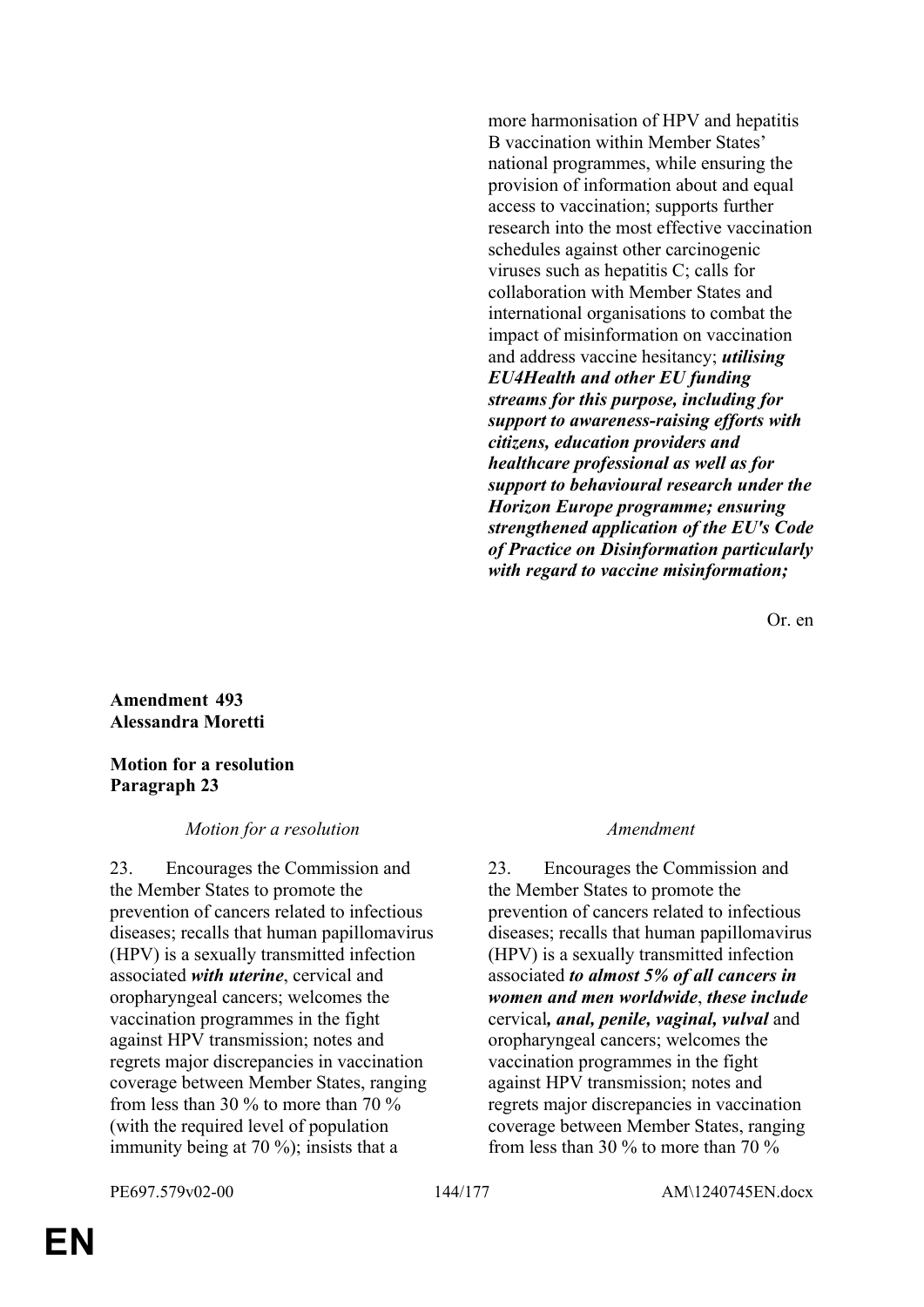gender-neutral HPV vaccination programme be implemented in the Member States to ensure the elimination of all HPVrelated cancers; considers it important to draw up further recommendations to better implement these programmes; calls for more harmonisation of HPV and hepatitis B vaccination within Member States' national programmes, while ensuring the provision of information about and equal access to vaccination; supports further research into the most effective vaccination schedules against other carcinogenic viruses such as hepatitis C; calls for collaboration with Member States and international organisations to combat the impact of misinformation on vaccination and address vaccine hesitancy;

(with the required level of population immunity being at 70 %); insists that a gender-neutral HPV vaccination programme be implemented in the Member States to ensure the elimination of all HPVrelated cancers; *insists that the EU goal for HPV vaccination for girls and boys be understood as 90% in both cases;* considers it important to draw up further recommendations to better implement these programmes*; urges that progress towards the goals of Europe's Beating Cancer Plan on HPV vaccination be reported within the Cancer Inequalities Registry; recommends the development of a vaccine tracker tool available to public authorities across the EU on the basis of the experience of the European Centre for Disease Control and Prevention with the COVID-19 vaccination*; calls for more harmonisation of HPV and hepatitis B vaccination within Member States' national programmes, while ensuring the provision of information about and equal access to vaccination; supports further research into the most effective vaccination schedules against other carcinogenic viruses such as hepatitis C; calls for collaboration with Member States and international organisations to combat the impact of misinformation on vaccination and address vaccine hesitancy;

Or. en

**Amendment 494 Aldo Patriciello**

**Motion for a resolution Paragraph 23**

*Motion for a resolution Amendment*

23. Encourages the Commission and the Member States to promote the prevention of cancers related to infectious diseases; recalls that human papillomavirus

23. Encourages the Commission and the Member States to promote the prevention of cancers related to infectious diseases; recalls that human papillomavirus

AM\1240745EN.docx 145/177 PE697.579v02-00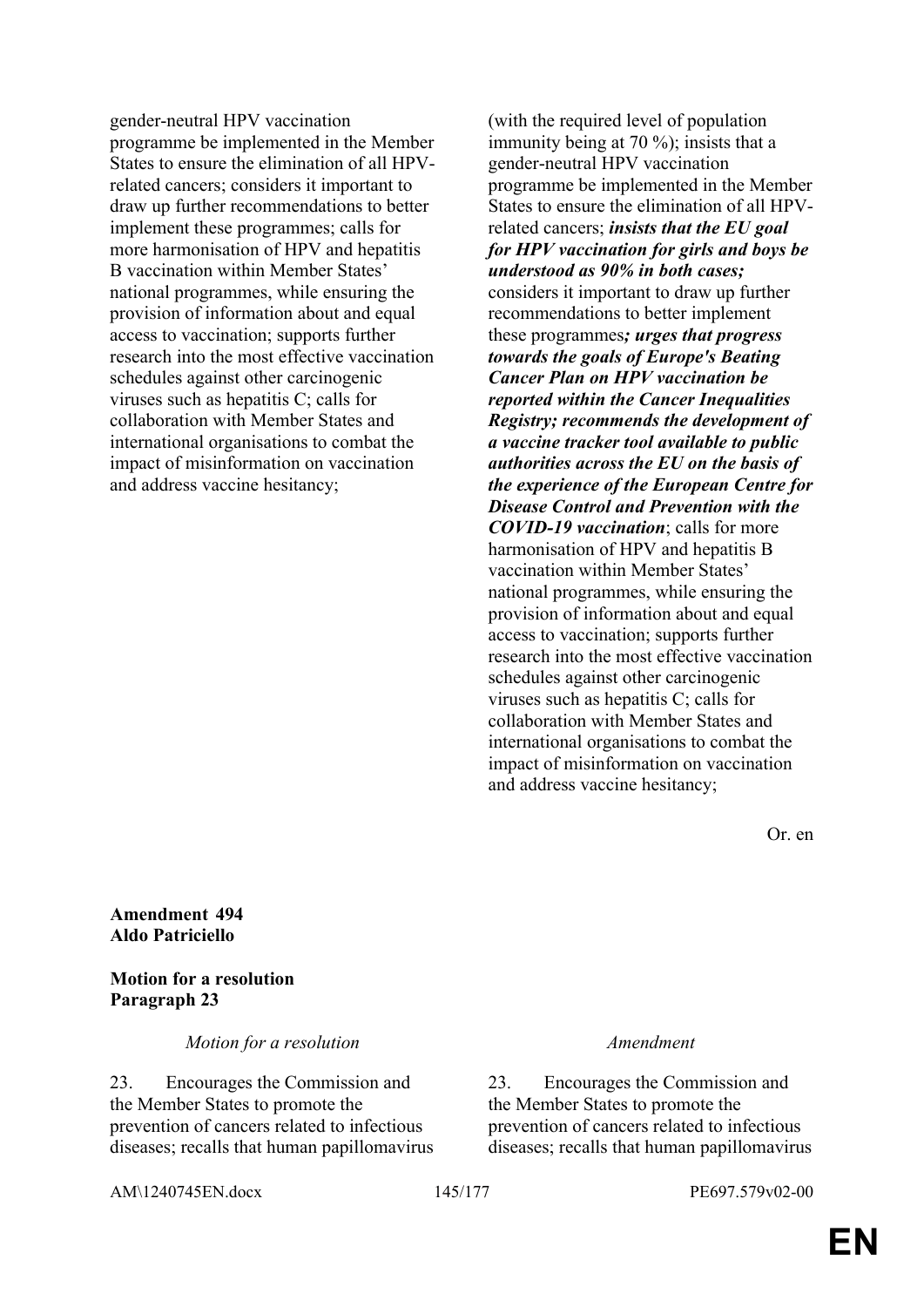(HPV) is a sexually transmitted infection associated with uterine, cervical and oropharyngeal cancers; welcomes the vaccination programmes in the fight against HPV transmission; notes and regrets major discrepancies in vaccination coverage between Member States, ranging from less than 30 % to more than 70 % (with the required level of population immunity being at 70 %); insists that a gender-neutral HPV vaccination programme be implemented in the Member States to ensure the elimination of all HPVrelated cancers; *considers it important to draw up further recommendations to better implement these* programmes; calls for more harmonisation of HPV and hepatitis B vaccination within Member States' national programmes, while ensuring the provision of information about *and* equal access *to vaccination*; supports further research into *the most effective vaccination schedules against other carcinogenic viruses such as* hepatitis C; calls for collaboration with Member States and international organisations to combat the impact of misinformation on vaccination and address vaccine hesitancy;

(HPV) is a sexually transmitted infection associated with uterine, cervical and oropharyngeal cancers; welcomes the vaccination programmes in the fight against HPV transmission; notes and regrets major discrepancies in vaccination coverage between Member States, ranging from less than 30 % to more than 70 % (with the required level of population immunity being at 70 %); insists that a gender-neutral HPV vaccination programme be implemented in the Member States to ensure the elimination of all HPVrelated cancers; *acknowledges that the COVID-19 crisis has significantly disrupted hepatitis B immunization* programmes *for newborns, children and vulnerable and at-risk adult groups; calls on Member States to implement the Council recommendation of 7 December 2018 on strengthened cooperation against vaccine-preventable diseases (2018/C 466/01) to reduce immunization inequalities among vulnerable groups and improve childhood immunization; welcomes the Commission's intention to propose a Council recommendation on vaccine-preventable cancers*; calls for more harmonisation of HPV and hepatitis B vaccination within Member States' national programmes, while ensuring the provision of information about *vaccination and promoting* equal access *for vulnerable and at-risk adult groups*; supports further research into *developing a vaccine for* hepatitis C; calls for collaboration with Member States and international organisations to combat the impact of misinformation on vaccination and address vaccine hesitancy;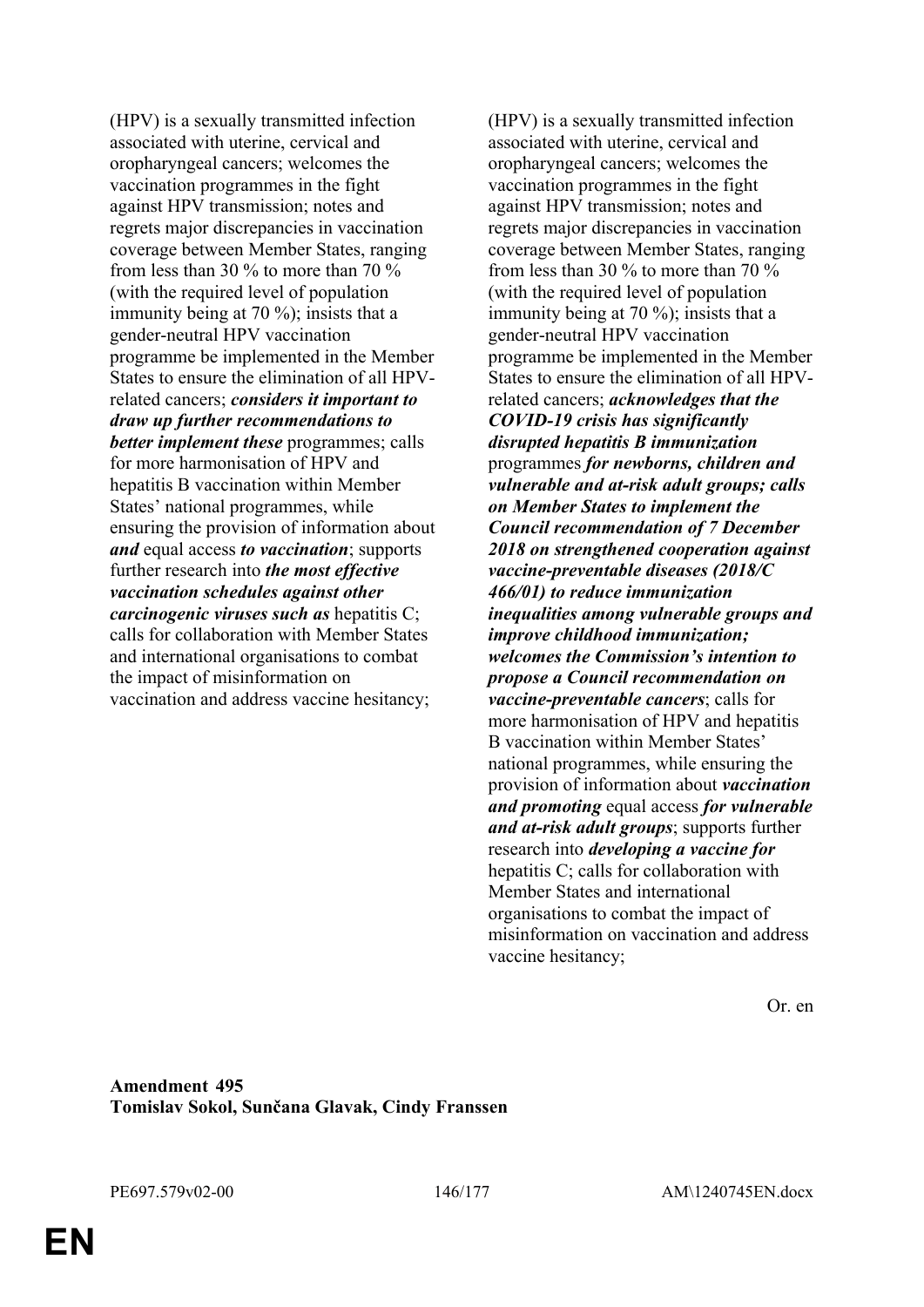## **Motion for a resolution Paragraph 23**

## *Motion for a resolution Amendment*

23. Encourages the Commission and the Member States to promote the prevention of cancers related to infectious diseases; recalls that human papillomavirus (HPV) is a sexually transmitted infection associated with uterine, cervical and oropharyngeal cancers; welcomes the vaccination programmes in the fight against HPV transmission; notes and regrets major discrepancies in vaccination coverage between Member States, ranging from less than 30 % to more than 70 % (with the required level of population immunity being at 70 %); insists that a gender-neutral HPV vaccination programme be implemented in the Member States to ensure the elimination of all HPVrelated cancers; considers it important to draw up further recommendations to better implement these programmes; calls for more harmonisation of HPV and hepatitis B vaccination within Member States' national programmes, while ensuring the provision of information about and equal access to vaccination; supports further research into the most effective vaccination schedules against other carcinogenic viruses such as hepatitis C; calls for collaboration with Member States and international organisations to combat the impact of misinformation on vaccination and address vaccine hesitancy;

23. Encourages the Commission and the Member States to promote the prevention of cancers related to infectious diseases; recalls that human papillomavirus (HPV) is a sexually transmitted infection associated with uterine, cervical*, vaginal, vulvar, penile, anal* and oropharyngeal cancers; welcomes the vaccination programmes in the fight against HPV transmission; notes and regrets major discrepancies in vaccination coverage between Member States, ranging from less than 30 % to more than 70 % (with the required level of population immunity being at 70 %); *calls for 90% of girls to be fully vaccinated with the HPV vaccine by the age of 15 by 2030,* insists that a gender-neutral HPV vaccination programme be implemented in the Member States to ensure the elimination of all HPVrelated cancers; *calls on the Member States to ensure that their national HPV programmes increase coverage rates by vaccinating the adult population, as well as risk groups (i.e. older women, men having sex with men, persons with immunocompromising conditions),* considers it important to draw up further recommendations to better implement these programmes; calls for more harmonisation of HPV and hepatitis B vaccination within Member States' national programmes, while ensuring the provision of information about and equal access to vaccination; *encourages the regular monitoring of current HPV and hepatitis B vaccination at EU level,* supports further research into the most effective vaccination schedules against other carcinogenic viruses such as hepatitis C; calls for collaboration with Member States and international organisations to combat the impact of misinformation on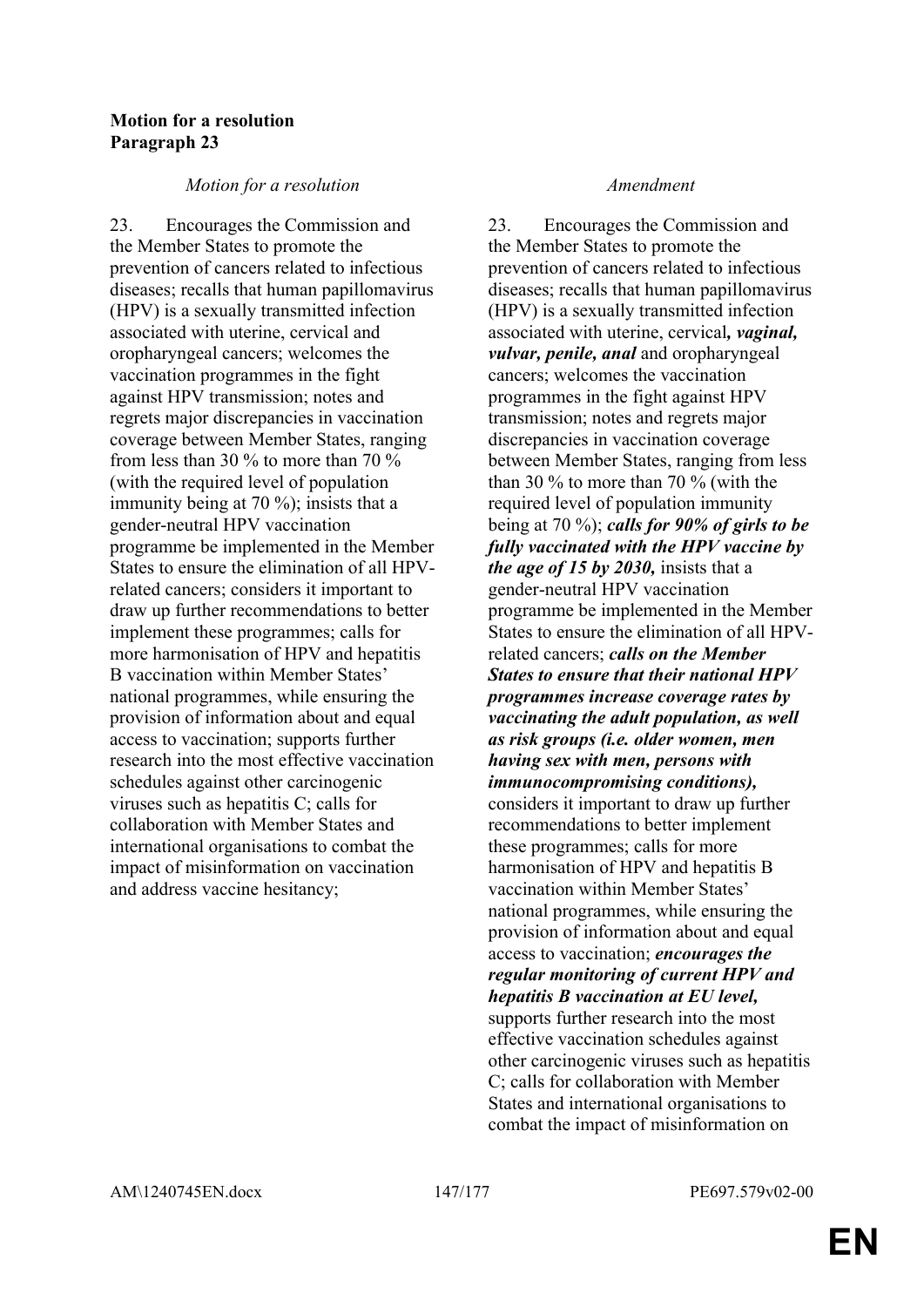Or. en

# **Amendment 496 Kateřina Konečná, Alexis Georgoulis, João Pimenta Lopes**

## **Motion for a resolution Paragraph 23**

## *Motion for a resolution Amendment*

23. Encourages the Commission and the Member States to promote the prevention of cancers related to infectious diseases; recalls that human papillomavirus (HPV) is a sexually transmitted infection associated with uterine, cervical and oropharyngeal cancers; welcomes the vaccination programmes in the fight against HPV transmission; notes and regrets major discrepancies in vaccination coverage between Member States, ranging from less than 30 % to more than 70 % (with the required level of population immunity being at 70 %); insists that a gender-neutral HPV vaccination programme be implemented in the Member States to ensure the elimination of all HPVrelated cancers; considers it important to draw up further recommendations to better implement these programmes; calls for more harmonisation of HPV and hepatitis B vaccination within Member States' national programmes, while ensuring the provision of information about and equal access to vaccination; supports further research into the most effective vaccination schedules against other carcinogenic viruses such as hepatitis C; calls for collaboration with Member States and international organisations to combat the impact of misinformation on vaccination and address vaccine hesitancy;

23. Encourages the Commission and the Member States to promote the prevention of cancers related to infectious diseases; recalls that human papillomavirus (HPV) is a sexually transmitted infection associated with uterine, cervical *, vaginal, vulvar, penile, anal* and oropharyngeal cancers; welcomes the vaccination programmes in the fight against HPV transmission; notes and regrets major discrepancies in vaccination coverage between Member States, ranging from less than 30 % to more than 70 % (with the required level of population immunity being at 70 %); insists that a gender-neutral HPV vaccination programme be implemented in the Member States to ensure the elimination of all HPV-related cancers; *subject to localized contextspecific evaluations; calls for improving the uptake of HPV vaccination in line with the WHO Global Strategy on the Elimination of Cervical Cancer encompassing vaccination but also screening, access to treatment, and rehabilitation;* considers it important to draw up further recommendations to better implement these programmes; calls for more harmonisation of HPV and hepatitis B vaccination within Member States' national programmes, while ensuring the provision of information about and equal access to vaccination*, encourages the regular monitoring of current HPV and hepatitis B vaccination at European level*;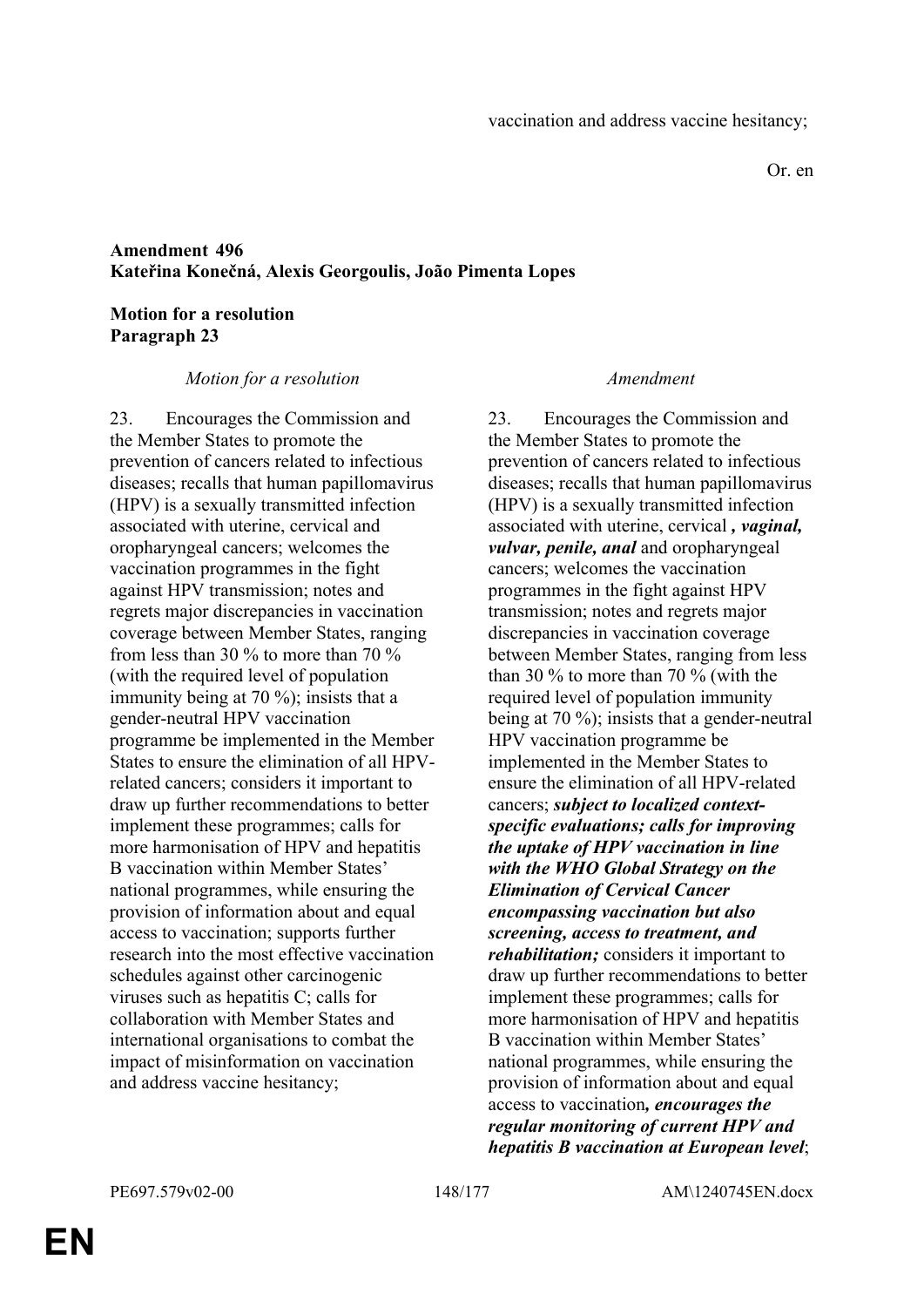supports further research *into* the most effective vaccination schedules against other carcinogenic viruses such as hepatitis C; calls for collaboration with Member States and international organisations to combat the impact of misinformation on vaccination and address vaccine hesitancy;

Or. en

## **Amendment 497 Nicolae Ştefănuță, Alin Mituța, Ivars Ijabs, Vlad Gheorghe**

## **Motion for a resolution Paragraph 23**

## *Motion for a resolution Amendment*

23. Encourages the Commission and the Member States to promote the prevention of cancers related to infectious diseases; recalls that human papillomavirus (HPV) is a sexually transmitted infection associated with uterine, cervical and oropharyngeal cancers; welcomes the vaccination programmes in the fight against HPV transmission; notes and regrets major discrepancies in vaccination coverage between Member States, ranging from less than 30 % to more than 70 % (with the required level of population immunity being at 70 %); insists that a gender-neutral HPV vaccination programme be implemented in the Member States to ensure the elimination of all HPVrelated cancers; considers it important to draw up further recommendations to better implement these programmes; calls for more harmonisation of HPV and hepatitis B vaccination within Member States' national programmes, while ensuring the provision of information about and equal access to vaccination; supports further research into the most effective vaccination schedules against other carcinogenic viruses such as hepatitis C; calls for collaboration with Member States and

23. *Acknowledges that carcinogenic viruses are responsible for around 10 % of new cancer cases each year; recognises that such cancers are largely preventable;* Encourages the Commission and the Member States to promote the prevention of cancers related to infectious diseases; recalls that human papillomavirus (HPV) is a sexually transmitted infection associated with uterine, cervical and oropharyngeal cancers; welcomes the vaccination programmes in the fight against HPV transmission; notes and regrets major discrepancies in vaccination coverage between Member States, ranging from less than 30 % to more than 70 % (with the required level of population immunity being at 70 %); insists that a gender-neutral HPV vaccination programme be implemented in the Member States to ensure the elimination of all HPV-related cancers; considers it important to draw up further recommendations to better implement these programmes; *stresses the need for coordinated actions targeting carcinogenic viruses, such as HPV and hepatitis B, in order to prevent their transmission and* calls for more harmonisation of HPV and hepatitis B

AM\1240745EN.docx 149/177 PE697.579v02-00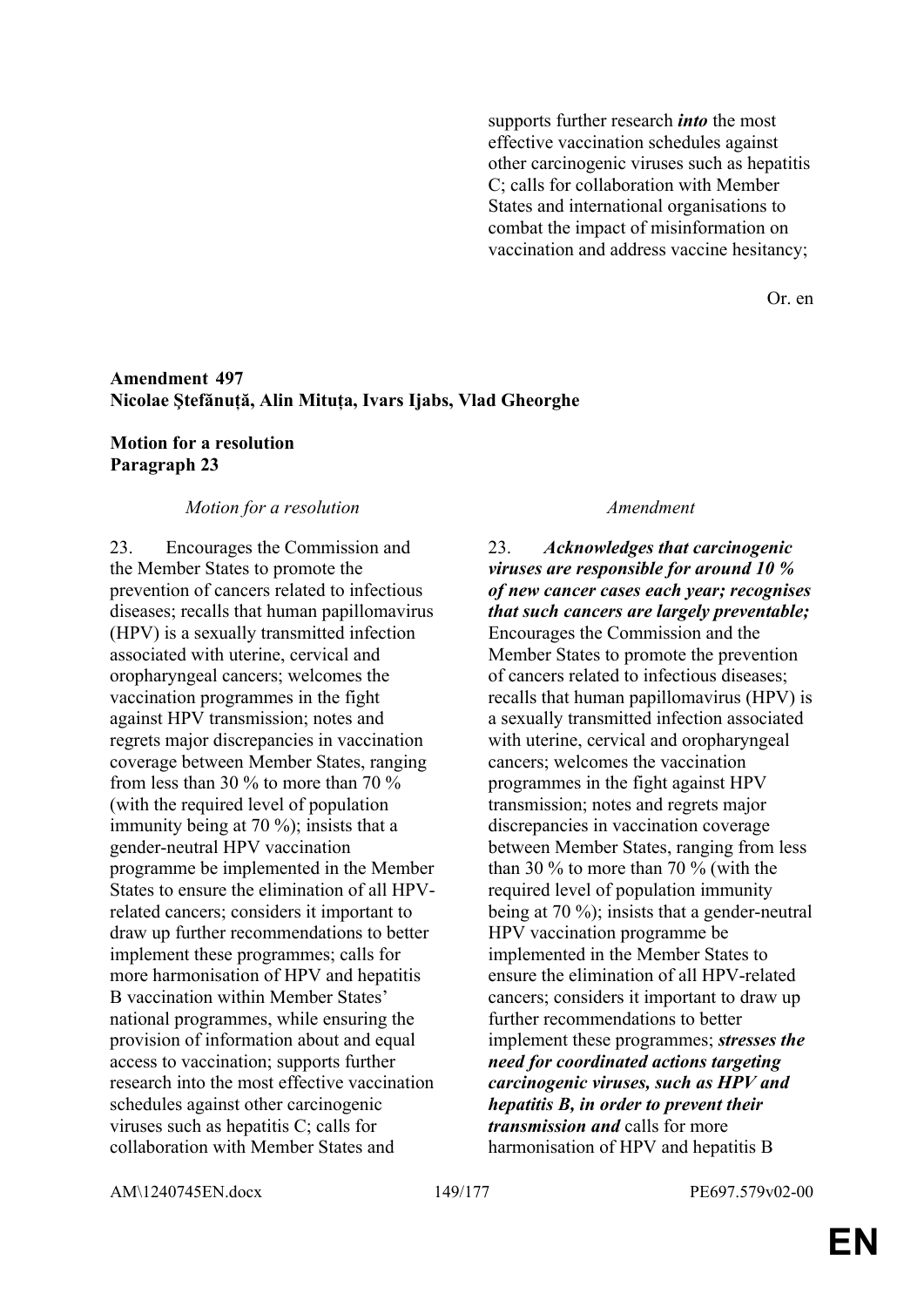international organisations to combat the impact of misinformation on vaccination and address vaccine hesitancy;

vaccination within Member States' national programmes, while ensuring the provision of information about and equal access to vaccination; supports further research into the most effective vaccination schedules against other carcinogenic viruses such as hepatitis C; calls for collaboration with Member States and international organisations to combat the impact of misinformation on vaccination and address vaccine hesitancy;

Or. en

## **Amendment 498 Maria Spyraki**

## **Motion for a resolution Paragraph 23**

## *Motion for a resolution Amendment*

23. Encourages the Commission and the Member States to promote the prevention of cancers related to infectious diseases; recalls that human papillomavirus (HPV) is a sexually transmitted infection associated with uterine, cervical and oropharyngeal cancers; welcomes the vaccination programmes in the fight against HPV transmission; notes and regrets major discrepancies in vaccination coverage between Member States, ranging from less than 30 % to more than 70 % (with the required level of population immunity being at 70 %); insists that a gender-neutral HPV vaccination programme be implemented in the Member States to ensure the elimination of all HPVrelated cancers; considers it important to draw up further recommendations to better implement these programmes; calls for more harmonisation of HPV and hepatitis B vaccination within Member States' national programmes, while ensuring the provision of information about and equal access to vaccination; supports further

23. Encourages the Commission and the Member States to promote the prevention of cancers related to infectious diseases; recalls that human papillomavirus (HPV) is a sexually transmitted infection associated with uterine, cervical*, vaginal, vulvar, penile, anal* and oropharyngeal cancers; welcomes the vaccination programmes in the fight against HPV transmission; notes and regrets major discrepancies in vaccination coverage between Member States, ranging from less than 30 % to more than 70 % (with the required level of population immunity being at 70 %); insists that a gender-neutral HPV vaccination programme be implemented in the Member States to ensure the elimination of all HPV-related cancers; *calls on the Member States to ensure that their national HPV programmes increase coverage rates by vaccinating the adult population, as well as identified high risk groups;* considers it important to draw up further recommendations to better implement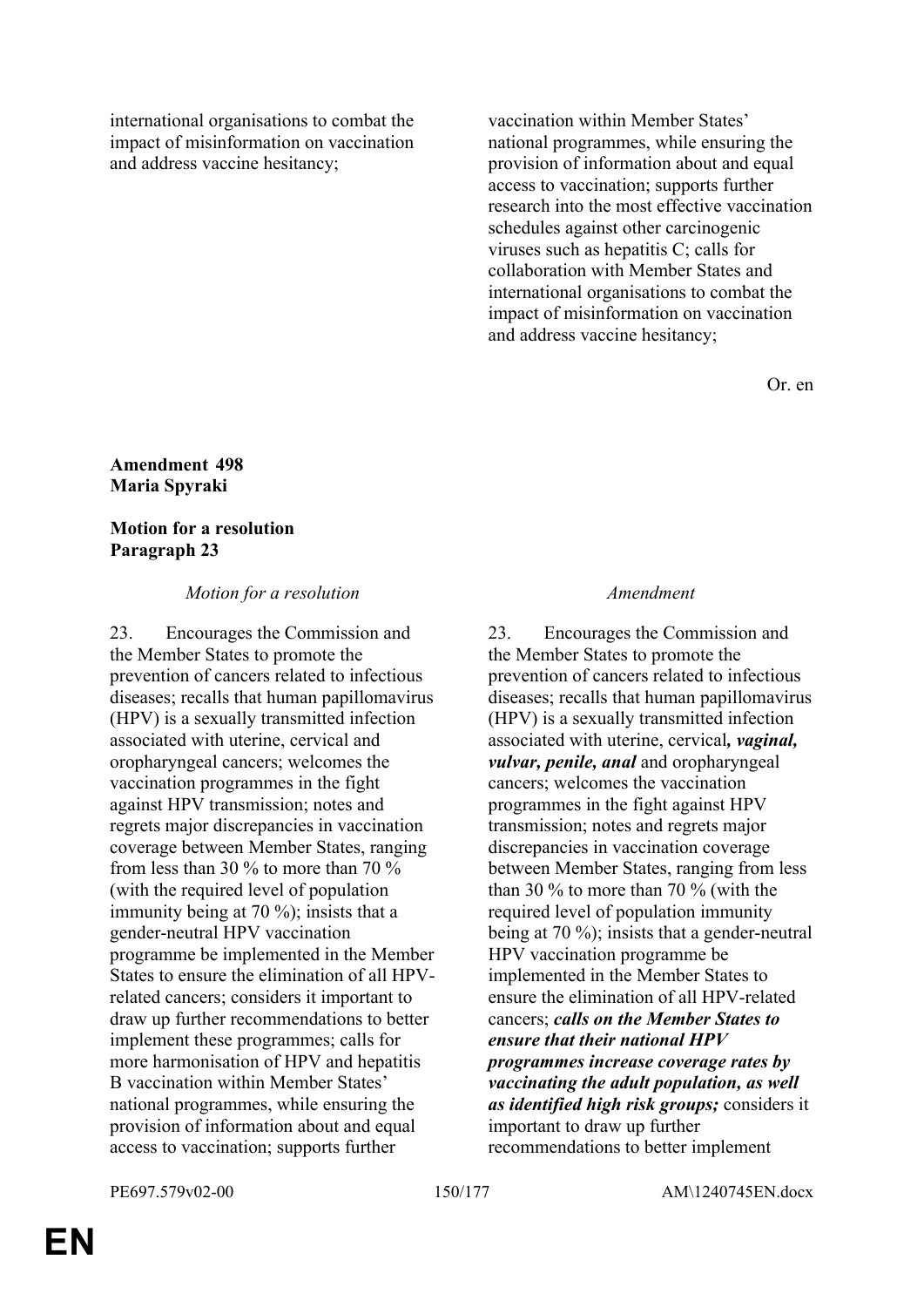research into the most effective vaccination schedules against other carcinogenic viruses such as hepatitis C; calls for collaboration with Member States and international organisations to combat the impact of misinformation on vaccination and address vaccine hesitancy;

these programmes; calls for more harmonisation of HPV and hepatitis B vaccination within Member States' national programmes, while ensuring the provision of information about and equal access to vaccination*; encourages the regular monitoring of current HPV and hepatitis B vaccination at European level*; supports further research into the most effective vaccination schedules against other carcinogenic viruses such as hepatitis C; calls for collaboration with Member States and international organisations to combat the impact of misinformation on vaccination and address vaccine hesitancy;

Or. en

### **Amendment 499 Pietro Fiocchi**

## **Motion for a resolution Paragraph 23**

*Motion for a resolution Amendment*

23. Encourages the Commission and the Member States to promote the prevention of cancers related to infectious diseases; recalls that human papillomavirus (HPV) is a sexually transmitted infection associated with uterine, cervical and oropharyngeal cancers; welcomes the vaccination programmes in the fight against HPV transmission; notes and regrets major discrepancies in vaccination coverage between Member States, ranging from less than 30 % to more than 70 % (with the required level of population immunity being at 70 %); insists that a gender-neutral HPV vaccination programme be implemented in the Member States to ensure the elimination of all HPVrelated cancers; considers it important to draw up further recommendations to better implement these programmes; calls for more harmonisation of HPV and hepatitis

23. Encourages the Commission and the Member States to promote the prevention of cancers related to infectious diseases; recalls that human papillomavirus (HPV) is a sexually transmitted infection associated with uterine, cervical and oropharyngeal cancers; welcomes the vaccination programmes in the fight against HPV transmission; notes and regrets major discrepancies in vaccination coverage between Member States, ranging from less than 30 % to more than 70 % (with the required level of population immunity being at 70 %); insists that a gender-neutral HPV vaccination programme be implemented in the Member States*, subject to localised context-specific evaluations,* to ensure the elimination of all HPV-related cancers*; calls for improving the uptake of HPV vaccination in line with the WHO Global Strategy on the* 

AM\1240745EN.docx 151/177 PE697.579v02-00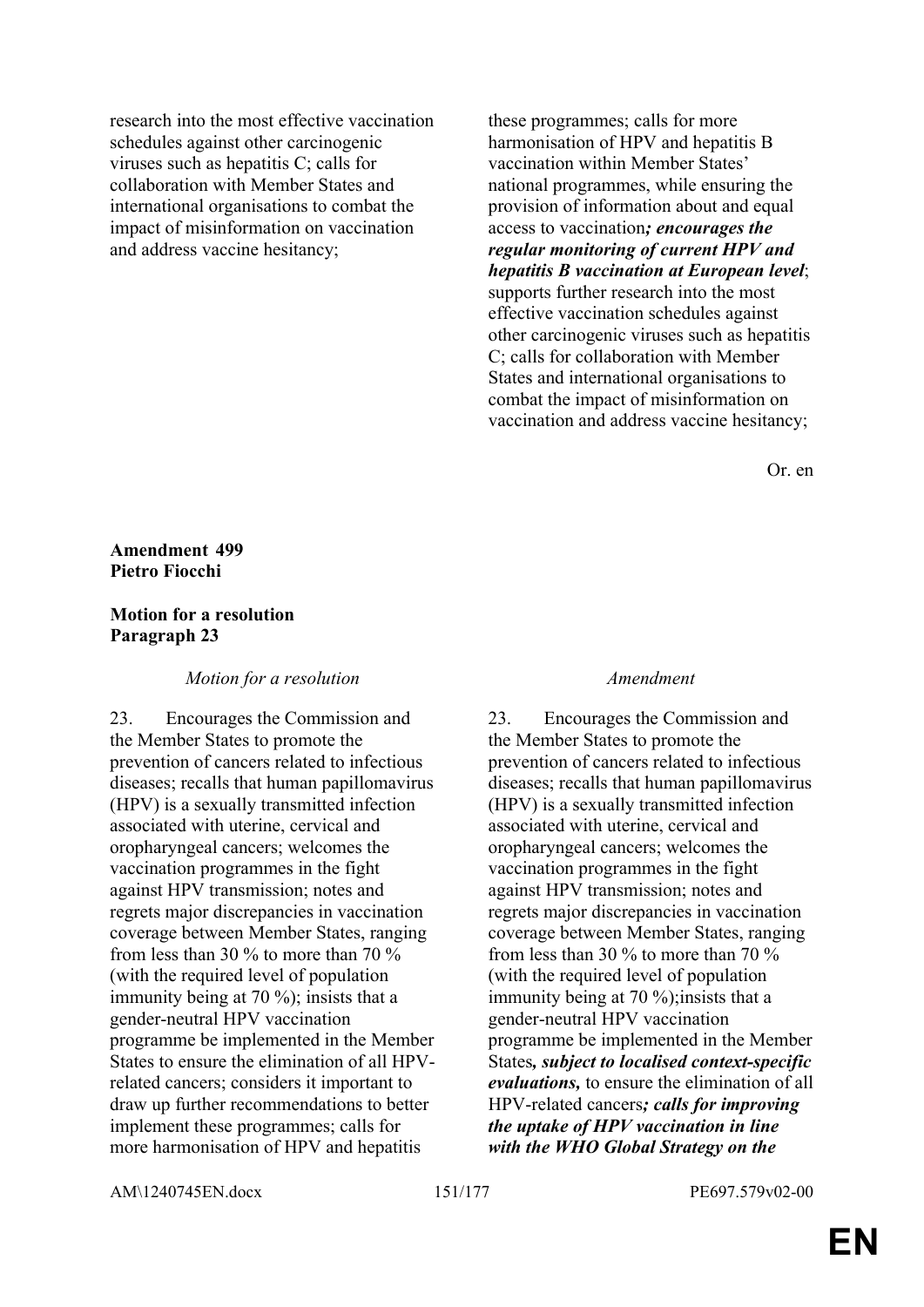B vaccination within Member States' national programmes, while ensuring the provision of information about and equal access to vaccination; supports further research into the most effective vaccination schedules against other carcinogenic viruses such as hepatitis C; calls for collaboration with Member States and international organisations to combat the impact of misinformation on vaccination and address vaccine hesitancy;

*Elimination of Cervical Cancer encompassing vaccination as well as screening, access to treatment and rehabilitation*; considers it important to draw up further recommendations to better implement these programmes; calls for more harmonisation of HPV and hepatitis B *and hepatitis C* vaccination within Member States' national programmes, while ensuring the provision of information about and equal access to vaccination; supports further research into the most effective vaccination schedules against other carcinogenic viruses such as hepatitis C; calls for collaboration with Member States and international organisations to combat the impact of misinformation on vaccination and address vaccine hesitancy;

Or. en

## **Amendment 500 Loucas Fourlas**

## **Motion for a resolution Paragraph 23**

### *Motion for a resolution Amendment*

23. Encourages the Commission and the Member States to promote the prevention of cancers related to infectious diseases; recalls that human papillomavirus (HPV) is a sexually transmitted infection associated with uterine, cervical and oropharyngeal cancers; welcomes the vaccination programmes in the fight against HPV transmission; notes and regrets major discrepancies in vaccination coverage between Member States, ranging from less than 30 % to more than 70 % (with the required level of population immunity being at 70 %); insists that a gender-neutral HPV vaccination programme be implemented in the Member States to ensure the elimination of all HPVrelated cancers; considers it important to

23. Encourages the Commission and the Member States to promote the prevention of cancers related to infectious diseases; recalls that human papillomavirus (HPV) is a sexually transmitted infection associated with uterine, cervical and oropharyngeal cancers; welcomes the vaccination programmes in the fight against HPV transmission; notes and regrets major discrepancies in vaccination coverage between Member States, ranging from less than 30 % to more than 70 % (with the required level of population immunity being at 70 %); insists that a gender-neutral HPV vaccination programme be implemented in the Member States*, subject to localised context-specific evaluations,* to ensure the elimination of all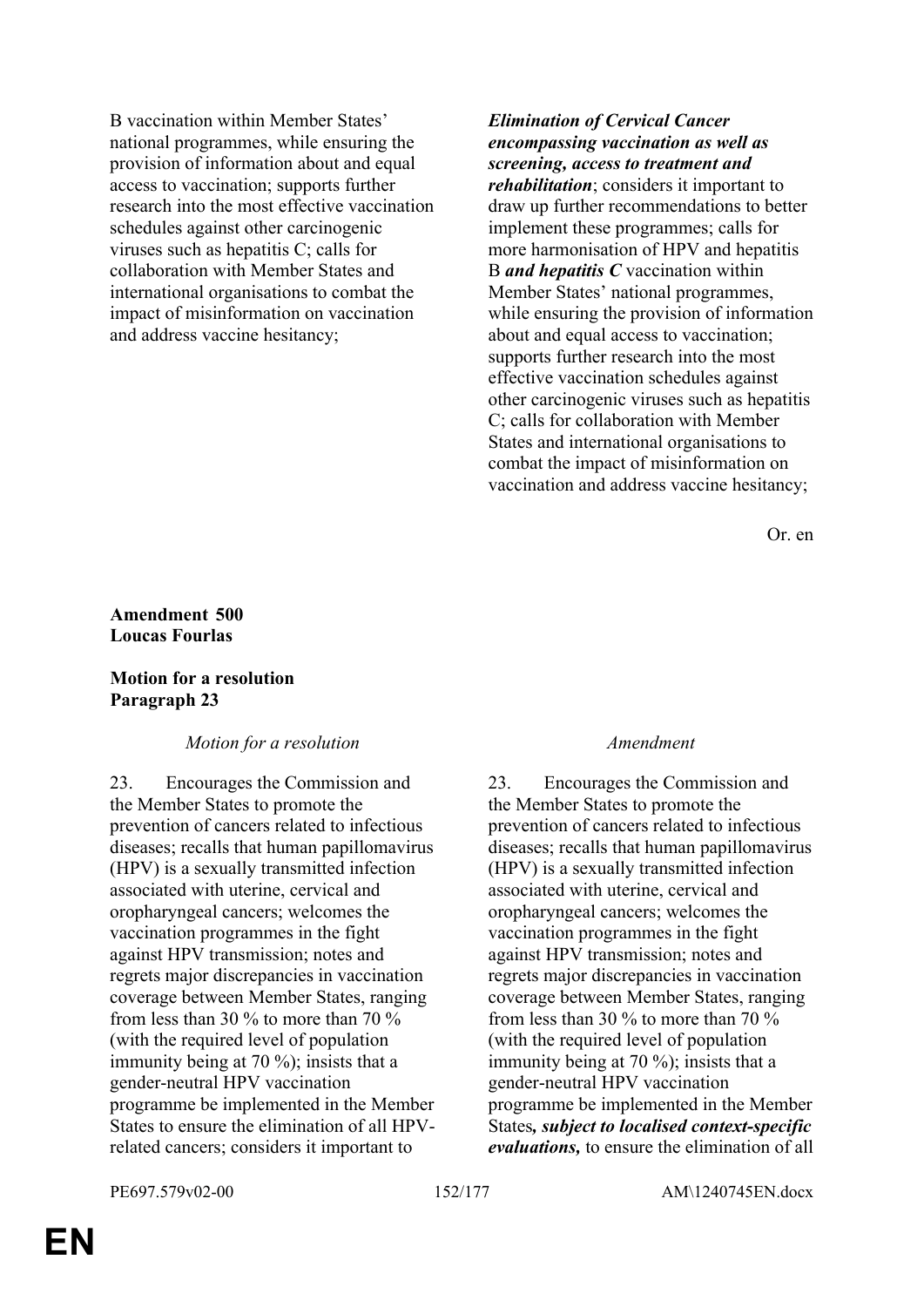draw up further recommendations to better implement these programmes; calls for more harmonisation of HPV and hepatitis B vaccination within Member States' national programmes, while ensuring the provision of information about and equal access to vaccination; supports further research into the most effective vaccination schedules against other carcinogenic viruses such as hepatitis C; calls for collaboration with Member States and international organisations to combat the impact of misinformation on vaccination and address vaccine hesitancy;

HPV-related cancers*; calls for improving the uptake of HPV vaccination in line with the WHO Global Strategy on the Elimination of Cervical Cancer encompassing vaccination as well as screening, access to treatment, and rehabilitation*; considers it important to draw up further recommendations to better implement these programmes; calls for more harmonisation of HPV and hepatitis B vaccination within Member States' national programmes, while ensuring the provision of information about and equal access to vaccination; supports further research into the most effective vaccination schedules against other carcinogenic viruses such as hepatitis C; calls for collaboration with Member States and international organisations to combat the impact of misinformation on vaccination and address vaccine hesitancy;

Or. en

## **Amendment 501 Giorgos Georgiou, Alexis Georgoulis, João Pimenta Lopes**

### **Motion for a resolution Paragraph 23**

### *Motion for a resolution Amendment*

23. Encourages the Commission and the Member States to promote the prevention of cancers related to infectious diseases; recalls that human papillomavirus (HPV) is a sexually transmitted infection associated with uterine, cervical and oropharyngeal cancers; welcomes the vaccination programmes in the fight against HPV transmission; notes and regrets major discrepancies in vaccination coverage between Member States, ranging from less than 30 % to more than 70 % (with the required level of population immunity being at 70 %); insists that a gender-neutral HPV vaccination

23. Encourages the Commission and the Member States to promote the prevention of cancers related to infectious diseases; recalls that human papillomavirus (HPV) is a sexually transmitted infection associated with uterine, cervical and oropharyngeal cancers; welcomes the vaccination programmes in the fight against HPV transmission; notes and regrets major discrepancies in vaccination coverage between Member States, ranging from less than 30 % to more than 70 % (with the required level of population immunity being at 70 %); insists that a gender-neutral HPV vaccination

AM\1240745EN.docx 153/177 PE697.579v02-00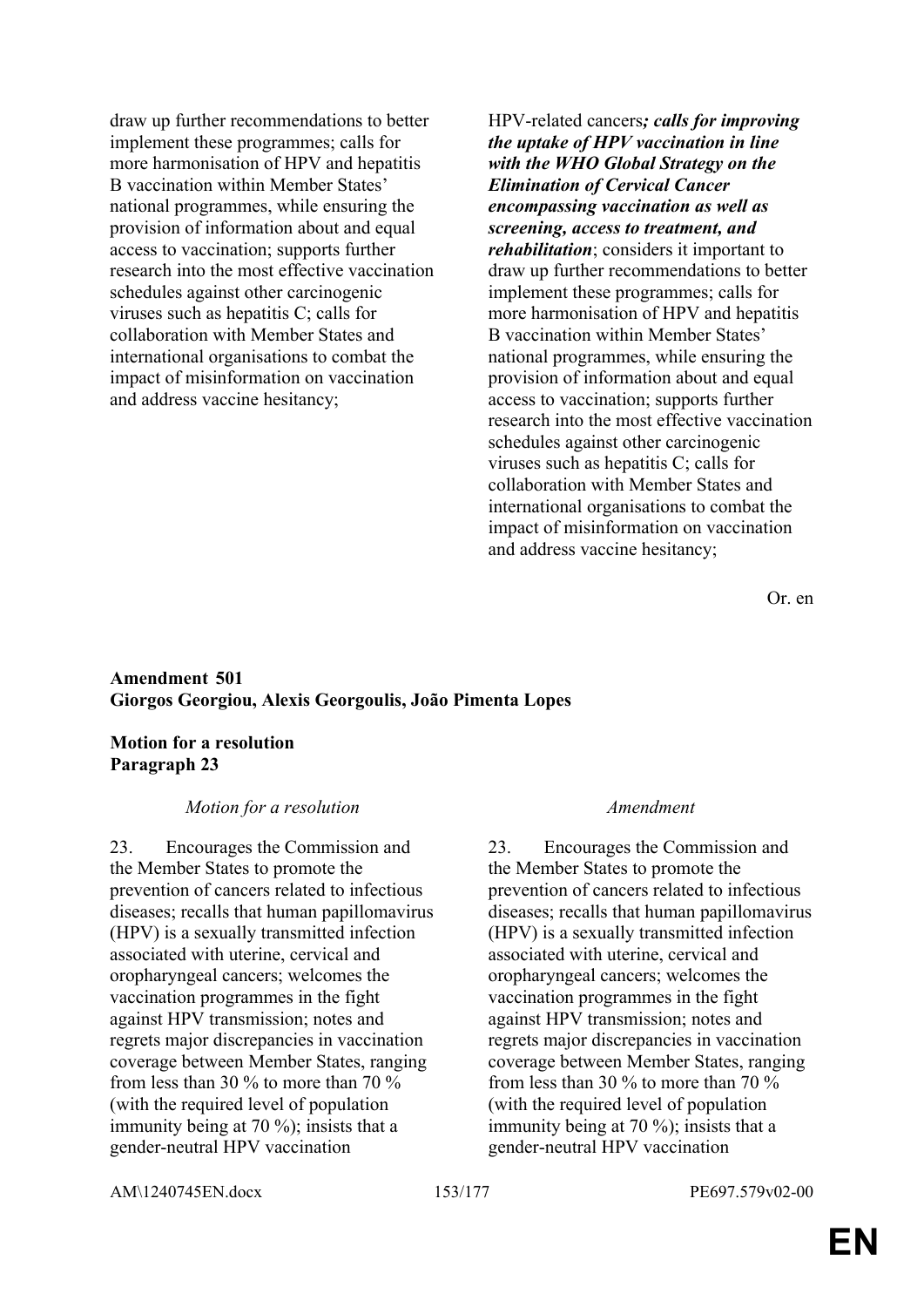programme be implemented in the Member States to ensure the elimination of all HPVrelated cancers; considers it important to draw up further recommendations to better implement these programmes; calls for more harmonisation of HPV and hepatitis B vaccination within Member States' national programmes, while ensuring the provision of information about and equal access to vaccination; supports further research into the most effective vaccination schedules against other carcinogenic viruses such as hepatitis C; calls for collaboration with Member States and international organisations to combat the impact of misinformation on vaccination and address vaccine hesitancy;

programme be implemented in the Member States*, subject to localized context-specific evaluations,* to ensure the elimination of all HPV-related cancers*; calls for improving the uptake of HPV vaccination in line with the WHO Global Strategy on the Elimination of Cervical Cancer encompassing prevention, educational programs, vaccination as well as screening, access to treatment and rehabilitation*; considers it important to draw up further recommendations to better implement these programmes; calls for more harmonisation of HPV and hepatitis B vaccination within Member States' national programmes, while ensuring the provision of information about and equal access to vaccination; supports further research into the most effective vaccination schedules against other carcinogenic viruses such as hepatitis C; calls for collaboration with Member States and international organisations to combat the impact of misinformation on vaccination and address vaccine hesitancy;

Or. en

## **Amendment 502 Michèle Rivasi**

## **Motion for a resolution Paragraph 23**

### *Motion for a resolution Amendment*

23. Encourages the Commission and the Member States to promote the prevention of cancers related to infectious diseases; recalls that human papillomavirus (HPV) is a sexually transmitted infection associated with uterine, cervical and oropharyngeal cancers; welcomes the vaccination programmes in the fight against HPV transmission; notes and regrets major discrepancies in vaccination coverage between Member States, ranging

23. Encourages the Commission and the Member States to promote the prevention of cancers related to infectious diseases; recalls that human papillomavirus (HPV) is a sexually transmitted infection associated with uterine, cervical and oropharyngeal cancers; welcomes the vaccination programmes in the fight against HPV transmission; notes and regrets major discrepancies in vaccination coverage between Member States, ranging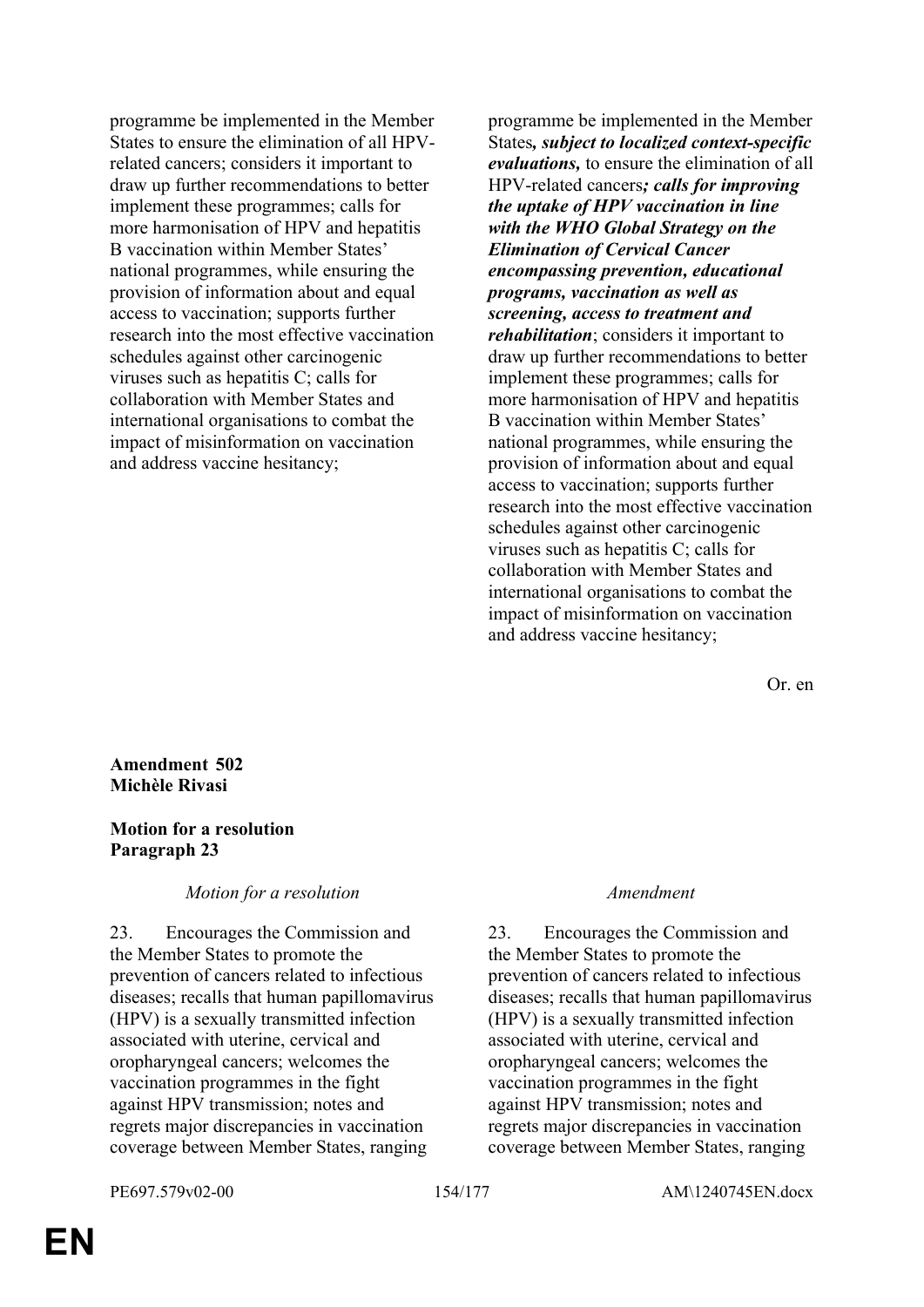from less than 30 % to more than 70 % (with the required level of population immunity being at 70 %); insists that a gender-neutral HPV vaccination programme be implemented in the Member States to ensure the elimination of all HPVrelated cancers; considers it important to draw up further recommendations to better implement these programmes; calls for more harmonisation of HPV and hepatitis B vaccination within Member States' national programmes, while ensuring the provision of information about and equal access to vaccination; supports further research into the most effective vaccination schedules against other carcinogenic viruses such as hepatitis C; calls for collaboration with Member States and international organisations to combat the impact of misinformation on vaccination and address vaccine hesitancy;

from less than 30 % to more than 70 % (with the required level of population immunity being at 70 %); insists that a gender-neutral HPV vaccination programme be implemented in the Member States*, subject to localised context-specific evaluations,* to ensure the elimination of all HPV-related cancers*; calls for improving the uptake of HPV vaccination in line with the WHO Global Strategy on the Elimination of Cervical Cancer encompassing vaccination as well as screening, access to treatment and rehabilitation*; considers it important to draw up further recommendations to better implement these programmes; calls for more harmonisation of HPV and hepatitis B vaccination within Member States' national programmes, while ensuring the provision of information about and equal access to vaccination; supports further research into the most effective vaccination schedules against other carcinogenic viruses such as hepatitis C; calls for collaboration with Member States and international organisations to combat the impact of misinformation on vaccination and address vaccine hesitancy;

Or. en

## **Amendment 503 Vlad Gheorghe**

## **Motion for a resolution Paragraph 23**

### *Motion for a resolution Amendment*

23. Encourages the Commission and the Member States to promote the prevention of cancers related to infectious diseases; recalls that human papillomavirus (HPV) is a sexually transmitted infection associated with uterine, cervical and oropharyngeal cancers; welcomes the vaccination programmes in the fight

23. Encourages the Commission and the Member States to promote the prevention of cancers related to infectious diseases; recalls that human papillomavirus (HPV) is a sexually transmitted infection associated with uterine, cervical and oropharyngeal cancers; welcomes the vaccination programmes in the fight

AM\1240745EN.docx 155/177 PE697.579v02-00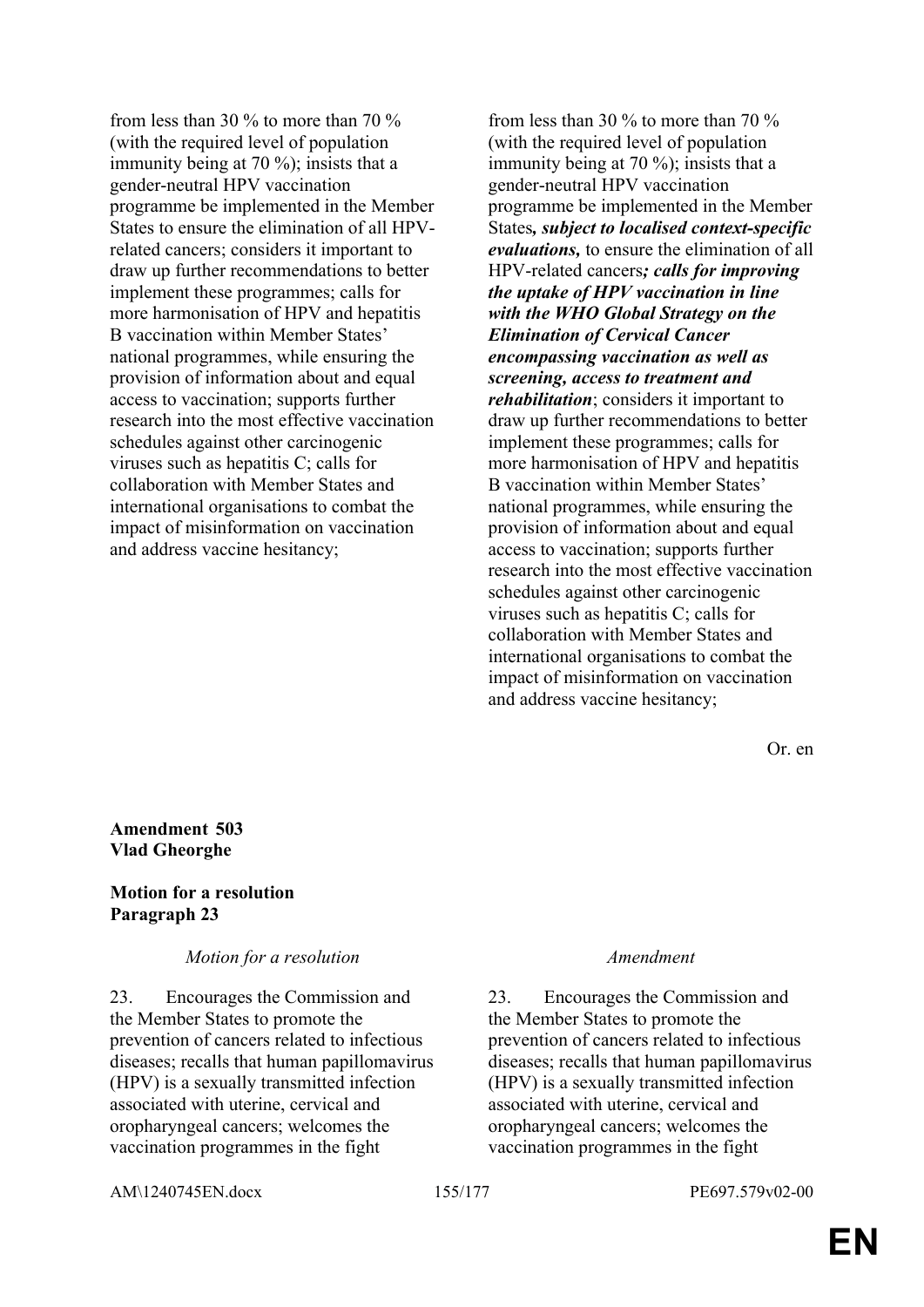against HPV transmission; notes and regrets major discrepancies in vaccination coverage between Member States, ranging from less than 30 % to more than 70 % (with the required level of population immunity being at 70 %); insists that a gender-neutral HPV vaccination programme be implemented in the Member States to ensure the elimination of all HPVrelated cancers; considers it important to draw up further recommendations to better implement these programmes; calls for more harmonisation of HPV and hepatitis B vaccination within Member States' national programmes, while ensuring the provision of information about and equal access to vaccination; supports further research into the most effective vaccination schedules against other carcinogenic viruses such as hepatitis C; calls for collaboration with Member States and international organisations to combat the impact of misinformation on vaccination and address vaccine hesitancy;

against HPV transmission; notes and regrets major discrepancies in vaccination coverage between Member States, ranging from less than 30 % to more than 70 % (with the required level of population immunity being at 70 %); insists that a gender-neutral HPV vaccination programme be implemented in the Member States to ensure the elimination of all HPVrelated cancers; considers it important to draw up further recommendations to better implement these programmes; calls for more harmonisation of HPV and hepatitis B vaccination within Member States' national programmes, while ensuring the provision of information about and equal access to vaccination; supports further research into the most effective vaccination schedules against other carcinogenic viruses such as hepatitis C; *considers that in the meantime therapeutic solutions ought to be used massively to reach the WHO's goal of eradicating hepatitis C by 2030 and calls on the Commission to use the financial resources under the Recovery and Resilience Fund to reach theses targets by funding the screening efforts;* calls for collaboration with Member States and international organisations to combat the impact of misinformation on vaccination and address vaccine hesitancy;

Or. en

### **Amendment 504**

**Dolors Montserrat, Aldo Patriciello, Juan Ignacio Zoido Álvarez, Herbert Dorfmann, Rosa Estaràs Ferragut, Francisco José Millán Mon, José Manuel García-Margallo y Marfil, Gabriel Mato, Esteban González Pons, Lídia Pereira, Pilar del Castillo Vera, Cindy Franssen, Antonio López-Istúriz White, Adrián Vázquez Lázara, Pablo Arias Echeverría, Javier Zarzalejos, Ewa Kopacz, Isabel Benjumea Benjumea**

**Motion for a resolution Paragraph 23**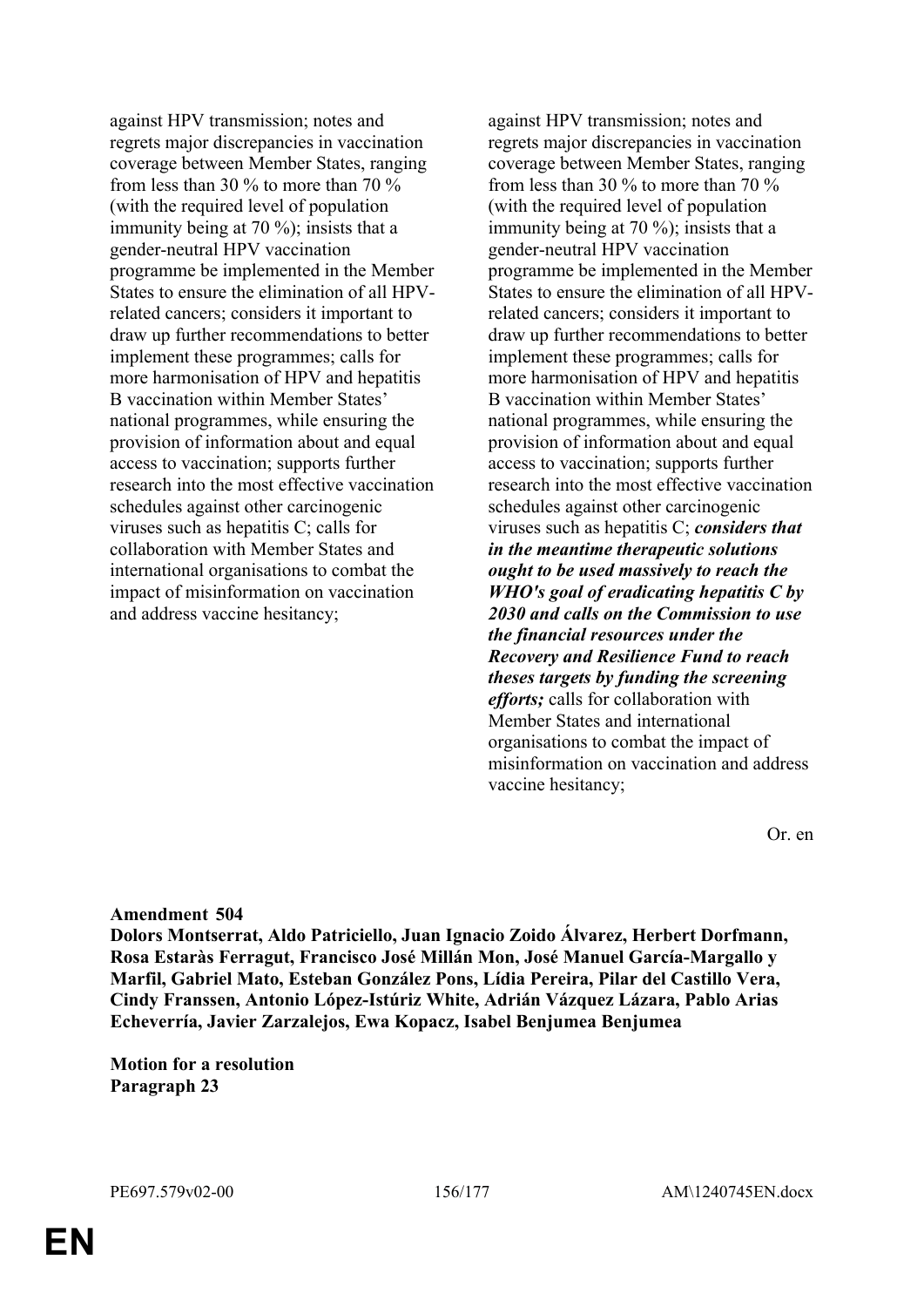23. Encourages the Commission and the Member States to promote the prevention of cancers related to infectious diseases; recalls that human papillomavirus (HPV) is a sexually transmitted infection associated with uterine, cervical and oropharyngeal cancers; welcomes the vaccination programmes in the fight against HPV transmission; notes and regrets major discrepancies in vaccination coverage between Member States, ranging from less than 30 % to more than 70 % (with the required level of population immunity being at *70 %*); insists that a gender-neutral HPV vaccination programme be implemented in the Member States to ensure the elimination of all HPVrelated cancers; considers it important to draw up further recommendations to better implement these programmes; calls for more harmonisation of HPV and hepatitis B vaccination within Member States' national programmes, while ensuring the provision of information about and equal access to vaccination; supports further research into the most effective vaccination schedules against other carcinogenic viruses such as hepatitis C; calls for collaboration with Member States and international organisations to combat the impact of misinformation on vaccination and address vaccine hesitancy;

23. Encourages the Commission and the Member States to promote the prevention of cancers related to infectious diseases; recalls that human papillomavirus (HPV) is a sexually transmitted infection associated with uterine, cervical and oropharyngeal cancers; welcomes the vaccination programmes in the fight against HPV transmission; notes and regrets major discrepancies in vaccination coverage between Member States, ranging from less than 30 % to more than 70 % (with the required level of population immunity being at *90 % of girls by the age of 15 by 2030*); insists that a gender-neutral HPV vaccination programme be implemented in the Member States to ensure the elimination of all HPV-related cancers*; highlights the importance of tackling vaccine hesitancy across the European Region*; considers it important to draw up further recommendations to better implement these programmes; calls for more harmonisation of HPV and hepatitis B vaccination within Member States' national programmes, while ensuring the provision of information about and equal access to vaccination; supports further research into the most effective vaccination schedules against other carcinogenic viruses such as hepatitis C; calls for collaboration with Member States and international organisations to combat the impact of misinformation on vaccination and address vaccine hesitancy;

Or. en

**Amendment 505 Antoni Comín i Oliveres**

## **Motion for a resolution Paragraph 23**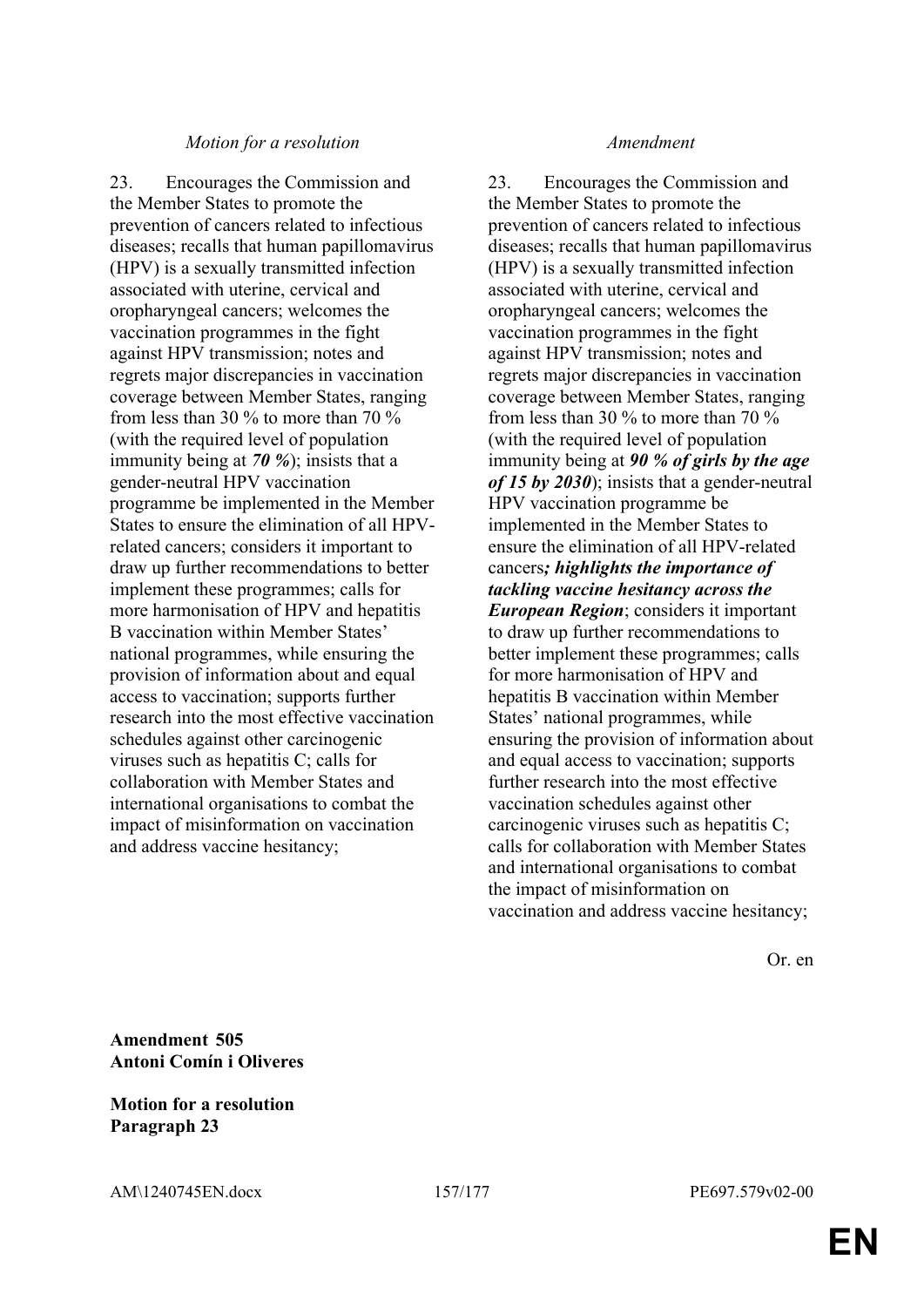23. Encourages the Commission and the Member States to promote the prevention of cancers related to infectious diseases; recalls that human papillomavirus (HPV) is a sexually transmitted infection associated with uterine, cervical and oropharyngeal cancers; welcomes the vaccination programmes in the fight against HPV transmission; notes and regrets major discrepancies in vaccination coverage between Member States, ranging from less than 30 % to more than 70 % (with the required level of population immunity being at 70 %); insists that a gender-neutral HPV vaccination programme be implemented in the Member States to ensure the elimination of all HPVrelated cancers; considers it important to draw up further recommendations to better implement these programmes; calls for more harmonisation of HPV and hepatitis B vaccination within Member States' national programmes, while ensuring the provision of information about and equal access to vaccination; supports further research into the most effective vaccination schedules against other carcinogenic viruses such as hepatitis C; calls for collaboration with Member States and international organisations to combat the impact of misinformation on vaccination and address vaccine hesitancy;

23. Encourages the Commission and the Member States to promote the prevention of cancers related to infectious diseases; recalls that human papillomavirus (HPV) is a sexually transmitted infection associated with uterine, cervical and oropharyngeal cancers; welcomes the vaccination programmes in the fight against HPV transmission; notes and regrets major discrepancies in vaccination coverage between Member States, ranging from less than 30 % to more than 70 % (with the required level of population immunity being at 70 %); insists that a gender-neutral HPV vaccination programme be implemented in the Member States to ensure the elimination of all HPVrelated cancers; considers it important to draw up further recommendations to better implement these programmes; calls for more harmonisation of HPV and hepatitis B vaccination within Member States' national programmes, while ensuring the provision of information about and equal access to vaccination; supports further research*, anticipatory as well as responsive,* into the most effective vaccination schedules against other carcinogenic viruses such as hepatitis C; calls for collaboration with Member States and international organisations to combat the impact of misinformation on vaccination and address vaccine hesitancy;

Or. en

**Amendment 506 Bartosz Arłukowicz**

**Motion for a resolution Paragraph 23**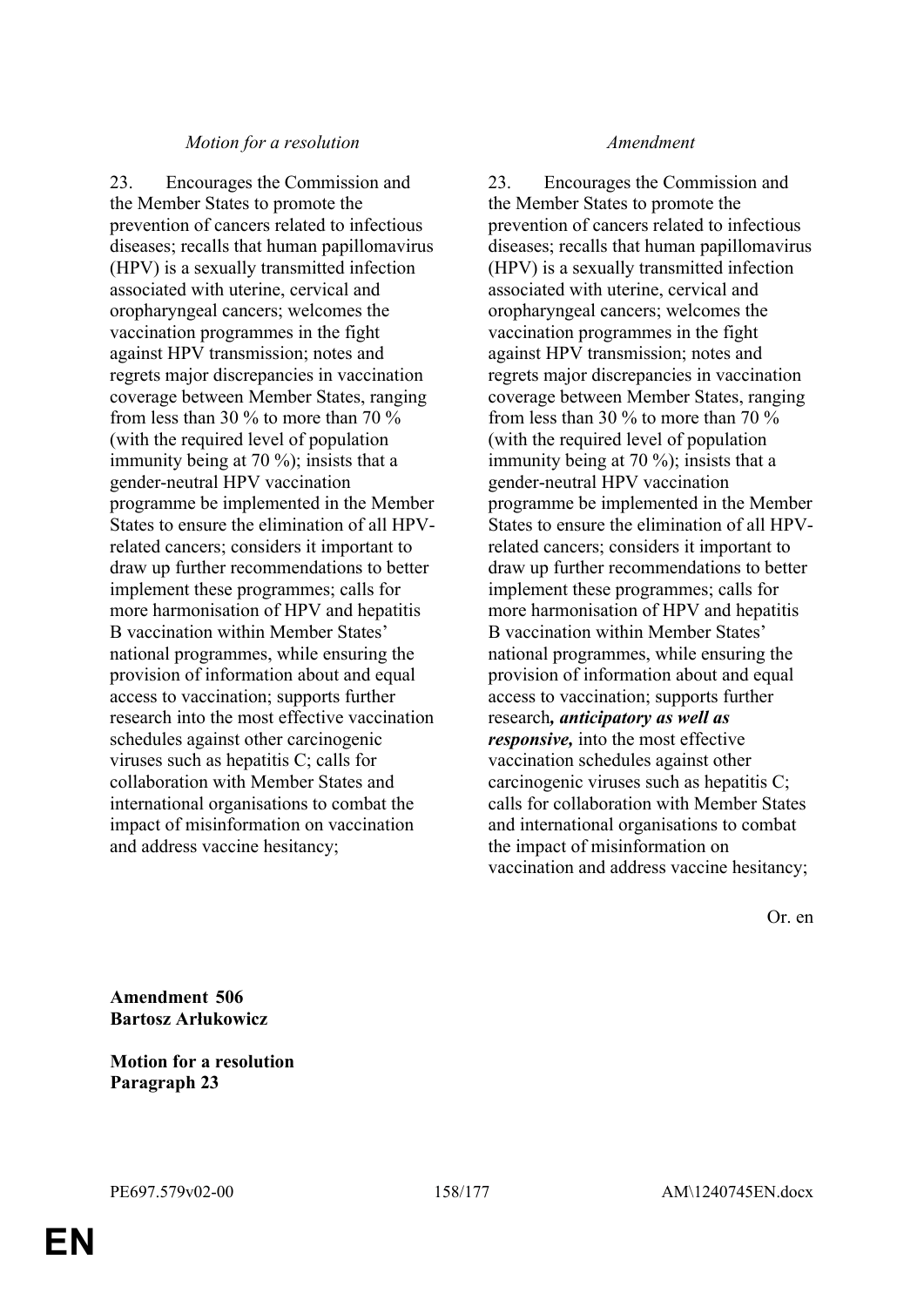23. Encourages the Commission and the Member States to promote the prevention of cancers related to infectious diseases; recalls that human papillomavirus (HPV) is a sexually transmitted infection associated with uterine, cervical and *oropharyngeal* cancers; welcomes the vaccination programmes in the fight against HPV transmission; notes and regrets major discrepancies in vaccination coverage between Member States, ranging from less than 30 % to more than 70 % (with the required level of population immunity being at 70 %); insists that a gender-neutral HPV vaccination programme be implemented in the Member States to ensure the elimination of all HPVrelated cancers; considers it important to draw up further recommendations to better implement these programmes; calls for more harmonisation of HPV and hepatitis B vaccination within Member States' national programmes, while ensuring the provision of information about and equal access to vaccination; supports further research into the most effective vaccination schedules against other carcinogenic viruses such as hepatitis C; calls for collaboration with Member States and international organisations to combat the impact of misinformation on vaccination and address vaccine hesitancy;

23. Encourages the Commission and the Member States to promote the prevention of cancers related to infectious diseases; recalls that human papillomavirus (HPV) is a sexually transmitted infection associated with uterine, cervical and *mouth and throat* cancers; welcomes the vaccination programmes in the fight against HPV transmission; notes and regrets major discrepancies in vaccination coverage between Member States, ranging from less than 30 % to more than 70 % (with the required level of population immunity being at 70 %); insists that a gender-neutral HPV vaccination programme be implemented in the Member States to ensure the elimination of all HPVrelated cancers; considers it important to draw up further recommendations to better implement these programmes; calls for more harmonisation of HPV and hepatitis B vaccination within Member States' national programmes, while ensuring the provision of *easy-to-understand and userfriendly* information about and equal access to vaccination; supports further research into the most effective vaccination schedules against other carcinogenic viruses such as hepatitis C; calls for collaboration with Member States and international organisations to combat the impact of misinformation on vaccination and address vaccine hesitancy;

Or. pl

**Amendment 507 Tomislav Sokol, Sunčana Glavak, Deirdre Clune, Cindy Franssen**

**Motion for a resolution Paragraph 23 a (new)**

AM\1240745EN.docx 159/177 PE697.579v02-00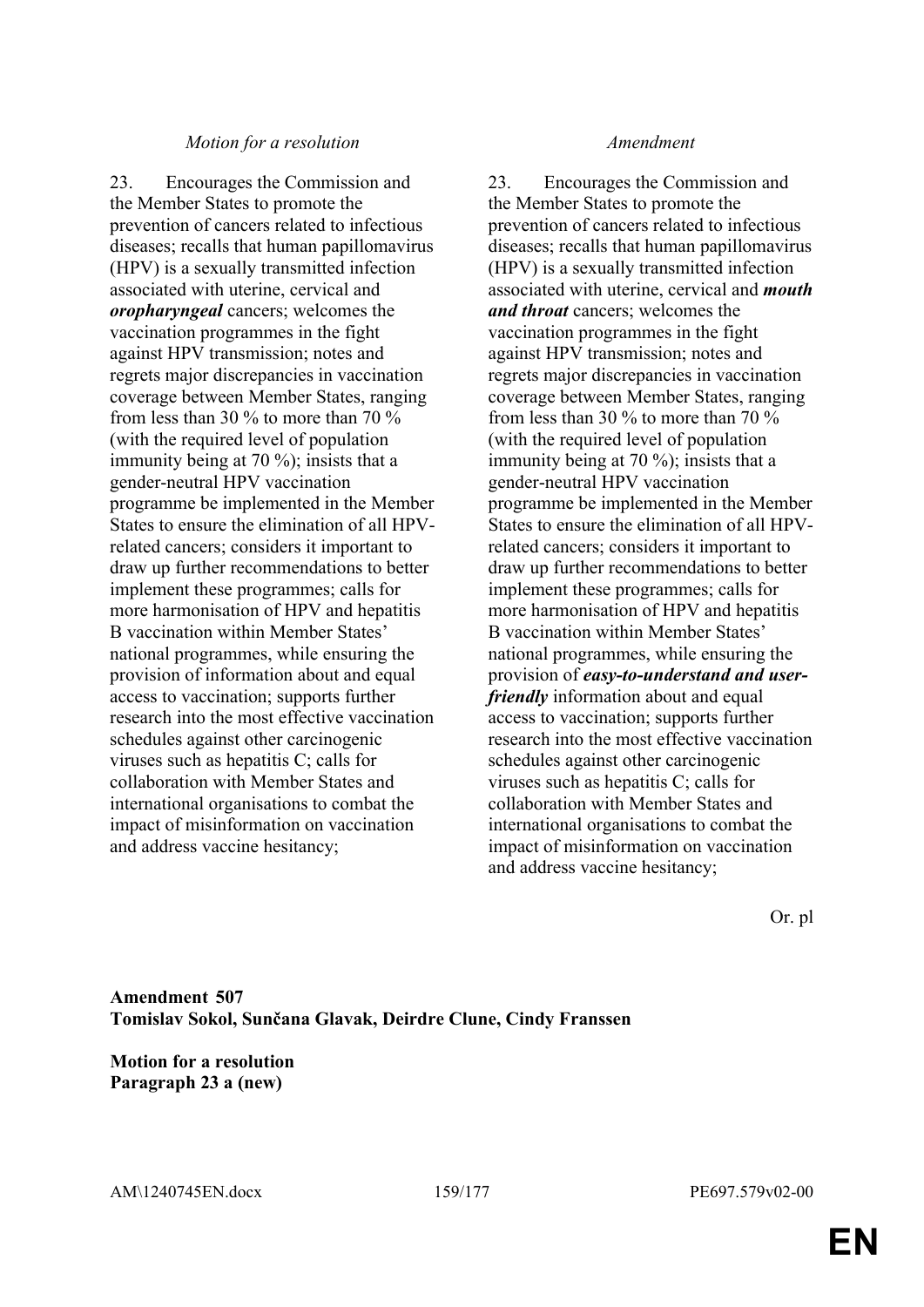*23a. Highlights that vaccination rates against the human papillomavirus are worryingly low across the Member States; recognises that the prevalence of cervical cancer could be significantly reduced by meeting the key targets for prevention, detection and care; calls on the Member States for data harmonisation, interoperability and enhanced development of national immunisation data systems which will help to ensure a regular monitoring of current HPV vaccination rates at European level and to monitor progress towards the commitment to gender-neutral vaccination included in the goals of Europe's Beating Cancer Plan;*

Or. en

**Amendment 508 Kateřina Konečná, Alexis Georgoulis, Giorgos Georgiou**

**Motion for a resolution Paragraph 23 b (new)**

*Motion for a resolution Amendment*

*23b. Stresses that a regular monitoring of current HPV vaccination rates at European level will help to monitor progress towards the goals of Europe's Beating Cancer Plan and help to encourage Member States to adopt best practice and maintain momentum; underlines that the European Health Data Space and the European Centre for Disease Prevention and Control will play a key role in tracking Member States' progress;*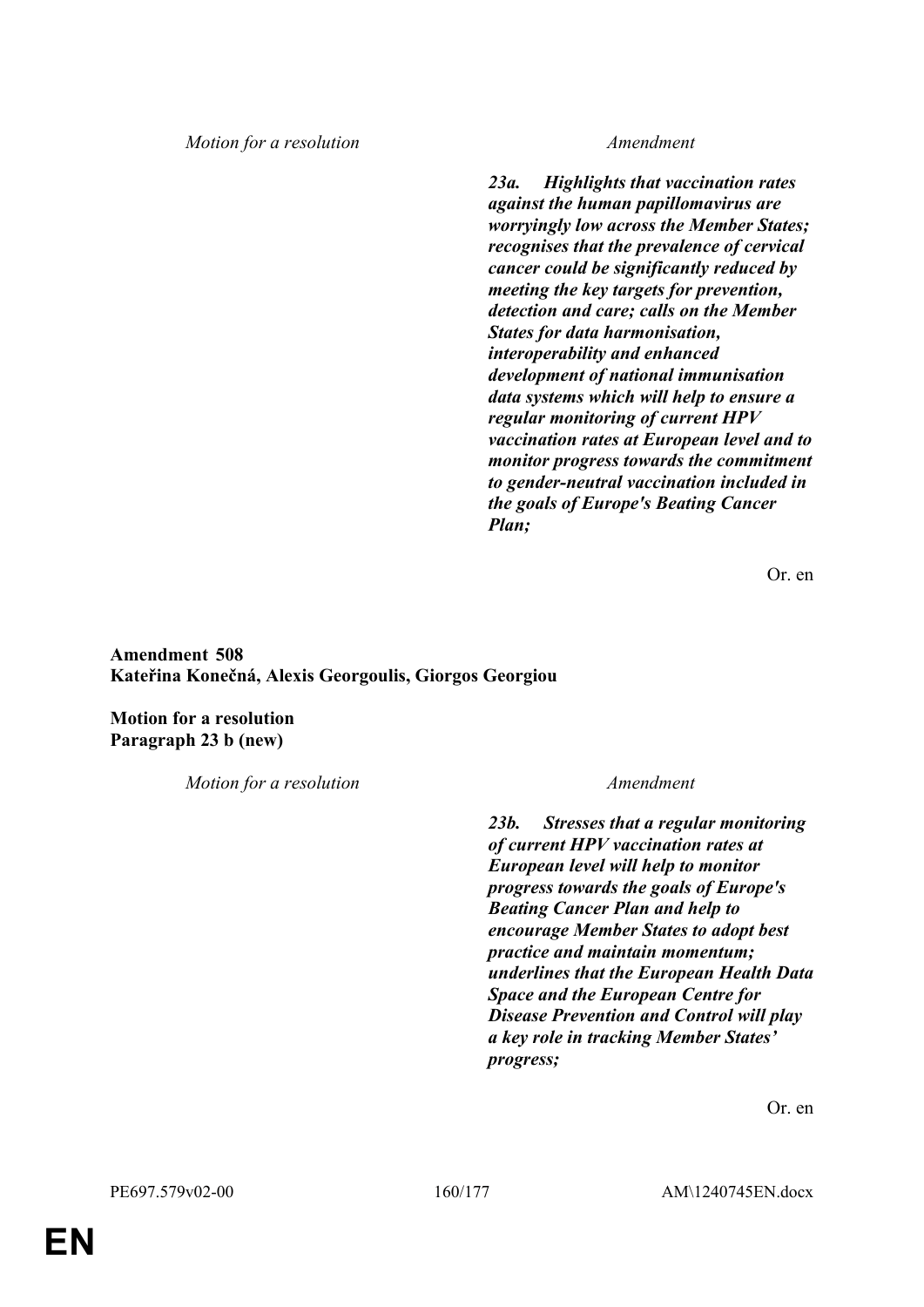# **Amendment 509**

**Nicolás González Casares, Alessandra Moretti, Maria Arena, Romana Jerković, Sara Cerdas, Patrizia Toia, Tudor Ciuhodaru, Marc Angel, Johan Danielsson, Estrella Durá Ferrandis**

**Motion for a resolution Paragraph 23 c (new)**

*Motion for a resolution Amendment*

*23c. Points out that recent data confirms that people suffering from chronic inflammation, including from Rheumatic and Muscoloskeletal Diseases (RMDs), are at a higher risk of developing cancer and other malignancies; calls on the European Commission and Member States to strengthen research on the relationship between chronic inflammation, cancer and Rheumatic and-Musculoskeletal Diseases (RMDs);*

Or. en

**Amendment 510 Alessandra Moretti**

**Motion for a resolution Paragraph 23 d (new)**

*Motion for a resolution Amendment*

*23d. Points out that recent data confirms that people suffering from chronic inflammation, including from Rheumatic and Muscoloskeletal Diseases (RMDs), are at a higher risk of developing cancer and other malignancies; calls on the Commission and Member States to strengthen research on the relationship between chronic inflammation, cancer and Rheumatic and-Musculoskeletal Diseases (RMDs);*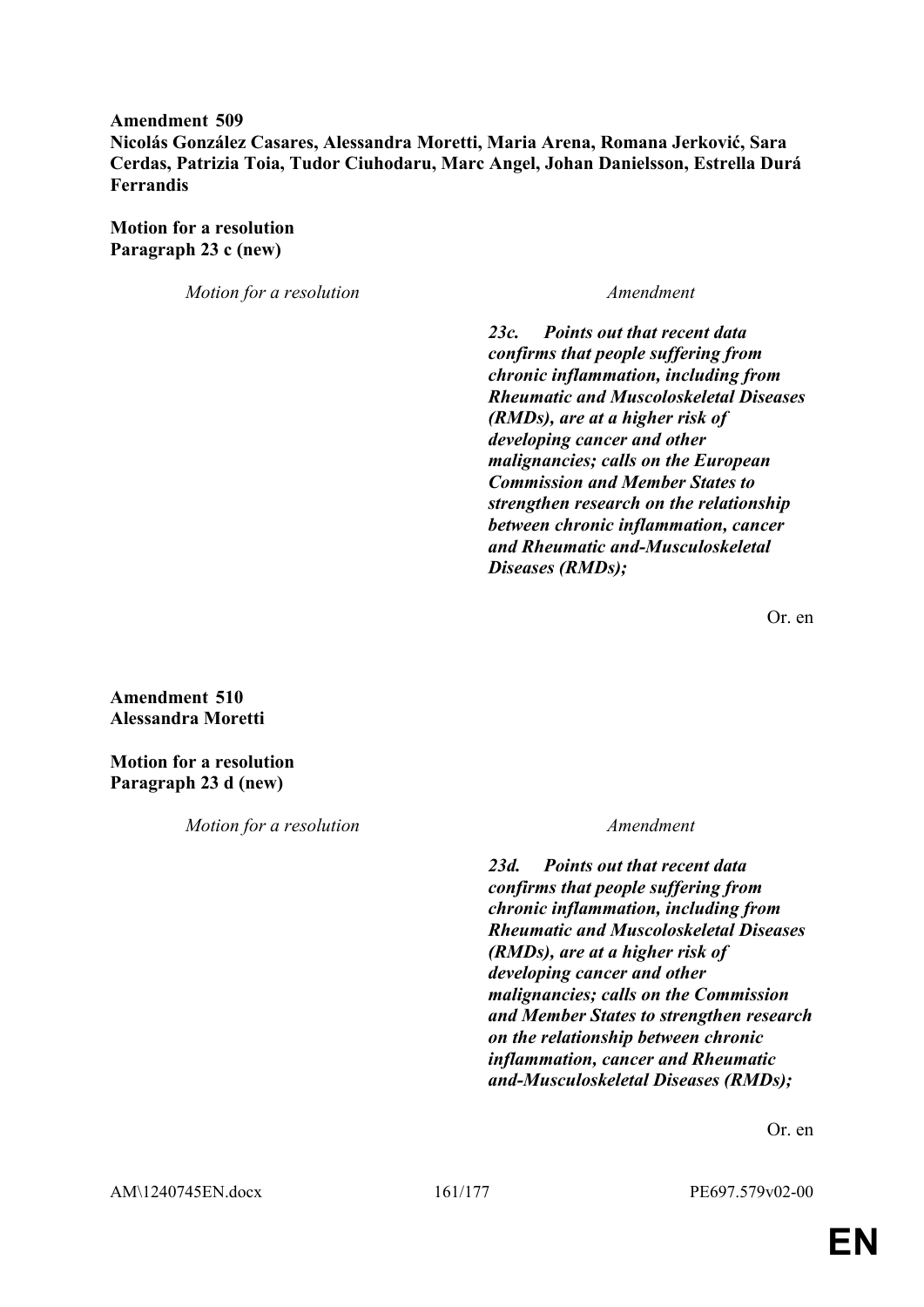# **Amendment 511 Ivars Ijabs, Alin Mituța, Irena Joveva, Hilde Vautmans, Nicolae Ştefănuță**

## **Motion for a resolution Paragraph 23 e (new)**

*Motion for a resolution Amendment*

*23e. Encourages the Commission and the Member States to promote the prevention (including screening and controlled research) of gastric cancer that is the second leading cause of cancerrelated deaths worldwide;*

Or. en

## **Amendment 512 Margarita de la Pisa Carrión**

**Motion for a resolution Paragraph 23 f (new)**

*Motion for a resolution Amendment*

*23f. Calls on the Commission and Member States to further invest in research into the causes of adult but also paediatric and adolescent cancer;*

Or. en

**Amendment 513 Tudor Ciuhodaru**

**Motion for a resolution Paragraph 24**

*Motion for a resolution Amendment*

24. Recommends that breastfeeding be encouraged to limit the risk of breast cancer in women;

24. Recommends that breastfeeding be encouraged *so as* to limit the risk of breast cancer in women *based on informing and* 

PE697.579v02-00 162/177 AM\1240745EN.docx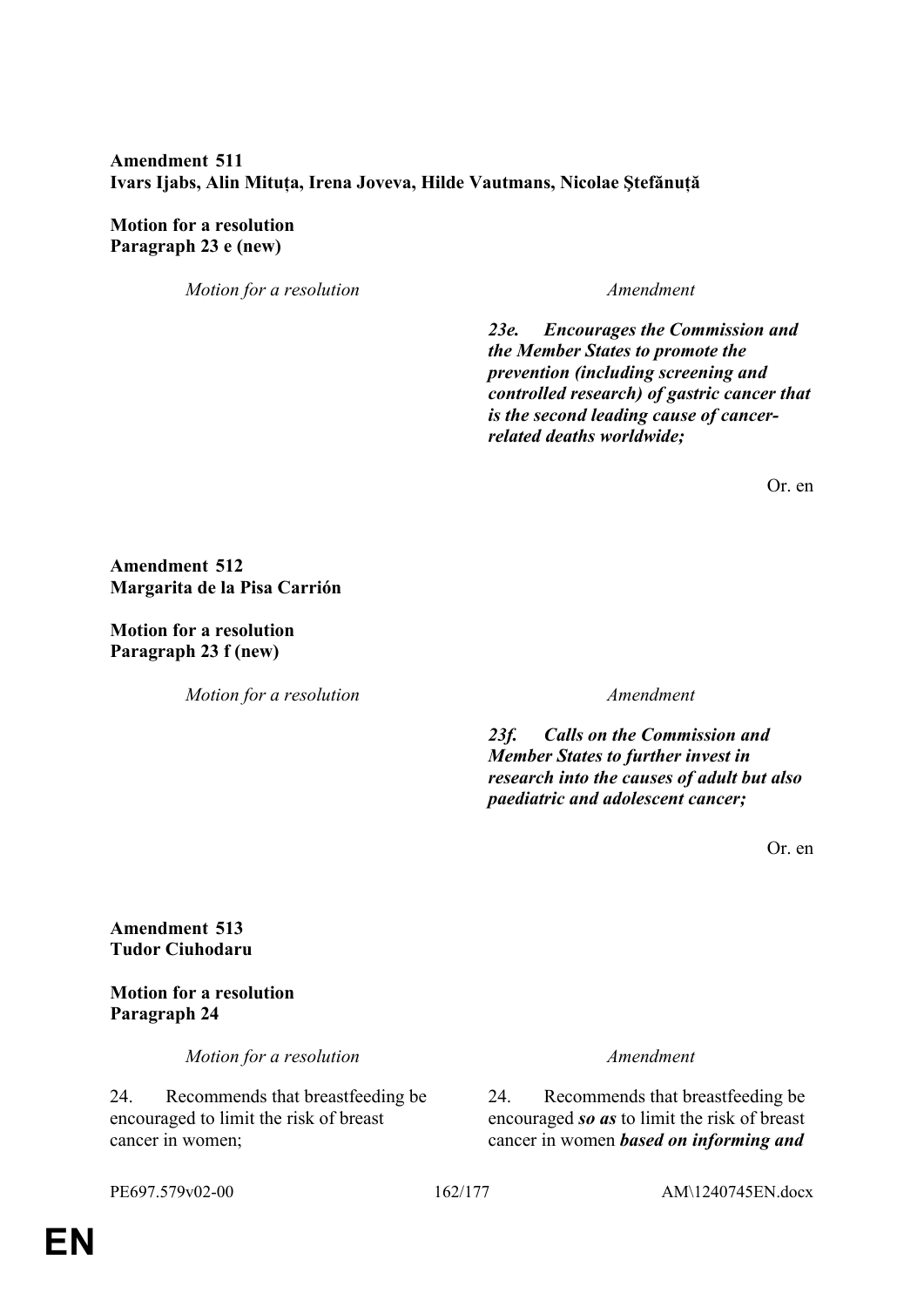# **Amendment 514 Nicolás González Casares, Alessandra Moretti, Maria Arena, Romana Jerković, Cyrus Engerer, Sara Cerdas, Patrizia Toia, Tudor Ciuhodaru, Marc Angel, Estrella Durá Ferrandis**

## **Motion for a resolution Paragraph 25**

## *Motion for a resolution Amendment*

25. Points out that genetic predisposition to cancer linked to mutations of specific genes has been demonstrated; highlights that methods to detect these mutations are available, especially for breast and colorectal cancers, and may help to prevent or detect earlystage cancer; recommends investments in infrastructures and skills in genetic sequencing platforms and the training of specialised genetic counsellors;

25. Points out that genetic predisposition to cancer linked to mutations of specific genes has been demonstrated; highlights that methods to detect these mutations are available, especially for breast*, ovarian* and colorectal cancers, and may help to prevent or detect early-stage cancer *and guide treatment choices*; recommends investments in infrastructures and skills in genetic sequencing platforms and the training of specialised genetic counsellors; *calls on the Commission to support research in genetics, to find genotypes with higher susceptibility to develop certain cancers; underlines that genetic predisposition is especially important in childhood cancers, as a disease that develops early in life with short exposure to external agents; calls for the recognition of the essential role of high quality surgery in the reduction of cancer risk in patients with hereditary susceptibility;*

Or. en

**Amendment 515 Adam Jarubas, Ewa Kopacz**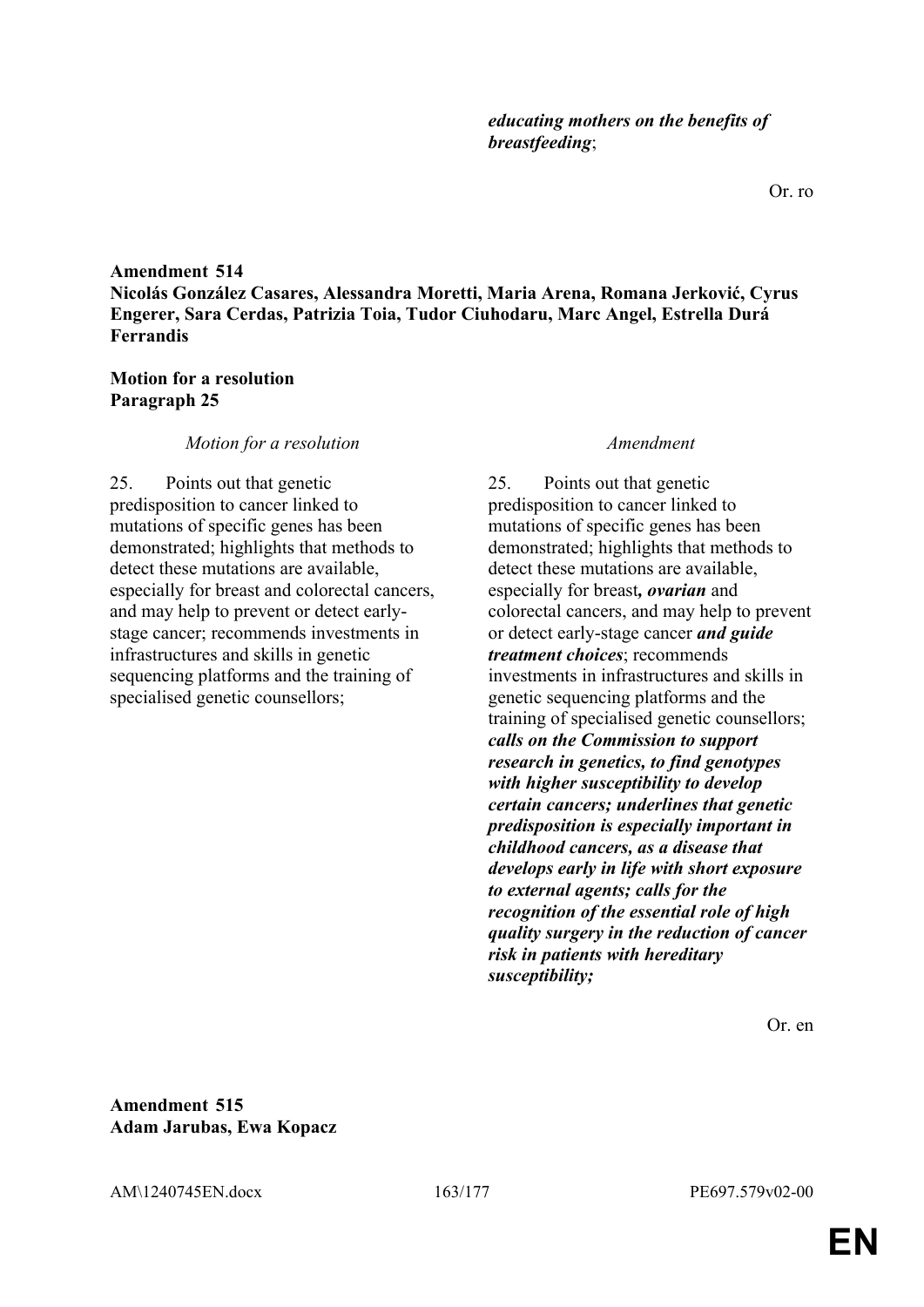## **Motion for a resolution Paragraph 25**

## *Motion for a resolution Amendment*

25. Points out that genetic predisposition to cancer linked to mutations of specific genes has been demonstrated; highlights that methods to detect these mutations are available, especially for breast and colorectal cancers, and may help to prevent or detect earlystage cancer; recommends investments in infrastructures and skills in genetic sequencing platforms and the training of specialised genetic counsellors;

25. Points out that genetic predisposition to cancer linked to mutations of specific genes has been demonstrated; highlights that methods to detect these mutations are available, especially for breast and colorectal cancers, and may help to prevent or detect earlystage cancer; recommends investments in infrastructures and skills in genetic sequencing platforms and the training of specialised genetic counsellors; *calls on the Member States to earmark separate financing and ensure that citizens of all age groups can have their DNA tested for genes that increase the risk of cancer, based on the most current medical knowledge, and to ensure that adequate mitigation measures can be undertaken, corresponding to the risk detected and in all age groups;*

Or. en

## **Amendment 516 Margarita de la Pisa Carrión**

## **Motion for a resolution Paragraph 25**

## *Motion for a resolution Amendment*

25. Points out that genetic predisposition to cancer linked to mutations of specific genes has been demonstrated; highlights that methods to detect these mutations are available, especially for breast and colorectal cancers, and may help to prevent or detect earlystage cancer; recommends *investments in infrastructures* and skills in genetic sequencing platforms and the training of

25. Points out that genetic predisposition to *hereditary* cancer linked to mutations of specific genes has been demonstrated; highlights that methods to detect these mutations are available, *either at birth or along the lifetime,* especially for breast and colorectal cancers, *which may help identify a greater number of inherited genetic alterations in people susceptible to certain tumours,* and may *also* help to prevent or detect early-stage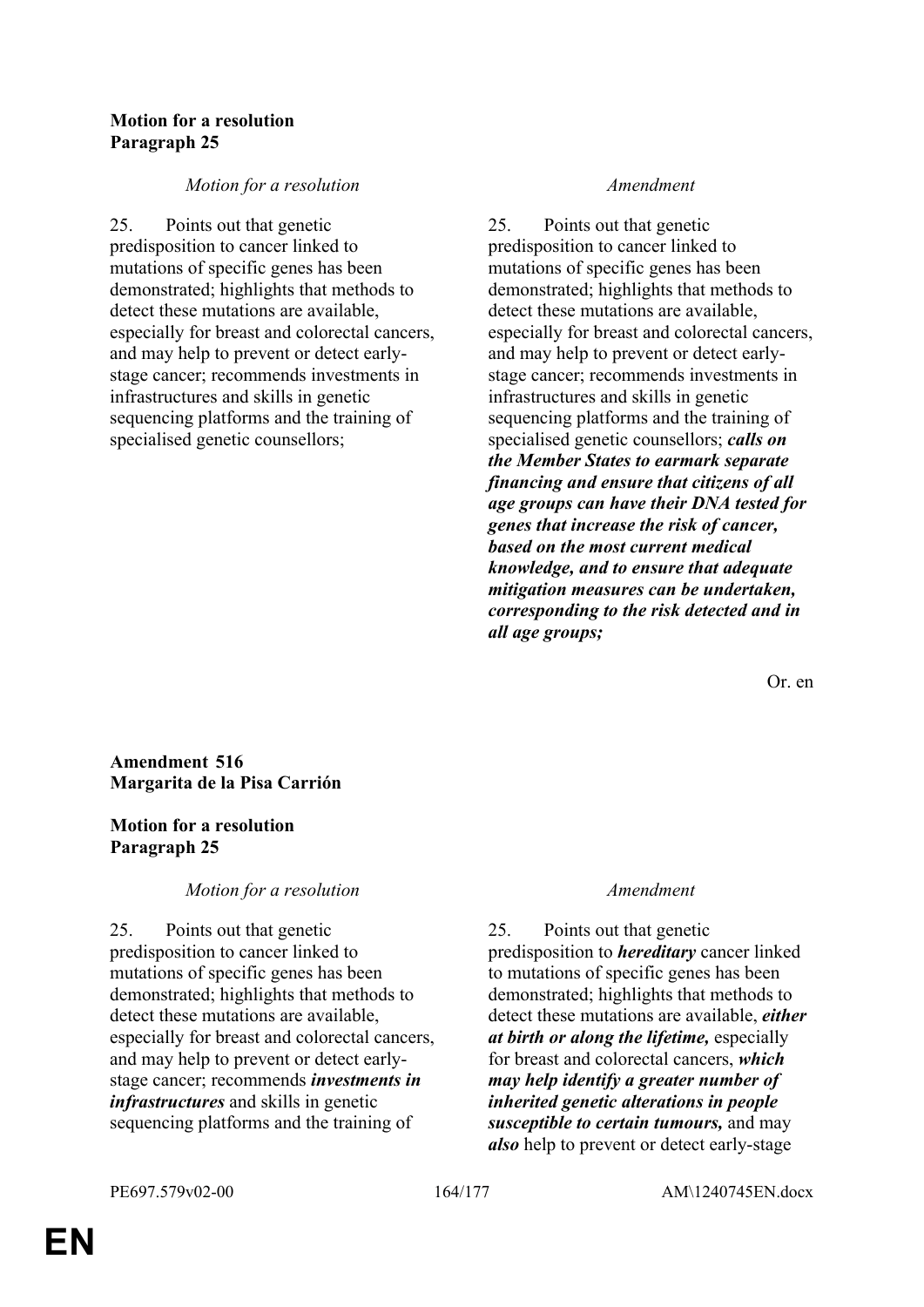specialised genetic counsellors; cancer; recommends *boosting investment in family cancer and genetic counselling units that already exist in some centres, to provide infrastructure* and skills in genetic sequencing platforms and the training of specialised genetic *sequencing* counsellors;

Or. en

## **Amendment 517 Andrey Slabakov, Angel Dzhambazki, Pietro Fiocchi**

## **Motion for a resolution Paragraph 25**

## *Motion for a resolution Amendment*

25. Points out that genetic predisposition to cancer linked to mutations of specific genes has been demonstrated; highlights that methods to detect these mutations are available, especially for breast and colorectal cancers, and may help to prevent or detect earlystage cancer; recommends investments in infrastructures and skills in genetic sequencing platforms and the training of specialised genetic counsellors;

25. Points out that genetic predisposition to cancer linked to mutations of specific genes has been demonstrated; highlights that methods to detect these mutations are available, especially for breast and colorectal cancers, and may help to prevent or detect earlystage cancer; *regrets that high-quality genomic testing is not available to cancer patients, recommends therefore that Member States support increased access for patients by creating clear pathways for fast and efficient reimbursement of advanced diagnostics;* recommends investments in infrastructures and skills in genetic sequencing platforms and the training of specialised genetic counsellors;

Or. en

**Amendment 518 Nicolae Ştefănuță, Alin Mituța, Ivars Ijabs, Vlad Gheorghe**

**Motion for a resolution Paragraph 25**

AM\1240745EN.docx 165/177 PE697.579v02-00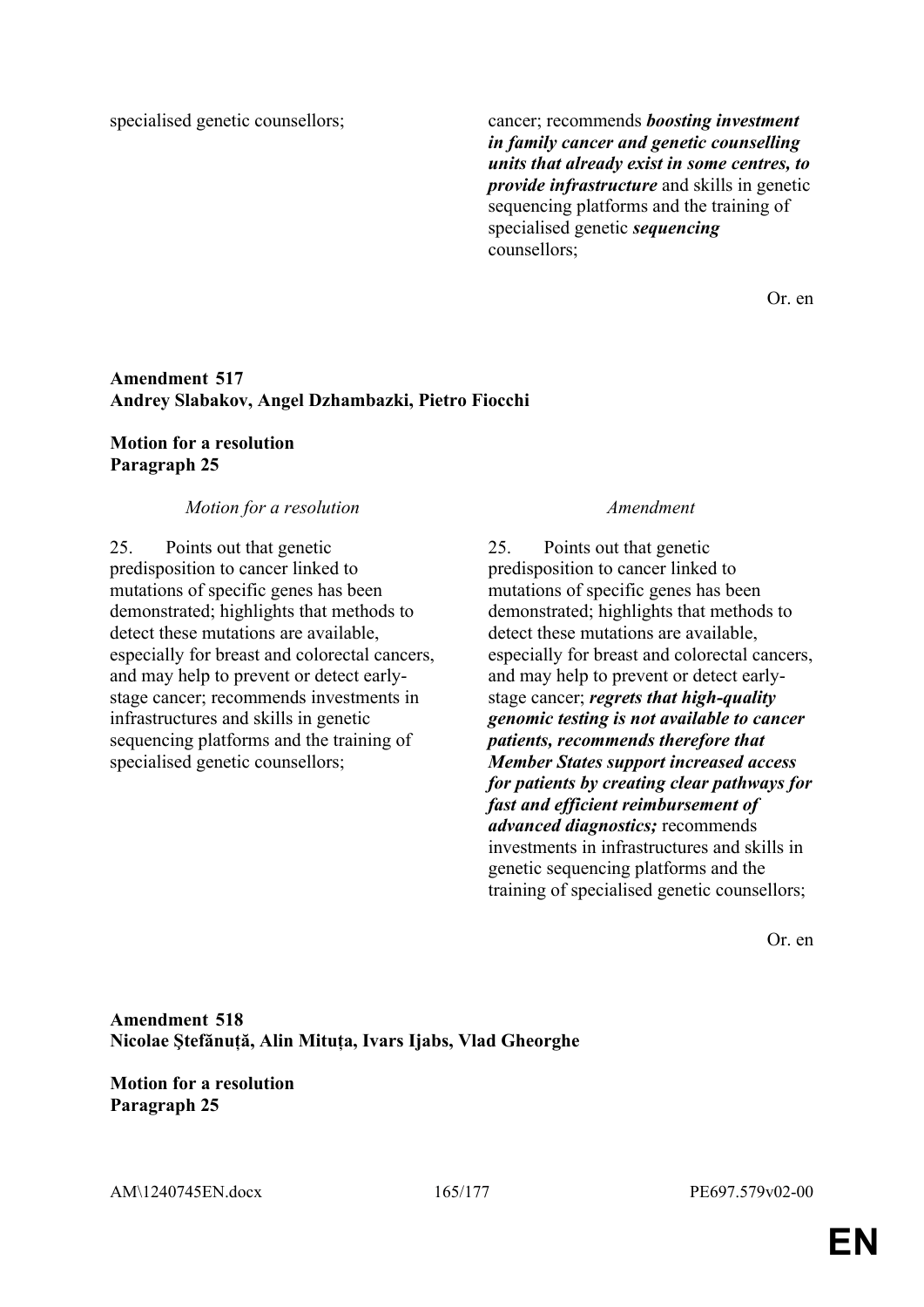25. Points out that genetic predisposition to cancer linked to mutations of specific genes has been demonstrated; highlights that methods to detect these mutations are available, especially for breast and colorectal cancers, and may help to prevent or detect earlystage cancer; recommends investments in infrastructures and skills in genetic sequencing platforms and the training of specialised genetic counsellors;

25. Points out that genetic predisposition to cancer linked to mutations of specific genes has been demonstrated; highlights that methods to detect these mutations are available, especially for breast and colorectal cancers *as well as some childhood cancers*, and may help to prevent or detect early-stage cancer*; stresses the need for focus on genetic predisposition for early detection in childhood cancers as a disease that develops early in life over a short time period*; recommends investments in infrastructures and skills in genetic sequencing platforms and the training of specialised genetic counsellors;

Or. en

## **Amendment 519 Peter Liese, Tomislav Sokol, Nathalie Colin-Oesterlé, Liudas Mažylis, Maria Spyraki, Dolors Montserrat, Cindy Franssen, Adam Jarubas, Deirdre Clune, Sunčana Glavak, Bartosz Arłukowicz, Christian Sagartz**

**Motion for a resolution Paragraph 25**

### *Motion for a resolution Amendment*

25. Points out that genetic predisposition to cancer linked to mutations of specific genes has been demonstrated; highlights that methods to detect these mutations are available, especially for breast and colorectal cancers, and may help to prevent or detect earlystage cancer; recommends investments in infrastructures and skills in genetic sequencing platforms and the training of specialised genetic counsellors;

25. Points out that genetic predisposition to cancer linked to mutations of specific genes has been demonstrated; highlights that methods to detect these mutations are available, especially for breast and colorectal cancers, and may help to prevent or detect earlystage cancer; recommends investments in infrastructures and skills in genetic sequencing platforms and the training of specialised genetic counsellors; *calls for the recognition of the essential role of high quality surgery in the reduction of cancer risk in patients with hereditary*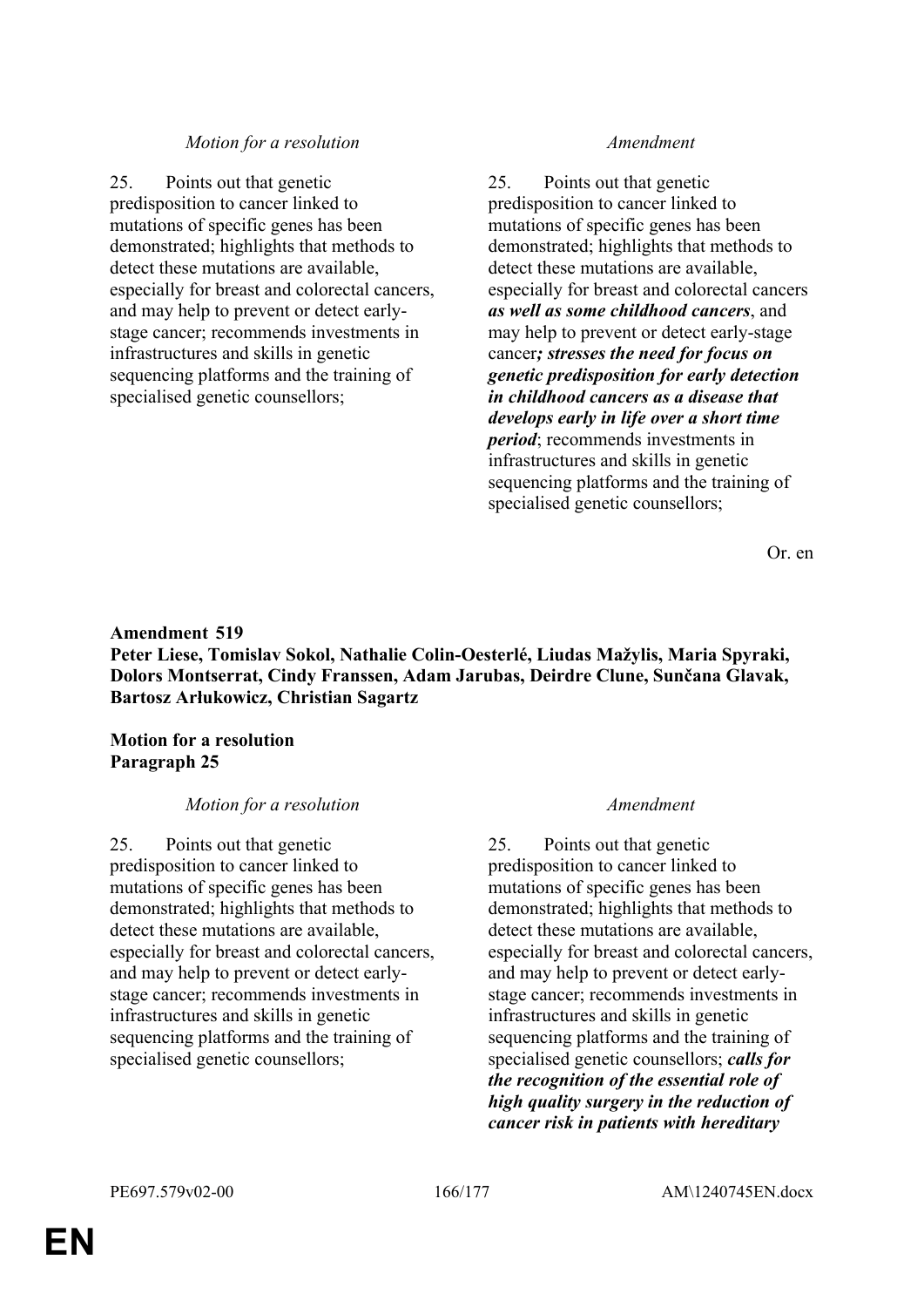*susceptibility;*

## **Amendment 520 Tudor Ciuhodaru**

## **Motion for a resolution Paragraph 25**

## *Motion for a resolution Amendment*

25. Points out that genetic predisposition to cancer linked to mutations of specific genes has been demonstrated; highlights that methods to detect these mutations are available, especially for breast and colorectal cancers, and may help to prevent or detect earlystage cancer; recommends investments in infrastructures and skills in genetic sequencing platforms and the training of specialised genetic counsellors;

25. Points out that genetic predisposition to cancer linked to mutations of specific genes has been demonstrated; highlights that methods to detect these mutations are available, especially for breast and colorectal cancers, and may help to prevent or detect earlystage cancer; recommends investments in infrastructures and skills in genetic sequencing platforms and the training of specialised genetic counsellors; *calls for the recognition of the essential role of high quality surgery in the reduction of cancer risk in patients with hereditary susceptibility;*

Or. en

## **Amendment 521 Tomislav Sokol, Sunčana Glavak, Deirdre Clune, Cindy Franssen**

# **Motion for a resolution Paragraph 25**

### *Motion for a resolution Amendment*

25. Points out that genetic predisposition to cancer linked to mutations of specific genes has been demonstrated; highlights that methods to detect these mutations are available, especially for breast and colorectal cancers, and may help to prevent or detect early-

25. Points out that genetic predisposition to cancer linked to mutations of specific genes has been demonstrated; highlights that methods to detect these mutations are available, especially for breast and colorectal cancers, and may help to prevent or detect early-

AM\1240745EN.docx 167/177 PE697.579v02-00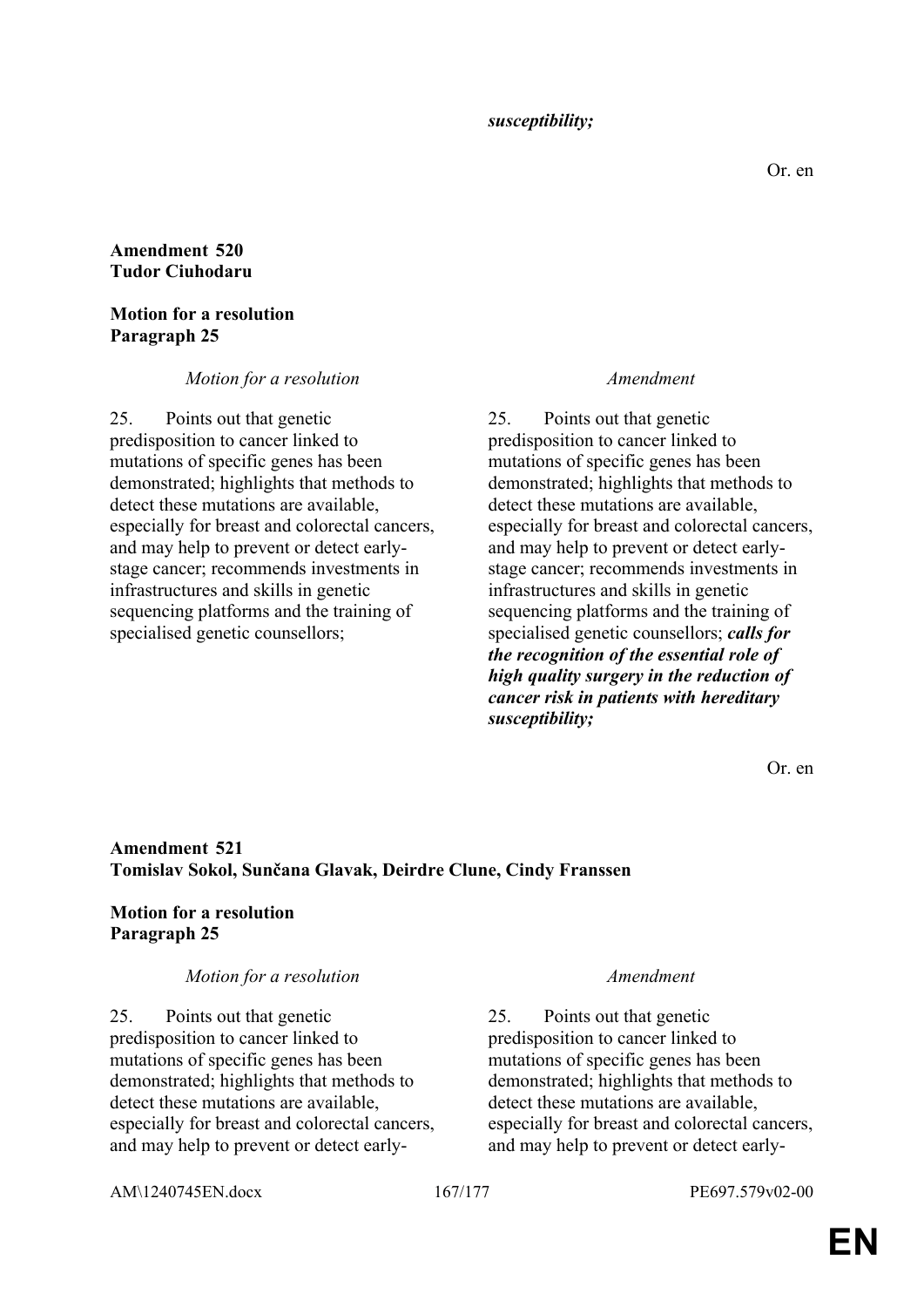stage cancer; recommends investments in infrastructures and skills in genetic sequencing platforms and the training of specialised genetic counsellors;

stage cancer; recommends investments in infrastructures and skills in genetic sequencing platforms and the training of specialised genetic counsellors; *urges to raise awareness about citizens' access to such services across Europe via exercises such as the Cancer Inequalities Registry;*

Or. en

## **Amendment 522 Alexis Georgoulis**

## **Motion for a resolution Paragraph 25**

## *Motion for a resolution Amendment*

25. Points out that genetic predisposition to cancer linked to mutations of specific genes has been demonstrated; highlights that methods to detect these mutations are available, especially for breast and colorectal cancers, and may help to prevent or detect earlystage cancer; recommends investments in infrastructures and skills in genetic sequencing platforms and the training of specialised genetic counsellors;

25. Points out that genetic predisposition to cancer linked to mutations of specific genes has been demonstrated; highlights that methods to detect these mutations are available, especially for breast and colorectal cancers, and may help to prevent or detect earlystage cancer; recommends investments in infrastructures and skills in genetic sequencing platforms and the training of specialised genetic counsellors; *urges to raise awareness about citizens' access to such services across Europe via exercises such as the Cancer Inequalities Registry;*

Or. en

**Amendment 523 Tudor Ciuhodaru**

**Motion for a resolution Paragraph 25**

*Motion for a resolution Amendment*

25. Points out that genetic predisposition to cancer linked to

25. Points out that genetic predisposition to cancer linked to

PE697.579v02-00 168/177 AM\1240745EN.docx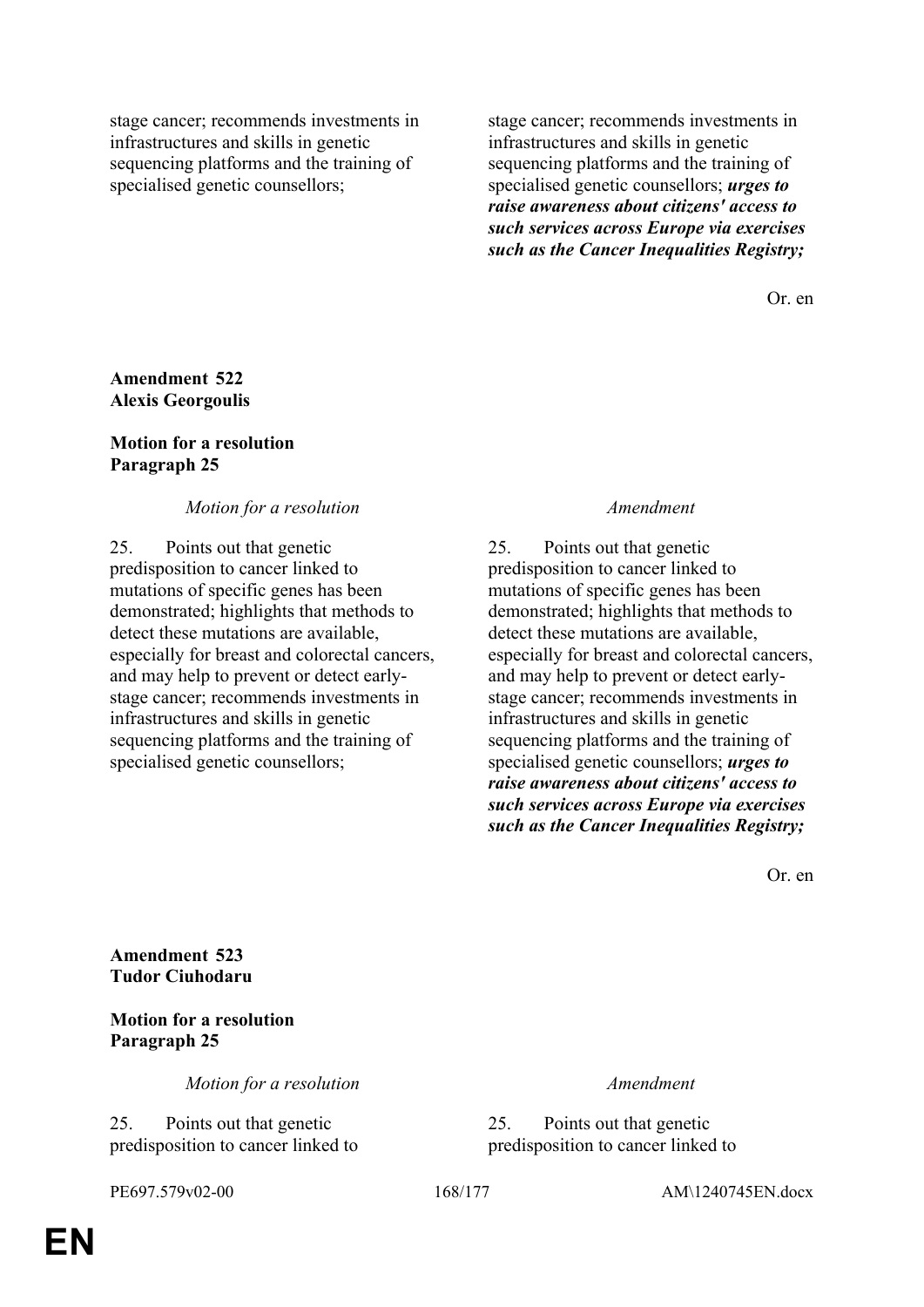mutations of specific genes has been demonstrated; highlights that methods to detect these mutations are available, especially for breast and colorectal cancers, and may help to prevent or detect earlystage cancer; recommends investments in infrastructures and skills in genetic sequencing platforms and the training of specialised genetic counsellors;

mutations of specific genes has been demonstrated; highlights that methods to detect these mutations are available, especially for breast and colorectal cancers, and may help to prevent or detect earlystage cancer; recommends investments in infrastructures and skills in genetic sequencing platforms and the training of specialised genetic counsellors; *recommends that early screening campaigns be launched, focusing especially on people living in remote areas or isolated from traditional screening centres;*

Or. ro

## **Amendment 524 Bartosz Arłukowicz**

## **Motion for a resolution Paragraph 25**

## *Motion for a resolution Amendment*

25. Points out that genetic predisposition to cancer linked to mutations of specific genes has been demonstrated; highlights that methods to detect these mutations are available, especially for breast and colorectal cancers, and may help to prevent or detect earlystage cancer; recommends investments in infrastructures and skills in genetic sequencing platforms and the training of specialised genetic counsellors;

25. Points out that genetic predisposition to cancer linked to mutations of specific genes has been demonstrated; highlights that methods to detect these mutations are available, especially for breast and colorectal cancers, and may help to prevent or detect earlystage cancer; recommends investments in infrastructures and skills in genetic sequencing platforms and the training of specialised genetic counsellors; *recommends work on making these solutions more widely available to EU citizens;*

Or. pl

**Amendment 525 Maria Spyraki**

AM\1240745EN.docx 169/177 PE697.579v02-00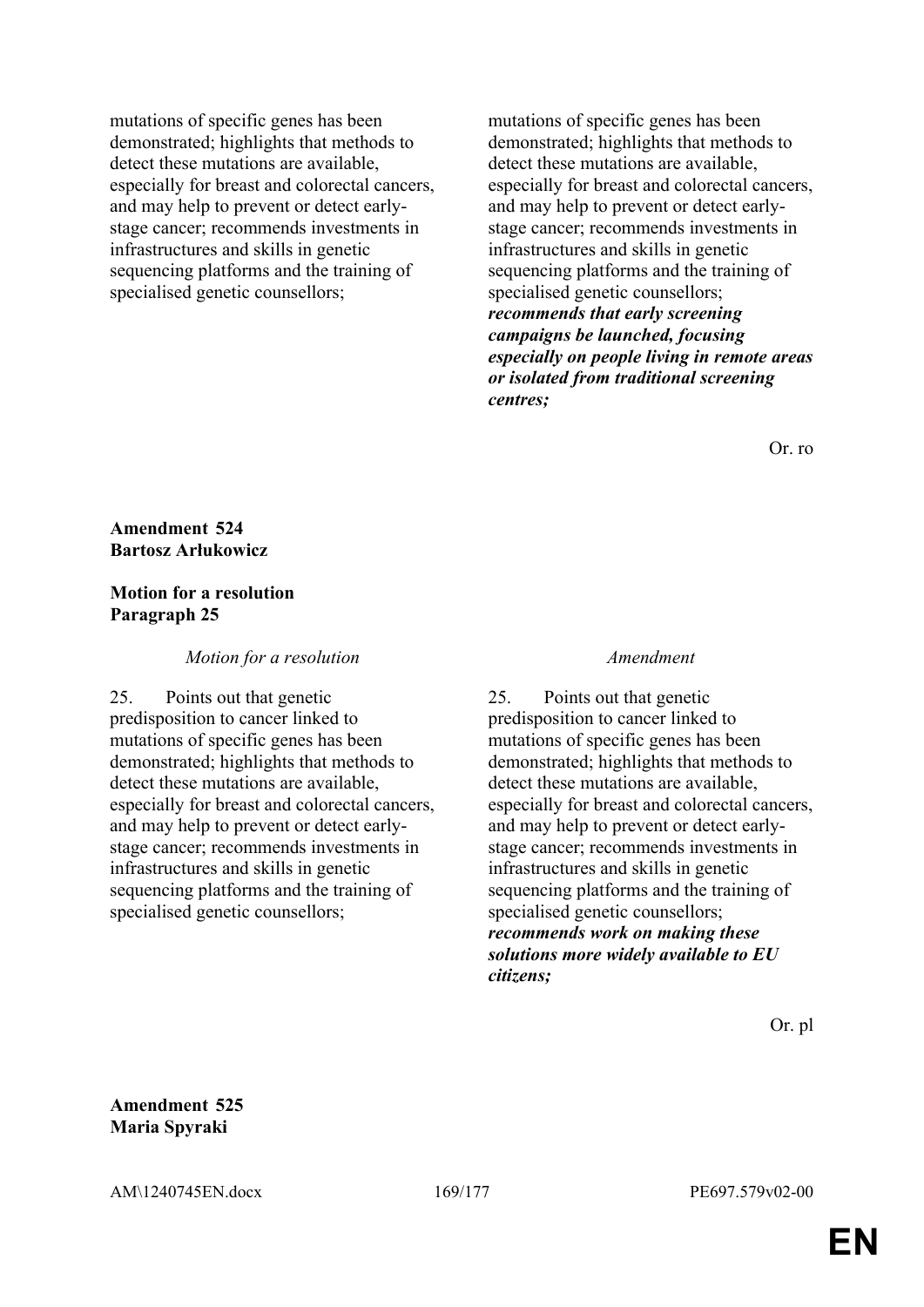## **Motion for a resolution Paragraph 25**

## *Motion for a resolution Amendment*

25. Points out that genetic predisposition to cancer linked to mutations of specific genes has been demonstrated; highlights that methods to detect these mutations are available, especially for breast and colorectal cancers, and may help to prevent or detect earlystage cancer; recommends investments in infrastructures and skills in genetic sequencing platforms and the training of specialised genetic counsellors;

25. Points out that genetic predisposition to cancer linked to mutations of specific genes has been demonstrated; highlights that methods to detect these mutations are available, especially for breast*, ovarian* and colorectal cancers, and may help to prevent or detect early-stage cancer *and provide guidelines for available treatment options*; recommends investments in infrastructures and skills in genetic sequencing platforms and the training of specialised genetic counsellors;

Or. en

# **Amendment 526 Alessandra Moretti**

## **Motion for a resolution Paragraph 25**

# *Motion for a resolution Amendment*

25. Points out that genetic predisposition to cancer linked to mutations of specific genes has been demonstrated; highlights that methods to detect these mutations are available, especially for breast and colorectal cancers, and may help to prevent or detect earlystage cancer; recommends investments in infrastructures and skills in genetic sequencing platforms and the training of specialised genetic counsellors;

25. Points out that genetic predisposition to cancer linked to mutations of specific genes has been demonstrated; highlights that methods to detect these mutations are available, especially for breast*, ovarian* and colorectal cancers, and may help to prevent or detect early-stage cancer *and guide treatment choices*; recommends investments in infrastructures and skills in genetic sequencing platforms and the training of specialised genetic counsellors;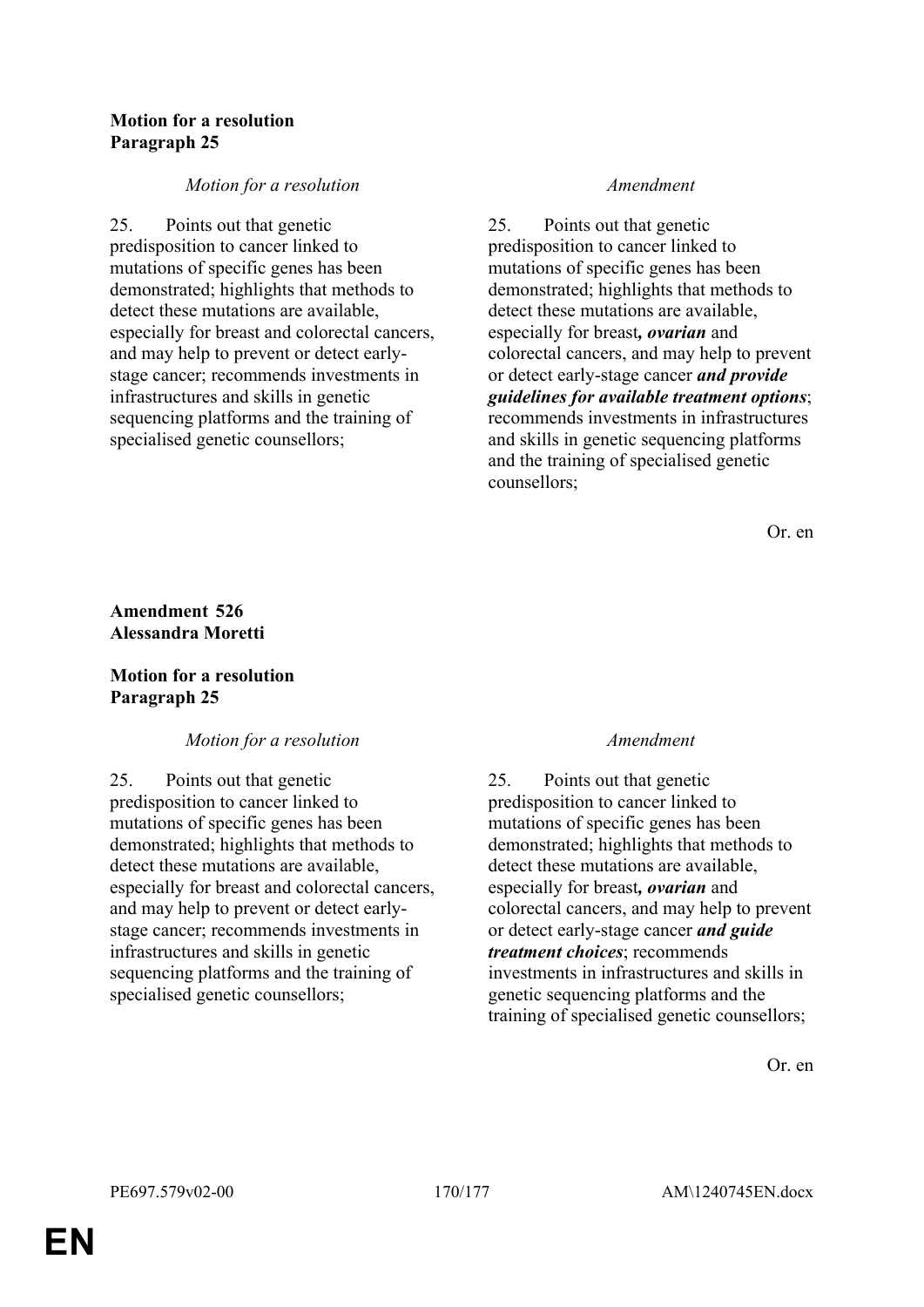## **Amendment 527 Aldo Patriciello**

## **Motion for a resolution Paragraph 25**

## *Motion for a resolution Amendment*

25. Points out that genetic predisposition to cancer linked to mutations of specific genes has been demonstrated; highlights that methods to detect these mutations are available, especially for breast *and* colorectal cancers, and may help to prevent or detect early-stage cancer; recommends investments in infrastructures and skills in genetic sequencing platforms and the training of specialised genetic counsellors;

25. Points out that genetic predisposition to cancer linked to mutations of specific genes has been demonstrated; highlights that methods to detect these mutations are available, especially for breast*,* colorectal *and ovarian* cancers, and may help to prevent or detect early-stage cancer*, and guide treatment choice*; recommends investments in infrastructures and skills in genetic sequencing platforms and the training of specialised genetic counsellors;

Or. en

## **Amendment 528 Loucas Fourlas**

## **Motion for a resolution Paragraph 25**

## *Motion for a resolution Amendment*

25. Points out that genetic predisposition to cancer linked to mutations of specific genes has been demonstrated; highlights that methods to detect these mutations are available, especially for breast and colorectal cancers, and may help to prevent or detect earlystage cancer; recommends investments in infrastructures and skills in genetic sequencing platforms and the training of specialised genetic counsellors;

25. Points out that genetic predisposition to cancer linked to mutations of specific genes has been demonstrated; highlights that methods to detect these mutations are available, especially for breast and colorectal cancers *as well as some childhood cancers*, and may help to prevent or detect early-stage cancer; recommends investments in infrastructures and skills in genetic sequencing platforms and the training of specialised genetic counsellors;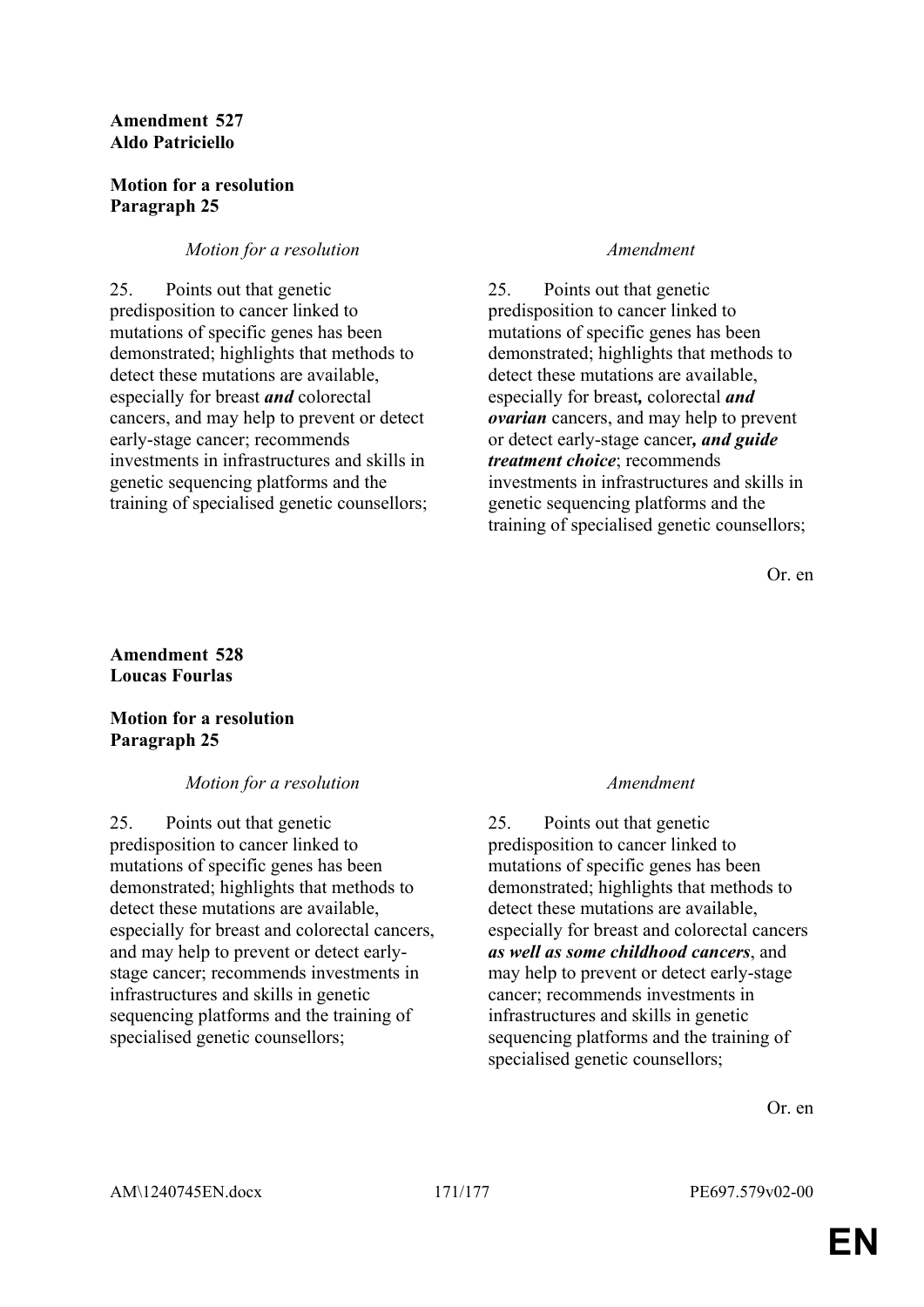## **Amendment 529 Ondřej Knotek, Irena Joveva**

## **Motion for a resolution Paragraph 25**

# *Motion for a resolution Amendment*

25. Points out that genetic predisposition to cancer linked to mutations of specific genes has been demonstrated; highlights that methods to detect these mutations are available, especially for breast *and* colorectal cancers, and may help to prevent or detect early-stage cancer; recommends investments in infrastructures and skills in genetic sequencing platforms and the training of specialised genetic counsellors;

25. Points out that genetic predisposition to cancer linked to mutations of specific genes has been demonstrated; highlights that methods to detect these mutations are available, especially for breast*,* colorectal *cancers and some childhood* cancers, and may help to prevent or detect early-stage cancer; recommends investments in infrastructures and skills in genetic sequencing platforms and the training of specialised genetic counsellors;

Or. en

# **Amendment 530 Alin Mituța, Nicolae Ştefănuță, Hilde Vautmans, Vlad Gheorghe**

## **Motion for a resolution Paragraph 25**

## *Motion for a resolution Amendment*

25. Points out that genetic predisposition to cancer linked to mutations of specific genes has been demonstrated; highlights that methods to detect these mutations are available, especially for breast and colorectal cancers, and may help to prevent or detect earlystage cancer; *recommends* investments in infrastructures and skills in genetic sequencing platforms and the training of specialised genetic counsellors;

25. Points out that genetic predisposition to cancer linked to mutations of specific genes has been demonstrated; highlights that methods to detect these mutations are available, especially for breast and colorectal cancers, and may help to prevent or detect earlystage cancer; *calls for* investments in infrastructures and skills in genetic sequencing platforms and the training of specialised genetic counsellors;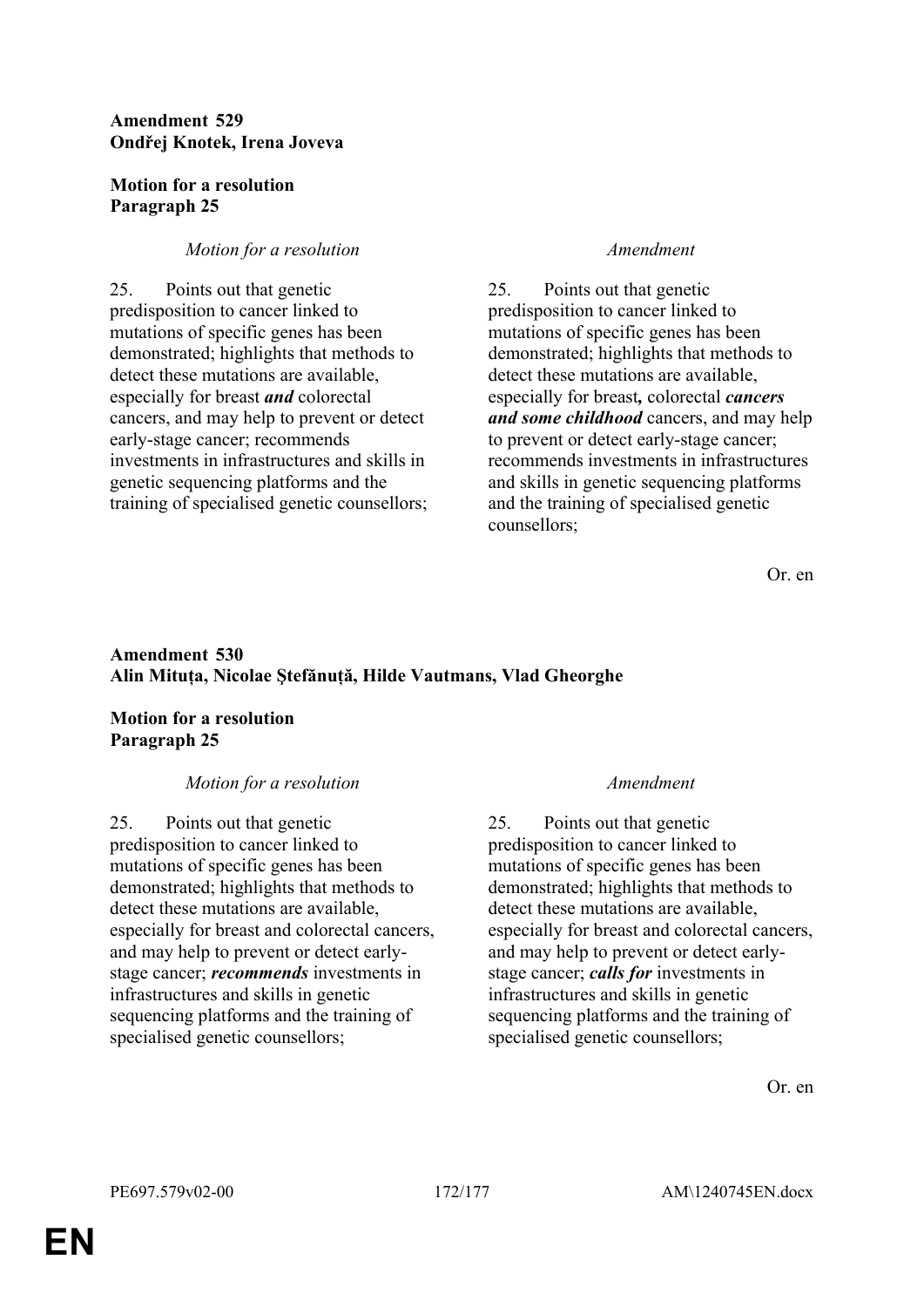## **Amendment 531 Bronis Ropė**

## **Motion for a resolution Paragraph 25 a (new)**

*Motion for a resolution Amendment*

*25a. Stresses that genetic predisposition to cancer can be detected early and that cancer can be prevented through preventive measures; calls for the Cancer Control Programme to include research into hereditary susceptibility to cancer, its control and the availability of health services in a separate category; points out that, as people facing this risk are mostly young, healthcare should be provided on the basis of individual algorithms; stresses the need to improve access to personalised medicine; is concerned that not all Member States currently have family cancer registries and that not all family cancers are included in genetic counselling programmes; takes into account that the concept of genetic susceptibility to cancer is evolving in line with increasing scientific knowledge, and stresses the importance of continuously updating documentation and mechanisms for the control of hereditary cancer risks;*

Or. lt

**Amendment 532 Peter Liese** on behalf of the EPP Group **Tomislav Sokol, Nathalie Colin-Oesterlé, Liudas Mažylis, Maria Spyraki, Dolors Montserrat, Cindy Franssen, Adam Jarubas, Deirdre Clune, Sunčana Glavak, Bartosz Arłukowicz, Christian Sagartz**

**Motion for a resolution Paragraph 25 b (new)**

AM\1240745EN.docx 173/177 PE697.579v02-00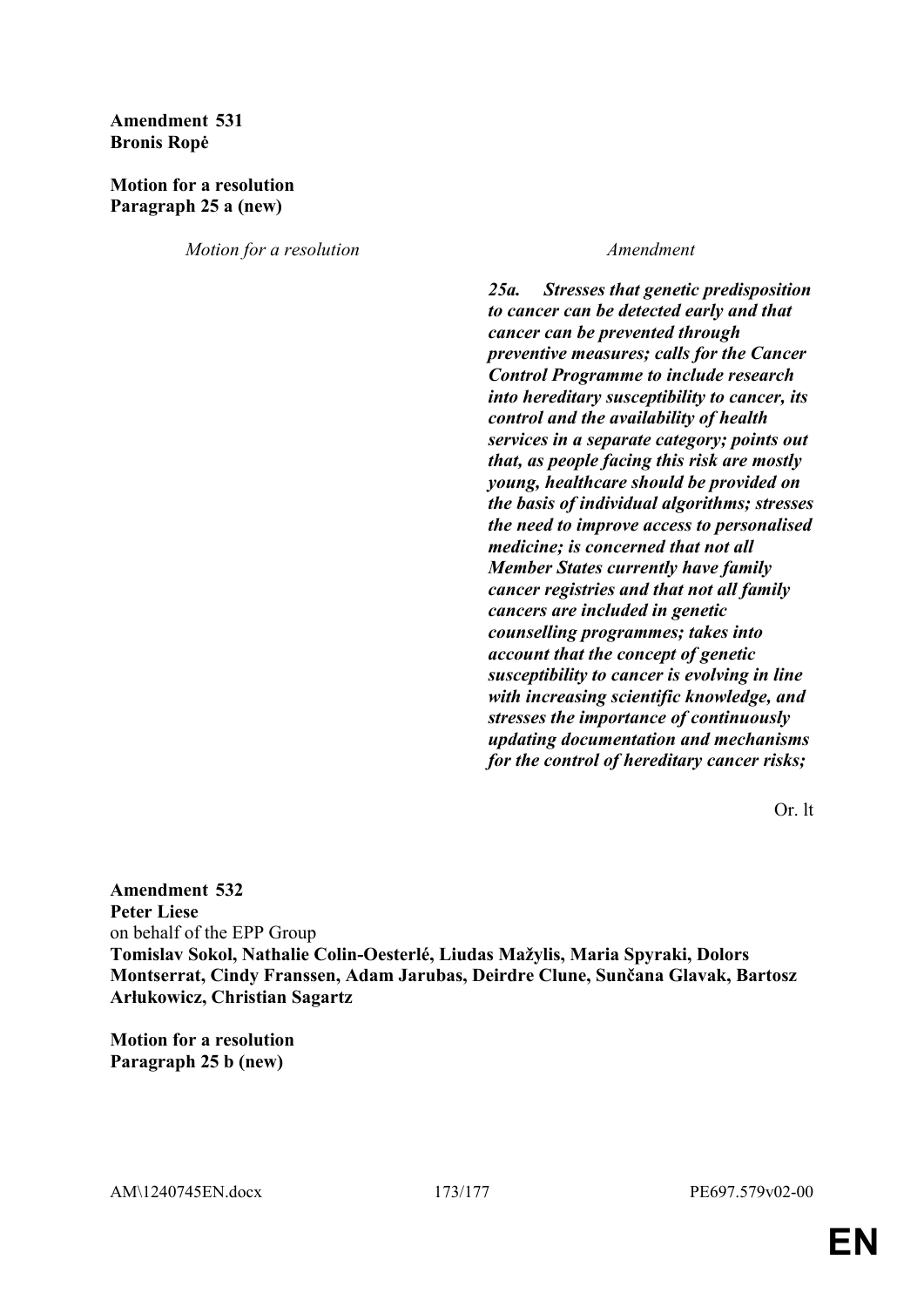*25b. Highlights that techniques such as molecular epidemiology can provide new insights into the gene-environment interactions in cancer compared to regular epidemiology; points out that these insights, together with further studies in epigenetics, can be used to improve the understanding of risk factors contributing to cancer causes, increase early detection and can be a basis for improved prevention policies;*

Or. en

## **Amendment 533 Bartosz Arłukowicz**

## **Motion for a resolution Paragraph 26**

*Motion for a resolution Amendment*

26. Strongly supports the planned revision of the ECAC and the launch of an EU mobile app for cancer prevention and care, as announced in Europe's Beating Cancer Plan, in order to develop, share and implement best practices in cancer prevention and care programmes, with a focus on disadvantaged groups; stresses that the ECAC should be systematically evaluated and that the evaluation work should be coordinated by the IARC;

26. Strongly supports the planned revision of the ECAC and the launch of an EU mobile app for cancer prevention and care, as announced in Europe's Beating Cancer Plan, in order to develop, share and implement best practices in cancer prevention and care programmes, with a focus on disadvantaged groups; *proposes that programmes be set up to support and encourage prevention aimed specifically at disadvantaged groups in order to reach as many people as possible;* stresses that the ECAC should be systematically evaluated and that the evaluation work should be coordinated by the IARC;

Or. pl

## **Amendment 534 Hilde Vautmans, Irena Joveva, Alin Mituța**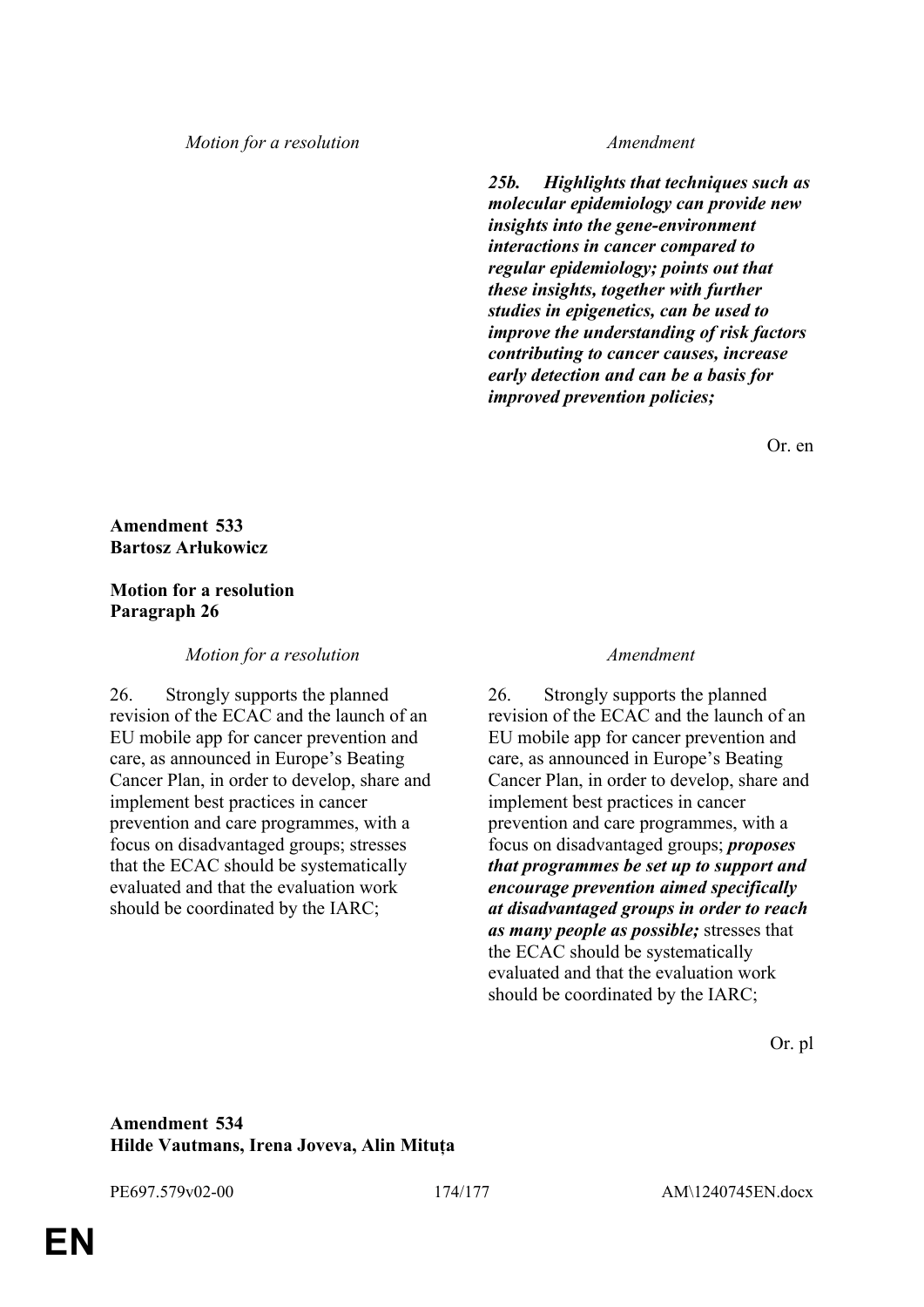## **Motion for a resolution Paragraph 26**

### *Motion for a resolution Amendment*

26. Strongly supports the planned revision of the ECAC and the launch of an EU mobile app for cancer prevention and care, as announced in Europe's Beating Cancer Plan, in order to develop, share and implement best practices in cancer prevention and care programmes, with a focus on disadvantaged groups; stresses that the ECAC should be systematically evaluated and that the evaluation work should be coordinated by the IARC;

26. Strongly supports the planned revision of the ECAC and the launch of an EU mobile app for cancer prevention and care, as announced in Europe's Beating Cancer Plan, in order to develop, share and implement best practices in cancer prevention and care programmes, with a focus on disadvantaged groups; stresses that the ECAC should be systematically evaluated and that the evaluation work should be coordinated by the IARC; *urges to raise awareness about citizens' access to such services across Europe via exercises such as the Cancer Inequalities Registry;*

Or. en

## **Amendment 535 Nicolás González Casares, Alessandra Moretti, Maria Arena, Romana Jerković, Sara Cerdas, Patrizia Toia, Tudor Ciuhodaru, Marc Angel, Estrella Durá Ferrandis**

### **Motion for a resolution Paragraph 26**

### *Motion for a resolution Amendment*

26. Strongly supports the planned revision of the ECAC and the launch of an EU mobile app for cancer prevention and care, as announced in Europe's Beating Cancer Plan, in order to develop, share and implement best practices in cancer prevention and care programmes, with a focus on disadvantaged groups; stresses that the ECAC should be systematically evaluated and that the evaluation work should be coordinated by the IARC;

26. Strongly supports the planned revision of the ECAC and the launch of an EU mobile app for cancer prevention and care, as announced in Europe's Beating Cancer Plan, in order to develop, share and implement best practices in cancer prevention and care programmes, with a focus on disadvantaged groups; *highlights that all the information should also be available in non-digital format to avoid the exclusion of certain populations;* stresses that the ECAC should be systematically evaluated and that the evaluation work should be coordinated by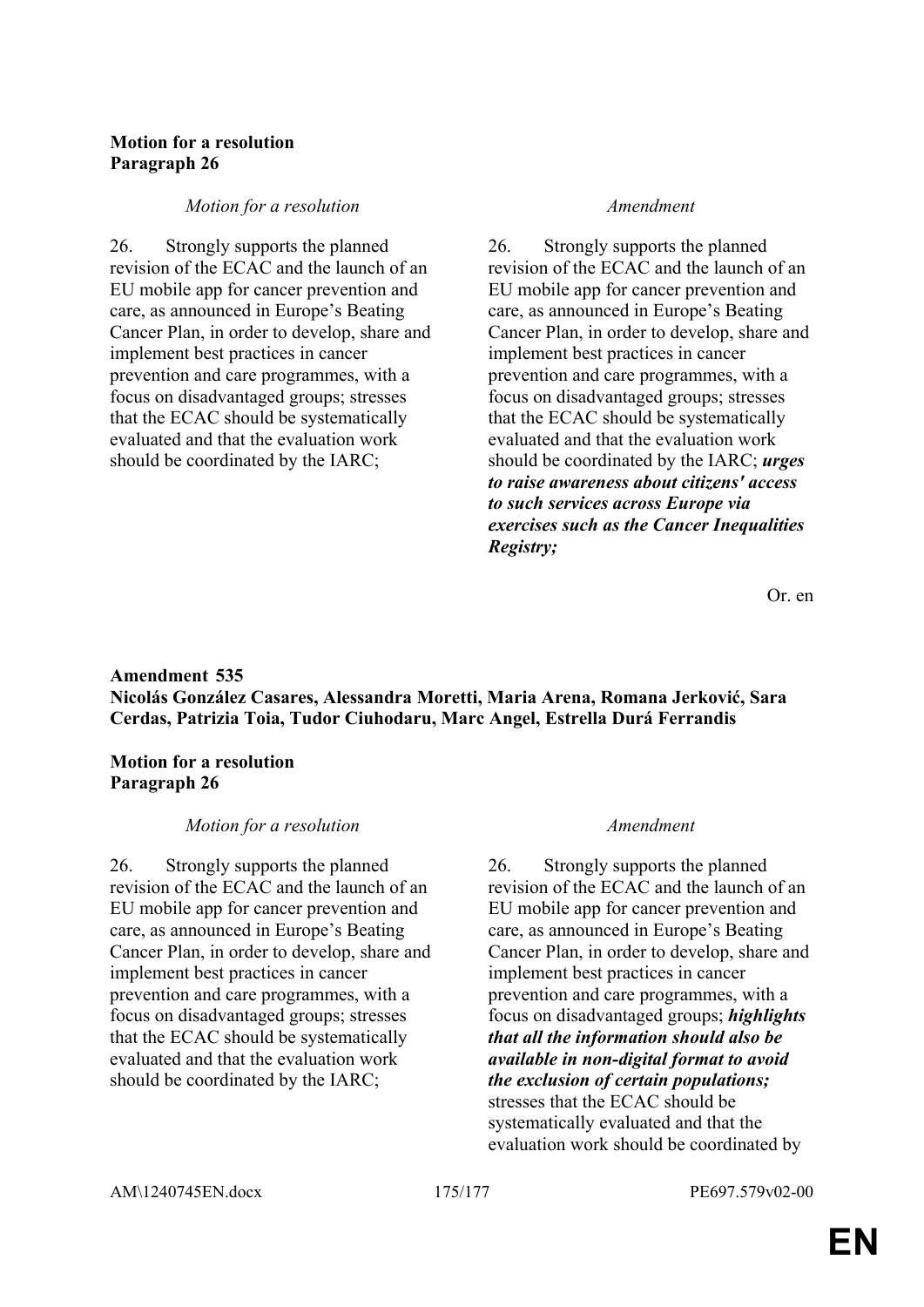the IARC;

# **Amendment 536 Tomislav Sokol, Sunčana Glavak, Cindy Franssen**

**Motion for a resolution Paragraph 26**

### *Motion for a resolution Amendment*

26. Strongly supports the planned revision of the ECAC and the launch of an EU mobile *app for* cancer prevention and care, as announced in Europe's Beating Cancer Plan, in order to develop, share and implement best practices in cancer prevention and care programmes, with a focus on disadvantaged groups; stresses that the ECAC should be systematically evaluated and that the evaluation work should be coordinated by the IARC;

26. Strongly supports the planned revision of the ECAC and the launch of an EU mobile *platform accompanying patients from* cancer prevention and *education to* care, as announced in Europe's Beating Cancer Plan, in order to develop, share and implement best practices in cancer prevention and care programmes, with a focus on disadvantaged groups; stresses that the ECAC should be systematically evaluated and that the evaluation work should be coordinated by the IARC;

Or. en

# **Amendment 537 Ondřej Knotek, Irena Joveva**

## **Motion for a resolution Paragraph 26**

### *Motion for a resolution Amendment*

26. Strongly supports the planned revision of the ECAC and the launch of an EU mobile app for cancer prevention and care, as announced in Europe's Beating Cancer Plan, in order to develop, share and implement best practices in cancer prevention and care programmes, with a focus on disadvantaged groups; stresses that the ECAC should be systematically

26. Strongly supports the planned revision of the ECAC and the launch of an EU *patient-friendly* mobile app for cancer prevention and care, as announced in Europe's Beating Cancer Plan, in order to develop, share and implement best practices in cancer prevention and care programmes, with a focus on disadvantaged groups; stresses that the